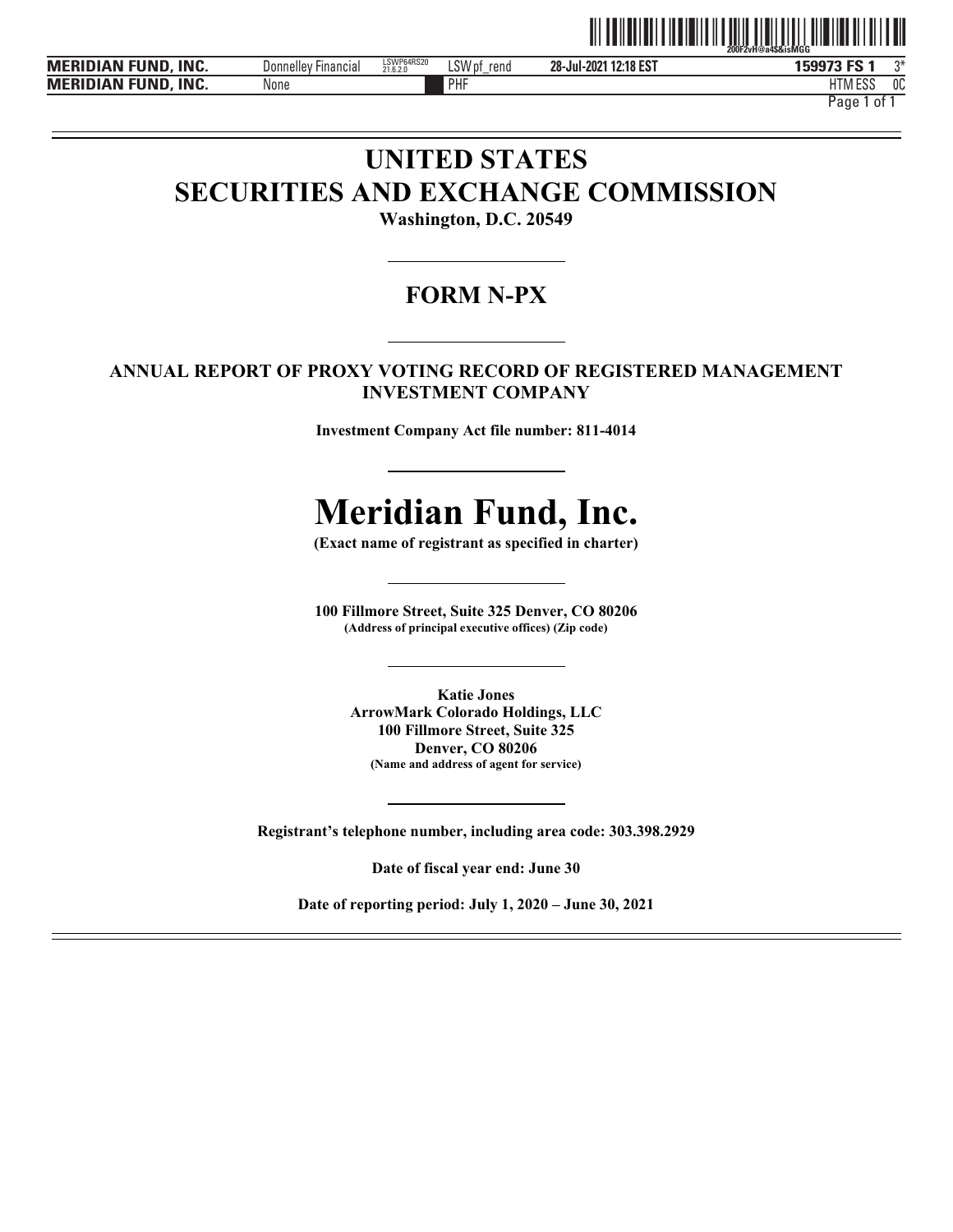|                            |                            |                        |             |                       | 200F2vH@a4%47ifG*   |
|----------------------------|----------------------------|------------------------|-------------|-----------------------|---------------------|
| <b>MERIDIAN FUND, INC.</b> | <b>Donnelley Financial</b> | LSWP64RS27<br>21.6.2.0 | LSW pf rend | 28-Jul-2021 12:21 EST | $7*$<br>159973 TX 1 |
| <b>MERIDIAN FUND, INC.</b> | None                       |                        | PHF         |                       | 0C<br>HTM ESS       |
|                            |                            |                        |             |                       | Page 1 of 2         |

## **Item 1: Proxy Voting Record**

Registrant : Meridian Fund, Inc.

Fund Name : Meridian Growth Fund

07/01/2021 - 06/30/2021

### **2U, Inc.**

| <b>Ticker</b><br><b>TWOU</b><br><b>Meeting Type</b><br>Annual | <b>Security ID:</b><br>CUSIP 90214J101<br><b>Country of Trade</b><br><b>United States</b> |           | <b>Meeting Date</b> | <b>Meeting Status</b><br>Voted |                   |  |
|---------------------------------------------------------------|-------------------------------------------------------------------------------------------|-----------|---------------------|--------------------------------|-------------------|--|
| <b>Issue No.</b>                                              | <b>Description</b>                                                                        | Proponent | <b>Mgmt Rec</b>     | <b>Vote Cast</b>               | For/Agnst<br>Mgmt |  |
| 1.1                                                           | Elect Paul A. Maeder                                                                      | Mgmt      | For                 | For                            | For               |  |
| 1.2                                                           | Elect Christopher J. Paucek                                                               | Mgmt      | For                 | For                            | For               |  |
| 1.3                                                           | Elect Gregory K. Peters                                                                   | Mgmt      | For                 | For                            | For               |  |
| 1.4                                                           | Elect Robert M. Stavis                                                                    | Mgmt      | For                 | For                            | For               |  |
| 2                                                             | Advisory Vote on Executive                                                                | Mgmt      | For                 | For                            | For               |  |
|                                                               | Compensation                                                                              |           |                     |                                |                   |  |
| 3                                                             | Ratification of Auditor                                                                   | Mgmt      | For                 | For                            | For               |  |
| 4                                                             | Shareholder Proposal Regarding<br><b>Board Declassification</b>                           | ShrHoldr  | N/A                 | For                            | N/A               |  |

#### **ABIOMED, Inc.**

**ABM Industries Incorporated**

| <b>Ticker</b><br><b>ABMD</b><br><b>Meeting Type</b><br>Annual | <b>Security ID:</b><br><b>Meeting Date</b><br>CUSIP 003654100<br>08/12/2020<br>Voted<br><b>Country of Trade</b><br><b>United States</b>                                         |                                                   | <b>Meeting Status</b>                              |                                                     |                                                             |
|---------------------------------------------------------------|---------------------------------------------------------------------------------------------------------------------------------------------------------------------------------|---------------------------------------------------|----------------------------------------------------|-----------------------------------------------------|-------------------------------------------------------------|
| <b>Issue No.</b><br>1.1<br>1.2<br>1.3<br>$\overline{2}$<br>3  | <b>Description</b><br>Elect Dorothy E. Puhy<br>Elect Paul G. Thomas<br>Elect Christopher D. Van Gorder<br>Advisory Vote on Executive<br>Compensation<br>Ratification of Auditor | Proponent<br>Mgmt<br>Mgmt<br>Mgmt<br>Mgmt<br>Mgmt | <b>Mgmt Rec</b><br>For<br>For<br>For<br>For<br>For | <b>Vote Cast</b><br>For<br>For<br>For<br>For<br>For | For/Agnst<br><b>Mgmt</b><br>For<br>For<br>For<br>For<br>For |
| <b>Ticker</b><br><b>ABM</b><br><b>Meeting Type</b><br>Annual  | <b>Security ID:</b><br>CUSIP 000957100<br><b>Country of Trade</b><br><b>United States</b>                                                                                       | <b>Meeting Date</b><br>03/24/2021                 |                                                    | <b>Meeting Status</b><br>Voted                      |                                                             |
| <b>Issue No.</b><br>1<br>$\overline{c}$<br>3<br>4<br>5        | Description<br>Elect Linda L. Chavez<br>Elect Art A. Garcia<br>Elect Jill M. Golder<br><b>Elect Scott Salmirs</b><br>Approval of the 2021 Equity and<br>Incentive Compensation  | Proponent<br>Mgmt<br>Mgmt<br>Mgmt<br>Mgmt<br>Mgmt | <b>Mgmt Rec</b><br>For<br>For<br>For<br>For<br>For | <b>Vote Cast</b><br>For<br>For<br>For<br>For<br>For | For/Agnst<br><b>Mgmt</b><br>For<br>For<br>For<br>For<br>For |
| 6                                                             | Advisory Vote on Executive                                                                                                                                                      | Mgmt                                              | For                                                | For                                                 | For                                                         |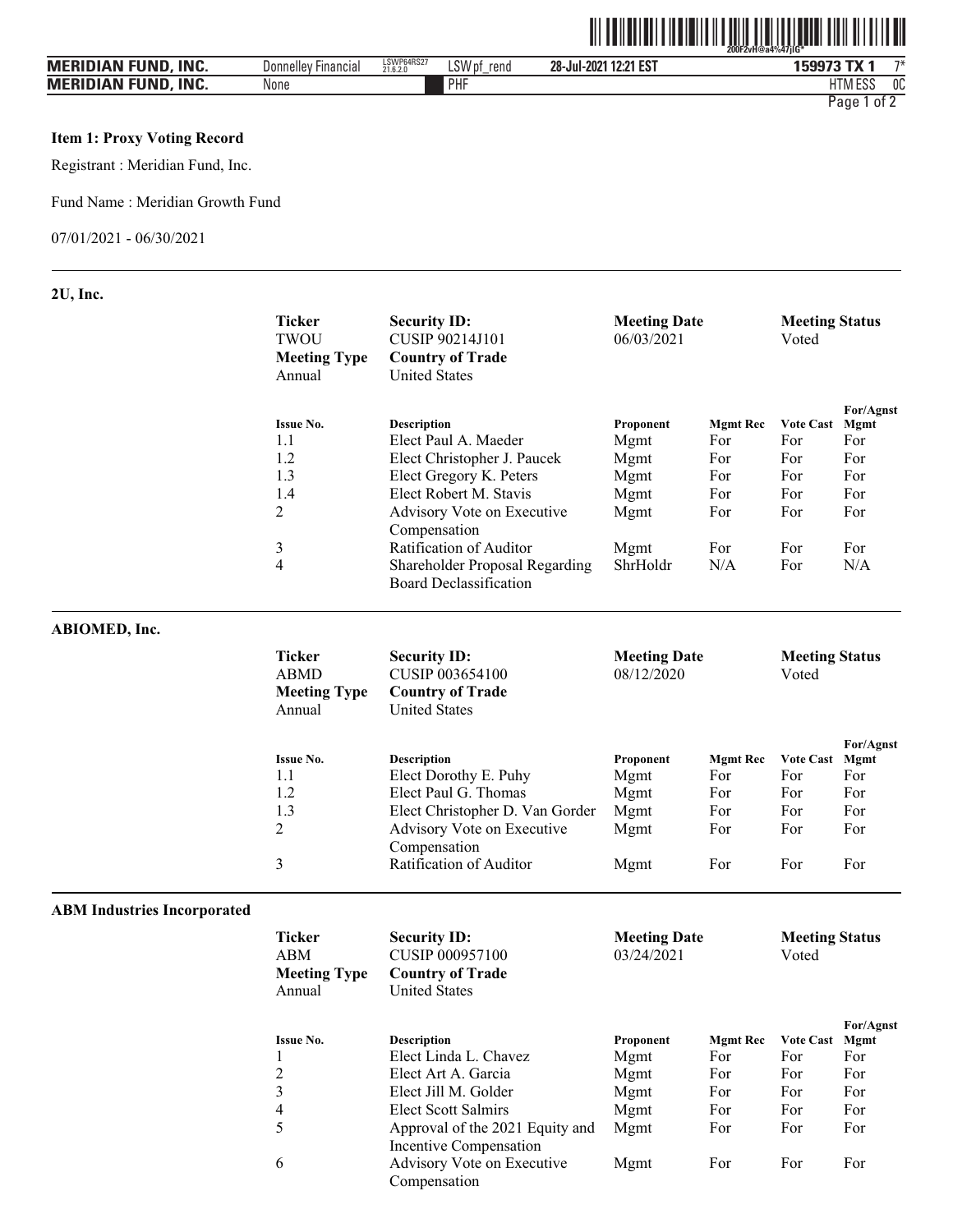

| <b>MERIDIAN FUND, INC.</b> | Donnelley Financial | LSWP64RS27<br>LSW pf rend<br>21.6.2.0 | 28-Jul-2021 12:21 EST |     |     | 159973 TX 1    | $7*$ |
|----------------------------|---------------------|---------------------------------------|-----------------------|-----|-----|----------------|------|
| <b>MERIDIAN FUND, INC.</b> | None                | PHF                                   |                       |     |     | <b>HTM ESS</b> | 0C   |
|                            |                     |                                       |                       |     |     | Page 2 of 2    |      |
|                            |                     | Ratification of Auditor               | Mgmt                  | For | For | For            |      |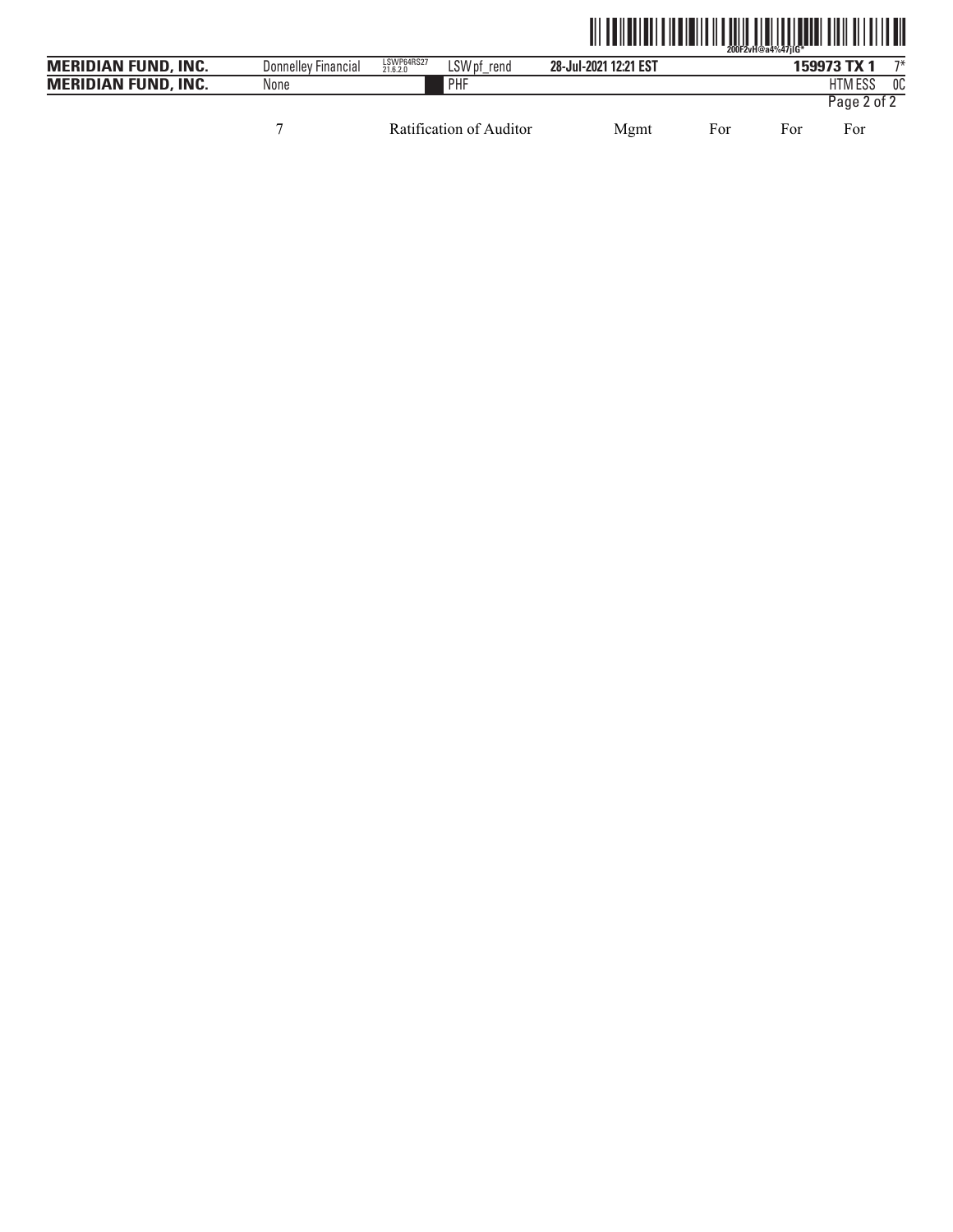| <b>MERIDIAN FUND, INC.</b>           | <b>Donnelley Financial</b>                                            | LSWP64RS27<br>21.6.2.0<br>LSW pf_rend<br>28-Jul-2021 12:21 EST                                                                                                                                                                   |                                                                           |                                                                         |                                                                          | 159973 TX 2<br>$7^*$                                                             |
|--------------------------------------|-----------------------------------------------------------------------|----------------------------------------------------------------------------------------------------------------------------------------------------------------------------------------------------------------------------------|---------------------------------------------------------------------------|-------------------------------------------------------------------------|--------------------------------------------------------------------------|----------------------------------------------------------------------------------|
| <b>MERIDIAN FUND, INC.</b>           | None                                                                  | PHF                                                                                                                                                                                                                              |                                                                           |                                                                         |                                                                          | <b>HTMESS</b><br>0 <sup>C</sup><br>Page 1 of 2                                   |
| <b>Agios Pharmaceuticals Inc.</b>    |                                                                       |                                                                                                                                                                                                                                  |                                                                           |                                                                         |                                                                          |                                                                                  |
|                                      | <b>Ticker</b><br><b>AGIO</b><br><b>Meeting Type</b><br>Special        | <b>Security ID:</b><br><b>CUSIP 00847X104</b><br><b>Country of Trade</b><br><b>United States</b>                                                                                                                                 | <b>Meeting Date</b><br>03/25/2021                                         |                                                                         | <b>Meeting Status</b><br>Voted                                           |                                                                                  |
|                                      | <b>Issue No.</b><br>1                                                 | <b>Description</b><br>Sale of the Company's Oncology<br>Portfolio                                                                                                                                                                | Mgmt                                                                      | Proponent Mgmt Rec<br>For                                               | <b>Vote Cast</b><br>For                                                  | For/Agnst<br><b>Mgmt</b><br>For                                                  |
| Agios Pharmaceuticals, Inc.          |                                                                       |                                                                                                                                                                                                                                  |                                                                           |                                                                         |                                                                          |                                                                                  |
|                                      | <b>Ticker</b><br><b>AGIO</b><br><b>Meeting Type</b><br>Annual         | <b>Security ID:</b><br>CUSIP 00847X104<br><b>Country of Trade</b><br><b>United States</b>                                                                                                                                        | <b>Meeting Date</b><br>05/20/2021                                         |                                                                         | <b>Meeting Status</b><br>Voted                                           |                                                                                  |
|                                      | <b>Issue No.</b><br>1.1<br>1.2<br>1.3<br>2<br>3                       | <b>Description</b><br>Elect Kaye Foster<br>Elect Maykin Ho<br>Elect John M. Maraganore<br>Advisory Vote on Executive<br>Compensation<br>Ratification of Auditor                                                                  | Proponent<br>Mgmt<br>Mgmt<br>Mgmt<br>Mgmt<br>Mgmt                         | <b>Mgmt</b> Rec<br>For<br>For<br>For<br>For<br>For                      | <b>Vote Cast</b><br>For<br>For<br>For<br>For<br>For                      | For/Agnst<br><b>Mgmt</b><br>For<br>For<br>For<br>For<br>For                      |
| Allakos Inc.                         |                                                                       |                                                                                                                                                                                                                                  |                                                                           |                                                                         |                                                                          |                                                                                  |
|                                      | <b>Ticker</b><br><b>ALLK</b><br><b>Meeting Type</b><br>Annual         | <b>Security ID:</b><br>CUSIP 01671P100<br><b>Country of Trade</b><br><b>United States</b>                                                                                                                                        | <b>Meeting Date</b><br>05/25/2021                                         |                                                                         | <b>Meeting Status</b><br>Voted                                           |                                                                                  |
|                                      | <b>Issue No.</b><br>1.1<br>1.2<br>$\overline{c}$<br>3                 | <b>Description</b><br><b>Elect Daniel Janney</b><br>Elect Robert E. Andreatta<br>Ratification of Auditor<br>Advisory Vote on Executive<br>Compensation                                                                           | Proponent<br>Mgmt<br>Mgmt<br>Mgmt<br>Mgmt                                 | <b>Mgmt Rec</b><br>For<br>For<br>For<br>For                             | <b>Vote Cast</b><br>For<br>For<br>For<br>Against                         | For/Agnst<br><b>Mgmt</b><br>For<br>For<br>For<br>Against                         |
| <b>AMN Healthcare Services, Inc.</b> |                                                                       |                                                                                                                                                                                                                                  |                                                                           |                                                                         |                                                                          |                                                                                  |
|                                      | <b>Ticker</b><br><b>AMN</b><br><b>Meeting Type</b><br>Annual          | <b>Security ID:</b><br>CUSIP 001744101<br><b>Country of Trade</b><br><b>United States</b>                                                                                                                                        | <b>Meeting Date</b><br>04/21/2021                                         |                                                                         | <b>Meeting Status</b><br>Voted                                           |                                                                                  |
|                                      | <b>Issue No.</b><br>1<br>$\overline{c}$<br>3<br>4<br>5<br>6<br>7<br>8 | <b>Description</b><br>Elect Mark G. Foletta<br>Elect Teri G. Fontenot<br>Elect R. Jeffrey Harris<br>Elect Daphne E. Jones<br>Elect Martha H. Marsh<br>Elect Susan R. Salka<br>Elect Sylvia Trent-Adams<br>Elect Douglas D. Wheat | Proponent<br>Mgmt<br>Mgmt<br>Mgmt<br>Mgmt<br>Mgmt<br>Mgmt<br>Mgmt<br>Mgmt | <b>Mgmt Rec</b><br>For<br>For<br>For<br>For<br>For<br>For<br>For<br>For | <b>Vote Cast</b><br>For<br>For<br>For<br>For<br>For<br>For<br>For<br>For | For/Agnst<br><b>Mgmt</b><br>For<br>For<br>For<br>For<br>For<br>For<br>For<br>For |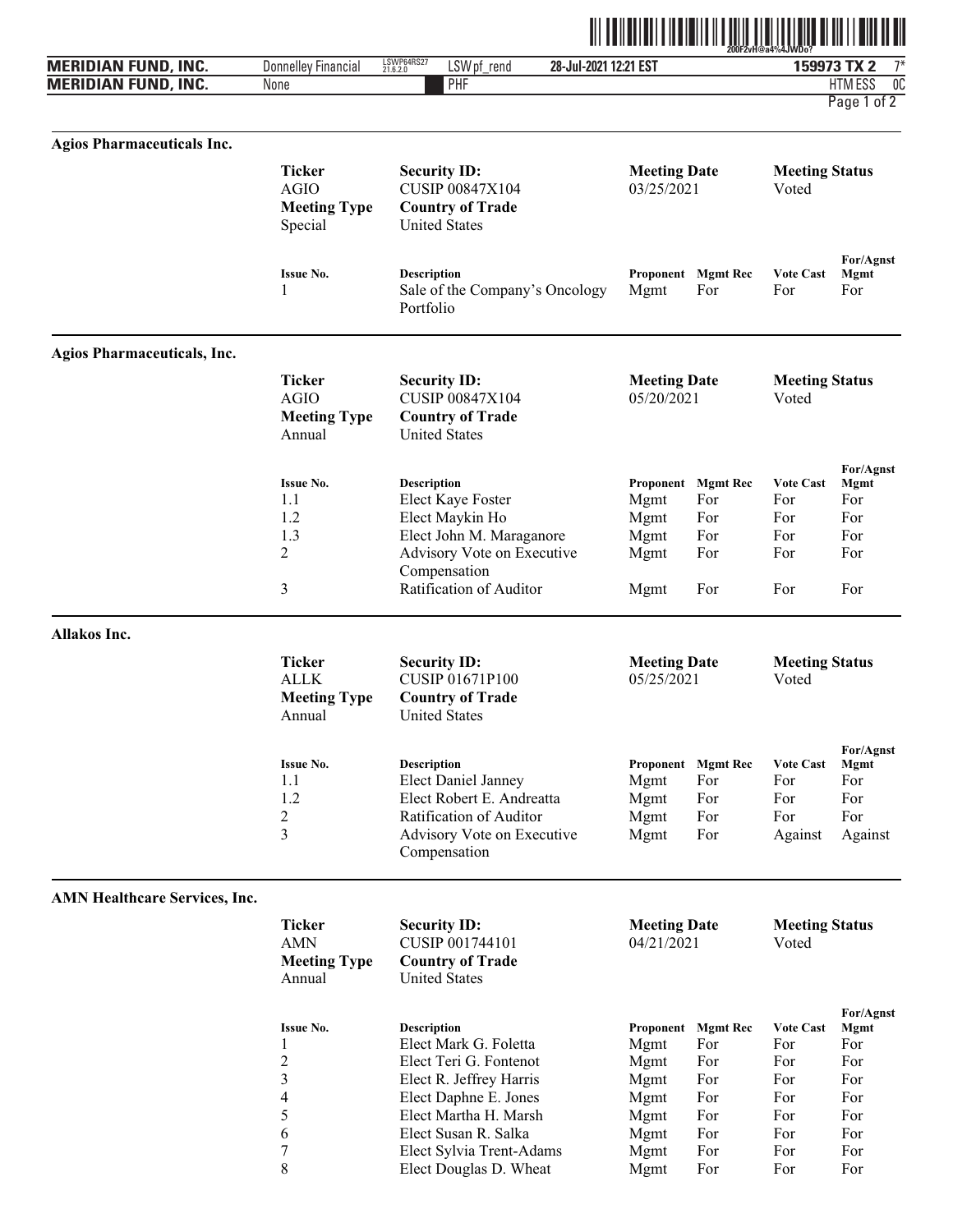

| <b>MERIDIAN FUND, INC.</b> | <b>Donnelley Financial</b> | LSWP64RS27<br>21.6.2.0 | LSW pf rend                                                           | 28-Jul-2021 12:21 EST |                  |        |         | 159973 TX 2     | $7^*$ |
|----------------------------|----------------------------|------------------------|-----------------------------------------------------------------------|-----------------------|------------------|--------|---------|-----------------|-------|
| <b>MERIDIAN FUND, INC.</b> | None                       |                        | PHF                                                                   |                       |                  |        |         | HTM ESS         | 0C    |
|                            |                            |                        |                                                                       |                       |                  |        |         | Page $2$ of $2$ |       |
|                            | 9                          |                        | Advisory Vote on Executive<br>Compensation                            |                       | Mgmt             | For    | For     | For             |       |
|                            | 10                         |                        | Frequency of Advisory Vote on<br><b>Executive Compensation</b>        |                       | Mgmt             | 1 Year | 1 Year  | For             |       |
|                            | 11                         |                        | Ratification of Auditor                                               |                       | Mgmt             | For    | For     | For             |       |
|                            | 12                         |                        | <b>Shareholder Proposal Regarding</b><br>Proxy Access Bylaw Amendment |                       | ShrHoldr Against |        | Against | For             |       |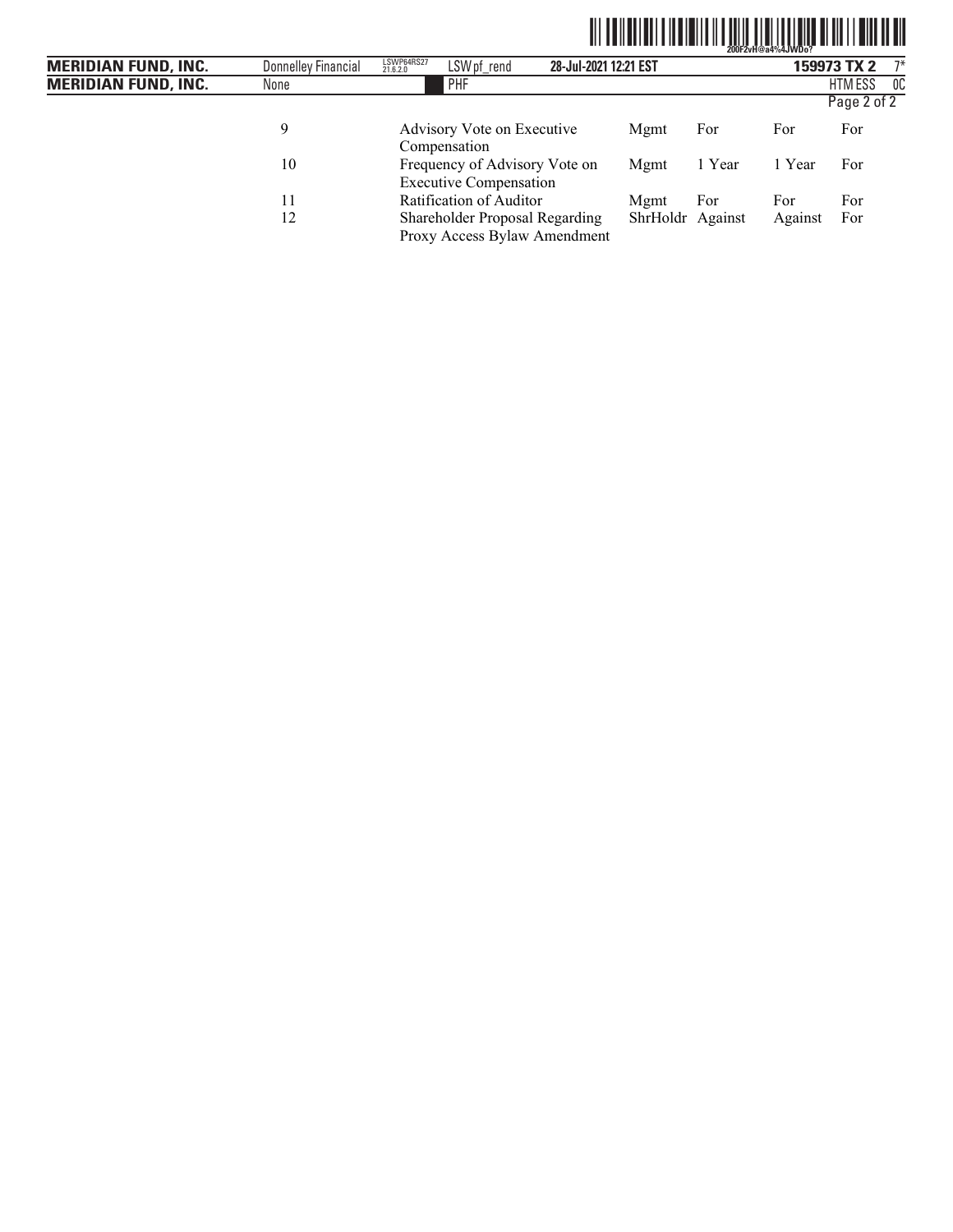| <b>MERIDIAN FUND, INC.</b> | <b>Donnelley Financial</b>                          | LSWP64RS27<br>21.6.2.0<br>LSW pf_rend<br>28-Jul-2021 12:21 EST           |                                   |                 |                                | 159973 TX 3<br>$6*$                             |
|----------------------------|-----------------------------------------------------|--------------------------------------------------------------------------|-----------------------------------|-----------------|--------------------------------|-------------------------------------------------|
| <b>MERIDIAN FUND, INC.</b> | None                                                | PHF                                                                      |                                   |                 |                                | <b>HTM ESS</b><br>0 <sup>C</sup><br>Page 1 of 2 |
| Arvinas, Inc.              |                                                     |                                                                          |                                   |                 |                                |                                                 |
|                            | <b>Ticker</b><br><b>ARVN</b><br><b>Meeting Type</b> | <b>Security ID:</b><br><b>CUSIP 04335A105</b><br><b>Country of Trade</b> | <b>Meeting Date</b><br>06/08/2021 |                 | <b>Meeting Status</b><br>Voted |                                                 |
|                            | Annual                                              | <b>United States</b>                                                     |                                   |                 |                                |                                                 |
|                            | <b>Issue No.</b>                                    | <b>Description</b>                                                       | Proponent                         | <b>Mgmt Rec</b> | <b>Vote Cast</b>               | For/Agnst<br><b>Mgmt</b>                        |
|                            | 1.1                                                 | Elect Wendy L. Dixon                                                     | Mgmt                              | For             | For                            | For                                             |
|                            | 1.2                                                 | Elect Edward Kennedy Jr.                                                 | Mgmt                              | For             | For                            | For                                             |
|                            | 1.3                                                 | <b>Elect Bradley Margus</b>                                              | Mgmt                              | For             | For                            | For                                             |
|                            | 1.4                                                 | <b>Elect Briggs Morrison</b>                                             | Mgmt                              | For             | Withhold Against               |                                                 |
|                            | 2                                                   | Advisory Vote on Executive<br>Compensation                               | Mgmt                              | For             | For                            | For                                             |
|                            | 3                                                   | Frequency of Advisory Vote on                                            | Mgmt                              | 1 Year          | 1 Year                         | For                                             |
|                            | 4                                                   | <b>Executive Compensation</b><br>Ratification of Auditor                 | Mgmt                              | For             | For                            | For                                             |
| Axogen, Inc.               |                                                     |                                                                          |                                   |                 |                                |                                                 |
|                            | <b>Ticker</b>                                       | <b>Security ID:</b>                                                      | <b>Meeting Date</b>               |                 | <b>Meeting Status</b>          |                                                 |
|                            | <b>AXGN</b>                                         | CUSIP 05463X106                                                          | 05/10/2021                        |                 | Voted                          |                                                 |
|                            | <b>Meeting Type</b>                                 | <b>Country of Trade</b>                                                  |                                   |                 |                                |                                                 |
|                            | Annual                                              | <b>United States</b>                                                     |                                   |                 |                                |                                                 |
|                            |                                                     |                                                                          |                                   |                 |                                | For/Agnst                                       |
|                            | <b>Issue No.</b>                                    | <b>Description</b>                                                       | Proponent                         | <b>Mgmt Rec</b> | <b>Vote Cast</b>               | <b>Mgmt</b>                                     |
|                            | 1.1                                                 | Elect Karen Zaderej                                                      | Mgmt                              | For             | For                            | For                                             |
|                            | 1.2                                                 | Elect Gregory G. Freitag                                                 | Mgmt                              | For             | For                            | For                                             |
|                            | 1.3                                                 | Elect Quentin Blackford                                                  | Mgmt                              | For             | For                            | For                                             |
|                            | 1.4                                                 | Elect Mark Gold                                                          | Mgmt                              | For             | For                            | For                                             |
|                            | 1.5                                                 | Elect Alan Levine                                                        | Mgmt                              | For             | For                            | For                                             |
|                            | 1.6                                                 | Elect Guido J. Neels                                                     | Mgmt                              | For             | For                            | For                                             |
|                            | 1.7                                                 | Elect Paul G. Thomas                                                     | Mgmt                              | For             | For                            | For                                             |
|                            | 1.8                                                 | Elect Amy M. Wendell                                                     | Mgmt                              | For             | For                            | For                                             |
|                            | $\overline{2}$                                      | Ratification of Auditor                                                  | Mgmt                              | For             | For                            | For                                             |
|                            | 3                                                   | Advisory Vote on Executive                                               | Mgmt                              | For             | For                            | For                                             |
|                            |                                                     | Compensation                                                             |                                   |                 |                                |                                                 |
|                            | 4                                                   | Amendment to the 2019 Long-<br>Term Incentive Plan                       | Mgmt                              | For             | For                            | For                                             |
| <b>Bank OZK</b>            |                                                     |                                                                          |                                   |                 |                                |                                                 |
|                            | <b>Ticker</b>                                       | <b>Security ID:</b>                                                      | <b>Meeting Date</b>               |                 | <b>Meeting Status</b>          |                                                 |
|                            | <b>OZK</b>                                          | CUSIP 06417N103                                                          | 05/03/2021                        |                 | Voted                          |                                                 |
|                            | <b>Meeting Type</b>                                 | <b>Country of Trade</b>                                                  |                                   |                 |                                |                                                 |
|                            | Annual                                              | <b>United States</b>                                                     |                                   |                 |                                |                                                 |
|                            | <b>Issue No.</b>                                    | <b>Description</b>                                                       | Proponent                         | <b>Mgmt Rec</b> | <b>Vote Cast</b>               | For/Agnst<br><b>Mgmt</b>                        |
|                            | 1                                                   | <b>Elect Nicholas Brown</b>                                              | Mgmt                              | For             | For                            | For                                             |
|                            | $\boldsymbol{2}$                                    | Elect Paula H.J. Cholmondeley                                            | Mgmt                              | For             | For                            | For                                             |
|                            | 3                                                   | Elect Beverly Cole                                                       | Mgmt                              | For             | For                            | For                                             |
|                            | 4                                                   | <b>Elect Robert East</b>                                                 | Mgmt                              | For             | For                            | For                                             |
|                            | 5                                                   | Elect Kathleen Franklin                                                  | Mgmt                              | For             | For                            | For                                             |
|                            | 6                                                   | Elect Catherine B. Freedberg                                             | Mgmt                              | For             | For                            | For                                             |
|                            | 7                                                   | Elect Jeffrey Gearhart                                                   | Mgmt                              | For             | For                            | For                                             |
|                            | $\,$ 8 $\,$                                         | Elect George Gleason                                                     | Mgmt                              | For             | For                            | For                                             |
|                            | 9                                                   | Elect Peter Kenny                                                        | Mgmt                              | For             | For                            | For                                             |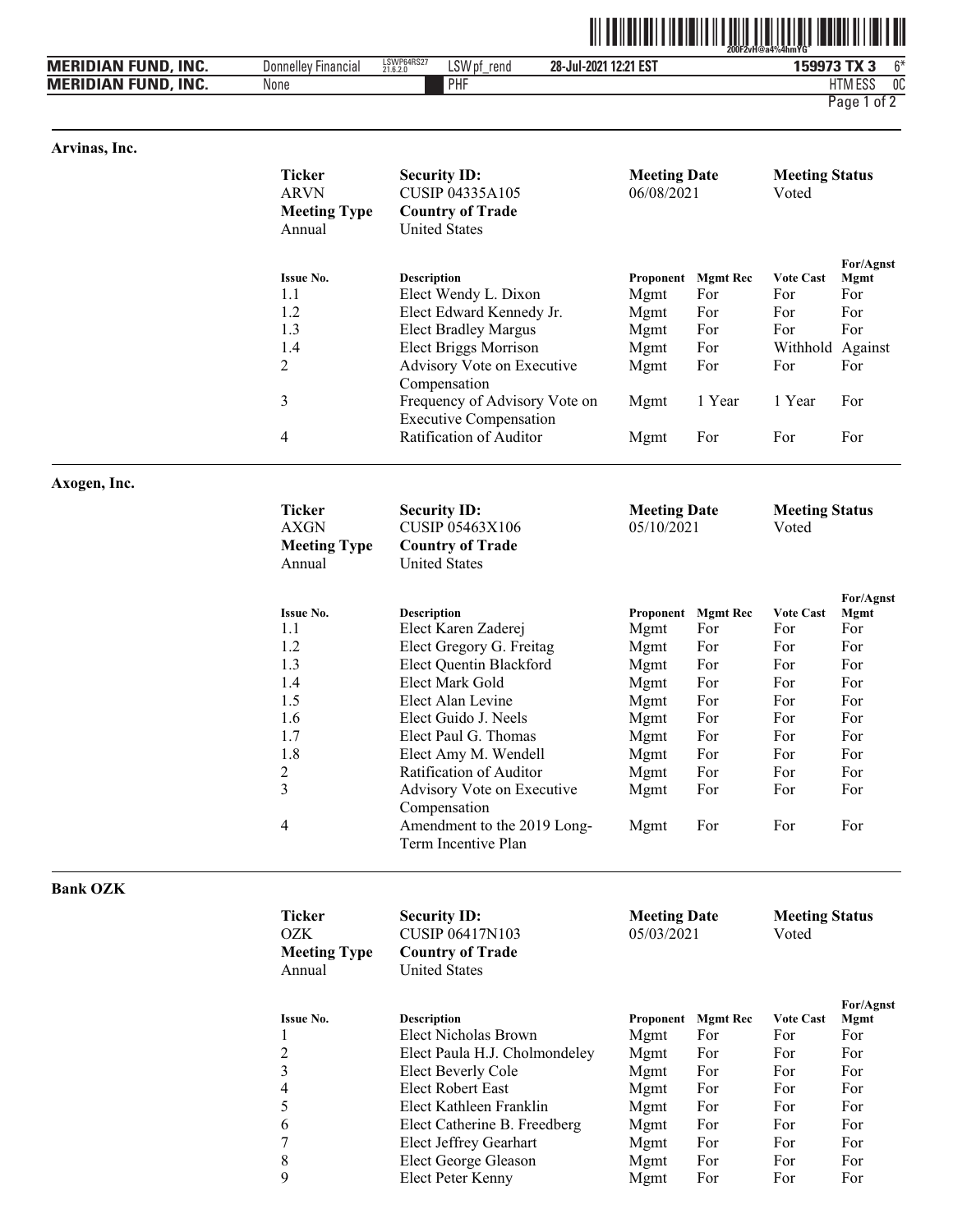

|                            |                     |                        |                               |                       |      |     | ------------------ |                |      |
|----------------------------|---------------------|------------------------|-------------------------------|-----------------------|------|-----|--------------------|----------------|------|
| <b>MERIDIAN FUND, INC.</b> | Donnelley Financial | LSWP64RS27<br>21.6.2.0 | LSW pf rend                   | 28-Jul-2021 12:21 EST |      |     |                    | 159973 TX 3    | $6*$ |
| <b>MERIDIAN FUND, INC.</b> | None                |                        | PHF                           |                       |      |     |                    | <b>HTM ESS</b> | 0C   |
|                            |                     |                        |                               |                       |      |     |                    | Page 2 of 2    |      |
|                            | 10                  |                        | Elect William A. Koefoed, Jr. |                       | Mgmt | For | For                | For            |      |
|                            |                     |                        | Elect Christopher Orndorff    |                       | Mgmt | For | For                | For            |      |
|                            |                     |                        | Elect Steven Sadoff           |                       | Mgmt | For | For                | For            |      |
|                            |                     |                        |                               |                       |      |     |                    |                |      |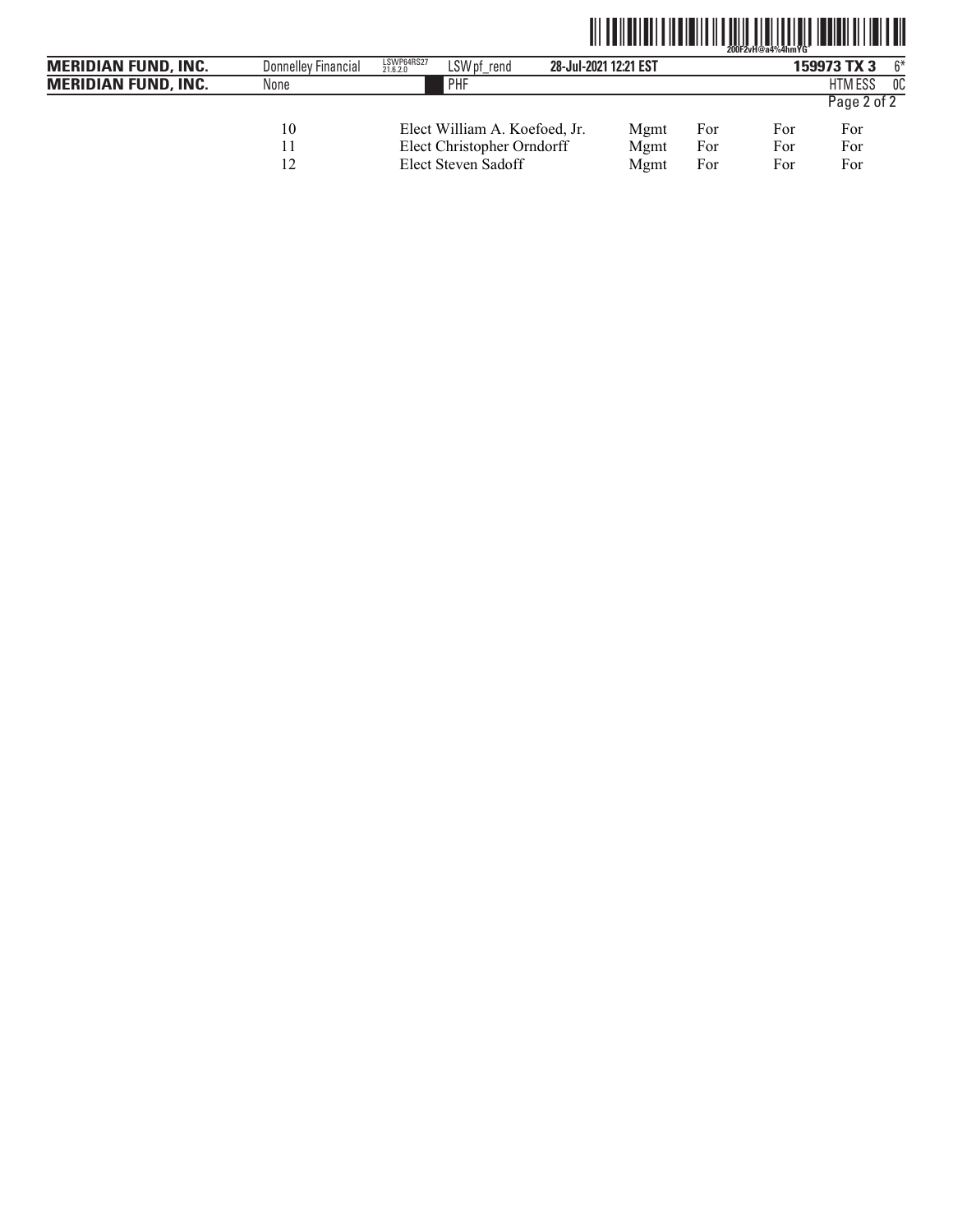| <b>MERIDIAN FUND, INC.</b>    | <b>Donnelley Financial</b> | LSWP64RS27<br>21.6.2.0<br>LSW pf_rend<br>28-Jul-2021 12:21 EST |                     |                 |                       | 159973 TX 4<br>$5*$              |
|-------------------------------|----------------------------|----------------------------------------------------------------|---------------------|-----------------|-----------------------|----------------------------------|
| <b>MERIDIAN FUND, INC.</b>    | None                       | PHF                                                            |                     |                 |                       | <b>HTMESS</b><br>$\overline{00}$ |
|                               |                            |                                                                |                     |                 |                       | Page 1 of 1                      |
|                               | 13                         | <b>Elect Ross Whipple</b>                                      | Mgmt                | For             | For                   | For                              |
|                               | 14                         | Ratification of Auditor                                        | Mgmt                | For             | For                   | For                              |
|                               | 15                         | Advisory Vote on Executive<br>Compensation                     | Mgmt                | For             | For                   | For                              |
|                               | 16                         | Frequency of Advisory Vote on<br><b>Executive Compensation</b> | Mgmt                | 1 Year          | 1 Year                | For                              |
| <b>Belden Inc.</b>            |                            |                                                                |                     |                 |                       |                                  |
|                               | <b>Ticker</b>              | <b>Security ID:</b>                                            | <b>Meeting Date</b> |                 | <b>Meeting Status</b> |                                  |
|                               | <b>BDC</b>                 | CUSIP 077454106                                                | 05/26/2021          |                 | Voted                 |                                  |
|                               | <b>Meeting Type</b>        | <b>Country of Trade</b>                                        |                     |                 |                       |                                  |
|                               | Annual                     | <b>United States</b>                                           |                     |                 |                       |                                  |
|                               | <b>Issue No.</b>           | <b>Description</b>                                             | Proponent           | <b>Mgmt Rec</b> | <b>Vote Cast</b>      | For/Agnst<br>Mgmt                |
|                               | 1                          | Elect David J. Aldrich                                         | Mgmt                | For             | For                   | For                              |
|                               | $\overline{c}$             | Elect Lance C. Balk                                            | Mgmt                | For             | For                   | For                              |
|                               | 3                          | Elect Steven W. Berglund                                       | Mgmt                | For             | For                   | For                              |
|                               | 4                          | Elect Diane D. Brink                                           | Mgmt                | For             | For                   | For                              |
|                               | 5                          | Elect Judy L. Brown                                            | Mgmt                | For             | For                   | For                              |
|                               | 6                          | Elect Nancy E. Calderon                                        | Mgmt                | For             | For                   | For                              |
|                               | $\boldsymbol{7}$           | Elect Bryan C. Cressey                                         | Mgmt                | For             | Against               | Against                          |
|                               | 8                          | Elect Jonathan C. Klein                                        | Mgmt                | For             | For                   | For                              |
|                               | 9                          | Elect George E. Minnich                                        | Mgmt                | For             | For                   | For                              |
|                               | 10                         | <b>Elect Roel Vestjens</b>                                     | Mgmt                | For             | For                   | For                              |
|                               | 11                         | Ratification of Auditor                                        | Mgmt                | For             | For                   | For                              |
|                               | 12                         | Advisory Vote on Executive<br>Compensation                     | Mgmt                | For             | For                   | For                              |
|                               | 13                         | Approval of the 2021 Long Term<br><b>Incentive Plan</b>        | Mgmt                | For             | For                   | For                              |
|                               | 14                         | Approval of the 2021 Employee<br><b>Stock Purchase Program</b> | Mgmt                | For             | For                   | For                              |
| C.H. Robinson Worldwide, Inc. |                            |                                                                |                     |                 |                       |                                  |
|                               | Ticker                     | <b>Security ID:</b>                                            | <b>Meeting Date</b> |                 | <b>Meeting Status</b> |                                  |

| <b>Ticker</b><br><b>Security ID:</b><br><b>CUSIP 12541W209</b><br><b>CHRW</b> |                                            |           | <b>Meeting Date</b><br>05/06/2021 |                  | <b>Meeting Status</b><br>Voted |  |
|-------------------------------------------------------------------------------|--------------------------------------------|-----------|-----------------------------------|------------------|--------------------------------|--|
| <b>Meeting Type</b>                                                           | <b>Country of Trade</b>                    |           |                                   |                  |                                |  |
| Annual                                                                        | <b>United States</b>                       |           |                                   |                  |                                |  |
| <b>Issue No.</b>                                                              | <b>Description</b>                         | Proponent | <b>Mgmt Rec</b>                   | <b>Vote Cast</b> | For/Agnst<br>Mgmt              |  |
| 1                                                                             | Elect Scott P. Anderson                    | Mgmt      | For                               | For              | For                            |  |
| $\overline{2}$                                                                | Elect Robert C. Biesterfeld Jr.            | Mgmt      | For                               | For              | For                            |  |
| 3                                                                             | Elect Kermit R. Crawford                   | Mgmt      | For                               | For              | For                            |  |
| $\overline{4}$                                                                | Elect Wayne M. Fortun                      | Mgmt      | For                               | For              | For                            |  |
| 5                                                                             | Elect Timothy C. Gokey                     | Mgmt      | For                               | Against          | Against                        |  |
| 6                                                                             | Elect Mary J. Steele Guilfoile             | Mgmt      | For                               | For              | For                            |  |
| 7                                                                             | Elect Jodeen A. Kozlak                     | Mgmt      | For                               | For              | For                            |  |
| 8                                                                             | Elect Brian P. Short                       | Mgmt      | For                               | Against          | Against                        |  |
| 9                                                                             | Elect James B. Stake                       | Mgmt      | For                               | For              | For                            |  |
| 10                                                                            | Elect Paula C. Tolliver                    | Mgmt      | For                               | For              | For                            |  |
| 11                                                                            | Advisory Vote on Executive<br>Compensation | Mgmt      | For                               | For              | For                            |  |
| 12                                                                            | Ratification of Auditor                    | Mgmt      | For                               | For              | For                            |  |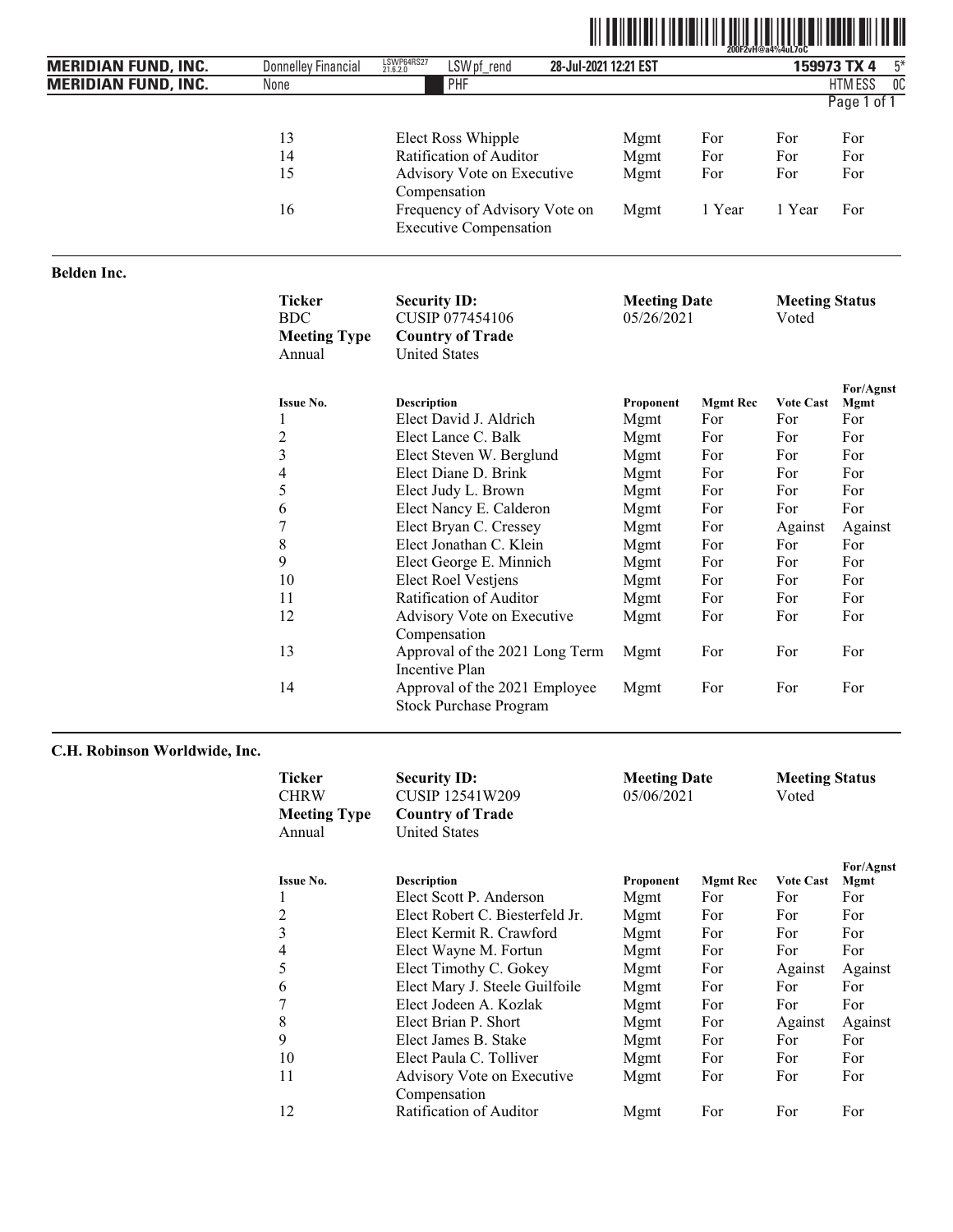| <b>MERIDIAN FUND, INC.</b>        | <b>Donnelley Financial</b> | LSWP64RS27<br>21.6.2.0<br>LSW pf rend      | 28-Jul-2021 12:21 EST |                     |                        |                         | 159973 TX 5<br>$6*$             |
|-----------------------------------|----------------------------|--------------------------------------------|-----------------------|---------------------|------------------------|-------------------------|---------------------------------|
| <b>MERIDIAN FUND, INC.</b>        | None                       | PHF                                        |                       |                     |                        |                         | <b>HTMESS</b><br>$\overline{0}$ |
|                                   |                            |                                            |                       |                     |                        |                         | Page 1 of 2                     |
| CarGurus, Inc.                    |                            |                                            |                       |                     |                        |                         |                                 |
|                                   | <b>Ticker</b>              | <b>Security ID:</b>                        |                       | <b>Meeting Date</b> |                        | <b>Meeting Status</b>   |                                 |
|                                   | CARG                       | CUSIP 141788109                            |                       | 06/02/2021          |                        | Voted                   |                                 |
|                                   | <b>Meeting Type</b>        | <b>Country of Trade</b>                    |                       |                     |                        |                         |                                 |
|                                   | Annual                     | <b>United States</b>                       |                       |                     |                        |                         |                                 |
|                                   |                            |                                            |                       |                     |                        |                         | For/Agnst                       |
|                                   | <b>Issue No.</b><br>1.1    | <b>Description</b><br>Elect Lori Hickok    |                       | Proponent<br>Mgmt   | <b>Mgmt</b> Rec<br>For | <b>Vote Cast</b><br>For | <b>Mgmt</b><br>For              |
|                                   | 1.2                        | <b>Elect Greg Schwartz</b>                 |                       | Mgmt                | For                    | For                     | For                             |
|                                   | 1.3                        | Elect Jason Trevisan                       |                       | Mgmt                | For                    | For                     | For                             |
|                                   | $\overline{c}$             | Ratification of Auditor                    |                       | Mgmt                | For                    | For                     | For                             |
|                                   | 3                          | Advisory Vote on Executive                 |                       | Mgmt                | For                    | For                     | For                             |
|                                   |                            | Compensation                               |                       |                     |                        |                         |                                 |
| Carter's, Inc.                    |                            |                                            |                       |                     |                        |                         |                                 |
|                                   | <b>Ticker</b>              | <b>Security ID:</b>                        |                       | <b>Meeting Date</b> |                        | <b>Meeting Status</b>   |                                 |
|                                   | <b>CRI</b>                 | CUSIP 146229109                            |                       | 05/19/2021          |                        | Voted                   |                                 |
|                                   | <b>Meeting Type</b>        | <b>Country of Trade</b>                    |                       |                     |                        |                         |                                 |
|                                   | Annual                     | <b>United States</b>                       |                       |                     |                        |                         |                                 |
|                                   |                            |                                            |                       |                     |                        |                         | For/Agnst                       |
|                                   | <b>Issue No.</b>           | <b>Description</b>                         |                       | Proponent           | <b>Mgmt Rec</b>        | <b>Vote Cast</b>        | <b>Mgmt</b>                     |
|                                   | 1                          | Elect Hali Borenstein                      |                       | Mgmt                | For                    | For                     | For                             |
|                                   | $\overline{c}$             | Elect Giuseppina Buonfantino               |                       | Mgmt                | For                    | For                     | For                             |
|                                   | $\mathfrak{Z}$             | Elect Michael D. Casey                     |                       | Mgmt                | For                    | For                     | For                             |
|                                   | 4                          | Elect A. Bruce Cleverly                    |                       | Mgmt                | For                    | For                     | For                             |
|                                   | 5                          | Elect Jevin S. Eagle                       |                       | Mgmt                | For                    | For                     | For                             |
|                                   | 6                          | Elect Mark P. Hipp                         |                       | Mgmt                | For                    | For                     | For                             |
|                                   | 7                          | Elect William J. Montgoris                 |                       | Mgmt                | For                    | For                     | For                             |
|                                   | 8                          | Elect David Pulver                         |                       | Mgmt                | For                    | For                     | For                             |
|                                   | 9                          | Elect Gretchen W. Schar                    |                       | Mgmt                | For                    | For                     | For                             |
|                                   | 10                         | Advisory Vote on Executive                 |                       | Mgmt                | For                    | For                     | For                             |
|                                   |                            | Compensation                               |                       |                     |                        |                         |                                 |
|                                   | 11                         | Ratification of Auditor                    |                       | Mgmt                | For                    | For                     | For                             |
| <b>ChannelAdvisor Corporation</b> |                            |                                            |                       |                     |                        |                         |                                 |
|                                   | <b>Ticker</b>              | <b>Security ID:</b>                        |                       | <b>Meeting Date</b> |                        | <b>Meeting Status</b>   |                                 |
|                                   | <b>ECOM</b>                | CUSIP 159179100                            |                       | 05/07/2021          |                        | Voted                   |                                 |
|                                   | <b>Meeting Type</b>        | <b>Country of Trade</b>                    |                       |                     |                        |                         |                                 |
|                                   | Annual                     | <b>United States</b>                       |                       |                     |                        |                         |                                 |
|                                   |                            |                                            |                       |                     |                        |                         | For/Agnst                       |
|                                   | <b>Issue No.</b>           | Description                                |                       |                     | Proponent Mgmt Rec     | <b>Vote Cast</b>        | <b>Mgmt</b>                     |
|                                   | 1.1<br>1.2                 | Elect Timothy J. Buckley                   |                       | Mgmt                | For                    | For                     | For                             |
|                                   |                            | Elect Joseph L. Cowan                      |                       | Mgmt                | For                    | For                     | For                             |
|                                   | 2                          | Ratification of Auditor                    |                       | Mgmt                | For                    | For                     | For                             |
|                                   | 3                          | Advisory Vote on Executive<br>Compensation |                       | Mgmt                | For                    | For                     | For                             |
| <b>Cimpress plc</b>               |                            |                                            |                       |                     |                        |                         |                                 |
|                                   | <b>Ticker</b>              | <b>Security ID:</b>                        |                       | <b>Meeting Date</b> |                        | <b>Meeting Status</b>   |                                 |
|                                   | <b>CMPR</b>                | <b>CUSIP G2143T103</b>                     |                       | 11/25/2020          |                        | Voted                   |                                 |
|                                   | <b>Meeting Type</b>        | <b>Country of Trade</b>                    |                       |                     |                        |                         |                                 |

Annual United States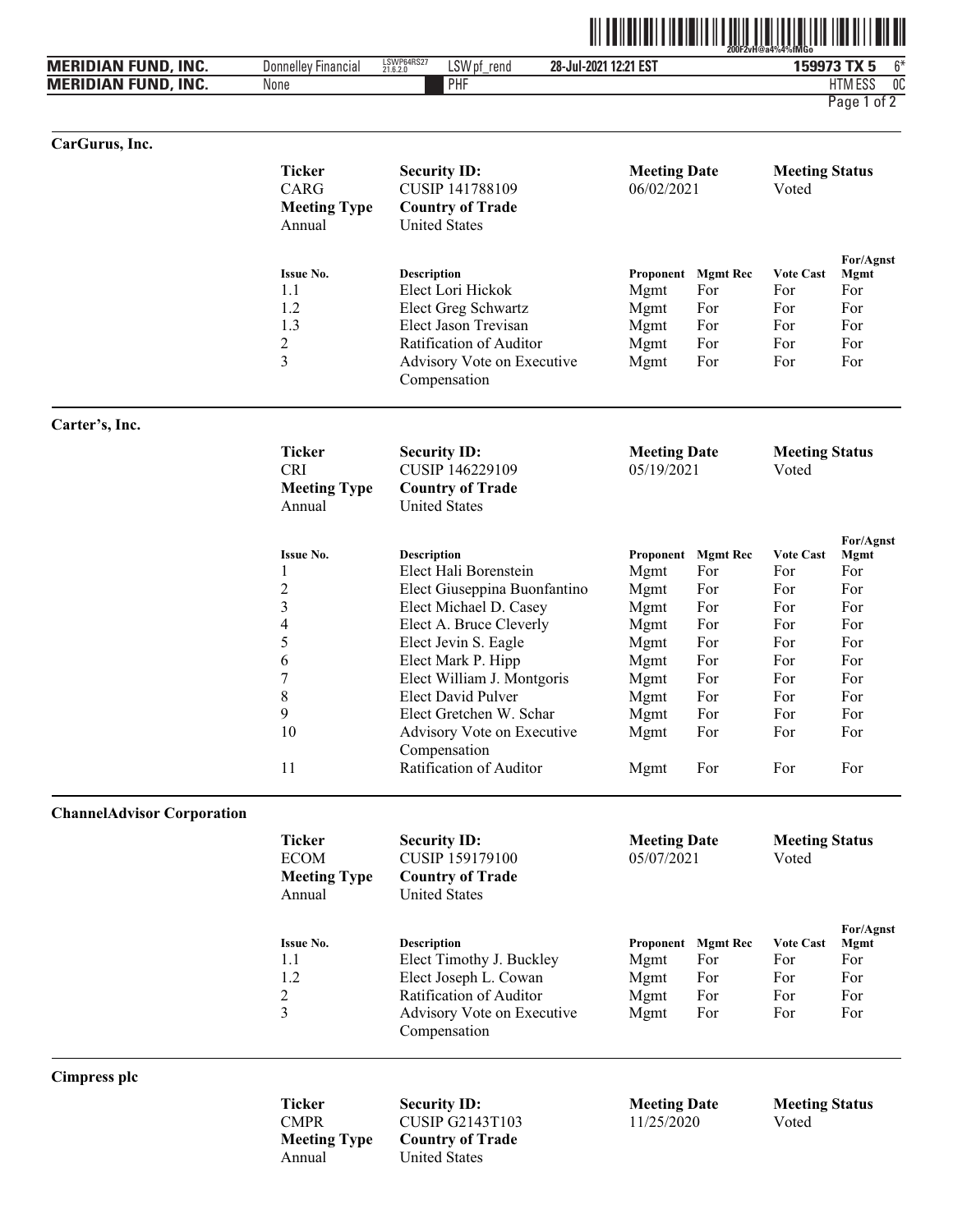

| <b>MERIDIAN FUND, INC.</b> | <b>Donnelley Financial</b> | LSWP64RS27<br>28-Jul-2021 12:21 EST<br>LSW pf_rend<br>21.6.2.0 |           |                 |                  | $6*$<br>159973 TX 5      |
|----------------------------|----------------------------|----------------------------------------------------------------|-----------|-----------------|------------------|--------------------------|
| <b>MERIDIAN FUND, INC.</b> | None                       | <b>PHF</b>                                                     |           |                 |                  | HTM ESS<br>0C            |
|                            |                            |                                                                |           |                 |                  | Page 2 of 2              |
|                            | <b>Issue No.</b>           | <b>Description</b>                                             | Proponent | <b>Mgmt Rec</b> | <b>Vote Cast</b> | For/Agnst<br><b>Mgmt</b> |
|                            |                            | Elect Sophie Gasperment                                        | Mgmt      | For             | For              | For                      |
|                            | 2                          | Advisory Vote on Executive<br>Compensation                     | Mgmt      | For             | For              | For                      |
|                            | 3                          | Approval of the 2020 Equity<br>Incentive Plan                  | Mgmt      | For             | Against          | Against                  |
|                            | 4                          | Authority to Set the Reissue Price<br>Of Treasury Shares       | Mgmt      | For             | Against          | Against                  |
|                            | 5                          | Appointment of Statutory Auditor                               | Mgmt      | For             | For              | For                      |
|                            | 6                          | Authority to Set Auditor's Fees                                | Mgmt      | For             | For              | For                      |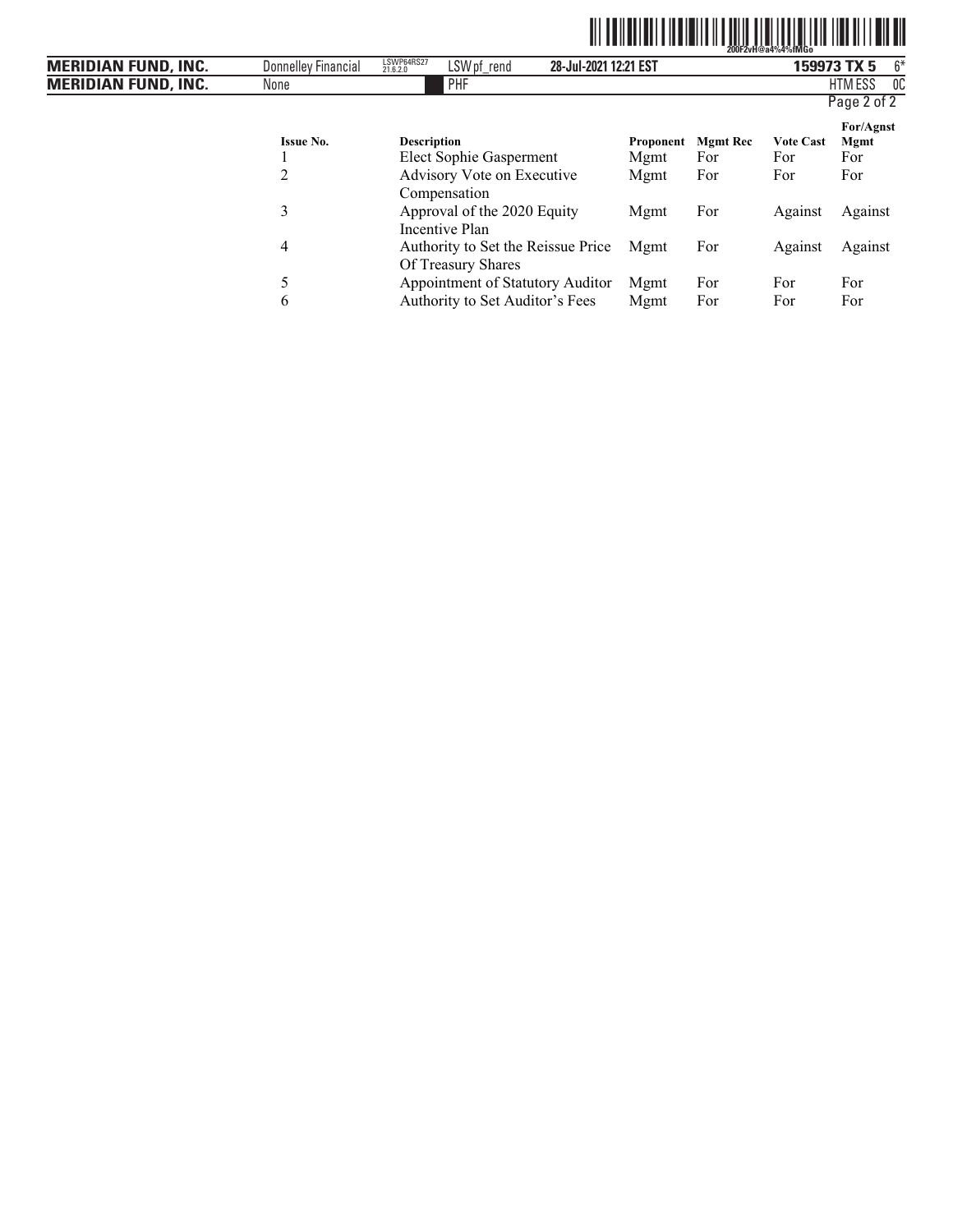| <b>MERIDIAN FUND, INC.</b>      | <b>Donnelley Financial</b> | LSWP64RS27<br>21.6.2.0<br>LSW pf_rend                    | 28-Jul-2021 12:21 EST |                     |                       | 159973 TX 6<br>$5^*$            |
|---------------------------------|----------------------------|----------------------------------------------------------|-----------------------|---------------------|-----------------------|---------------------------------|
| <b>MERIDIAN FUND, INC.</b>      | None                       | PHF                                                      |                       |                     |                       | <b>HTMESS</b><br>0 <sup>C</sup> |
|                                 |                            |                                                          |                       |                     |                       | Page 1 of 2                     |
| <b>Clean Harbors, Inc.</b>      |                            |                                                          |                       |                     |                       |                                 |
|                                 | <b>Ticker</b>              | <b>Security ID:</b>                                      | <b>Meeting Date</b>   |                     | <b>Meeting Status</b> |                                 |
|                                 | <b>CLH</b>                 | <b>CUSIP 184496107</b>                                   | 06/02/2021            |                     | Voted                 |                                 |
|                                 | <b>Meeting Type</b>        | <b>Country of Trade</b>                                  |                       |                     |                       |                                 |
|                                 | Annual                     | <b>United States</b>                                     |                       |                     |                       |                                 |
|                                 |                            |                                                          |                       |                     |                       | For/Agnst                       |
|                                 | <b>Issue No.</b>           | <b>Description</b>                                       | Proponent             | <b>Mgmt Rec</b>     | <b>Vote Cast</b>      | <b>Mgmt</b>                     |
|                                 | 1.1                        | Elect Alan S. McKim                                      | Mgmt                  | For                 | For                   | For                             |
|                                 | 1.2                        | Elect John T. Preston                                    | Mgmt                  | For                 | For                   | For                             |
|                                 | 2                          | Advisory Vote on Executive<br>Compensation               | Mgmt                  | For                 | For                   | For                             |
|                                 | 3                          | Amendment to the Management                              | Mgmt                  | For                 | For                   | For                             |
|                                 |                            | Incentive Plan                                           |                       |                     |                       |                                 |
|                                 | 4                          | Ratification of Auditor                                  | Mgmt                  | For                 | For                   | For                             |
|                                 | 5                          | Ratification of Exclusive Forum                          | Mgmt                  | For                 | Against               | Against                         |
|                                 |                            | Amendment                                                |                       |                     |                       |                                 |
| Deciphera Pharmaceuticals, Inc. |                            |                                                          |                       |                     |                       |                                 |
|                                 | <b>Ticker</b>              | <b>Security ID:</b>                                      |                       | <b>Meeting Date</b> |                       | <b>Meeting Status</b>           |
|                                 | <b>DCPH</b>                | <b>CUSIP 24344T101</b>                                   | 06/23/2021            |                     | Voted                 |                                 |
|                                 | <b>Meeting Type</b>        | <b>Country of Trade</b>                                  |                       |                     |                       |                                 |
|                                 | Annual                     | <b>United States</b>                                     |                       |                     |                       |                                 |
|                                 |                            |                                                          |                       |                     |                       | For/Agnst                       |
|                                 | <b>Issue No.</b>           | <b>Description</b>                                       |                       | Proponent Mgmt Rec  | <b>Vote Cast</b>      | <b>Mgmt</b>                     |
|                                 | 1.1                        | <b>Elect James Bristol</b>                               | Mgmt                  | For                 | For                   | For                             |
|                                 | 1.2                        | Elect Frank S. Friedman                                  | Mgmt                  | For                 | For                   | For                             |
|                                 | 1.3                        | Elect Ron Squarer                                        | Mgmt                  | For                 | For                   | For                             |
|                                 | 2                          | Advisory Vote on Executive                               | Mgmt                  | For                 | Against               | Against                         |
|                                 |                            | Compensation                                             |                       |                     |                       |                                 |
|                                 | 3                          | Frequency of Advisory Vote on                            | Mgmt                  | 1 Year              | 1 Year                | For                             |
|                                 | 4                          | <b>Executive Compensation</b><br>Ratification of Auditor | Mgmt                  | For                 | For                   | For                             |
|                                 |                            |                                                          |                       |                     |                       |                                 |
| Euronet Worldwide, Inc.         |                            |                                                          |                       |                     |                       |                                 |
|                                 | <b>Ticker</b>              | <b>Security ID:</b>                                      | <b>Meeting Date</b>   |                     | <b>Meeting Status</b> |                                 |
|                                 | <b>EEFT</b>                | CUSIP 298736109                                          | 05/18/2021            |                     | Voted                 |                                 |
|                                 | <b>Meeting Type</b>        | <b>Country of Trade</b>                                  |                       |                     |                       |                                 |
|                                 | Annual                     | <b>United States</b>                                     |                       |                     |                       |                                 |
|                                 |                            |                                                          |                       |                     |                       | For/Agnst                       |
|                                 | Issue No.                  | Description                                              |                       | Proponent Mgmt Rec  | <b>Vote Cast</b>      | <b>Mgmt</b>                     |
|                                 | 1.1                        | Elect Paul S. Althasen                                   | Mgmt                  | For                 | Withhold              | Against                         |
|                                 | 1.2                        | Elect Thomas A. McDonnell                                | Mgmt                  | For                 | For                   | For                             |
|                                 | 1.3                        | Elect Michael N. Frumkin                                 | Mgmt                  | For                 | For                   | For                             |
|                                 | 2                          | Amendment to the 2006 Stock<br>Incentive Plan            | Mgmt                  | For                 | For                   | For                             |
|                                 | 3                          | Ratification of Auditor                                  | Mgmt                  | For                 | For                   | For                             |
|                                 | 4                          | Advisory Vote on Executive                               | Mgmt                  | For                 | Against               | Against                         |
|                                 |                            | Compensation                                             |                       |                     |                       |                                 |

**Exact Sciences Corporation**

| Ticker              | <b>Security ID:</b>     | <b>Meeting Date</b> | <b>Meeting Status</b> |
|---------------------|-------------------------|---------------------|-----------------------|
| EXAS                | CUSIP 30063P105         | 06/30/2021          | Voted                 |
| <b>Meeting Type</b> | <b>Country of Trade</b> |                     |                       |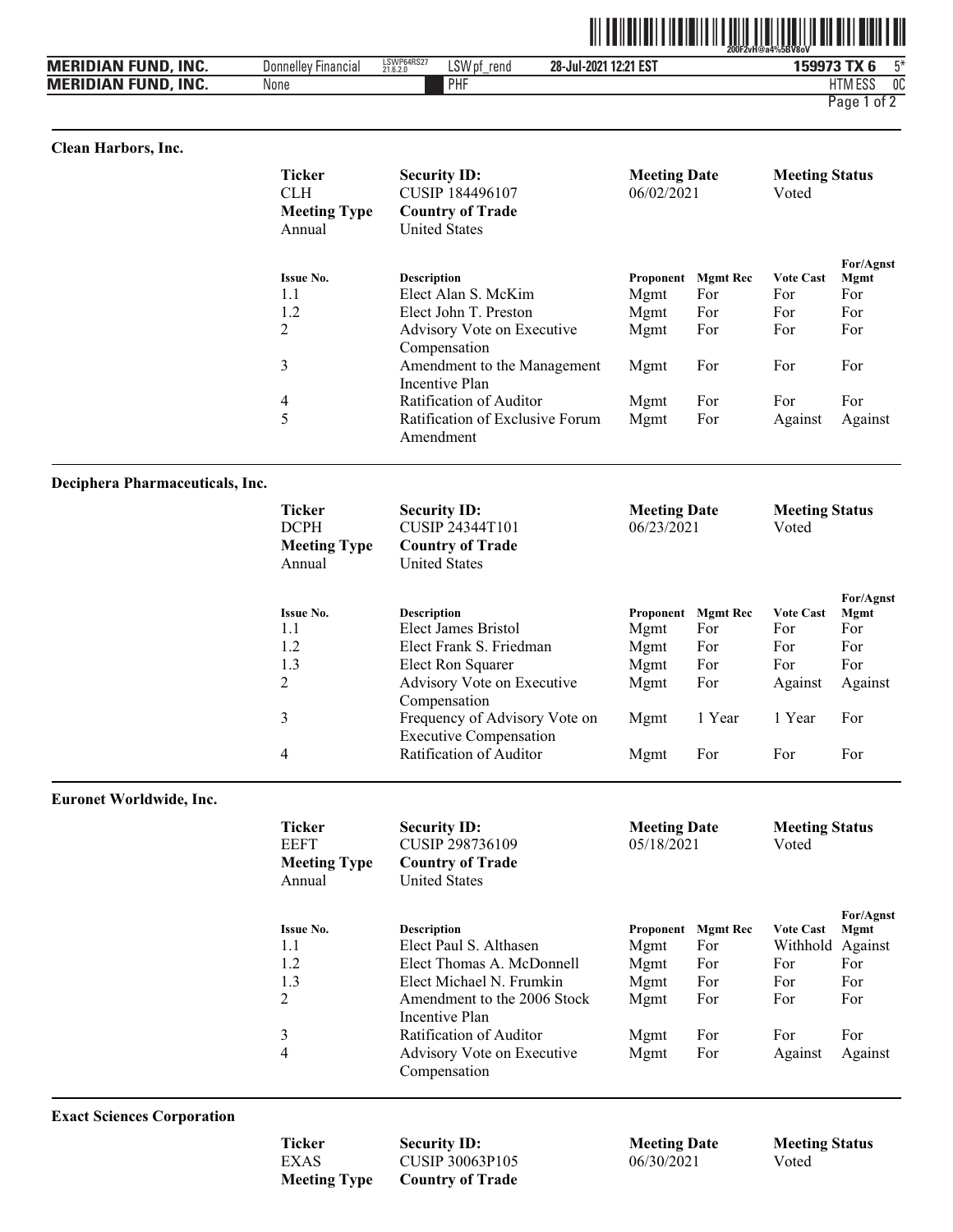

|                            |                            |                               |                                            |                       |           |                 | 200F2vH@a4%5BV8o\ | IIIIII            |      |
|----------------------------|----------------------------|-------------------------------|--------------------------------------------|-----------------------|-----------|-----------------|-------------------|-------------------|------|
| <b>MERIDIAN FUND, INC.</b> | <b>Donnelley Financial</b> | <b>LSWP64RS27</b><br>21.6.2.0 | LSW pf_rend                                | 28-Jul-2021 12:21 EST |           |                 |                   | 159973 TX 6       | $5*$ |
| <b>MERIDIAN FUND, INC.</b> | None                       |                               | PHF                                        |                       |           |                 |                   | HTM ESS           | 0C   |
|                            |                            |                               |                                            |                       |           |                 |                   | Page 2 of 2       |      |
|                            | Annual                     |                               | <b>United States</b>                       |                       |           |                 |                   |                   |      |
|                            | <b>Issue No.</b>           | <b>Description</b>            |                                            |                       | Proponent | <b>Mgmt Rec</b> | <b>Vote Cast</b>  | For/Agnst<br>Mgmt |      |
|                            | 1.1                        |                               | Elect Paul J. Clancy                       |                       | Mgmt      | For             | For               | For               |      |
|                            | 1.2                        |                               | Elect Pierre Jacquet                       |                       | Mgmt      | For             | For               | For               |      |
|                            | 1.3                        |                               | Elect Daniel J. Levangie                   |                       | Mgmt      | For             | For               | For               |      |
|                            | 2                          |                               | Ratification of Auditor                    |                       | Mgmt      | For             | For               | For               |      |
|                            | 3                          |                               | Advisory Vote on Executive<br>Compensation |                       | Mgmt      | For             | For               | For               |      |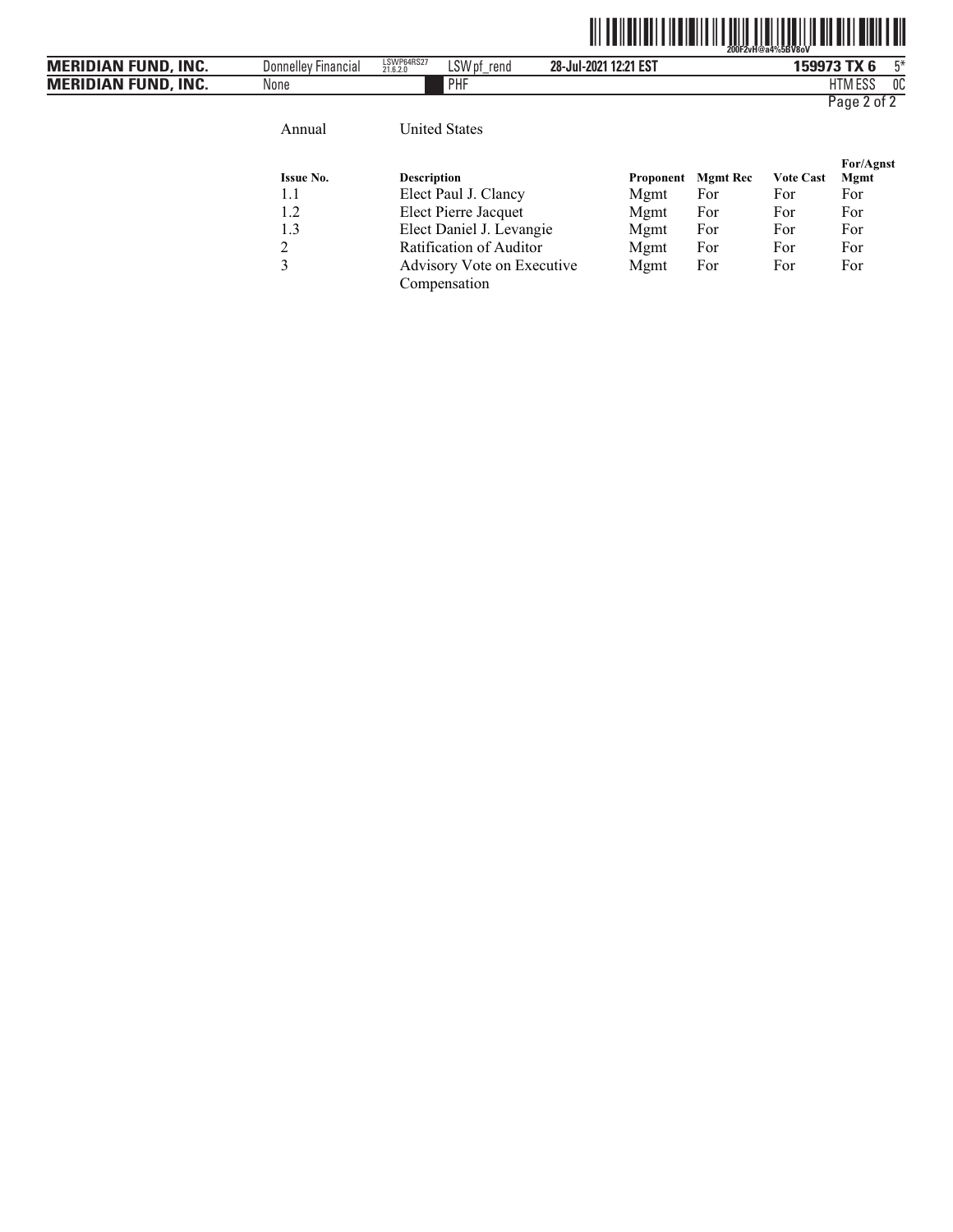| <b>MERIDIAN FUND, INC.</b>        | <b>Donnelley Financial</b>    | LSWP64RS27<br>21.6.2.0<br>28-Jul-2021 12:22 EST<br>LSW pf_rend |                     |                           |                         | 159973 TX 7<br>$4*$             |
|-----------------------------------|-------------------------------|----------------------------------------------------------------|---------------------|---------------------------|-------------------------|---------------------------------|
| <b>MERIDIAN FUND, INC.</b>        | None                          | PHF                                                            |                     |                           |                         | <b>HTMESS</b><br>0 <sup>C</sup> |
|                                   |                               |                                                                |                     |                           |                         | Page 1 of 2                     |
| <b>Exact Sciences Corporation</b> |                               |                                                                |                     |                           |                         |                                 |
|                                   | <b>Ticker</b>                 | <b>Security ID:</b>                                            | <b>Meeting Date</b> |                           | <b>Meeting Status</b>   |                                 |
|                                   | <b>EXAS</b>                   | CUSIP 30063P105                                                | 07/23/2020          |                           | Voted                   |                                 |
|                                   | <b>Meeting Type</b><br>Annual | <b>Country of Trade</b><br><b>United States</b>                |                     |                           |                         |                                 |
|                                   | <b>Issue No.</b>              |                                                                |                     |                           |                         | For/Agnst                       |
|                                   | 1.1                           | <b>Description</b><br>Elect Eli Casdin                         | Mgmt                | Proponent Mgmt Rec<br>For | <b>Vote Cast</b><br>For | <b>Mgmt</b><br>For              |
|                                   | 1.2                           | Elect James E. Doyle                                           | Mgmt                | For                       | For                     | For                             |
|                                   | 1.3                           | Elect Freda C. Lewis-Hall                                      | Mgmt                | For                       | For                     | For                             |
|                                   | 1.4                           | Elect Kathleen Sebelius                                        | Mgmt                | For                       | For                     | For                             |
|                                   | $\overline{c}$                | Ratification of Auditor                                        | Mgmt                | For                       | For                     | For                             |
|                                   | $\overline{\mathbf{3}}$       | Advisory Vote on Executive                                     | Mgmt                | For                       | For                     | For                             |
|                                   |                               | Compensation                                                   |                     |                           |                         |                                 |
|                                   | 4                             | Increase in Authorized Common<br>Stock                         | Mgmt                | For                       | For                     | For                             |
| FireEye, Inc.                     |                               |                                                                |                     |                           |                         |                                 |
|                                   | <b>Ticker</b>                 | <b>Security ID:</b>                                            | <b>Meeting Date</b> |                           | <b>Meeting Status</b>   |                                 |
|                                   | <b>FEYE</b>                   | CUSIP 31816Q101                                                | 06/11/2021          |                           | Voted                   |                                 |
|                                   | <b>Meeting Type</b>           | <b>Country of Trade</b>                                        |                     |                           |                         |                                 |
|                                   | Annual                        | <b>United States</b>                                           |                     |                           |                         |                                 |
|                                   | <b>Issue No.</b>              | <b>Description</b>                                             |                     | Proponent Mgmt Rec        | <b>Vote Cast</b>        | For/Agnst<br><b>Mgmt</b>        |
|                                   | 1                             | Elect Sara C. Andrews                                          | Mgmt                | For                       | For                     | For                             |
|                                   | $\overline{c}$                | Elect Adrian McDermott                                         | Mgmt                | For                       | For                     | For                             |
|                                   | 3                             | Elect Robert E. Switz                                          | Mgmt                | For                       | For                     | For                             |
|                                   | $\overline{\mathcal{L}}$      | Ratification of Auditor                                        | Mgmt                | For                       | For                     | For                             |
|                                   | 5                             | Advisory Vote on Executive                                     | Mgmt                | For                       | For                     | For                             |
|                                   |                               | Compensation                                                   |                     |                           |                         |                                 |
| Forte Biosciences, Inc.           |                               |                                                                |                     |                           |                         |                                 |
|                                   | <b>Ticker</b>                 | <b>Security ID:</b>                                            | <b>Meeting Date</b> |                           | <b>Meeting Status</b>   |                                 |
|                                   | <b>FBRX</b>                   | <b>CUSIP 34962G109</b>                                         | 05/28/2021          |                           | Voted                   |                                 |
|                                   | <b>Meeting Type</b>           | <b>Country of Trade</b>                                        |                     |                           |                         |                                 |
|                                   | Annual                        | <b>United States</b>                                           |                     |                           |                         |                                 |
|                                   |                               |                                                                |                     |                           |                         |                                 |
|                                   | <b>Issue No.</b>              | <b>Description</b>                                             |                     |                           | <b>Vote Cast</b>        | For/Agnst                       |
|                                   | 1.1                           | Elect Donald A. Williams                                       | Mgmt                | Proponent Mgmt Rec<br>For | For                     | <b>Mgmt</b><br>For              |
|                                   | $\overline{c}$                | Ratification of Auditor                                        | Mgmt                | For                       | For                     | For                             |
|                                   | 3                             | Approval of the 2021 Equity                                    | Mgmt                | For                       | For                     | For                             |
|                                   |                               | <b>Incentive Plan</b>                                          |                     |                           |                         |                                 |
| <b>Forward Air Corporation</b>    |                               |                                                                |                     |                           |                         |                                 |
|                                   | <b>Ticker</b>                 | <b>Security ID:</b>                                            | <b>Meeting Date</b> |                           | <b>Meeting Status</b>   |                                 |
|                                   | <b>FWRD</b>                   | CUSIP 349853101                                                | 05/19/2021          |                           | Voted                   |                                 |
|                                   | <b>Meeting Type</b>           | <b>Country of Trade</b>                                        |                     |                           |                         |                                 |
|                                   | Annual                        | <b>United States</b>                                           |                     |                           |                         |                                 |
|                                   |                               |                                                                |                     |                           |                         | For/Agnst                       |
|                                   | <b>Issue No.</b><br>1.1       | Description<br>Elect Ronald W. Allen                           | Mgmt                | Proponent Mgmt Rec<br>For | <b>Vote Cast</b><br>For | <b>Mgmt</b><br>For              |
|                                   | 1.2                           | Elect Ana B. Amicarella                                        | Mgmt                | For                       | For                     | For                             |
|                                   |                               |                                                                |                     |                           |                         |                                 |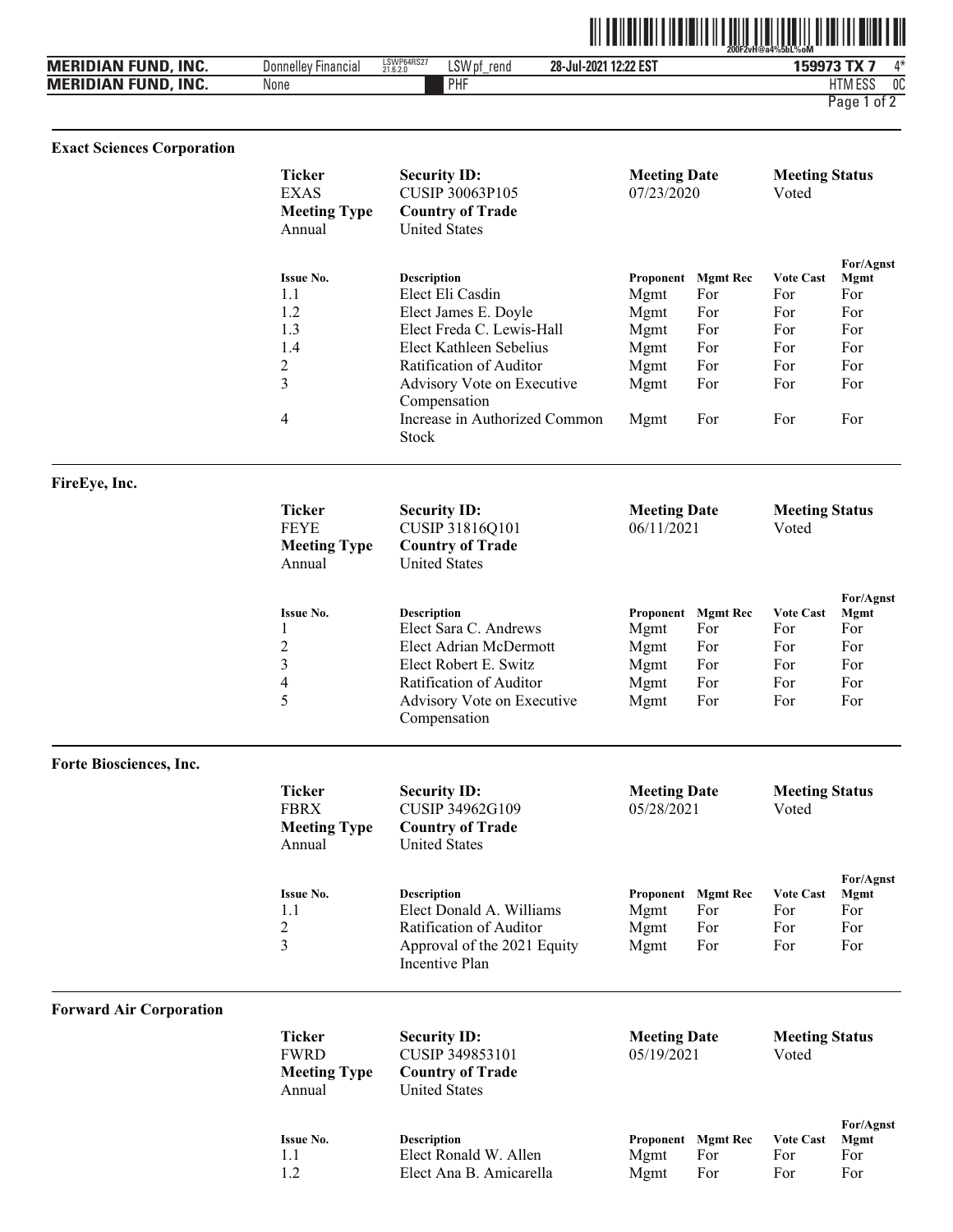

|                            |                     |                                       |                       |      |     | $20012011 \& 0770301700101$ |                      |  |  |  |  |
|----------------------------|---------------------|---------------------------------------|-----------------------|------|-----|-----------------------------|----------------------|--|--|--|--|
| <b>MERIDIAN FUND, INC.</b> | Donnelley Financial | LSWP64RS27<br>LSW pf rend<br>21.6.2.0 | 28-Jul-2021 12:22 EST |      |     |                             | 159973 TX 7<br>4*    |  |  |  |  |
| <b>MERIDIAN FUND, INC.</b> | None                | <b>PHF</b>                            |                       |      |     |                             | 0C<br><b>HTM ESS</b> |  |  |  |  |
|                            |                     |                                       |                       |      |     |                             | Page 2 of $2$        |  |  |  |  |
|                            | 1.3                 | Elect Valerie A. Bonebrake            |                       | Mgmt | For | For                         | For                  |  |  |  |  |
|                            | 1.4                 | Elect C. Robert Campbell              |                       | Mgmt | For | For                         | For                  |  |  |  |  |
|                            | 1.5                 | Elect R. Craig Carlock                |                       | Mgmt | For | For                         | For                  |  |  |  |  |
|                            | 1.6                 | Elect G. Michael Lynch                |                       | Mgmt | For | For                         | For                  |  |  |  |  |
|                            | 1.7                 | Elect George S. Mayes, Jr.            |                       | Mgmt | For | For                         | For                  |  |  |  |  |
|                            | 1.8                 | Elect Chitra Nayak                    |                       | Mgmt | For | For                         | For                  |  |  |  |  |
|                            | 1.9                 | Elect Scott M. Niswonger              |                       | Mgmt | For | For                         | For                  |  |  |  |  |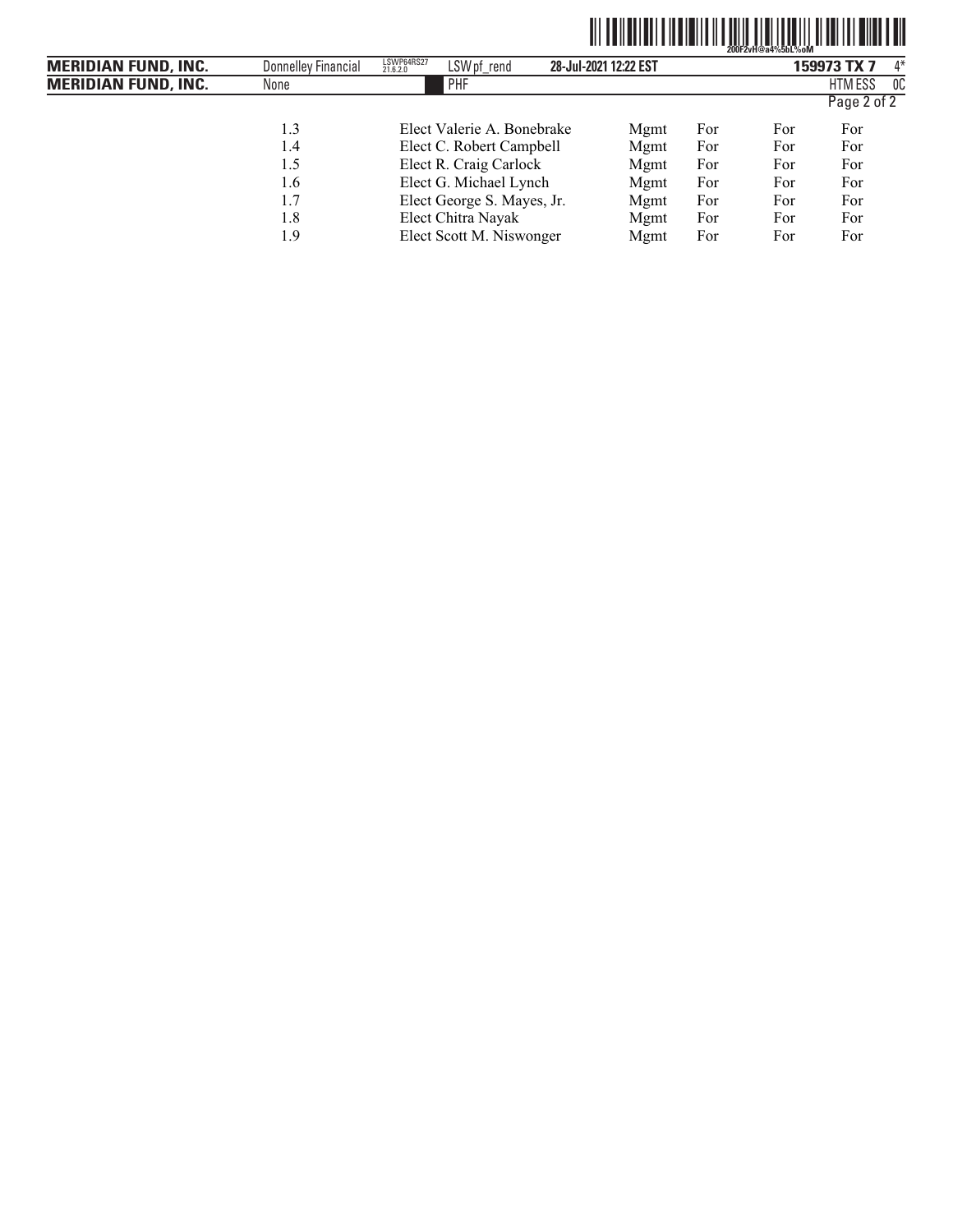| <b>MERIDIAN FUND, INC.</b> | <b>Donnelley Financial</b>    | LSWP64RS27<br>21.6.2.0<br>LSW pf_rend                | 28-Jul-2021 12:22 EST |                           |                 |                                                                                                             | 159973 TX 8<br>$4*$                                                                                         |
|----------------------------|-------------------------------|------------------------------------------------------|-----------------------|---------------------------|-----------------|-------------------------------------------------------------------------------------------------------------|-------------------------------------------------------------------------------------------------------------|
| <b>MERIDIAN FUND, INC.</b> | None                          | PHF                                                  |                       |                           |                 |                                                                                                             | <b>HTMESS</b><br>0 <sup>C</sup>                                                                             |
|                            |                               |                                                      |                       |                           |                 |                                                                                                             | Page 1 of 2                                                                                                 |
|                            | 1.10                          | Elect Javier Polit                                   | Mgmt                  | For                       |                 | For                                                                                                         | For                                                                                                         |
|                            | 1.11                          | Elect Richard H. Roberts                             | Mgmt                  | For                       |                 | For                                                                                                         | For                                                                                                         |
|                            | 1.12                          | <b>Elect Thomas Schmitt</b>                          | Mgmt                  | For                       |                 | For                                                                                                         | For                                                                                                         |
|                            | 1.13                          | Elect Laurie A. Tucker                               | Mgmt                  | For                       |                 | For                                                                                                         | For                                                                                                         |
|                            | $\overline{c}$                | Ratification of Auditor                              | Mgmt                  | For                       |                 | For                                                                                                         | For                                                                                                         |
|                            | $\overline{3}$                | Advisory Vote on Executive                           | Mgmt                  | For                       |                 | For                                                                                                         | For                                                                                                         |
|                            |                               | Compensation                                         |                       |                           |                 |                                                                                                             |                                                                                                             |
| Fox Factory Holding Corp.  |                               |                                                      |                       |                           |                 |                                                                                                             |                                                                                                             |
|                            | <b>Ticker</b>                 | <b>Security ID:</b>                                  |                       | <b>Meeting Date</b>       |                 | <b>Meeting Status</b>                                                                                       |                                                                                                             |
|                            | <b>FOXF</b>                   | CUSIP 35138V102                                      |                       | 05/07/2021                |                 | Voted                                                                                                       |                                                                                                             |
|                            | <b>Meeting Type</b>           | <b>Country of Trade</b>                              |                       |                           |                 |                                                                                                             |                                                                                                             |
|                            | Annual                        | <b>United States</b>                                 |                       |                           |                 |                                                                                                             |                                                                                                             |
|                            | <b>Issue No.</b>              |                                                      |                       |                           |                 | <b>Vote Cast</b>                                                                                            | For/Agnst                                                                                                   |
|                            | 1.1                           | <b>Description</b><br><b>Elect Michael Dennison</b>  | Mgmt                  | Proponent Mgmt Rec<br>For |                 | For                                                                                                         | <b>Mgmt</b><br>For                                                                                          |
|                            | 1.2                           | Elect Sidney Johnson                                 | Mgmt                  | For                       |                 | For                                                                                                         | For                                                                                                         |
|                            | 1.3                           | Elect Ted Waitman                                    | Mgmt                  | For                       |                 | For                                                                                                         | For                                                                                                         |
|                            | $\overline{c}$                | Ratification of Auditor                              | Mgmt                  | For                       |                 | For                                                                                                         | For                                                                                                         |
|                            | 3                             | Advisory Vote on Executive                           | Mgmt                  | For                       |                 | For                                                                                                         | For                                                                                                         |
|                            |                               | Compensation                                         |                       |                           |                 |                                                                                                             |                                                                                                             |
| frontdoor, inc.            |                               |                                                      |                       |                           |                 |                                                                                                             |                                                                                                             |
|                            | <b>Ticker</b>                 | <b>Security ID:</b>                                  |                       | <b>Meeting Date</b>       |                 | <b>Meeting Status</b>                                                                                       |                                                                                                             |
|                            | <b>FTDR</b>                   | CUSIP 35905A109                                      |                       | 05/12/2021                |                 | Voted                                                                                                       |                                                                                                             |
|                            | <b>Meeting Type</b>           | <b>Country of Trade</b>                              |                       |                           |                 |                                                                                                             |                                                                                                             |
|                            | Annual                        | <b>United States</b>                                 |                       |                           |                 |                                                                                                             |                                                                                                             |
|                            |                               |                                                      |                       |                           |                 |                                                                                                             | For/Agnst                                                                                                   |
|                            | <b>Issue No.</b>              | <b>Description</b>                                   |                       | <b>Proponent</b> Mgmt Rec |                 | <b>Vote Cast</b>                                                                                            | Mgmt                                                                                                        |
|                            | $\mathbf{1}$                  | Elect Richard P. Fox<br><b>Elect Brian McAndrews</b> |                       | Mgmt For                  |                 | For                                                                                                         | For                                                                                                         |
|                            | $\overline{\mathbf{c}}$<br>3  | Elect Rexford J. Tibbens                             | Mgmt                  | For<br>For                |                 | For<br>For                                                                                                  | For<br>For                                                                                                  |
|                            |                               | Elect Anna C. Catalano                               | Mgmt                  |                           |                 |                                                                                                             | For                                                                                                         |
|                            | 4                             | Elect William C. Cobb                                | Mgmt<br>Mgmt          | For                       |                 | For<br>For                                                                                                  | For                                                                                                         |
|                            | 5<br>6                        | Ratification of Auditor                              | Mgmt                  | For<br>For                |                 | For                                                                                                         | $\operatorname*{For}% \nolimits_{\mathbb{Z}}\left( \mathbb{Z}^{\Sigma\left( 1\right) }\right) ^{\otimes n}$ |
|                            | 7                             | Advisory Vote on Executive                           | Mgmt                  | For                       |                 | For                                                                                                         | For                                                                                                         |
|                            |                               | Compensation                                         |                       |                           |                 |                                                                                                             |                                                                                                             |
|                            | $\,8\,$                       | Elimination of Supermajority                         | Mgmt                  | For                       |                 | For                                                                                                         | For                                                                                                         |
|                            |                               | Requirement                                          |                       |                           |                 |                                                                                                             |                                                                                                             |
| Gartner, Inc.              |                               |                                                      |                       |                           |                 |                                                                                                             |                                                                                                             |
|                            | <b>Ticker</b>                 | <b>Security ID:</b>                                  |                       | <b>Meeting Date</b>       |                 | <b>Meeting Status</b>                                                                                       |                                                                                                             |
|                            | <b>IT</b>                     | CUSIP 366651107                                      |                       | 06/03/2021                |                 | Voted                                                                                                       |                                                                                                             |
|                            | <b>Meeting Type</b><br>Annual | <b>Country of Trade</b><br><b>United States</b>      |                       |                           |                 |                                                                                                             |                                                                                                             |
|                            |                               |                                                      |                       |                           |                 |                                                                                                             | For/Agnst                                                                                                   |
|                            | <b>Issue No.</b>              | Description                                          | Proponent             |                           | <b>Mgmt Rec</b> | <b>Vote Cast</b>                                                                                            | <b>Mgmt</b>                                                                                                 |
|                            | 1                             | <b>Elect Peter Bisson</b>                            | Mgmt                  | For                       |                 | For                                                                                                         | For                                                                                                         |
|                            | $\boldsymbol{2}$              | Elect Richard J. Bressler                            | Mgmt                  | For                       |                 | For                                                                                                         | For                                                                                                         |
|                            | 3                             | Elect Raul E. Cesan                                  | Mgmt                  | For                       |                 | $\operatorname*{For}% \nolimits_{\mathbb{Z}}\left( \mathbb{Z}^{\Sigma\left( 1\right) }\right) ^{\otimes n}$ | For                                                                                                         |
|                            | 4                             | Elect Karen E. Dykstra                               | Mgmt                  | For                       |                 | For                                                                                                         | For                                                                                                         |
|                            | 5                             | Elect Anne Sutherland Fuchs                          | Mgmt                  | For                       |                 | For                                                                                                         | For                                                                                                         |
|                            | 6                             | Elect William O. Grabe                               | Mgmt                  | For                       |                 | For                                                                                                         | For                                                                                                         |
|                            | $\tau$                        | Elect Eugene A. Hall                                 | Mgmt                  | For                       |                 | For                                                                                                         | For                                                                                                         |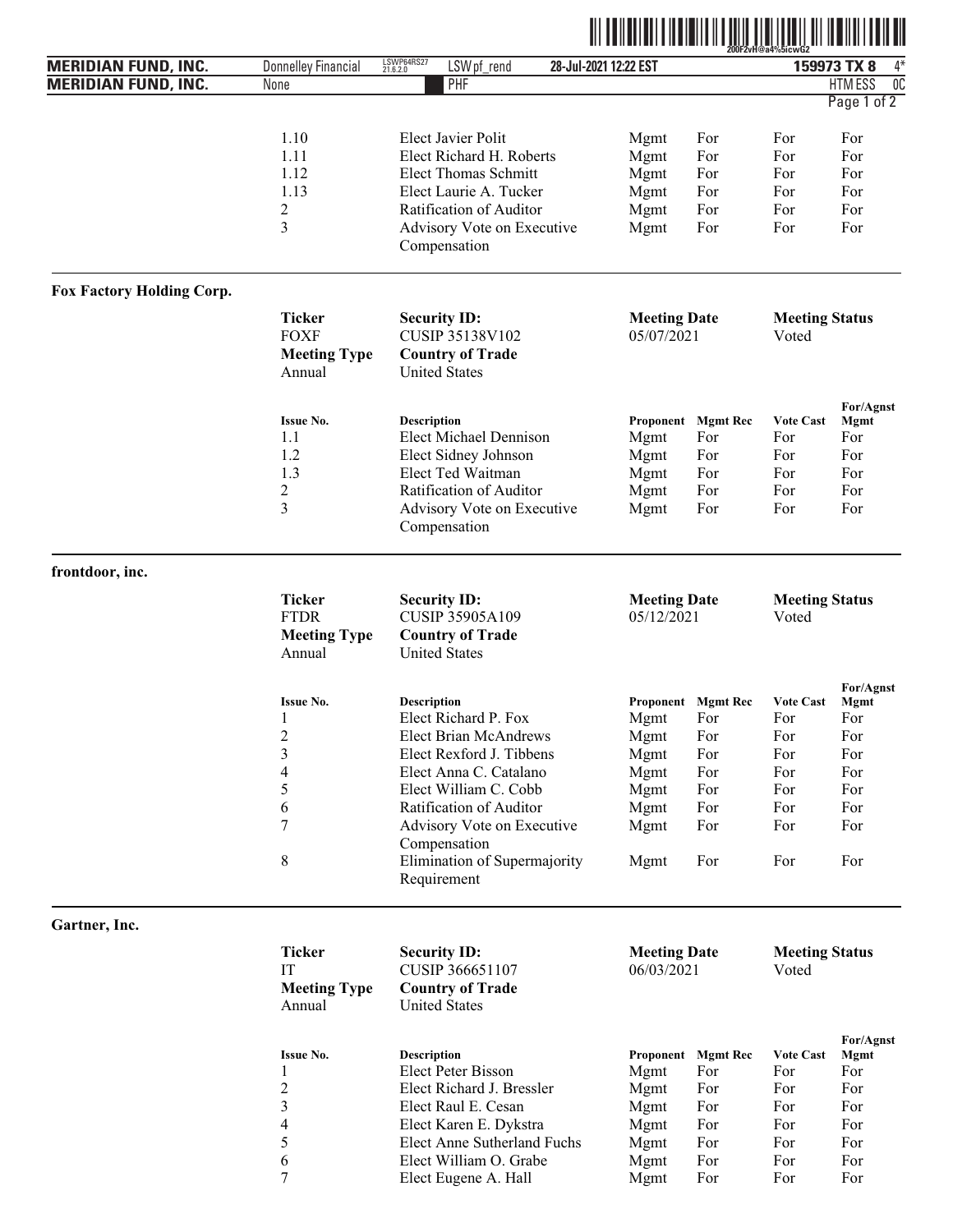

| <b>MERIDIAN FUND, INC.</b> | <b>Donnelley Financial</b> | LSWP64RS27<br>21.6.2.0     | LSW pf rend                    | 28-Jul-2021 12:22 EST |     |     | 159973 TX 8 | $4*$ |  |  |
|----------------------------|----------------------------|----------------------------|--------------------------------|-----------------------|-----|-----|-------------|------|--|--|
| <b>MERIDIAN FUND, INC.</b> | None                       | PHF                        |                                |                       |     |     | HTM ESS     | 0C   |  |  |
|                            |                            |                            |                                |                       |     |     | Page 2 of 2 |      |  |  |
|                            | 8                          |                            | Elect Stephen G. Pagliuca      | Mgmt                  | For | For | For         |      |  |  |
|                            | 9                          | Elect Eileen Serra         |                                | Mgmt                  | For | For | For         |      |  |  |
|                            | 10                         | Elect James C. Smith       |                                | Mgmt                  | For | For | For         |      |  |  |
|                            | 11                         |                            | Advisory Vote on Executive     | Mgmt                  | For | For | For         |      |  |  |
|                            |                            | Compensation               |                                |                       |     |     |             |      |  |  |
|                            | 12                         | Ratification of Auditor    |                                | Mgmt                  | For | For | For         |      |  |  |
|                            | 13                         | <b>Stock Purchase Plan</b> | Amendment to the 2011 Employee | Mgmt                  | For | For | For         |      |  |  |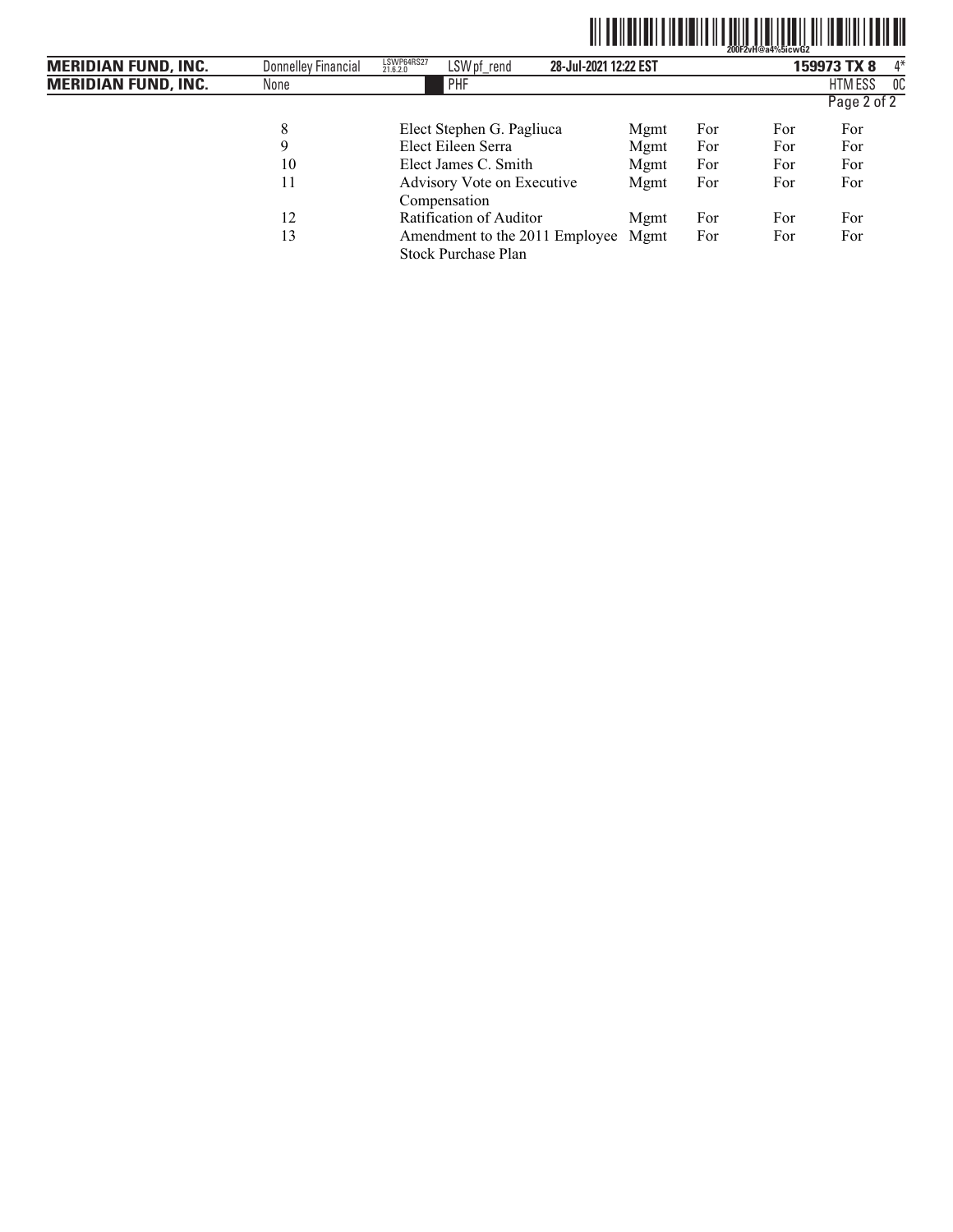| <b>MERIDIAN FUND, INC.</b>                  | <b>Donnelley Financial</b>    | LSWP64RS27<br>21.6.2.0 | LSW pf_rend                                        | 28-Jul-2021 12:22 EST |                     |                           |                         | 159973 TX 9<br>$3*$             |
|---------------------------------------------|-------------------------------|------------------------|----------------------------------------------------|-----------------------|---------------------|---------------------------|-------------------------|---------------------------------|
| <b>MERIDIAN FUND, INC.</b>                  | None                          |                        | PHF                                                |                       |                     |                           |                         | $\overline{0}$<br><b>HTMESS</b> |
|                                             |                               |                        |                                                    |                       |                     |                           |                         | Page 1 of 2                     |
| <b>Generac Holdings Inc.</b>                |                               |                        |                                                    |                       |                     |                           |                         |                                 |
|                                             | <b>Ticker</b>                 | <b>Security ID:</b>    |                                                    |                       | <b>Meeting Date</b> |                           | <b>Meeting Status</b>   |                                 |
|                                             | <b>GNRC</b>                   |                        | CUSIP 368736104                                    |                       | 06/17/2021          |                           | Voted                   |                                 |
|                                             | <b>Meeting Type</b><br>Annual | <b>United States</b>   | <b>Country of Trade</b>                            |                       |                     |                           |                         |                                 |
|                                             |                               |                        |                                                    |                       |                     |                           |                         |                                 |
|                                             |                               |                        |                                                    |                       |                     |                           |                         | For/Agnst                       |
|                                             | <b>Issue No.</b><br>1.1       | <b>Description</b>     | Elect Robert D. Dixon                              |                       | Mgmt                | Proponent Mgmt Rec<br>For | <b>Vote Cast</b><br>For | <b>Mgmt</b><br>For              |
|                                             | 1.2                           |                        | Elect David A. Ramon                               |                       | Mgmt                | For                       | For                     | For                             |
|                                             | 1.3                           |                        | Elect William D. Jenkins                           |                       | Mgmt                | For                       | For                     | For                             |
|                                             | 1.4                           |                        | Elect Kathryn V. Roedel                            |                       | Mgmt                | For                       | For                     | For                             |
|                                             | $\overline{c}$                |                        | Ratification of Auditor                            |                       | Mgmt                | For                       | For                     | For                             |
|                                             | $\overline{3}$                |                        | Advisory Vote on Executive                         |                       | Mgmt                | For                       | For                     | For                             |
|                                             |                               |                        | Compensation                                       |                       |                     |                           |                         |                                 |
| <b>Grand Canyon Education, Inc.</b>         |                               |                        |                                                    |                       |                     |                           |                         |                                 |
|                                             | <b>Ticker</b>                 | <b>Security ID:</b>    |                                                    |                       | <b>Meeting Date</b> |                           | <b>Meeting Status</b>   |                                 |
|                                             | <b>LOPE</b>                   |                        | CUSIP 38526M106                                    |                       | 06/16/2021          |                           | Voted                   |                                 |
|                                             | <b>Meeting Type</b>           |                        | <b>Country of Trade</b>                            |                       |                     |                           |                         |                                 |
|                                             | Annual                        | <b>United States</b>   |                                                    |                       |                     |                           |                         |                                 |
|                                             |                               |                        |                                                    |                       |                     |                           |                         | For/Agnst                       |
|                                             | <b>Issue No.</b><br>-1        | <b>Description</b>     | Elect Brian E. Mueller                             |                       | Mgmt                | Proponent Mgmt Rec<br>For | <b>Vote Cast</b><br>For | <b>Mgmt</b><br>For              |
|                                             | $\overline{c}$                |                        | Elect Sara R. Dial                                 |                       | Mgmt                | For                       | For                     | For                             |
|                                             | 3                             |                        | Elect Jack A. Henry                                |                       | Mgmt                | For                       | For                     | For                             |
|                                             | 4                             |                        | Elect Lisa Graham Keegan                           |                       | Mgmt                | For                       | For                     | For                             |
|                                             | 5                             |                        | Elect Chevy Humphrey                               |                       | Mgmt                | For                       | For                     | For                             |
|                                             | 6                             |                        | Advisory Vote on Executive                         |                       | Mgmt                | For                       | For                     | For                             |
|                                             |                               |                        | Compensation                                       |                       |                     |                           |                         |                                 |
|                                             | 7                             |                        | Ratification of Auditor                            |                       | Mgmt                | For                       | For                     | For                             |
| <b>Graphic Packaging Holding</b><br>Company |                               |                        |                                                    |                       |                     |                           |                         |                                 |
|                                             | <b>Ticker</b>                 | <b>Security ID:</b>    |                                                    |                       | <b>Meeting Date</b> |                           | <b>Meeting Status</b>   |                                 |
|                                             | <b>GPK</b>                    |                        | CUSIP 388689101                                    |                       | 05/26/2021          |                           | Voted                   |                                 |
|                                             | <b>Meeting Type</b>           |                        | <b>Country of Trade</b>                            |                       |                     |                           |                         |                                 |
|                                             | Annual                        | <b>United States</b>   |                                                    |                       |                     |                           |                         |                                 |
|                                             |                               |                        |                                                    |                       |                     |                           |                         | For/Agnst                       |
|                                             | <b>Issue No.</b>              | <b>Description</b>     |                                                    |                       |                     | Proponent Mgmt Rec        | <b>Vote Cast</b>        | <b>Mgmt</b>                     |
|                                             | 1.1                           |                        | Elect Paul D. Carrico                              |                       | Mgmt                | For                       | For                     | For                             |
|                                             | 1.2                           |                        | Elect Philip R. Martens                            |                       | Mgmt                | For                       | For                     | For                             |
|                                             | 1.3<br>$\boldsymbol{2}$       |                        | Elect Lynn A. Wentworth<br>Ratification of Auditor |                       | Mgmt                | For<br>For                | For<br>For              | For<br>For                      |
|                                             | $\overline{3}$                |                        | Advisory Vote on Executive                         |                       | Mgmt<br>Mgmt        | For                       | For                     | For                             |
|                                             |                               |                        | Compensation                                       |                       |                     |                           |                         |                                 |
| Hanesbrands Inc.                            |                               |                        |                                                    |                       |                     |                           |                         |                                 |
|                                             | <b>Ticker</b>                 | <b>Security ID:</b>    |                                                    |                       | <b>Meeting Date</b> |                           | <b>Meeting Status</b>   |                                 |
|                                             | <b>HBI</b>                    |                        | CUSIP 410345102                                    |                       | 04/27/2021          |                           | Voted                   |                                 |
|                                             | <b>Meeting Type</b>           |                        | <b>Country of Trade</b>                            |                       |                     |                           |                         |                                 |
|                                             | Annual                        | <b>United States</b>   |                                                    |                       |                     |                           |                         |                                 |
|                                             |                               |                        |                                                    |                       |                     |                           |                         |                                 |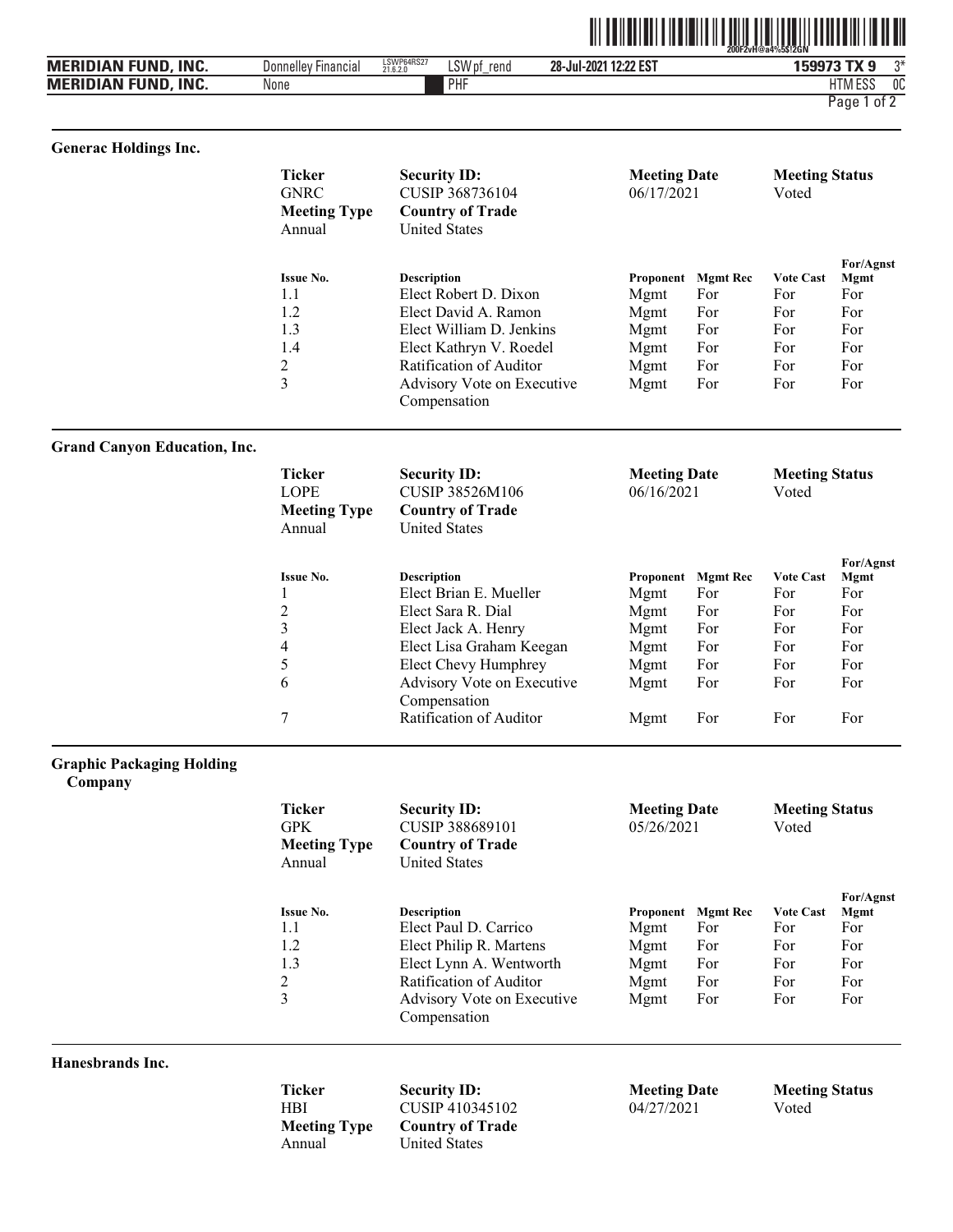

|                  | $3^*$                                                      |
|------------------|------------------------------------------------------------|
|                  | 0C                                                         |
|                  |                                                            |
| <b>Vote Cast</b> |                                                            |
| For<br>For       |                                                            |
| For<br>For       |                                                            |
| For<br>For       |                                                            |
|                  | 159973 TX 9<br>HTM ESS<br>Page 2 of 2<br>For/Agnst<br>Mgmt |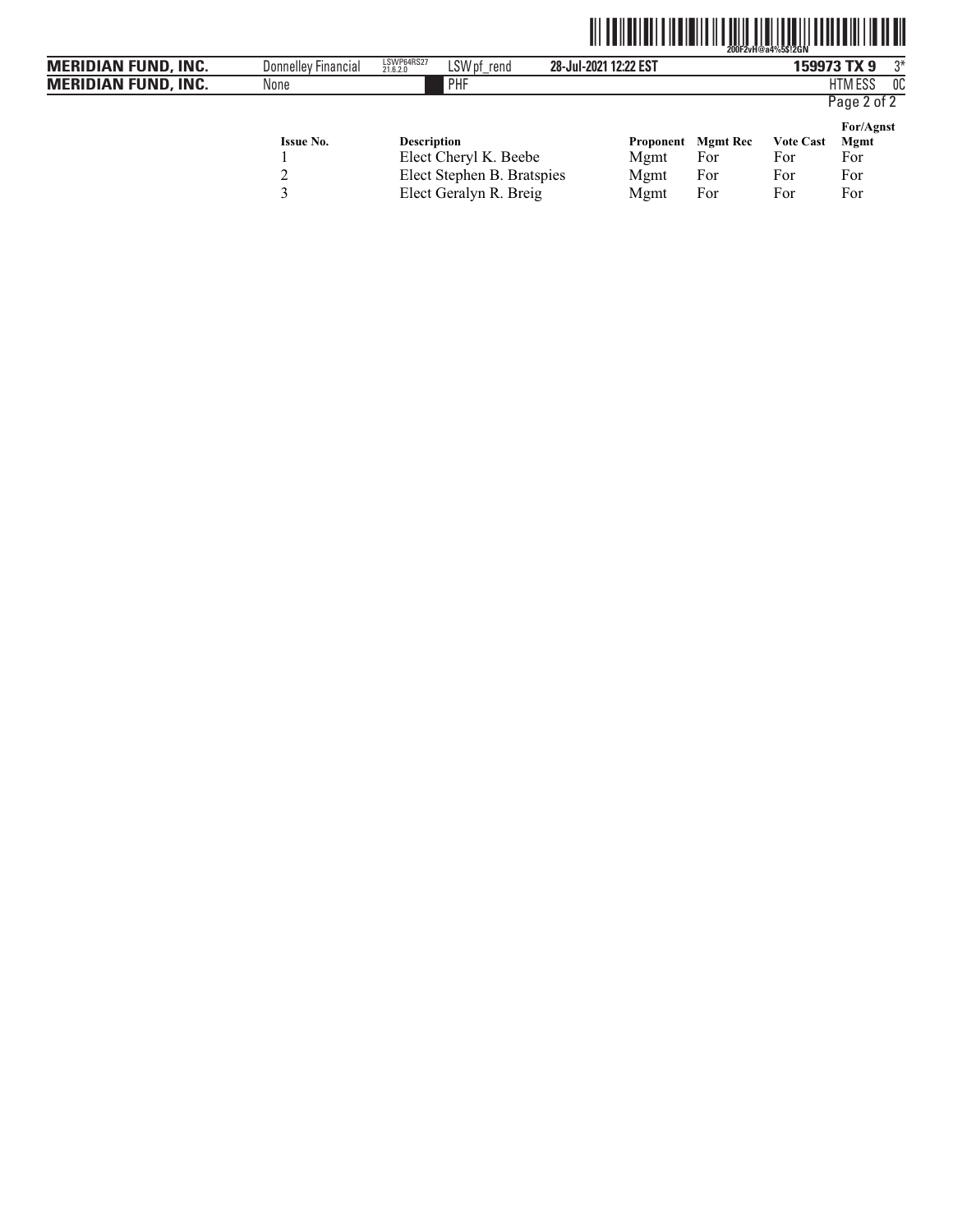

| <b>MERIDIAN FUND, INC.</b> | <b>Donnelley Financial</b> | LSWP64RS27<br>21.6.2.0<br>LSW pf_rend         | 28-Jul-2021 12:22 EST |                        | 200F2vH@a4%659zoe<br>159973 TX 10 | $4*$                                                                                                        |
|----------------------------|----------------------------|-----------------------------------------------|-----------------------|------------------------|-----------------------------------|-------------------------------------------------------------------------------------------------------------|
| <b>MERIDIAN FUND, INC.</b> | None                       | PHF                                           |                       |                        |                                   | HTM ESS<br>0 <sup>C</sup>                                                                                   |
|                            |                            |                                               |                       |                        |                                   | Page 1 of 1                                                                                                 |
|                            |                            |                                               |                       |                        |                                   |                                                                                                             |
|                            | 4                          | Elect Bobby J. Griffin                        | Mgmt                  | For                    | For                               | For                                                                                                         |
|                            | 5                          | Elect James C. Johnson                        | Mgmt                  | For                    | For                               | For                                                                                                         |
|                            | 6                          | Elect Franck J. Moison                        | Mgmt                  | For                    | For                               | For                                                                                                         |
|                            | 7                          | Elect Robert F. Moran                         | Mgmt                  | For                    | For                               | For                                                                                                         |
|                            | $\,$ 8 $\,$                | Elect Ronald L. Nelson                        | Mgmt                  | For                    | For                               | For                                                                                                         |
|                            | 9                          | Elect Ann E. Ziegler                          | Mgmt                  | For                    | For                               | For                                                                                                         |
|                            | 10                         | Ratification of Auditor                       | Mgmt                  | For                    | For                               | For                                                                                                         |
|                            | 11                         | Advisory Vote on Executive<br>Compensation    | Mgmt                  | For                    | For                               | For                                                                                                         |
| HealthEquity, Inc.         |                            |                                               |                       |                        |                                   |                                                                                                             |
|                            | <b>Ticker</b>              | <b>Security ID:</b>                           | <b>Meeting Date</b>   |                        | <b>Meeting Status</b>             |                                                                                                             |
|                            | <b>HQY</b>                 | <b>CUSIP 42226A107</b>                        | 06/24/2021            |                        | Voted                             |                                                                                                             |
|                            | <b>Meeting Type</b>        | <b>Country of Trade</b>                       |                       |                        |                                   |                                                                                                             |
|                            | Annual                     | <b>United States</b>                          |                       |                        |                                   |                                                                                                             |
|                            |                            |                                               |                       |                        |                                   | For/Agnst                                                                                                   |
|                            | <b>Issue No.</b>           | Description                                   | Proponent             | <b>Mgmt</b> Rec        | <b>Vote Cast</b>                  | <b>Mgmt</b>                                                                                                 |
|                            | 1                          | Elect Robert W. Selander                      | Mgmt                  | For                    | For                               | For                                                                                                         |
|                            | $\overline{2}$             | Elect Jon Kessler                             | Mgmt                  | For                    | For                               | For                                                                                                         |
|                            | 3                          | Elect Stephen D. Neeleman                     | Mgmt                  | For                    | For                               | For                                                                                                         |
|                            | 4                          | Elect Frank A. Corvino                        | Mgmt                  | For                    | For                               | For                                                                                                         |
|                            | 5                          | Elect Adrian T. Dillon                        | Mgmt                  | For                    | For                               | For                                                                                                         |
|                            | 6                          | Elect Evelyn S. Dilsaver                      | Mgmt                  | For                    | For                               | For                                                                                                         |
|                            | $\tau$                     | Elect Debra McCowan                           | Mgmt                  | For                    | For                               | For                                                                                                         |
|                            | $\,$ 8 $\,$                | Elect Stuart B. Parker                        | Mgmt                  | For                    | For                               | For                                                                                                         |
|                            | 9                          | Elect Ian Sacks                               | Mgmt                  | For                    | For                               | For                                                                                                         |
|                            | 10                         | Elect Gayle Wellborn                          | Mgmt                  | For                    | For                               | $\operatorname*{For}% \nolimits_{\mathbb{Z}}\left( \mathbb{Z}^{\Sigma\left( 1\right) }\right) ^{\otimes n}$ |
|                            | 11                         | Ratification of Auditor                       | Mgmt                  | For                    | For                               | For                                                                                                         |
|                            | 12                         | Advisory Vote on Executive                    | Mgmt                  | For                    | For                               | For                                                                                                         |
|                            |                            | Compensation                                  |                       |                        |                                   |                                                                                                             |
| Heartland Express, Inc.    |                            |                                               |                       |                        |                                   |                                                                                                             |
|                            | <b>Ticker</b>              | <b>Security ID:</b>                           | <b>Meeting Date</b>   |                        | <b>Meeting Status</b>             |                                                                                                             |
|                            | <b>HTLD</b>                | CUSIP 422347104                               | 05/13/2021            |                        | Voted                             |                                                                                                             |
|                            | <b>Meeting Type</b>        | <b>Country of Trade</b>                       |                       |                        |                                   |                                                                                                             |
|                            | Annual                     | <b>United States</b>                          |                       |                        |                                   |                                                                                                             |
|                            |                            |                                               |                       |                        |                                   | For/Agnst                                                                                                   |
|                            | <b>Issue No.</b><br>1.1    | <b>Description</b><br>Elect Michael J. Gerdin | Proponent<br>Mgmt     | <b>Mgmt Rec</b><br>For | <b>Vote Cast</b><br>For           | <b>Mgmt</b><br>For                                                                                          |
|                            | 1.2                        | Elect Larry J. Gordon                         | Mgmt                  | For                    | Withhold Against                  |                                                                                                             |
|                            | 1.3                        | Elect Benjamin J. Allen                       | Mgmt                  | For                    | For                               | For                                                                                                         |
|                            | 1.4                        | Elect Brenda S. Neville                       | Mgmt                  | For                    | For                               | For                                                                                                         |
|                            | 1.5                        | Elect James G. Pratt                          |                       | For                    | For                               | For                                                                                                         |
|                            | 1.6                        | Elect Tahira K. Hira                          | Mgmt<br>Mgmt          | For                    | Withhold Against                  |                                                                                                             |
|                            | 1.7                        | Elect Michael J. Sullivan                     | Mgmt                  | For                    | For                               | For                                                                                                         |
|                            | 1.8                        | Elect David P. Millis                         |                       | For                    | For                               | For                                                                                                         |
|                            | $\overline{2}$             | Ratification of Auditor                       | Mgmt                  | For                    | For                               | For                                                                                                         |
|                            | 3                          | Advisory Vote on Executive                    | Mgmt<br>Mgmt          | For                    | For                               | For                                                                                                         |
|                            |                            | Compensation                                  |                       |                        |                                   |                                                                                                             |
|                            | 4                          | Approval of the 2021 Restricted               | Mgmt                  | For                    | For                               | For                                                                                                         |
|                            |                            | <b>Stock Award Plan</b>                       |                       |                        |                                   |                                                                                                             |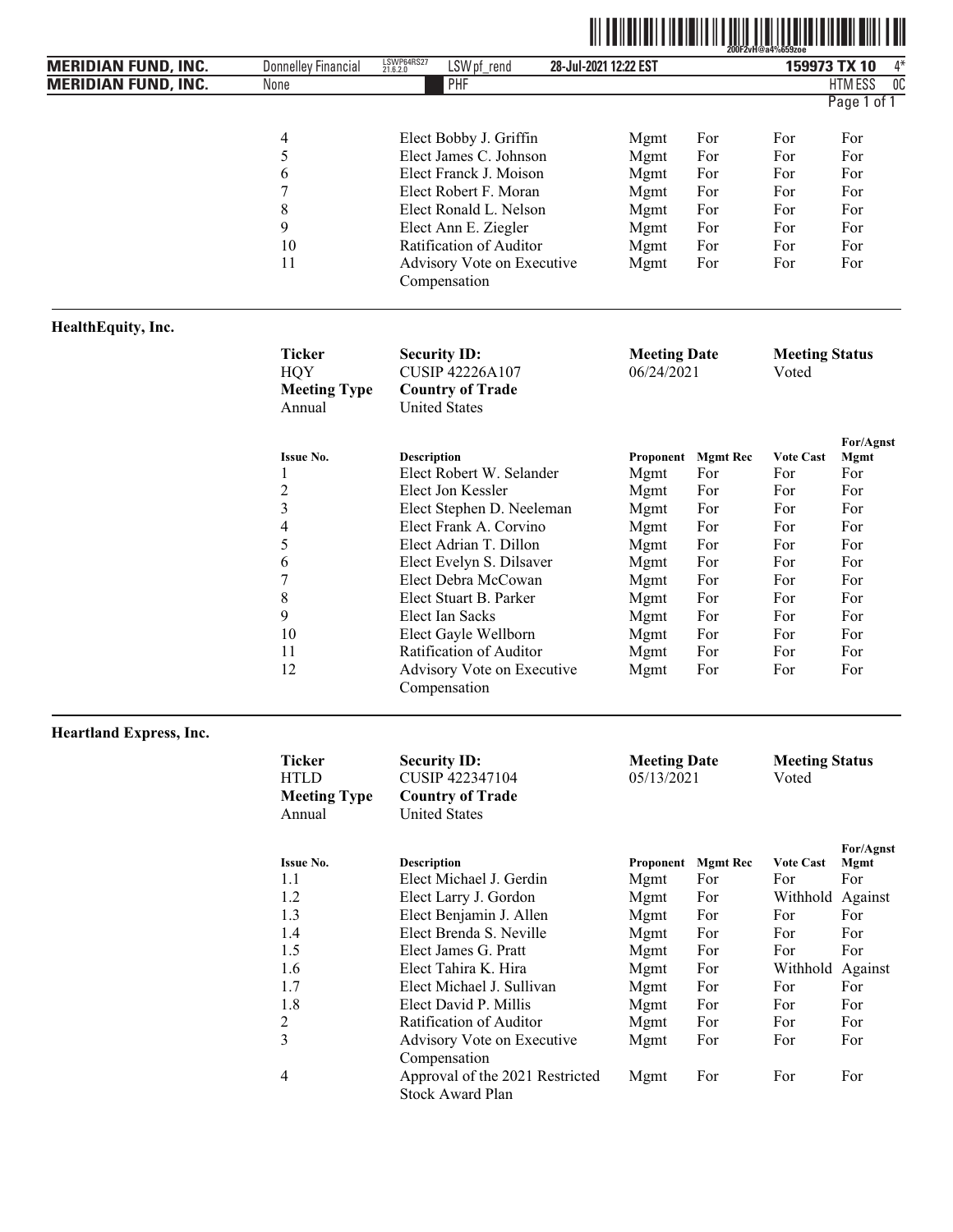| <b>MERIDIAN FUND, INC.</b> | <b>Donnelley Financial</b> | LSWP64RS27<br>21.6.2.0 | LSW pf_rend               | 28-Jul-2021 12:22 EST |                                   |                           | 159973 TX 11          | 4*                 |
|----------------------------|----------------------------|------------------------|---------------------------|-----------------------|-----------------------------------|---------------------------|-----------------------|--------------------|
| <b>MERIDIAN FUND, INC.</b> | None                       |                        | PHF                       |                       |                                   |                           |                       | OC<br>HTM ESS      |
|                            |                            |                        |                           |                       |                                   |                           |                       | Page 1 of 2        |
| Henry Schein, Inc.         |                            |                        |                           |                       |                                   |                           |                       |                    |
|                            | <b>Ticker</b>              |                        | <b>Security ID:</b>       |                       | <b>Meeting Date</b><br>05/13/2021 |                           | <b>Meeting Status</b> |                    |
|                            | <b>HSIC</b>                |                        | <b>CUSIP 806407102</b>    |                       |                                   |                           | Voted                 |                    |
|                            | <b>Meeting Type</b>        |                        | <b>Country of Trade</b>   |                       |                                   |                           |                       |                    |
|                            | Annual                     |                        | <b>United States</b>      |                       |                                   |                           |                       |                    |
|                            | <b>Issue No.</b>           | <b>Description</b>     |                           |                       |                                   |                           | <b>Vote Cast</b>      | For/Agnst          |
|                            |                            |                        | Elect Mohamad Ali         |                       | Mgmt                              | Proponent Mgmt Rec<br>For | For                   | <b>Mgmt</b><br>For |
|                            | $\overline{c}$             |                        | Elect Barry J. Alperin    |                       | Mgmt                              | For                       | For                   | For                |
|                            | $\mathfrak{Z}$             |                        | Elect Gerald A. Benjamin  |                       | Mgmt                              | For                       | For                   | For                |
|                            | 4                          |                        | Elect Stanley M. Bergman  |                       | Mgmt                              | For                       | For                   | For                |
|                            | 5                          |                        | Elect James P. Breslawski |                       | Mgmt                              | For                       | For                   | For                |
|                            | 6                          |                        | Elect Deborah M. Derby    |                       | Mgmt                              | For                       | For                   | For                |
|                            | $\overline{7}$             |                        | Elect Joseph L. Herring   |                       | Mgmt                              | For                       | For                   | For                |
|                            | $\,$ 8 $\,$                |                        | Elect Kurt P. Kuehn       |                       | Mgmt                              | For                       | For                   | For                |
|                            | 9                          |                        | Elect Philip A. Laskawy   |                       | Mgmt                              | For                       | For                   | For                |
|                            | 10                         |                        | Elect Anne H. Margulies   |                       | Mgmt                              | For                       | For                   | For                |
|                            | 11                         |                        | Elect Mark E. Mlotek      |                       | Mgmt                              | For                       | For                   | For                |
|                            | 12                         |                        | Elect Steven Paladino     |                       | Mgmt                              | For                       | Against               | Against            |

17 Advisory Vote on Executive Compensation

|  | Hologic, Inc. |  |
|--|---------------|--|
|--|---------------|--|

| <b>Ticker</b><br><b>HOLX</b><br><b>Meeting Type</b><br>Annual | <b>Security ID:</b><br>CUSIP 436440101<br><b>Country of Trade</b><br><b>United States</b> | <b>Meeting Date</b><br>03/11/2021 |                 | <b>Meeting Status</b><br>Voted |                          |
|---------------------------------------------------------------|-------------------------------------------------------------------------------------------|-----------------------------------|-----------------|--------------------------------|--------------------------|
| <b>Issue No.</b>                                              | <b>Description</b>                                                                        | Proponent                         | <b>Mgmt Rec</b> | <b>Vote Cast</b>               | For/Agnst<br><b>Mgmt</b> |
| 1                                                             | Elect Stephen P. MacMillan                                                                | Mgmt                              | For             | For                            | For                      |
| 2                                                             | Elect Sally W. Crawford                                                                   | Mgmt                              | For             | For                            | For                      |
| 3                                                             | Elect Charles J. Dockendorff                                                              | Mgmt                              | For             | For.                           | For                      |
| 4                                                             | Elect Scott T. Garrett                                                                    | Mgmt                              | For             | For.                           | For                      |
| 5                                                             | Elect Ludwig N. Hantson                                                                   | Mgmt                              | For             | For.                           | For                      |
| 6                                                             | Elect Namal Nawana                                                                        | Mgmt                              | For             | For                            | For                      |
| 7                                                             | Elect Christina Stamoulis                                                                 | Mgmt                              | For             | For                            | For                      |
| 8                                                             | Elect Amy M. Wendell                                                                      | Mgmt                              | For             | For                            | For                      |
| 9                                                             | Advisory Vote on Executive<br>Compensation                                                | Mgmt                              | For             | For                            | For                      |
| 10                                                            | Ratification of Auditor                                                                   | Mgmt                              | For             | For                            | For                      |

13 Elect Carol Raphael Mgmt For For For For 14 Elect E. Dianne Rekow Mgmt For For For 14 Elect E. Dianne Rekow Mgmt For For For For<br>15 Elect Bradley T. Sheares Mgmt For For For

16 Elect Reed V. Tuckson Mgmt For For For

18 Ratification of Auditor Mgmt For For For

15 Elect Bradley T. Sheares Mgmt For For For

Mgmt For For For

**Inovalon Holdings, Inc.**

| <b>Ticker</b>       | <b>Security ID:</b>     | <b>Meeting Date</b> | <b>Meeting Status</b> |
|---------------------|-------------------------|---------------------|-----------------------|
| <b>INOV</b>         | CUSIP 45781D101         | 06/02/2021          | Voted                 |
| <b>Meeting Type</b> | <b>Country of Trade</b> |                     |                       |
| Annual              | <b>United States</b>    |                     |                       |
|                     |                         |                     |                       |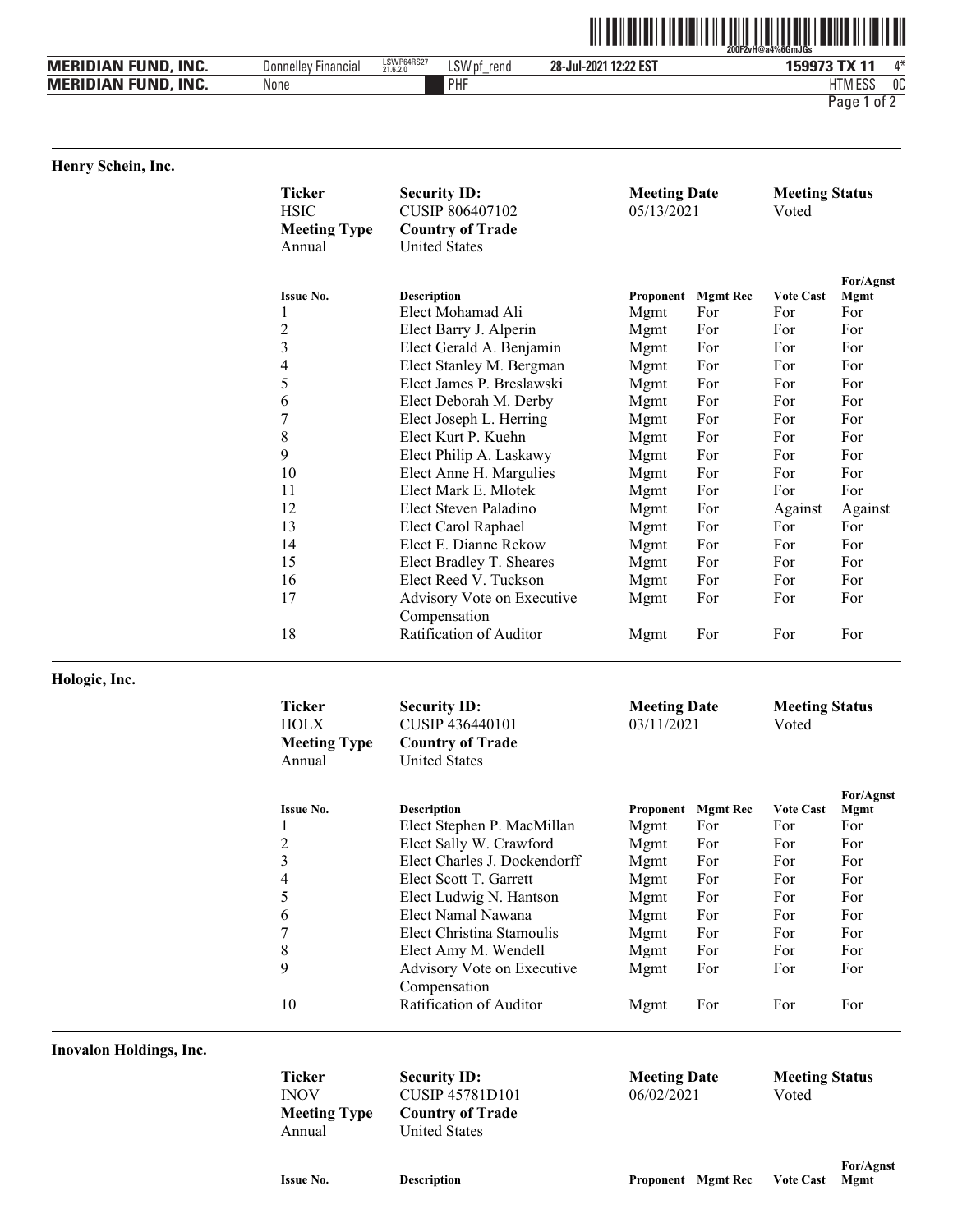

|                            |                            |                                            |                       |      |     | ______________ |               |      |
|----------------------------|----------------------------|--------------------------------------------|-----------------------|------|-----|----------------|---------------|------|
| <b>MERIDIAN FUND, INC.</b> | <b>Donnelley Financial</b> | LSWP64RS27<br>LSW pf_rend<br>21.6.2.0      | 28-Jul-2021 12:22 EST |      |     |                | 159973 TX 11  | $4*$ |
| <b>MERIDIAN FUND, INC.</b> | None                       | <b>PHF</b>                                 |                       |      |     |                | HTM ESS       | 0C   |
|                            |                            |                                            |                       |      |     |                | Page 2 of $2$ |      |
|                            | 1.1                        | Elect Keith R. Dunleavy                    |                       | Mgmt | For | For            | For           |      |
|                            | 1.2                        | Elect Denise K. Fletcher                   |                       | Mgmt | For | For            | For           |      |
|                            | 1.3                        | Elect William D. Green                     |                       | Mgmt | For | For            | For           |      |
|                            | 1.4                        | Elect Isaac S. Kohane                      |                       | Mgmt | For | For            | For           |      |
|                            | 1.5                        | Elect Mark A. Pulido                       |                       | Mgmt | For | For            | For           |      |
|                            | 1.6                        | Elect Lee D. Roberts                       |                       | Mgmt | For | For            | For           |      |
|                            | 1.7                        | Elect William J. Teuber, Jr.               |                       | Mgmt | For | For            | For           |      |
|                            | 2                          | Ratification of Auditor                    |                       | Mgmt | For | For            | For           |      |
|                            | 3                          | Advisory Vote on Executive<br>Compensation |                       | Mgmt | For | For            | For           |      |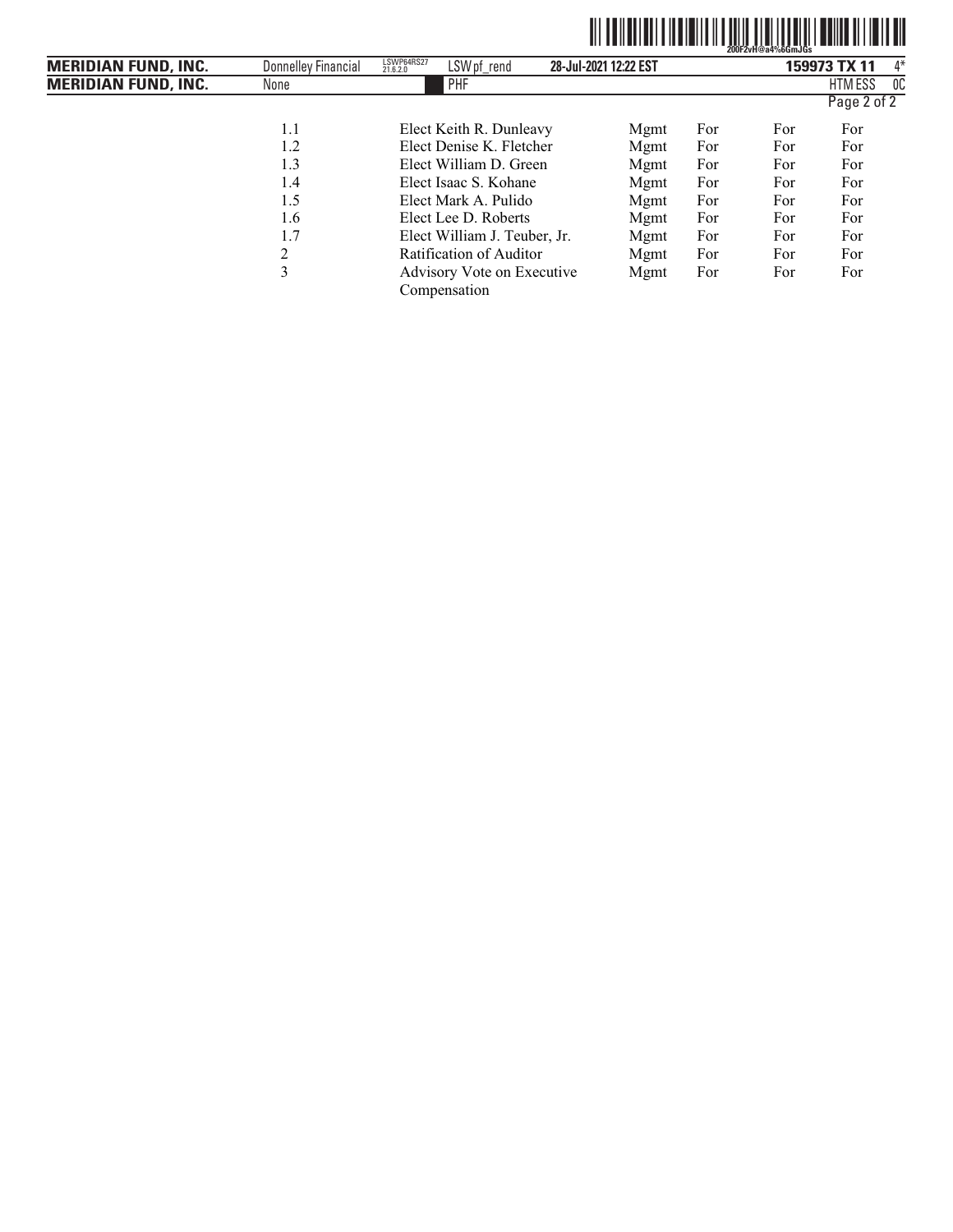|                            |                     |                        |                |                       | 200F2vH@a4%6iTHGW |             |
|----------------------------|---------------------|------------------------|----------------|-----------------------|-------------------|-------------|
| <b>MERIDIAN FUND, INC.</b> | Donnelley Financial | LSWP64RS27<br>21.6.2.0 | LSW pf<br>rend | 28-Jul-2021 12:22 EST | 159973 TX 12      | $\Lambda^*$ |
| <b>MERIDIAN FUND, INC.</b> | None                |                        | PHF            |                       | <b>HTM ESS</b>    | 0C          |

#### Page 1 of 2

#### **Integra LifeSciences Holdings Corporation**

| <b>Ticker</b><br><b>IART</b><br><b>Meeting Type</b><br>Annual                            | <b>Security ID:</b><br><b>CUSIP 457985208</b><br><b>Country of Trade</b><br><b>United States</b>                                                                                                                                                                            | <b>Meeting Date</b><br>05/14/2021                                                 |                                                                                | <b>Meeting Status</b><br>Voted                                                  |                                                                                  |
|------------------------------------------------------------------------------------------|-----------------------------------------------------------------------------------------------------------------------------------------------------------------------------------------------------------------------------------------------------------------------------|-----------------------------------------------------------------------------------|--------------------------------------------------------------------------------|---------------------------------------------------------------------------------|----------------------------------------------------------------------------------|
| <b>Issue No.</b><br>1<br>2<br>$\overline{\mathbf{3}}$<br>4<br>5<br>6<br>$\tau$<br>8<br>9 | <b>Description</b><br>Elect Peter J. Arduini<br>Elect Rhonda Germany Ballintyn<br><b>Elect Keith Bradley</b><br>Elect Shaundra Clay<br>Elect Stuart M. Essig<br>Elect Barbara B. Hill<br>Elect Donald E. Morel, Jr.<br>Elect Raymond G. Murphy<br>Elect Christian S. Schade | Proponent<br>Mgmt<br>Mgmt<br>Mgmt<br>Mgmt<br>Mgmt<br>Mgmt<br>Mgmt<br>Mgmt<br>Mgmt | <b>Mgmt Rec</b><br>For<br>For<br>For<br>For<br>For<br>For<br>For<br>For<br>For | <b>Vote Cast</b><br>For<br>For<br>For<br>For<br>For<br>For<br>For<br>For<br>For | For/Agnst<br>Mgmt<br>For<br>For<br>For<br>For<br>For<br>For<br>For<br>For<br>For |
| 10                                                                                       | Ratification of Auditor                                                                                                                                                                                                                                                     | Mgmt                                                                              | For                                                                            | For                                                                             | For                                                                              |
| 11                                                                                       | Amendment to the 2003 Equity<br><b>Incentive Plan</b>                                                                                                                                                                                                                       | Mgmt                                                                              | For                                                                            | For                                                                             | For                                                                              |
| 12                                                                                       | <b>Advisory Vote on Executive</b><br>Compensation                                                                                                                                                                                                                           | Mgmt                                                                              | For                                                                            | For                                                                             | For                                                                              |
| <b>Ticker</b><br><b>JCOM</b><br><b>Meeting Type</b><br>Annual                            | <b>Security ID:</b><br><b>CUSIP 48123V102</b><br><b>Country of Trade</b><br><b>United States</b>                                                                                                                                                                            | <b>Meeting Date</b><br>05/07/2021                                                 |                                                                                | <b>Meeting Status</b><br>Voted                                                  |                                                                                  |
| <b>Issue No.</b><br>1<br>$\overline{2}$<br>3<br>4<br>5                                   | <b>Description</b><br>Elect Richard S. Ressler<br>Elect Vivek Shah<br>Elect Douglas Y. Bech<br>Elect Sarah Fay<br>Elect W. Brian Kretzmer                                                                                                                                   | Proponent<br>Mgmt<br>Mgmt<br>Mgmt<br>Mgmt<br>Mgmt                                 | <b>Mgmt Rec</b><br>For<br>For<br>For<br>For<br>For                             | <b>Vote Cast</b><br>For<br>For<br>Against<br>For<br>For<br>For                  | For/Agnst<br>Mgmt<br>For<br>For<br>Against<br>For<br>For<br>For                  |

## **Jaws Acquisition Corp.**

**J2 Global, Inc.**

| <b>Ticker</b><br><b>JWS</b><br><b>Meeting Type</b><br>Special | <b>Security ID:</b><br><b>CUSIP G50744104</b><br><b>Country of Trade</b><br><b>United States</b> | <b>Meeting Date</b><br>06/02/2021 |                 | <b>Meeting Status</b><br>Voted |                   |
|---------------------------------------------------------------|--------------------------------------------------------------------------------------------------|-----------------------------------|-----------------|--------------------------------|-------------------|
| <b>Issue No.</b>                                              | <b>Description</b>                                                                               | Proponent                         | <b>Mgmt Rec</b> | <b>Vote Cast</b>               | For/Agnst<br>Mgmt |
| $\mathbf{1}$                                                  | Reincorporation from Cayman<br>Islands to Delaware                                               | Mgmt                              | For             | For                            | For               |
| $\mathfrak{D}$                                                | Merger                                                                                           | Mgmt                              | For             | For                            | For               |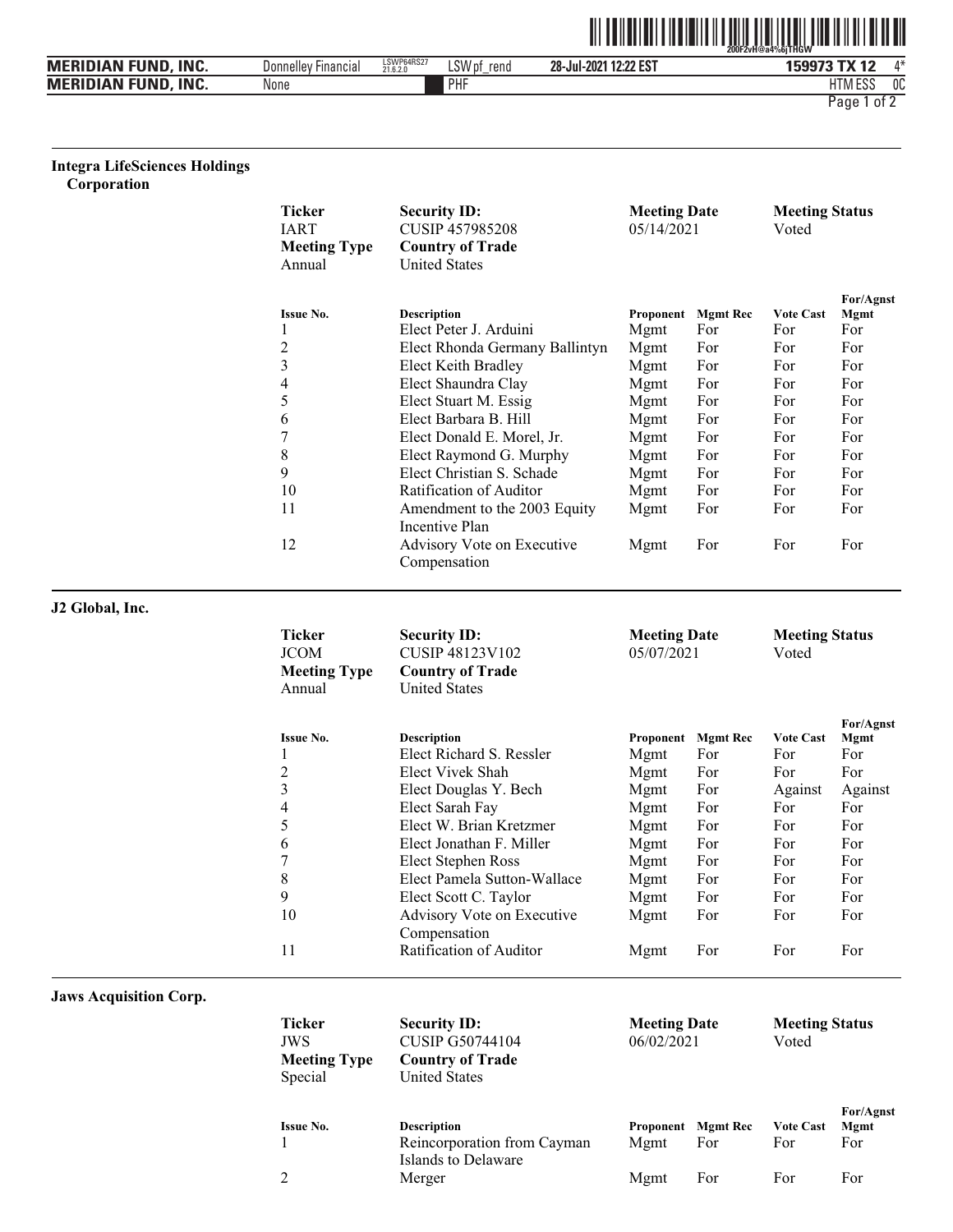

| <b>MERIDIAN FUND, INC.</b> | <b>Donnelley Financial</b> | LSWP64RS27<br>LSW pf rend<br>21.6.2.0                               | 28-Jul-2021 12:22 EST |      |     |         | 159973 TX 12<br>$4*$ |
|----------------------------|----------------------------|---------------------------------------------------------------------|-----------------------|------|-----|---------|----------------------|
| <b>MERIDIAN FUND, INC.</b> | None                       | <b>PHF</b>                                                          |                       |      |     |         | HTM ESS<br>0C        |
|                            |                            |                                                                     |                       |      |     |         | Page 2 of $2$        |
|                            | 3                          | Approval of 2021 Omnibus Equity<br>Incentive Plan                   |                       | Mgmt | For | For     | For                  |
|                            | 4                          | Approval of 2021 Employee Stock Mgmt<br>Purchase Plan               |                       |      | For | For     | For                  |
|                            | 5                          | <b>Charter Proposal</b>                                             |                       | Mgmt | For | For     | For                  |
|                            | 6                          | Change in Authorized Capital<br><b>Stock</b>                        |                       | Mgmt | For | Against | Against              |
|                            | 7                          | Authority to Issue Preferred Shares Mgmt<br>w/o Shareholder Consent |                       |      | For | Against | Against              |
|                            | 8                          | Adoption of Exclusive Forum                                         |                       | Mgmt | For | Against | Against              |
|                            | 9                          | <b>Bundled Amendments</b>                                           |                       | Mgmt | For | For     | For                  |
|                            | 10                         | <b>NYSE Proposal</b>                                                |                       | Mgmt | For | For     | For                  |
|                            | 11                         | Adjournment                                                         |                       | Mgmt | For | For     | For                  |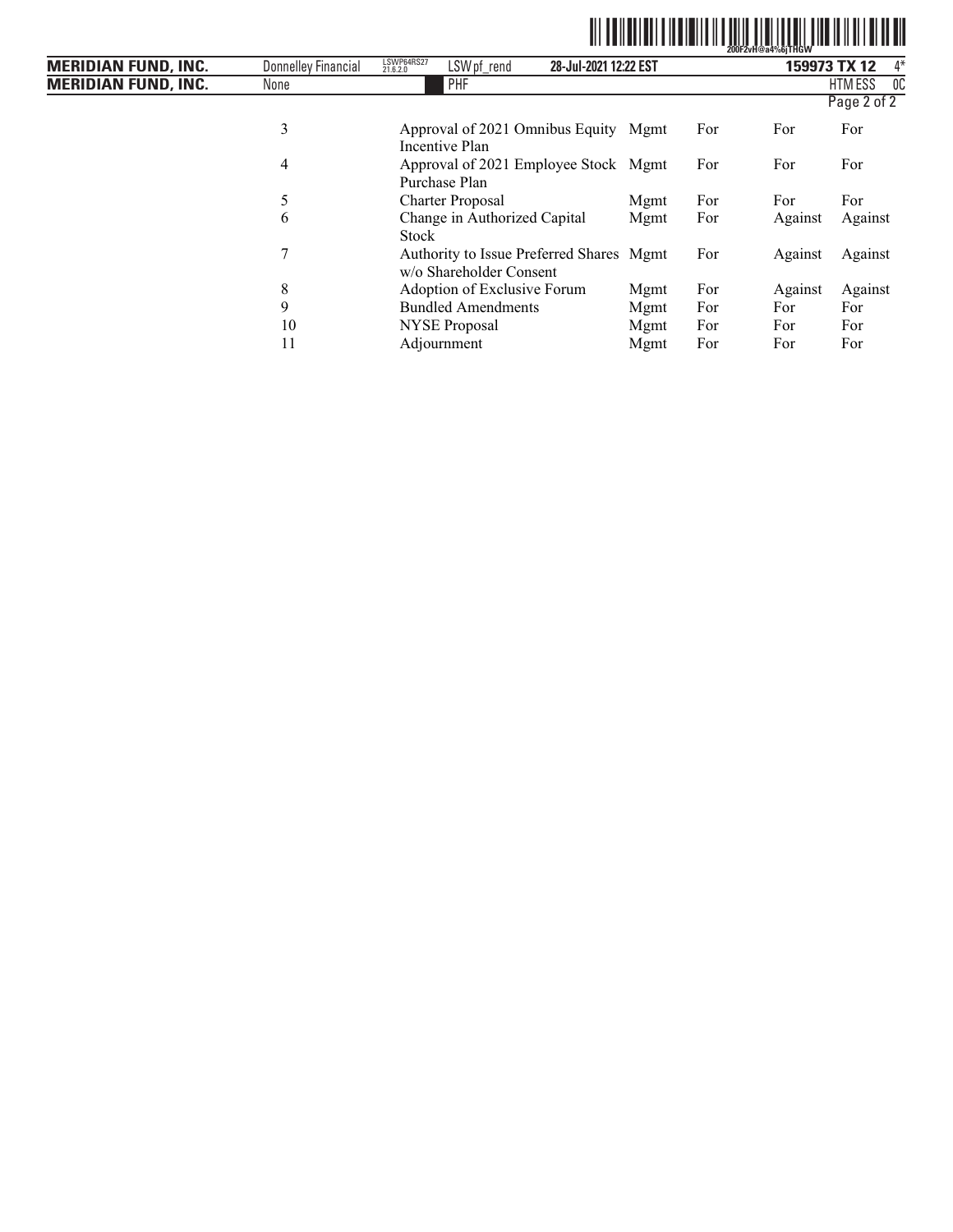| <b>MERIDIAN FUND, INC.</b>                   | <b>Donnelley Financial</b>                                   | LSWP64RS27<br>21.6.2.0<br>LSW pf_rend<br>28-Jul-2021 12:23 EST                                   |                                   |                           | 159973 TX 13                   | 4*                              |
|----------------------------------------------|--------------------------------------------------------------|--------------------------------------------------------------------------------------------------|-----------------------------------|---------------------------|--------------------------------|---------------------------------|
| <b>MERIDIAN FUND, INC.</b>                   | None                                                         | PHF                                                                                              |                                   |                           |                                | HTM ESS<br>0 <sup>C</sup>       |
|                                              |                                                              |                                                                                                  |                                   |                           |                                | Page 1 of 2                     |
| <b>John Bean Technologies</b><br>Corporation |                                                              |                                                                                                  |                                   |                           |                                |                                 |
|                                              | <b>Ticker</b><br><b>JBT</b><br><b>Meeting Type</b><br>Annual | <b>Security ID:</b><br>CUSIP 477839104<br><b>Country of Trade</b><br><b>United States</b>        | <b>Meeting Date</b><br>05/14/2021 |                           | <b>Meeting Status</b><br>Voted |                                 |
|                                              | <b>Issue No.</b><br>1                                        | Description<br>Elect C. Maury Devine                                                             | Proponent<br>Mgmt                 | <b>Mgmt Rec</b><br>For    | <b>Vote Cast</b><br>For        | For/Agnst<br><b>Mgmt</b><br>For |
|                                              | $\overline{c}$                                               | Elect Emmanuel Lagarrigue                                                                        | Mgmt                              | For                       | For                            | For                             |
|                                              | 3                                                            | Elect James M. Ringler                                                                           | Mgmt                              | For                       | For                            | For                             |
|                                              | 4                                                            | Advisory Vote on Executive<br>Compensation                                                       | Mgmt                              | For                       | For                            | For                             |
|                                              | 5                                                            | Ratification of Auditor                                                                          | Mgmt                              | For                       | For                            | For                             |
| Kennametal Inc.                              |                                                              |                                                                                                  |                                   |                           |                                |                                 |
|                                              | <b>Ticker</b><br><b>KMT</b><br><b>Meeting Type</b><br>Annual | <b>Security ID:</b><br><b>CUSIP 489170100</b><br><b>Country of Trade</b><br><b>United States</b> | <b>Meeting Date</b><br>10/27/2020 |                           | <b>Meeting Status</b><br>Voted |                                 |
|                                              | <b>Issue No.</b><br>1.1                                      | Description<br>Elect Joseph Alvarado                                                             | Mgmt                              | Proponent Mgmt Rec<br>For | <b>Vote Cast</b><br>For        | For/Agnst<br><b>Mgmt</b><br>For |
|                                              | 1.2                                                          | Elect Cindy L. Davis                                                                             | Mgmt                              | For                       | For                            | For                             |
|                                              | 1.3                                                          | Elect William J. Harvey                                                                          | Mgmt                              | For                       | For                            | For                             |
|                                              | 1.4                                                          | Elect William M. Lambert                                                                         | Mgmt                              | For                       | For                            | For                             |
|                                              | 1.5                                                          | Elect Lorraine M. Martin                                                                         | Mgmt                              | For                       | For                            | For                             |
|                                              | 1.6                                                          | Elect Sagar A. Patel                                                                             | Mgmt                              | For                       | For                            | For                             |
|                                              | 1.7                                                          | Elect Christopher Rossi                                                                          | Mgmt                              | For                       | For                            | For                             |
|                                              | 1.8                                                          | Elect Lawrence W. Stranghoener                                                                   | Mgmt                              | For                       | For                            | For                             |
|                                              | 1.9                                                          | Elect Steven H. Wunning                                                                          | Mgmt                              | For                       | For                            | For                             |
|                                              | 2                                                            | Ratification of Auditor                                                                          | Mgmt                              | For                       | For                            | For                             |
|                                              | 3                                                            | Advisory Vote on Executive<br>Compensation                                                       | Mgmt                              | For                       | For                            | For                             |
|                                              | 4                                                            | Approval of the 2020 Stock and                                                                   | Mgmt                              | For                       | For                            | For                             |

4 Approval of the 2020 Stock and Incentive Plan

## **Kirby Corporation**

| <b>Ticker</b><br><b>KEX</b><br><b>Meeting Type</b><br>Annual | <b>Security ID:</b><br>CUSIP 497266106<br><b>Country of Trade</b><br><b>United States</b> | <b>Meeting Date</b><br>04/27/2021 |                 | <b>Meeting Status</b><br>Voted |                   |
|--------------------------------------------------------------|-------------------------------------------------------------------------------------------|-----------------------------------|-----------------|--------------------------------|-------------------|
| <b>Issue No.</b>                                             | <b>Description</b>                                                                        | Proponent                         | <b>Mgmt Rec</b> | <b>Vote Cast</b>               | For/Agnst<br>Mgmt |
| 1                                                            | Elect Tanya S. Beder                                                                      | Mgmt                              | For             | For                            | For               |
| 2                                                            | Elect Barry E. Davis                                                                      | Mgmt                              | For             | For                            | For               |
| 3                                                            | Elect Joseph H. Pyne                                                                      | Mgmt                              | For             | For                            | For               |
| $\overline{4}$                                               | Ratification of Auditor                                                                   | Mgmt                              | For             | For                            | For               |
| 5                                                            | Advisory Vote on Executive                                                                | Mgmt                              | For             | For                            | For               |
| 6                                                            | Compensation<br>Amendment to the 2005 Stock and Mgmt<br>Incentive Plan                    |                                   | For             | For                            | For               |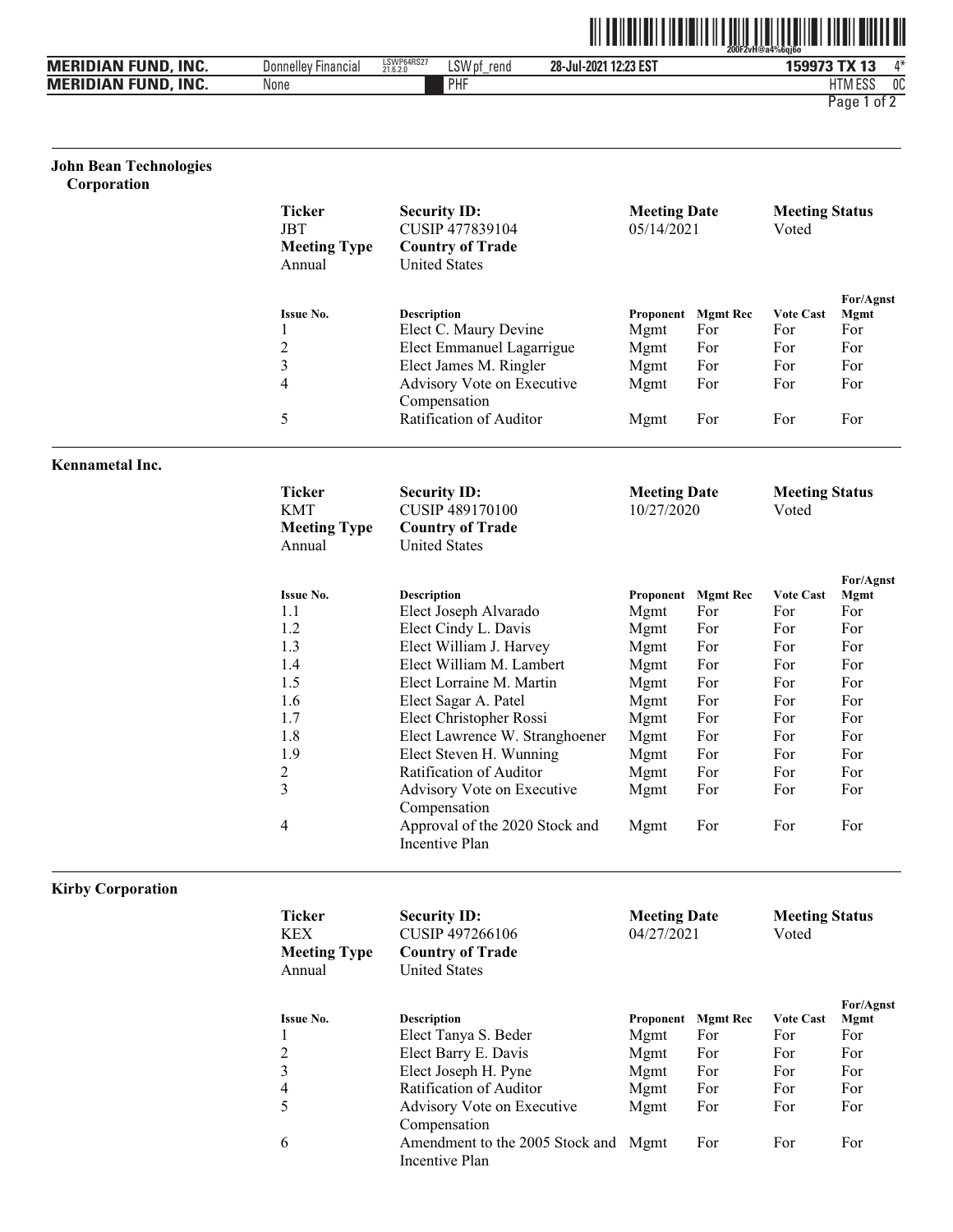

| <b>MERIDIAN FUND, INC.</b> | Donnelley Financial | LSWP64RS27<br>21.6.2.0 | LSW pf rend                                                | 28-Jul-2021 12:23 EST |      |     |     | 159973 TX 13   | $4*$ |
|----------------------------|---------------------|------------------------|------------------------------------------------------------|-----------------------|------|-----|-----|----------------|------|
| <b>MERIDIAN FUND, INC.</b> | None                |                        | PHF                                                        |                       |      |     |     | <b>HTM ESS</b> | 0C   |
|                            |                     |                        |                                                            |                       |      |     |     | Page 2 of 2    |      |
|                            |                     |                        | Amendment to the 2000 Non-<br>Employee Director Stock Plan |                       | Mgmt | For | For | For            |      |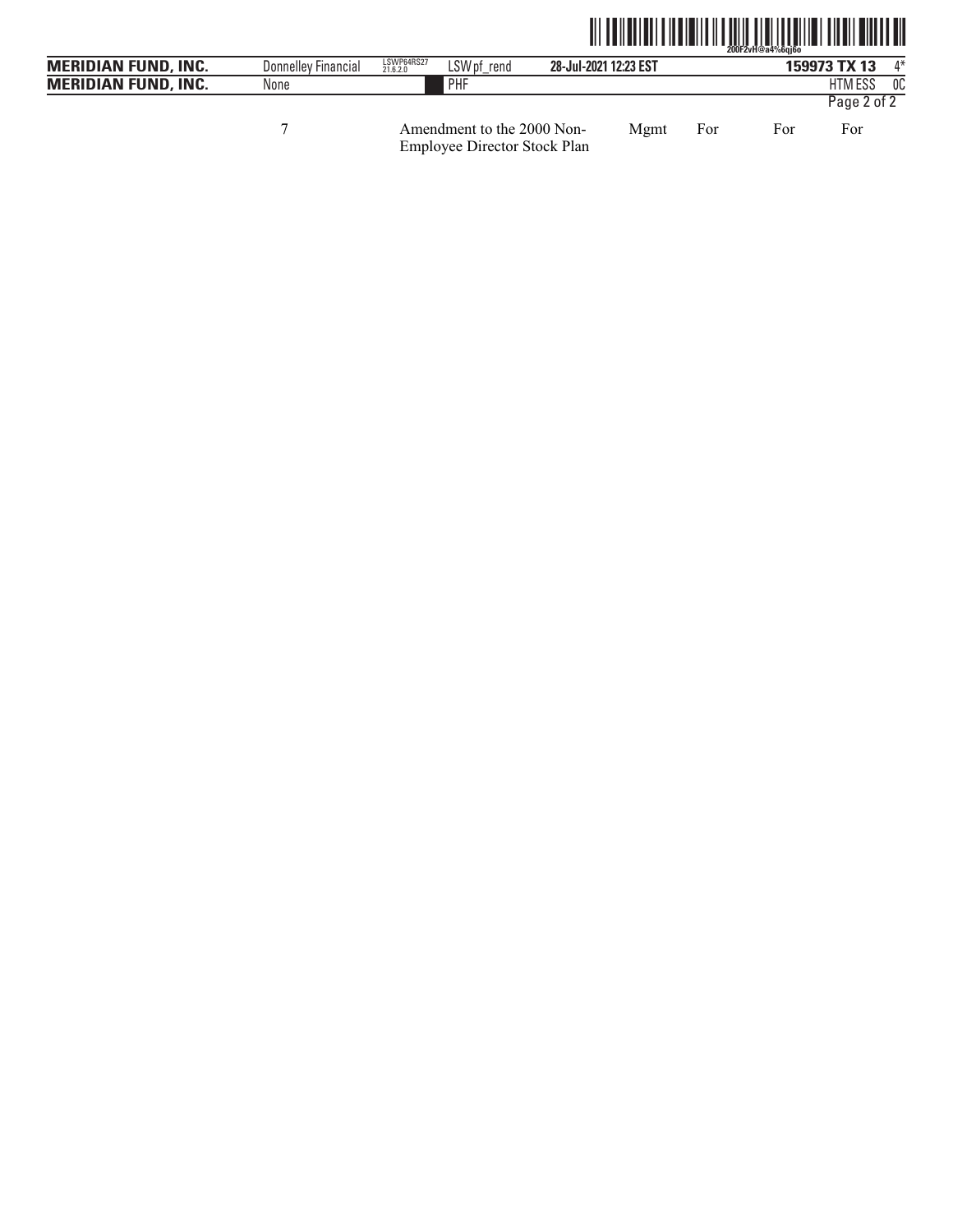| <b>MERIDIAN FUND, INC.</b>         | <b>Donnelley Financial</b>    | LSWP64RS27<br>21.6.2.0<br>LSW pf_rend<br>28-Jul-2021 12:23 EST |                     |                    | 159973 TX 14          | 4*                       |
|------------------------------------|-------------------------------|----------------------------------------------------------------|---------------------|--------------------|-----------------------|--------------------------|
| <b>MERIDIAN FUND, INC.</b>         | None                          | PHF                                                            |                     |                    |                       | OC<br><b>HTM ESS</b>     |
|                                    |                               |                                                                |                     |                    |                       | Page 1 of 2              |
| <b>Kodiak Sciences Inc.</b>        |                               |                                                                |                     |                    |                       |                          |
|                                    | <b>Ticker</b>                 | <b>Security ID:</b>                                            | <b>Meeting Date</b> |                    | <b>Meeting Status</b> |                          |
|                                    | <b>KOD</b>                    | CUSIP 50015M109                                                | 06/07/2021          |                    | Voted                 |                          |
|                                    | <b>Meeting Type</b>           | <b>Country of Trade</b>                                        |                     |                    |                       |                          |
|                                    | Annual                        | <b>United States</b>                                           |                     |                    |                       |                          |
|                                    |                               |                                                                |                     |                    |                       |                          |
|                                    | <b>Issue No.</b>              | <b>Description</b>                                             |                     | Proponent Mgmt Rec | <b>Vote Cast</b>      | For/Agnst<br><b>Mgmt</b> |
|                                    | 1.1                           | Elect Felix J. Baker                                           | Mgmt                | For                | For                   | For                      |
|                                    | 1.2                           | Elect Victor Perlroth                                          | Mgmt                | For                | For                   | For                      |
|                                    | $\overline{2}$                | Advisory Vote on Executive                                     | Mgmt                | For                | For                   | For                      |
|                                    |                               | Compensation                                                   |                     |                    |                       |                          |
|                                    | 3                             | Frequency of Advisory Vote on                                  | Mgmt                | 1 Year             | 1 Year                | For                      |
|                                    |                               | <b>Executive Compensation</b>                                  |                     |                    |                       |                          |
|                                    | 4                             | Ratification of Auditor                                        | Mgmt                | For                | For                   | For                      |
|                                    |                               |                                                                |                     |                    |                       |                          |
| <b>LPL Financial Holdings Inc.</b> |                               |                                                                |                     |                    |                       |                          |
|                                    | <b>Ticker</b>                 | <b>Security ID:</b>                                            | <b>Meeting Date</b> |                    | <b>Meeting Status</b> |                          |
|                                    | <b>LPLA</b>                   | <b>CUSIP 50212V100</b>                                         | 05/05/2021          |                    | Voted                 |                          |
|                                    | <b>Meeting Type</b>           | <b>Country of Trade</b>                                        |                     |                    |                       |                          |
|                                    | Annual                        | <b>United States</b>                                           |                     |                    |                       |                          |
|                                    |                               |                                                                |                     |                    |                       | For/Agnst                |
|                                    | <b>Issue No.</b>              | <b>Description</b>                                             |                     | Proponent Mgmt Rec | <b>Vote Cast</b>      | <b>Mgmt</b>              |
|                                    | 1                             | Elect Dan H. Arnold                                            | Mgmt                | For                | For                   | For                      |
|                                    | $\overline{c}$                | Elect Edward C. Bernard                                        | Mgmt                | For                | For                   | For                      |
|                                    | 3                             | Elect H. Paulett Eberhart                                      | Mgmt                | For                | For                   | For                      |
|                                    | 4                             | Elect William F. Glavin, Jr.                                   | Mgmt                | For                | For                   | For                      |
|                                    | 5                             | Elect Allison Mnookin                                          | Mgmt                | For                | For                   | For                      |
|                                    | 6                             | Elect Anne Mulcahy                                             | Mgmt                | For                | For                   | For                      |
|                                    | 7                             | Elect James S. Putnam                                          | Mgmt                | For                | For                   | For                      |
|                                    | $\,8\,$                       | Elect Richard P. Schifter                                      | Mgmt                | For                | For                   | For                      |
|                                    | 9                             | <b>Elect Corey Thomas</b>                                      | Mgmt                | For                | For                   | For                      |
|                                    | 10                            | Ratification of Auditor                                        | Mgmt                | For                | For                   | For                      |
|                                    | 11                            | Advisory Vote on Executive                                     | Mgmt                | For                | For                   | For                      |
|                                    |                               | Compensation                                                   |                     |                    |                       |                          |
|                                    | 12                            | Approval of the 2021 Omnibus                                   | Mgmt                | For                | For                   | For                      |
|                                    |                               | <b>Equity Incentive Plan</b>                                   |                     |                    |                       |                          |
|                                    | 13                            | Approval of the 2021 Employee                                  | Mgmt                | For                | For                   | For                      |
|                                    |                               | <b>Stock Purchase Plan</b>                                     |                     |                    |                       |                          |
| <b>Masimo Corporation</b>          |                               |                                                                |                     |                    |                       |                          |
|                                    |                               |                                                                |                     |                    |                       |                          |
|                                    | <b>Ticker</b>                 | <b>Security ID:</b>                                            | <b>Meeting Date</b> |                    | <b>Meeting Status</b> |                          |
|                                    | <b>MASI</b>                   | CUSIP 574795100                                                | 05/27/2021          |                    | Voted                 |                          |
|                                    | <b>Meeting Type</b><br>Annual | <b>Country of Trade</b><br><b>United States</b>                |                     |                    |                       |                          |
|                                    |                               |                                                                |                     |                    |                       |                          |
|                                    | <b>Issue No.</b>              | <b>Description</b>                                             |                     | Proponent Mgmt Rec | <b>Vote Cast</b>      | For/Agnst<br><b>Mgmt</b> |
|                                    |                               | Elect Joe Kiani                                                | Mgmt                | For                | For                   | For                      |
|                                    | $\overline{c}$                | Ratification of Auditor                                        | Mgmt                | For                | For                   | For                      |
|                                    | 3                             | Advisory Vote on Executive                                     | Mgmt                | For                | Against               | Against                  |
|                                    |                               | Compensation                                                   |                     |                    |                       |                          |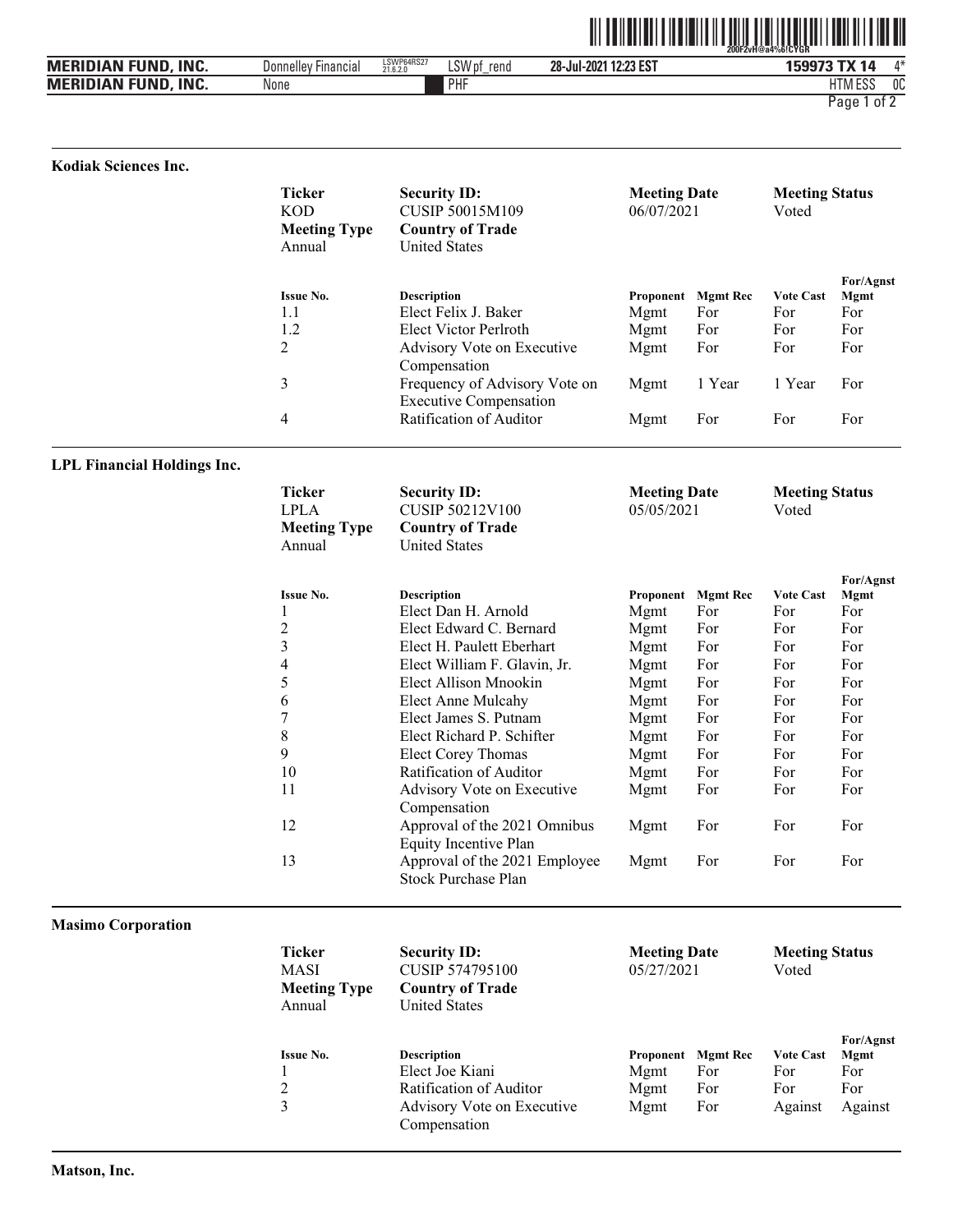

| <b>MERIDIAN FUND, INC.</b> | <b>Donnelley Financial</b>                                    | LSWP64RS27<br>21.6.2.0 | LSW pf_rend                                                                                                                                               | 28-Jul-2021 12:23 EST                                     |                                                           |                                                            | 159973 TX 14                                                | 4* |
|----------------------------|---------------------------------------------------------------|------------------------|-----------------------------------------------------------------------------------------------------------------------------------------------------------|-----------------------------------------------------------|-----------------------------------------------------------|------------------------------------------------------------|-------------------------------------------------------------|----|
| <b>MERIDIAN FUND, INC.</b> | None                                                          |                        | <b>PHF</b>                                                                                                                                                |                                                           |                                                           |                                                            | <b>HTM ESS</b>                                              | 0C |
|                            |                                                               |                        |                                                                                                                                                           |                                                           |                                                           |                                                            | Page 2 of 2                                                 |    |
|                            | <b>Ticker</b><br><b>MATX</b><br><b>Meeting Type</b><br>Annual |                        | <b>Security ID:</b><br><b>CUSIP 57686G105</b><br><b>Country of Trade</b><br><b>United States</b>                                                          | <b>Meeting Date</b><br>04/22/2021                         |                                                           | <b>Meeting Status</b><br>Voted                             |                                                             |    |
|                            | <b>Issue No.</b><br>1.1<br>1.2<br>1.3<br>1.4<br>1.5<br>1.6    | <b>Description</b>     | Elect Meredith J. Ching<br>Elect Matthew J. Cox<br>Elect Thomas B. Fargo<br>Elect Mark H. Fukunaga<br>Elect Stanley M. Kuriyama<br>Elect Constance H. Lau | Proponent<br>Mgmt<br>Mgmt<br>Mgmt<br>Mgmt<br>Mgmt<br>Mgmt | <b>Mgmt Rec</b><br>For<br>For<br>For<br>For<br>For<br>For | <b>Vote Cast</b><br>For<br>For<br>For<br>For<br>For<br>For | For/Agnst<br>Mgmt<br>For<br>For<br>For<br>For<br>For<br>For |    |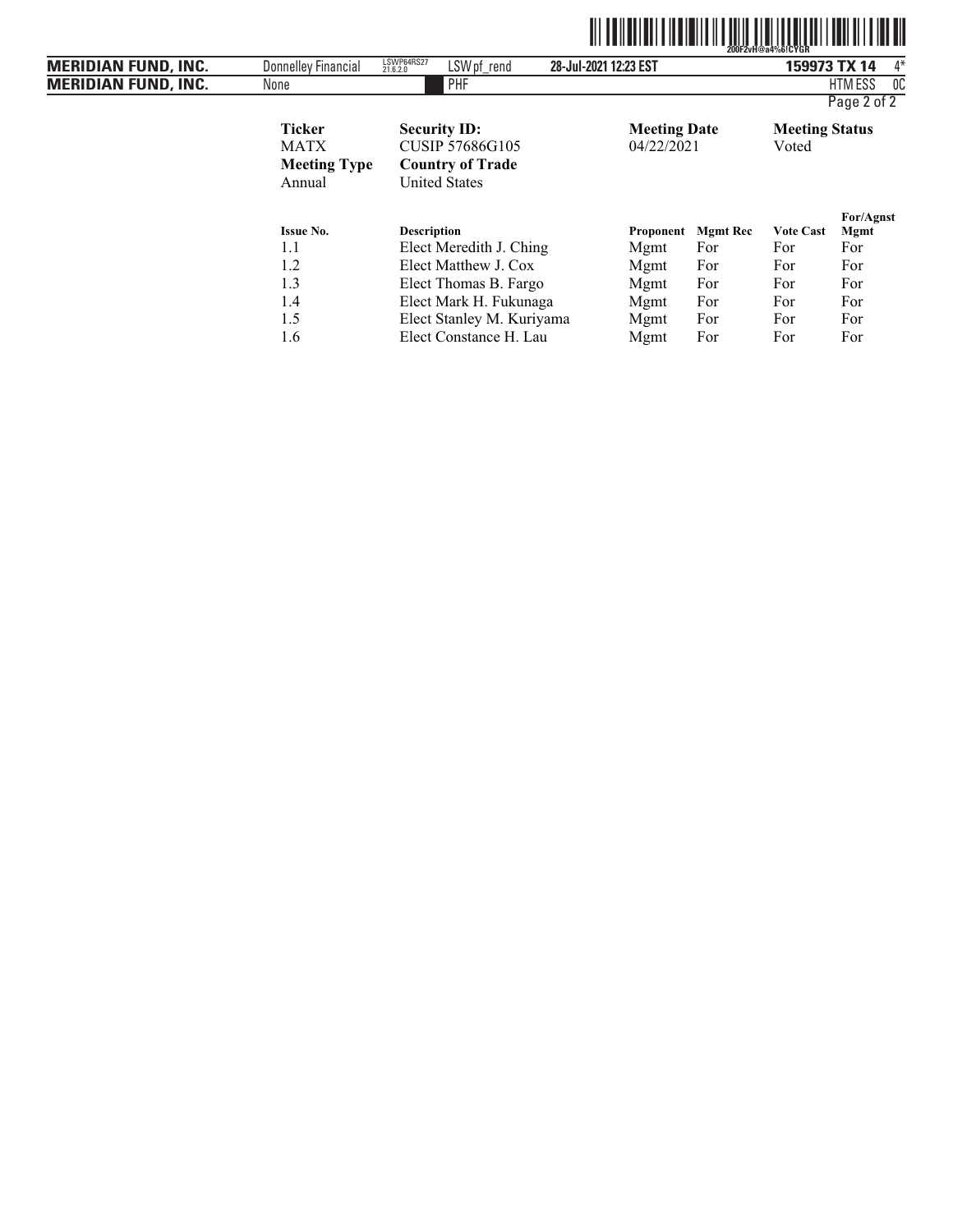| <b>MERIDIAN FUND, INC.</b> | <b>Donnelley Financial</b> | LSWP64RS27<br>21.6.2.0 | LSW pf rend<br>28-Jul-2021 12:23 EST                        |                     |                 | 159973 TX 15          | $4^*$                           |
|----------------------------|----------------------------|------------------------|-------------------------------------------------------------|---------------------|-----------------|-----------------------|---------------------------------|
| <b>MERIDIAN FUND, INC.</b> | None                       |                        | PHF                                                         |                     |                 |                       | <b>HTMESS</b><br>0 <sup>C</sup> |
|                            |                            |                        |                                                             |                     |                 |                       | Page 1 of 2                     |
|                            |                            |                        |                                                             |                     |                 |                       |                                 |
|                            | 1.7                        |                        | Elect Jenai S. Wall                                         | Mgmt                | For             | For                   | For                             |
|                            | $\overline{2}$             |                        | Advisory Vote on Executive                                  | Mgmt                | For             | For                   | For                             |
|                            |                            | Compensation           |                                                             |                     |                 |                       |                                 |
|                            | 3                          |                        | Amendment to the 2016 Incentive                             | Mgmt                | For             | For                   | For                             |
|                            |                            |                        | Compensation Plan                                           |                     |                 |                       |                                 |
|                            | 4                          |                        | Ratification of Auditor                                     | Mgmt                | For             | For                   | For                             |
| MEDNAX, Inc.               |                            |                        |                                                             |                     |                 |                       |                                 |
|                            | <b>Ticker</b>              | <b>Security ID:</b>    |                                                             | <b>Meeting Date</b> |                 | <b>Meeting Status</b> |                                 |
|                            | MD                         |                        | <b>CUSIP 58502B106</b>                                      | 05/12/2021          |                 | Voted                 |                                 |
|                            | <b>Meeting Type</b>        |                        | <b>Country of Trade</b>                                     |                     |                 |                       |                                 |
|                            | Annual                     | <b>United States</b>   |                                                             |                     |                 |                       |                                 |
|                            |                            |                        |                                                             |                     |                 |                       |                                 |
|                            | <b>Issue No.</b>           | <b>Description</b>     |                                                             | Proponent           | <b>Mgmt Rec</b> | <b>Vote Cast</b>      | For/Agnst<br><b>Mgmt</b>        |
|                            | 1.1                        |                        | Elect Karey D. Barker                                       | Mgmt                | For             | For                   | For                             |
|                            | 1.2                        |                        | Elect Waldemar A. Carlo                                     | Mgmt                | For             | For                   | For                             |
|                            | 1.3                        |                        | Elect Paul G. Gabos                                         | Mgmt                | For             | For                   | For                             |
|                            |                            |                        |                                                             |                     |                 |                       |                                 |
|                            | 1.4                        |                        | Elect Manuel Kadre                                          | Mgmt                | For             | For                   | For                             |
|                            | 1.5                        |                        | Elect Thomas A. McEachin                                    | Mgmt                | For             | For                   | For                             |
|                            | 1.6                        |                        | Elect Roger J. Medel                                        | Mgmt                | For             | For                   | For                             |
|                            | 1.7                        |                        | Elect Mark S. Ordan                                         | Mgmt                | For             | For                   | For                             |
|                            | 1.8                        |                        | Elect Michael A. Rucker                                     | Mgmt                | For             | For                   | For                             |
|                            | 1.9                        |                        | Elect Guy P. Sansone                                        | Mgmt                | For             | For                   | For                             |
|                            | 1.10                       |                        | Elect John M. Starcher, Jr.                                 | Mgmt                | For             | For                   | For                             |
|                            | 1.11                       |                        | Elect Shirley A. Weis                                       | Mgmt                | For             | For                   | For                             |
|                            | $\overline{2}$             |                        | Amendment to the 2008 Incentive<br><b>Compensation Plan</b> | Mgmt                | For             | For                   | For                             |
|                            | 3                          |                        | Amendment to the 1996 Employee                              | Mgmt                | For             | For                   | For                             |
|                            |                            |                        | <b>Stock Purchase Plan</b>                                  |                     |                 |                       |                                 |
|                            |                            |                        | Ratification of Auditor                                     |                     | For             | For                   | For                             |
|                            | 4                          |                        |                                                             | Mgmt                |                 |                       |                                 |
|                            | 5                          | Compensation           | Advisory Vote on Executive                                  | Mgmt                | For             | Against               | Against                         |
|                            |                            |                        |                                                             |                     |                 |                       |                                 |
| MEDNAX, Inc.               |                            |                        |                                                             |                     |                 |                       |                                 |
|                            | <b>Ticker</b>              | <b>Security ID:</b>    |                                                             | <b>Meeting Date</b> |                 | <b>Meeting Status</b> |                                 |
|                            | MD                         |                        | <b>CUSIP 58502B106</b>                                      | 09/09/2020          |                 | Voted                 |                                 |
|                            | <b>Meeting Type</b>        |                        | <b>Country of Trade</b>                                     |                     |                 |                       |                                 |
|                            | Annual                     | <b>United States</b>   |                                                             |                     |                 |                       |                                 |
|                            |                            |                        |                                                             |                     |                 |                       | For/Agnst                       |
|                            | <b>Issue No.</b>           | <b>Description</b>     |                                                             | Proponent           | <b>Mgmt</b> Rec | <b>Vote Cast</b>      | <b>Mgmt</b>                     |
|                            | 1.1                        |                        | Elect Karey D. Barker                                       | Mgmt                | For             | For                   | For                             |
|                            | 1.2                        |                        | Elect Waldemar A. Carlo                                     | Mgmt                | For             | For                   | For                             |
|                            | 1.3                        |                        | Elect Paul G. Gabos                                         | Mgmt                | For             | For                   | For                             |
|                            | $1\Lambda$                 |                        | Flaot Monuol                                                | $M_{\rm cm}$        | $E_0r$          | $E_{\alpha r}$        | $E_{\alpha r}$                  |

| , ,,,,,,,,, |                                     |           |                 |                  |                  |
|-------------|-------------------------------------|-----------|-----------------|------------------|------------------|
| Issue No.   | <b>Description</b>                  | Proponent | <b>Mgmt Rec</b> | <b>Vote Cast</b> | For/Agns<br>Mgmt |
| 1.1         | Elect Karey D. Barker               | Mgmt      | For             | For              | For              |
| 1.2         | Elect Waldemar A. Carlo             | Mgmt      | For             | For              | For              |
| 1.3         | Elect Paul G. Gabos                 | Mgmt      | For             | For              | For              |
| 1.4         | Elect Manuel Kadre                  | Mgmt      | For             | For              | For              |
| 1.5         | Elect Thomas A. McEachin            | Mgmt      | For             | For              | For              |
| 1.6         | Elect Roger J. Medel                | Mgmt      | For             | For              | For              |
| 1.7         | Elect Mark S. Ordan                 | Mgmt      | For             | For              | For              |
| 1.8         | Elect Michael A. Rucker             | Mgmt      | For             | For              | For              |
| 1.9         | Elect Guy P. Sansone                | Mgmt      | For             | For              | For              |
| 1.10        | Elect John M. Starcher, Jr.         | Mgmt      | For             | For              | For              |
| 1.11        | Elect Shirley A. Weis               | Mgmt      | For             | For              | For              |
| 2           | Company Name Change                 | Mgmt      | For             | For              | For              |
| 3           | Company's Subsidiary Name<br>Change | Mgmt      | For             | For              | For              |
| 4           | Ratification of Auditor             | Mgmt      | For             | For              | For              |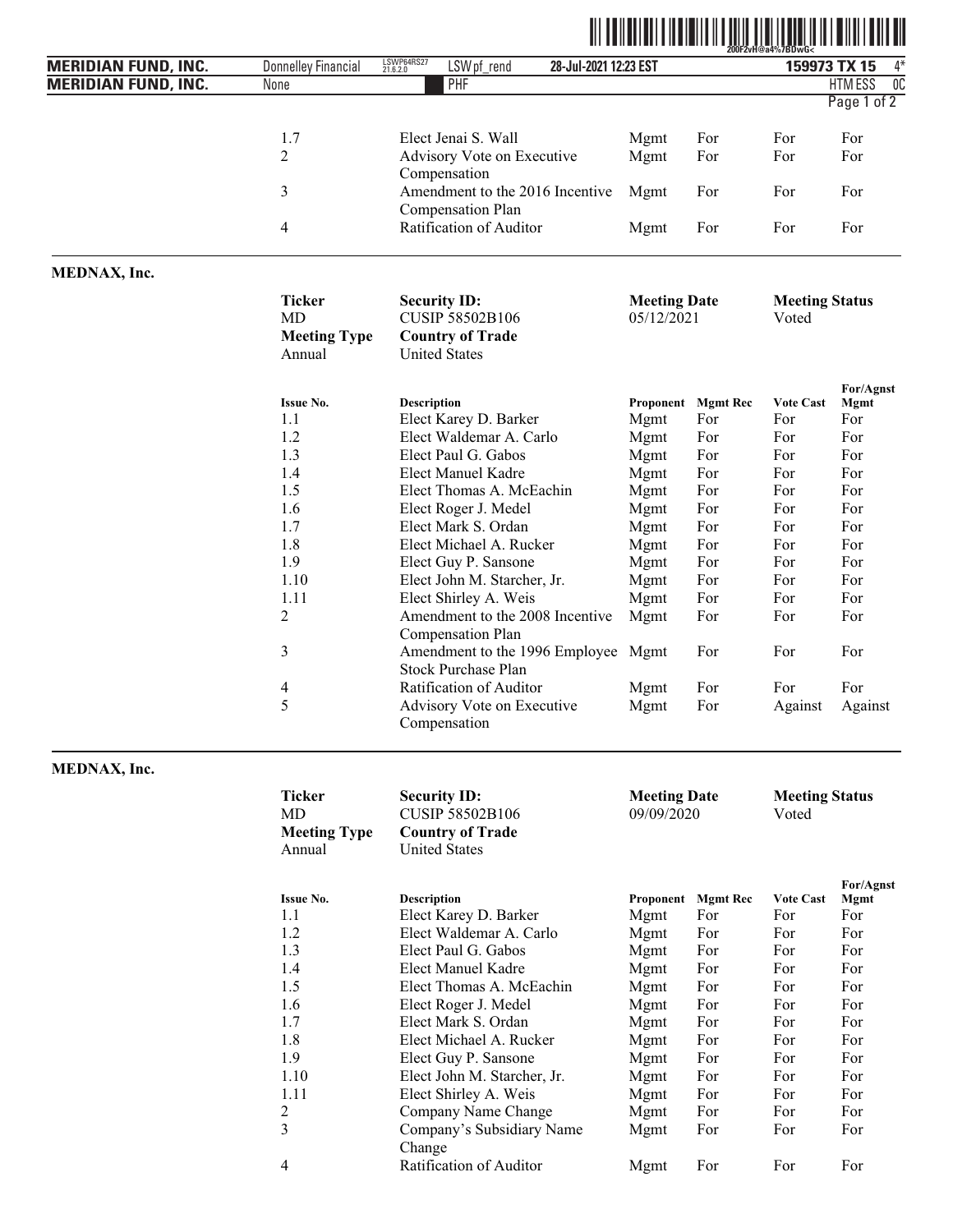

| <b>MERIDIAN FUND, INC.</b> | Donnelley Financial | LSWP64RS27<br>21.6.2.0 | LSW pf rend                                | 28-Jul-2021 12:23 EST |      |     |         | 159973 TX 15    | $4*$ |
|----------------------------|---------------------|------------------------|--------------------------------------------|-----------------------|------|-----|---------|-----------------|------|
| <b>MERIDIAN FUND, INC.</b> | None                |                        | PHF                                        |                       |      |     |         | HTM ESS         | 0C   |
|                            |                     |                        |                                            |                       |      |     |         | Page $2$ of $2$ |      |
|                            |                     |                        | Advisory Vote on Executive<br>Compensation |                       | Mgmt | For | Against | Against         |      |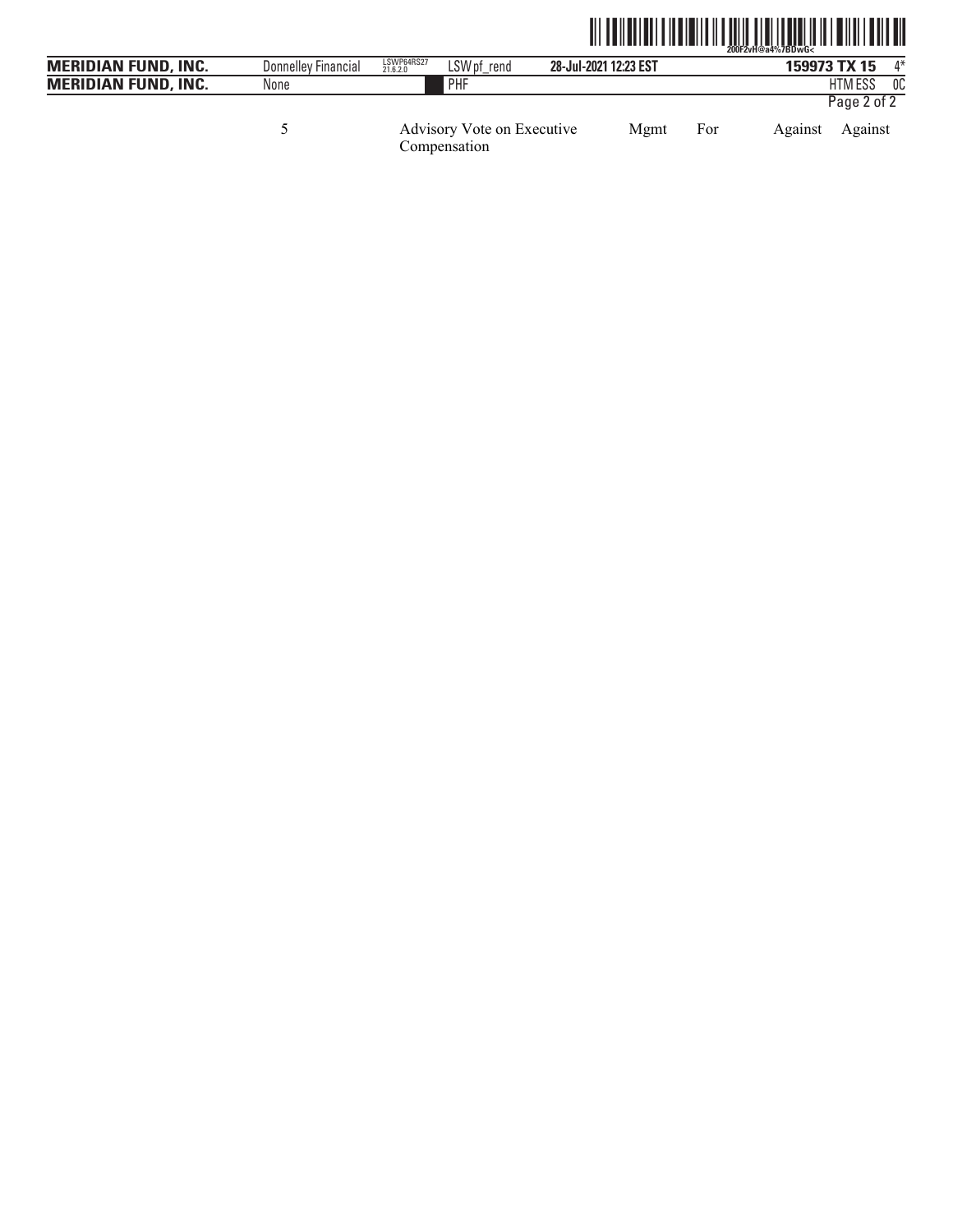| <b>MERIDIAN FUND, INC.</b>   | <b>Donnelley Financial</b>                   | LSWP64RS27<br>21.6.2.0<br>LSW pf_rend<br>28-Jul-2021 12:23 EST     |                     |                    | 159973 TX 16          | $4*$                             |
|------------------------------|----------------------------------------------|--------------------------------------------------------------------|---------------------|--------------------|-----------------------|----------------------------------|
| <b>MERIDIAN FUND, INC.</b>   | None                                         | PHF                                                                |                     |                    |                       | $\overline{0}$<br><b>HTM ESS</b> |
|                              |                                              |                                                                    |                     |                    |                       | Page 1 of 2                      |
| Merit Medical Systems, Inc.  |                                              |                                                                    |                     |                    |                       |                                  |
|                              | <b>Ticker</b>                                | <b>Security ID:</b>                                                | <b>Meeting Date</b> |                    | <b>Meeting Status</b> |                                  |
|                              | <b>MMSI</b><br><b>Meeting Type</b><br>Annual | CUSIP 589889104<br><b>Country of Trade</b><br><b>United States</b> | 06/17/2021          |                    | Voted                 |                                  |
|                              | <b>Issue No.</b>                             | Description                                                        |                     | Proponent Mgmt Rec | <b>Vote Cast</b>      | For/Agnst<br><b>Mgmt</b>         |
|                              | 1                                            | Elect Fred P. Lampropoulos                                         | Mgmt                | For                | For                   | For                              |
|                              | $\overline{c}$                               | Elect A. Scott Anderson                                            | Mgmt                | For                | For                   | For                              |
|                              | 3                                            | Elect Lynne N. Ward                                                | Mgmt                | For                | For                   | For                              |
|                              | 4                                            | Elect Stephen C. Evans                                             | Mgmt                | For                | For                   | For                              |
|                              | 5                                            | Amendment to the 2018 Long-<br>Term Incentive Plan                 | Mgmt                | For                | For                   | For                              |
|                              | 6                                            | Amendment to the 1996 Employee<br><b>Stock Purchase Plan</b>       | Mgmt                | For                | For                   | For                              |
|                              | 7                                            | Advisory Vote on Executive<br>Compensation                         | Mgmt                | For                | For                   | For                              |
|                              | 8                                            | Ratification of Auditor                                            | Mgmt                | For                | For                   | For                              |
| Neurocrine Biosciences, Inc. |                                              |                                                                    |                     |                    |                       |                                  |
|                              | <b>Ticker</b>                                | <b>Security ID:</b>                                                | <b>Meeting Date</b> |                    | <b>Meeting Status</b> |                                  |
|                              | <b>NBIX</b><br><b>Meeting Type</b><br>Annual | CUSIP 64125C109<br><b>Country of Trade</b><br><b>United States</b> | 05/19/2021          |                    | Voted                 |                                  |
|                              | <b>Issue No.</b>                             | <b>Description</b>                                                 |                     | Proponent Mgmt Rec | <b>Vote Cast</b>      | For/Agnst<br><b>Mgmt</b>         |
|                              | 1.1                                          | Elect William H. Rastetter                                         | Mgmt                | For                | For                   | For                              |
|                              | 1.2                                          | Elect George J. Morrow                                             | Mgmt                | For                | For                   | For                              |
|                              | 1.3                                          | Elect Leslie V. Norwalk                                            | Mgmt                | For                | For                   | For                              |
|                              | $\overline{2}$                               | Advisory Vote on Executive<br>Compensation                         | Mgmt                | For                | For                   | For                              |
|                              | 3                                            | Ratification of Auditor                                            | Mgmt                | For                | For                   | For                              |
| New Relic, Inc.              |                                              |                                                                    |                     |                    |                       |                                  |
|                              | <b>Ticker</b>                                | <b>Security ID:</b>                                                | <b>Meeting Date</b> |                    | <b>Meeting Status</b> |                                  |

| <b>Ticker</b><br><b>NEWR</b><br><b>Meeting Type</b> | <b>Security ID:</b><br><b>CUSIP 64829B100</b><br><b>Country of Trade</b> |           | <b>Meeting Date</b><br>08/19/2020 |                  | <b>Meeting Status</b><br>Voted |  |
|-----------------------------------------------------|--------------------------------------------------------------------------|-----------|-----------------------------------|------------------|--------------------------------|--|
| Annual                                              | <b>United States</b>                                                     |           |                                   |                  |                                |  |
|                                                     |                                                                          |           |                                   |                  | For/Agnst                      |  |
| <b>Issue No.</b>                                    | <b>Description</b>                                                       | Proponent | <b>Mgmt Rec</b>                   | <b>Vote Cast</b> | Mgmt                           |  |
| 1.1                                                 | Elect Lewis Cirne                                                        | Mgmt      | For                               | For              | For                            |  |
| 1.2                                                 | Elect Michael J. Christenson                                             | Mgmt      | For                               | For              | For                            |  |
| 2                                                   | Advisory Vote on Executive<br>Compensation                               | Mgmt      | For                               | For              | For                            |  |
| 3                                                   | Ratification of Auditor                                                  | Mgmt      | For                               | For              | For                            |  |

**Nuance Communications, Inc.**

**Ticker Security ID: Meeting Date Meeting Status**<br>NUAN CUSIP 67020Y100 06/15/2021 Voted NUAN CUSIP 67020Y100<br>Meeting Type Country of Trade **Meeting Type Country of Trade**<br>Special United States United States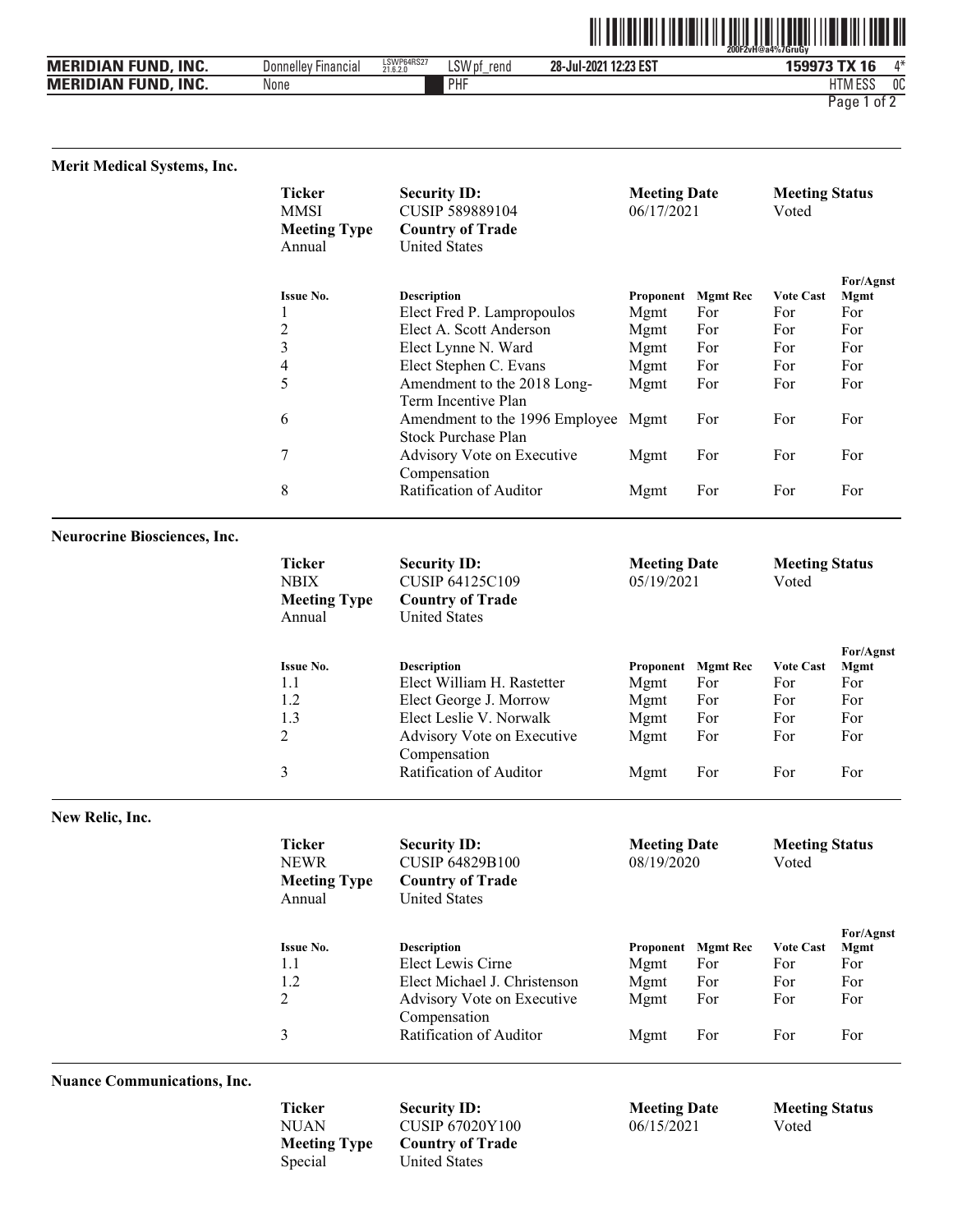

| <b>Donnelley Financial</b> | LSWP64RS27<br>21.6.2.0 | LSW pf rend |                                            |                         |                       |                  |                   | $4^*$                                                              |
|----------------------------|------------------------|-------------|--------------------------------------------|-------------------------|-----------------------|------------------|-------------------|--------------------------------------------------------------------|
| None                       |                        | <b>PHF</b>  |                                            |                         |                       |                  |                   | 0C                                                                 |
|                            |                        |             |                                            |                         |                       |                  |                   |                                                                    |
| <b>Issue No.</b>           |                        |             |                                            |                         | <b>Mgmt Rec</b>       | <b>Vote Cast</b> | For/Agnst<br>Mgmt |                                                                    |
|                            |                        |             |                                            | Mgmt                    | For                   | For              | For               |                                                                    |
| ∠                          |                        |             |                                            | Mgmt                    | For                   | For              | For               |                                                                    |
|                            |                        |             | <b>Description</b><br>Merger<br>Parachutes | Advisory Vote on Golden | 28-Jul-2021 12:23 EST | Proponent        |                   | zuurzvnwa4%/grugv<br>159973 TX 16<br><b>HTM ESS</b><br>Page 2 of 2 |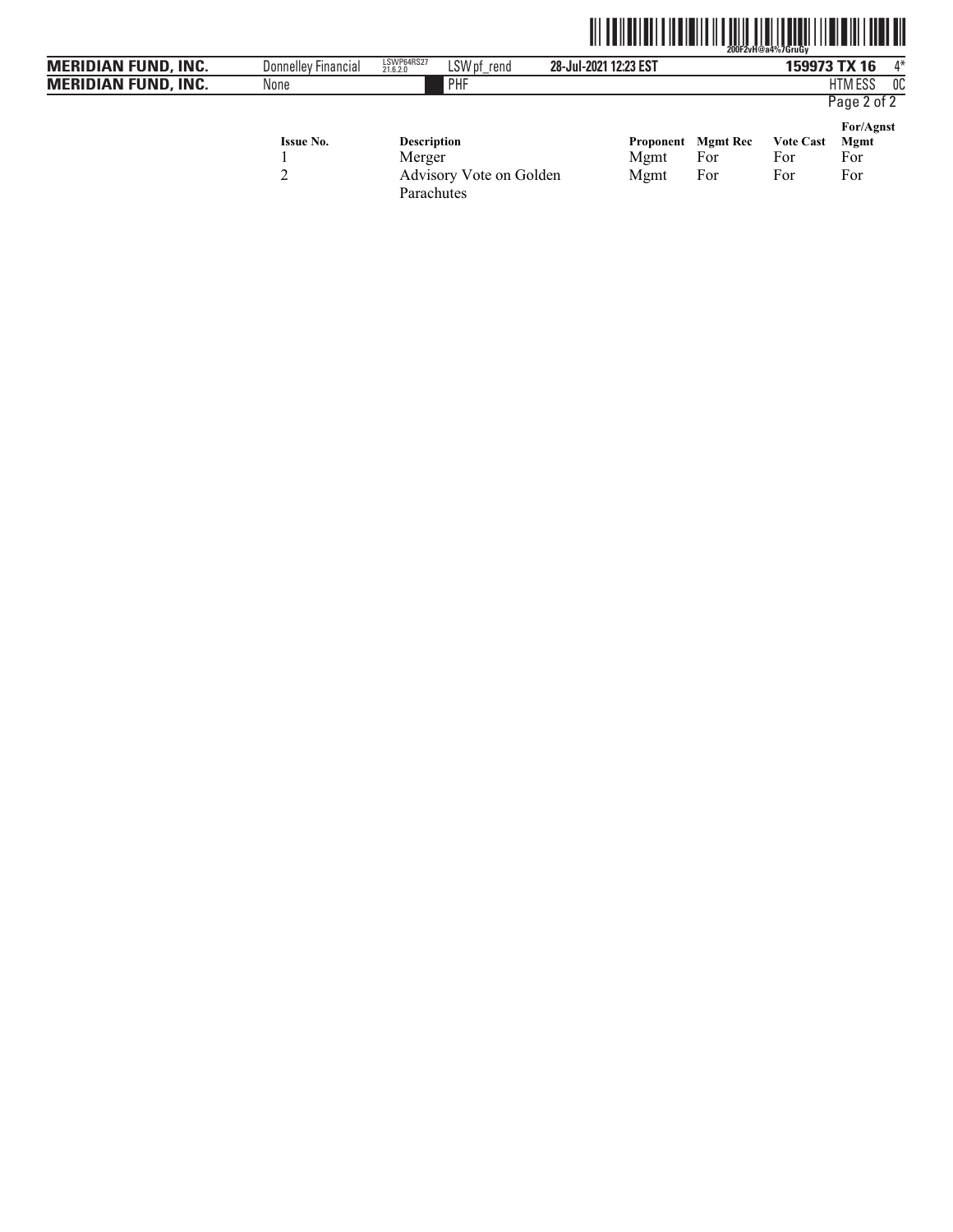|                                     |                                                               |                                                                                           | <u> 111 TENEDI EN ENERGI II DENGAN ALAM AND BERKEN III D</u> |                 |                                |                                 |
|-------------------------------------|---------------------------------------------------------------|-------------------------------------------------------------------------------------------|--------------------------------------------------------------|-----------------|--------------------------------|---------------------------------|
| <b>MERIDIAN FUND, INC.</b>          | <b>Donnelley Financial</b>                                    | LSWP64RS27<br>21.6.2.0<br>28-Jul-2021 12:23 EST<br>LSW pf_rend                            |                                                              |                 | 159973 TX 17                   | $4*$                            |
| <b>MERIDIAN FUND, INC.</b>          | None                                                          | PHF                                                                                       |                                                              |                 |                                | <b>HTMESS</b><br>$\overline{0}$ |
|                                     |                                                               |                                                                                           |                                                              |                 |                                | Page 1 of 2                     |
| Omnicell, Inc.                      |                                                               |                                                                                           |                                                              |                 |                                |                                 |
|                                     | <b>Ticker</b><br><b>OMCL</b><br><b>Meeting Type</b><br>Annual | <b>Security ID:</b><br>CUSIP 68213N109<br><b>Country of Trade</b><br><b>United States</b> | <b>Meeting Date</b><br>05/25/2021                            |                 | <b>Meeting Status</b><br>Voted |                                 |
|                                     | <b>Issue No.</b>                                              | <b>Description</b>                                                                        | Proponent                                                    | <b>Mgmt</b> Rec | <b>Vote Cast</b>               | For/Agnst<br><b>Mgmt</b>        |
|                                     | 1.1                                                           | Elect Randall A. Lipps                                                                    | Mgmt                                                         | For             | For                            | For                             |
|                                     | 1.2                                                           | Elect Vance B. Moore                                                                      | Mgmt                                                         | For             | For                            | For                             |
|                                     | 1.3                                                           | Elect Mark W. Parrish                                                                     | Mgmt                                                         | For             | For                            | For                             |
|                                     | 2                                                             | Advisory Vote on Executive<br>Compensation                                                | Mgmt                                                         | For             | For                            | For                             |
|                                     | 3                                                             | Amendment to the 2009 Equity<br><b>Incentive Plan</b>                                     | Mgmt                                                         | For             | For                            | For                             |
|                                     | 4                                                             | Ratification of Auditor                                                                   | Mgmt                                                         | For             | For                            | For                             |
| <b>ON Semiconductor Corporation</b> |                                                               |                                                                                           |                                                              |                 |                                |                                 |
|                                     | <b>Ticker</b><br>ON<br><b>Meeting Type</b><br>Annual          | <b>Security ID:</b><br>CUSIP 682189105<br><b>Country of Trade</b><br><b>United States</b> | <b>Meeting Date</b><br>05/20/2021                            |                 | <b>Meeting Status</b><br>Voted |                                 |
|                                     | <b>Issue No.</b>                                              | <b>Description</b>                                                                        | Proponent                                                    | <b>Mgmt Rec</b> | <b>Vote Cast</b>               | For/Agnst<br><b>Mgmt</b>        |
|                                     | 1                                                             | Elect Atsushi Abe                                                                         | Mgmt                                                         | For             | For                            | For                             |
|                                     | $\overline{c}$                                                | Elect Alan Campbell                                                                       | Mgmt                                                         | For             | For                            | For                             |
|                                     | 3                                                             | Elect Susan K. Carter                                                                     | Mgmt                                                         | For             | For                            | For                             |
|                                     | 4                                                             | Elect Thomas L. Deitrich                                                                  | Mgmt                                                         | For             | For                            | For                             |
|                                     | 5                                                             | <b>Elect Gilles Delfassy</b>                                                              | Mgmt                                                         | For             | For                            | For                             |
|                                     | 6                                                             | Elect Hassaine S. El-Khoury                                                               | Mgmt                                                         | For             | For                            | For                             |
|                                     | 7                                                             | Elect Bruce E. Kiddoo                                                                     | Mgmt                                                         | For             | For                            | For                             |
|                                     | 8                                                             | Elect Paul A. Mascarenas                                                                  | Mgmt                                                         | For             | For                            | For                             |
|                                     | 9                                                             | Elect Gregory L. Waters                                                                   | Mgmt                                                         | For             | For                            | For                             |
|                                     | 10                                                            | Elect Christine Y. Yan                                                                    | Mgmt                                                         | For             | For                            | For                             |
|                                     | 11                                                            | Advisory Vote on Executive                                                                | Mgmt                                                         | For             | For                            | For                             |

11 Advisory Vote on Executive Compensation

Plan

Stock Purchase Plan

| Pluralsight, Inc. |  |
|-------------------|--|
|-------------------|--|

| <b>Ticker</b><br><b>Security ID:</b><br><b>CUSIP 72941B106</b><br><b>PS</b><br><b>Meeting Type</b><br><b>Country of Trade</b><br><b>United States</b><br>Proxy Contest |                                                                                                                      | <b>Meeting Date</b><br>03/09/2021 |                                      | <b>Meeting Status</b><br>Take No Action             |                                        |
|------------------------------------------------------------------------------------------------------------------------------------------------------------------------|----------------------------------------------------------------------------------------------------------------------|-----------------------------------|--------------------------------------|-----------------------------------------------------|----------------------------------------|
| <b>Issue No.</b><br>2<br>$\mathcal{E}$                                                                                                                                 | <b>Description</b><br>Merger/Acquisition<br><b>Right to Adjourn Meeting</b><br>Advisory Vote on Golden<br>Parachutes | Proponent<br>Mgmt<br>Mgmt<br>Mgmt | <b>Mgmt Rec</b><br>For<br>For<br>For | <b>Vote Cast</b><br><b>TNA</b><br>TNA<br><b>TNA</b> | For/Agnst<br>Mgmt<br>N/A<br>N/A<br>N/A |

12 Ratification of Auditor Mgmt For For For For<br>13 Amendment to the 2000 Employee Mgmt For For For 13 Amendment to the 2000 Employee Mgmt For For For For

14 Amendment to the Stock Incentive Mgmt For For For

Mgmt For For For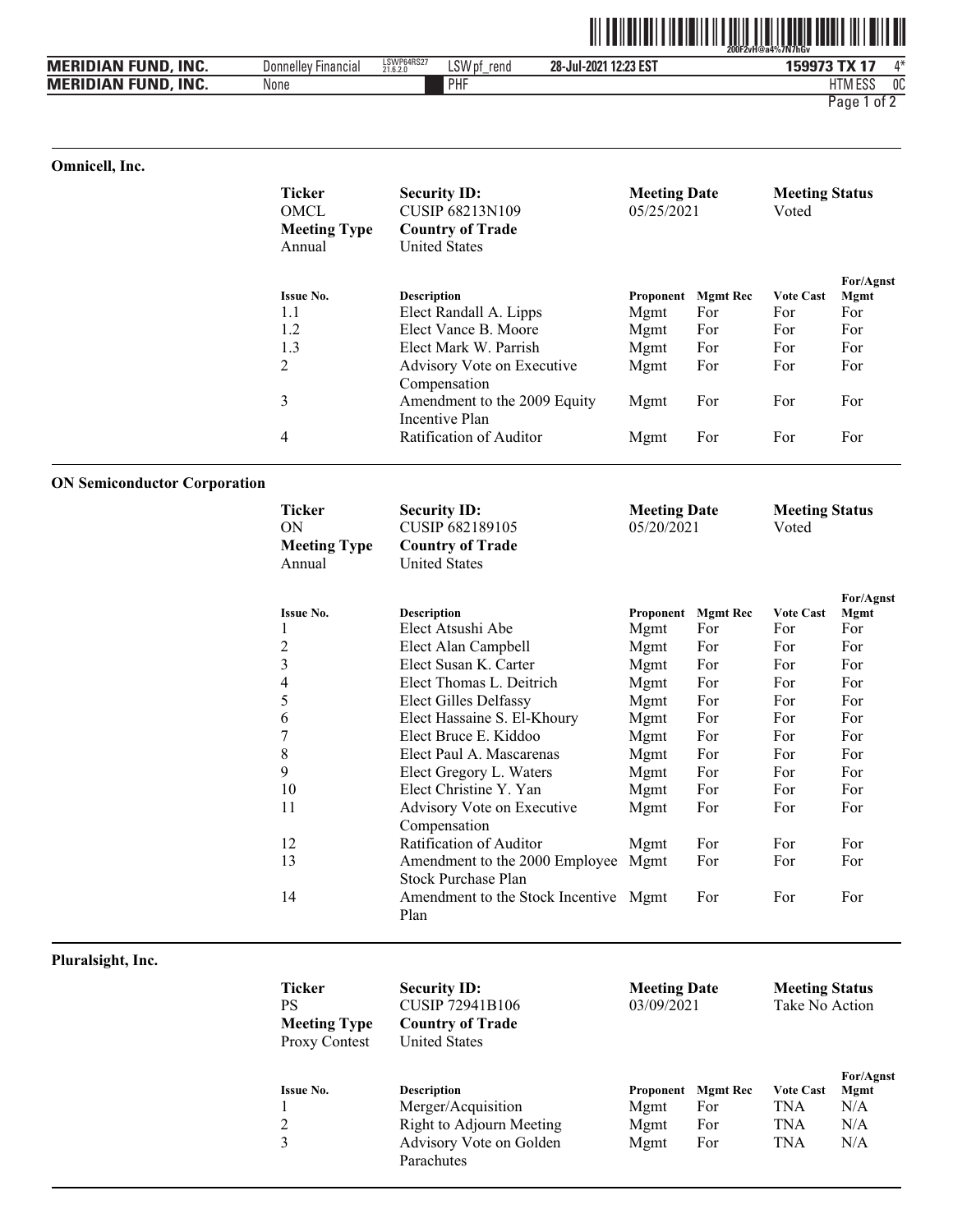

| <b>MERIDIAN FUND, INC.</b> | Donnelley Financial | LSWP64RS27<br>21.6.2.0 | LSW pf rend | 28-Jul-2021 12:23 EST | $\Lambda^*$<br>159973 TX 17 |
|----------------------------|---------------------|------------------------|-------------|-----------------------|-----------------------------|
| <b>MERIDIAN FUND, INC.</b> | None                |                        | PHF         |                       | 0C<br><b>HTM ESS</b>        |
|                            |                     |                        |             |                       | Page 2 of 2                 |
| Pluralsight, Inc.          |                     |                        |             |                       |                             |

| <b>Ticker</b><br><b>Security ID:</b><br><b>CUSIP 72941B106</b><br><b>PS</b><br><b>Country of Trade</b><br><b>Meeting Type</b> |                                       | <b>Meeting Date</b><br>03/09/2021 | <b>Meeting Status</b><br>Voted        |  |
|-------------------------------------------------------------------------------------------------------------------------------|---------------------------------------|-----------------------------------|---------------------------------------|--|
| <b>Proxy Contest</b>                                                                                                          | <b>United States</b>                  |                                   |                                       |  |
| <b>Issue No.</b>                                                                                                              | <b>Description</b>                    | <b>Proponent</b> Mgmt Rec         | For/Agnst<br>Mgmt<br><b>Vote Cast</b> |  |
|                                                                                                                               | Merger/Acquisition                    | ShrHoldr N/A                      | N/A<br>Against                        |  |
| 2                                                                                                                             | <b>Right to Adjourn Meeting</b>       | ShrHoldr N/A                      | N/A<br>Against                        |  |
| $\mathcal{E}$                                                                                                                 | Advisory Vote on Golden<br>Parachutes | ShrHoldr N/A                      | Against<br>N/A                        |  |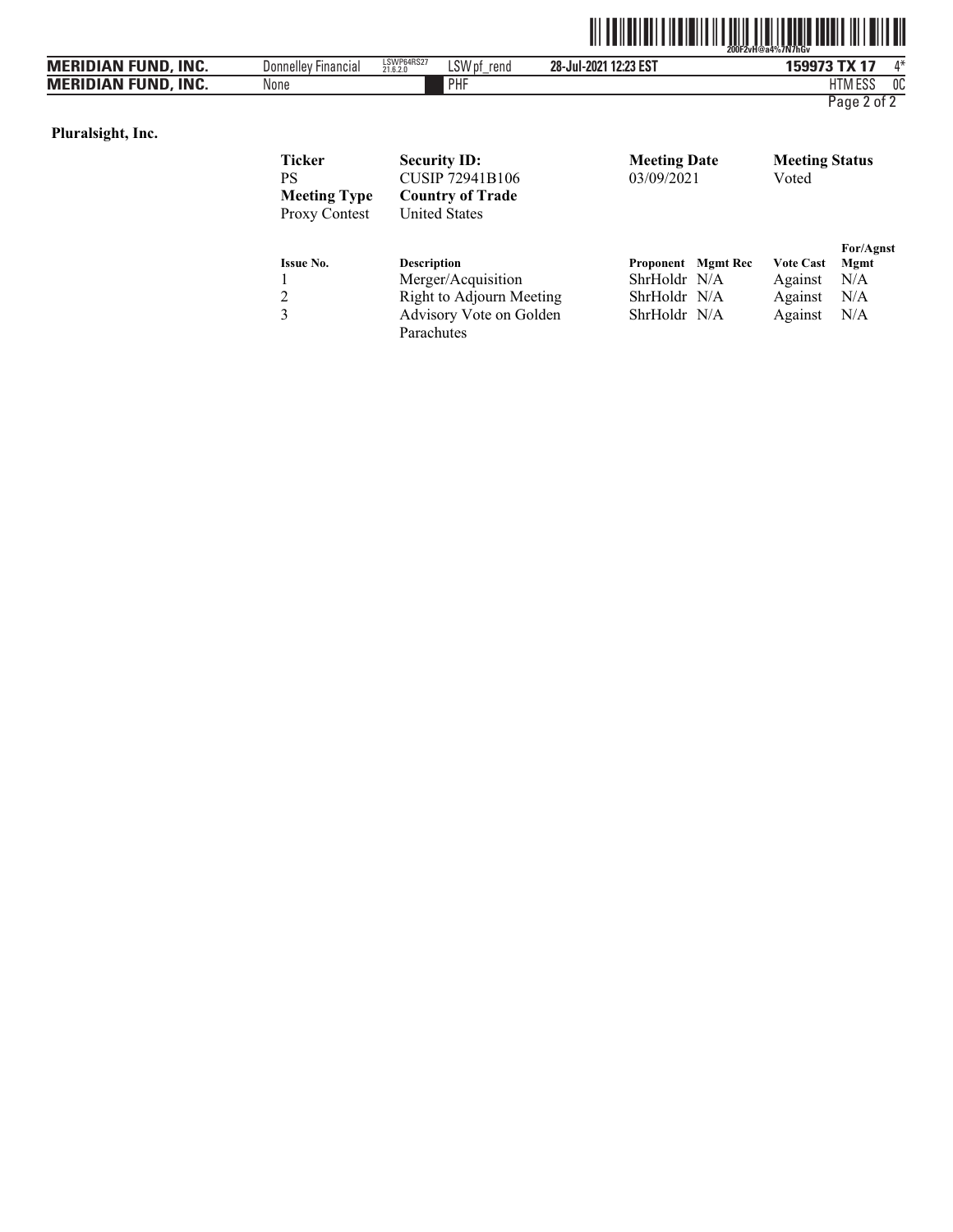| <b>MERIDIAN FUND, INC.</b>        | <b>Donnelley Financial</b>                                                                                                  | LSWP64RS27<br>21.6.2.0<br>LSW pf_rend                                                                                                                                                                                                                                  |                                                                                        | 28-Jul-2021 12:23 EST                                                                        |                                                                                                        | 159973 TX 18                                                                                               | $4*$                                                                                                  |
|-----------------------------------|-----------------------------------------------------------------------------------------------------------------------------|------------------------------------------------------------------------------------------------------------------------------------------------------------------------------------------------------------------------------------------------------------------------|----------------------------------------------------------------------------------------|----------------------------------------------------------------------------------------------|--------------------------------------------------------------------------------------------------------|------------------------------------------------------------------------------------------------------------|-------------------------------------------------------------------------------------------------------|
| <b>MERIDIAN FUND, INC.</b>        | None                                                                                                                        | PHF                                                                                                                                                                                                                                                                    |                                                                                        |                                                                                              |                                                                                                        |                                                                                                            | <b>HTMESS</b><br>$\overline{0}$                                                                       |
|                                   |                                                                                                                             |                                                                                                                                                                                                                                                                        |                                                                                        |                                                                                              |                                                                                                        |                                                                                                            | Page 1 of 2                                                                                           |
| <b>Precision Biosciences Inc</b>  |                                                                                                                             |                                                                                                                                                                                                                                                                        |                                                                                        |                                                                                              |                                                                                                        |                                                                                                            |                                                                                                       |
|                                   | <b>Ticker</b><br><b>DTIL</b><br><b>Meeting Type</b><br>Annual                                                               | <b>Security ID:</b><br>CUSIP 74019P108<br><b>Country of Trade</b><br><b>United States</b>                                                                                                                                                                              |                                                                                        | <b>Meeting Date</b><br>05/10/2021                                                            |                                                                                                        | <b>Meeting Status</b><br>Voted                                                                             |                                                                                                       |
|                                   | <b>Issue No.</b><br>1.1<br>1.2<br>2                                                                                         | Description<br>Elect Stanley R. Frankel<br>Elect Derek Jantz<br>Ratification of Auditor                                                                                                                                                                                |                                                                                        | Proponent<br>Mgmt<br>Mgmt<br>Mgmt                                                            | <b>Mgmt Rec</b><br>For<br>For<br>For                                                                   | <b>Vote Cast</b><br>For<br>Withhold Against<br>For                                                         | For/Agnst<br><b>Mgmt</b><br>For<br>For                                                                |
| Proofpoint, Inc.                  |                                                                                                                             |                                                                                                                                                                                                                                                                        |                                                                                        |                                                                                              |                                                                                                        |                                                                                                            |                                                                                                       |
|                                   | <b>Ticker</b><br><b>PFPT</b><br><b>Meeting Type</b><br>Annual                                                               | <b>Security ID:</b><br>CUSIP 743424103<br><b>Country of Trade</b><br><b>United States</b>                                                                                                                                                                              |                                                                                        | <b>Meeting Date</b><br>06/15/2021                                                            |                                                                                                        | <b>Meeting Status</b><br>Voted                                                                             |                                                                                                       |
|                                   | <b>Issue No.</b><br>1<br>$\overline{c}$<br>3<br>4                                                                           | <b>Description</b><br>Elect Dana L. Evan<br>Elect Kristen Gil<br><b>Elect Gary Steele</b><br>Compensation                                                                                                                                                              | Advisory Vote on Executive                                                             | Proponent<br>Mgmt<br>Mgmt<br>Mgmt<br>Mgmt                                                    | <b>Mgmt Rec</b><br>For<br>For<br>For<br>For                                                            | <b>Vote Cast</b><br>For<br>For<br>For<br>For                                                               | For/Agnst<br><b>Mgmt</b><br>For<br>For<br>For<br>For                                                  |
|                                   | 5                                                                                                                           | Ratification of Auditor                                                                                                                                                                                                                                                |                                                                                        | Mgmt                                                                                         | For                                                                                                    | For                                                                                                        | For                                                                                                   |
| <b>Quidel Corporation</b>         | <b>Ticker</b><br><b>QDEL</b><br><b>Meeting Type</b><br>Annual                                                               | <b>Security ID:</b><br>CUSIP 74838J101<br><b>Country of Trade</b><br><b>United States</b>                                                                                                                                                                              |                                                                                        | <b>Meeting Date</b><br>05/18/2021                                                            |                                                                                                        | <b>Meeting Status</b><br>Voted                                                                             |                                                                                                       |
|                                   | <b>Issue No.</b><br>1.1<br>1.2<br>1.3<br>1.4<br>1.5<br>1.6<br>1.7<br>1.8<br>1.9<br>1.10<br>$\overline{c}$<br>$\overline{3}$ | Description<br>Elect Douglas C. Bryant<br>Elect Kenneth F. Buechler<br>Elect Edward L. Michael<br>Elect Kathy Ordonez<br>Elect Mary Lake Polan<br>Elect Ann D. Rhoads<br>Elect Charles P. Slacik<br>Elect Kenneth J. Widder<br>Ratification of Auditor<br>Compensation | Elect Matthew W. Strobeck<br>Elect Joseph D. Wilkins Jr.<br>Advisory Vote on Executive | Mgmt<br>Mgmt<br>Mgmt<br>Mgmt<br>Mgmt<br>Mgmt<br>Mgmt<br>Mgmt<br>Mgmt<br>Mgmt<br>Mgmt<br>Mgmt | Proponent Mgmt Rec<br>For<br>For<br>For<br>For<br>For<br>For<br>For<br>For<br>For<br>For<br>For<br>For | Vote Cast<br>For<br>For<br>For<br>For<br>For<br>For<br>For<br>For<br>Withhold Against<br>For<br>For<br>For | For/Agnst<br><b>Mgmt</b><br>For<br>For<br>For<br>For<br>For<br>For<br>For<br>For<br>For<br>For<br>For |
| <b>Revance Therapeutics, Inc.</b> |                                                                                                                             |                                                                                                                                                                                                                                                                        |                                                                                        |                                                                                              |                                                                                                        |                                                                                                            |                                                                                                       |
|                                   | <b>Ticker</b>                                                                                                               | <b>Security ID:</b>                                                                                                                                                                                                                                                    |                                                                                        | <b>Meeting Date</b>                                                                          |                                                                                                        | <b>Meeting Status</b>                                                                                      |                                                                                                       |

RVNC CUSIP 761330109 05/05/2021 Voted **Meeting Type**<br>Annual

**Country of Trade**<br>United States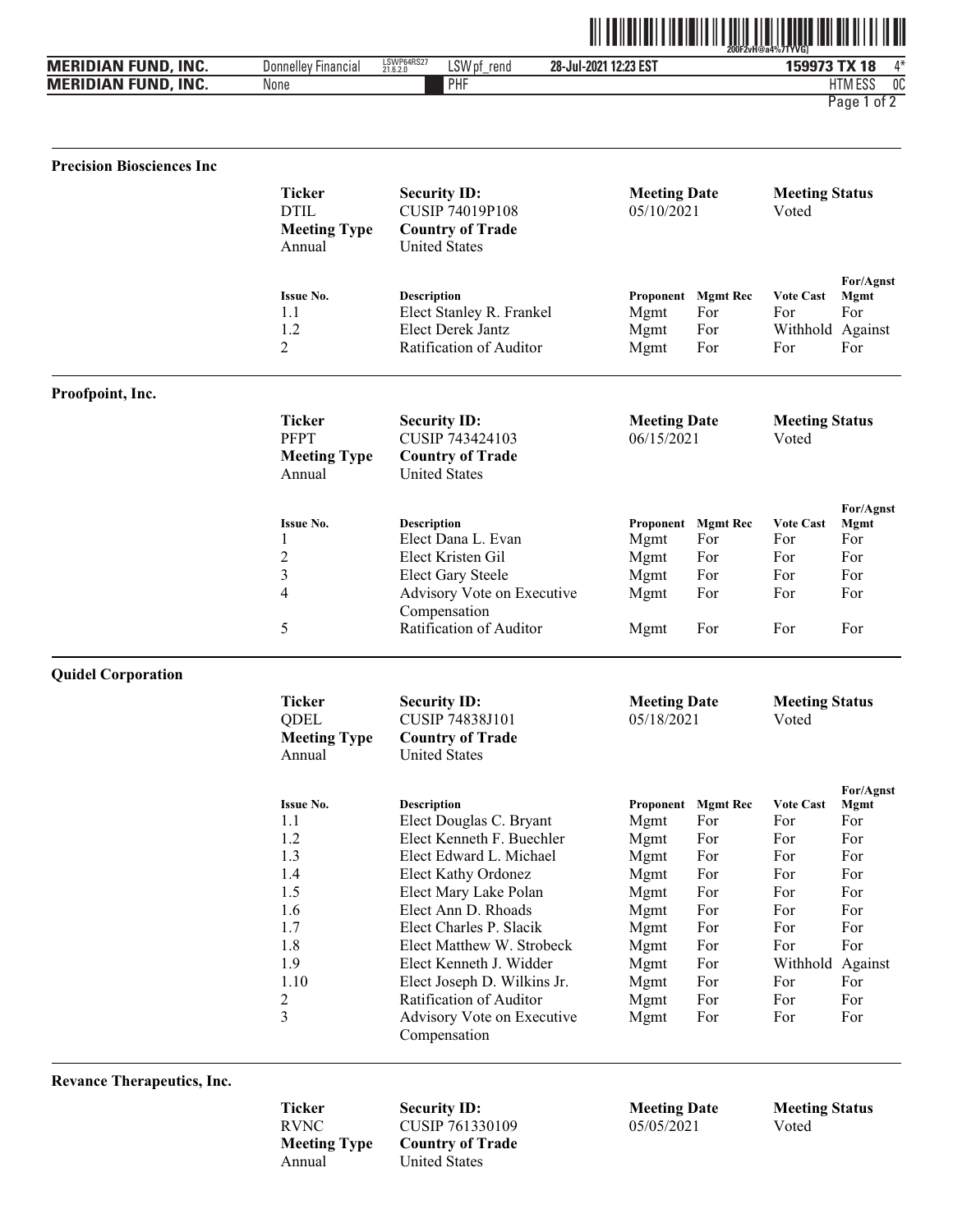

| <b>MERIDIAN FUND, INC.</b> | <b>Donnelley Financial</b> | LSWP64RS27<br>LSW pf_rend<br>21.6.2.0 | 28-Jul-2021 12:23 EST        | 159973 TX 18     | $4*$          |
|----------------------------|----------------------------|---------------------------------------|------------------------------|------------------|---------------|
| <b>MERIDIAN FUND, INC.</b> | None                       | PHF                                   |                              |                  | HTM ESS<br>0C |
|                            |                            |                                       |                              |                  | Page 2 of 2   |
|                            |                            |                                       |                              |                  | For/Agnst     |
|                            | <b>Issue No.</b>           | <b>Description</b>                    | <b>Mgmt Rec</b><br>Proponent | <b>Vote Cast</b> | Mgmt          |
|                            | 1.1                        | Elect Angus C. Russell                | For<br>Mgmt                  | For              | For           |
|                            | 1.2                        | Elect Julian S. Gangolli              | For<br>Mgmt                  | For              | For           |
|                            | 1.3                        | Elect Olivia C. Ware                  | For<br>Mgmt                  | For              | For           |
|                            | 2                          | Ratification of Auditor               | For<br>Mgmt                  | For              | For           |
|                            | 3                          | Advisory Vote on Executive            | For<br>Mgmt                  | For              | For           |
|                            |                            | Compensation                          |                              |                  |               |
|                            | 4                          | Increase in Authorized Common         | For<br>Mgmt                  | For              | For           |
|                            |                            | <b>Stock</b>                          |                              |                  |               |
|                            |                            |                                       |                              |                  |               |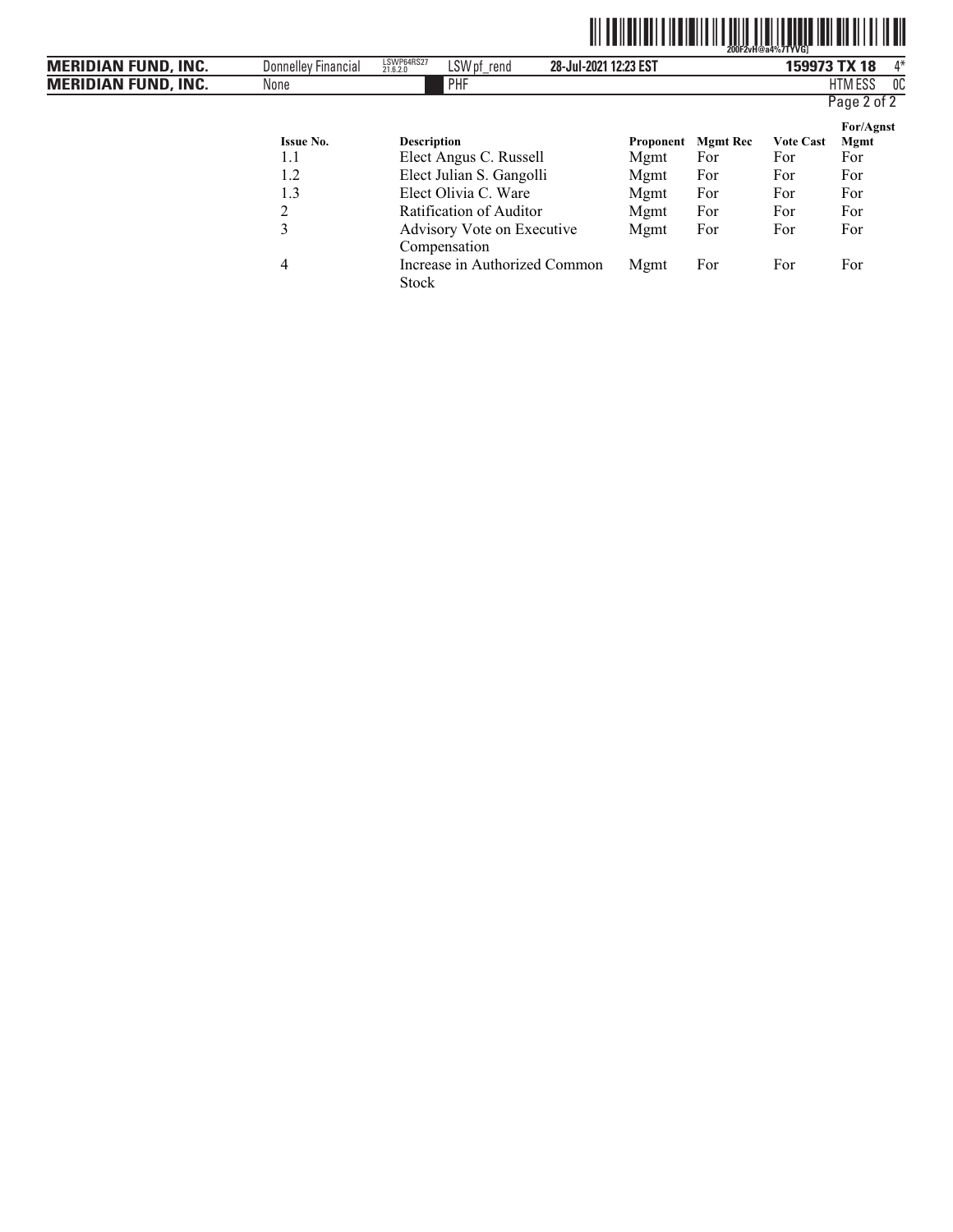|                     |                            |                        |                |                       | <u> 111   1211   1211   1221   1231   1231   1231   1231   1231   1231   1232   1233   1234   1235   1235   1235  </u><br>$200$ F2vH $@a4\%$ 80 $a3$ o $X$ |    |
|---------------------|----------------------------|------------------------|----------------|-----------------------|------------------------------------------------------------------------------------------------------------------------------------------------------------|----|
| MERIDIAN FUND, INC. | <b>Donnelley Financial</b> | LSWP64RS27<br>21.6.2.0 | LSW pf<br>rend | 28-Jul-2021 12:23 EST | 159973 TX 19                                                                                                                                               | 4* |
| MERIDIAN FUND, INC. | None                       |                        | PHF            |                       | HTM ESS                                                                                                                                                    | 0C |

Page 1 of 1

#### **Ritchie Bros. Auctioneers Incorporated**

| Ticker<br><b>RBA</b><br><b>Meeting Type</b><br>Annual | <b>Security ID:</b><br>CUSIP 767744105<br><b>Country of Trade</b><br><b>United States</b> |           | <b>Meeting Date</b><br>05/06/2021 |                  | <b>Meeting Status</b><br>Voted |  |
|-------------------------------------------------------|-------------------------------------------------------------------------------------------|-----------|-----------------------------------|------------------|--------------------------------|--|
| <b>Issue No.</b>                                      | <b>Description</b>                                                                        | Proponent | <b>Mgmt Rec</b>                   | <b>Vote Cast</b> | For/Agnst<br>Mgmt              |  |
| 1                                                     | Elect Erik Olsson                                                                         | Mgmt      | For                               | For              | For                            |  |
| $\overline{2}$                                        | Elect Ann Fandozzi                                                                        | Mgmt      | For                               | For              | For                            |  |
| 3                                                     | Elect Beverley A. Briscoe                                                                 | Mgmt      | For                               | For              | For                            |  |
| 4                                                     | Elect Robert Elton                                                                        | Mgmt      | For                               | For              | For                            |  |
| 5                                                     | Elect J. Kim Fennell                                                                      | Mgmt      | For                               | For              | For                            |  |
| 6                                                     | Elect Amy Guggenheim Shenkan                                                              | Mgmt      | For                               | For              | For                            |  |
| 7                                                     | <b>Elect Sarah Raiss</b>                                                                  | Mgmt      | For                               | For              | For                            |  |
| 8                                                     | Elect Christopher Zimmerman                                                               | Mgmt      | For                               | For              | For                            |  |
| 9                                                     | Elect Adam De Witt                                                                        | Mgmt      | For                               | For              | For                            |  |
| 10                                                    | Appointment of Auditor and<br>Authority to Set Fees                                       | Mgmt      | For                               | For              | For                            |  |
| 11                                                    | Advisory Vote on Executive<br>Compensation                                                | Mgmt      | For                               | For              | For                            |  |

### **Sally Beauty Holdings, Inc.**

| <b>Ticker</b><br><b>SBH</b><br><b>Meeting Type</b> | <b>Security ID:</b><br><b>CUSIP 79546E104</b><br><b>Country of Trade</b> |           | <b>Meeting Date</b><br>01/28/2021 |                  | <b>Meeting Status</b><br>Voted |  |
|----------------------------------------------------|--------------------------------------------------------------------------|-----------|-----------------------------------|------------------|--------------------------------|--|
| Annual                                             | <b>United States</b>                                                     |           |                                   |                  |                                |  |
| <b>Issue No.</b>                                   | <b>Description</b>                                                       | Proponent | <b>Mgmt</b> Rec                   | <b>Vote Cast</b> | For/Agnst<br>Mgmt              |  |
| 1                                                  | Elect Timothy R. Baer                                                    | Mgmt      | For                               | For              | For                            |  |
| $\overline{2}$                                     | Elect Christian A. Brickman                                              | Mgmt      | For                               | For              | For                            |  |
| 3                                                  | Elect Marshall E. Eisenberg                                              | Mgmt      | For                               | For              | For                            |  |
| 4                                                  | Elect Diana S. Ferguson                                                  | Mgmt      | For                               | For              | For                            |  |
| 5                                                  | Elect Dorlisa K. Flur                                                    | Mgmt      | For                               | For              | For                            |  |
| 6                                                  | Elect James M. Head                                                      | Mgmt      | For                               | For              | For                            |  |
| 7                                                  | Elect Linda Heasley                                                      | Mgmt      | For                               | For              | For                            |  |
| 8                                                  | Elect Robert R. McMaster                                                 | Mgmt      | For                               | For              | For                            |  |
| 9                                                  | Elect John A. Miller                                                     | Mgmt      | For                               | For              | For                            |  |
| 10                                                 | Elect Susan R. Mulder                                                    | Mgmt      | For                               | For              | For                            |  |
| 11                                                 | Elect Denise Paulonis                                                    | Mgmt      | For                               | For              | For                            |  |
| 12                                                 | Elect Edward W. Rabin                                                    | Mgmt      | For                               | For              | For                            |  |
| 13                                                 | Advisory Vote on Executive<br>Compensation                               | Mgmt      | For                               | For              | For                            |  |
| 14                                                 | Ratification of Auditor                                                  | Mgmt      | For                               | For              | For                            |  |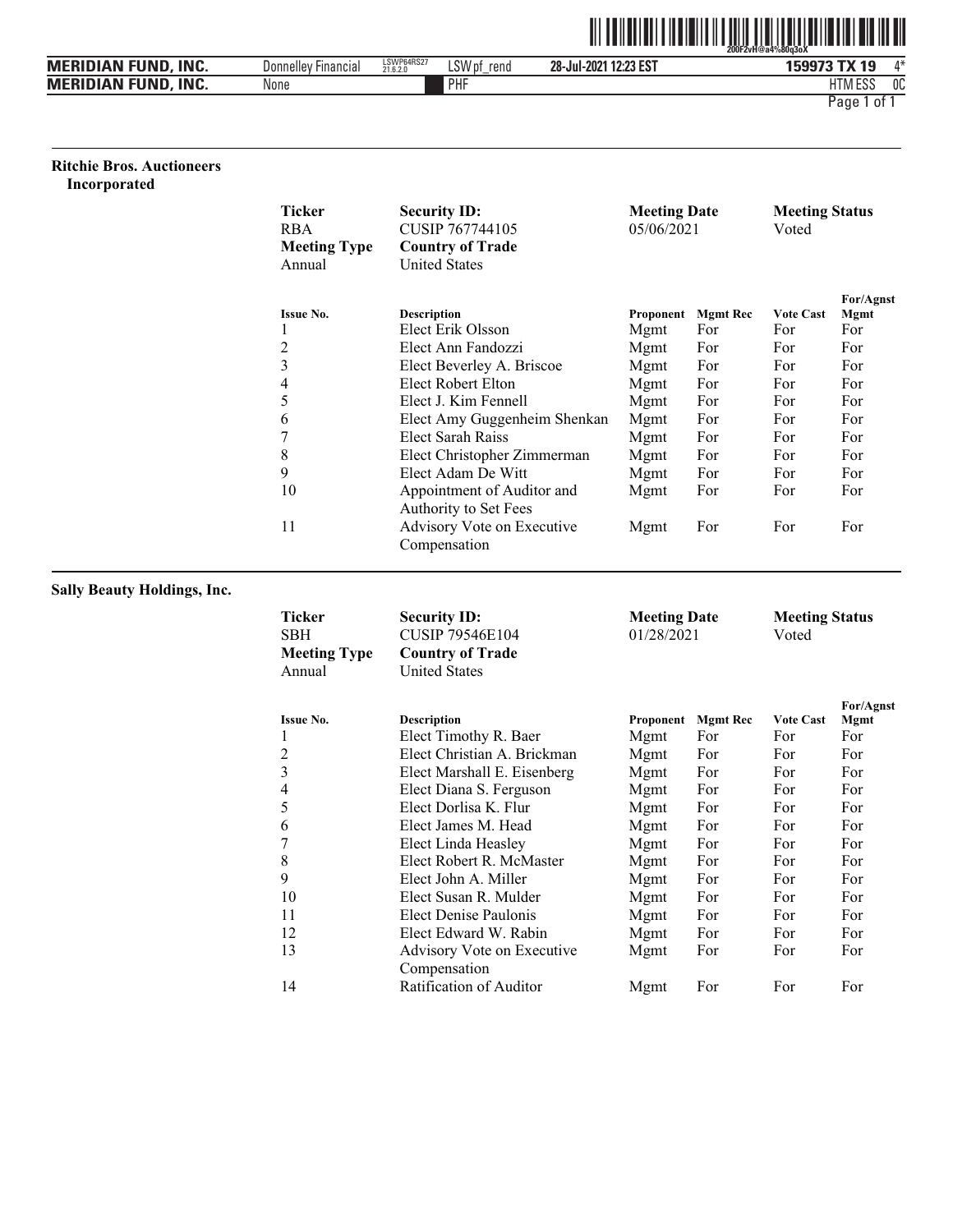|                            |                            |                        |             | $\mathcal{N}$ , and $\mathcal{N}$ and $\mathcal{N}$<br>WWW | $\begin{array}{c} \parallel \parallel \parallel \parallel \parallel \parallel \end{array}$<br><u>i olan logjidir tanlarda mir til all</u><br>200F2vH@a4%9fYRok |    |
|----------------------------|----------------------------|------------------------|-------------|------------------------------------------------------------|----------------------------------------------------------------------------------------------------------------------------------------------------------------|----|
| <b>MERIDIAN FUND, INC.</b> | <b>Donnelley Financial</b> | LSWP64RS27<br>21.6.2.0 | LSW pf rend | 28-Jul-2021 12:23 EST                                      | 159973 TX 20                                                                                                                                                   | ĥ* |
| <b>MERIDIAN FUND, INC.</b> | None                       |                        | PHF         |                                                            | HTM ESS                                                                                                                                                        | 0C |

PHF FILE IN THE HTML IN THE HTML IN THE HTML IN THE HTML IN THE HTML IN THE HTML IN THE HTML IN THE HTML IN TH ESS 0C Page 1 of 2

#### **Sensata Technologies Holding Plc**

| <b>Ticker</b><br><b>ST</b><br><b>Meeting Type</b><br>Annual | <b>Security ID:</b><br><b>CUSIP G8060N102</b><br><b>Country of Trade</b><br><b>United States</b> |           | <b>Meeting Date</b><br>05/27/2021 |                  | <b>Meeting Status</b><br>Voted |  |
|-------------------------------------------------------------|--------------------------------------------------------------------------------------------------|-----------|-----------------------------------|------------------|--------------------------------|--|
| <b>Issue No.</b>                                            | Description                                                                                      | Proponent | <b>Mgmt Rec</b>                   | <b>Vote Cast</b> | For/Agnst<br><b>Mgmt</b>       |  |
| 1                                                           | <b>Elect Andrew Teich</b>                                                                        | Mgmt      | For                               | For              | For                            |  |
| $\overline{2}$                                              | Elect Jeffrey J. Cote                                                                            | Mgmt      | For                               | For              | For                            |  |
| 3                                                           | Elect John P. Absmeier                                                                           | Mgmt      | For                               | For              | For                            |  |
| 4                                                           | Elect Daniel L. Black                                                                            | Mgmt      | For                               | For              | For                            |  |
| 5                                                           | Elect Lorraine A. Bolsinger                                                                      | Mgmt      | For                               | For              | For                            |  |
| 6                                                           | Elect James E. Heppelmann                                                                        | Mgmt      | For                               | For              | For                            |  |
| 7                                                           | Elect Charles W. Peffer                                                                          | Mgmt      | For                               | For              | For                            |  |
| 8                                                           | Elect Constance E. Skidmore                                                                      | Mgmt      | For                               | For              | For                            |  |
| 9                                                           | Elect Steven A. Sonnenberg                                                                       | Mgmt      | For                               | For              | For                            |  |
| 10                                                          | Elect Martha N. Sullivan                                                                         | Mgmt      | For                               | For              | For                            |  |
| 11                                                          | Elect Stephen M. Zide                                                                            | Mgmt      | For                               | For              | For                            |  |
| 12                                                          | Advisory Vote on Executive<br>Compensation                                                       | Mgmt      | For                               | For              | For                            |  |
| 13                                                          | Approval of the 2021 Equity<br><b>Incentive Plan</b>                                             | Mgmt      | For                               | For              | For                            |  |
| 14                                                          | Ratification of Auditor                                                                          | Mgmt      | For                               | For              | For                            |  |
| 15                                                          | Remuneration Report (Advisory)                                                                   | Mgmt      | For                               | For              | For                            |  |
| 16                                                          | Appointment of UK Auditor                                                                        | Mgmt      | For                               | For              | For                            |  |
| 17                                                          | Authority to Set UK Auditor's<br>Fees                                                            | Mgmt      | For                               | For              | For                            |  |
| 18                                                          | <b>Accounts and Reports</b>                                                                      | Mgmt      | For                               | For              | For                            |  |
| 19                                                          | Authority to Issue Shares w/<br>Preemptive Rights                                                | Mgmt      | For                               | For              | For                            |  |
| 20                                                          | Authority to Issue Shares w/o<br>Preemptive Rights                                               | Mgmt      | For                               | For              | For                            |  |
| 21                                                          | Authority to Allot Shares Under<br><b>Equity Incentive Plans</b>                                 | Mgmt      | For                               | For              | For                            |  |
| 22                                                          | Authority to Allot Shares w/o<br>Preemptive Rights Under Equity<br><b>Incentive Plans</b>        | Mgmt      | For                               | For              | For                            |  |

# **Shutterstock, Inc.**

| <b>Ticker</b><br><b>SSTK</b><br><b>Meeting Type</b><br>Annual | <b>Security ID:</b><br><b>CUSIP 825690100</b><br><b>Country of Trade</b><br><b>United States</b> | <b>Meeting Date</b><br>06/03/2021 |                        | <b>Meeting Status</b><br>Voted |                          |  |
|---------------------------------------------------------------|--------------------------------------------------------------------------------------------------|-----------------------------------|------------------------|--------------------------------|--------------------------|--|
| <b>Issue No.</b><br>1.1                                       | <b>Description</b><br>Elect Thomas R. Evans                                                      | Proponent<br>Mgmt                 | <b>Mgmt Rec</b><br>For | <b>Vote Cast</b><br>For        | For/Agnst<br>Mgmt<br>For |  |
| 1.2                                                           | Elect Paul J. Hennessy                                                                           | Mgmt                              | For                    | For                            | For                      |  |
| 2                                                             | Advisory Vote on Executive<br>Compensation                                                       | Mgmt                              | For                    | For                            | For                      |  |
| 3<br>$\overline{4}$                                           | Ratification of Auditor<br>Frequency of Advisory Vote on<br><b>Executive Compensation</b>        | Mgmt<br>Mgmt                      | For<br>1 Year          | For<br>1 Year                  | For<br>For               |  |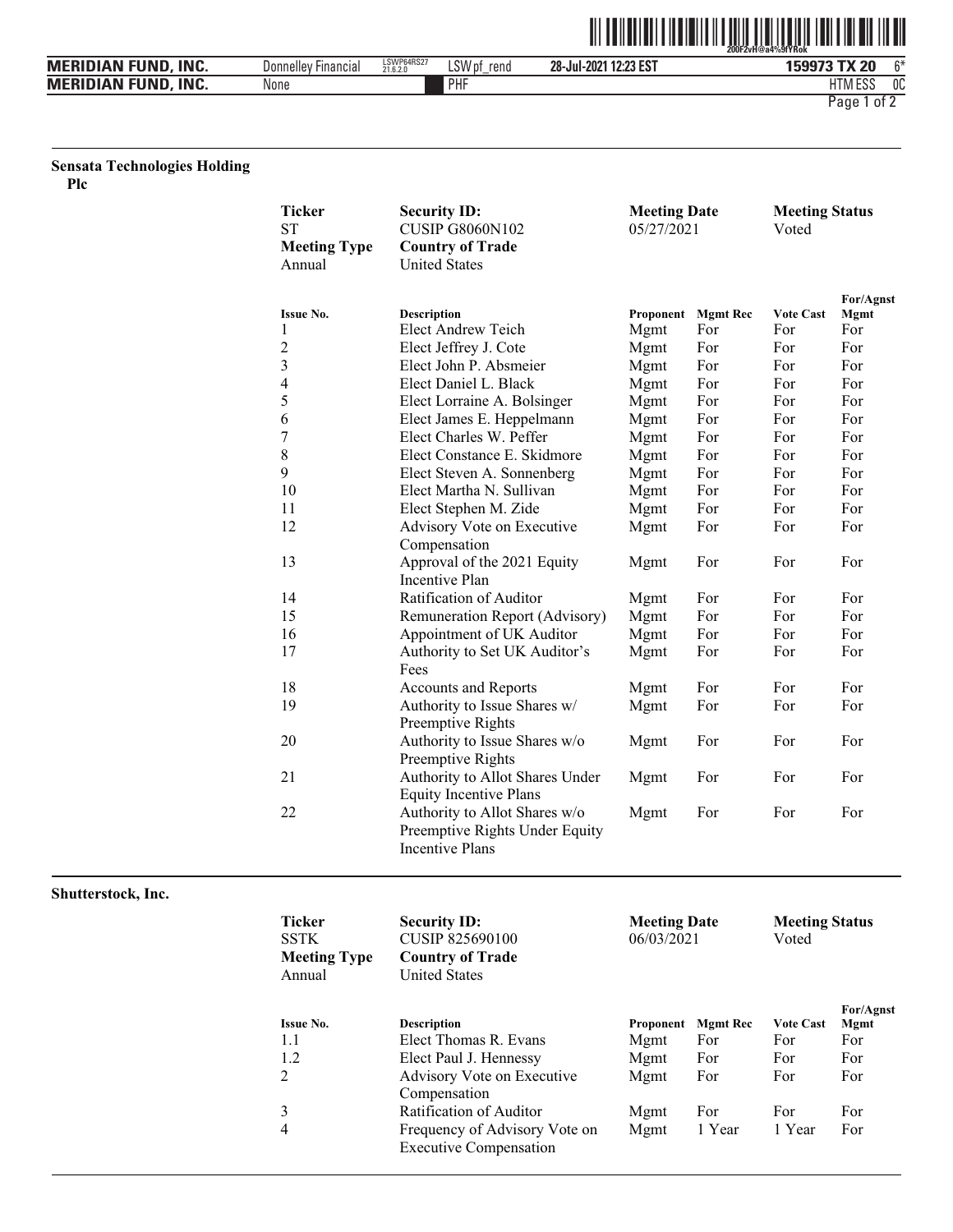

|                            |                            |                                       | ZUUFZVNW 4470JI I NUK |                       |  |  |  |
|----------------------------|----------------------------|---------------------------------------|-----------------------|-----------------------|--|--|--|
| <b>MERIDIAN FUND, INC.</b> | <b>Donnelley Financial</b> | LSWP64RS27<br>LSW pf rend<br>21.6.2.0 | 28-Jul-2021 12:23 EST | 6*<br>159973 TX 20    |  |  |  |
| <b>MERIDIAN FUND, INC.</b> | None                       | <b>PHF</b>                            |                       | 0C<br><b>HTM ESS</b>  |  |  |  |
|                            |                            |                                       |                       | Page $2$ of $2$       |  |  |  |
| Skechers U.S.A., Inc.      |                            |                                       |                       |                       |  |  |  |
|                            | <b>Ticker</b>              | <b>Security ID:</b>                   | <b>Meeting Date</b>   | <b>Meeting Status</b> |  |  |  |
|                            | <b>SKX</b>                 | CUSIP 830566105                       | 05/26/2021            | Voted                 |  |  |  |
|                            | <b>Meeting Type</b>        | <b>Country of Trade</b>               |                       |                       |  |  |  |
|                            | Annual                     | <b>United States</b>                  |                       |                       |  |  |  |

| <b>Issue No.</b> | <b>Description</b>     |      | <b>Proponent</b> Mgmt Rec | <b>Vote Cast</b> | For/Agnst<br>Mgmt |
|------------------|------------------------|------|---------------------------|------------------|-------------------|
| 1.1              | Elect Robert Greenberg | Mgmt | For                       | For.             | For               |
| 1.2              | Elect Morton D. Erlich | Mgmt | For                       | Withhold Against |                   |
| 1.3              | Elect Thomas Walsh     | Mgmt | For                       | Withhold Against |                   |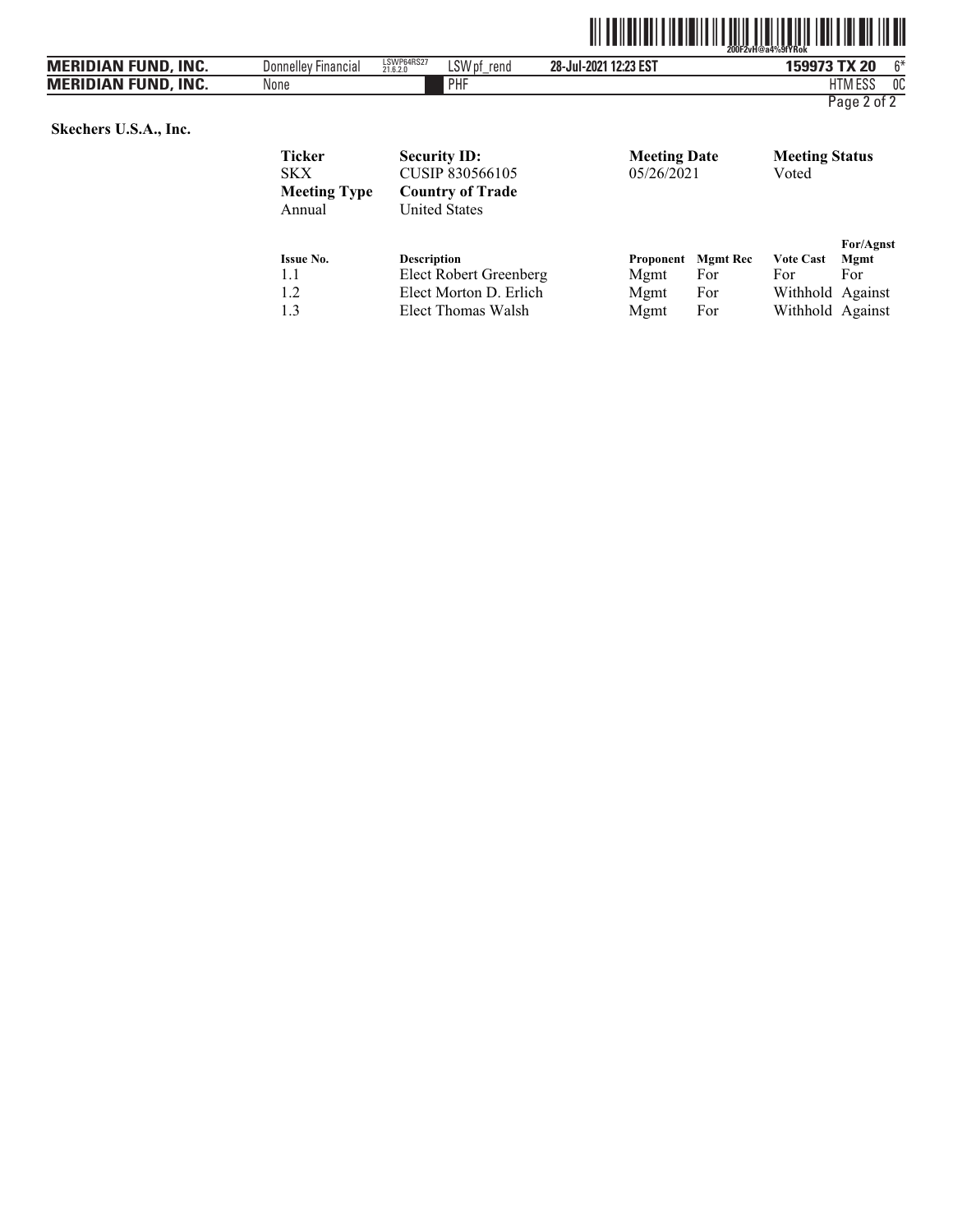| <b>MERIDIAN FUND, INC.</b>            | <b>Donnelley Financial</b> | LSWP64RS04<br>21.6.2.0 | LSW pf_rend                                       | 28-Jul-2021 12:19 EST |                     |                 | 159973 TX 21          | $6*$                      |
|---------------------------------------|----------------------------|------------------------|---------------------------------------------------|-----------------------|---------------------|-----------------|-----------------------|---------------------------|
| <b>MERIDIAN FUND, INC.</b>            | None                       |                        | PHF                                               |                       |                     |                 |                       | $\overline{0}$<br>HTM ESS |
|                                       |                            |                        |                                                   |                       |                     |                 |                       | Page 1 of 2               |
| <b>SolarWinds Corporation</b>         |                            |                        |                                                   |                       |                     |                 |                       |                           |
|                                       | <b>Ticker</b>              |                        | <b>Security ID:</b>                               |                       | <b>Meeting Date</b> |                 | <b>Meeting Status</b> |                           |
|                                       | <b>SWI</b>                 |                        | CUSIP 83417Q105                                   |                       | 05/28/2021          |                 | Voted                 |                           |
|                                       | <b>Meeting Type</b>        |                        | <b>Country of Trade</b>                           |                       |                     |                 |                       |                           |
|                                       | Annual                     |                        | <b>United States</b>                              |                       |                     |                 |                       |                           |
|                                       |                            |                        |                                                   |                       |                     |                 |                       | For/Agnst                 |
|                                       | <b>Issue No.</b>           | <b>Description</b>     |                                                   |                       | Proponent           | <b>Mgmt Rec</b> | <b>Vote Cast</b>      | <b>Mgmt</b>               |
|                                       | 1.1                        |                        | Elect Michael Hoffman                             |                       | Mgmt                | For             | For                   | For                       |
|                                       | 1.2                        |                        | <b>Elect Dennis Howard</b>                        |                       | Mgmt                | For             | For                   | For                       |
|                                       | 1.3                        |                        | <b>Elect Douglas Smith</b>                        |                       | Mgmt                | For             | For                   | For                       |
|                                       | $\overline{2}$             |                        | Ratification of Auditor                           |                       | Mgmt                | For             | For                   | For                       |
|                                       | $\mathfrak{Z}$             |                        | Advisory Vote on Executive                        |                       | Mgmt                | For             | Against               | Against                   |
|                                       |                            |                        | Compensation                                      |                       |                     |                 |                       |                           |
| <b>Sotera Health Company</b>          |                            |                        |                                                   |                       |                     |                 |                       |                           |
|                                       | <b>Ticker</b>              |                        | <b>Security ID:</b>                               |                       | <b>Meeting Date</b> |                 | <b>Meeting Status</b> |                           |
|                                       | <b>SHC</b>                 |                        | <b>CUSIP 83601L102</b>                            |                       | 05/27/2021          |                 | Voted                 |                           |
|                                       | <b>Meeting Type</b>        |                        | <b>Country of Trade</b>                           |                       |                     |                 |                       |                           |
|                                       | Annual                     |                        | <b>United States</b>                              |                       |                     |                 |                       |                           |
|                                       |                            |                        |                                                   |                       |                     |                 |                       |                           |
|                                       |                            |                        |                                                   |                       |                     |                 |                       | For/Agnst                 |
|                                       | <b>Issue No.</b>           | <b>Description</b>     |                                                   |                       | Proponent           | <b>Mgmt Rec</b> | <b>Vote Cast</b>      | <b>Mgmt</b>               |
|                                       | 1                          |                        | Elect Constantine S. Mihas                        |                       | Mgmt                | For             | Against               | Against                   |
|                                       | 2                          |                        | Elect James C. Neary                              |                       | Mgmt                | For             | Against               | Against                   |
|                                       | 3                          |                        | Elect Michael B. Petras, Jr.                      |                       | Mgmt                | For             | Against               | Against                   |
|                                       | 4<br>5                     |                        | Elect David E. Wheadon<br>Ratification of Auditor |                       | Mgmt                | For<br>For      | Against<br>For        | Against<br>For            |
|                                       |                            |                        |                                                   |                       | Mgmt                |                 |                       |                           |
| <b>SpringWorks Therapeutics, Inc.</b> |                            |                        |                                                   |                       |                     |                 |                       |                           |
|                                       | <b>Ticker</b>              |                        | <b>Security ID:</b>                               |                       | <b>Meeting Date</b> |                 | <b>Meeting Status</b> |                           |
|                                       | <b>SWTX</b>                |                        | <b>CUSIP 85205L107</b>                            |                       | 05/20/2021          |                 | Voted                 |                           |
|                                       | <b>Meeting Type</b>        |                        | <b>Country of Trade</b>                           |                       |                     |                 |                       |                           |
|                                       | Annual                     |                        | <b>United States</b>                              |                       |                     |                 |                       |                           |
|                                       |                            |                        |                                                   |                       |                     |                 |                       | For/Agnst                 |
|                                       | <b>Issue No.</b>           | Description            |                                                   |                       | Proponent           | <b>Mgmt Rec</b> | <b>Vote Cast</b>      | <b>Mgmt</b>               |
|                                       | 1.1                        |                        | Elect Freda C. Lewis-Hall                         |                       | Mgmt                | For             | Withhold              | Against                   |
|                                       | 1.2                        |                        | Elect Jeffrey Schwartz                            |                       | Mgmt                | For             | For                   | For                       |
|                                       | $\overline{c}$             |                        | Ratification of Auditor                           |                       | Mgmt                | For             | For                   | For                       |
|                                       | $\overline{3}$             |                        | Advisory Vote on Executive                        |                       | Mgmt                | For             | Against               | Against                   |
|                                       |                            |                        | Compensation                                      |                       |                     |                 |                       |                           |
|                                       | $\overline{4}$             |                        | Frequency of Advisory Vote on                     |                       | Mgmt                | 1 Year          | 1 Year                | For                       |
|                                       |                            |                        | <b>Executive Compensation</b>                     |                       |                     |                 |                       |                           |
| <b>Steris Plc</b>                     |                            |                        |                                                   |                       |                     |                 |                       |                           |
|                                       | <b>Ticker</b>              |                        | <b>Security ID:</b>                               |                       | <b>Meeting Date</b> |                 | <b>Meeting Status</b> |                           |
|                                       | <b>STE</b>                 |                        | <b>CUSIP G8473T100</b>                            |                       | 07/28/2020          |                 | Voted                 |                           |
|                                       | <b>Meeting Type</b>        |                        | <b>Country of Trade</b>                           |                       |                     |                 |                       |                           |
|                                       | Annual                     |                        | <b>United States</b>                              |                       |                     |                 |                       |                           |
|                                       |                            |                        |                                                   |                       |                     |                 |                       | For/Agnst                 |
|                                       | <b>Issue No.</b>           | Description            |                                                   |                       | Proponent           | <b>Mgmt Rec</b> | <b>Vote Cast</b>      | <b>Mgmt</b>               |
|                                       | 1                          |                        | Elect Richard C. Breeden                          |                       | Mgmt                | For             | For                   | For                       |
|                                       | $\overline{2}$             |                        | Elect Cynthia L. Feldmann                         |                       | Mgmt                | For             | For                   | For                       |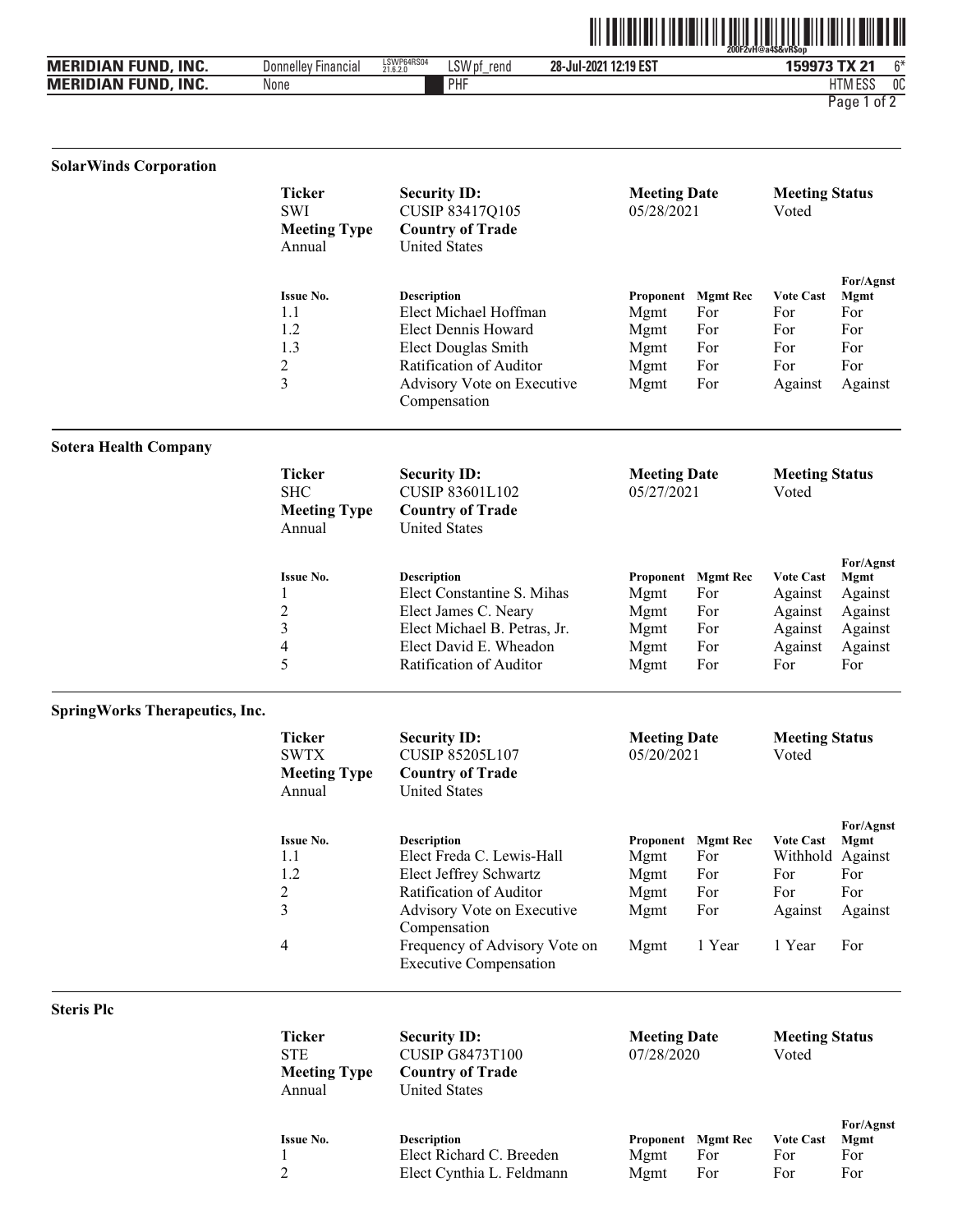

| <b>MERIDIAN FUND, INC.</b> | Donnellev Financial | LSWP64RS04<br>LSW pf rend<br>21.6.2.0                                                  | 28-Jul-2021 12:19 EST |      |     |     | 159973 TX 21   | $6*$ |
|----------------------------|---------------------|----------------------------------------------------------------------------------------|-----------------------|------|-----|-----|----------------|------|
| <b>MERIDIAN FUND, INC.</b> | None                | PHF                                                                                    |                       |      |     |     | <b>HTM ESS</b> | 0C   |
|                            |                     |                                                                                        |                       |      |     |     | Page 2 of 2    |      |
|                            | 3                   | Elect Jacqueline B. Kosecoff<br>Elect David B. Lewis<br>Elect Walter M Rosebrough, Jr. |                       | Mgmt | For | For | For            |      |
|                            | 4                   |                                                                                        |                       | Mgmt | For | For | For            |      |
|                            |                     |                                                                                        |                       | Mgmt | For | For | For            |      |
|                            | 6                   | Elect Niray R. Shah                                                                    |                       | Mgmt | For | For | For            |      |
|                            |                     | Elect Mohsen M. Sohi                                                                   |                       | Mgmt | For | For | For            |      |
|                            | 8                   | Elect Richard M. Steeves                                                               |                       | Mgmt | For | For | For            |      |
|                            | 9                   | Ratification of Auditor                                                                |                       | Mgmt | For | For | For            |      |
|                            | 10                  | Appointment of Statutory Auditor                                                       |                       | Mgmt | For | For | For            |      |
|                            | 11                  | Authority to Set Auditor's Fees                                                        |                       | Mgmt | For | For | For            |      |
|                            | 12                  | Advisory Vote on Executive<br>Compensation                                             |                       | Mgmt | For | For | For            |      |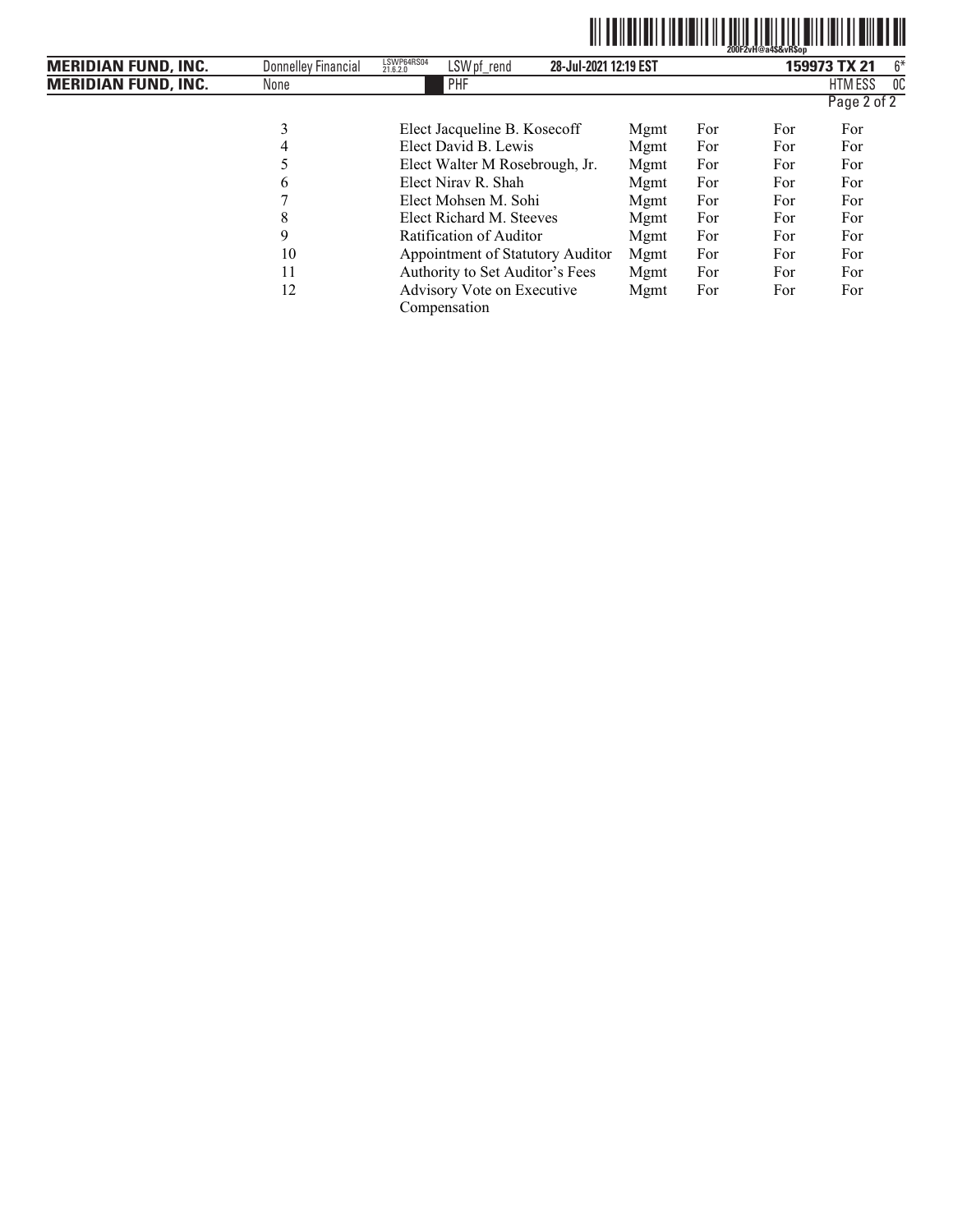| <b>MERIDIAN FUND, INC.</b>      | <b>Donnelley Financial</b> | LSWP64RS04<br>21.6.2.0                          | LSW pf_rend                | 28-Jul-2021 12:19 EST |                     |                 | 159973 TX 22            | $5^*$                           |
|---------------------------------|----------------------------|-------------------------------------------------|----------------------------|-----------------------|---------------------|-----------------|-------------------------|---------------------------------|
| <b>MERIDIAN FUND, INC.</b>      | None                       | PHF                                             |                            |                       |                     |                 |                         | <b>HTMESS</b><br>$\overline{0}$ |
|                                 |                            |                                                 |                            |                       |                     |                 |                         | Page 1 of 2                     |
| Syneos Health, Inc.             |                            |                                                 |                            |                       |                     |                 |                         |                                 |
|                                 | <b>Ticker</b>              | <b>Security ID:</b>                             |                            |                       | <b>Meeting Date</b> |                 | <b>Meeting Status</b>   |                                 |
|                                 | <b>SYNH</b>                | <b>CUSIP 87166B102</b>                          |                            |                       | 05/12/2021          |                 | Voted                   |                                 |
|                                 | <b>Meeting Type</b>        | <b>Country of Trade</b>                         |                            |                       |                     |                 |                         |                                 |
|                                 | Annual                     | <b>United States</b>                            |                            |                       |                     |                 |                         |                                 |
|                                 |                            |                                                 |                            |                       |                     |                 |                         | For/Agnst                       |
|                                 | <b>Issue No.</b>           | <b>Description</b><br><b>Elect Thomas Allen</b> |                            |                       | Proponent           | <b>Mgmt Rec</b> | <b>Vote Cast</b><br>For | <b>Mgmt</b><br>For              |
|                                 | 1                          |                                                 |                            |                       | Mgmt                | For             |                         |                                 |
|                                 | $\overline{c}$             | Elect Linda A. Harty                            |                            |                       | Mgmt                | For             | For                     | For                             |
|                                 | 3                          |                                                 | Elect Alistair Macdonald   |                       | Mgmt                | For             | For                     | For                             |
|                                 | 4                          |                                                 | Advisory Vote on Executive |                       | Mgmt                | For             | For                     | For                             |
|                                 | 5                          | Compensation<br>Ratification of Auditor         |                            |                       | Mgmt                | For             | For                     | For                             |
|                                 |                            |                                                 |                            |                       |                     |                 |                         |                                 |
| <b>Tennant Company</b>          |                            |                                                 |                            |                       |                     |                 |                         |                                 |
|                                 | <b>Ticker</b>              | <b>Security ID:</b>                             |                            |                       | <b>Meeting Date</b> |                 | <b>Meeting Status</b>   |                                 |
|                                 | <b>TNC</b>                 | CUSIP 880345103                                 |                            |                       | 04/28/2021          |                 | Voted                   |                                 |
|                                 | <b>Meeting Type</b>        | <b>Country of Trade</b>                         |                            |                       |                     |                 |                         |                                 |
|                                 | Annual                     | <b>United States</b>                            |                            |                       |                     |                 |                         |                                 |
|                                 |                            |                                                 |                            |                       |                     |                 |                         |                                 |
|                                 | <b>Issue No.</b>           | <b>Description</b>                              |                            |                       | Proponent           | <b>Mgmt Rec</b> | <b>Vote Cast</b>        | For/Agnst<br><b>Mgmt</b>        |
|                                 | 1                          | Elect Azita Arvani                              |                            |                       | Mgmt                | For             | For                     | For                             |
|                                 | 2                          |                                                 | Elect Timothy R. Morse     |                       | Mgmt                | For             | For                     | For                             |
|                                 | 3                          |                                                 | Elect Steven A. Sonnenberg |                       | Mgmt                | For             | For                     | For                             |
|                                 | 4                          | Elect David W. Huml                             |                            |                       | Mgmt                | For             | For                     | For                             |
|                                 | 5                          | Ratification of Auditor                         |                            |                       | Mgmt                | For             | For                     | For                             |
|                                 | 6                          |                                                 | Advisory Vote on Executive |                       | Mgmt                | For             | For                     | For                             |
|                                 |                            | Compensation                                    |                            |                       |                     |                 |                         |                                 |
|                                 |                            |                                                 |                            |                       |                     |                 |                         |                                 |
| The Cooper Companies, Inc.      |                            |                                                 |                            |                       |                     |                 |                         |                                 |
|                                 | <b>Ticker</b>              | <b>Security ID:</b>                             |                            |                       | <b>Meeting Date</b> |                 | <b>Meeting Status</b>   |                                 |
|                                 | COO                        | CUSIP 216648402                                 |                            |                       | 03/17/2021          |                 | Voted                   |                                 |
|                                 | <b>Meeting Type</b>        | <b>Country of Trade</b>                         |                            |                       |                     |                 |                         |                                 |
|                                 | Annual                     | <b>United States</b>                            |                            |                       |                     |                 |                         |                                 |
|                                 |                            |                                                 |                            |                       |                     |                 |                         | For/Agnst                       |
|                                 | <b>Issue No.</b>           | <b>Description</b>                              |                            |                       | Proponent           | <b>Mgmt Rec</b> | <b>Vote Cast</b>        | <b>Mgmt</b>                     |
|                                 |                            | Elect Colleen E. Jay                            |                            |                       | Mgmt                | For             | For                     | For                             |
|                                 | $\overline{c}$             | Elect William A. Kozy                           |                            |                       | Mgmt                | For             | For                     | For                             |
|                                 | 3                          | Elect Jody S. Lindell                           |                            |                       | Mgmt                | For             | For                     | For                             |
|                                 | 4                          |                                                 | Elect Teresa S. Madden     |                       | Mgmt                | For             | For                     | For                             |
|                                 | 5                          |                                                 | Elect Gary S. Petersmeyer  |                       | Mgmt                | For             | For                     | For                             |
|                                 | 6                          | Elect Robert S. Weiss                           |                            |                       | Mgmt                | For             | For                     | For                             |
|                                 | 7                          |                                                 | Elect Albert G. White III  |                       | Mgmt                | For             | For                     | For                             |
|                                 | $8\,$                      | Ratification of Auditor                         |                            |                       | Mgmt                | For             | For                     | For                             |
|                                 | 9                          | Compensation                                    | Advisory Vote on Executive |                       | Mgmt                | For             | For                     | For                             |
|                                 |                            |                                                 |                            |                       |                     |                 |                         |                                 |
| <b>The Middleby Corporation</b> |                            |                                                 |                            |                       |                     |                 |                         |                                 |
|                                 | <b>Ticker</b>              | <b>Security ID:</b><br>CUSIP 596278101          |                            |                       | <b>Meeting Date</b> |                 | <b>Meeting Status</b>   |                                 |
|                                 | <b>MIDD</b>                |                                                 |                            |                       | 05/10/2021          |                 | Voted                   |                                 |
|                                 | <b>Meeting Type</b>        | <b>Country of Trade</b>                         |                            |                       |                     |                 |                         |                                 |

Annual United States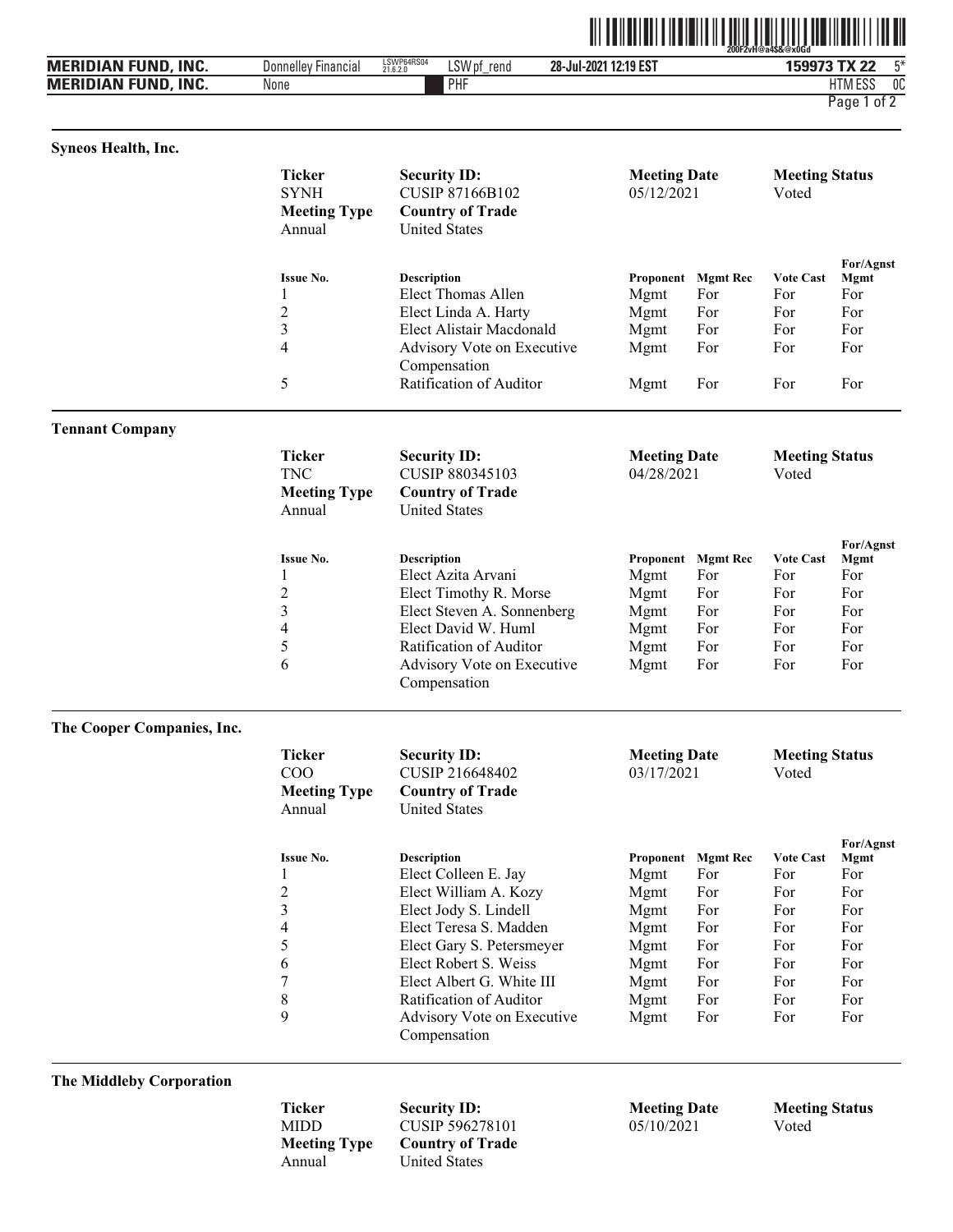

|                            |                     | <b>ZUUI ZVII\WA4JOOWAUUU</b>          |                       |                 |                  |                          |
|----------------------------|---------------------|---------------------------------------|-----------------------|-----------------|------------------|--------------------------|
| <b>MERIDIAN FUND, INC.</b> | Donnelley Financial | LSWP64RS04<br>LSW pf_rend<br>21.6.2.0 | 28-Jul-2021 12:19 EST |                 |                  | 159973 TX 22<br>5*       |
| <b>MERIDIAN FUND, INC.</b> | None                | PHF                                   |                       |                 |                  | 0C<br><b>HTM ESS</b>     |
|                            |                     |                                       |                       |                 |                  | Page 2 of 2              |
|                            | <b>Issue No.</b>    | <b>Description</b>                    | Proponent             | <b>Mgmt Rec</b> | <b>Vote Cast</b> | For/Agnst<br><b>Mgmt</b> |
|                            | 1.1                 | Elect Sarah Palisi Chapin             | Mgmt                  | For             | For              | For                      |
|                            | 1.2                 | Elect Timothy J. FitzGerald           | Mgmt                  | For             | For              | For                      |
|                            | 1.3                 | Elect Cathy L. McCarthy               | Mgmt                  | For             | For              | For                      |
|                            | 1.4                 | Elect John R. Miller III              | Mgmt                  | For             | For              | For                      |
|                            | 1.5                 | Elect Robert A. Nerbonne              | Mgmt                  | For             | For              | For                      |
|                            | 1.6                 | Elect Gordon O'Brien                  | Mgmt                  | For             | For              | For                      |
|                            | 1.7                 | Elect Nassem Zivad                    | Mgmt                  | For             | For              | For                      |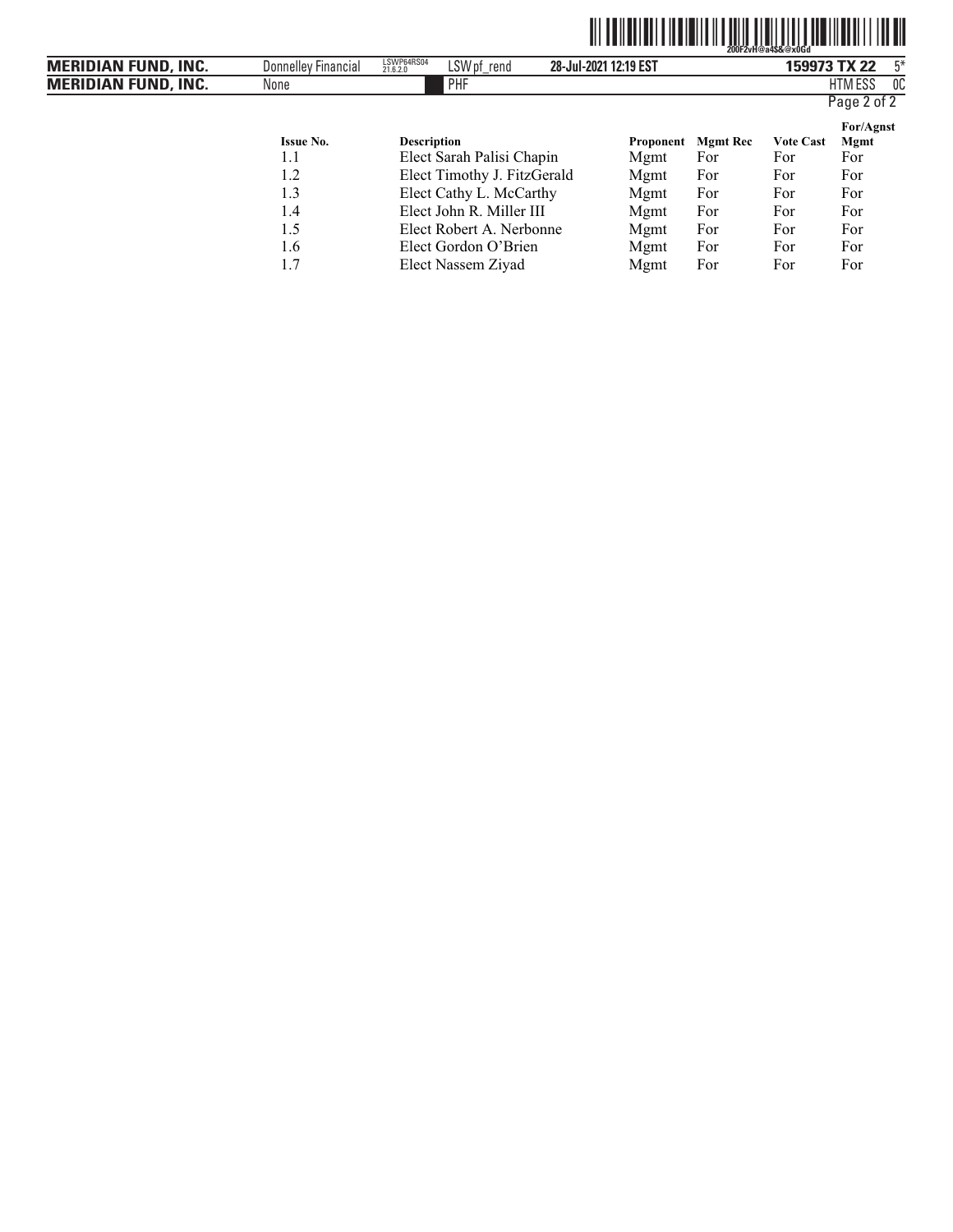| <b>MERIDIAN FUND, INC.</b> | <b>Donnelley Financial</b>                                    | LSWP64RS04<br>21.6.2.0<br>LSW pf_rend<br>28-Jul-2021 12:19 EST                                   |                                   |                 | 159973 TX 23                   | $4*$                            |  |  |
|----------------------------|---------------------------------------------------------------|--------------------------------------------------------------------------------------------------|-----------------------------------|-----------------|--------------------------------|---------------------------------|--|--|
| <b>MERIDIAN FUND, INC.</b> | None                                                          | PHF                                                                                              |                                   |                 |                                | <b>HTMESS</b><br>0 <sup>C</sup> |  |  |
|                            |                                                               |                                                                                                  |                                   |                 |                                | Page 1 of 2                     |  |  |
|                            | $\overline{c}$                                                | Advisory Vote on Executive<br>Compensation                                                       | Mgmt                              | For             | For                            | For                             |  |  |
|                            | 3                                                             | Approval of the 2021 Long-Term<br><b>Incentive Plan</b>                                          | Mgmt                              | For             | For                            | For                             |  |  |
|                            | 4                                                             | Ratification of Auditor                                                                          | Mgmt                              | For             | For                            | For                             |  |  |
| <b>Trimble Inc.</b>        |                                                               |                                                                                                  |                                   |                 |                                |                                 |  |  |
|                            | <b>Ticker</b>                                                 | <b>Security ID:</b>                                                                              | <b>Meeting Date</b>               |                 | <b>Meeting Status</b>          |                                 |  |  |
|                            | <b>TRMB</b><br><b>Meeting Type</b><br>Annual                  | CUSIP 896239100<br><b>Country of Trade</b><br><b>United States</b>                               | 05/12/2021                        |                 | Voted                          |                                 |  |  |
|                            |                                                               |                                                                                                  |                                   |                 |                                | For/Agnst                       |  |  |
|                            | <b>Issue No.</b>                                              | <b>Description</b>                                                                               | Proponent                         | <b>Mgmt</b> Rec | <b>Vote Cast</b>               | <b>Mgmt</b>                     |  |  |
|                            | 1.1                                                           | Elect Steven W. Berglund                                                                         | Mgmt                              | For             | For                            | For                             |  |  |
|                            | 1.2                                                           | Elect James C. Dalton                                                                            | Mgmt                              | For             | For                            | For                             |  |  |
|                            | 1.3                                                           | Elect Borje E. Ekholm                                                                            | Mgmt                              | For             | Withhold Against               |                                 |  |  |
|                            | 1.4                                                           | Elect Kaigham Gabriel                                                                            | Mgmt                              | For             | For                            | For                             |  |  |
|                            | 1.5                                                           | Elect Meaghan Lloyd                                                                              | Mgmt                              | For             | For                            | For                             |  |  |
|                            | 1.6                                                           | Elect Sandra MacQuillan                                                                          | Mgmt                              | For             | For                            | For                             |  |  |
|                            | 1.7                                                           | Elect Robert G. Painter                                                                          | Mgmt                              | For             | For                            | For                             |  |  |
|                            | 1.8                                                           | Elect Mark S. Peek                                                                               | Mgmt                              | For             | For                            | For                             |  |  |
|                            | 1.9                                                           | Elect Johan Wibergh                                                                              | Mgmt                              | For             | For                            | For                             |  |  |
|                            | 2                                                             | Advisory Vote on Executive                                                                       | Mgmt                              | For             | For                            | For                             |  |  |
|                            |                                                               | Compensation                                                                                     |                                   |                 |                                |                                 |  |  |
|                            | 3                                                             | Ratification of Auditor                                                                          | Mgmt                              | For             | For                            | For                             |  |  |
| TriNet Group, Inc.         |                                                               |                                                                                                  |                                   |                 |                                |                                 |  |  |
|                            | <b>Ticker</b><br><b>TNET</b><br><b>Meeting Type</b><br>Annual | <b>Security ID:</b><br><b>CUSIP 896288107</b><br><b>Country of Trade</b><br><b>United States</b> | <b>Meeting Date</b><br>05/27/2021 |                 | <b>Meeting Status</b><br>Voted |                                 |  |  |
|                            | <b>Issue No.</b>                                              | <b>Description</b>                                                                               | Proponent                         | <b>Mgmt Rec</b> | <b>Vote Cast</b>               | For/Agnst<br><b>Mgmt</b>        |  |  |
|                            | 1.1                                                           | Elect Katherine August-deWilde                                                                   | Mgmt                              | For             | For                            | For                             |  |  |
|                            | 1.2                                                           | Elect H. Raymond Bingham                                                                         | Mgmt                              | For             | For                            | For                             |  |  |
|                            | 1.3                                                           | Elect Ralph A. Clark                                                                             | Mgmt                              | For             | For                            | For                             |  |  |
|                            |                                                               | Elect Maria Contreras-Sweet                                                                      |                                   |                 |                                |                                 |  |  |
|                            | 1.4                                                           |                                                                                                  | Mgmt                              | For             | For                            | For                             |  |  |
|                            | 1.5                                                           | Elect Shawn Guertin                                                                              | Mgmt                              | For             | For                            | For                             |  |  |
|                            | $\overline{2}$                                                | Advisory Vote on Executive<br>Compensation                                                       | Mgmt                              | For             | For                            | For                             |  |  |
|                            | 3                                                             | Frequency of Advisory Vote on<br><b>Executive Compensation</b>                                   | Mgmt                              | 1 Year          | 1 Year                         | For                             |  |  |
|                            | 4                                                             | Ratification of Auditor                                                                          | Mgmt                              | For             | For                            | For                             |  |  |
| Veracyte, Inc.             |                                                               |                                                                                                  |                                   |                 |                                |                                 |  |  |
|                            | <b>Ticker</b>                                                 | <b>Security ID:</b>                                                                              | <b>Meeting Date</b>               |                 | <b>Meeting Status</b>          |                                 |  |  |
|                            | <b>VCYT</b>                                                   | CUSIP 92337F107                                                                                  | 06/07/2021                        |                 | Voted                          |                                 |  |  |
|                            | <b>Meeting Type</b>                                           | <b>Country of Trade</b>                                                                          |                                   |                 |                                |                                 |  |  |
|                            | Annual                                                        | <b>United States</b>                                                                             |                                   |                 |                                |                                 |  |  |
|                            |                                                               |                                                                                                  |                                   |                 |                                |                                 |  |  |

| <b>Issue No.</b> | <b>Description</b>      |      | <b>Proponent</b> Mgmt Rec | <b>Vote Cast</b> | For/Agnst<br>Mgmt |
|------------------|-------------------------|------|---------------------------|------------------|-------------------|
|                  | Elect Muna Bhanji       | Mgmt | For                       | For              | For               |
|                  | Elect John L. Bishop    | Mgmt | For                       | For              | For               |
|                  | Ratification of Auditor | Mgmt | For                       | For              | For               |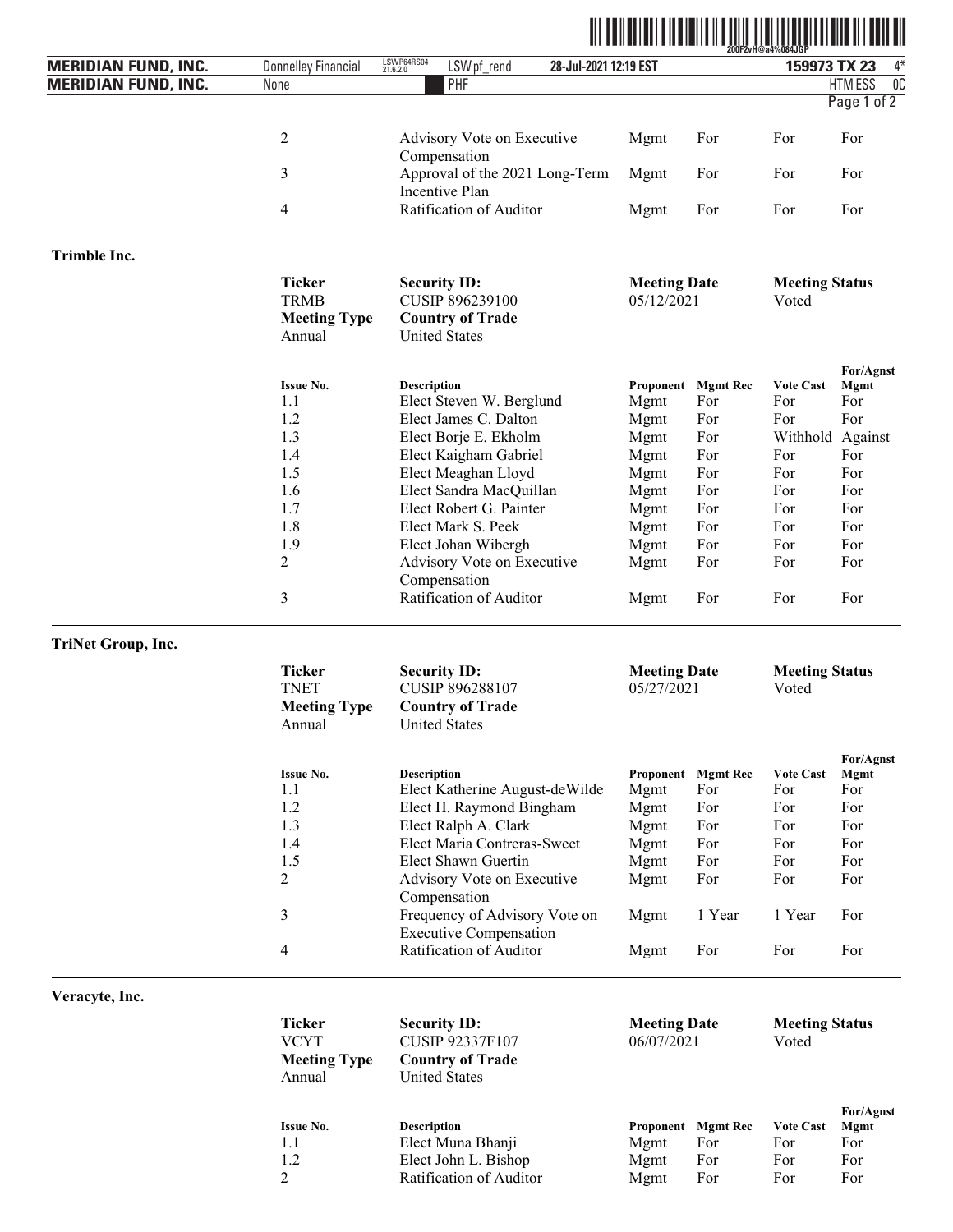

| <b>MERIDIAN FUND, INC.</b> | Donnelley Financial | LSWP64RS04<br>21.6.2.0 | LSW pf rend                                | 28-Jul-2021 12:19 EST |      |     |     | 159973 TX 23 | $4*$ |
|----------------------------|---------------------|------------------------|--------------------------------------------|-----------------------|------|-----|-----|--------------|------|
| <b>MERIDIAN FUND, INC.</b> | None                |                        | PHF                                        |                       |      |     |     | HTM ESS      | OC   |
|                            |                     |                        |                                            |                       |      |     |     | Page 2 of 2  |      |
|                            |                     |                        | Advisory Vote on Executive<br>Compensation |                       | Mgmt | For | For | For          |      |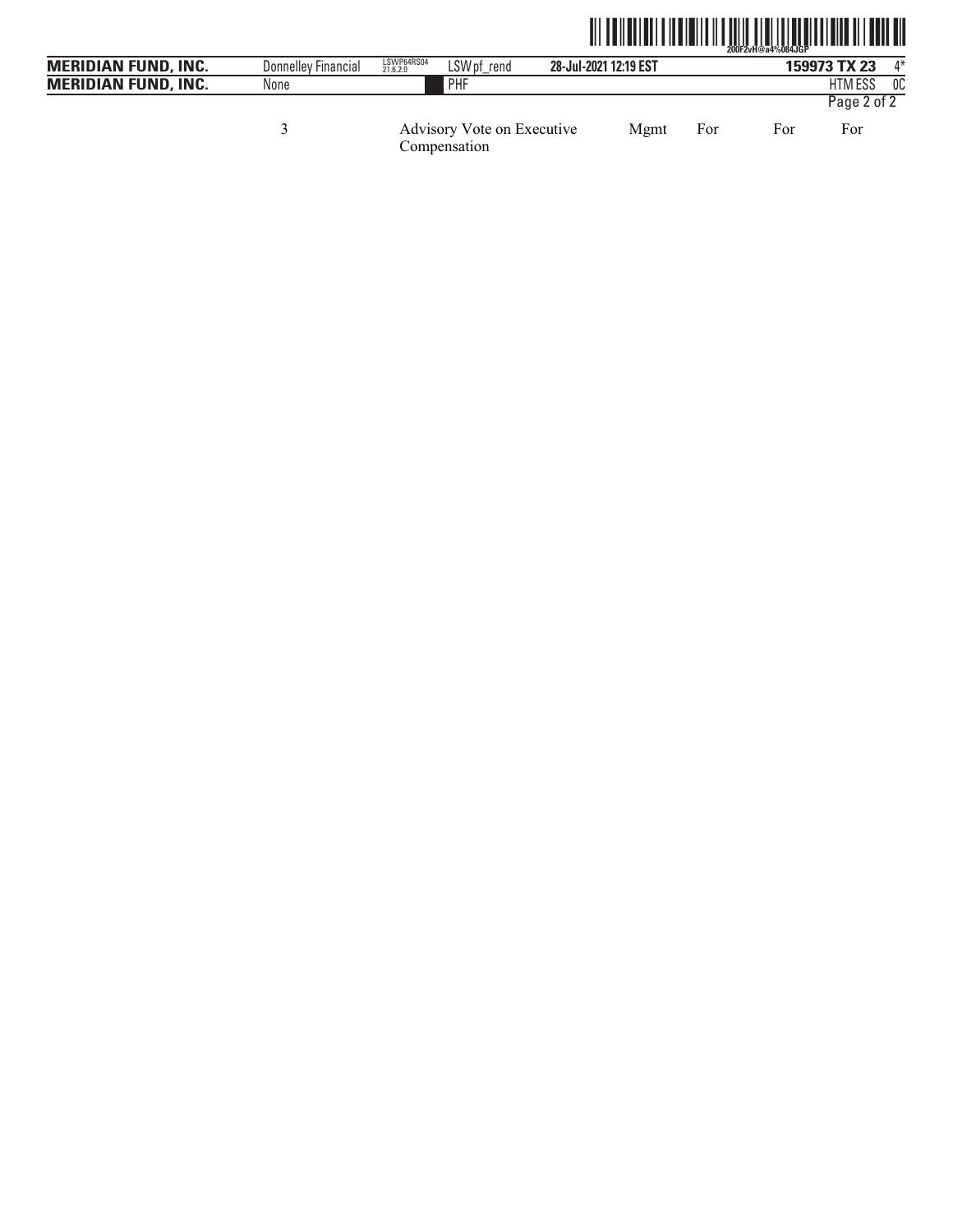| <b>MERIDIAN FUND, INC.</b>       | <b>Donnelley Financial</b>                                    | LSWP64RS04<br>21.6.2.0<br>LSW pf_rend<br>28-Jul-2021 12:19 EST                                   |                                   |                        | 159973 TX 24                   | $5^*$<br>OC                  |
|----------------------------------|---------------------------------------------------------------|--------------------------------------------------------------------------------------------------|-----------------------------------|------------------------|--------------------------------|------------------------------|
| <b>MERIDIAN FUND, INC.</b>       | None                                                          | PHF                                                                                              |                                   |                        |                                | <b>HTMESS</b><br>Page 1 of 2 |
| <b>Viking Therapeutics, Inc.</b> |                                                               |                                                                                                  |                                   |                        |                                |                              |
|                                  | <b>Ticker</b><br><b>VKTX</b><br><b>Meeting Type</b><br>Annual | <b>Security ID:</b><br>CUSIP 92686J106<br><b>Country of Trade</b><br><b>United States</b>        | <b>Meeting Date</b><br>05/20/2021 |                        | <b>Meeting Status</b><br>Voted |                              |
|                                  |                                                               |                                                                                                  |                                   |                        |                                | For/Agnst                    |
|                                  | <b>Issue No.</b><br>1.1                                       | Description                                                                                      | Proponent                         | <b>Mgmt Rec</b>        | <b>Vote Cast</b>               | <b>Mgmt</b>                  |
|                                  |                                                               | Elect Brian Lian                                                                                 | Mgmt                              | For                    | For                            | For                          |
|                                  | 1.2                                                           | <b>Elect Lawson Macartney</b>                                                                    | Mgmt                              | For                    | For                            | For                          |
|                                  | 2                                                             | Ratification of Auditor                                                                          | Mgmt                              | For                    | For                            | For                          |
|                                  | 3                                                             | Advisory Vote on Executive                                                                       | Mgmt                              | For                    | For                            | For                          |
|                                  | $\overline{4}$                                                | Compensation<br>Frequency of Advisory Vote on<br><b>Executive Compensation</b>                   | Mgmt                              | 1 Year                 | 1 Year                         | For                          |
| Vroom, Inc.                      |                                                               |                                                                                                  |                                   |                        |                                |                              |
|                                  | <b>Ticker</b>                                                 | <b>Security ID:</b>                                                                              | <b>Meeting Date</b>               |                        | <b>Meeting Status</b>          |                              |
|                                  | <b>VRM</b><br><b>Meeting Type</b><br>Annual                   | CUSIP 92918V109<br><b>Country of Trade</b><br><b>United States</b>                               | 06/24/2021                        |                        | Voted                          |                              |
|                                  |                                                               |                                                                                                  |                                   |                        |                                | For/Agnst                    |
|                                  | <b>Issue No.</b><br>1.1                                       | Description<br>Elect Robert J. Mylod, Jr.                                                        | Proponent                         | <b>Mgmt Rec</b><br>For | <b>Vote Cast</b><br>For        | <b>Mgmt</b><br>For           |
|                                  | 1.2                                                           | Elect Scott A. Dahnke                                                                            | Mgmt                              | For                    |                                |                              |
|                                  | 1.3                                                           | Elect Michael J. Farello                                                                         | Mgmt                              |                        | Withhold Against               | For                          |
|                                  | 1.4                                                           |                                                                                                  | Mgmt                              | For<br>For             | For<br>For                     | For                          |
|                                  | 1.5                                                           | Elect Paul J. Hennessy                                                                           | Mgmt                              |                        |                                | For                          |
|                                  |                                                               | Elect Laura W. Lang                                                                              | Mgmt                              | For                    | For                            |                              |
|                                  | 1.6                                                           | Elect Laura G. O'Shaughnessy                                                                     | Mgmt                              | For                    | Withhold Against               |                              |
|                                  | 1.7                                                           | Elect Paula B. Pretlow                                                                           | Mgmt                              | For                    | For                            | For                          |
|                                  | $1.8\,$                                                       | Elect Frederick O. Terrell                                                                       | Mgmt                              | For                    | For                            | For                          |
|                                  | $\overline{c}$<br>3                                           | Ratification of Auditor<br>Frequency of Advisory Vote on<br><b>Executive Compensation</b>        | Mgmt<br>Mgmt                      | For<br>1 Year          | For<br>1 Year                  | For<br>For                   |
| WisdomTree Investments, Inc.     |                                                               |                                                                                                  |                                   |                        |                                |                              |
|                                  | <b>Ticker</b><br><b>WETF</b><br><b>Meeting Type</b><br>Annual | <b>Security ID:</b><br><b>CUSIP 97717P104</b><br><b>Country of Trade</b><br><b>United States</b> | <b>Meeting Date</b><br>06/17/2021 |                        | <b>Meeting Status</b><br>Voted |                              |
|                                  | <b>Issue No.</b>                                              | <b>Description</b>                                                                               | Proponent                         | <b>Mgmt Rec</b>        | <b>Vote Cast</b>               | For/Agnst<br><b>Mgmt</b>     |
|                                  | 1                                                             | <b>Elect Anthony Bossone</b>                                                                     | Mgmt                              | For                    | For                            | For                          |
|                                  | $\overline{c}$                                                | Elect Smita Conjeevaram                                                                          | Mgmt                              | For                    | For                            | For                          |
|                                  | 3                                                             | Elect Bruce Lavine                                                                               | Mgmt                              | For                    | For                            | For                          |
|                                  | $\overline{4}$                                                | Ratification of Auditor                                                                          | Mgmt                              | For                    | For                            | For                          |
|                                  | 5                                                             | Advisory Vote on Executive<br>Compensation                                                       | Mgmt                              | For                    | For                            | For                          |
| Wix.com Ltd                      |                                                               |                                                                                                  |                                   |                        |                                |                              |
|                                  | <b>Ticker</b><br><b>WIX</b><br><b>Meeting Type</b><br>Annual  | <b>Security ID:</b><br><b>CUSIP M98068105</b><br><b>Country of Trade</b><br><b>United States</b> | <b>Meeting Date</b><br>11/09/2020 |                        | <b>Meeting Status</b><br>Voted |                              |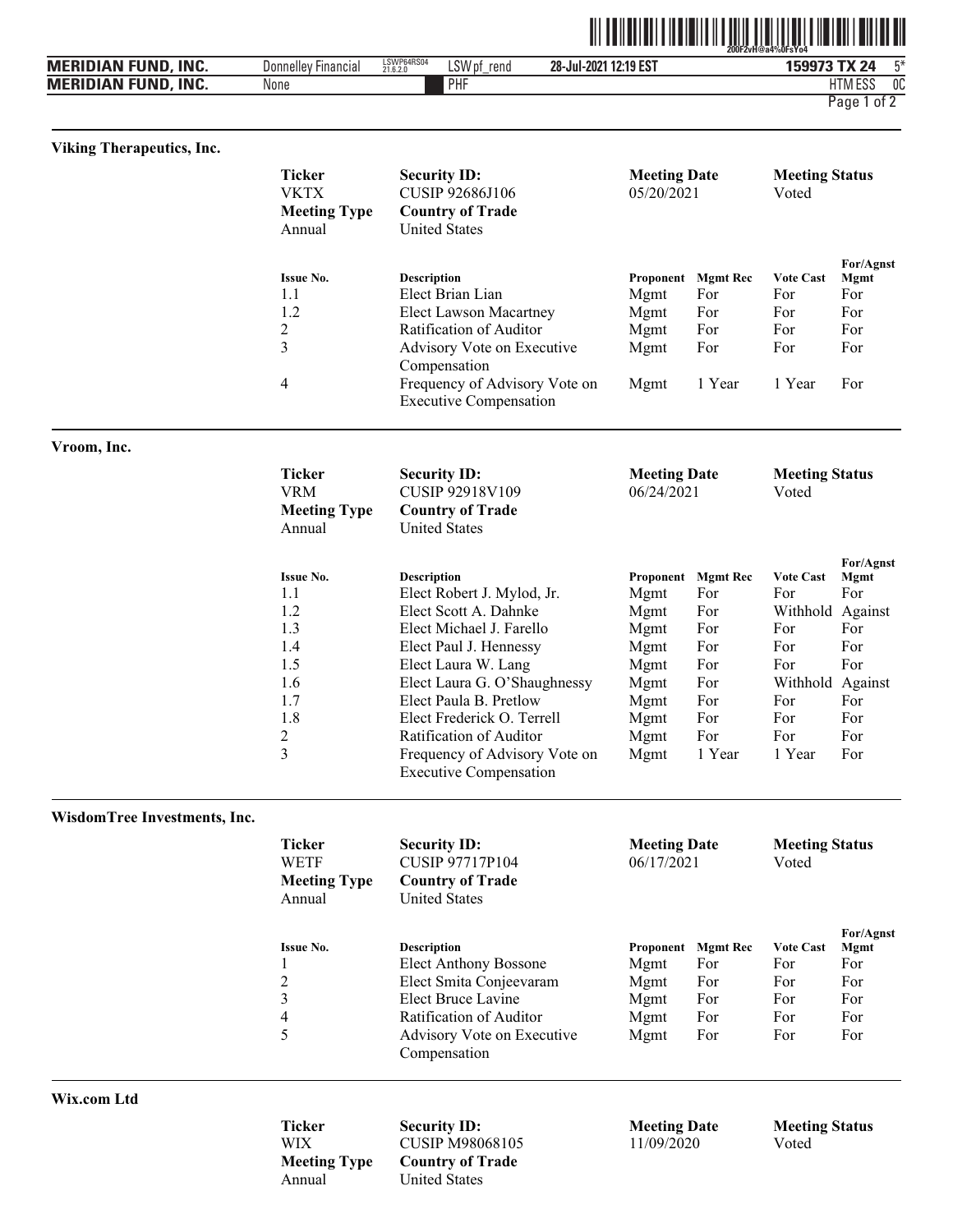

|                            |                            |                        |                            |                       |      |                           | ZUUFZVH@a4%UFSY04 |                |       |
|----------------------------|----------------------------|------------------------|----------------------------|-----------------------|------|---------------------------|-------------------|----------------|-------|
| <b>MERIDIAN FUND, INC.</b> | <b>Donnelley Financial</b> | LSWP64RS04<br>21.6.2.0 | LSW pf rend                | 28-Jul-2021 12:19 EST |      |                           | 159973 TX 24      |                | $.5*$ |
| <b>MERIDIAN FUND, INC.</b> | None                       |                        | PHF                        |                       |      |                           |                   | <b>HTM ESS</b> | 0C    |
|                            |                            |                        |                            |                       |      |                           |                   | Page 2 of 2    |       |
|                            |                            |                        |                            |                       |      |                           |                   | For/Agnst      |       |
|                            | <b>Issue No.</b>           | <b>Description</b>     |                            |                       |      | <b>Proponent</b> Mgmt Rec | <b>Vote Cast</b>  | Mgmt           |       |
|                            |                            |                        | Elect Deirdre M. Bigley    |                       | Mgmt | For                       | For               | For            |       |
|                            |                            |                        | Elect Allon Bloch          |                       | Mgmt | For                       | For               | For            |       |
|                            |                            |                        | Appointment of Auditor and |                       | Mgmt | For                       | For               | For            |       |

Authority to Set Fees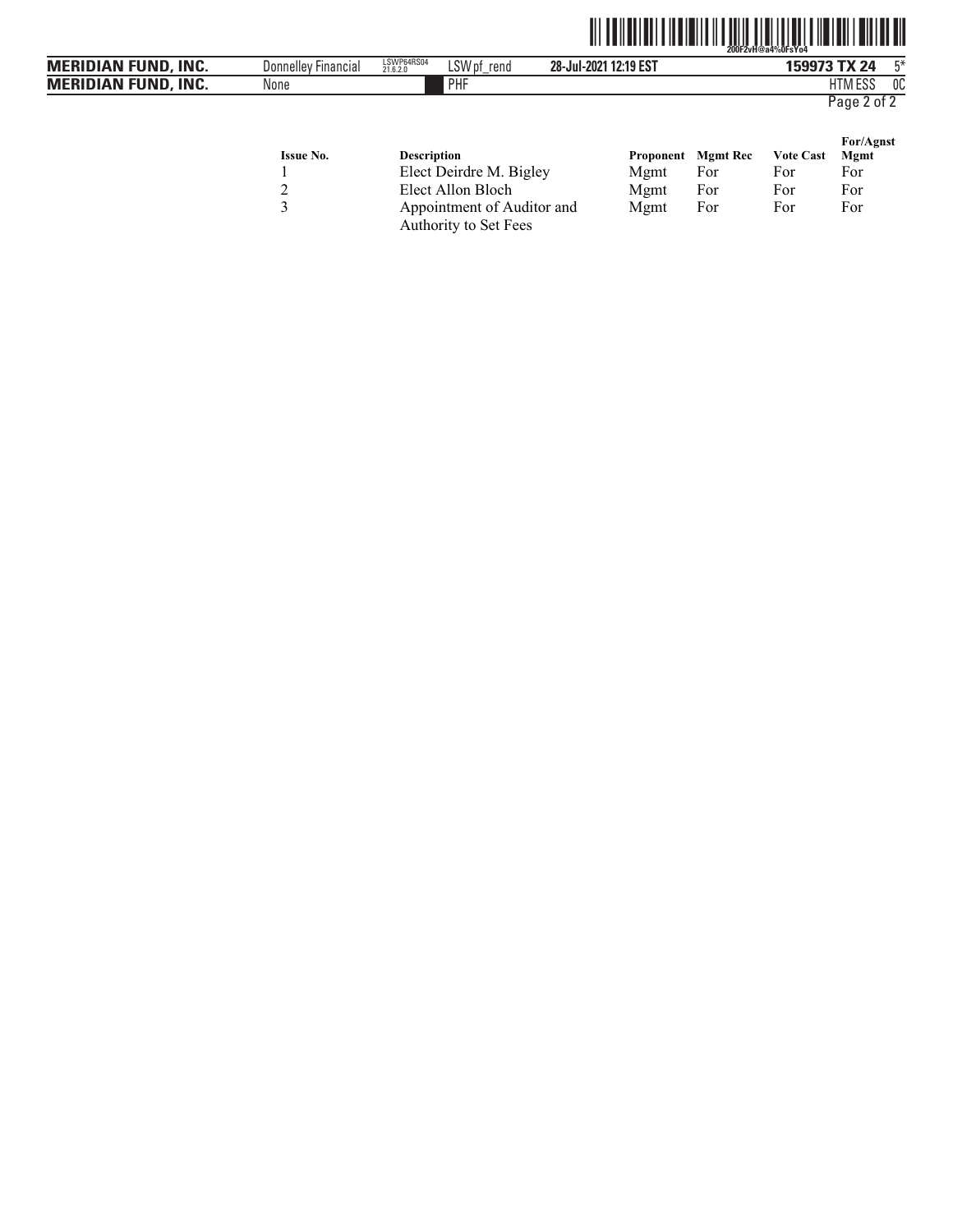| <b>MERIDIAN FUND, INC.</b> | <b>Donnelley Financial</b> | LSWP64RS04<br>21.6.2.0 | LSW pf_rend             | 28-Jul-2021 12:19 EST |                     |                 | 159973 TX 25          | $4*$          |
|----------------------------|----------------------------|------------------------|-------------------------|-----------------------|---------------------|-----------------|-----------------------|---------------|
| <b>MERIDIAN FUND, INC.</b> | None                       |                        | PHF                     |                       |                     |                 |                       | 0C<br>HTM ESS |
|                            |                            |                        |                         |                       |                     |                 |                       | Page 1 of 1   |
| Woodward, Inc.             |                            |                        |                         |                       |                     |                 |                       |               |
|                            | <b>Ticker</b>              |                        | <b>Security ID:</b>     |                       | <b>Meeting Date</b> |                 | <b>Meeting Status</b> |               |
|                            | <b>WWD</b>                 |                        | <b>CUSIP 980745103</b>  |                       | 01/27/2021          |                 | Voted                 |               |
|                            | <b>Meeting Type</b>        |                        | <b>Country of Trade</b> |                       |                     |                 |                       |               |
|                            | Annual                     |                        | <b>United States</b>    |                       |                     |                 |                       |               |
|                            |                            |                        |                         |                       |                     |                 |                       | For/Agnst     |
|                            | <b>Issue No.</b>           | <b>Description</b>     |                         |                       | Proponent           | <b>Mgmt Rec</b> | <b>Vote Cast</b>      | <b>Mgmt</b>   |
|                            |                            |                        | Elect Thomas A. Gendron |                       | Mgmt                | For             | For                   | For           |
|                            | $\overline{c}$             |                        | Elect Daniel G. Korte   |                       | Mgmt                | For             | For                   | For           |
|                            | 3                          |                        | Elect Ronald M. Sega    |                       | Mgmt                | For             | For                   | For           |
|                            | 4                          |                        | Ratification of Auditor |                       | Mgmt                | For             | For                   | For           |

Mgmt For For For

Mgmt For For For

ShrHoldr Against Against For

5 Advisory Vote on Executive Compensation

6 Amendment to the 2017 Omnibus Incentive Plan

7 Shareholder Proposal Regarding

Non-Management Employee Representation on the Board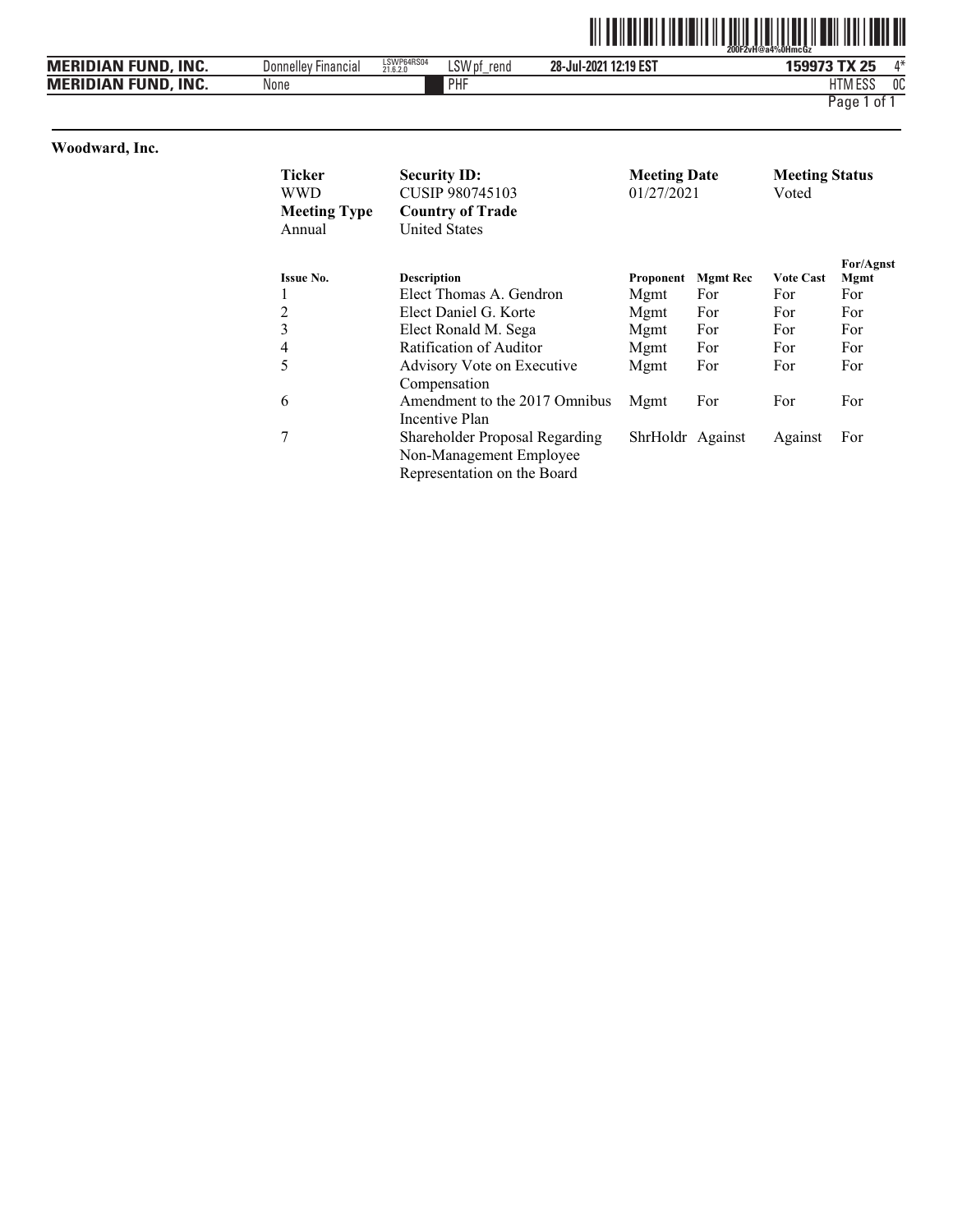|                            |                            |                        |                |                       | ║║║<br>200F2vH@a4%0P2PG*    |
|----------------------------|----------------------------|------------------------|----------------|-----------------------|-----------------------------|
| <b>MERIDIAN FUND, INC.</b> | <b>Donnelley Financial</b> | LSWP64RS04<br>21.6.2.0 | ∟SW pf<br>rend | 28-Jul-2021 12:19 EST | $8*$<br>159973 TX 26        |
| <b>MERIDIAN FUND, INC.</b> | None                       |                        | PHF            |                       | 0C<br><b>HTM ESS</b>        |
|                            |                            |                        |                |                       | . of 1<br>Page <sup>1</sup> |

# **Item 1: Proxy Voting Record**

Registrant : Meridian Fund, Inc.

Fund Name : Meridian Contrarian Fund

07/01/2020 – 06/30/2021

# **Acadia Healthcare Company,**

**Inc.**

| <b>Ticker</b><br>ACHC<br><b>Meeting Type</b><br>Annual | <b>Security ID:</b><br><b>CUSIP 00404A109</b><br><b>Country of Trade</b><br><b>United States</b> |           | <b>Meeting Date</b><br>05/06/2021 |                  | <b>Meeting Status</b><br>Voted |  |
|--------------------------------------------------------|--------------------------------------------------------------------------------------------------|-----------|-----------------------------------|------------------|--------------------------------|--|
| <b>Issue No.</b>                                       | <b>Description</b>                                                                               | Proponent | <b>Mgmt Rec</b>                   | <b>Vote Cast</b> | For/Agnst<br><b>Mgmt</b>       |  |
|                                                        | Elect E. Perot Bissell                                                                           | Mgmt      | For                               | For              | For                            |  |
| 2                                                      | Elect Vicky B. Gregg                                                                             | Mgmt      | For                               | For              | For                            |  |
| 3                                                      | Elect Debra K. Osteen                                                                            | Mgmt      | For                               | For              | For                            |  |
| $\overline{4}$                                         | Amendment to the Incentive<br>Compensation Plan                                                  | Mgmt      | For                               | For              | For                            |  |
| 5                                                      | Advisory Vote on Executive<br>Compensation                                                       | Mgmt      | For                               | For              | For                            |  |
| 6                                                      | Ratification of Auditor                                                                          | Mgmt      | For                               | For              | For                            |  |

# **Advanced Drainage Systems,**

**Inc.**

| <b>Ticker</b><br><b>Security ID:</b><br><b>CUSIP 00790R104</b><br><b>WMS</b><br><b>Country of Trade</b><br><b>Meeting Type</b><br><b>United States</b><br>Annual |                                             | <b>Meeting Date</b><br>07/23/2020 |                 | <b>Meeting Status</b><br>Voted |                          |  |
|------------------------------------------------------------------------------------------------------------------------------------------------------------------|---------------------------------------------|-----------------------------------|-----------------|--------------------------------|--------------------------|--|
| <b>Issue No.</b>                                                                                                                                                 | <b>Description</b>                          | Proponent                         | <b>Mgmt Rec</b> | <b>Vote Cast</b>               | For/Agnst<br><b>Mgmt</b> |  |
| 1                                                                                                                                                                | <b>Elect Scott Barbour</b>                  | Mgmt                              | For             | For                            | For                      |  |
| 2                                                                                                                                                                | Elect Michael B. Coleman                    | Mgmt                              | For             | Against                        | Against                  |  |
| 3                                                                                                                                                                | Elect Tanya Fratto                          | Mgmt                              | For             | Against                        | Against                  |  |
| 4                                                                                                                                                                | Elect Carl A. Nelson, Jr.                   | Mgmt                              | For             | For.                           | For                      |  |
| 5                                                                                                                                                                | Elect Anesa T. Chaibi                       | Mgmt                              | For             | For.                           | For                      |  |
| 6                                                                                                                                                                | Advisory Vote on Executive<br>Compensation  | Mgmt                              | For             | For                            | For                      |  |
| 7                                                                                                                                                                | Ratification of Auditor                     | Mgmt                              | For             | For                            | For                      |  |
| 8                                                                                                                                                                | Repeal of Classified Board                  | Mgmt                              | For             | For                            | For                      |  |
| 9                                                                                                                                                                | Elimination of Supermajority<br>Requirement | Mgmt                              | For             | For                            | For                      |  |

# **Advanced Micro Devices, Inc.**

| <b>Ticker</b>       | <b>Security ID:</b>      | <b>Meeting Date</b> |                 | <b>Meeting Status</b> |           |  |
|---------------------|--------------------------|---------------------|-----------------|-----------------------|-----------|--|
| AMD                 | CUSIP 007903107          | 04/07/2021          |                 | Voted                 |           |  |
| <b>Meeting Type</b> | <b>Country of Trade</b>  |                     |                 |                       |           |  |
| Special             | <b>United States</b>     |                     |                 |                       |           |  |
|                     |                          |                     |                 |                       | For/Agnst |  |
| <b>Issue No.</b>    | <b>Description</b>       | Proponent           | <b>Mgmt Rec</b> | <b>Vote Cast</b>      | Mgmt      |  |
|                     | Xilinx Transaction       | Mgmt                | For             | For                   | For       |  |
| 2                   | Right to Adjourn Meeting | Mgmt                | For             | For                   | For       |  |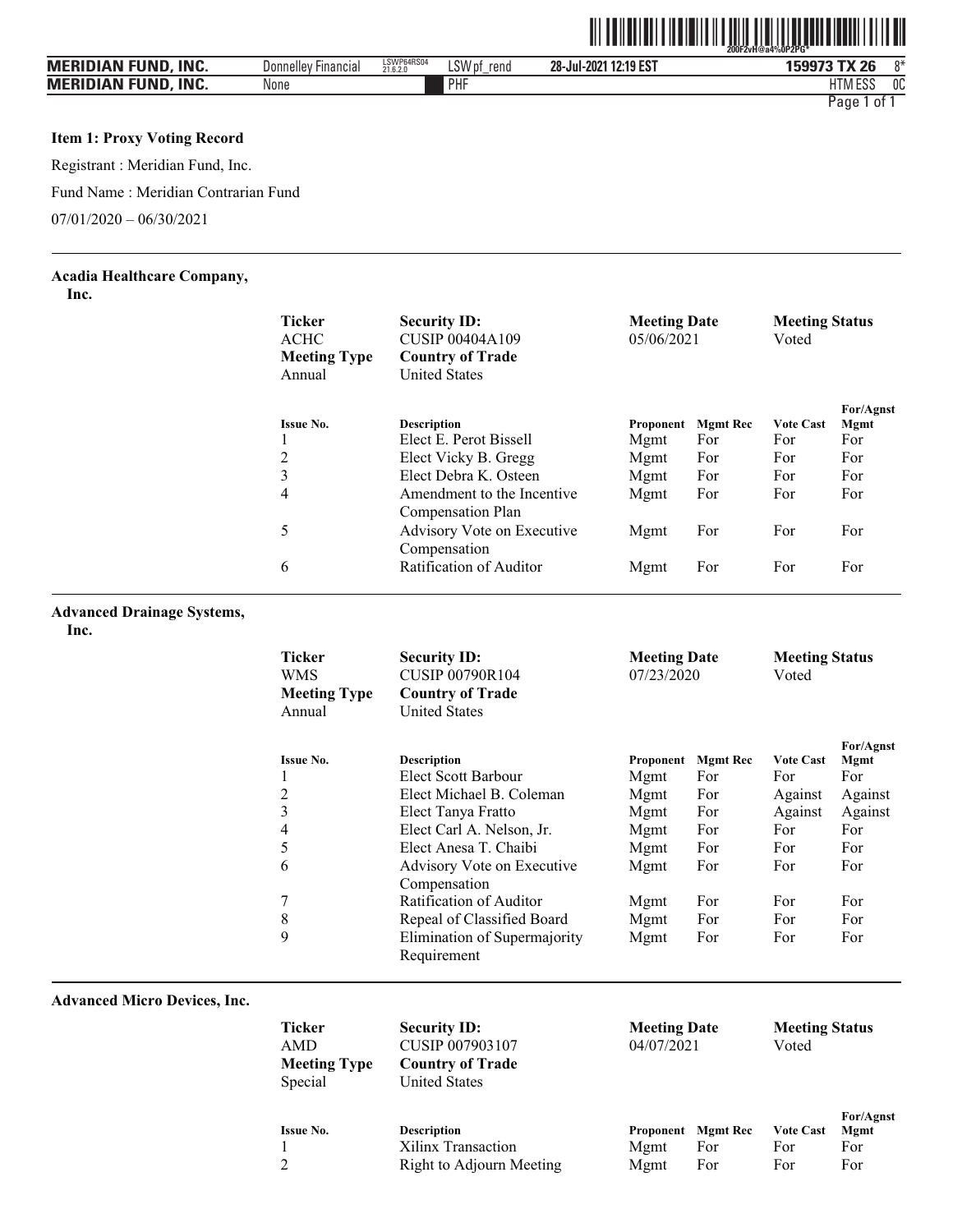|                            |                     |                        |                | <u> III TENETITI TIETEITI ILETTÄ JIETTI TENET</u> | <u>             </u><br>∭<br>200F2vH@a4%0VacoT |      |
|----------------------------|---------------------|------------------------|----------------|---------------------------------------------------|------------------------------------------------|------|
| <b>MERIDIAN FUND, INC.</b> | Donnelley Financial | LSWP64RS04<br>21.6.2.0 | LSW pf<br>rend | 28-Jul-2021 12:19 EST                             | 159973 TX 27                                   | $0*$ |
| <b>MERIDIAN FUND, INC.</b> | None                |                        | PHF            |                                                   | HTM ESS                                        | 0C   |

#### Page 1 of 2

**Albireo Pharma, Inc.**

**Alexander & Baldwin, Inc.**

| <b>Ticker</b><br><b>AMD</b><br>Annual                                                                | <b>Meeting Type</b> | <b>Security ID:</b><br>CUSIP 007903107<br><b>Country of Trade</b><br><b>United States</b>                                                                                                                                                                                                                   | <b>Meeting Date</b><br>05/19/2021                                                         |                                                                                       | <b>Meeting Status</b><br>Voted                                                         |                                                                                                |  |
|------------------------------------------------------------------------------------------------------|---------------------|-------------------------------------------------------------------------------------------------------------------------------------------------------------------------------------------------------------------------------------------------------------------------------------------------------------|-------------------------------------------------------------------------------------------|---------------------------------------------------------------------------------------|----------------------------------------------------------------------------------------|------------------------------------------------------------------------------------------------|--|
| <b>Issue No.</b><br>1<br>2<br>3<br>4<br>5<br>6<br>7<br>$8\,$<br>9<br>10                              |                     | <b>Description</b><br>Elect John E. Caldwell<br>Elect Nora M. Denzel<br>Elect D. Mark Durcan<br>Elect Michael P. Gregoire<br>Elect Joseph A. Householder<br>Elect John W. Marren<br>Elect Lisa T. Su<br>Elect Abhijit Y. Talwalkar<br>Ratification of Auditor<br>Advisory Vote on Executive<br>Compensation | Proponent<br>Mgmt<br>Mgmt<br>Mgmt<br>Mgmt<br>Mgmt<br>Mgmt<br>Mgmt<br>Mgmt<br>Mgmt<br>Mgmt | <b>Mgmt Rec</b><br>For<br>For<br>For<br>For<br>For<br>For<br>For<br>For<br>For<br>For | <b>Vote Cast</b><br>For<br>For<br>For<br>For<br>For<br>For<br>For<br>For<br>For<br>For | For/Agnst<br><b>Mgmt</b><br>For<br>For<br>For<br>For<br>For<br>For<br>For<br>For<br>For<br>For |  |
| <b>Ticker</b><br><b>ALBO</b><br>Annual                                                               | <b>Meeting Type</b> | <b>Security ID:</b><br><b>CUSIP 01345P106</b><br><b>Country of Trade</b><br><b>United States</b>                                                                                                                                                                                                            | <b>Meeting Date</b><br>06/17/2021                                                         |                                                                                       | <b>Meeting Status</b><br>Voted                                                         |                                                                                                |  |
| <b>Issue No.</b><br>1.1<br>1.2<br>1.3<br>$\overline{2}$<br>3<br>4                                    |                     | <b>Description</b><br>Elect Ronald H. W. Cooper<br>Elect Anne Klibanski<br>Elect Stephanie S. Okey<br>Increase in Authorized Common<br><b>Stock</b><br>Amendment to the 2018 Equity<br><b>Incentive Plan</b><br>Ratification of Auditor                                                                     | Proponent<br>Mgmt<br>Mgmt<br>Mgmt<br>Mgmt<br>Mgmt<br>Mgmt                                 | <b>Mgmt Rec</b><br>For<br>For<br>For<br>For<br>For<br>For                             | <b>Vote Cast</b><br>For<br>For<br>For<br>For<br>For<br>For                             | For/Agnst<br><b>Mgmt</b><br>For<br>For<br>For<br>For<br>For<br>For                             |  |
| Ticker<br><b>ALEX</b><br>Annual                                                                      | <b>Meeting Type</b> | <b>Security ID:</b><br>CUSIP 014491104<br><b>Country of Trade</b><br><b>United States</b>                                                                                                                                                                                                                   | <b>Meeting Date</b><br>04/27/2021                                                         |                                                                                       | <b>Meeting Status</b><br>Voted                                                         |                                                                                                |  |
| <b>Issue No.</b><br>1<br>$\sqrt{2}$<br>$\overline{\mathbf{3}}$<br>$\overline{4}$<br>5<br>6<br>$\tau$ |                     | <b>Description</b><br>Elect Christopher J. Benjamin<br>Elect Diana M. Laing<br>Elect John T. Leong<br>Elect Thomas A. Lewis Jr.<br>Elect Douglas M. Pasquale<br>Elect Michele K. Saito<br>Elect Eric K. Yeaman                                                                                              | Proponent<br>Mgmt<br>Mgmt<br>Mgmt<br>Mgmt<br>Mgmt<br>Mgmt<br>Mgmt                         | <b>Mgmt Rec</b><br>For<br>For<br>For<br>For<br>For<br>For<br>For                      | <b>Vote Cast</b><br>For<br>For<br>For<br>For<br>For<br>For<br>For                      | For/Agnst<br><b>Mgmt</b><br>For<br>For<br>For<br>For<br>For<br>For<br>For                      |  |

|                  |                               |           |                 |                  | For/Agnst   |
|------------------|-------------------------------|-----------|-----------------|------------------|-------------|
| <b>Issue No.</b> | <b>Description</b>            | Proponent | <b>Mgmt Rec</b> | <b>Vote Cast</b> | <b>Mgmt</b> |
| 1                | Elect Christopher J. Benjamin | Mgmt      | For             | For              | For         |
| 2                | Elect Diana M. Laing          | Mgmt      | For             | For              | For         |
| 3                | Elect John T. Leong           | Mgmt      | For             | For              | For         |
| $\overline{4}$   | Elect Thomas A. Lewis Jr.     | Mgmt      | For             | For              | For         |
| 5                | Elect Douglas M. Pasquale     | Mgmt      | For             | For              | For         |
| 6                | Elect Michele K. Saito        | Mgmt      | For             | For              | For         |
| 7                | Elect Eric K. Yeaman          | Mgmt      | For             | For              | For         |
| 8                | Advisory Vote on Executive    | Mgmt      | For             | For              | For         |
|                  | Compensation                  |           |                 |                  |             |
| 9                | Ratification of Auditor       | Mgmt      | For             | For              | For         |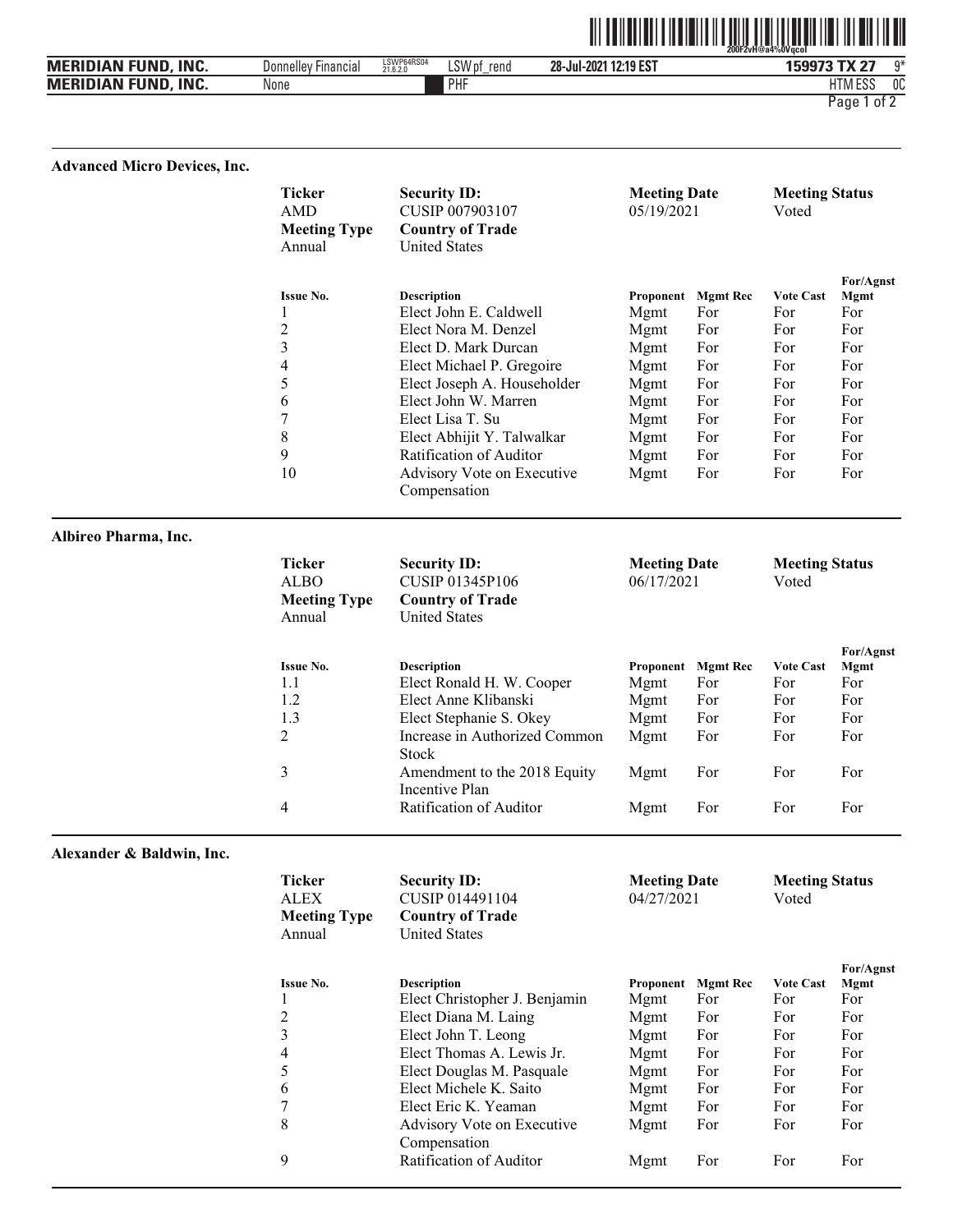

| INC.<br><b>MERIDIAN FUND,</b> | Financial<br>Donnelley | LSWP64RS04<br>21.6.2.0 | LSW pf<br>rend | 12:19 EST<br>28-Jul-2021 | 150072 $TV$ 27<br>133373 | 0* |
|-------------------------------|------------------------|------------------------|----------------|--------------------------|--------------------------|----|
| <b>MERIDIAN FUND,</b><br>INC. | None                   |                        | PHF            |                          | $F^{\alpha}$<br>HIM ESS  | 0C |
|                               |                        |                        |                |                          | ot 2<br>Page             |    |

# **Ambarella, Inc.**

| <b>Ticker</b><br><b>AMBA</b><br><b>Meeting Type</b><br>Annual | <b>Security ID:</b><br>CUSIP G037AX101<br><b>Country of Trade</b><br><b>United States</b> | <b>Meeting Date</b><br>06/17/2021 |                 | <b>Meeting Status</b><br>Voted |                   |
|---------------------------------------------------------------|-------------------------------------------------------------------------------------------|-----------------------------------|-----------------|--------------------------------|-------------------|
| <b>Issue No.</b>                                              | <b>Description</b>                                                                        | Proponent                         | <b>Mgmt Rec</b> | <b>Vote Cast</b>               | For/Agnst<br>Mgmt |
| 1.1                                                           | Elect Hsiao-Wuen Hon                                                                      | Mgmt                              | For             | For                            | For               |
| 1.2                                                           | Elect Christopher B. Paisley                                                              | Mgmt                              | For             | For                            | For               |
| 1.3                                                           | Elect Andrew W. Verhalen                                                                  | Mgmt                              | For             | For                            | For               |
| 2                                                             | Ratification of Auditor                                                                   | Mgmt                              | For             | For                            | For               |
| 3                                                             | Advisory Vote on Executive<br>Compensation                                                | Mgmt                              | For             | For                            | For               |
| 4                                                             | Frequency of Advisory Vote on<br><b>Executive Compensation</b>                            | Mgmt                              | 1 Year          | 1 Year                         | For               |
| 5                                                             | Approval of the 2021 Equity<br>Incentive Plan                                             | Mgmt                              | For             | Against                        | Against           |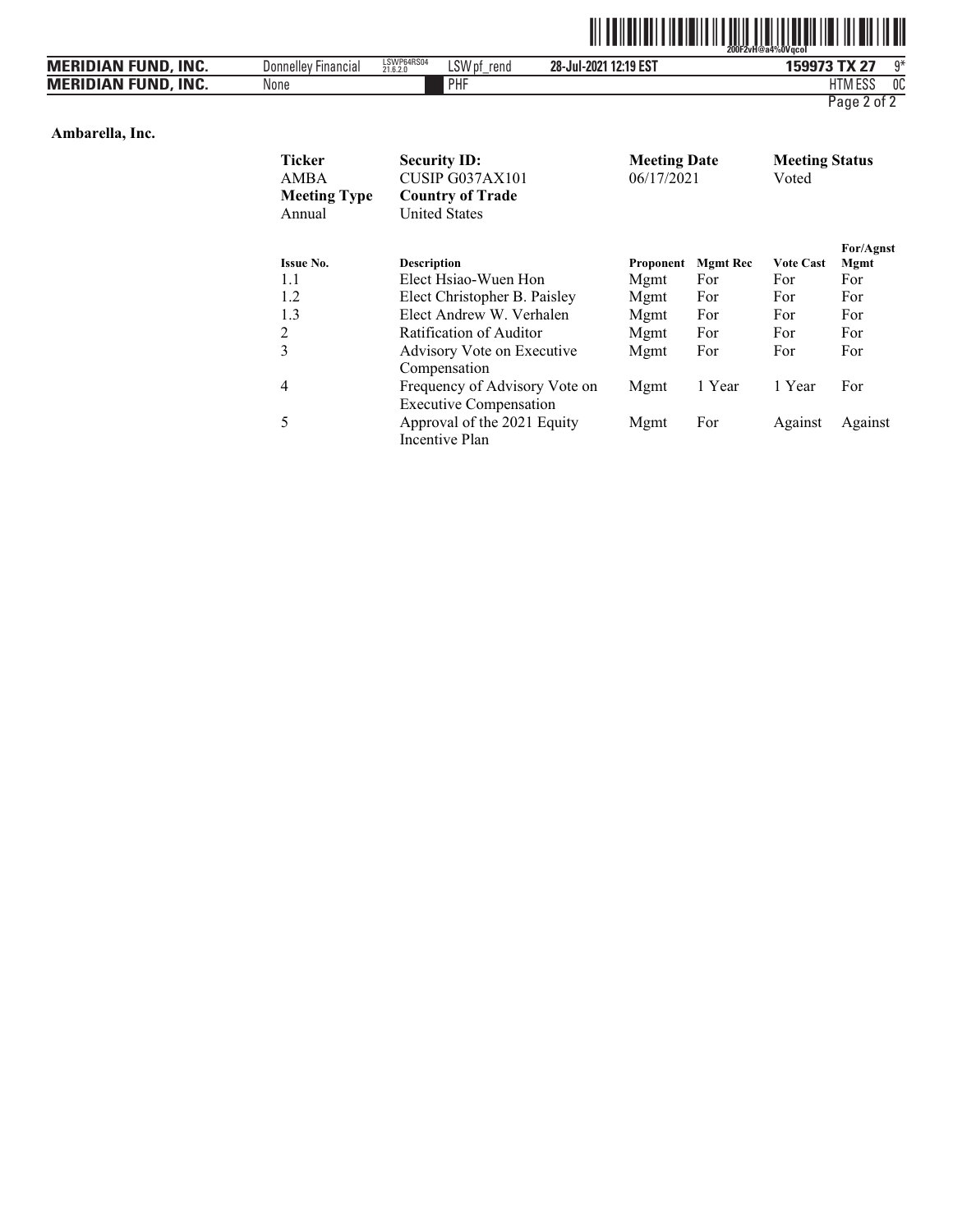|                                 |                     |                        |                |                       | <u> 111   111   111   111   112   111   111   111   111   111   111   111   111   11</u><br>200F2vH@a4%0Y31o | ║║║ |
|---------------------------------|---------------------|------------------------|----------------|-----------------------|--------------------------------------------------------------------------------------------------------------|-----|
| <b>MERIDIAN FUND,</b><br>. INC. | Donnelley Financial | LSWP64RS04<br>21.6.2.0 | LSW pf<br>rend | 28-Jul-2021 12:19 EST | 159973 TX 28                                                                                                 | 0*  |
| <b>MERIDIAN FUND, INC.</b>      | None                |                        | PHF            |                       | HTM ESS                                                                                                      | 0C  |

#### Page 1 of 1

#### **Amerco**

| <b>Ticker</b><br><b>UHAL</b><br><b>Meeting Type</b><br>Annual | <b>Security ID:</b><br>CUSIP 023586100<br><b>Country of Trade</b><br><b>United States</b>    | <b>Meeting Date</b><br>08/20/2020 |                 | <b>Meeting Status</b><br>Voted |                   |
|---------------------------------------------------------------|----------------------------------------------------------------------------------------------|-----------------------------------|-----------------|--------------------------------|-------------------|
| <b>Issue No.</b>                                              | <b>Description</b>                                                                           | Proponent                         | <b>Mgmt Rec</b> | <b>Vote Cast</b>               | For/Agnst<br>Mgmt |
| 1.1                                                           | Elect Edward J. Shoen                                                                        | Mgmt                              | For             | For                            | For               |
| 1.2                                                           | Elect James E. Acridge                                                                       | Mgmt                              | For             | For                            | For               |
| 1.3                                                           | Elect John P. Brogan                                                                         | Mgmt                              | For             | Withhold                       | Against           |
| 1.4                                                           | Elect James J. Grogan                                                                        | Mgmt                              | For             | For                            | For               |
| 1.5                                                           | Elect Richard J. Herrera                                                                     | Mgmt                              | For             | For                            | For               |
| 1.6                                                           | Elect Karl A. Schmidt                                                                        | Mgmt                              | For             | For                            | For               |
| 1.7                                                           | Elect Roberta R. Shank                                                                       | Mgmt                              | For             | For                            | For               |
| 1.8                                                           | Elect Samuel J. Shoen                                                                        | Mgmt                              | For             | For                            | For               |
| $\overline{2}$                                                | Advisory Vote on Executive<br>Compensation                                                   | Mgmt                              | For             | For                            | For               |
| 3                                                             | Frequency of Advisory Vote on<br><b>Executive Compensation</b>                               | Mgmt                              | 3 Years         | 1 Year                         | Against           |
| 4                                                             | Ratification of Auditor                                                                      | Mgmt                              | For             | For                            | For               |
| 5                                                             | <b>Shareholder Proposal Regarding</b><br>Ratification of Board and<br><b>Management Acts</b> | ShrHoldr For                      |                 | For                            | For               |

#### **American International Group, Inc.**

| Ticker<br>AIG<br><b>Meeting Type</b><br>Annual | <b>Security ID:</b><br>CUSIP 026874784<br><b>Country of Trade</b><br><b>United States</b> | <b>Meeting Date</b><br>05/12/2021 |                 | <b>Meeting Status</b><br>Voted |                   |  |
|------------------------------------------------|-------------------------------------------------------------------------------------------|-----------------------------------|-----------------|--------------------------------|-------------------|--|
| <b>Issue No.</b>                               | <b>Description</b>                                                                        | Proponent                         | <b>Mgmt Rec</b> | <b>Vote Cast</b>               | For/Agnst<br>Mgmt |  |
| 1                                              | Elect James Cole                                                                          | Mgmt                              | For             | For                            | For               |  |
| 2                                              | Elect W. Don Cornwell                                                                     | Mgmt                              | For             | For                            | For               |  |
| 3                                              | <b>Elect Brian Duperreault</b>                                                            | Mgmt                              | For             | For                            | For               |  |
| 4                                              | Elect John Fitzpatrick                                                                    | Mgmt                              | For             | For                            | For               |  |
| 5                                              | Elect William G. Jurgensen                                                                | Mgmt                              | For             | For                            | For               |  |
| 6                                              | Elect Christopher S. Lynch                                                                | Mgmt                              | For             | Against                        | Against           |  |
| 7                                              | Elect Linda A. Mills                                                                      | Mgmt                              | For             | For                            | For               |  |
| 8                                              | Elect Thomas F. Motamed                                                                   | Mgmt                              | For             | For                            | For               |  |
| 9                                              | Elect Peter R. Porrino                                                                    | Mgmt                              | For             | For                            | For               |  |
| 10                                             | Elect Amy Schioldager                                                                     | Mgmt                              | For             | For                            | For               |  |
| 11                                             | Elect Douglas M. Steenland                                                                | Mgmt                              | For             | For                            | For               |  |
| 12                                             | Elect Therese M. Vaughan                                                                  | Mgmt                              | For             | For                            | For               |  |
| 13                                             | Elect Peter S. Zaffino                                                                    | Mgmt                              | For             | For                            | For               |  |
| 14                                             | Advisory Vote on Executive<br>Compensation                                                | Mgmt                              | For             | Against                        | Against           |  |
| 15                                             | Approval of the 2021 Omnibus<br>Incentive Plan                                            | Mgmt                              | For             | For                            | For               |  |
| 16                                             | Ratification of Auditor                                                                   | Mgmt                              | For             | For                            | For               |  |
| 17                                             | Shareholder Proposal Regarding<br><b>Right to Call Special Meetings</b>                   | ShrHoldr                          | Against         | For                            | Against           |  |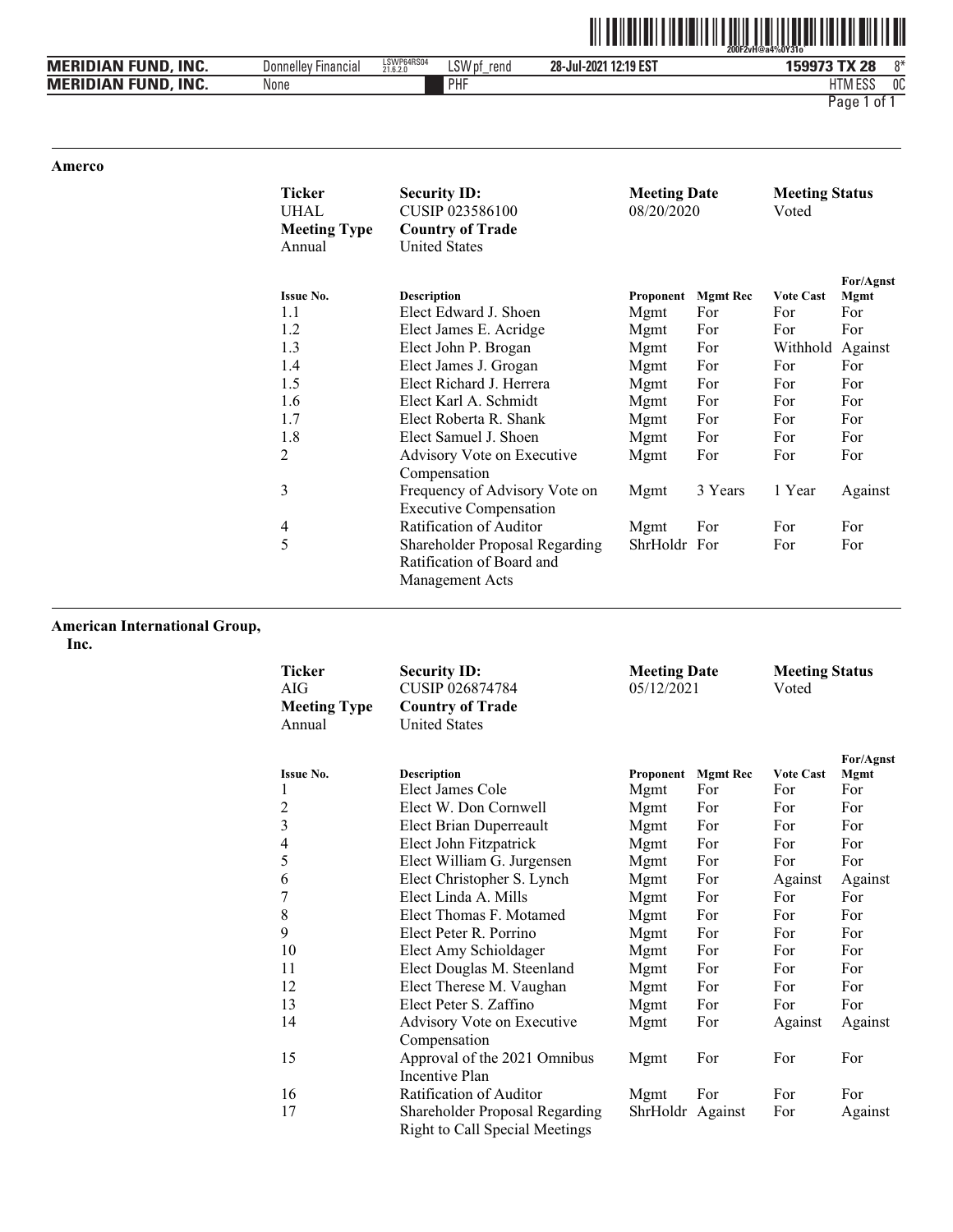|                               |                            |                        |                |                       | 200F2vH@a4%0=PaoP | <b>TITUL III</b> |
|-------------------------------|----------------------------|------------------------|----------------|-----------------------|-------------------|------------------|
| <b>MERIDIAN FUND,</b><br>INC. | <b>Donnelley Financial</b> | LSWP64RS04<br>21.6.2.0 | LSW pf<br>rend | 28-Jul-2021 12:19 EST | 159973 TX 29      | $7*$             |
| <b>MERIDIAN FUND,</b><br>NC.  | None                       |                        | PHF            |                       | <b>HTM ESS</b>    | 0C               |

# **APA Corporation**

| <b>Ticker</b><br><b>APA</b><br><b>Meeting Type</b><br>Annual                            | <b>Security ID:</b><br>CUSIP 03743Q108<br><b>Country of Trade</b><br><b>United States</b>                                                                                                                                                                                                                                                             | <b>Meeting Date</b><br>05/27/2021                                                                         |                                                                                                     | <b>Meeting Status</b><br>Voted                                                                       |                                                                                                              |  |
|-----------------------------------------------------------------------------------------|-------------------------------------------------------------------------------------------------------------------------------------------------------------------------------------------------------------------------------------------------------------------------------------------------------------------------------------------------------|-----------------------------------------------------------------------------------------------------------|-----------------------------------------------------------------------------------------------------|------------------------------------------------------------------------------------------------------|--------------------------------------------------------------------------------------------------------------|--|
| <b>Issue No.</b><br>1<br>$\overline{2}$<br>3<br>4<br>5<br>6<br>8<br>9<br>10<br>11<br>12 | <b>Description</b><br>Elect Annell R. Bay<br>Elect John J. Christmann IV<br>Elect Juliet S. Ellis<br>Elect Chansoo Joung<br>Elect John E. Lowe<br>Elect Lamar McKay<br>Elect William C. Montgomery<br>Elect Amy H. Nelson<br>Elect Daniel W. Rabun<br>Elect Peter A. Ragauss<br>Ratification of Auditor<br>Advisory Vote on Executive<br>Compensation | Proponent<br>Mgmt<br>Mgmt<br>Mgmt<br>Mgmt<br>Mgmt<br>Mgmt<br>Mgmt<br>Mgmt<br>Mgmt<br>Mgmt<br>Mgmt<br>Mgmt | <b>Mgmt Rec</b><br>For<br>For<br>For<br>For<br>For<br>For<br>For<br>For<br>For<br>For<br>For<br>For | <b>Vote Cast</b><br>For<br>For<br>For<br>For<br>For<br>For<br>For<br>For<br>For<br>For<br>For<br>For | For/Agnst<br><b>Mgmt</b><br>For<br>For<br>For<br>For<br>For<br>For<br>For<br>For<br>For<br>For<br>For<br>For |  |
| 13                                                                                      | Approval of the Charter<br><b>Amendment to Remove Pass-</b><br>Through Voting Provision                                                                                                                                                                                                                                                               | Mgmt                                                                                                      | For                                                                                                 | For                                                                                                  | For                                                                                                          |  |

**Aptiv PLC**

| <b>Ticker</b><br><b>APTV</b><br><b>Meeting Type</b><br>Annual | <b>Security ID:</b><br><b>CUSIP G6095L109</b><br><b>Country of Trade</b><br><b>United States</b> | <b>Meeting Date</b><br>04/30/2021 |                 | <b>Meeting Status</b><br>Voted |                          |  |
|---------------------------------------------------------------|--------------------------------------------------------------------------------------------------|-----------------------------------|-----------------|--------------------------------|--------------------------|--|
| Issue No.                                                     | <b>Description</b>                                                                               | Proponent                         | <b>Mgmt Rec</b> | <b>Vote Cast</b>               | For/Agnst<br><b>Mgmt</b> |  |
| 1                                                             | Elect Kevin P. Clark<br>Elect Richard L. Clemmer                                                 | Mgmt                              | For<br>For      | For<br>For                     | For<br>For               |  |
| 2<br>3                                                        | Elect Nancy E. Cooper                                                                            | Mgmt<br>Mgmt                      | For             | For                            | For                      |  |
| 4                                                             | Elect Nicholas M. Donofrio                                                                       | Mgmt                              | For             | For                            | For                      |  |
| 5                                                             | Elect Rajiv L. Gupta                                                                             | Mgmt                              | For             | For                            | For                      |  |
| 6                                                             | Elect Joseph L. Hooley                                                                           | Mgmt                              | For             | For                            | For                      |  |
|                                                               | Elect Merit E. Janow                                                                             | Mgmt                              | For             | For                            | For                      |  |
| 8                                                             | Elect Sean O. Mahoney                                                                            | Mgmt                              | For             | For                            | For                      |  |
| 9                                                             | Elect Paul M. Meister                                                                            | Mgmt                              | For             | For                            | For                      |  |
| 10                                                            | Elect Robert K. Ortberg                                                                          | Mgmt                              | For             | For                            | For                      |  |
| 11                                                            | Elect Colin J. Parris                                                                            | Mgmt                              | For             | For                            | For                      |  |
| 12                                                            | Elect Ana G. Pinczuk                                                                             | Mgmt                              | For             | For                            | For                      |  |
| 13                                                            | Appointment of Auditor and<br>Authority to Set Fees                                              | Mgmt                              | For             | For                            | For                      |  |
| 14                                                            | Advisory Vote on Executive<br>Compensation                                                       | Mgmt                              | For             | For                            | For                      |  |

**Avangrid, Inc.**

**Ticker Security ID: Meeting Date Meeting Status**<br>AGR CUSIP 05351W103 06/01/2021 Voted AGR CUSIP 05351W103<br>Meeting Type Country of Trade **Meeting Type Country of Trade**<br>Annual United States United States

Page 1 of 2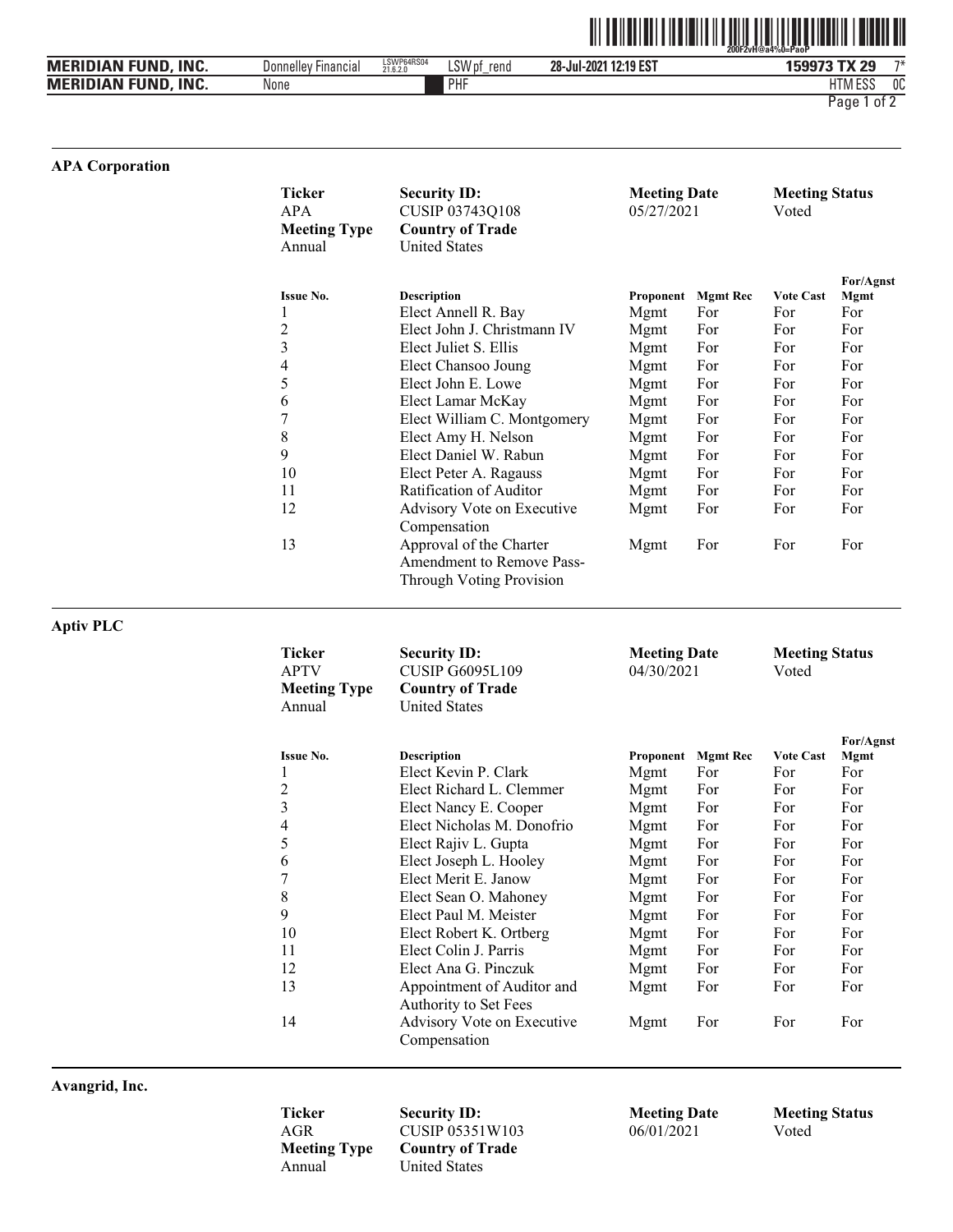

|                            |                     |                        |                             |                       |           |                 | ZUUFZVH@a4%U=PaoP |                      |
|----------------------------|---------------------|------------------------|-----------------------------|-----------------------|-----------|-----------------|-------------------|----------------------|
| <b>MERIDIAN FUND, INC.</b> | Donnelley Financial | LSWP64RS04<br>21.6.2.0 | LSW pf rend                 | 28-Jul-2021 12:19 EST |           |                 |                   | $7*$<br>159973 TX 29 |
| <b>MERIDIAN FUND, INC.</b> | None                |                        | PHF                         |                       |           |                 |                   | 0C<br><b>HTM ESS</b> |
|                            |                     |                        |                             |                       |           |                 |                   | Page 2 of 2          |
|                            |                     |                        |                             |                       |           |                 |                   | For/Agnst            |
|                            | <b>Issue No.</b>    | <b>Description</b>     |                             |                       | Proponent | <b>Mgmt Rec</b> | <b>Vote Cast</b>  | Mgmt                 |
|                            | 1.1                 |                        | Elect Ignacio Sanchez Galan |                       | Mgmt      | For             | For               | For                  |
|                            | 1.2                 |                        | Elect John E. Baldacci      |                       | Mgmt      | For             | For               | For                  |
|                            | 1.3                 |                        | Elect Daniel Alcain Lopez   |                       | Mgmt      | For             | For               | For                  |
|                            | 1.4                 |                        | Elect Dennis Victor Arriola |                       | Mgmt      | For             | For               | For                  |
|                            | 1.5                 |                        | Elect Pedro Azagra Blazquez |                       | Mgmt      | For             | For               | For                  |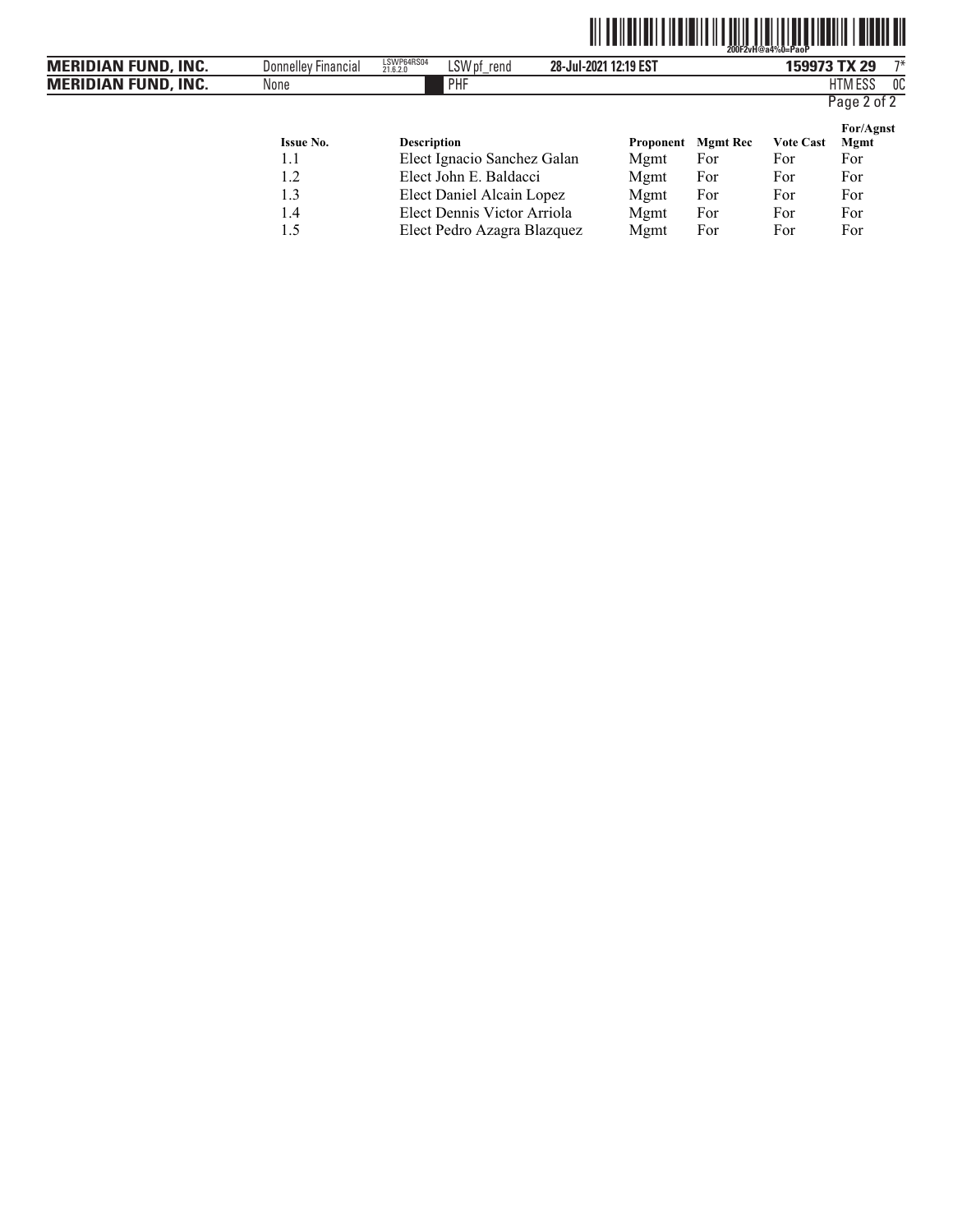

| <b>MERIDIAN FUND, INC.</b>                  | <b>Donnelley Financial</b> | LSWP64RS04<br>21.6.2.0<br>LSW pf_rend<br>28-Jul-2021 12:19 EST |                     |                 | 200F2vH@a4%0gfSGT<br>159973 TX 30 |                          |
|---------------------------------------------|----------------------------|----------------------------------------------------------------|---------------------|-----------------|-----------------------------------|--------------------------|
| <b>MERIDIAN FUND, INC.</b>                  | None                       | PHF                                                            |                     |                 |                                   | HTM ESS<br>OC            |
|                                             |                            |                                                                |                     |                 |                                   | Page 1 of 2              |
|                                             | 1.6                        | <b>Elect Robert Duffy</b>                                      | Mgmt                | For             | For                               | For                      |
|                                             | 1.7                        | Elect Teresa A. Herbert                                        | Mgmt                | For             | For                               | For                      |
|                                             | 1.8                        | Elect Patricia Jacobs                                          | Mgmt                | For             | For                               | For                      |
|                                             | 1.9                        | Elect John L. Lahey                                            | Mgmt                | For             | For                               | For                      |
|                                             | 1.10                       | Elect Jose Angel Marra Rodriguez                               | Mgmt                | For             | For                               | For                      |
|                                             | 1.11                       | Elect Santiago Martinez Garrido                                | Mgmt                | For             | For                               | For                      |
|                                             | 1.12                       | Elect Jose Sainz Armada                                        | Mgmt                | For             | For                               | For                      |
|                                             | 1.13                       | Elect Alan D. Solomont                                         | Mgmt                | For             | For                               | For                      |
|                                             | 1.14                       | Elect Elizabeth Timm                                           | Mgmt                | For             | For                               | For                      |
|                                             | 2                          | Ratification of Auditor                                        | Mgmt                | For             | For                               | For                      |
|                                             | 3                          |                                                                | Mgmt                | For             | For                               | For                      |
|                                             |                            | Advisory Vote on Executive                                     |                     |                 |                                   |                          |
|                                             |                            | Compensation                                                   |                     |                 |                                   |                          |
|                                             | 4                          | Amendment to the Omnibus<br>Incentive Plan                     | Mgmt                | For             | For                               | For                      |
| <b>AXIS Capital Holdings Limited</b>        |                            |                                                                |                     |                 |                                   |                          |
|                                             | <b>Ticker</b>              | <b>Security ID:</b>                                            | <b>Meeting Date</b> |                 | <b>Meeting Status</b>             |                          |
|                                             | <b>AXS</b>                 | <b>CUSIP G0692U109</b>                                         | 05/07/2021          |                 | Voted                             |                          |
|                                             |                            |                                                                |                     |                 |                                   |                          |
|                                             | <b>Meeting Type</b>        | <b>Country of Trade</b>                                        |                     |                 |                                   |                          |
|                                             | Annual                     | <b>United States</b>                                           |                     |                 |                                   |                          |
|                                             |                            |                                                                |                     |                 |                                   | For/Agnst                |
|                                             | <b>Issue No.</b>           | <b>Description</b>                                             | Proponent           | <b>Mgmt Rec</b> | <b>Vote Cast</b>                  | <b>Mgmt</b>              |
|                                             | 1                          | Elect Charles A. Davis                                         | Mgmt                | For             | For                               | For                      |
|                                             | $\overline{2}$             | Elect Elanor R. Hardwick                                       | Mgmt                | For             | For                               | For                      |
|                                             | 3                          | Elect Axel Theis                                               | Mgmt                | For             | For                               | For                      |
|                                             | 4                          | Elect Barbara A. Yastine                                       | Mgmt                | For             | For                               | For                      |
|                                             | 5                          | Advisory Vote on Executive                                     | Mgmt                | For             | For                               | For                      |
|                                             |                            | Compensation                                                   |                     |                 |                                   |                          |
|                                             | 6                          | Amendment to the 2017 Long-                                    |                     |                 |                                   |                          |
|                                             |                            | Term Equity Compensation Plan                                  | Mgmt                | For             | For                               | For                      |
|                                             |                            | Ratification of Auditor                                        |                     |                 |                                   |                          |
|                                             | 7                          |                                                                | Mgmt                | For             | For                               | For                      |
| <b>Bespoke Capital Acquisition</b><br>Corp. |                            |                                                                |                     |                 |                                   |                          |
|                                             | <b>Ticker</b>              | <b>Security ID:</b>                                            | <b>Meeting Date</b> |                 | <b>Meeting Status</b>             |                          |
|                                             | BC                         | CUSIP 086344108                                                | 05/28/2021          |                 | Voted                             |                          |
|                                             | <b>Meeting Type</b>        | <b>Country of Trade</b>                                        |                     |                 |                                   |                          |
|                                             | Special                    | <b>United States</b>                                           |                     |                 |                                   |                          |
|                                             |                            |                                                                |                     |                 |                                   |                          |
|                                             | <b>Issue No.</b>           | <b>Description</b>                                             | Proponent           | <b>Mgmt Rec</b> | <b>Vote Cast</b>                  | For/Agnst<br><b>Mgmt</b> |
|                                             | 1                          | Merger/Acquisition                                             | Mgmt                | For             | For                               | For                      |
|                                             | $\overline{c}$             | Change of Continuance                                          | Mgmt                | For             | Against                           | Against                  |
|                                             | 3                          | Extension of Date to Complete the                              | Mgmt                | For             | For                               | For                      |
|                                             |                            | Transaction                                                    |                     |                 |                                   |                          |
| <b>Bespoke Capital Acquisition</b><br>Corp. |                            |                                                                |                     |                 |                                   |                          |
|                                             | <b>Ticker</b>              | <b>Security ID:</b>                                            | <b>Meeting Date</b> |                 | <b>Meeting Status</b>             |                          |
|                                             | BC                         | <b>CUSIP 086344108</b>                                         | 05/28/2021          |                 | Voted                             |                          |
|                                             | <b>Meeting Type</b>        | <b>Country of Trade</b>                                        |                     |                 |                                   |                          |
|                                             | Special                    | <b>United States</b>                                           |                     |                 |                                   |                          |
|                                             |                            |                                                                |                     |                 |                                   |                          |

| Issue No. | <b>Description</b> |      | Proponent Mgmt Rec | Vote Cast Mgmt | For/Agnst |
|-----------|--------------------|------|--------------------|----------------|-----------|
|           | Merger/Acquisition | Mgmt | - For              | For            | For       |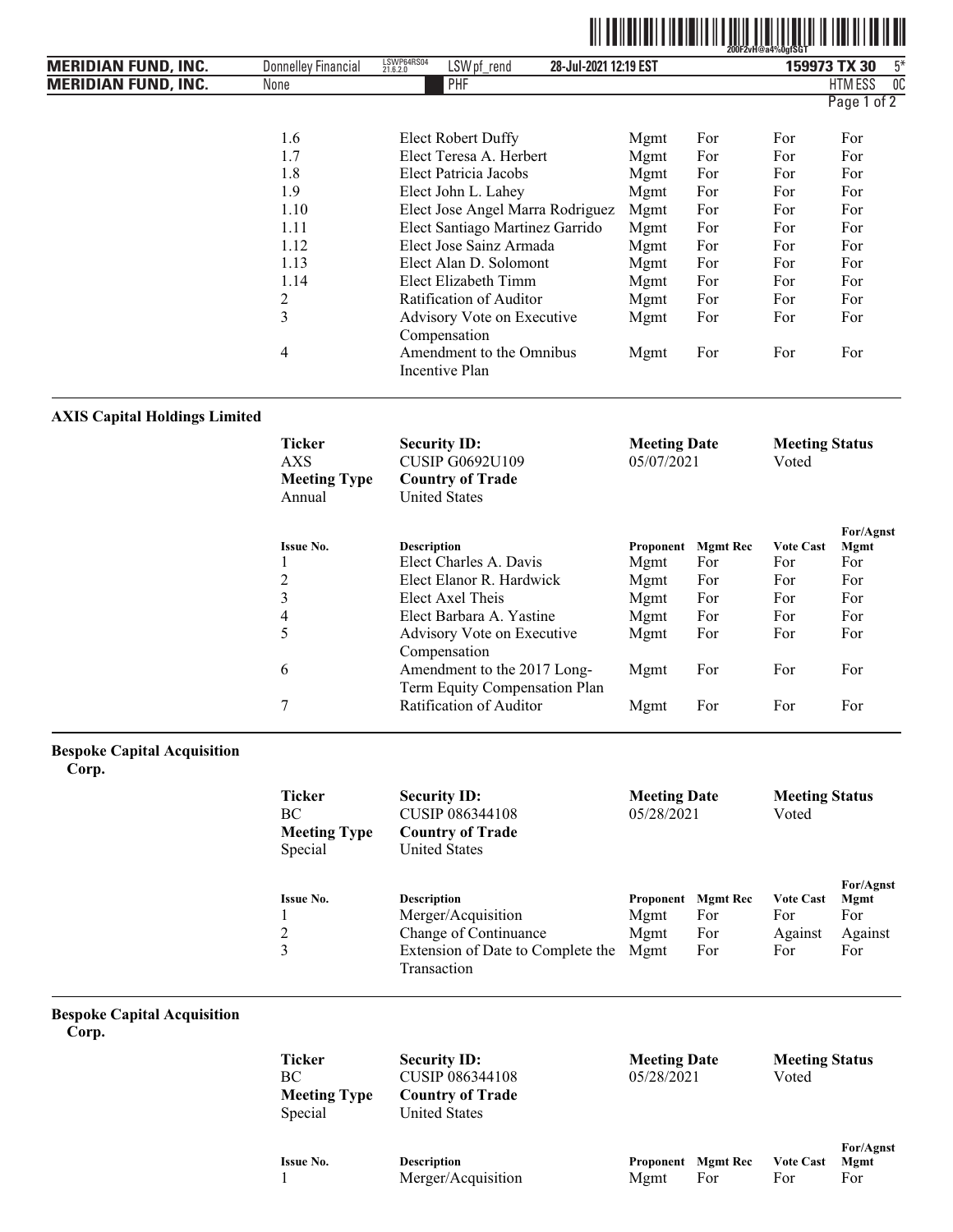

| <b>MERIDIAN FUND, INC.</b> | <b>Donnelley Financial</b> | LSWP64RS04<br>21.6.2.0 | LSW pf rend           | 28-Jul-2021 12:19 EST |     |         | 159973 TX 30           | -5* |
|----------------------------|----------------------------|------------------------|-----------------------|-----------------------|-----|---------|------------------------|-----|
| <b>MERIDIAN FUND, INC.</b> | None                       |                        | PHF                   |                       |     |         | <b>HTM ESS</b>         | 0C  |
|                            |                            |                        | Change of Continuance | Mgmt                  | For | Against | Page 2 of 2<br>Against |     |
|                            |                            |                        |                       |                       |     |         |                        |     |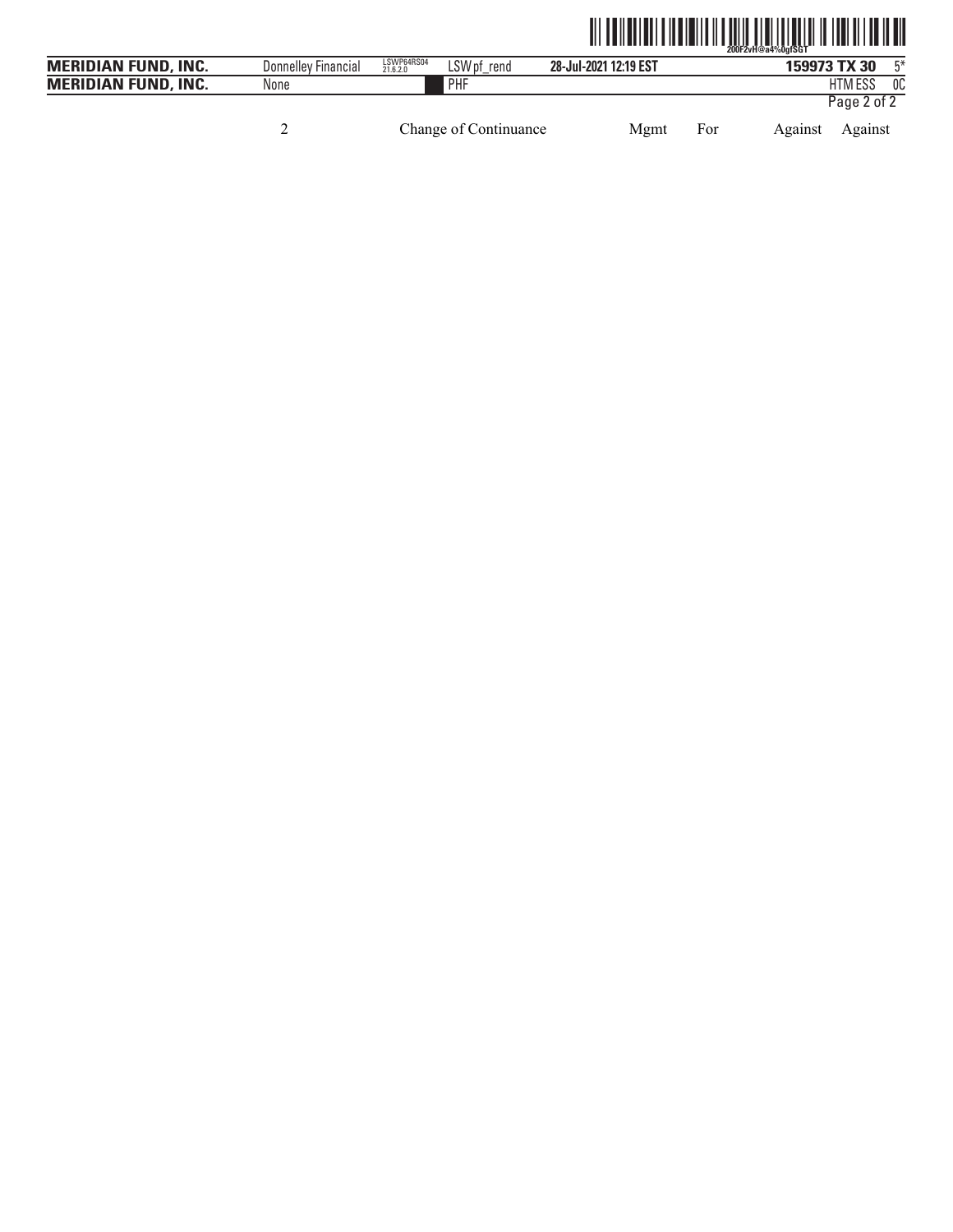|                                                          |                                                               | 28-Jul-2021 12:19 EST                                                                            |                                   |                           | 200F2vH@a4%0lcqo@<br>159973 TX 31 |                    |
|----------------------------------------------------------|---------------------------------------------------------------|--------------------------------------------------------------------------------------------------|-----------------------------------|---------------------------|-----------------------------------|--------------------|
| <b>MERIDIAN FUND, INC.</b><br><b>MERIDIAN FUND, INC.</b> | <b>Donnelley Financial</b><br>None                            | LSWP64RS04<br>21.6.2.0<br>LSW pf_rend<br>PHF                                                     |                                   |                           |                                   | <b>HTM ESS</b>     |
|                                                          |                                                               |                                                                                                  |                                   |                           |                                   | Page 1 of 2        |
| <b>Brookfield Renewable</b><br>Corporation               |                                                               |                                                                                                  |                                   |                           |                                   |                    |
|                                                          | <b>Ticker</b><br><b>BEPC</b><br><b>Meeting Type</b><br>Annual | <b>Security ID:</b><br><b>CUSIP 11284V105</b><br><b>Country of Trade</b><br><b>United States</b> | <b>Meeting Date</b><br>06/22/2021 |                           | <b>Meeting Status</b><br>Voted    |                    |
|                                                          | <b>Issue No.</b>                                              | <b>Description</b>                                                                               |                                   |                           | <b>Vote Cast</b>                  | For/Agnst          |
|                                                          | 1.1                                                           | Elect Jeffrey M. Blidner                                                                         | Mgmt                              | Proponent Mgmt Rec<br>For | For                               | <b>Mgmt</b><br>For |
|                                                          | 1.2                                                           | Elect Scott R. Cutler                                                                            | Mgmt                              | For                       | For                               | For                |
|                                                          | 1.3                                                           | Elect Eleazar de Carvalho Filho                                                                  |                                   | For                       | For                               | For                |
|                                                          | 1.4                                                           |                                                                                                  | Mgmt                              |                           |                                   |                    |
|                                                          | 1.5                                                           | <b>Elect Nancy Dorn</b><br>Elect David Mann                                                      | Mgmt                              | For                       | For                               | For<br>For         |
|                                                          |                                                               |                                                                                                  | Mgmt                              | For                       | For                               |                    |
|                                                          | 1.6                                                           | Elect Louis J. Maroun                                                                            | Mgmt                              | For                       | For                               | For                |
|                                                          | 1.7                                                           | Elect Sachin Shah                                                                                | Mgmt                              | For                       | For                               | For                |
|                                                          | 1.8                                                           | Elect Stephen Westwell                                                                           | Mgmt                              | For                       | For                               | For                |
|                                                          | 1.9                                                           | Elect Patricia Zuccotti                                                                          | Mgmt                              | For                       | For                               | For                |
|                                                          | $\overline{2}$                                                | Appointment of Auditor and<br>Authority to Set Fees                                              | Mgmt                              | For                       | For                               | For                |
| Caci International Inc.                                  |                                                               |                                                                                                  |                                   |                           |                                   |                    |
|                                                          | <b>Ticker</b><br><b>CACI</b><br><b>Meeting Type</b>           | <b>Security ID:</b><br>CUSIP 127190304<br><b>Country of Trade</b>                                | <b>Meeting Date</b><br>11/12/2020 |                           | <b>Meeting Status</b><br>Voted    |                    |
|                                                          | Annual                                                        | <b>United States</b>                                                                             |                                   |                           |                                   |                    |
|                                                          |                                                               |                                                                                                  |                                   |                           |                                   | For/Agnst          |
|                                                          | <b>Issue No.</b>                                              | Description<br>Elect Michael A. Daniels                                                          | Proponent                         | <b>Mgmt Rec</b>           | <b>Vote Cast</b>                  | <b>Mgmt</b><br>For |
|                                                          | 1                                                             |                                                                                                  | Mgmt                              | For<br>For                | For                               |                    |
|                                                          | 2                                                             | Elect Susan M. Gordon                                                                            | Mgmt                              |                           | For                               | For                |
|                                                          | 3                                                             | Elect William L. Jews                                                                            | Mgmt                              | For                       | For                               | For                |
|                                                          | 4                                                             | Elect Gregory G. Johnson                                                                         | Mgmt                              | For                       | For                               | For                |
|                                                          | 5                                                             | Elect J.P. London                                                                                | Mgmt                              | For                       | For                               | For                |
|                                                          | 6                                                             | Elect John S. Mengucci                                                                           | Mgmt                              | For                       | For                               | For                |
|                                                          | 7                                                             | Elect James L. Pavitt                                                                            | Mgmt                              | For                       | For                               | For                |
|                                                          | $\,8$                                                         | Elect Warren R. Phillips                                                                         | Mgmt                              | For                       | For                               | For                |
|                                                          | 9                                                             | Elect Debora A. Plunkett                                                                         | Mgmt                              | For                       | For                               | For                |
|                                                          | 10                                                            | Elect Charles P. Revoile                                                                         | Mgmt                              | For                       | For                               | For                |
|                                                          | 11                                                            | Elect William S. Wallace                                                                         | Mgmt                              | For                       | For                               | For                |
|                                                          | 12                                                            | Advisory Vote on Executive<br>Compensation                                                       | Mgmt                              | For                       | For                               | For                |
|                                                          | 13                                                            | Amendment to the 2016 Incentive<br>Compensation Plan                                             | Mgmt                              | For                       | For                               | For                |
|                                                          | 14                                                            | Ratification of Auditor                                                                          | Mgmt                              | For                       | For                               | For                |
| Cae Inc.                                                 |                                                               |                                                                                                  |                                   |                           |                                   |                    |
|                                                          | <b>Ticker</b>                                                 | <b>Security ID:</b>                                                                              | <b>Meeting Date</b>               |                           | <b>Meeting Status</b>             |                    |
|                                                          | CAE                                                           | CUSIP 124765108                                                                                  | 08/12/2020                        |                           | Voted                             |                    |
|                                                          | <b>Meeting Type</b>                                           | <b>Country of Trade</b>                                                                          |                                   |                           |                                   |                    |
|                                                          | Annual                                                        | <b>United States</b>                                                                             |                                   |                           |                                   |                    |
|                                                          |                                                               |                                                                                                  |                                   |                           |                                   |                    |
|                                                          |                                                               |                                                                                                  |                                   |                           |                                   | For/Agnst          |

| <b>Issue No.</b> | <b>Description</b>        | <b>Proponent</b> Mgmt Rec |     | <b>Vote Cast</b> | Mgmt |
|------------------|---------------------------|---------------------------|-----|------------------|------|
| 1.1              | Elect Margaret S. Billson | Mgmt                      | For | For              | For  |
| 1.2              | Elect Michael M. Fortier  | Mgmt                      | For | For              | For  |
| 1.3              | Elect Marianne Harrison   | Mgmt                      | For | For              | For  |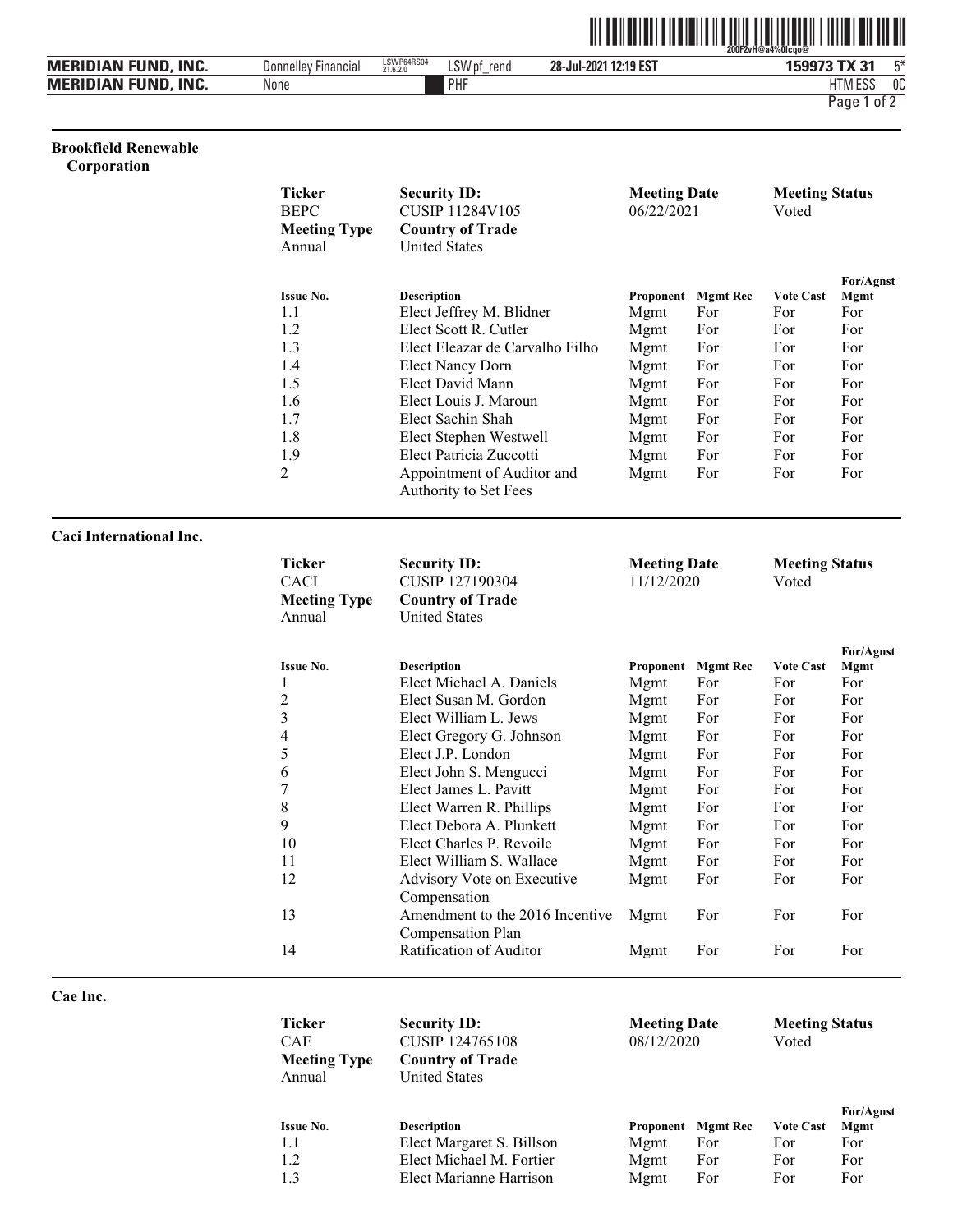

|                            |                            |                                                |                            |      |                       |     | 200F2vH@a4%Olcgo@ |                 | II III II |
|----------------------------|----------------------------|------------------------------------------------|----------------------------|------|-----------------------|-----|-------------------|-----------------|-----------|
| <b>MERIDIAN FUND, INC.</b> | <b>Donnelley Financial</b> | LSWP64RS04<br>21.6.2.0                         | LSW pf rend                |      | 28-Jul-2021 12:19 EST |     |                   | 159973 TX 31    | $5*$      |
| <b>MERIDIAN FUND, INC.</b> | None                       |                                                | PHF                        |      |                       |     |                   | HTM ESS         | 0C        |
|                            |                            |                                                |                            |      |                       |     |                   | Page $2$ of $2$ |           |
|                            | 1.4                        |                                                | Elect Alan N. MacGibbon    |      | Mgmt                  | For | For               | For             |           |
|                            | 1.5                        | Elect John P. Manley<br>Elect Francois Olivier |                            | Mgmt | For                   | For | For               |                 |           |
|                            | 1.6                        |                                                |                            | Mgmt | For                   | For | For               |                 |           |
|                            | 1.7                        |                                                | Elect Marc Parent          |      | Mgmt                  | For | For               | For             |           |
|                            | 1.8                        |                                                | Elect David G. Perkins     |      | Mgmt                  | For | For               | For             |           |
|                            | 1.9                        |                                                | Elect Michael E. Roach     |      | Mgmt                  | For | For               | For             |           |
|                            | 1.10                       |                                                | Elect Andrew J. Stevens    |      | Mgmt                  | For | For               | For             |           |
|                            | 2                          |                                                | Appointment of Auditor and |      | Mgmt                  | For | For               | For             |           |
|                            |                            |                                                | Authority to Set Fees      |      |                       |     |                   |                 |           |
|                            | 3                          |                                                | Advisory Vote on Executive |      | Mgmt                  | For | For               | For             |           |
|                            |                            |                                                | Compensation               |      |                       |     |                   |                 |           |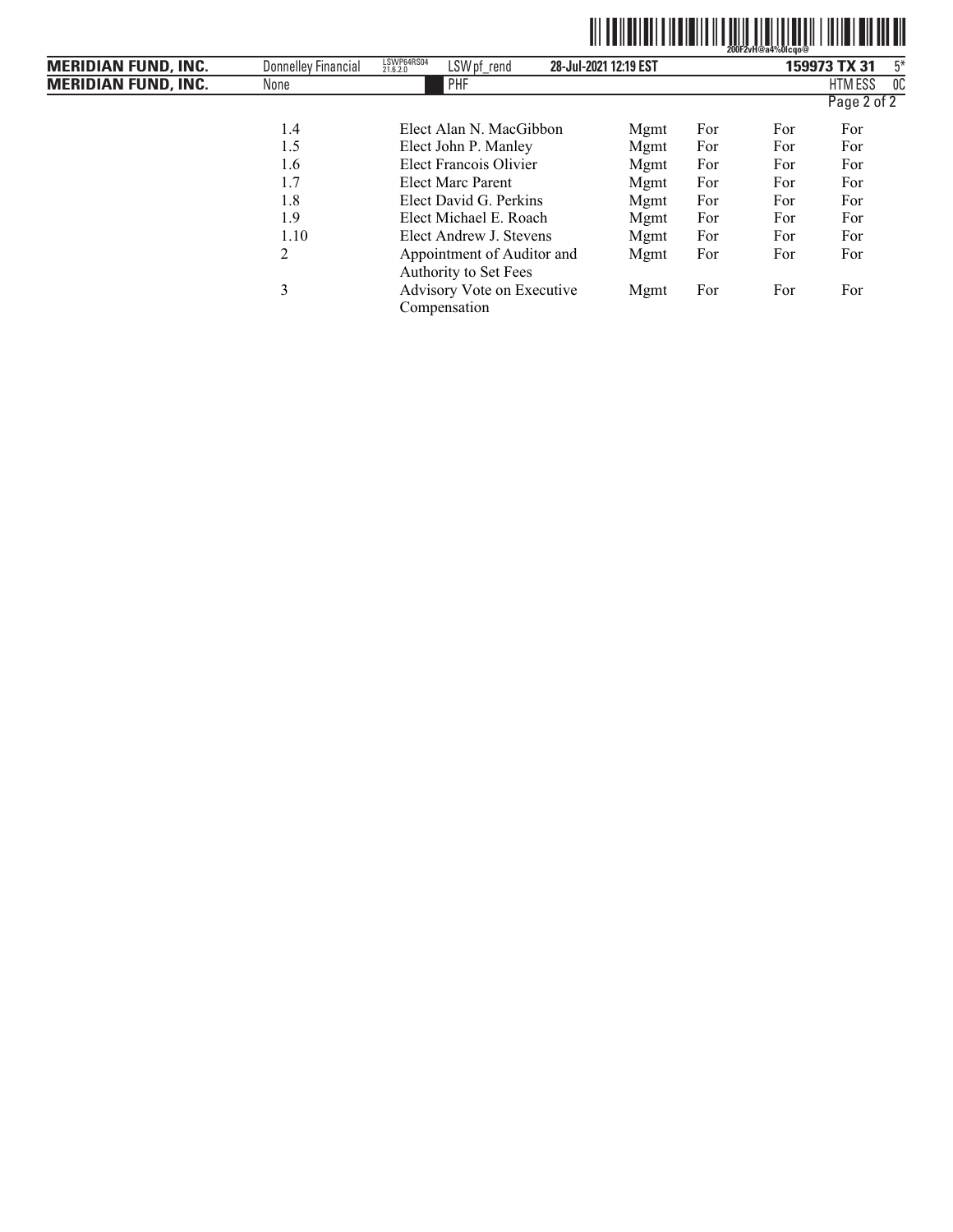| <b>MERIDIAN FUND, INC.</b>    | <b>Donnelley Financial</b>                                    | LSWP64RS04<br>21.6.2.0<br>LSW pf_rend<br>28-Jul-2021 12:19 EST                                   |                                   |                        | 159973 TX 32                   | $5^*$                                    |
|-------------------------------|---------------------------------------------------------------|--------------------------------------------------------------------------------------------------|-----------------------------------|------------------------|--------------------------------|------------------------------------------|
| <b>MERIDIAN FUND, INC.</b>    | None                                                          | PHF                                                                                              |                                   |                        |                                | HTM ESS<br>0 <sup>C</sup><br>Page 1 of 2 |
| <b>Cerence Inc.</b>           |                                                               |                                                                                                  |                                   |                        |                                |                                          |
|                               | <b>Ticker</b><br><b>CRNC</b>                                  | <b>Security ID:</b><br>CUSIP 156727109                                                           | <b>Meeting Date</b><br>02/11/2021 |                        | <b>Meeting Status</b><br>Voted |                                          |
|                               | <b>Meeting Type</b><br>Annual                                 | <b>Country of Trade</b><br><b>United States</b>                                                  |                                   |                        |                                |                                          |
|                               | <b>Issue No.</b>                                              | <b>Description</b>                                                                               | Proponent                         | <b>Mgmt Rec</b>        | <b>Vote Cast</b>               | For/Agnst<br><b>Mgmt</b>                 |
|                               | 1<br>2                                                        | Elect Sanjay K. Jha<br><b>Elect Alfred Nietzel</b>                                               | Mgmt                              | For<br>For             | For<br>For                     | For<br>For                               |
|                               | 3                                                             | Ratification of Auditor                                                                          | Mgmt<br>Mgmt                      | For                    | For                            | For                                      |
| <b>Change Healthcare Inc.</b> |                                                               |                                                                                                  |                                   |                        |                                |                                          |
|                               | <b>Ticker</b>                                                 | <b>Security ID:</b>                                                                              | <b>Meeting Date</b>               |                        | <b>Meeting Status</b>          |                                          |
|                               | <b>CHNG</b>                                                   | <b>CUSIP 15912K100</b>                                                                           | 04/13/2021                        |                        | Voted                          |                                          |
|                               | <b>Meeting Type</b><br>Special                                | <b>Country of Trade</b><br><b>United States</b>                                                  |                                   |                        |                                |                                          |
|                               | <b>Issue No.</b>                                              | Description                                                                                      | Proponent                         | <b>Mgmt Rec</b>        | <b>Vote Cast</b>               | For/Agnst<br><b>Mgmt</b>                 |
|                               | 1                                                             | Merger                                                                                           | Mgmt                              | For                    | For                            | For                                      |
|                               | 2                                                             | Advisory Vote on Golden                                                                          | Mgmt                              | For                    | For                            | For                                      |
|                               | 3                                                             | Parachutes<br>Right to Adjourn Meeting                                                           | Mgmt                              | For                    | For                            | For                                      |
| <b>Cimarex Energy Co.</b>     |                                                               |                                                                                                  |                                   |                        |                                |                                          |
|                               | <b>Ticker</b><br><b>XEC</b>                                   | <b>Security ID:</b><br>CUSIP 171798101                                                           | <b>Meeting Date</b><br>05/12/2021 |                        | <b>Meeting Status</b><br>Voted |                                          |
|                               | <b>Meeting Type</b><br>Annual                                 | <b>Country of Trade</b><br><b>United States</b>                                                  |                                   |                        |                                |                                          |
|                               | <b>Issue No.</b>                                              | <b>Description</b>                                                                               | Proponent                         | <b>Mgmt Rec</b>        | <b>Vote Cast</b>               | For/Agnst<br><b>Mgmt</b>                 |
|                               | 1                                                             | Elect Kathleen Hogenson                                                                          | Mgmt                              | For                    | For                            | For                                      |
|                               | $\overline{c}$                                                | Elect Lisa A. Stewart                                                                            | Mgmt                              | For                    | For                            | For                                      |
|                               | 3                                                             | Advisory Vote on Executive<br>Compensation                                                       | Mgmt                              | For                    | For                            | For                                      |
|                               | 4                                                             | Amendment to the 2019 Equity<br><b>Incentive Plan</b>                                            | Mgmt                              | For                    | For                            | For                                      |
|                               | 5                                                             | Repeal of Classified Board                                                                       | Mgmt                              | For                    | For                            | For                                      |
|                               | 6                                                             | Ratification of Auditor                                                                          | Mgmt                              | For                    | For                            | For                                      |
| <b>CNH</b> Industrial N.V.    |                                                               |                                                                                                  |                                   |                        |                                |                                          |
|                               | <b>Ticker</b><br><b>CNHI</b><br><b>Meeting Type</b><br>Annual | <b>Security ID:</b><br><b>CUSIP N20944109</b><br><b>Country of Trade</b><br><b>United States</b> | <b>Meeting Date</b><br>04/15/2021 |                        | <b>Meeting Status</b><br>Voted |                                          |
|                               | <b>Issue No.</b><br>1                                         | Description<br>Accounts and Reports                                                              | Proponent<br>Mgmt                 | <b>Mgmt Rec</b><br>For | <b>Vote Cast</b><br>For        | For/Agnst<br><b>Mgmt</b><br>For          |
|                               | $\overline{2}$                                                | Allocation of Profits/Dividends                                                                  | Mgmt                              | For                    | For                            | For                                      |
|                               | 3                                                             | Ratification of Board Acts                                                                       | Mgmt                              | For                    | For                            | For                                      |
|                               | 4<br>5                                                        | <b>Remuneration Report</b><br>Elect Suzanne Heywood                                              | Mgmt<br>Mgmt                      | For<br>For             | Against<br>For                 | Against<br>For                           |
|                               | 6                                                             | Elect Scott W. Wine                                                                              | Mgmt                              | For                    | For                            | For                                      |
|                               |                                                               |                                                                                                  |                                   |                        |                                |                                          |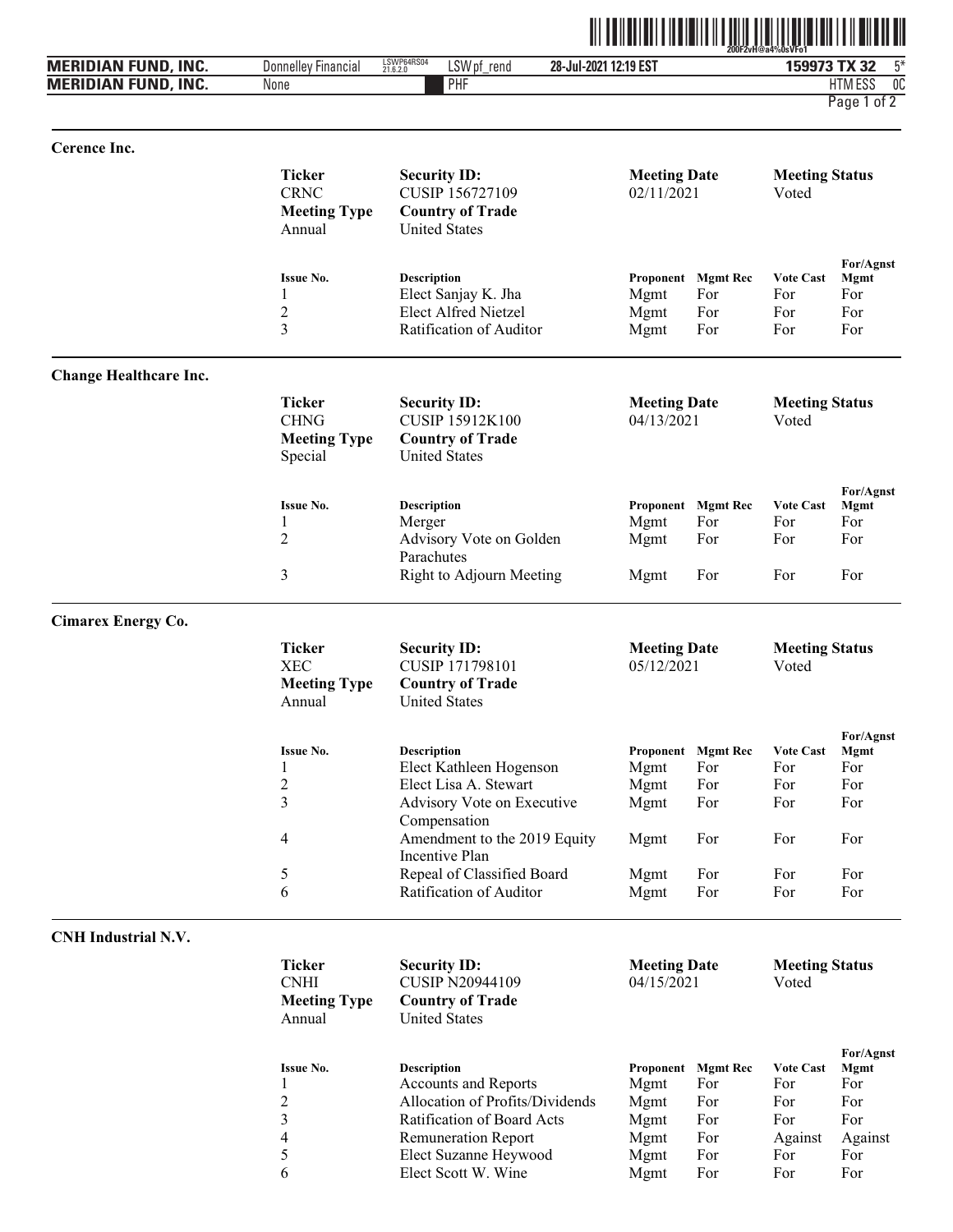

|                            |                            |                        |                         | 10011100077000101     |      |     |     |                |        |
|----------------------------|----------------------------|------------------------|-------------------------|-----------------------|------|-----|-----|----------------|--------|
| <b>MERIDIAN FUND, INC.</b> | <b>Donnelley Financial</b> | LSWP64RS04<br>21.6.2.0 | LSW pf rend             | 28-Jul-2021 12:19 EST |      |     |     | 159973 TX 32   | $-5^*$ |
| <b>MERIDIAN FUND, INC.</b> | None                       |                        | PHF                     |                       |      |     |     | <b>HTM ESS</b> | 0C     |
|                            |                            |                        |                         |                       |      |     |     | Page 2 of 2    |        |
|                            |                            |                        | Elect Howard W. Buffett |                       | Mgmt | For | For | For            |        |
|                            |                            |                        | Elect Tufan Erginbilgic |                       | Mgmt | For | For | For            |        |
|                            |                            |                        | Elect Leo W. Houle      |                       | Mgmt | For | For | For            |        |
|                            |                            |                        |                         |                       |      |     |     |                |        |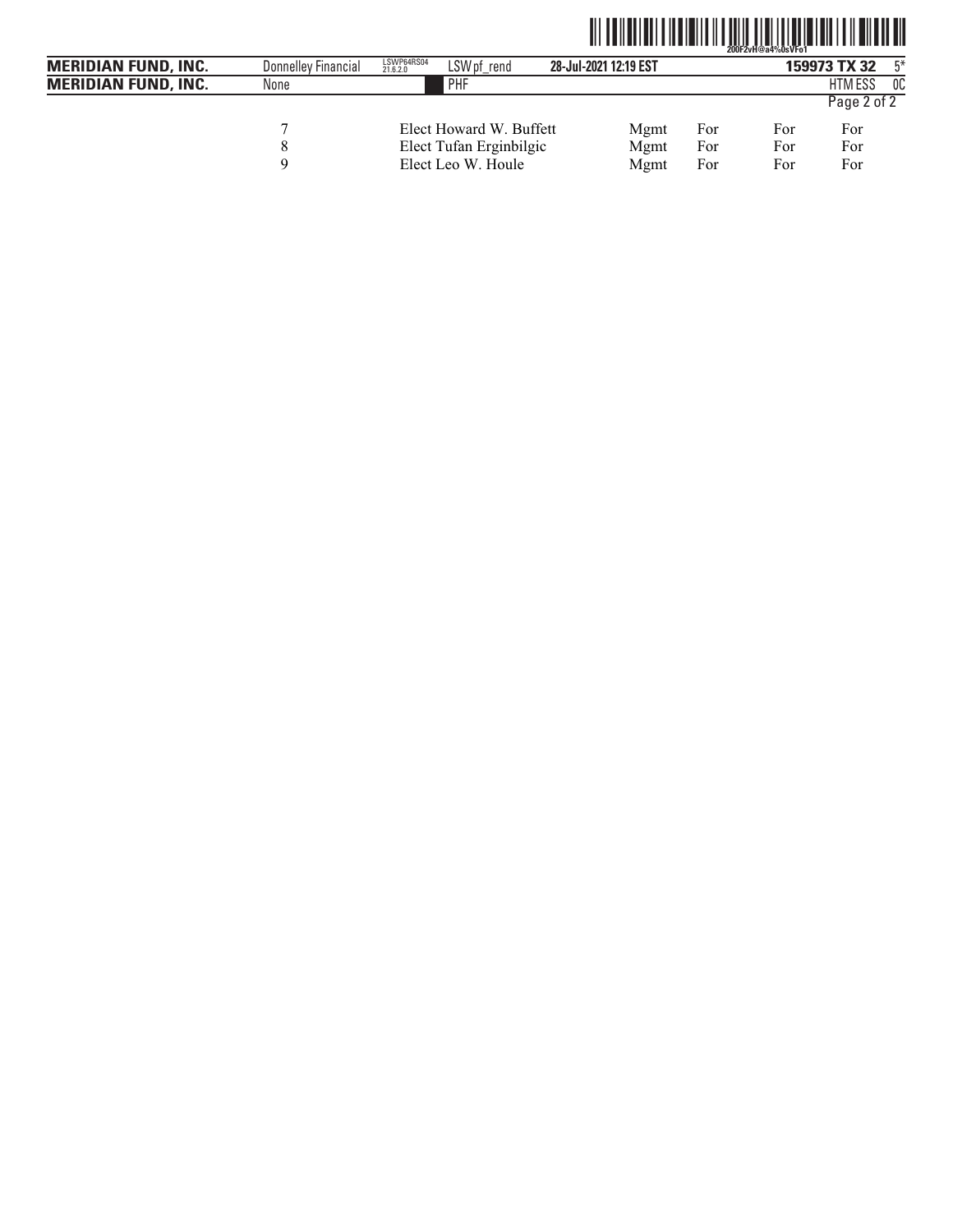| <b>MERIDIAN FUND, INC.</b>   | <b>Donnelley Financial</b> | LSWP64RS04<br>21.6.2.0<br>28-Jul-2021 12:19 EST<br>LSW pf rend |                     |                    | 159973 TX 33          | $5^*$                     |
|------------------------------|----------------------------|----------------------------------------------------------------|---------------------|--------------------|-----------------------|---------------------------|
| <b>MERIDIAN FUND, INC.</b>   | None                       | PHF                                                            |                     |                    |                       | HTM ESS<br>0 <sup>C</sup> |
|                              |                            |                                                                |                     |                    |                       | Page 1 of 1               |
|                              | 10                         |                                                                |                     |                    | For                   | For                       |
|                              | 11                         | Elect John Lanaway<br>Elect Alessandro Nasi                    | Mgmt                | For<br>For         |                       |                           |
|                              |                            |                                                                | Mgmt                |                    | Against               | Against                   |
|                              | 12                         | Elect Lorenzo Simonelli                                        | Mgmt                | For                | For                   | For                       |
|                              | 13                         | Elect Vagn Ove Sorensen                                        | Mgmt                | For                | For                   | For                       |
|                              | 14                         | Appointment of Auditor                                         | Mgmt                | For                | For                   | For                       |
|                              | 15                         | Authority to Repurchase Shares                                 | Mgmt                | For                | For                   | For                       |
| <b>Colony Capital, Inc.</b>  |                            |                                                                |                     |                    |                       |                           |
|                              | <b>Ticker</b>              | <b>Security ID:</b>                                            | <b>Meeting Date</b> |                    | <b>Meeting Status</b> |                           |
|                              | <b>CLNY</b>                | <b>CUSIP 19626G108</b>                                         | 05/04/2021          |                    | Voted                 |                           |
|                              | <b>Meeting Type</b>        | <b>Country of Trade</b>                                        |                     |                    |                       |                           |
|                              | Annual                     | <b>United States</b>                                           |                     |                    |                       |                           |
|                              |                            |                                                                |                     |                    |                       | For/Agnst                 |
|                              | <b>Issue No.</b>           | <b>Description</b>                                             |                     | Proponent Mgmt Rec | <b>Vote Cast</b>      | <b>Mgmt</b>               |
|                              | 1                          | Elect Shaka Rasheed                                            | Mgmt                | For                | For                   | For                       |
|                              | $\overline{c}$             | Elect J. Braxton Carter                                        | Mgmt                | For                | For                   | For                       |
|                              | 3                          | Elect Gregory J. McCray                                        | Mgmt                | For                | For                   | For                       |
|                              | 4                          | Elect Jeannie H. Diefenderfer                                  | Mgmt                | For                | For                   | For                       |
|                              | 5                          | Elect Marc C. Ganzi                                            | Mgmt                | For                | For                   | For                       |
|                              | 6                          | Elect Dale Anne Reiss                                          | Mgmt                | For                | For                   | For                       |
|                              | 7                          | Elect Jon A. Fosheim                                           | Mgmt                | For                | For                   | For                       |
|                              | 8                          | Elect Nancy A. Curtin                                          | Mgmt                | For                | For                   | For                       |
|                              | 9                          | Elect Thomas J. Barrack, Jr.                                   | Mgmt                | For                | For                   | For                       |
|                              | 10                         | Elect John L. Steffens                                         | Mgmt                | For                | For                   | For                       |
|                              | 11                         | Advisory Vote on Executive<br>Compensation                     | Mgmt                | For                | For                   | For                       |
|                              | 12                         | Ratification of Auditor                                        | Mgmt                | For                | For                   | For                       |
| <b>Comerica Incorporated</b> |                            |                                                                |                     |                    |                       |                           |
|                              | <b>Ticker</b>              | <b>Security ID:</b>                                            | <b>Meeting Date</b> |                    | <b>Meeting Status</b> |                           |
|                              | <b>CMA</b>                 | CUSIP 200340107                                                | 04/27/2021          |                    | Voted                 |                           |
|                              | <b>Meeting Type</b>        | <b>Country of Trade</b>                                        |                     |                    |                       |                           |
|                              | Annual                     | <b>United States</b>                                           |                     |                    |                       |                           |
|                              |                            |                                                                |                     |                    |                       | For/Agnst                 |
|                              | <b>Issue No.</b>           | <b>Description</b>                                             |                     | Proponent Mgmt Rec | <b>Vote Cast</b>      | <b>Mgmt</b>               |
|                              | 1                          | Elect Michael E. Collins                                       | Mgmt                | For                | For                   | For                       |
|                              | $\overline{c}$             | Elect Roger A. Cregg                                           | Mgmt                | For                | For                   | For                       |
|                              | 3                          | Elect T. Kevin DeNicola                                        | Mgmt                | For                | For                   | For                       |
|                              | 4                          | Elect Curtis C. Farmer                                         | Mgmt                | For                | For                   | For                       |
|                              | 5                          | Elect Jacqueline P. Kane                                       | Mgmt                | For                | For                   | For                       |
|                              | 6                          | Elect Richard G. Lindner                                       | Mgmt                | For                | For                   | For                       |
|                              | $\boldsymbol{7}$           | Elect Barbara R. Smith                                         | Mgmt                | For                | For                   | For                       |
|                              | $\,8\,$                    | Elect Robert S. Taubman                                        | Mgmt                | For                | For                   | For                       |
|                              | 9                          | Elect Reginald M. Turner, Jr.                                  | Mgmt                | For                | For                   | For                       |
|                              | 10                         | Elect Nina G. Vaca                                             | Mgmt                | For                | For                   | For                       |
|                              | 11                         | Elect Michael G. Van de Ven                                    | Mgmt                | For                | For                   | For                       |
|                              | 12                         | Ratification of Auditor                                        | Mgmt                | For                | For                   | For                       |
|                              | 13                         | Advisory Vote on Executive                                     | Mgmt                | For                | For                   | For                       |
|                              |                            | Compensation                                                   |                     |                    |                       |                           |
|                              | 14                         | Amendment to the 2018 Long-                                    | Mgmt                | For                | For                   | For                       |
|                              |                            | Term Incentive Plan                                            |                     |                    |                       |                           |
|                              | 15                         | Approval of the 2021 Employee<br>Stock Purchase Plan           | Mgmt                | For                | For                   | For                       |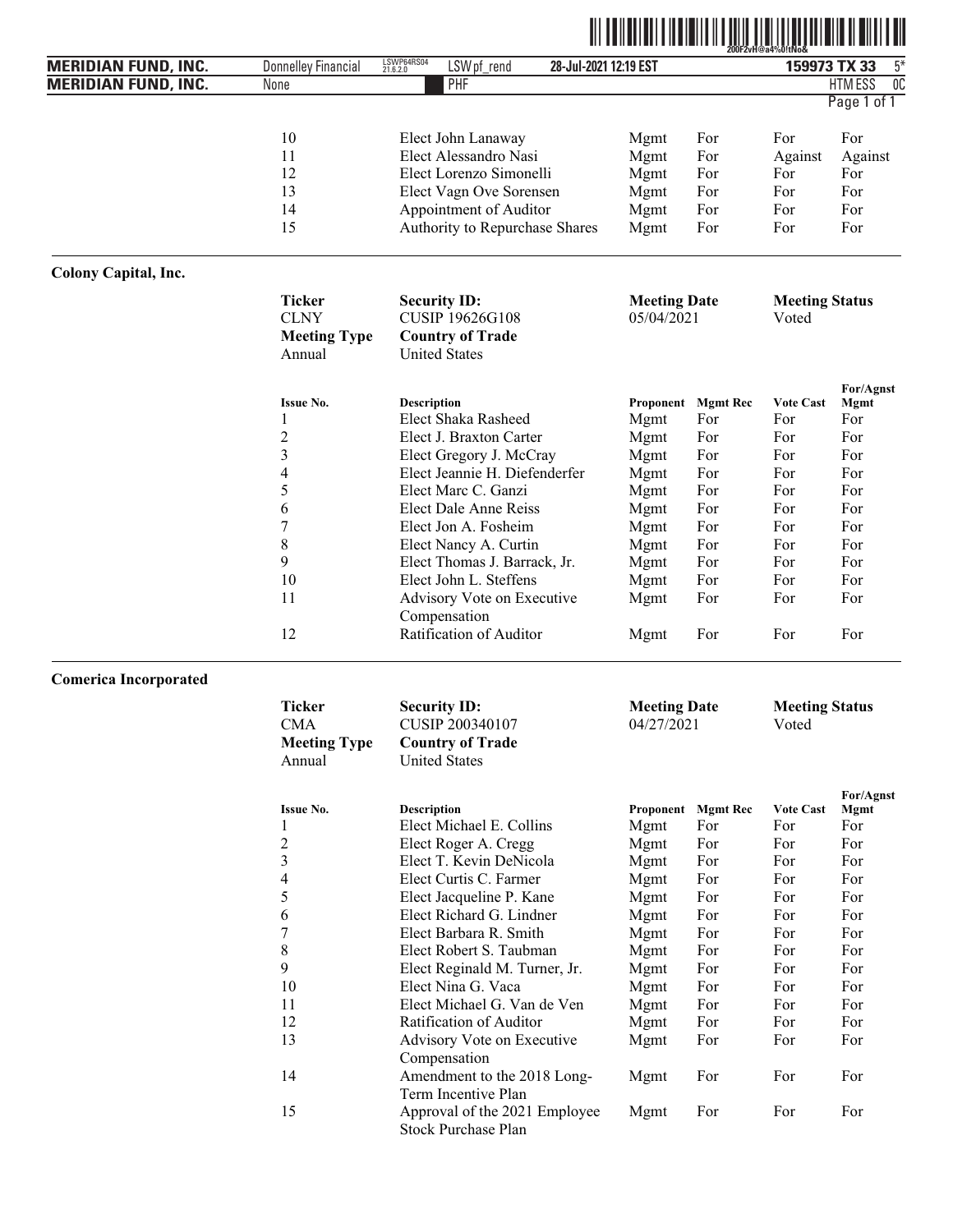| <b>MERIDIAN FUND, INC.</b>         | <b>Donnelley Financial</b>                          | LSWP64RS04<br>21.6.2.0<br>LSW pf_rend<br>28-Jul-2021 12:19 EST                                   |                                   |                           | 159973 TX 34                   | $6*$                                            |
|------------------------------------|-----------------------------------------------------|--------------------------------------------------------------------------------------------------|-----------------------------------|---------------------------|--------------------------------|-------------------------------------------------|
| <b>MERIDIAN FUND, INC.</b>         | None                                                | PHF                                                                                              |                                   |                           |                                | 0 <sup>C</sup><br><b>HTM ESS</b><br>Page 1 of 2 |
| <b>Covanta Holding Corporation</b> |                                                     |                                                                                                  |                                   |                           |                                |                                                 |
|                                    | <b>Ticker</b>                                       | <b>Security ID:</b>                                                                              | <b>Meeting Date</b>               |                           | <b>Meeting Status</b>          |                                                 |
|                                    | <b>CVA</b><br><b>Meeting Type</b><br>Annual         | <b>CUSIP 22282E102</b><br><b>Country of Trade</b><br><b>United States</b>                        | 05/13/2021                        |                           | Voted                          |                                                 |
|                                    | <b>Issue No.</b>                                    | <b>Description</b>                                                                               |                                   | Proponent Mgmt Rec        | <b>Vote Cast</b>               | For/Agnst<br><b>Mgmt</b>                        |
|                                    | 1.1<br>1.2                                          | Elect David M. Barse<br>Elect Ronald J. Broglio                                                  | Mgmt<br>Mgmt                      | For<br>For                | For<br>For                     | For<br>For                                      |
|                                    | 1.3                                                 | Elect Peter C. B. Bynoe                                                                          | Mgmt                              | For                       | For                            | For                                             |
|                                    | 1.4                                                 | Elect Linda J. Fisher                                                                            | Mgmt                              | For                       | For                            | For                                             |
|                                    | 1.5                                                 | Elect Joseph M. Holsten                                                                          | Mgmt                              | For                       | For                            | For                                             |
|                                    | 1.6                                                 | Elect Owen R. Michaelson                                                                         | Mgmt                              | For                       | For                            | For                                             |
|                                    | 1.7                                                 | Elect Danielle Pletka                                                                            | Mgmt                              | For                       | For                            | For                                             |
|                                    | 1.8                                                 | Elect Michael W. Ranger                                                                          | Mgmt                              | For                       | For                            | For                                             |
|                                    | 1.9                                                 | Elect Robert S. Silberman                                                                        | Mgmt                              | For                       | For                            | For                                             |
|                                    | 1.10                                                | Elect Jean Smith                                                                                 | Mgmt                              | For                       | For                            | For                                             |
|                                    | 1.11<br>$\overline{2}$                              | Elect Samuel Zell<br>Ratification of Auditor                                                     | Mgmt<br>Mgmt                      | For<br>For                | For<br>For                     | For<br>For                                      |
|                                    | 3                                                   | Advisory Vote on Executive                                                                       | Mgmt                              | For                       | For                            | For                                             |
|                                    |                                                     | Compensation                                                                                     |                                   |                           |                                |                                                 |
| Deciphera Pharmaceuticals, Inc.    |                                                     |                                                                                                  |                                   |                           |                                |                                                 |
|                                    | <b>Ticker</b><br><b>DCPH</b><br><b>Meeting Type</b> | <b>Security ID:</b><br><b>CUSIP 24344T101</b><br><b>Country of Trade</b><br><b>United States</b> | <b>Meeting Date</b><br>06/23/2021 |                           | <b>Meeting Status</b><br>Voted |                                                 |
|                                    | Annual                                              |                                                                                                  |                                   |                           |                                |                                                 |
|                                    | <b>Issue No.</b><br>1.1                             | <b>Description</b><br>Elect James Bristol                                                        | Mgmt For                          | <b>Proponent</b> Mgmt Rec | <b>Vote Cast</b><br>For        | For/Agnst<br>Mgmt<br>For                        |
|                                    | 1.2                                                 | Elect Frank S. Friedman                                                                          | Mgmt                              | For                       | For                            | For                                             |
|                                    | 1.3                                                 | Elect Ron Squarer                                                                                | Mgmt                              | For                       | For                            | For                                             |
|                                    | $\overline{2}$                                      | Advisory Vote on Executive<br>Compensation                                                       | Mgmt                              | For                       | Against                        | Against                                         |
|                                    | 3                                                   | Frequency of Advisory Vote on<br><b>Executive Compensation</b>                                   | Mgmt                              | 1 Year                    | 1 Year                         | For                                             |
|                                    | $\overline{4}$                                      | Ratification of Auditor                                                                          | Mgmt                              | For                       | For                            | For                                             |
| <b>Driven Brands Holdings Inc.</b> |                                                     |                                                                                                  |                                   |                           |                                |                                                 |
|                                    | <b>Ticker</b>                                       | <b>Security ID:</b>                                                                              | <b>Meeting Date</b>               |                           | <b>Meeting Status</b>          |                                                 |
|                                    | <b>DRVN</b>                                         | CUSIP 26210V102                                                                                  | 06/09/2021                        |                           | Voted                          |                                                 |
|                                    | <b>Meeting Type</b>                                 | <b>Country of Trade</b>                                                                          |                                   |                           |                                |                                                 |
|                                    | Annual                                              | <b>United States</b>                                                                             |                                   |                           |                                |                                                 |
|                                    | <b>Issue No.</b>                                    | <b>Description</b>                                                                               | Proponent                         | <b>Mgmt Rec</b>           | <b>Vote Cast</b>               | For/Agnst<br><b>Mgmt</b>                        |
|                                    | 1.1                                                 | Elect Neal K. Aronson                                                                            | Mgmt                              | For                       | Withhold Against               |                                                 |
|                                    | 1.2                                                 | Elect Jonathan Fitzpatrick                                                                       | Mgmt                              | For                       | Withhold Against               |                                                 |
|                                    | $\overline{2}$                                      | Advisory Vote on Executive<br>Compensation                                                       | Mgmt                              | For                       | Against                        | Against                                         |
|                                    | 3                                                   | Frequency of Advisory Vote on<br><b>Executive Compensation</b>                                   | Mgmt                              | 1 Year                    | 1 Year                         | For                                             |
|                                    | $\overline{4}$                                      | Ratification of Auditor                                                                          | Mgmt                              | For                       | For                            | For                                             |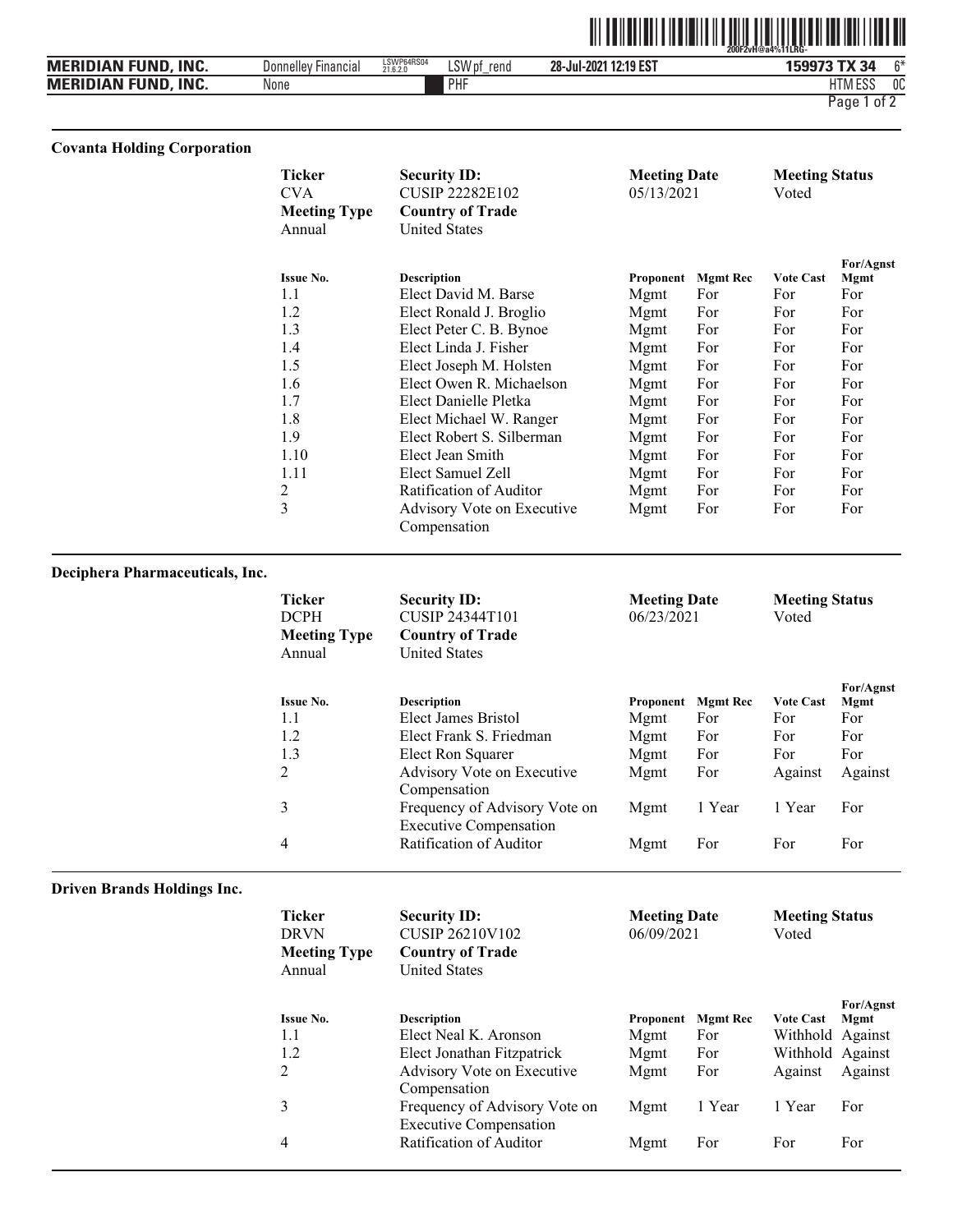|--|

| INC.<br><b>MERIDIAN FUND,</b> | Donnelley<br><b>Financial</b> | LSWP64RS04<br>21.6.2.0 | LSW pf<br>rend<br>$-$ | 12:19 EST<br>28-Jul-2021 | 159973 TX 34                  | $^{\sim}$ |
|-------------------------------|-------------------------------|------------------------|-----------------------|--------------------------|-------------------------------|-----------|
| INC.<br><b>MERIDIAN FUND</b>  | None                          |                        | PHF                   |                          | $F^{\alpha}$<br><b>HIMESS</b> | 0C        |
|                               |                               |                        |                       |                          | ot 2<br>Page                  |           |

#### **Elanco Animal Health Incorporated**

| <b>Ticker</b><br><b>ELAN</b><br><b>Meeting Type</b><br>Annual | <b>Security ID:</b><br><b>CUSIP 28414H103</b><br><b>Country of Trade</b><br><b>United States</b> | <b>Meeting Date</b><br>05/19/2021 |                 | <b>Meeting Status</b><br>Voted |                          |  |
|---------------------------------------------------------------|--------------------------------------------------------------------------------------------------|-----------------------------------|-----------------|--------------------------------|--------------------------|--|
| <b>Issue No.</b>                                              | <b>Description</b>                                                                               | Proponent                         | <b>Mgmt Rec</b> | <b>Vote Cast</b>               | For/Agnst<br><b>Mgmt</b> |  |
| 1                                                             | Elect William F. Doyle                                                                           | Mgmt                              | For             | For                            | For                      |  |
| 2                                                             | Elect Art A. Garcia                                                                              | Mgmt                              | For             | For                            | For                      |  |
| 3                                                             | Elect Denise Scots-Knight                                                                        | Mgmt                              | For             | For                            | For                      |  |
| $\overline{4}$                                                | Elect Jeffrey N. Simmons                                                                         | Mgmt                              | For             | For                            | For                      |  |
| 5                                                             | Ratification of Auditor                                                                          | Mgmt                              | For             | For                            | For                      |  |
| 6                                                             | Advisory Vote on Executive                                                                       | Mgmt                              | For             | For                            | For                      |  |
|                                                               | Compensation<br>Amendment to the 2018 Stock<br>Plan                                              | Mgmt                              | For             | For                            | For                      |  |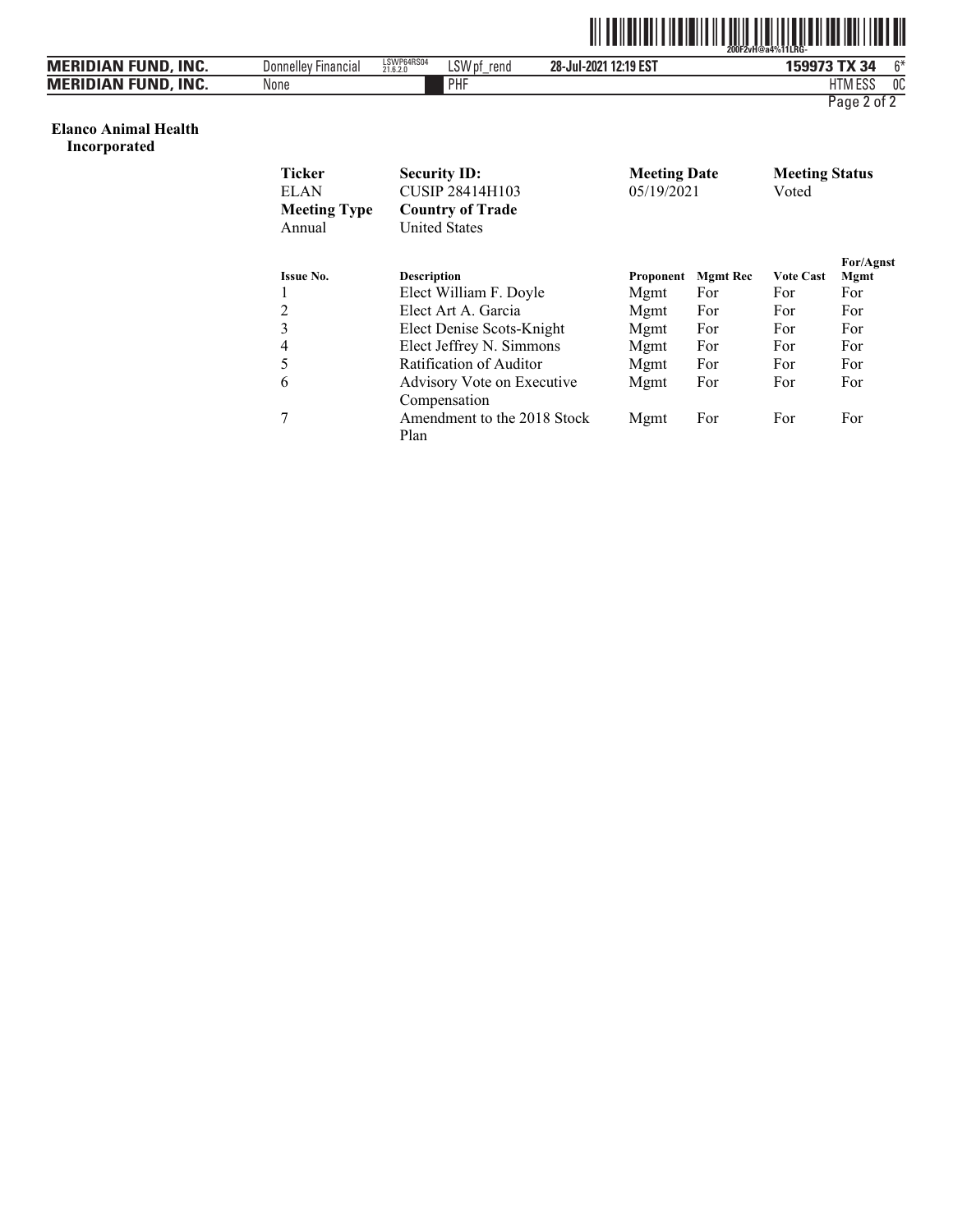| <b>MERIDIAN FUND, INC.</b>                | <b>Donnelley Financial</b>                                    | LSWP64RS04<br>21.6.2.0<br>LSW pf_rend                                                            | 28-Jul-2021 12:19 EST |                                   |                        | 159973 TX 35                   |                                  |
|-------------------------------------------|---------------------------------------------------------------|--------------------------------------------------------------------------------------------------|-----------------------|-----------------------------------|------------------------|--------------------------------|----------------------------------|
| <b>MERIDIAN FUND, INC.</b>                | None                                                          | PHF                                                                                              |                       |                                   |                        |                                | $\overline{0}$<br><b>HTM ESS</b> |
|                                           |                                                               |                                                                                                  |                       |                                   |                        |                                | Page 1 of 2                      |
| <b>Evoqua Water Technologies</b><br>Corp. |                                                               |                                                                                                  |                       |                                   |                        |                                |                                  |
|                                           | <b>Ticker</b><br><b>AQUA</b><br><b>Meeting Type</b><br>Annual | <b>Security ID:</b><br><b>CUSIP 30057T105</b><br><b>Country of Trade</b><br><b>United States</b> |                       | <b>Meeting Date</b><br>02/16/2021 |                        | <b>Meeting Status</b><br>Voted |                                  |
|                                           | <b>Issue No.</b>                                              | <b>Description</b>                                                                               |                       | Proponent                         | <b>Mgmt</b> Rec        | <b>Vote Cast</b>               | For/Agnst<br><b>Mgmt</b>         |
|                                           | 1.1                                                           | Elect Gary Cappeline                                                                             |                       | Mgmt                              | For                    | For                            | For                              |
|                                           | 1.2                                                           | Elect Lisa Glatch                                                                                |                       | Mgmt                              | For                    | For                            | For                              |
|                                           | 1.3                                                           | Elect Brian R. Hoesterey                                                                         |                       | Mgmt                              | For                    | For                            | For                              |
|                                           | 1.4                                                           | Elect Vinay Kumar                                                                                |                       | Mgmt                              | For                    | For                            | For                              |
|                                           | $\overline{2}$                                                | Advisory Vote on Executive<br>Compensation                                                       |                       | Mgmt                              | For                    | For                            | For                              |
|                                           | 3                                                             | Ratification of Auditor                                                                          |                       | Mgmt                              | For                    | For                            | For                              |
| <b>First Horizon Corporation</b>          |                                                               |                                                                                                  |                       |                                   |                        |                                |                                  |
|                                           | <b>Ticker</b>                                                 | <b>Security ID:</b>                                                                              |                       | <b>Meeting Date</b><br>04/27/2021 |                        | <b>Meeting Status</b>          |                                  |
|                                           | <b>FHN</b>                                                    | CUSIP 320517105                                                                                  |                       |                                   |                        | Voted                          |                                  |
|                                           | <b>Meeting Type</b><br>Annual                                 | <b>Country of Trade</b><br><b>United States</b>                                                  |                       |                                   |                        |                                |                                  |
|                                           | <b>Issue No.</b><br>1                                         | Description<br>Elect Harry V. Barton, Jr.                                                        |                       | Proponent<br>Mgmt                 | <b>Mgmt</b> Rec<br>For | <b>Vote Cast</b><br>For        | For/Agnst<br><b>Mgmt</b><br>For  |
|                                           | 2                                                             | Elect Kenneth A. Burdick                                                                         |                       | Mgmt                              | For                    | For                            | For                              |
|                                           | 3                                                             | Elect Daryl G. Byrd                                                                              |                       | Mgmt                              | For                    | For                            | For                              |
|                                           | 4                                                             | Elect John N. Casbon                                                                             |                       | Mgmt                              | For                    | For                            | For                              |
|                                           | 5                                                             | Elect John C. Compton                                                                            |                       | Mgmt                              | For                    | For                            | For                              |
|                                           | 6                                                             | Elect Wendy P. Davidson                                                                          |                       | Mgmt                              | For                    | For                            | For                              |
|                                           | 7                                                             | Elect William H. Fenstermaker                                                                    |                       | Mgmt                              | For                    | For                            | For                              |
|                                           | $\,$ 8 $\,$                                                   | Elect D. Bryan Jordan                                                                            |                       | Mgmt                              | For                    | For                            | For                              |
|                                           | 9                                                             | Elect J. Michael Kemp, Sr.                                                                       |                       | Mgmt                              | For                    | For                            | For                              |
|                                           | 10                                                            | Elect Rick E. Maples                                                                             |                       | Mgmt                              | For                    | For                            | For                              |
|                                           | 11                                                            | Elect Vicki R. Palmer                                                                            |                       | Mgmt                              | For                    | For                            | For                              |
|                                           | 12                                                            | Elect Colin V. Reed                                                                              |                       | Mgmt                              | For                    | For                            | For                              |
|                                           | 13                                                            | Elect E. Stewart Shea III                                                                        |                       | Mgmt                              | For                    | For                            | For                              |
|                                           | 14                                                            | Elect Cecelia D. Stewart                                                                         |                       | Mgmt                              | For                    | For                            | For                              |
|                                           | 15                                                            | Elect Rajesh Subramaniam                                                                         |                       | Mgmt                              | For                    | For                            | For                              |
|                                           | 16                                                            | <b>Elect Rosa Sugranes</b>                                                                       |                       | Mgmt                              | For                    | For                            | For                              |
|                                           | 17                                                            | Elect R. Eugene Taylor                                                                           |                       | Mgmt                              | For                    | For                            | For                              |
|                                           | 18                                                            | Approval of the 2021 Incentive<br>Plan                                                           |                       | Mgmt                              | For                    | For                            | For                              |
|                                           | 19                                                            | Advisory Vote on Executive<br>Compensation                                                       |                       | Mgmt                              | For                    | For                            | For                              |
|                                           | 20                                                            | Ratification of Auditor                                                                          |                       | Mgmt                              | For                    | Against                        | Against                          |
| Heron Therapeutics, Inc.                  |                                                               |                                                                                                  |                       |                                   |                        |                                |                                  |
|                                           | <b>Ticker</b><br><b>HRTX</b>                                  | <b>Security ID:</b><br>CUSIP 427746102                                                           |                       | <b>Meeting Date</b><br>06/17/2021 |                        | <b>Meeting Status</b><br>Voted |                                  |

**Meeting Type Country of Trade** Annual United States

|                  |                      |      |                    |                | For/Agnst |
|------------------|----------------------|------|--------------------|----------------|-----------|
| <b>Issue No.</b> | <b>Description</b>   |      | Proponent Mgmt Rec | Vote Cast Mgmt |           |
|                  | Elect Barry D. Quart | Mgmt | - For              | For            | For       |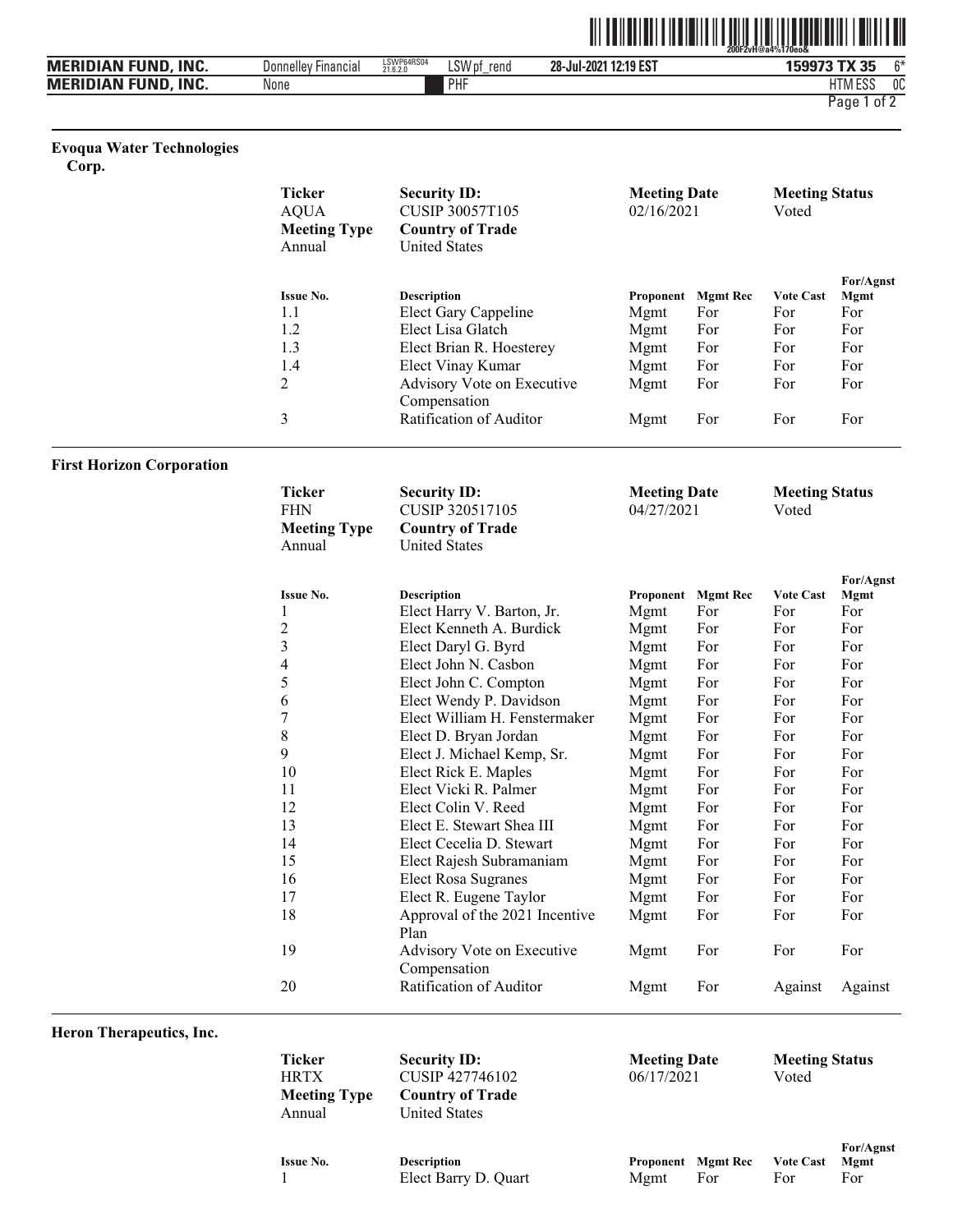

| <b>MERIDIAN FUND, INC.</b> | Donnelley Financial | LSWP64RS04<br>21.6.2.0 | LSW pf rend            | 28-Jul-2021 12:19 EST |     | 159973 TX 35 |             | $6*$ |
|----------------------------|---------------------|------------------------|------------------------|-----------------------|-----|--------------|-------------|------|
| <b>MERIDIAN FUND, INC.</b> | None                |                        | PHF                    |                       |     |              | HTM ESS     | 0C   |
|                            |                     |                        |                        |                       |     |              | Page 2 of 2 |      |
|                            |                     |                        | Elect Stephen R. Davis | Mgmt                  | For | Against      | Against     |      |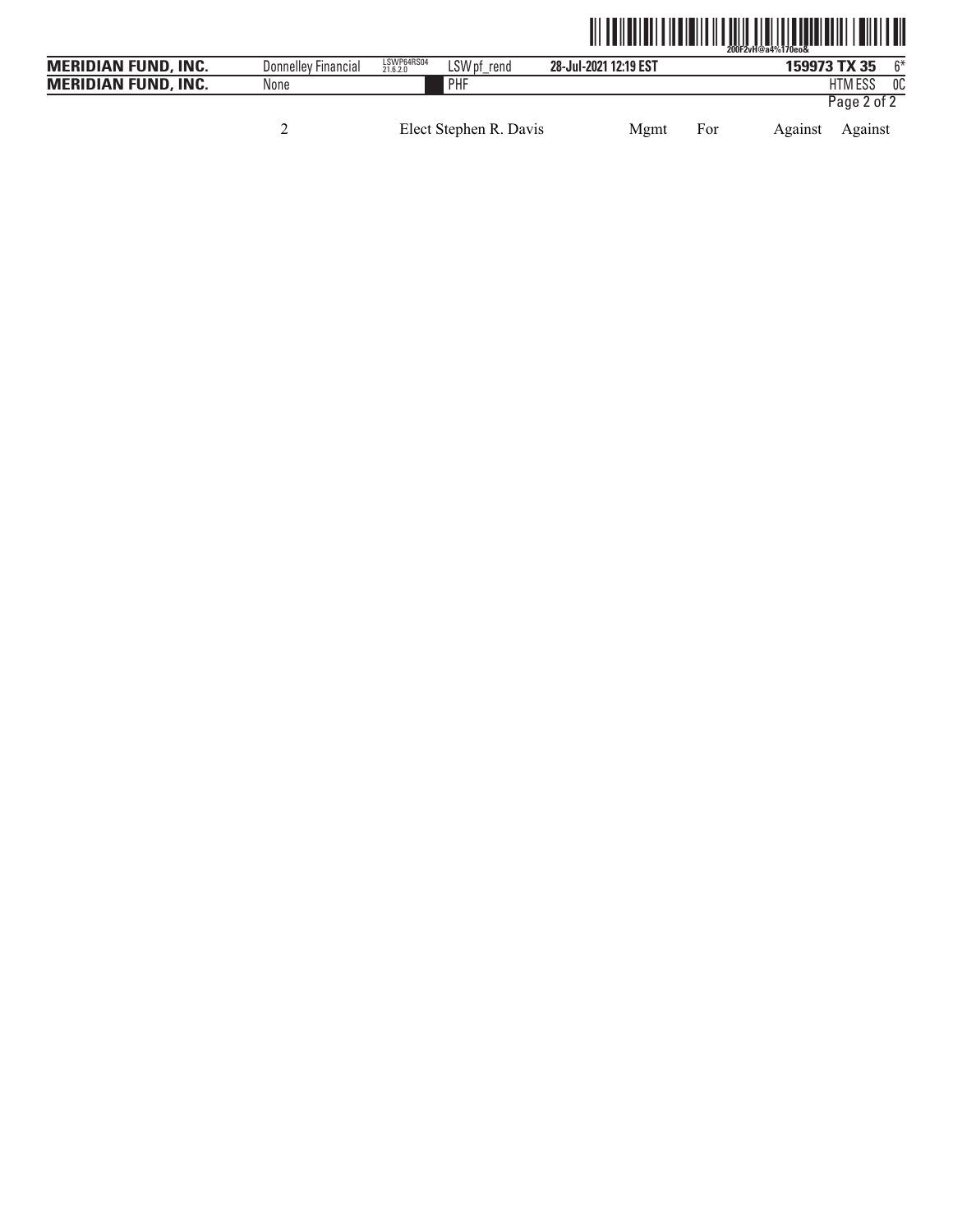

ShrHoldr Against Against For

| <b>MERIDIAN FUND, INC.</b>  | <b>Donnelley Financial</b> | LSWP64RS04<br>21.6.2.0<br>LSW pf_rend<br>28-Jul-2021 12:20 EST |                     |                 | 200F2vH@a4%1cZSoh<br>159973 TX 36 | $6*$                      |
|-----------------------------|----------------------------|----------------------------------------------------------------|---------------------|-----------------|-----------------------------------|---------------------------|
| <b>MERIDIAN FUND, INC.</b>  | None                       | PHF                                                            |                     |                 |                                   | HTM ESS<br>0 <sup>C</sup> |
|                             |                            |                                                                |                     |                 |                                   | Page 1 of 1               |
|                             | 3                          | Elect Craig A. Johnson                                         | Mgmt                | For             | For                               | For                       |
|                             | 4                          | Elect Kimberly J. Manhard                                      | Mgmt                | For             | Against                           | Against                   |
|                             | 5                          | Elect Christian Waage                                          | Mgmt                | For             | For                               | For                       |
|                             | 6                          | Ratification of Auditor                                        | Mgmt                | For             | For                               | For                       |
|                             | 7                          | Advisory Vote on Executive                                     | Mgmt                | For             | For                               | For                       |
|                             |                            | Compensation                                                   |                     |                 |                                   |                           |
|                             | 8                          | Amendment to the 2007 Equity                                   | Mgmt                | For             | For                               | For                       |
|                             |                            | Incentive Plan                                                 |                     |                 |                                   |                           |
|                             | 9                          | Amendment to the 1997 Employee Mgmt<br>Stock Purchase Plan     |                     | For             | For                               | For                       |
| Hillenbrand, Inc.           |                            |                                                                |                     |                 |                                   |                           |
|                             | <b>Ticker</b>              | <b>Security ID:</b>                                            | <b>Meeting Date</b> |                 | <b>Meeting Status</b>             |                           |
|                             | HI                         | CUSIP 431571108                                                | 02/11/2021          |                 | Voted                             |                           |
|                             | <b>Meeting Type</b>        | <b>Country of Trade</b>                                        |                     |                 |                                   |                           |
|                             | Annual                     | <b>United States</b>                                           |                     |                 |                                   |                           |
|                             |                            |                                                                |                     |                 |                                   | For/Agnst                 |
|                             | <b>Issue No.</b>           | <b>Description</b>                                             | Proponent           | <b>Mgmt</b> Rec | <b>Vote Cast</b>                  | <b>Mgmt</b>               |
|                             | 1.1                        | Elect Helen W. Cornell                                         | Mgmt                | For             | For                               | For                       |
|                             | 1.2                        | <b>Elect Jennifer Rumsey</b>                                   | Mgmt                | For             | For                               | For                       |
|                             | 1.3                        | Elect Stuart A. Taylor, II                                     | Mgmt                | For             | For                               | For                       |
|                             | $\overline{2}$             | Advisory Vote on Executive                                     | Mgmt                | For             | For                               | For                       |
|                             |                            | Compensation                                                   |                     |                 |                                   |                           |
|                             | 3                          | Amendment to the Stock Incentive                               | Mgmt                | For             | For                               | For                       |
|                             |                            | Plan                                                           |                     |                 |                                   |                           |
|                             | 4                          | Ratification of Auditor                                        | Mgmt                | For             | For                               | For                       |
| <b>Huntsman Corporation</b> |                            |                                                                |                     |                 |                                   |                           |
|                             | <b>Ticker</b>              | <b>Security ID:</b>                                            | <b>Meeting Date</b> |                 | <b>Meeting Status</b>             |                           |
|                             | <b>HUN</b>                 | CUSIP 447011107                                                | 04/28/2021          |                 | Voted                             |                           |
|                             | <b>Meeting Type</b>        | <b>Country of Trade</b>                                        |                     |                 |                                   |                           |
|                             | Annual                     | <b>United States</b>                                           |                     |                 |                                   |                           |
|                             |                            |                                                                |                     |                 |                                   | For/Agnst                 |
|                             | <b>Issue No.</b>           | <b>Description</b>                                             | Proponent           | <b>Mgmt Rec</b> | <b>Vote Cast</b>                  | <b>Mgmt</b>               |
|                             | 1                          | Elect Peter R. Huntsman                                        | Mgmt                | For             | For                               | For                       |
|                             | $\boldsymbol{2}$           | Elect Nolan D. Archibald                                       | Mgmt                | For             | Against                           | Against                   |
|                             | 3                          | Elect Mary C. Beckerle                                         | Mgmt                | For             | For                               | For                       |
|                             | 4                          | Elect M. Anthony Burns                                         | Mgmt                | For             | For                               | For                       |
|                             | 5                          | Elect Sonia Dula                                               | Mgmt                | For             | For                               | For                       |
|                             | 6                          | Elect Cynthia L. Egan                                          | Mgmt                | For             | For                               | For                       |
|                             | 7                          | Elect Daniele Ferrari                                          | Mgmt                | For             | For                               | For                       |
|                             | $\,$ 8 $\,$                | Elect Robert J. Margetts                                       | Mgmt                | For             | For                               | For                       |
|                             | 9                          | Elect Jeanne McGovern                                          | Mgmt                | For             | For                               | For                       |
|                             | 10                         | Elect Wayne A. Reaud                                           | Mgmt                | For             | For                               | For                       |
|                             | 11                         | Elect Jan E. Tighe                                             | Mgmt                | For             | For                               | For                       |
|                             | 12                         | Advisory Vote on Executive<br>Compensation                     | Mgmt                | For             | For                               | For                       |

13 Ratification of Auditor Mgmt For For For 14 Shareholder Proposal Regarding Right to Act by Written Consent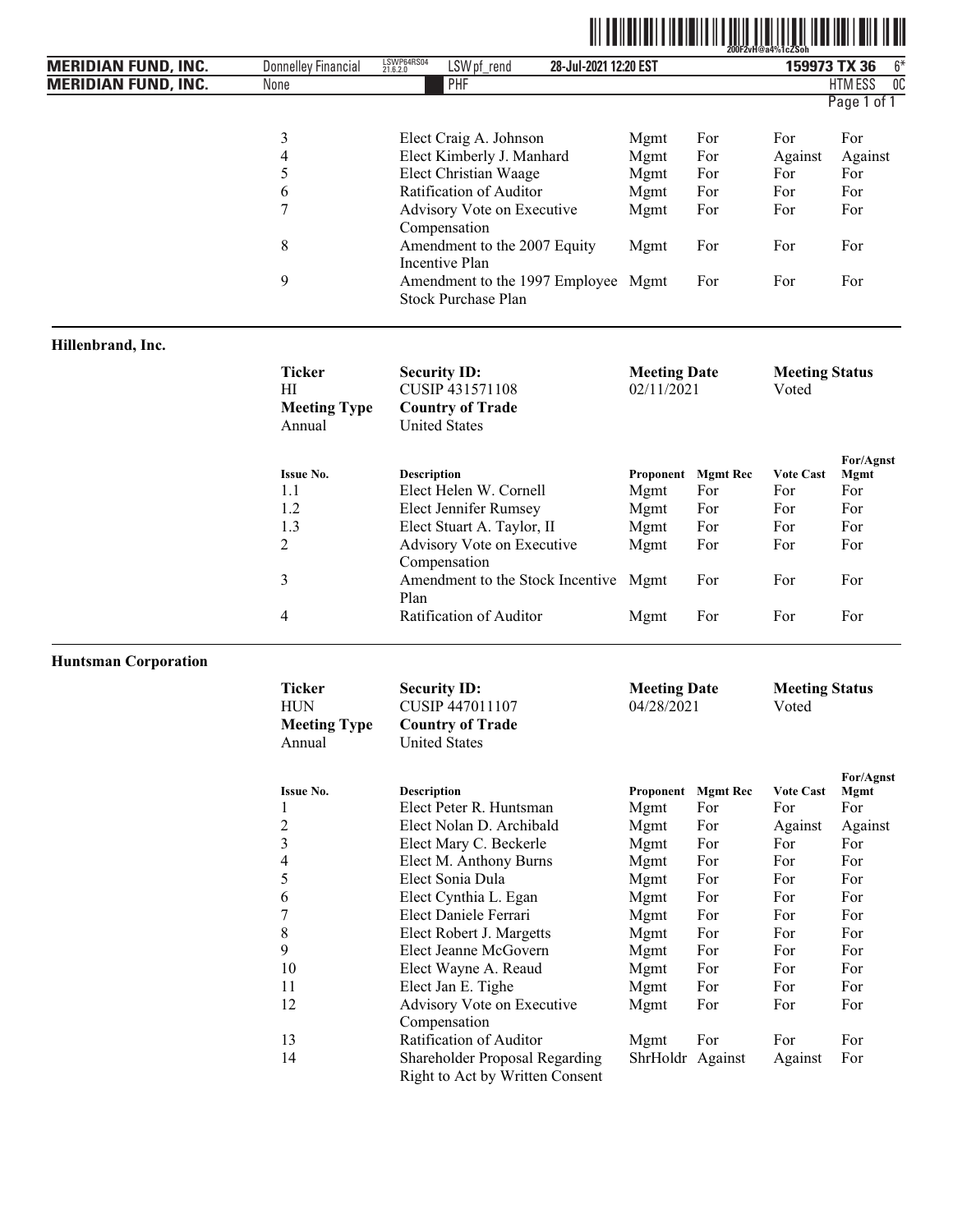| <b>MERIDIAN FUND, INC.</b>        | <b>Donnelley Financial</b>                                    | LSWP64RS04<br>21.6.2.0<br>LSW pf_rend                                                     | 28-Jul-2021 12:20 EST |                                   |                        | 159973 TX 37                   | $5^*$                            |
|-----------------------------------|---------------------------------------------------------------|-------------------------------------------------------------------------------------------|-----------------------|-----------------------------------|------------------------|--------------------------------|----------------------------------|
| <b>MERIDIAN FUND, INC.</b>        | None                                                          | PHF                                                                                       |                       |                                   |                        |                                | $\overline{0}$<br><b>HTM ESS</b> |
|                                   |                                                               |                                                                                           |                       |                                   |                        |                                | Page 1 of 2                      |
| <b>Juniper Networks, Inc.</b>     |                                                               |                                                                                           |                       |                                   |                        |                                |                                  |
|                                   | <b>Ticker</b><br><b>JNPR</b><br><b>Meeting Type</b><br>Annual | <b>Security ID:</b><br>CUSIP 48203R104<br><b>Country of Trade</b><br><b>United States</b> |                       | <b>Meeting Date</b><br>05/13/2021 |                        | <b>Meeting Status</b><br>Voted |                                  |
|                                   | <b>Issue No.</b>                                              | <b>Description</b>                                                                        |                       | Proponent                         | <b>Mgmt Rec</b>        | <b>Vote Cast</b>               | For/Agnst<br><b>Mgmt</b>         |
|                                   | 1                                                             | Elect Gary J. Daichendt                                                                   |                       | Mgmt                              | For                    | For                            | For                              |
|                                   | $\overline{c}$                                                | Elect Anne DelSanto                                                                       |                       | Mgmt                              | For                    | For                            | For                              |
|                                   | 3                                                             | Elect Kevin A. DeNuccio                                                                   |                       | Mgmt                              | For                    | For                            | For                              |
|                                   | 4                                                             | <b>Elect James Dolce</b>                                                                  |                       | Mgmt                              | For                    | For                            | For                              |
|                                   | 5                                                             | Elect Christine M. Gorjanc                                                                |                       | Mgmt                              | For                    | For                            | For                              |
|                                   | 6                                                             | Elect Janet B. Haugen                                                                     |                       | Mgmt                              | For                    | For                            | For                              |
|                                   | 7                                                             | <b>Elect Scott Kriens</b>                                                                 |                       | Mgmt                              | For                    | For                            | For                              |
|                                   | $\,8\,$                                                       | Elect Rahul Merchant                                                                      |                       | Mgmt                              | For                    | For                            | For                              |
|                                   | 9                                                             | Elect Rami Rahim                                                                          |                       | Mgmt                              | For                    | For                            | For                              |
|                                   | 10                                                            | Elect William Stensrud                                                                    |                       | Mgmt                              | For                    | For                            | For                              |
|                                   | 11                                                            | Ratification of Auditor                                                                   |                       | Mgmt                              | For                    | For                            | For                              |
|                                   | 12                                                            | Advisory Vote on Executive<br>Compensation                                                |                       | Mgmt                              | For                    | For                            | For                              |
| <b>Lear Corporation</b>           |                                                               |                                                                                           |                       |                                   |                        |                                |                                  |
|                                   | <b>Ticker</b><br><b>LEA</b><br><b>Meeting Type</b><br>Annual  | <b>Security ID:</b><br>CUSIP 521865204<br><b>Country of Trade</b><br><b>United States</b> |                       | <b>Meeting Date</b><br>05/20/2021 |                        | <b>Meeting Status</b><br>Voted |                                  |
|                                   |                                                               |                                                                                           |                       |                                   |                        |                                | For/Agnst                        |
|                                   | <b>Issue No.</b><br>1                                         | <b>Description</b><br>Elect Mei-Wei Cheng                                                 |                       | Proponent<br>Mgmt                 | <b>Mgmt Rec</b><br>For | <b>Vote Cast</b><br>For        | Mgmt<br>For                      |
|                                   | $\overline{c}$                                                | Elect Jonathan F. Foster                                                                  |                       | Mgmt                              | For                    | For                            | For                              |
|                                   | $\mathfrak{Z}$                                                | Elect Bradley M. Halverson                                                                |                       | Mgmt                              | For                    | For                            | For                              |
|                                   | 4                                                             | Elect Mary Lou Jepsen                                                                     |                       | Mgmt                              | For                    | For                            | For                              |
|                                   | 5                                                             | Elect Roger A. Krone                                                                      |                       | Mgmt                              | For                    | For                            | For                              |
|                                   | 6                                                             | Elect Patricia L. Lewis                                                                   |                       | Mgmt                              | For                    | For                            | For                              |
|                                   | 7                                                             | Elect Kathleen A. Ligocki                                                                 |                       | Mgmt                              | For                    | For                            | For                              |
|                                   | $8\,$                                                         | Elect Conrad L. Mallett, Jr.                                                              |                       | Mgmt                              | For                    | For                            | For                              |
|                                   | 9                                                             | Elect Raymond E. Scott                                                                    |                       | Mgmt                              | For                    | For                            | For                              |
|                                   | 10                                                            | Elect Gregory C. Smith                                                                    |                       | Mgmt                              | For                    | For                            | For                              |
|                                   | 11                                                            | Ratification of Auditor                                                                   |                       | Mgmt                              | For                    | For                            | For                              |
|                                   | 12                                                            | Advisory Vote on Executive<br>Compensation                                                |                       | Mgmt                              | For                    | For                            | For                              |
| <b>Legend Biotech Corporation</b> |                                                               |                                                                                           |                       |                                   |                        |                                |                                  |
|                                   | <b>Ticker</b>                                                 | <b>Security ID:</b>                                                                       |                       | <b>Meeting Date</b>               |                        | <b>Meeting Status</b>          |                                  |
|                                   | <b>LEGN</b><br><b>Meeting Type</b>                            | CUSIP 52490G102<br><b>Country of Trade</b>                                                |                       | 06/09/2021                        |                        | Voted                          |                                  |
|                                   | Annual                                                        | <b>United States</b>                                                                      |                       |                                   |                        |                                |                                  |
|                                   | <b>Issue No.</b>                                              | Description                                                                               |                       |                                   | Proponent Mgmt Rec     | <b>Vote Cast</b>               | For/Agnst<br><b>Mgmt</b>         |
|                                   | 1                                                             | Accounts and Reports                                                                      |                       | Mgmt                              | For                    | For                            | For                              |
|                                   | $\overline{c}$                                                | Appointment of Auditor                                                                    |                       | Mgmt                              | For                    | For                            | For                              |
|                                   | $\mathfrak{Z}$                                                | Elect Ye Wang                                                                             |                       | Mgmt                              | For                    | Against                        | Against                          |
|                                   | 4                                                             | Elect Darren Xiaohui Ji                                                                   |                       | Mgmt                              | For                    | For                            | For                              |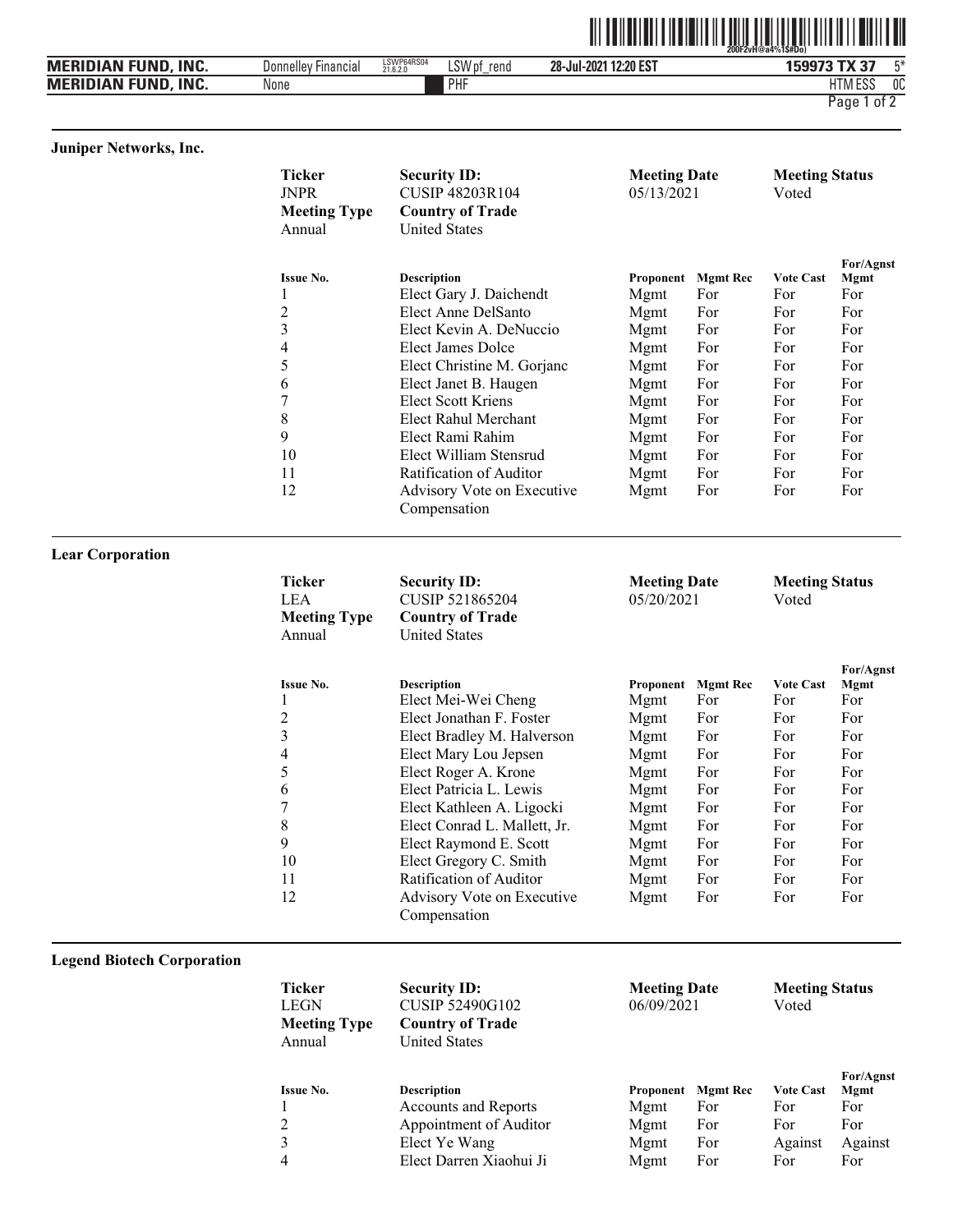

|                            |                            |                                                                |                              | ZUUFZVNW 447013#DUJ              |
|----------------------------|----------------------------|----------------------------------------------------------------|------------------------------|----------------------------------|
| <b>MERIDIAN FUND, INC.</b> | <b>Donnelley Financial</b> | LSWP64RS04<br>28-Jul-2021 12:20 EST<br>LSW pf rend<br>21.6.2.0 |                              | $5*$<br>159973 TX 37             |
| <b>MERIDIAN FUND, INC.</b> | None                       | PHF                                                            |                              | <sub>0</sub> C<br><b>HTM ESS</b> |
|                            |                            |                                                                |                              | Page 2 of 2                      |
|                            | 5                          | Authorization of Directors and<br>Officers                     | Mgmt<br>For                  | For<br>For                       |
| Matson, Inc.               |                            |                                                                |                              |                                  |
|                            | <b>Ticker</b>              | <b>Security ID:</b>                                            | <b>Meeting Date</b>          | <b>Meeting Status</b>            |
|                            | <b>MATX</b>                | <b>CUSIP 57686G105</b>                                         | 04/22/2021                   | Voted                            |
|                            | <b>Meeting Type</b>        | <b>Country of Trade</b>                                        |                              |                                  |
|                            | Annual                     | <b>United States</b>                                           |                              |                                  |
|                            |                            |                                                                |                              | For/Agnst                        |
|                            | <b>Issue No.</b>           | <b>Description</b>                                             | <b>Mgmt Rec</b><br>Proponent | <b>Vote Cast</b><br><b>Mgmt</b>  |
|                            | 1.1                        | Elect Meredith J. Ching                                        | For<br>Mgmt                  | For<br>For                       |
|                            | 1.2                        | Elect Matthew J. Cox                                           | Mgmt<br>For                  | For<br>For                       |
|                            | 1.3                        | Elect Thomas B. Fargo                                          | For<br>Mgmt                  | For<br>For                       |
|                            | 1.4                        | Elect Mark H. Fukunaga                                         | Mgmt<br>For                  | For<br>For                       |
|                            | 1.5                        | Elect Stanley M. Kuriyama                                      | Mgmt<br>For                  | For<br>For                       |
|                            | 1.6                        | Elect Constance H. Lau                                         | For<br>Mgmt                  | For<br>For                       |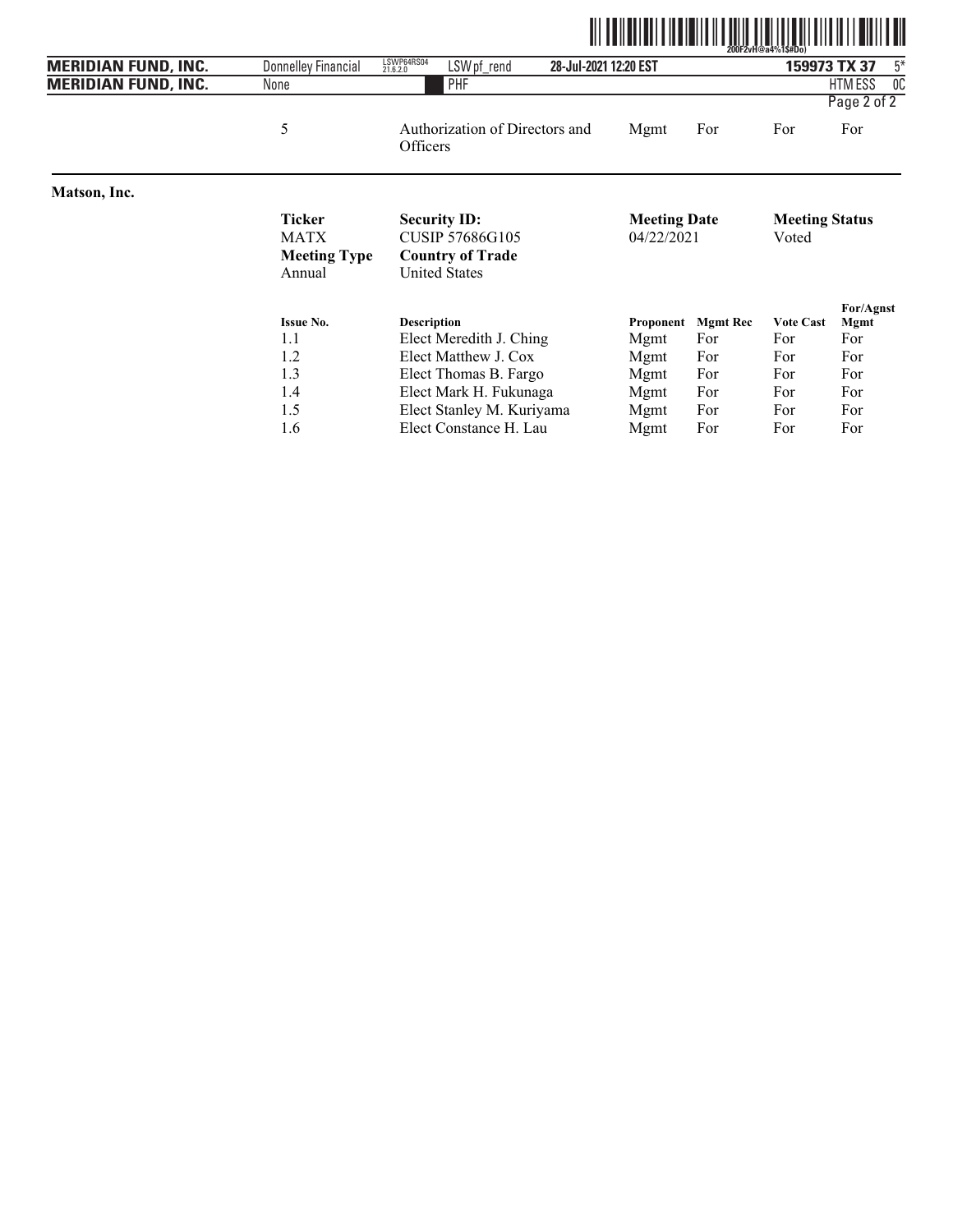| <b>MERIDIAN FUND, INC.</b>  | <b>Donnelley Financial</b>                                    | LSWP64RS04<br>21.6.2.0 | LSW pf_rend                                                                               | 28-Jul-2021 12:20 EST |                                   |                 |                                | 159973 TX 38             | $5*$           |
|-----------------------------|---------------------------------------------------------------|------------------------|-------------------------------------------------------------------------------------------|-----------------------|-----------------------------------|-----------------|--------------------------------|--------------------------|----------------|
| <b>MERIDIAN FUND, INC.</b>  | None                                                          |                        | PHF                                                                                       |                       |                                   |                 |                                | <b>HTMESS</b>            | 0 <sup>C</sup> |
|                             |                                                               |                        |                                                                                           |                       |                                   |                 |                                | Page 1 of 2              |                |
|                             | 1.7                                                           |                        | Elect Jenai S. Wall                                                                       |                       | Mgmt                              | For             | For                            | For                      |                |
|                             | 2                                                             |                        | Advisory Vote on Executive<br>Compensation                                                |                       | Mgmt                              | For             | For                            | For                      |                |
|                             | 3                                                             |                        | Amendment to the 2016 Incentive<br>Compensation Plan                                      |                       | Mgmt                              | For             | For                            | For                      |                |
|                             | 4                                                             |                        | Ratification of Auditor                                                                   |                       | Mgmt                              | For             | For                            | For                      |                |
| Merit Medical Systems, Inc. |                                                               |                        |                                                                                           |                       |                                   |                 |                                |                          |                |
|                             | <b>Ticker</b><br><b>MMSI</b><br><b>Meeting Type</b><br>Annual |                        | <b>Security ID:</b><br>CUSIP 589889104<br><b>Country of Trade</b><br><b>United States</b> |                       | <b>Meeting Date</b><br>06/17/2021 |                 | <b>Meeting Status</b><br>Voted |                          |                |
|                             | <b>Issue No.</b>                                              | Description            |                                                                                           |                       | Proponent                         | <b>Mgmt Rec</b> | <b>Vote Cast</b>               | For/Agnst<br><b>Mgmt</b> |                |
|                             | 1                                                             |                        | Elect Fred P. Lampropoulos                                                                |                       | Mgmt                              | For             | For                            | For                      |                |
|                             | $\overline{c}$                                                |                        | Elect A. Scott Anderson                                                                   |                       | Mgmt                              | For             | For                            | For                      |                |
|                             | 3                                                             |                        | Elect Lynne N. Ward                                                                       |                       | Mgmt                              | For             | For                            | For                      |                |
|                             | 4                                                             |                        | Elect Stephen C. Evans                                                                    |                       | Mgmt                              | For             | For                            | For                      |                |
|                             | 5                                                             |                        | Amendment to the 2018 Long-<br>Term Incentive Plan                                        |                       | Mgmt                              | For             | For                            | For                      |                |
|                             | 6                                                             |                        | Amendment to the 1996 Employee<br><b>Stock Purchase Plan</b>                              |                       | Mgmt                              | For             | For                            | For                      |                |
|                             | 7                                                             |                        | Advisory Vote on Executive<br>Compensation                                                |                       | Mgmt                              | For             | For                            | For                      |                |
|                             | 8                                                             |                        | Ratification of Auditor                                                                   |                       | Mgmt                              | For             | For                            | For                      |                |

**Micron Technology, Inc.**

| <b>Ticker</b><br>MU<br><b>Meeting Type</b><br>Annual | <b>Security ID:</b><br><b>CUSIP 595112103</b><br><b>Country of Trade</b><br><b>United States</b> | <b>Meeting Date</b><br>01/14/2021 |                 | <b>Meeting Status</b><br>Voted |                   |
|------------------------------------------------------|--------------------------------------------------------------------------------------------------|-----------------------------------|-----------------|--------------------------------|-------------------|
| <b>Issue No.</b>                                     | <b>Description</b>                                                                               | Proponent                         | <b>Mgmt Rec</b> | <b>Vote Cast</b>               | For/Agnst<br>Mgmt |
| 1                                                    | Elect Richard M. Beyer                                                                           | Mgmt                              | For             | For                            | For               |
| 2                                                    | Elect Lynn A. Dugle                                                                              | Mgmt                              | For             | For                            | For               |
| 3                                                    | Elect Steven J. Gomo                                                                             | Mgmt                              | For             | For                            | For               |
| 4                                                    | Elect Mary Pat McCarthy                                                                          | Mgmt                              | For             | For                            | For               |
| 5                                                    | Elect Sanjay Mehrotra                                                                            | Mgmt                              | For             | For                            | For               |
| 6                                                    | Elect Robert E. Switz                                                                            | Mgmt                              | For             | For                            | For               |
| 7                                                    | Elect MaryAnn Wright                                                                             | Mgmt                              | For             | For                            | For               |
| 8                                                    | Advisory Vote on Executive<br>Compensation                                                       | Mgmt                              | For             | Against                        | Against           |
| 9                                                    | Amendment to the 2007 Equity<br>Incentive Plan                                                   | Mgmt                              | For             | For                            | For               |
| 10                                                   | Ratification of Auditor                                                                          | Mgmt                              | For             | For                            | For               |

# **National Fuel Gas Company**

| <b>Ticker</b><br>NFG.<br><b>Meeting Type</b><br>Annual | <b>Security ID:</b><br><b>CUSIP 636180101</b><br><b>Country of Trade</b><br><b>United States</b> | <b>Meeting Date</b><br>03/11/2021        | <b>Meeting Status</b><br>Voted                      |
|--------------------------------------------------------|--------------------------------------------------------------------------------------------------|------------------------------------------|-----------------------------------------------------|
| <b>Issue No.</b><br>1.1                                | <b>Description</b><br>Elect David H. Anderson                                                    | <b>Proponent</b> Mgmt Rec<br>For<br>Mgmt | For/Agnst<br><b>Vote Cast</b><br>Mgmt<br>For<br>For |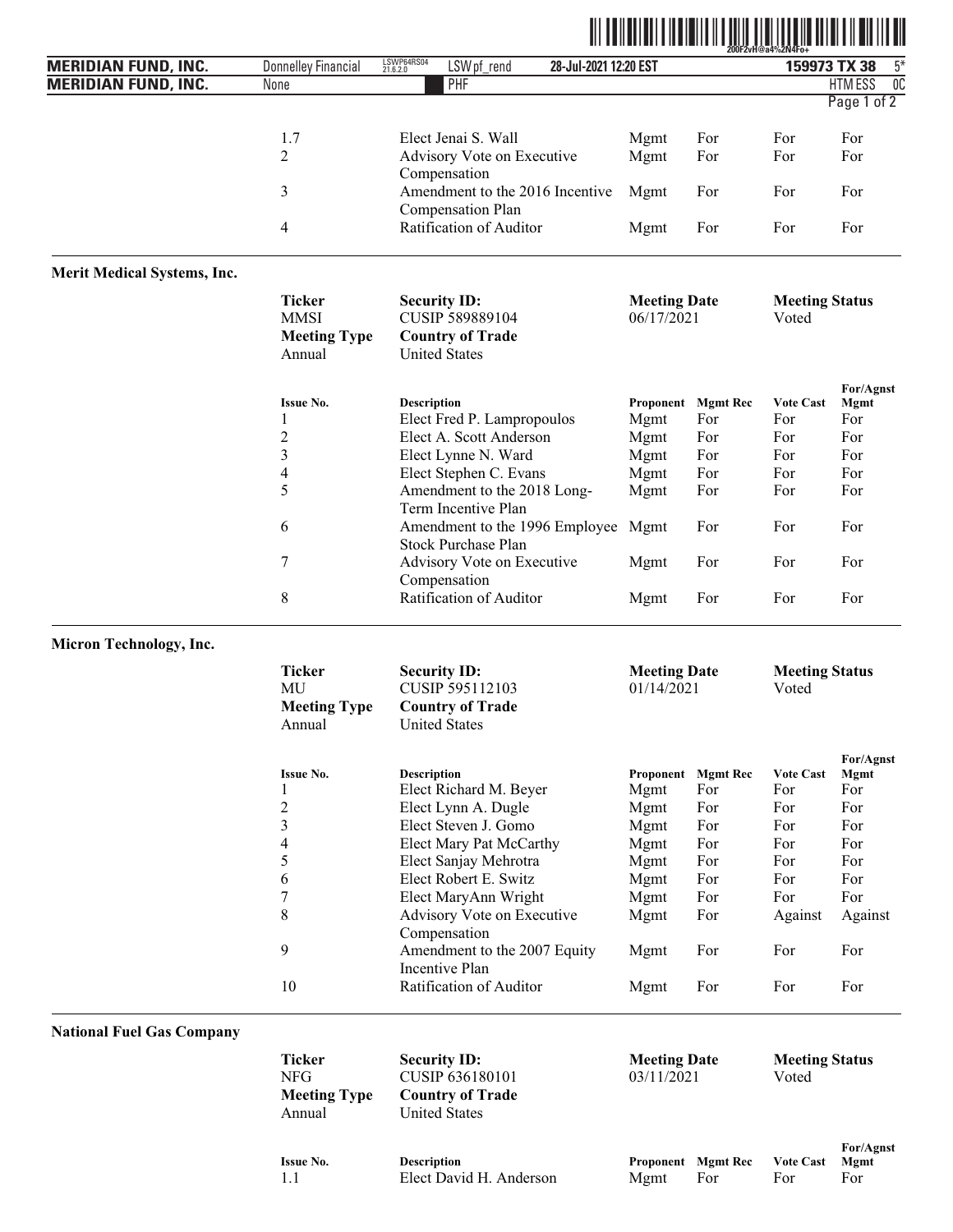

|                            |                     |                        |                                            |                       |      |     | <b><i>LUULLVII'S</i></b> UT/ULIVTI UT |                 |    |
|----------------------------|---------------------|------------------------|--------------------------------------------|-----------------------|------|-----|---------------------------------------|-----------------|----|
| <b>MERIDIAN FUND, INC.</b> | Donnelley Financial | LSWP64RS04<br>21.6.2.0 | LSW pf rend                                | 28-Jul-2021 12:20 EST |      |     |                                       | 159973 TX 38    | 5* |
| <b>MERIDIAN FUND, INC.</b> | None                |                        | PHF                                        |                       |      |     |                                       | HTM ESS         | 0C |
|                            |                     |                        |                                            |                       |      |     |                                       | Page $2$ of $2$ |    |
|                            | 1.2                 |                        | Elect David P. Bauer                       |                       | Mgmt | For | For                                   | For             |    |
|                            | 1.3                 |                        | Elect Barbara M. Baumann                   |                       | Mgmt | For | For                                   | For             |    |
|                            | 1.4                 |                        | Elect Rebecca Ranich                       |                       | Mgmt | For | For                                   | For             |    |
|                            |                     |                        | Advisory Vote on Executive<br>Compensation |                       | Mgmt | For | For                                   | For             |    |
|                            |                     |                        | Repeal of Classified Board                 |                       | Mgmt | For | For                                   | For             |    |
|                            | 4                   |                        | Ratification of Auditor                    |                       | Mgmt | For | For                                   | For             |    |
|                            |                     |                        |                                            |                       |      |     |                                       |                 |    |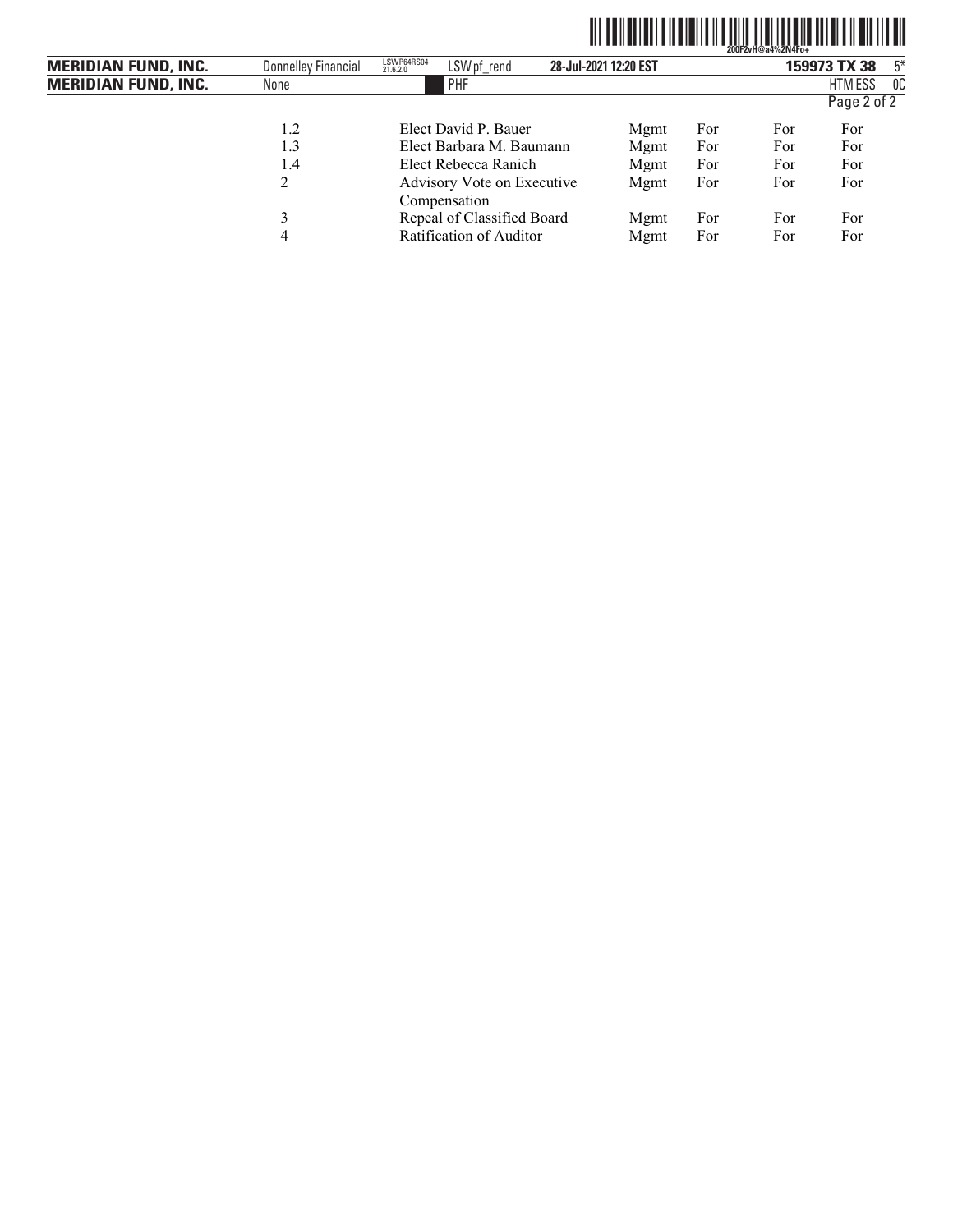|                                                          |                                    |                                                                                                         |                                   |                    | 159973 TX 39                   | $6*$                     |
|----------------------------------------------------------|------------------------------------|---------------------------------------------------------------------------------------------------------|-----------------------------------|--------------------|--------------------------------|--------------------------|
| <b>MERIDIAN FUND, INC.</b><br><b>MERIDIAN FUND, INC.</b> | <b>Donnelley Financial</b><br>None | LSWP64RS04<br>21.6.2.0<br>28-Jul-2021 12:20 EST<br>LSW pf_rend<br>PHF                                   |                                   |                    |                                | <b>HTMESS</b><br>OC      |
|                                                          |                                    |                                                                                                         |                                   |                    |                                | Page 1 of 2              |
| <b>NETSTREIT Corp.</b>                                   |                                    |                                                                                                         |                                   |                    |                                |                          |
|                                                          | <b>Ticker</b><br><b>NTST</b>       | <b>Security ID:</b><br>CUSIP 64119V303                                                                  | <b>Meeting Date</b><br>05/19/2021 |                    | <b>Meeting Status</b><br>Voted |                          |
|                                                          | <b>Meeting Type</b><br>Annual      | <b>Country of Trade</b><br><b>United States</b>                                                         |                                   |                    |                                |                          |
|                                                          | <b>Issue No.</b>                   | Description                                                                                             |                                   | Proponent Mgmt Rec | <b>Vote Cast</b>               | For/Agnst<br><b>Mgmt</b> |
|                                                          | 1                                  | Elect Mark Manheimer                                                                                    | Mgmt                              | For                | For                            | For                      |
|                                                          | $\overline{c}$                     | Elect Todd Minnis                                                                                       | Mgmt                              | For                | For                            | For                      |
|                                                          | 3                                  | Elect Michael N. Christodolou                                                                           | Mgmt                              | For                | For                            | For                      |
|                                                          | 4                                  | Elect Heidi Everett                                                                                     | Mgmt                              | For                | For                            | For                      |
|                                                          | 5                                  | <b>Elect Matthew Troxell</b>                                                                            | Mgmt                              | For                | For                            | For                      |
|                                                          | 6                                  | Elect Lori Beth Wittman                                                                                 | Mgmt                              | For                | For                            | For                      |
|                                                          | 7                                  | Elect Robin Zeigler                                                                                     | Mgmt                              | For                | For                            | For                      |
|                                                          | 8                                  | Ratification of Auditor                                                                                 | Mgmt                              | For                | For                            | For                      |
| <b>Newell Brands Inc.</b>                                |                                    |                                                                                                         |                                   |                    |                                |                          |
|                                                          | <b>Ticker</b>                      | <b>Security ID:</b>                                                                                     | <b>Meeting Date</b>               |                    | <b>Meeting Status</b>          |                          |
|                                                          | <b>NWL</b>                         | CUSIP 651229106                                                                                         | 05/05/2021                        |                    | Voted                          |                          |
|                                                          | <b>Meeting Type</b>                | <b>Country of Trade</b>                                                                                 |                                   |                    |                                |                          |
|                                                          | Annual                             | <b>United States</b>                                                                                    |                                   |                    |                                |                          |
|                                                          | <b>Issue No.</b>                   | <b>Description</b>                                                                                      | Proponent                         | <b>Mgmt Rec</b>    | <b>Vote Cast</b>               | For/Agnst<br><b>Mgmt</b> |
|                                                          | 1                                  | Elect Bridget M. Ryan-Berman                                                                            | Mgmt                              | For                | For                            | For                      |
|                                                          | $\overline{2}$                     | Elect Patrick D. Campbell                                                                               | Mgmt                              | For                | For                            | For                      |
|                                                          | 3                                  | Elect James R. Craigie                                                                                  | Mgmt                              | For                | For                            | For                      |
|                                                          | 4                                  | Elect Brett M. Icahn                                                                                    | Mgmt                              | For                | For                            | For                      |
|                                                          | 5                                  | Elect Jay L. Johnson                                                                                    | Mgmt                              | For                | For                            | For                      |
|                                                          | 6                                  | Elect Gerardo I. Lopez                                                                                  | Mgmt                              | For                | For                            | For                      |
|                                                          | 7                                  | Elect Courtney R. Mather                                                                                | Mgmt                              | For                | For                            | For                      |
|                                                          | $\,8\,$                            | Elect Ravichandra K. Saligram                                                                           | Mgmt                              | For                | For                            | For                      |
|                                                          | 9                                  | Elect Judith A. Sprieser                                                                                | Mgmt                              | For                | For                            | For                      |
|                                                          | 10                                 | Elect Robert A. Steele                                                                                  | Mgmt                              | For                | For                            | For                      |
|                                                          | 11                                 | Ratification of Auditor                                                                                 | Mgmt                              | For                | For                            | For                      |
|                                                          | 12                                 | Advisory Vote on Executive                                                                              | Mgmt                              | For                | For                            | For                      |
|                                                          |                                    | Compensation                                                                                            |                                   |                    |                                |                          |
|                                                          | 13                                 | Shareholder Proposal Regarding<br>Reducing Ownership Threshold<br>Required to Act by Written<br>Consent | ShrHoldr Against                  |                    | Against                        | For                      |
| <b>Newmont Corporation</b>                               |                                    |                                                                                                         |                                   |                    |                                |                          |
|                                                          | <b>Ticker</b>                      | <b>Security ID:</b>                                                                                     | <b>Meeting Date</b>               |                    | <b>Meeting Status</b>          |                          |
|                                                          | <b>NEM</b>                         | CUSIP 651639106                                                                                         | 04/28/2021                        |                    | Voted                          |                          |
|                                                          | <b>Meeting Type</b>                | <b>Country of Trade</b>                                                                                 |                                   |                    |                                |                          |
|                                                          | Annual                             | <b>United States</b>                                                                                    |                                   |                    |                                |                          |
|                                                          | <b>Issue No.</b>                   | Description                                                                                             | Proponent                         | <b>Mgmt Rec</b>    | <b>Vote Cast</b>               | For/Agnst<br><b>Mgmt</b> |
|                                                          | $\mathbf{I}$                       | Elect Patrick G. Awuah, Jr.                                                                             | Mgmt                              | For                | For                            | For                      |
|                                                          | $\overline{2}$                     | Elect Gregory H. Boyce                                                                                  | Mgmt                              | For                | For                            | For                      |
|                                                          | 3                                  | Elect Bruce R. Brook                                                                                    | Mgmt                              | For                | For                            | For                      |
|                                                          | 4                                  | Elect Maura J. Clark                                                                                    | Mgmt                              | For                | For                            | For                      |
|                                                          | 5                                  | Elect Matthew Coon Come                                                                                 | Mgmt                              | For                | For                            | For                      |
|                                                          | 6                                  | Elect Jose Manuel Madero                                                                                | Mgmt                              | For                | For                            | For                      |
|                                                          |                                    |                                                                                                         |                                   |                    |                                |                          |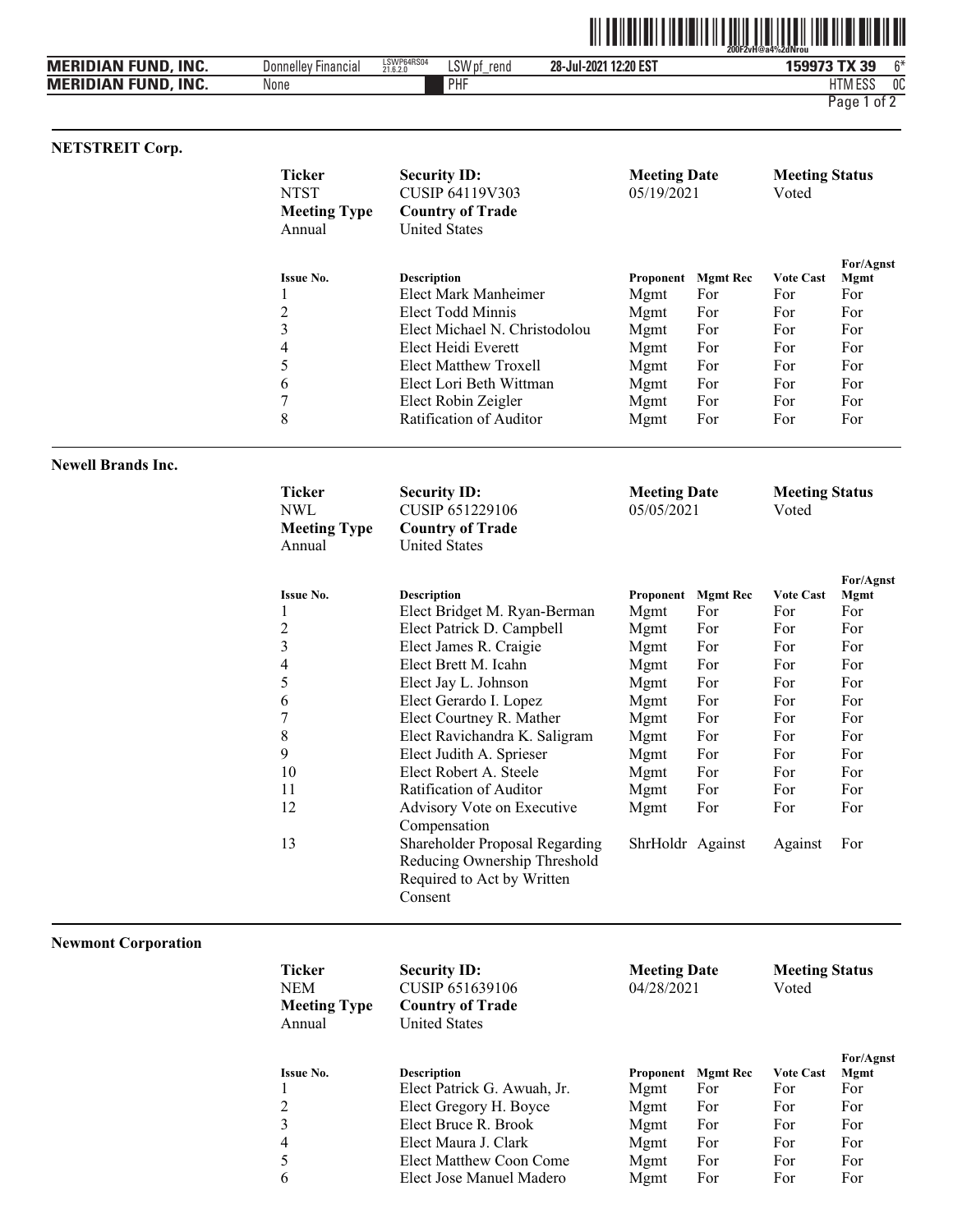

|                            |                            |                                       |                       |     | ______________ |              |      |
|----------------------------|----------------------------|---------------------------------------|-----------------------|-----|----------------|--------------|------|
| <b>MERIDIAN FUND, INC.</b> | <b>Donnelley Financial</b> | LSWP64RS04<br>LSW pf_rend<br>21.6.2.0 | 28-Jul-2021 12:20 EST |     |                | 159973 TX 39 | $6*$ |
| <b>MERIDIAN FUND, INC.</b> | None                       | PHF                                   |                       |     |                | HTM ESS      | 0C   |
|                            |                            |                                       |                       |     |                | Page 2 of 2  |      |
|                            |                            | Elect Rene Medori                     | Mgmt                  | For | For            | For          |      |
|                            | 8                          | Elect Jane Nelson                     | Mgmt                  | For | For            | For          |      |
|                            | 9                          | Elect Thomas Palmer                   | Mgmt                  | For | For            | For          |      |
|                            | 10                         | Elect Julio M. Quintana               | Mgmt                  | For | For            | For          |      |
|                            | 11                         | Elect Susan N. Story                  | Mgmt                  | For | For            | For          |      |
|                            | 12                         | Advisory Vote on Executive            | Mgmt                  | For | For            | For          |      |
|                            |                            | Compensation                          |                       |     |                |              |      |
|                            | 13                         | Ratification of Auditor               | Mgmt                  | For | For            | For          |      |
|                            |                            |                                       |                       |     |                |              |      |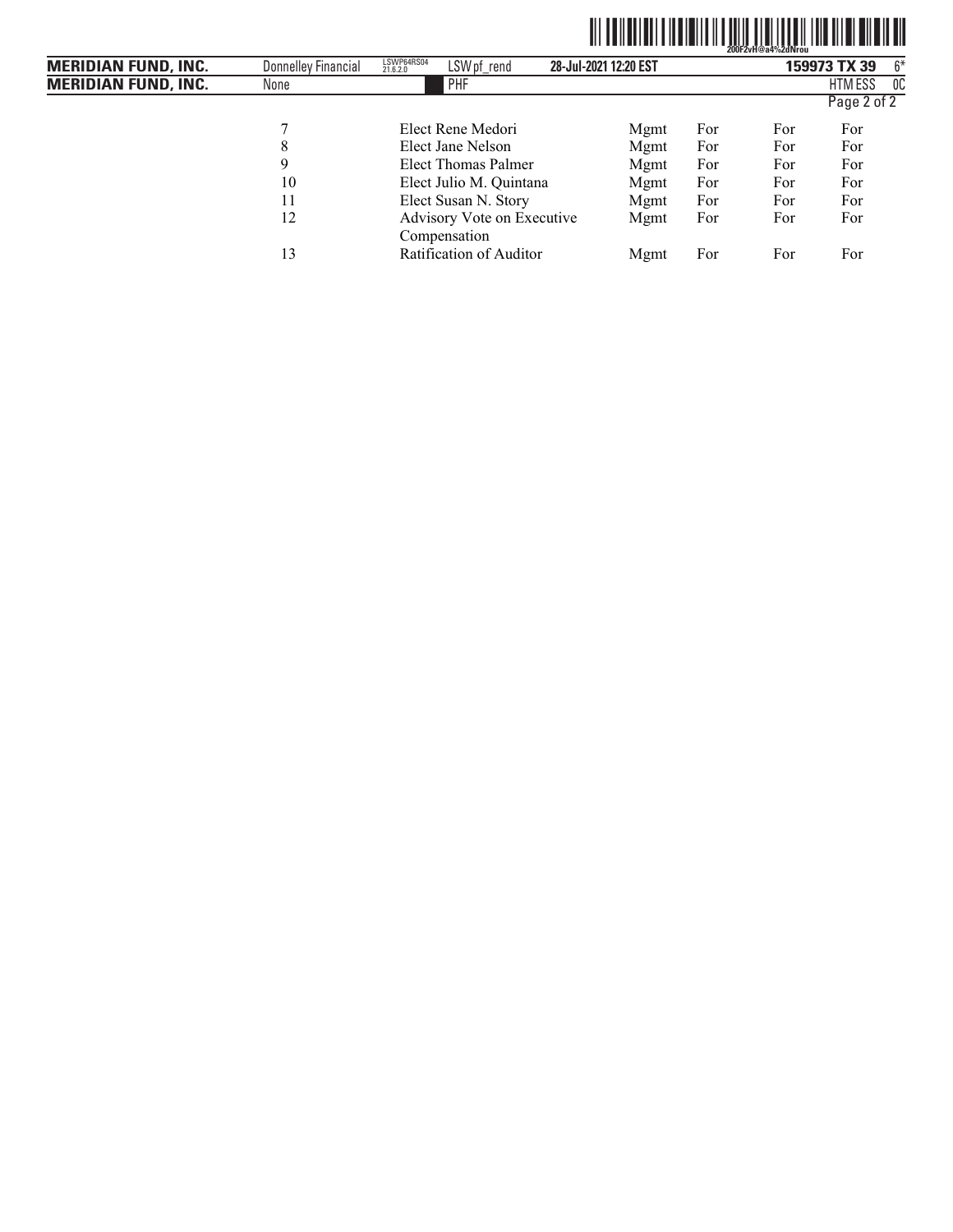| <b>MERIDIAN FUND, INC.</b>                  | <b>Donnelley Financial</b>    | LSWP64RS04<br>21.6.2.0<br>LSW pf_rend           | 28-Jul-2021 12:20 EST |                     |                 | 159973 TX 40          |                                 |
|---------------------------------------------|-------------------------------|-------------------------------------------------|-----------------------|---------------------|-----------------|-----------------------|---------------------------------|
| <b>MERIDIAN FUND, INC.</b>                  | None                          | PHF                                             |                       |                     |                 |                       | <b>HTMESS</b><br>$\overline{0}$ |
|                                             |                               |                                                 |                       |                     |                 |                       | Page 1 of 2                     |
| <b>Nomad Foods Limited</b>                  |                               |                                                 |                       |                     |                 |                       |                                 |
|                                             | <b>Ticker</b>                 | <b>Security ID:</b>                             |                       | <b>Meeting Date</b> |                 | <b>Meeting Status</b> |                                 |
|                                             | <b>NOMD</b>                   | <b>CUSIP G6564A105</b>                          |                       | 06/30/2021          |                 | Voted                 |                                 |
|                                             | <b>Meeting Type</b><br>Annual | <b>Country of Trade</b><br><b>United States</b> |                       |                     |                 |                       |                                 |
|                                             |                               |                                                 |                       |                     |                 |                       | For/Agnst                       |
|                                             | <b>Issue No.</b>              | Description                                     |                       | Proponent           | <b>Mgmt Rec</b> | <b>Vote Cast</b>      | <b>Mgmt</b>                     |
|                                             | 1                             | Elect Martin E. Franklin                        |                       | Mgmt                | For             | For                   | For                             |
|                                             | $\overline{2}$                | Elect Noam Gottesman                            |                       | Mgmt                | For             | For                   | For                             |
|                                             | 3                             | Elect Ian G.H. Ashken                           |                       | Mgmt                | For             | For                   | For                             |
|                                             | 4                             | Elect Stefan Descheemaeker                      |                       | Mgmt                | For             | For                   | For                             |
|                                             | 5                             | Elect Golnar Khosrowshahi                       |                       | Mgmt                | For             | For                   | For                             |
|                                             | 6                             | Elect James E. Lillie                           |                       | Mgmt                | For             | For                   | For                             |
|                                             | 7                             | Elect Stuart Murray Macfarlane                  |                       | Mgmt                | For             | For                   | For                             |
|                                             | $\,8\,$                       | Elect Lord Myners                               |                       | Mgmt                | For             | For                   | For                             |
|                                             | 9                             | Elect Victoria Parry                            |                       | Mgmt                | For             | For                   | For                             |
|                                             | 10                            | <b>Elect Melanie Stack</b>                      |                       | Mgmt                | For             | For                   | For                             |
|                                             | 11                            | Elect Samy Zekhout                              |                       | Mgmt                | For             | Against               | Against                         |
|                                             | 12                            | Ratification of Auditor                         |                       | Mgmt                | For             | For                   | For                             |
| Nordstrom, Inc.                             |                               |                                                 |                       |                     |                 |                       |                                 |
|                                             | <b>Ticker</b>                 | <b>Security ID:</b>                             |                       | <b>Meeting Date</b> |                 | <b>Meeting Status</b> |                                 |
|                                             | <b>JWN</b>                    | CUSIP 655664100                                 |                       | 05/19/2021          |                 | Voted                 |                                 |
|                                             | <b>Meeting Type</b><br>Annual | <b>Country of Trade</b><br><b>United States</b> |                       |                     |                 |                       |                                 |
|                                             | <b>Issue No.</b>              | Description                                     |                       | Proponent           | <b>Mgmt Rec</b> | <b>Vote Cast</b>      | For/Agnst<br><b>Mgmt</b>        |
|                                             | 1                             | Elect Shellye L. Archambeau                     |                       | Mgmt                | For             | For                   | For                             |
|                                             | $\overline{2}$                | Elect Stacy Brown-Philpot                       |                       | Mgmt                | For             | For                   | For                             |
|                                             | 3                             | Elect James L. Donald                           |                       | Mgmt                | For             | For                   | For                             |
|                                             | 4                             | Elect Kirsten A. Green                          |                       | Mgmt                | For             | For                   | For                             |
|                                             | 5                             | Elect Glenda G. McNeal                          |                       | Mgmt                | For             | For                   | For                             |
|                                             | 6                             | Elect Erik B. Nordstrom                         |                       | Mgmt                | For             | For                   | For                             |
|                                             | 7                             | Elect Peter E. Nordstrom                        |                       | Mgmt                | For             | For                   | For                             |
|                                             | $\,8\,$                       | Elect Brad D. Smith                             |                       | Mgmt                | For             | For                   | For                             |
|                                             | 9                             | Elect Bradley D. Tilden                         |                       | Mgmt                | For             | For                   | For                             |
|                                             | 10                            | Elect Mark J. Tritton                           |                       | Mgmt                | For             | For                   | For                             |
|                                             | 11                            | Ratification of Auditor                         |                       | Mgmt                | For             | For                   | For                             |
|                                             | 12                            | Advisory Vote on Executive                      |                       | Mgmt                | For             | For                   | For                             |
|                                             |                               | Compensation                                    |                       |                     |                 |                       |                                 |
| <b>Northwest Natural Holding</b><br>Company |                               |                                                 |                       |                     |                 |                       |                                 |
|                                             | <b>Ticker</b>                 | <b>Security ID:</b>                             |                       | <b>Meeting Date</b> |                 | <b>Meeting Status</b> |                                 |
|                                             | <b>NWN</b>                    | CUSIP 66765N105                                 |                       | 05/27/2021          |                 | Voted                 |                                 |
|                                             | <b>Meeting Type</b><br>Annual | <b>Country of Trade</b><br><b>United States</b> |                       |                     |                 |                       |                                 |
|                                             |                               |                                                 |                       |                     |                 |                       | For/Agnst                       |
|                                             | <b>Issue No.</b>              | <b>Description</b>                              |                       | Proponent           | <b>Mgmt Rec</b> | <b>Vote Cast</b>      | <b>Mgmt</b>                     |
|                                             | 1.1                           | Elect Timothy P. Boyle                          |                       | Mgmt                | For             | For                   | For                             |
|                                             | 1.2                           | <b>Elect Monica Enand</b>                       |                       | Mgmt                | For             | For                   | For                             |
|                                             | 1.3                           | Elect Dave McCurdy                              |                       | Mgmt                | For             | For                   | For                             |
|                                             | 1.4                           | Elect Malia H. Wasson                           |                       | Mgmt                | For             | For                   | For                             |
|                                             | 1.5                           | Elect Karen Lee                                 |                       | Mgmt                | For             | For                   | For                             |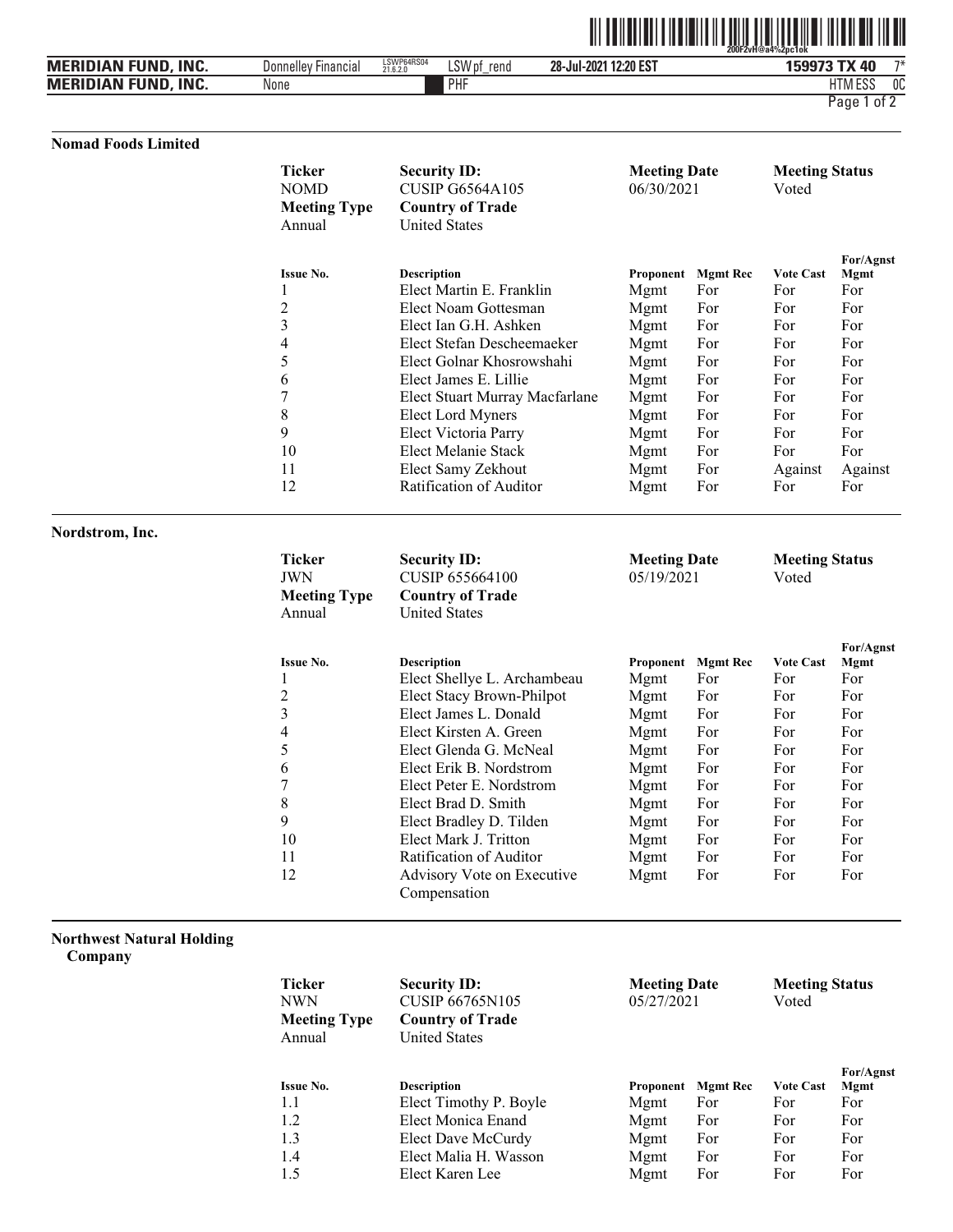

| <b>MERIDIAN FUND, INC.</b> | <b>Donnelley Financial</b> | LSWP64RS04<br>21.6.2.0 | LSW pf rend                                | 28-Jul-2021 12:20 EST |      |     |     | 159973 TX 40   | $7*$ |
|----------------------------|----------------------------|------------------------|--------------------------------------------|-----------------------|------|-----|-----|----------------|------|
| <b>MERIDIAN FUND, INC.</b> | None                       |                        | PHF                                        |                       |      |     |     | <b>HTM ESS</b> | 0C   |
|                            |                            |                        |                                            |                       |      |     |     | Page 2 of 2    |      |
|                            | 1.6                        |                        | Elect Nathan I. Partain                    |                       | Mgmt | For | For | For            |      |
|                            |                            |                        | Advisory Vote on Executive<br>Compensation |                       | Mgmt | For | For | For            |      |
|                            |                            |                        | Ratification of Auditor                    |                       | Mgmt | For | For | For            |      |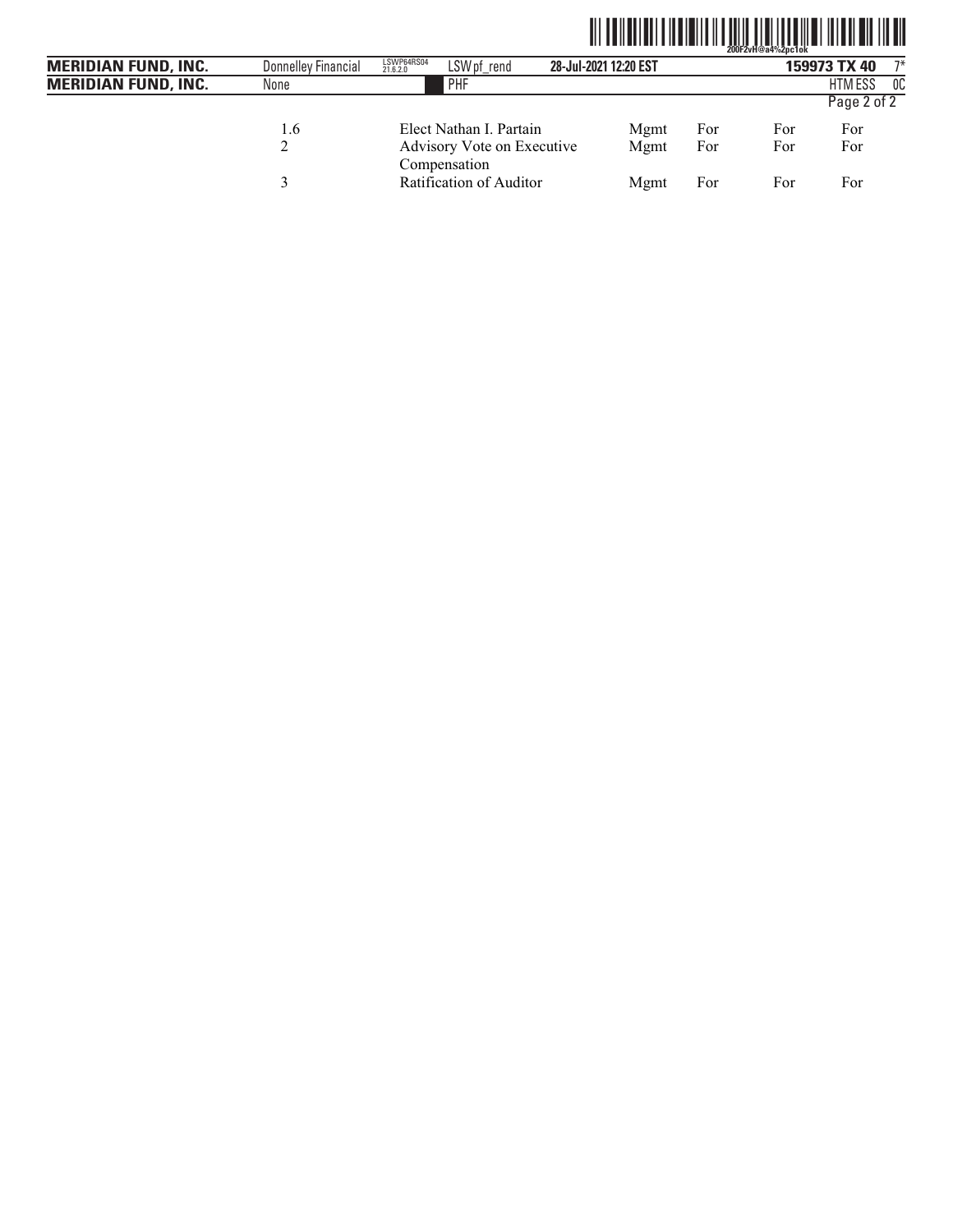| <b>MERIDIAN FUND, INC.</b>         | <b>Donnelley Financial</b>                                     | LSWP64RS22<br>21.6.2.0<br>LSW pf_rend<br>28-Jul-2021 12:20 EST                                   |                                   |                               | 159973 TX 41                   | $8*$                                   |
|------------------------------------|----------------------------------------------------------------|--------------------------------------------------------------------------------------------------|-----------------------------------|-------------------------------|--------------------------------|----------------------------------------|
| <b>MERIDIAN FUND, INC.</b>         | None                                                           | PHF                                                                                              |                                   |                               |                                | $\overline{00}$<br>HTM ESS             |
|                                    |                                                                |                                                                                                  |                                   |                               |                                | Page 1 of 2                            |
| <b>Nuance Communications, Inc.</b> |                                                                |                                                                                                  |                                   |                               |                                |                                        |
|                                    | <b>Ticker</b><br><b>NUAN</b><br><b>Meeting Type</b><br>Special | <b>Security ID:</b><br><b>CUSIP 67020Y100</b><br><b>Country of Trade</b><br><b>United States</b> | <b>Meeting Date</b><br>06/15/2021 |                               | <b>Meeting Status</b><br>Voted |                                        |
|                                    | <b>Issue No.</b><br>1<br>2                                     | Description<br>Merger<br>Advisory Vote on Golden<br>Parachutes                                   | Proponent<br>Mgmt<br>Mgmt         | <b>Mgmt Rec</b><br>For<br>For | <b>Vote Cast</b><br>For<br>For | For/Agnst<br><b>Mgmt</b><br>For<br>For |
| <b>NVIDIA Corporation</b>          |                                                                |                                                                                                  |                                   |                               |                                |                                        |
|                                    | <b>Ticker</b><br><b>NVDA</b><br><b>Meeting Type</b><br>Annual  | <b>Security ID:</b><br><b>CUSIP 67066G104</b><br><b>Country of Trade</b><br><b>United States</b> | <b>Meeting Date</b><br>06/03/2021 |                               | <b>Meeting Status</b><br>Voted |                                        |
|                                    | <b>Issue No.</b>                                               | Description                                                                                      |                                   | Proponent Mgmt Rec            | <b>Vote Cast</b>               | For/Agnst<br><b>Mgmt</b>               |
|                                    | 1                                                              | Elect Robert K. Burgess                                                                          | Mgmt                              | For                           | For                            | For                                    |
|                                    | $\overline{c}$                                                 | Elect Tench Coxe                                                                                 | Mgmt                              | For                           | For                            | For                                    |
|                                    | 3                                                              | Elect John O. Dabiri                                                                             | Mgmt                              | For                           | For                            | For                                    |
|                                    | 4                                                              | Elect Persis S. Drell                                                                            | Mgmt                              | For                           | For                            | For                                    |
|                                    | 5                                                              | Elect Jen-Hsun Huang                                                                             | Mgmt                              | For                           | For                            | For                                    |
|                                    | 6                                                              | Elect Dawn Hudson                                                                                | Mgmt                              | For                           | For                            | For                                    |
|                                    | $\sqrt{ }$                                                     | Elect Harvey C. Jones                                                                            | Mgmt                              | For                           | For                            | For                                    |
|                                    | 8                                                              | Elect Michael G. McCaffery                                                                       | Mgmt                              | For                           | For                            | For                                    |
|                                    | 9                                                              | Elect Stephen C. Neal                                                                            | Mgmt                              | For                           | For                            | For                                    |
|                                    | 10                                                             | Elect Mark L. Perry                                                                              | Mgmt                              | For                           | For                            | For                                    |
|                                    | 11                                                             | Elect A. Brooke Seawell                                                                          | Mgmt                              | For                           | For                            | For                                    |
|                                    | 12                                                             | Elect Aarti Shah                                                                                 | Mgmt                              | For                           | For                            | For                                    |
|                                    | 13                                                             | Elect Mark A. Stevens                                                                            | Mgmt                              | For                           | For                            | For                                    |
|                                    | 14                                                             | Advisory Vote on Executive<br>Compensation                                                       | Mgmt                              | For                           | For                            | For                                    |
|                                    | 15                                                             | Ratification of Auditor                                                                          | Mgmt                              | For                           | For                            | For                                    |
|                                    | 16                                                             | Increase in Authorized Common<br>Stock                                                           | Mgmt                              | For                           | For                            | For                                    |

#### **Olin Corporation**

| <b>Ticker</b>       | <b>Security ID:</b>         | <b>Meeting Date</b> |                 | <b>Meeting Status</b> |           |
|---------------------|-----------------------------|---------------------|-----------------|-----------------------|-----------|
| <b>OLN</b>          | <b>CUSIP 680665205</b>      | 04/22/2021          |                 | Voted                 |           |
| <b>Meeting Type</b> | <b>Country of Trade</b>     |                     |                 |                       |           |
| Annual              | <b>United States</b>        |                     |                 |                       |           |
|                     |                             |                     |                 |                       | For/Agnst |
| <b>Issue No.</b>    | <b>Description</b>          | Proponent           | <b>Mgmt Rec</b> | <b>Vote Cast</b>      | Mgmt      |
|                     | Elect Heidi S. Alderman     | Mgmt                | For             | For                   | For       |
| 2                   | Elect Beverley A. Babcock   | Mgmt                | For             | For                   | For       |
| 3                   | Elect Gray G. Benoist       | Mgmt                | For             | For                   | For       |
| 4                   | Elect C. Robert Bunch       | Mgmt                | For             | For                   | For       |
| 5                   | Elect Scott D. Ferguson     | Mgmt                | For             | For                   | For       |
| 6                   | Elect W. Barnes Hauptfuhrer | Mgmt                | For             | For                   | For       |
|                     | Elect John M. B. O'Connor   | Mgmt                | For             | For                   | For       |
| 8                   | Elect Earl L. Shipp         | Mgmt                | For             | For                   | For       |
| 9                   | Elect Scott M. Sutton       | Mgmt                | For             | For                   | For       |
| 10                  | Elect William H. Weideman   | Mgmt                | For             | For                   | For       |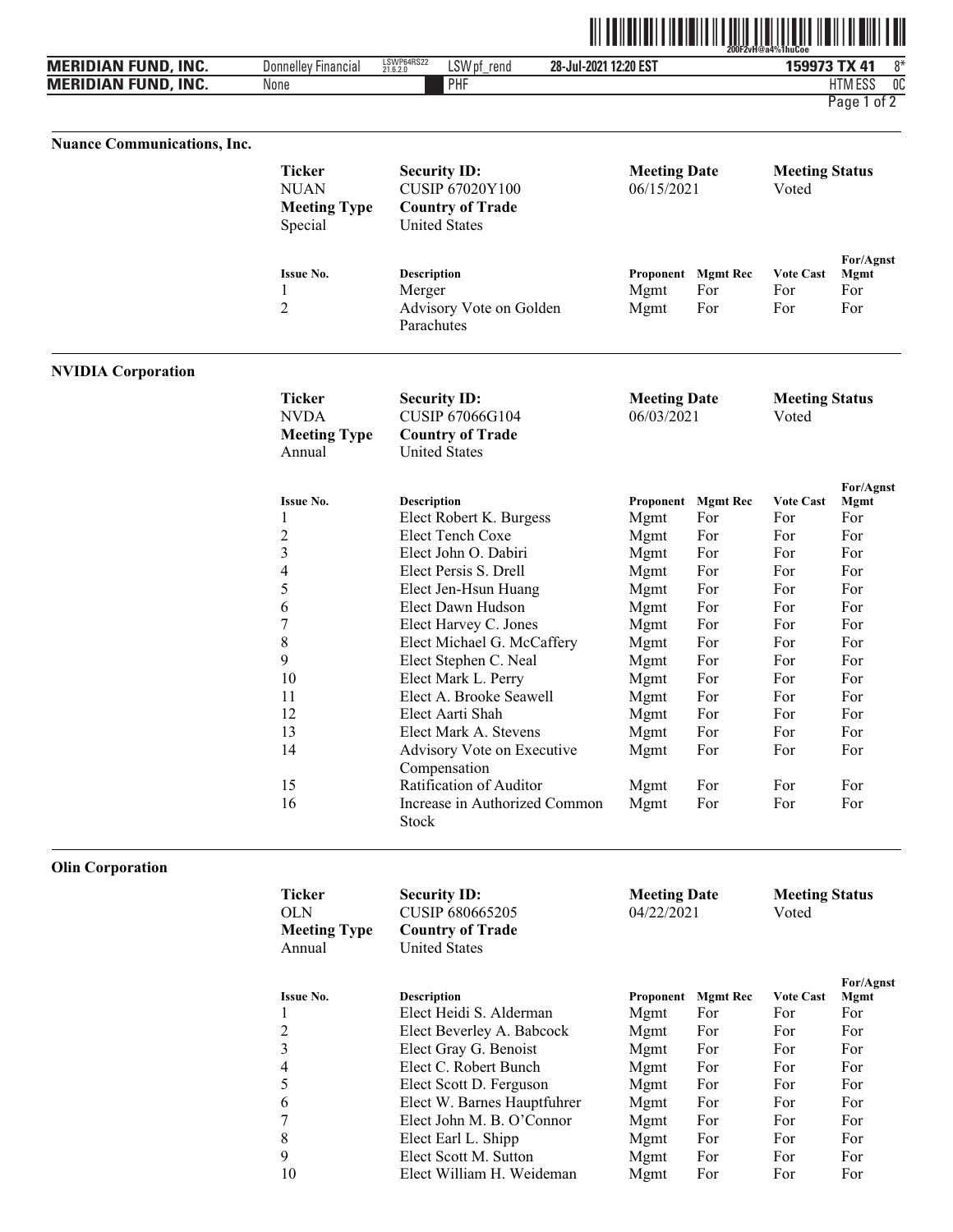

|                            |                            |                        |                                                  |                       |      |     | $20012811 \& 0770110006$ |                      |  |  |  |
|----------------------------|----------------------------|------------------------|--------------------------------------------------|-----------------------|------|-----|--------------------------|----------------------|--|--|--|
| <b>MERIDIAN FUND, INC.</b> | <b>Donnelley Financial</b> | LSWP64RS22<br>21.6.2.0 | LSW pf rend                                      | 28-Jul-2021 12:20 EST |      |     |                          | $8*$<br>159973 TX 41 |  |  |  |
| <b>MERIDIAN FUND, INC.</b> | None                       |                        | PHF                                              |                       |      |     |                          | 0C<br><b>HTM ESS</b> |  |  |  |
|                            |                            |                        |                                                  |                       |      |     |                          | Page 2 of 2          |  |  |  |
|                            |                            |                        | Elect Carol A. Williams                          |                       | Mgmt | For | For                      | For                  |  |  |  |
|                            | 12                         |                        | Approval of the 2021 Long-Term<br>Incentive Plan |                       | Mgmt | For | For                      | For                  |  |  |  |
|                            | 13                         |                        | Advisory Vote on Executive<br>Compensation       |                       | Mgmt | For | For                      | For                  |  |  |  |
|                            | 14                         |                        | Ratification of Auditor                          |                       | Mgmt | For | For                      | For                  |  |  |  |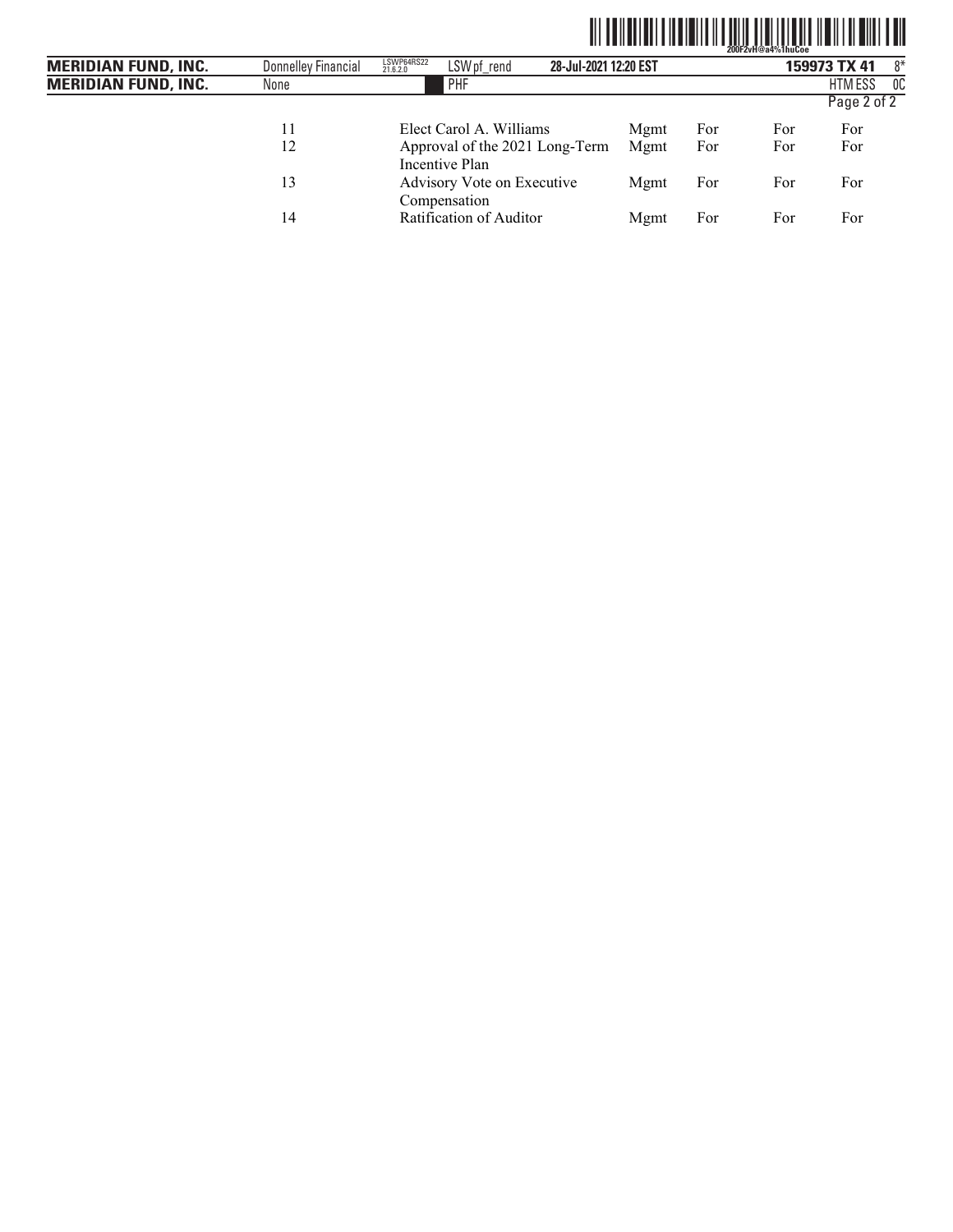|                                     |                                 |                                        |                                   | 200F2vH@a4%1&Ywo+              |
|-------------------------------------|---------------------------------|----------------------------------------|-----------------------------------|--------------------------------|
| <b>MERIDIAN FUND, INC.</b>          | Donnelley Financial             | LSWP64RS22<br>LSW pf_rend<br>21.6.2.0  | 28-Jul-2021 12:20 EST             | $7^*$<br>159973 TX 42          |
| <b>MERIDIAN FUND, INC.</b>          | None                            | <b>PHF</b>                             |                                   | 0C<br><b>HTMESS</b>            |
| <b>ON Semiconductor Corporation</b> |                                 |                                        |                                   | Page 1 of 2                    |
|                                     | <b>Ticker</b><br>0 <sub>N</sub> | <b>Security ID:</b><br>CUSIP 682189105 | <b>Meeting Date</b><br>05/20/2021 | <b>Meeting Status</b><br>Voted |

| <b>ON</b><br><b>Meeting Type</b><br>Annual | <b>CUSIP 682189105</b><br><b>Country of Trade</b><br><b>United States</b> | 05/20/2021        |                        | Voted                   |                                 |
|--------------------------------------------|---------------------------------------------------------------------------|-------------------|------------------------|-------------------------|---------------------------------|
| <b>Issue No.</b><br>1                      | <b>Description</b><br>Elect Atsushi Abe                                   | Proponent<br>Mgmt | <b>Mgmt Rec</b><br>For | <b>Vote Cast</b><br>For | For/Agnst<br><b>Mgmt</b><br>For |
| 2                                          | Elect Alan Campbell                                                       | Mgmt              | For                    | For                     | For                             |
| 3                                          | Elect Susan K. Carter                                                     | Mgmt              | For                    | For                     | For                             |
| 4                                          | Elect Thomas L. Deitrich                                                  | Mgmt              | For                    | For                     | For                             |
| 5                                          | <b>Elect Gilles Delfassy</b>                                              | Mgmt              | For                    | For                     | For                             |
| 6                                          | Elect Hassaine S. El-Khoury                                               | Mgmt              | For                    | For                     | For                             |
| 7                                          | Elect Bruce E. Kiddoo                                                     | Mgmt              | For                    | For                     | For                             |
| 8                                          | Elect Paul A. Mascarenas                                                  | Mgmt              | For                    | For                     | For                             |
| 9                                          | Elect Gregory L. Waters                                                   | Mgmt              | For                    | For                     | For                             |
| 10                                         | Elect Christine Y. Yan                                                    | Mgmt              | For                    | For                     | For                             |
| 11                                         | Advisory Vote on Executive<br>Compensation                                | Mgmt              | For                    | For                     | For                             |
| 12                                         | Ratification of Auditor                                                   | Mgmt              | For                    | For                     | For                             |
| 13                                         | Amendment to the 2000 Employee<br><b>Stock Purchase Plan</b>              | Mgmt              | For                    | For                     | For                             |
| 14                                         | Amendment to the Stock Incentive Mgmt<br>Plan                             |                   | For                    | For                     | For                             |

#### **Papa John's International, Inc.**

| <b>Ticker</b><br><b>PZZA</b><br><b>Meeting Type</b><br>Annual | <b>Security ID:</b><br><b>CUSIP 698813102</b><br><b>Country of Trade</b><br><b>United States</b> | <b>Meeting Date</b><br>04/27/2021 |                 | <b>Meeting Status</b><br>Voted |                          |
|---------------------------------------------------------------|--------------------------------------------------------------------------------------------------|-----------------------------------|-----------------|--------------------------------|--------------------------|
| <b>Issue No.</b>                                              | <b>Description</b>                                                                               | Proponent                         | <b>Mgmt Rec</b> | <b>Vote Cast</b>               | For/Agnst<br><b>Mgmt</b> |
| 1                                                             | Elect Christopher L. Coleman                                                                     | Mgmt                              | For             | For                            | For                      |
| $\overline{c}$                                                | Elect Olivia F. Kirtley                                                                          | Mgmt                              | For             | For                            | For                      |
| 3                                                             | Elect Laurette T. Koellner                                                                       | Mgmt                              | For             | For.                           | For.                     |
| 4                                                             | Elect Robert M. Lynch                                                                            | Mgmt                              | For             | For                            | For                      |
| 5                                                             | Elect Jocelyn C. Mangan                                                                          | Mgmt                              | For             | For                            | For                      |
| 6                                                             | Elect Sonya E. Medina                                                                            | Mgmt                              | For             | For                            | For                      |
| 7                                                             | Elect Shaquille O'Neal                                                                           | Mgmt                              | For             | For                            | For                      |
| 8                                                             | Elect Anthony M. Sanfilippo                                                                      | Mgmt                              | For             | For                            | For                      |
| 9                                                             | Elect Jeffrey C. Smith                                                                           | Mgmt                              | For             | For                            | For                      |
| 10                                                            | Ratification of Auditor                                                                          | Mgmt                              | For             | For                            | For                      |
| 11                                                            | Advisory Vote on Executive<br>Compensation                                                       | Mgmt                              | For             | For                            | For                      |

### **Penn National Gaming, Inc.**

| <b>Ticker</b><br><b>PENN</b><br><b>Meeting Type</b><br>Annual | <b>Security ID:</b><br>CUSIP 707569109<br><b>Country of Trade</b><br><b>United States</b> |                           | <b>Meeting Date</b><br>06/09/2021 |                                | <b>Meeting Status</b><br>Voted  |  |  |
|---------------------------------------------------------------|-------------------------------------------------------------------------------------------|---------------------------|-----------------------------------|--------------------------------|---------------------------------|--|--|
| <b>Issue No.</b><br>1.1<br>1.2                                | <b>Description</b><br>Elect David A. Handler<br>Elect John M. Jacquemin                   | Proponent<br>Mgmt<br>Mgmt | <b>Mgmt Rec</b><br>For<br>For     | <b>Vote Cast</b><br>For<br>For | For/Agnst<br>Mgmt<br>For<br>For |  |  |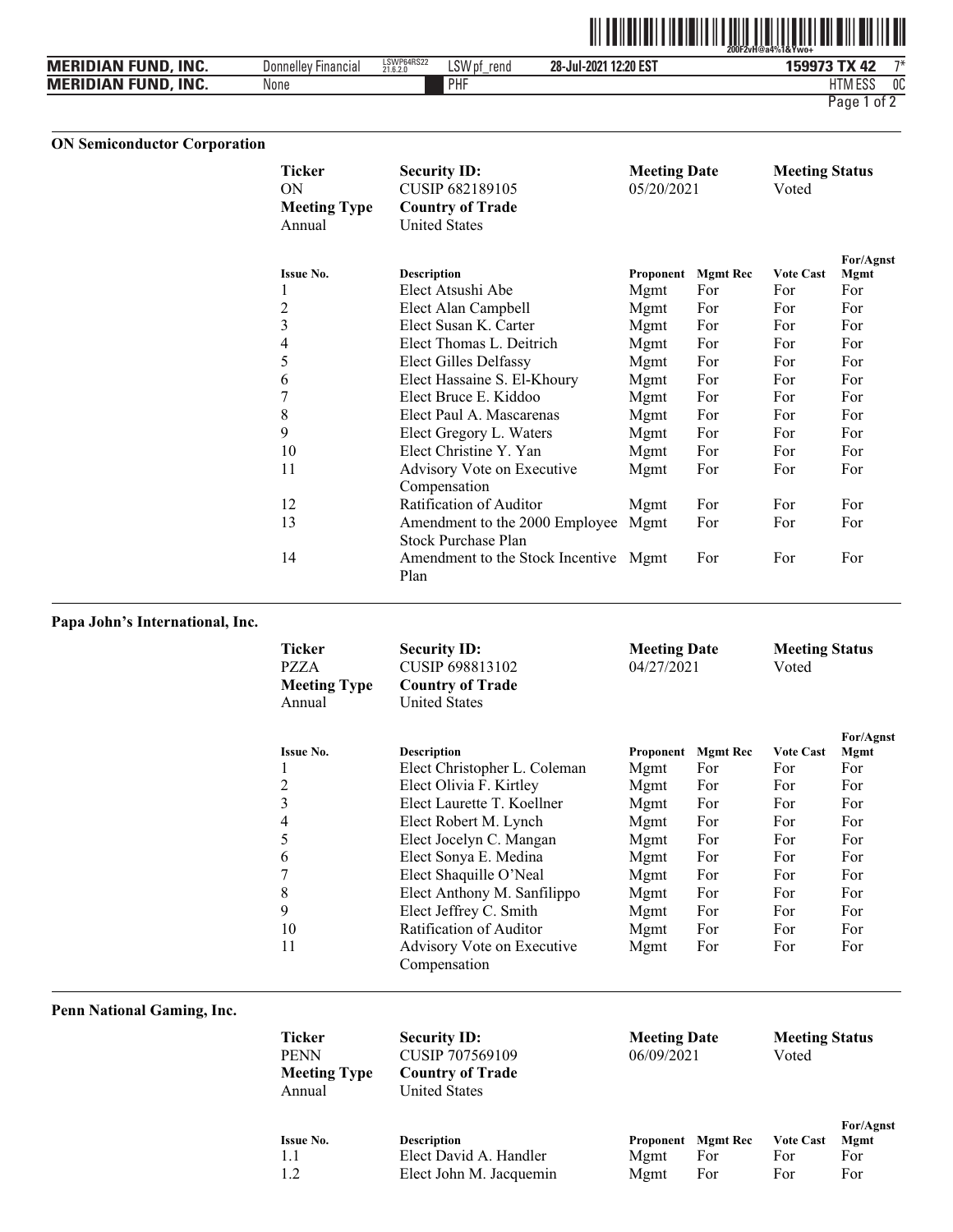

| <b>MERIDIAN FUND, INC.</b> | <b>Donnelley Financial</b> | LSWP64RS22<br>21.6.2.0 | LSW pf rend                                                    | 28-Jul-2021 12:20 EST |      |     |         | $7^*$<br>159973 TX 42 |
|----------------------------|----------------------------|------------------------|----------------------------------------------------------------|-----------------------|------|-----|---------|-----------------------|
| <b>MERIDIAN FUND, INC.</b> | None                       |                        | PHF                                                            |                       |      |     |         | 0C<br>HTM ESS         |
|                            |                            |                        |                                                                |                       |      |     |         | Page $2$ of $2$       |
|                            |                            | <b>Stock</b>           | Increase in Authorized Common                                  |                       | Mgmt | For | For     | For                   |
|                            |                            |                        | Amendment to the 2018 Long<br>Term Incentive Compensation Plan |                       | Mgmt | For | For     | For                   |
|                            | 4                          |                        | Ratification of Auditor                                        |                       | Mgmt | For | For     | For                   |
|                            |                            |                        | Advisory Vote on Executive<br>Compensation                     |                       | Mgmt | For | Against | Against               |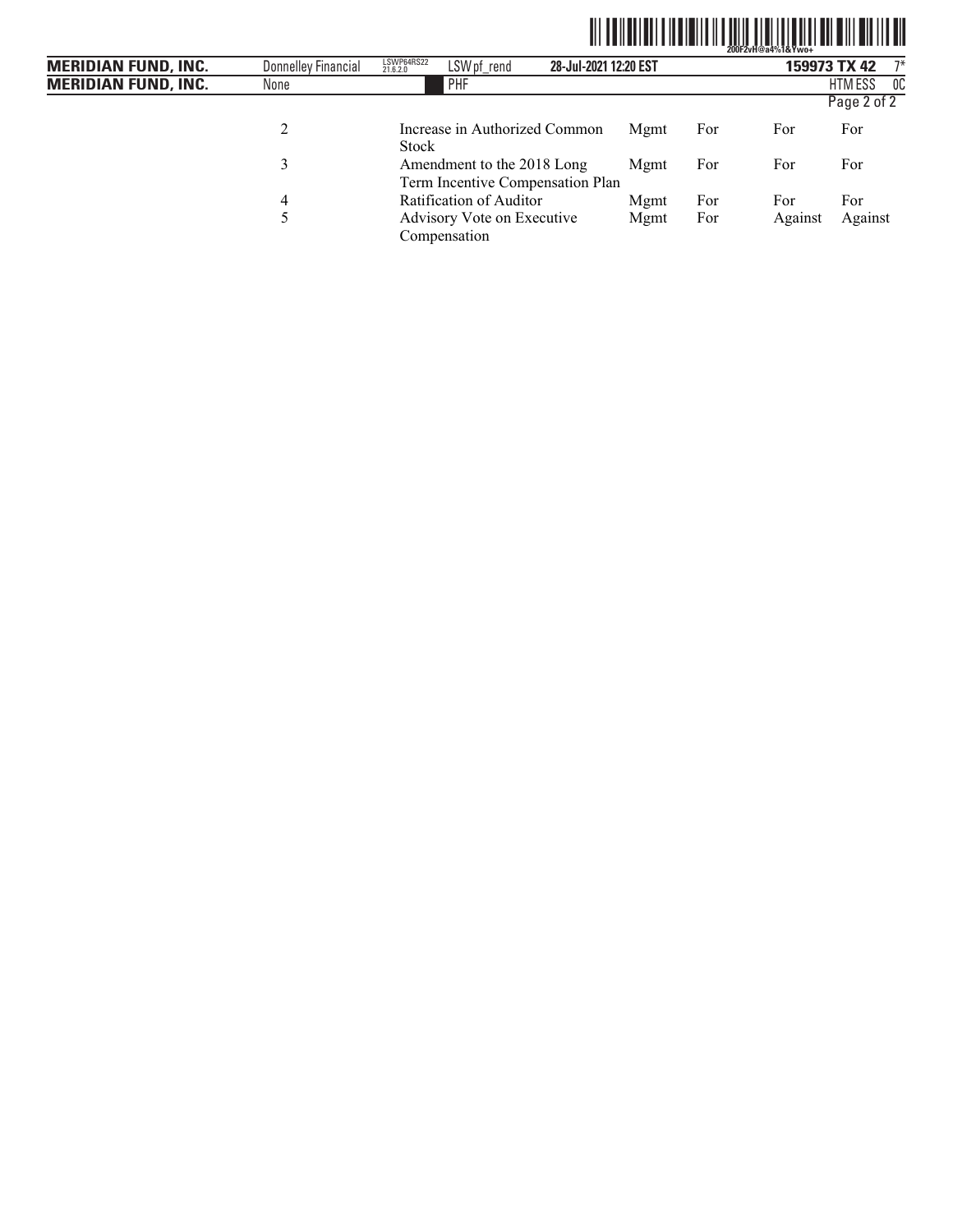|                                   |                            |                                                     | <u> 111   111   111   111   111   111   111   111   111   111   111   111   111   111   111   111   111   111   1</u> |                           |                       |                      |
|-----------------------------------|----------------------------|-----------------------------------------------------|-----------------------------------------------------------------------------------------------------------------------|---------------------------|-----------------------|----------------------|
| <b>MERIDIAN FUND, INC.</b>        | <b>Donnelley Financial</b> | LSWP64RS22<br>21.6.2.0<br>LSW pf_rend               | 28-Jul-2021 12:20 EST                                                                                                 |                           | 159973 TX 43          |                      |
| <b>MERIDIAN FUND, INC.</b>        | None                       | PHF                                                 |                                                                                                                       |                           |                       | <b>HTM ESS</b><br>0C |
|                                   |                            |                                                     |                                                                                                                       |                           |                       | Page 1 of 1          |
| Perrigo Company plc               |                            |                                                     |                                                                                                                       |                           |                       |                      |
|                                   | <b>Ticker</b>              | <b>Security ID:</b>                                 | <b>Meeting Date</b>                                                                                                   |                           | <b>Meeting Status</b> |                      |
|                                   | <b>PRGO</b>                | <b>CUSIP G97822103</b>                              | 05/12/2021                                                                                                            |                           | Voted                 |                      |
|                                   | <b>Meeting Type</b>        | <b>Country of Trade</b>                             |                                                                                                                       |                           |                       |                      |
|                                   | Annual                     | <b>United States</b>                                |                                                                                                                       |                           |                       |                      |
|                                   |                            |                                                     |                                                                                                                       |                           |                       | For/Agnst            |
|                                   | <b>Issue No.</b>           | <b>Description</b>                                  | Proponent                                                                                                             | <b>Mgmt Rec</b>           | <b>Vote Cast</b>      | <b>Mgmt</b>          |
|                                   | 1<br>$\overline{2}$        | Elect Bradley A. Alford<br>Elect Orlando D. Ashford | Mgmt                                                                                                                  | For<br>For                | For                   | For<br>For           |
|                                   | 3                          | Elect Rolf A. Classon                               | Mgmt<br>Mgmt                                                                                                          | For                       | For<br>For            | For                  |
|                                   | 4                          | Elect Katherine C. Doyle                            | Mgmt                                                                                                                  | For                       | For                   | For                  |
|                                   | 5                          | Elect Adriana Karaboutis                            | Mgmt                                                                                                                  | For                       | For                   | For                  |
|                                   | 6                          | Elect Murray S. Kessler                             | Mgmt                                                                                                                  | For                       | For                   | For                  |
|                                   | 7                          | Elect Jeffrey B. Kindler                            | Mgmt                                                                                                                  | For                       | For                   | For                  |
|                                   | 8                          | Elect Erica L. Mann                                 | Mgmt                                                                                                                  | For                       | For                   | For                  |
|                                   | 9                          | Elect Donal O'Connor                                | Mgmt                                                                                                                  | For                       | For                   | For                  |
|                                   | 10                         | Elect Geoffrey M. Parker                            | Mgmt                                                                                                                  | For                       | For                   | For                  |
|                                   | 11                         | Elect Theodore R. Samuels, II                       | Mgmt                                                                                                                  | For                       | For                   | For                  |
|                                   | 12                         | Appointment of Auditor and                          | Mgmt                                                                                                                  | For                       | For                   | For                  |
|                                   |                            | Authority to Set Fees                               |                                                                                                                       |                           |                       |                      |
|                                   | 13                         | Advisory Vote on Executive                          | Mgmt                                                                                                                  | For                       | For                   | For                  |
|                                   |                            | Compensation                                        |                                                                                                                       |                           |                       |                      |
|                                   | 14                         | Authority to Issue Shares w/                        | Mgmt                                                                                                                  | For                       | For                   | For                  |
|                                   |                            | Preemptive Rights                                   |                                                                                                                       |                           |                       |                      |
|                                   | 15                         | Authority to Issue Shares w/o                       | Mgmt                                                                                                                  | For                       | For                   | For                  |
|                                   |                            | Preemptive Rights                                   |                                                                                                                       |                           |                       |                      |
|                                   |                            |                                                     |                                                                                                                       |                           |                       |                      |
| <b>Pivotal Investment Corp II</b> |                            |                                                     |                                                                                                                       |                           |                       |                      |
|                                   | <b>Ticker</b>              | <b>Security ID:</b>                                 | <b>Meeting Date</b>                                                                                                   |                           | <b>Meeting Status</b> |                      |
|                                   | PIC                        | <b>CUSIP 72582K118</b>                              | 12/21/2020                                                                                                            |                           | Voted                 |                      |
|                                   | <b>Meeting Type</b>        | <b>Country of Trade</b>                             |                                                                                                                       |                           |                       |                      |
|                                   | Annual                     | <b>United States</b>                                |                                                                                                                       |                           |                       |                      |
|                                   |                            |                                                     |                                                                                                                       |                           |                       | For/Agnst            |
|                                   | <b>Issue No.</b>           | <b>Description</b>                                  |                                                                                                                       | <b>Proponent</b> Mgmt Rec | <b>Vote Cast</b>      | Mgmt                 |

| <b>Meeting Type</b> | <b>Country of Trade</b>     |           |                 |                  |             |
|---------------------|-----------------------------|-----------|-----------------|------------------|-------------|
| Annual              | <b>United States</b>        |           |                 |                  |             |
|                     |                             |           |                 |                  |             |
|                     |                             |           |                 |                  | For/Agnst   |
| <b>Issue No.</b>    | <b>Description</b>          | Proponent | <b>Mgmt Rec</b> | <b>Vote Cast</b> | <b>Mgmt</b> |
| 1                   | Merger/Acquisition          | Mgmt      | For             | For              | For         |
| 2                   | <b>PIPE</b> Issuance        | Mgmt      | For             | For              | For         |
| 3                   | Company Name Change         | Mgmt      | For             | For              | For         |
| $\overline{4}$      | Amendment to Authorized     | Mgmt      | For             | For              | For         |
|                     | Common Stock                |           |                 |                  |             |
| 5                   | Approval of New Charter     | Mgmt      | For             | For              | For         |
| 6.1                 | Elect Sarah Sclarsic        | Mgmt      | For             | For              | For         |
| 6.2                 | Elect Declan P. Flanagan    | Mgmt      | For             | For              | For         |
| 6.3                 | Elect Debora M. Frodl       | Mgmt      | For             | For              | For         |
| 6.4                 | Elect Kevin Griffin         | Mgmt      | For             | For              | For         |
| 6.5                 | Elect Niharika Ramdev       | Mgmt      | For             | For              | For         |
| 6.6                 | Elect Christopher Hayes     | Mgmt      | For             | For              | For         |
| 6.7                 | Elect Jonathan J. Ledecky   | Mgmt      | For             | For              | For         |
| 6.8                 | Elect Thomas J. Hynes       | Mgmt      | For             | For              | For         |
| 6.9                 | Elect Dimitri N. Kazarinoff | Mgmt      | For             | For              | For         |
| 7                   | 2020 Equity Incentive Plan  | Mgmt      | For             | For              | For         |
| 8                   | Right to Adjourn Meeting    | Mgmt      | For             | For              | For         |
|                     |                             |           |                 |                  |             |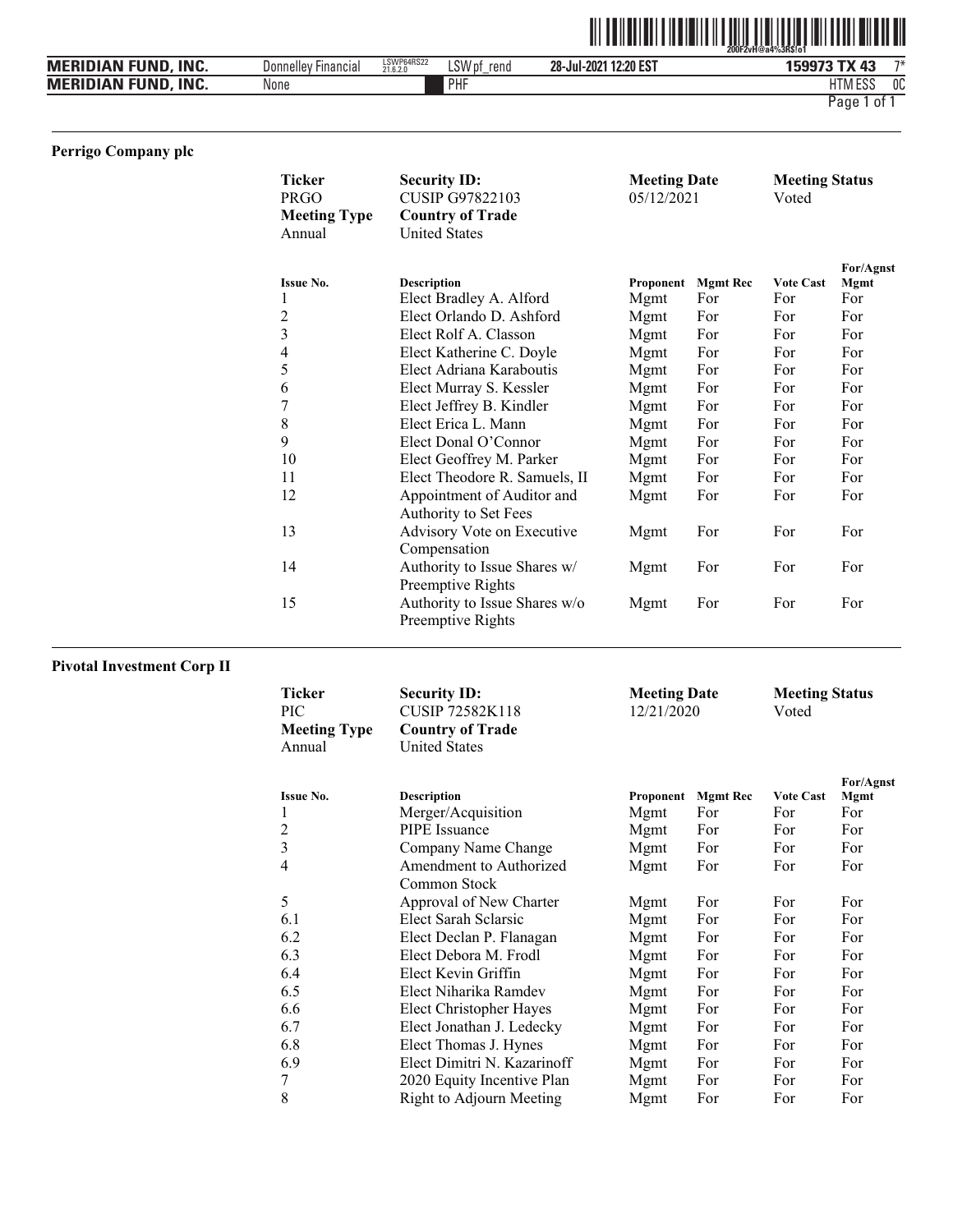| <b>MERIDIAN FUND, INC.</b>       | <b>Donnelley Financial</b> | LSWP64RS22<br>21.6.2.0<br>LSW pf_rend | 28-Jul-2021 12:20 EST |                    | 159973 TX 44          | $9*$                      |
|----------------------------------|----------------------------|---------------------------------------|-----------------------|--------------------|-----------------------|---------------------------|
| <b>MERIDIAN FUND, INC.</b>       | None                       | PHF                                   |                       |                    |                       | $\overline{0}$<br>HTM ESS |
|                                  |                            |                                       |                       |                    |                       | Page 1 of 2               |
| PlayAGS, Inc.                    |                            |                                       |                       |                    |                       |                           |
|                                  | <b>Ticker</b>              | <b>Security ID:</b>                   | <b>Meeting Date</b>   |                    | <b>Meeting Status</b> |                           |
|                                  | <b>AGS</b>                 | <b>CUSIP 72814N104</b>                | 07/01/2020            |                    | Voted                 |                           |
|                                  | <b>Meeting Type</b>        | <b>Country of Trade</b>               |                       |                    |                       |                           |
|                                  | Annual                     | <b>United States</b>                  |                       |                    |                       |                           |
|                                  |                            |                                       |                       |                    |                       | For/Agnst                 |
|                                  | <b>Issue No.</b>           | <b>Description</b>                    |                       | Proponent Mgmt Rec | <b>Vote Cast</b>      | <b>Mgmt</b>               |
|                                  | 1.1                        | <b>Elect Anna Massion</b>             | Mgmt                  | For                | For                   | For                       |
|                                  | 1.2                        | <b>Elect David Sambur</b>             | Mgmt                  | For                | For                   | For                       |
|                                  | 1.3                        | <b>Elect David Lopez</b>              | Mgmt                  | For                | For                   | For                       |
|                                  | 2                          | Advisory Vote on Executive            | Mgmt                  | For                | For                   | For                       |
|                                  |                            | Compensation                          |                       |                    |                       |                           |
|                                  | 3                          | Amendment to the Omnibus              | Mgmt                  | For                | For                   | For                       |
|                                  |                            | <b>Incentive Plan</b>                 |                       |                    |                       |                           |
|                                  | 4                          | Ratification of Auditor               | Mgmt                  | For                | For                   | For                       |
| <b>Precision Biosciences Inc</b> |                            |                                       |                       |                    |                       |                           |
|                                  | <b>Ticker</b>              | <b>Security ID:</b>                   | <b>Meeting Date</b>   |                    | <b>Meeting Status</b> |                           |
|                                  | <b>DTIL</b>                | <b>CUSIP 74019P108</b>                | 05/10/2021            |                    | Voted                 |                           |
|                                  | <b>Meeting Type</b>        | <b>Country of Trade</b>               |                       |                    |                       |                           |
|                                  | Annual                     | <b>United States</b>                  |                       |                    |                       |                           |
|                                  |                            |                                       |                       |                    |                       | For/Agnst                 |
|                                  | <b>Issue No.</b>           | <b>Description</b>                    |                       | Proponent Mgmt Rec | <b>Vote Cast</b>      | <b>Mgmt</b>               |
|                                  | 1.1                        | Elect Stanley R. Frankel              | Mgmt                  | For                | For                   | For                       |
|                                  | 1.2                        | <b>Elect Derek Jantz</b>              | Mgmt                  | For                |                       | Withhold Against          |
|                                  | 2                          | Ratification of Auditor               | Mgmt                  | For                | For                   | For                       |
| <b>Sabre Corporation</b>         |                            |                                       |                       |                    |                       |                           |
|                                  | <b>Ticker</b>              | <b>Security ID:</b>                   | <b>Meeting Date</b>   |                    | <b>Meeting Status</b> |                           |
|                                  | <b>SABR</b>                | <b>CUSIP 78573M104</b>                | 04/28/2021            |                    | Voted                 |                           |
|                                  | <b>Meeting Type</b>        | <b>Country of Trade</b>               |                       |                    |                       |                           |
|                                  | Annual                     | <b>United States</b>                  |                       |                    |                       |                           |
|                                  |                            |                                       |                       |                    |                       | For/Agnst                 |
|                                  | Issue No.                  | <b>Description</b>                    | Proponent             | <b>Mgmt Rec</b>    | <b>Vote Cast</b>      | <b>Mgmt</b>               |
|                                  | 1                          | Elect George Bravante, Jr.            | Mgmt                  | For                | For                   | For                       |
|                                  | $\boldsymbol{2}$           | Elect Herve Couturier                 | Mgmt                  | For                | For                   | For                       |
|                                  | 3                          | Elect Gary Kusin                      | Mgmt                  | For                | For                   | For                       |
|                                  | 4                          | Elect Gail Mandel                     | Mgmt                  | For                | For                   | For                       |
|                                  | 5                          | Elect Sean Menke                      | Mgmt                  | For                | For                   | For                       |
|                                  | 6                          | Elect phyllis newhouse                | Mgmt                  | For                | For                   | For                       |
|                                  | 7                          | Elect Karl Peterson                   | Mgmt                  | For                | Against               | Against                   |
|                                  | 8                          | <b>Elect Zane Rowe</b>                | Mgmt                  | For                | For                   | For                       |
|                                  | 9                          | <b>Elect Gregg Saretsky</b>           | Mgmt                  | For                | For                   | For                       |
|                                  | 10                         | Elect john scott                      | Mgmt                  | For                | For                   | For                       |
|                                  | 11                         | Elect Wendi Sturgis                   | Mgmt                  | For                | For                   | For                       |
|                                  | 12                         | Ratification of Auditor               | Mgmt                  | For                | For                   | For                       |
|                                  | 13                         | Approval of the 2021 Omnibus          | Mgmt                  | For                | For                   | For                       |
|                                  |                            | Incentive Compensation Plan           |                       |                    |                       |                           |
|                                  | 14                         | Advisory Vote on Executive            | Mgmt                  | For                | Against               | Against                   |
|                                  |                            | Compensation                          |                       |                    |                       |                           |
|                                  | 15                         | Frequency of Advisory Vote on         | Mgmt                  | 1 Year             | 1 Year                | For                       |
|                                  |                            | <b>Executive Compensation</b>         |                       |                    |                       |                           |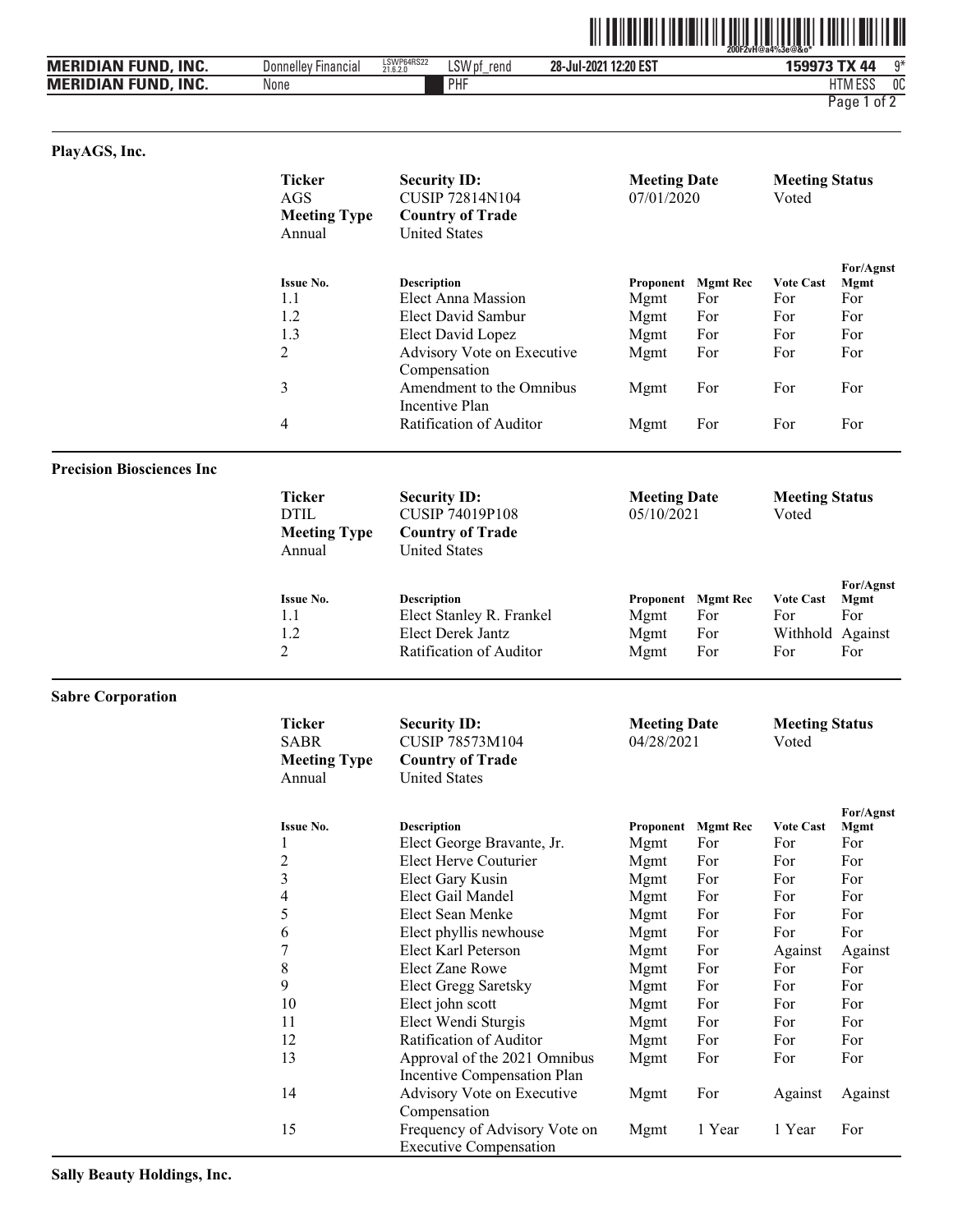

|                            |                                                              |                        |                                                                                                  |                       |                                   |                                      |                                       | WUI                                    |    |
|----------------------------|--------------------------------------------------------------|------------------------|--------------------------------------------------------------------------------------------------|-----------------------|-----------------------------------|--------------------------------------|---------------------------------------|----------------------------------------|----|
| <b>MERIDIAN FUND, INC.</b> | <b>Donnelley Financial</b>                                   | LSWP64RS22<br>21.6.2.0 | LSW pf_rend                                                                                      | 28-Jul-2021 12:20 EST |                                   |                                      |                                       | 159973 TX 44                           | 9* |
| <b>MERIDIAN FUND, INC.</b> | None                                                         |                        | PHF                                                                                              |                       |                                   |                                      |                                       | HTM ESS                                | 0C |
|                            |                                                              |                        |                                                                                                  |                       |                                   |                                      |                                       | Page $2$ of $2$                        |    |
|                            | <b>Ticker</b><br><b>SBH</b><br><b>Meeting Type</b><br>Annual |                        | <b>Security ID:</b><br><b>CUSIP 79546E104</b><br><b>Country of Trade</b><br><b>United States</b> |                       | <b>Meeting Date</b><br>01/28/2021 |                                      | <b>Meeting Status</b><br>Voted        |                                        |    |
|                            | <b>Issue No.</b><br>2<br>3                                   | <b>Description</b>     | Elect Timothy R. Baer<br>Elect Christian A. Brickman<br>Elect Marshall E. Eisenberg              |                       | Proponent<br>Mgmt<br>Mgmt<br>Mgmt | <b>Mgmt Rec</b><br>For<br>For<br>For | <b>Vote Cast</b><br>For<br>For<br>For | For/Agnst<br>Mgmt<br>For<br>For<br>For |    |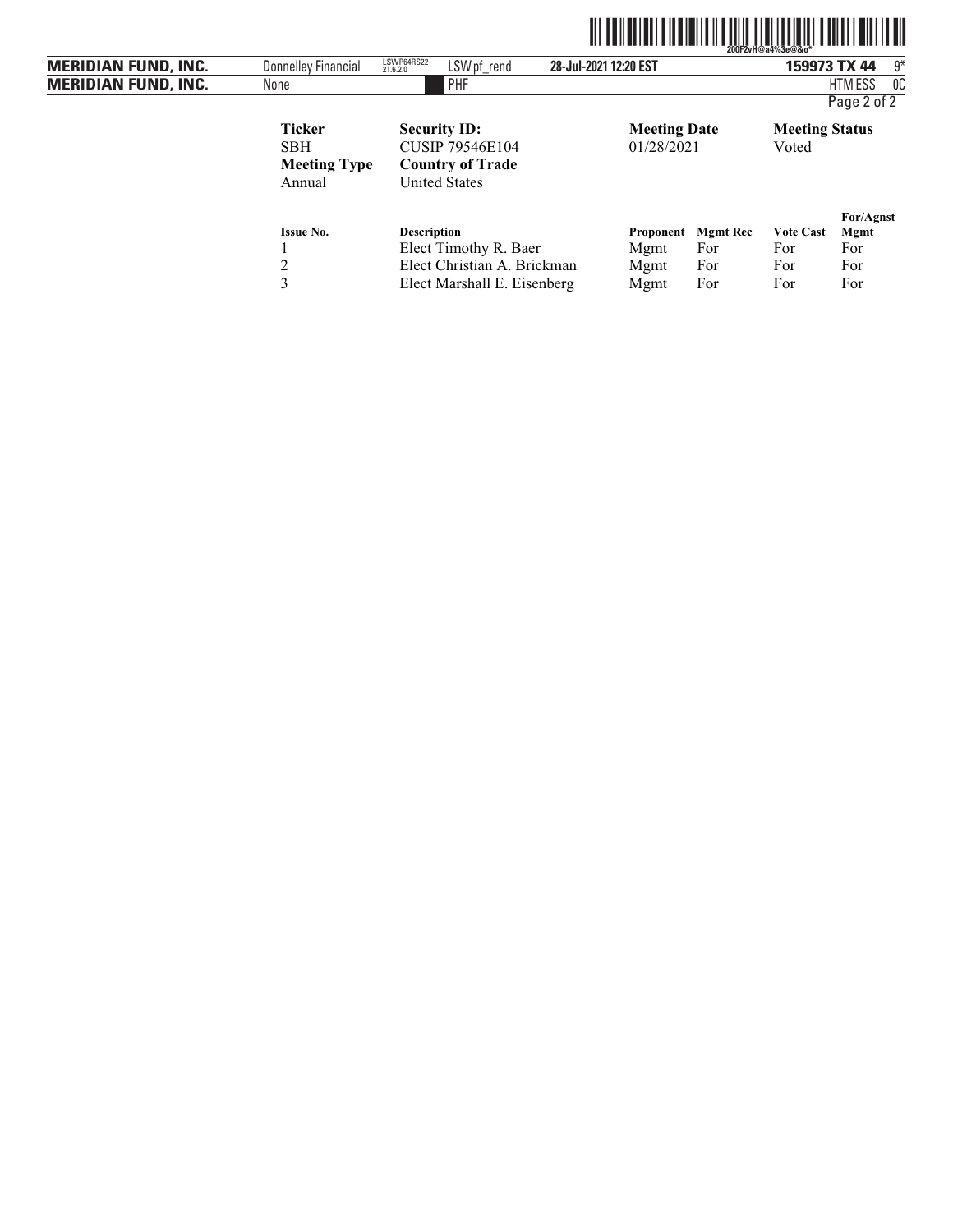

| <b>MERIDIAN FUND, INC.</b>         | <b>Donnelley Financial</b> | LSWP64RS22<br>21.6.2.0<br>LSW pf rend<br>28-Jul-2021 12:21 EST |                     |                 | 200F2vH@a4%42MyGK<br>159973 TX 45 | $7^*$                           |
|------------------------------------|----------------------------|----------------------------------------------------------------|---------------------|-----------------|-----------------------------------|---------------------------------|
| <b>MERIDIAN FUND, INC.</b>         | None                       | PHF                                                            |                     |                 |                                   | <b>HTMESS</b><br>0 <sup>C</sup> |
|                                    |                            |                                                                |                     |                 |                                   | Page 1 of 2                     |
|                                    |                            |                                                                |                     |                 |                                   |                                 |
|                                    | 4                          | Elect Diana S. Ferguson                                        | Mgmt                | For             | For                               | For                             |
|                                    | 5                          | Elect Dorlisa K. Flur                                          | Mgmt                | For             | For                               | For                             |
|                                    | 6                          | Elect James M. Head                                            | Mgmt                | For             | For                               | For                             |
|                                    | 7                          | Elect Linda Heasley                                            | Mgmt                | For             | For                               | For                             |
|                                    | 8                          | Elect Robert R. McMaster                                       | Mgmt                | For             | For                               | For                             |
|                                    | 9                          | Elect John A. Miller                                           | Mgmt                | For             | For                               | For                             |
|                                    | 10                         | Elect Susan R. Mulder                                          | Mgmt                | For             | For                               | For                             |
|                                    | 11                         | Elect Denise Paulonis                                          | Mgmt                | For             | For                               | For                             |
|                                    | 12                         | Elect Edward W. Rabin                                          | Mgmt                | For             | For                               | For                             |
|                                    | 13                         | Advisory Vote on Executive                                     | Mgmt                | For             | For                               | For                             |
|                                    |                            | Compensation                                                   |                     |                 |                                   |                                 |
|                                    | 14                         | Ratification of Auditor                                        | Mgmt                | For             | For                               | For                             |
| <b>SMART Global Holdings, Inc.</b> |                            |                                                                |                     |                 |                                   |                                 |
|                                    | <b>Ticker</b>              | <b>Security ID:</b>                                            | <b>Meeting Date</b> |                 | <b>Meeting Status</b>             |                                 |
|                                    | <b>SGH</b>                 | <b>CUSIP G8232Y101</b>                                         | 02/12/2021          |                 | Voted                             |                                 |
|                                    | <b>Meeting Type</b>        | <b>Country of Trade</b>                                        |                     |                 |                                   |                                 |
|                                    | Annual                     | <b>United States</b>                                           |                     |                 |                                   |                                 |
|                                    |                            |                                                                |                     |                 |                                   |                                 |
|                                    |                            |                                                                |                     |                 |                                   | For/Agnst                       |
|                                    | <b>Issue No.</b>           | Description                                                    | Proponent           | <b>Mgmt</b> Rec | <b>Vote Cast</b>                  | <b>Mgmt</b>                     |
|                                    | 1                          | Elect Sandeep Nayyar                                           | Mgmt                | For             | For                               | For                             |
|                                    | $\overline{2}$             | Elect Mukesh Patel                                             | Mgmt                | For             | For                               | For                             |
|                                    | 3                          | Elect Maximiliane C. Straub                                    | Mgmt                | For             | For                               | For                             |
|                                    | 4                          | Ratification of Auditor<br>Mgmt                                |                     | For             | For                               | For                             |
|                                    | 5                          | Advisory Vote on Executive                                     | Mgmt                | For             | Against                           | Against                         |
|                                    |                            | Compensation                                                   |                     |                 |                                   |                                 |
|                                    | 6                          | Amendment to the 2017 Share                                    | Mgmt                | For             | Against                           | Against                         |
|                                    |                            | Incentive Plan                                                 |                     |                 |                                   |                                 |
| Stericycle, Inc.                   |                            |                                                                |                     |                 |                                   |                                 |
|                                    | <b>Ticker</b>              | <b>Security ID:</b>                                            | <b>Meeting Date</b> |                 | <b>Meeting Status</b>             |                                 |
|                                    | <b>SRCL</b>                | CUSIP 858912108                                                | 05/26/2021          |                 | Voted                             |                                 |
|                                    | <b>Meeting Type</b>        | <b>Country of Trade</b>                                        |                     |                 |                                   |                                 |
|                                    | Annual                     | <b>United States</b>                                           |                     |                 |                                   |                                 |
|                                    |                            |                                                                |                     |                 |                                   | For/Agnst                       |
|                                    | <b>Issue No.</b>           | Description                                                    | Proponent           | <b>Mgmt Rec</b> | <b>Vote Cast</b>                  | <b>Mgmt</b>                     |
|                                    | 1                          | Elect Robert S. Murley                                         | Mgmt                | For             | For                               | For                             |
|                                    | $\overline{c}$<br>3        | Elect Cindy J. Miller<br>Elect Brian P. Anderson               | Mgmt                | For             | For                               | For<br>For                      |
|                                    |                            |                                                                | Mgmt                | For             | For                               |                                 |
|                                    | 4                          | Elect Lynn Dorsey Bleil                                        | Mgmt                | For             | For                               | For                             |
|                                    | 5                          | Elect Thomas F. Chen                                           | Mgmt                | For             | For                               | For                             |
|                                    | 6                          | Elect Jesse Joel Hackney, Jr.                                  | Mgmt                | For             | For                               | For                             |
|                                    | $\boldsymbol{7}$           | Elect Veronica M. Hagen                                        | Mgmt                | For             | For                               | For                             |
|                                    | 8                          | Elect Steven C. Hooley                                         | Mgmt                | For             | For                               | For                             |
|                                    | 9                          | Elect James J. Martell                                         | Mgmt                | For             | For                               | For                             |
|                                    | 10                         | Elect Kay G. Priestly                                          | Mgmt                | For             | For                               | For                             |
|                                    | 11                         | Elect James L. Welch                                           | Mgmt                | For             | For                               | For                             |
|                                    | 12                         | Elect Mike S. Zafirovski                                       | Mgmt                | For             | For                               | For                             |
|                                    | 13                         | Advisory Vote on Executive                                     | Mgmt                | For             | For                               | For                             |
|                                    |                            | Compensation                                                   |                     |                 |                                   |                                 |
|                                    | 14                         | Approval of the 2021 Long-Term<br>Incentive Plan               | Mgmt                | For             | For                               | For                             |
|                                    | 15                         | Ratification of Auditor                                        | Mgmt                | For             | For                               | For                             |
|                                    | 16                         | Shareholder Proposal Regarding                                 | ShrHoldr Against    |                 | For                               | Against                         |

Right to Call Special Meetings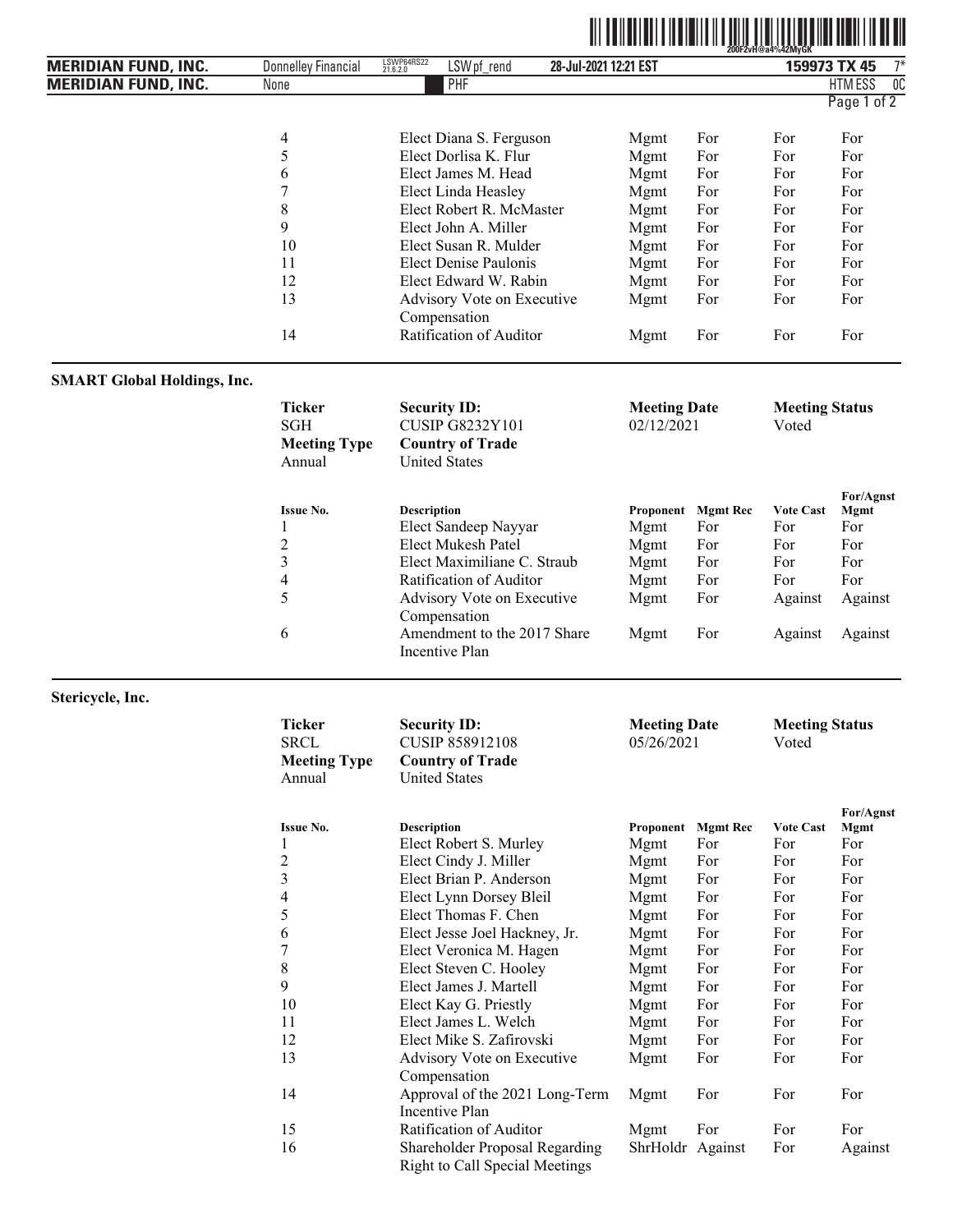

| <b>MERIDIAN FUND, INC.</b> | Donnelley Financial | LSWP64RS22<br>21.6.2.0 | LSW pf rend                                       | 28-Jul-2021 12:21 EST |                  |         | 159973 TX 45 | $7*$ |
|----------------------------|---------------------|------------------------|---------------------------------------------------|-----------------------|------------------|---------|--------------|------|
| <b>MERIDIAN FUND, INC.</b> | None                |                        | PHF                                               |                       |                  |         | HTM ESS      | 0C   |
|                            |                     |                        |                                                   |                       |                  |         | Page 2 of 2  |      |
|                            |                     |                        | Shareholder Proposal Regarding<br>Clawback Policy |                       | ShrHoldr Against | Against | For          |      |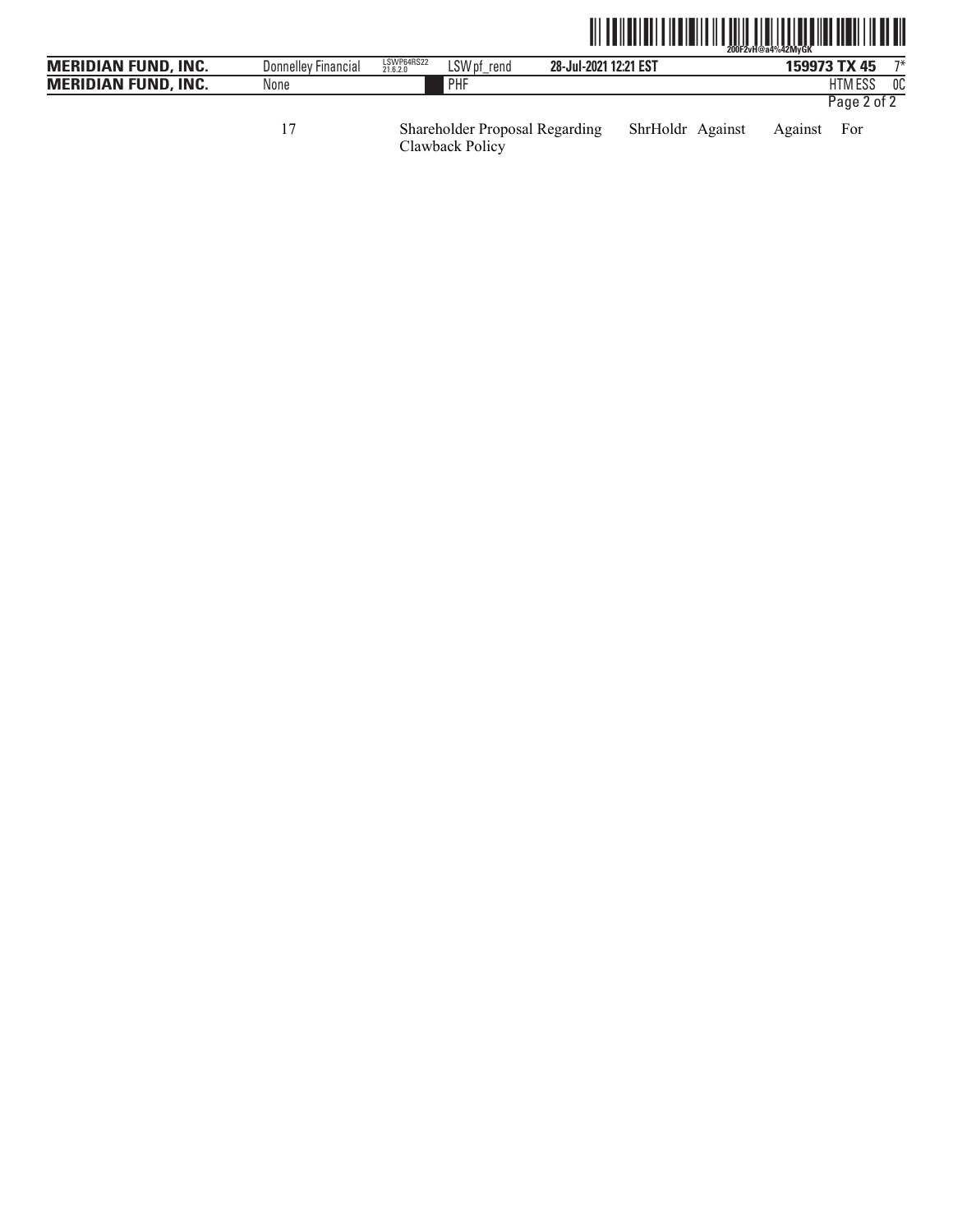|                                |                         |                                               |                          | ⊪                                                         |
|--------------------------------|-------------------------|-----------------------------------------------|--------------------------|-----------------------------------------------------------|
| <b>MERIDIAN FUND, INC.</b>     | Donnelley Financial     | LSWP64RS22<br>21.6.2.0<br>LSW pf_rend         | 28-Jul-2021 12:21 EST    | 159973 TX 46<br>$7^*$                                     |
| <b>MERIDIAN FUND, INC.</b>     | None                    | PHF                                           |                          | <b>HTM ESS</b><br>0C                                      |
|                                |                         |                                               |                          | Page 1 of $2$                                             |
| Telephone & Data Systems, Inc. |                         |                                               |                          |                                                           |
|                                | <b>Ticker</b>           | <b>Security ID:</b>                           | <b>Meeting Date</b>      | <b>Meeting Status</b>                                     |
|                                | <b>TDS</b>              | CUSIP 879433829                               | 05/20/2021               | Voted                                                     |
|                                | <b>Meeting Type</b>     | <b>Country of Trade</b>                       |                          |                                                           |
|                                | Annual                  | <b>United States</b>                          |                          |                                                           |
|                                |                         |                                               |                          | For/Agnst                                                 |
|                                | <b>Issue No.</b><br>1.1 | <b>Description</b><br>Elect Clarence A. Davis | Proponent<br>For<br>Mgmt | <b>Mgmt Rec</b><br><b>Vote Cast</b><br>Mgmt<br>For<br>For |
|                                |                         |                                               |                          |                                                           |

3 Advisory Vote on Executive

Compensation

4 Shareholder Proposal Regarding Recapitalization

|  | <b>TerraForm Power, Inc.</b> |
|--|------------------------------|
|--|------------------------------|

| <b>Ticker</b><br><b>TERP</b><br><b>Meeting Type</b><br>Annual | <b>Security ID:</b><br><b>CUSIP 88104R209</b><br><b>Country of Trade</b><br><b>United States</b> | <b>Meeting Date</b><br>07/29/2020 |                        | <b>Meeting Status</b><br>Voted |                                 |  |
|---------------------------------------------------------------|--------------------------------------------------------------------------------------------------|-----------------------------------|------------------------|--------------------------------|---------------------------------|--|
| <b>Issue No.</b>                                              | <b>Description</b><br>Merger with Brookfield<br>Renewable                                        | Proponent<br>Mgmt                 | <b>Mgmt Rec</b><br>For | <b>Vote Cast</b><br>For        | For/Agnst<br><b>Mgmt</b><br>For |  |
| 2                                                             | Elect Brian Lawson                                                                               | Mgmt                              | For                    | For                            | For                             |  |
| 3<br>4                                                        | Elect Carolyn Burke<br><b>Elect Christian Fong</b>                                               | Mgmt<br>Mgmt                      | For<br>For             | For<br>For                     | For<br>For                      |  |
| 5                                                             | Elect Harry Goldgut                                                                              | Mgmt                              | For                    | For                            | For                             |  |
| 6                                                             | Elect Richard Legault                                                                            | Mgmt                              | For                    | For                            | For                             |  |
| 7                                                             | Elect Mark McFarland                                                                             | Mgmt                              | For                    | For                            | For                             |  |
| 8                                                             | Elect Sachin Shah                                                                                | Mgmt                              | For                    | For                            | For                             |  |
| 9                                                             | Ratification of Auditor                                                                          | Mgmt                              | For                    | For                            | For                             |  |
| 10                                                            | Advisory Vote on Executive<br>Compensation                                                       | Mgmt                              | For                    | Against                        | Against                         |  |
| 11                                                            | Right to Adjourn Meeting                                                                         | Mgmt                              | For                    | For                            | For                             |  |

1.2 Elect George W. Off Mgmt For For For For<br>
1.3 Elect Wade Oosterman Mgmt For For For 1.3 Elect Wade Oosterman Mgmt For For For For<br>
1.4 Elect Gary L. Sugarman Mgmt For For For 1.4 Elect Gary L. Sugarman Mgmt For For For For<br>
2 Ratification of Auditor Mgmt For For For 2 Ratification of Auditor Mgmt For For For<br>3 Advisory Vote on Executive Mgmt For For For

Mgmt

ShrHoldr Against For Against

**Trimble Inc.**

| Ticker<br><b>TRMB</b><br><b>Meeting Type</b><br>Annual | <b>Security ID:</b><br>CUSIP 896239100<br><b>Country of Trade</b><br><b>United States</b> | <b>Meeting Date</b><br>05/12/2021 |                 | <b>Meeting Status</b><br>Voted |                   |  |
|--------------------------------------------------------|-------------------------------------------------------------------------------------------|-----------------------------------|-----------------|--------------------------------|-------------------|--|
| <b>Issue No.</b>                                       | <b>Description</b>                                                                        | Proponent                         | <b>Mgmt Rec</b> | <b>Vote Cast</b>               | For/Agnst<br>Mgmt |  |
| 1.1                                                    | Elect Steven W. Berglund                                                                  | Mgmt                              | For             | For                            | For               |  |
| 1.2                                                    | Elect James C. Dalton                                                                     | Mgmt                              | For             | For                            | For               |  |
| 1.3                                                    | Elect Borje E. Ekholm                                                                     | Mgmt                              | For             | Withhold Against               |                   |  |
| 1.4                                                    | Elect Kaigham Gabriel                                                                     | Mgmt                              | For             | For                            | For               |  |
| 1.5                                                    | Elect Meaghan Lloyd                                                                       | Mgmt                              | For             | For                            | For               |  |
| 1.6                                                    | Elect Sandra MacQuillan                                                                   | Mgmt                              | For             | For                            | For               |  |
| 1.7                                                    | Elect Robert G. Painter                                                                   | Mgmt                              | For             | For                            | For               |  |
| 1.8                                                    | Elect Mark S. Peek                                                                        | Mgmt                              | For             | For                            | For               |  |
| 1.9                                                    | Elect Johan Wibergh                                                                       | Mgmt                              | For             | For                            | For               |  |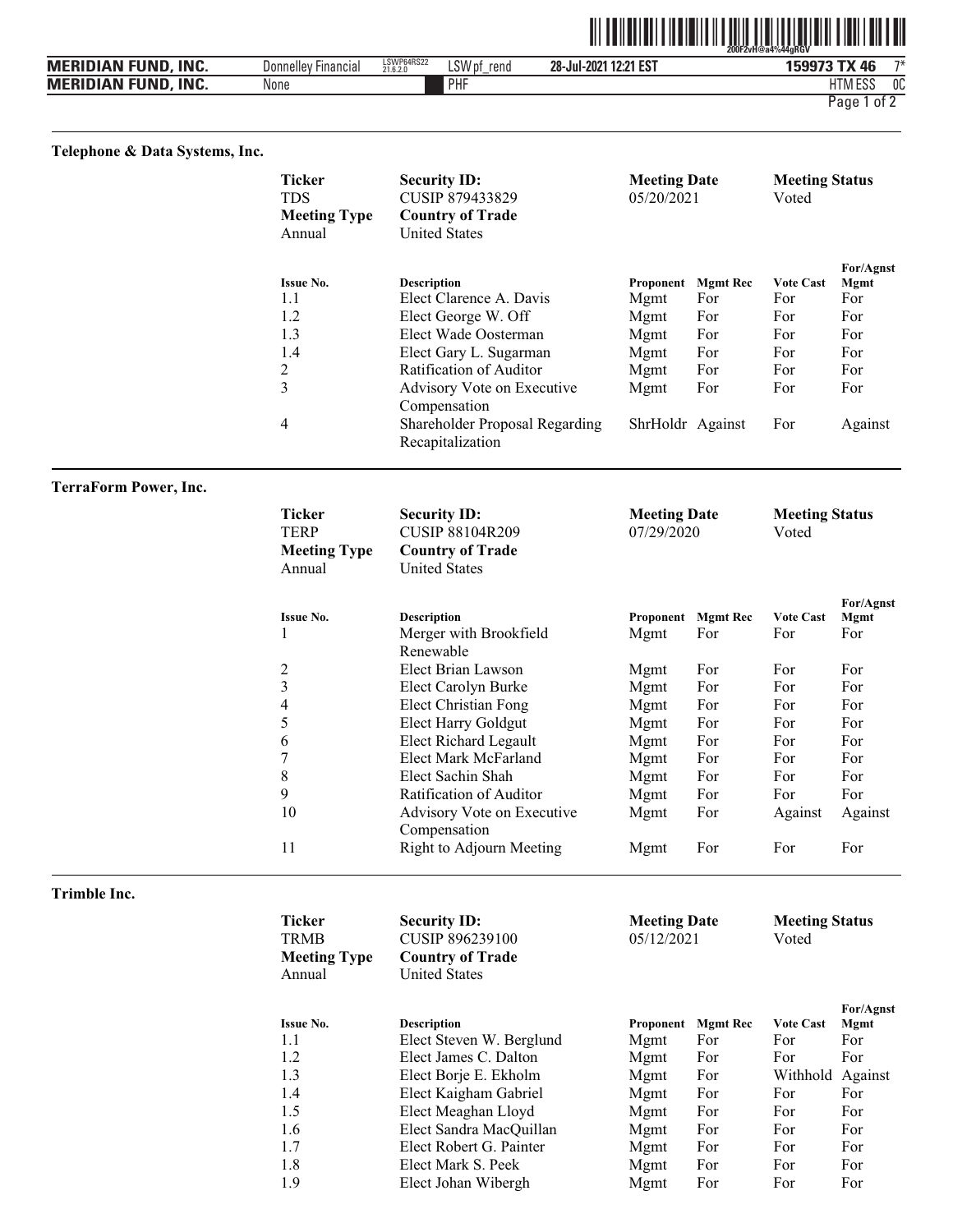

|                            |                     |                        |                                            |                       |      |     | ----------------- |                |      |
|----------------------------|---------------------|------------------------|--------------------------------------------|-----------------------|------|-----|-------------------|----------------|------|
| <b>MERIDIAN FUND, INC.</b> | Donnelley Financial | LSWP64RS22<br>21.6.2.0 | LSW pf_rend                                | 28-Jul-2021 12:21 EST |      |     |                   | 159973 TX 46   | $7*$ |
| <b>MERIDIAN FUND, INC.</b> | None                |                        | <b>PHF</b>                                 |                       |      |     |                   | <b>HTM ESS</b> | 0C   |
|                            |                     |                        |                                            |                       |      |     |                   | Page 2 of 2    |      |
|                            |                     |                        | Advisory Vote on Executive<br>Compensation |                       | Mgmt | For | For               | For            |      |
|                            |                     |                        | Ratification of Auditor                    |                       | Mgmt | For | For               | For            |      |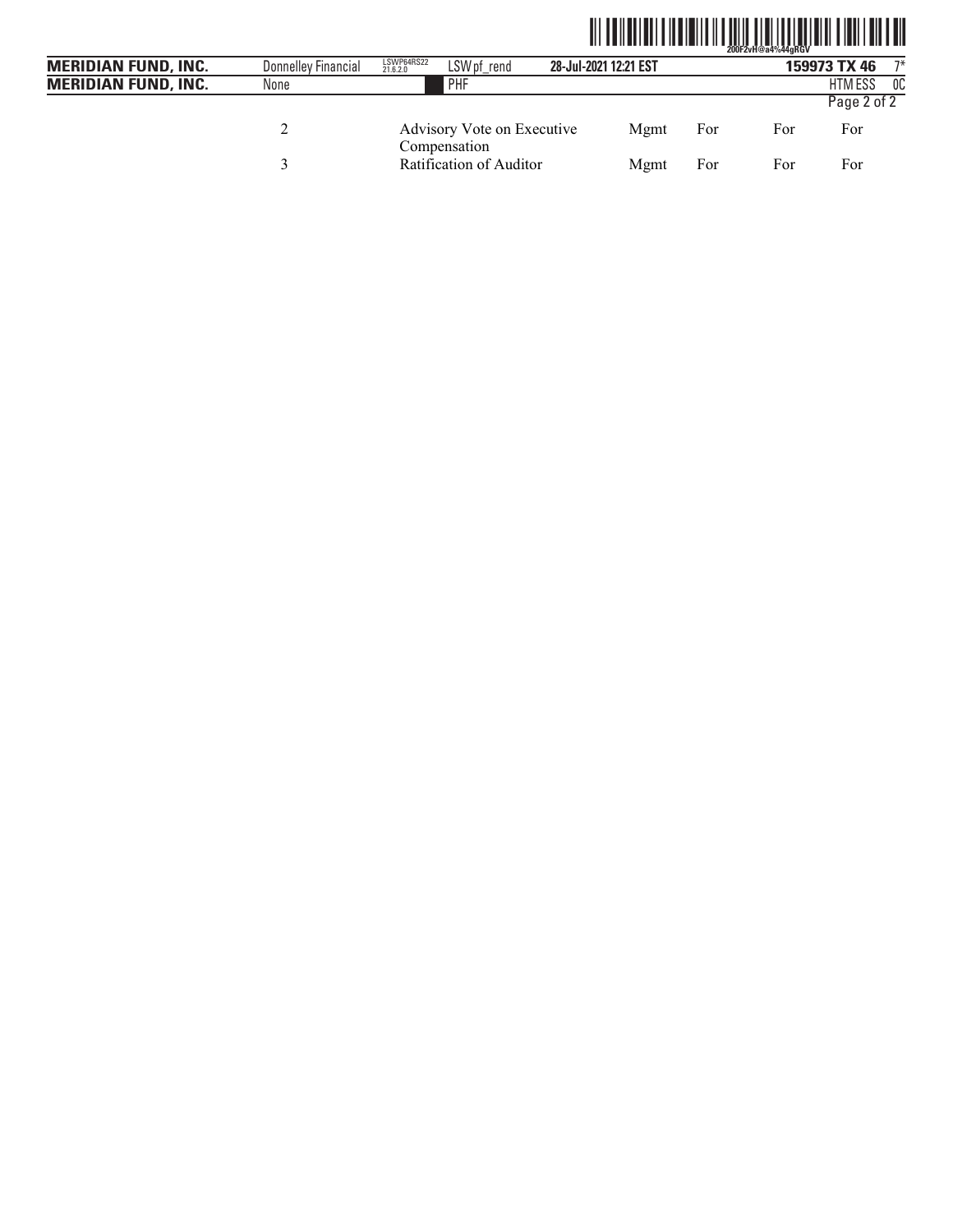| <b>MERIDIAN FUND, INC.</b> | <b>Donnelley Financial</b>    | LSWP64RS22<br>21.6.2.0 | LSW pf_rend                                                    | 28-Jul-2021 12:21 EST |                     |                    | 159973 TX 47          |                           |
|----------------------------|-------------------------------|------------------------|----------------------------------------------------------------|-----------------------|---------------------|--------------------|-----------------------|---------------------------|
| <b>MERIDIAN FUND, INC.</b> | None                          |                        | PHF                                                            |                       |                     |                    |                       | $\overline{0}$<br>HTM ESS |
|                            |                               |                        |                                                                |                       |                     |                    |                       | Page 1 of 2               |
| <b>U.S. Bancorp</b>        |                               |                        |                                                                |                       |                     |                    |                       |                           |
|                            | <b>Ticker</b>                 |                        | <b>Security ID:</b>                                            |                       | <b>Meeting Date</b> |                    | <b>Meeting Status</b> |                           |
|                            | <b>USB</b>                    |                        | CUSIP 902973304                                                |                       | 04/20/2021          |                    | Voted                 |                           |
|                            | <b>Meeting Type</b>           |                        | <b>Country of Trade</b>                                        |                       |                     |                    |                       |                           |
|                            | Annual                        |                        | <b>United States</b>                                           |                       |                     |                    |                       |                           |
|                            |                               |                        |                                                                |                       |                     |                    |                       | For/Agnst                 |
|                            | <b>Issue No.</b>              | <b>Description</b>     |                                                                |                       | Proponent           | <b>Mgmt Rec</b>    | <b>Vote Cast</b>      | Mgmt                      |
|                            | 1                             |                        | Elect Warner L. Baxter                                         |                       | Mgmt                | For                | For                   | For                       |
|                            | $\overline{c}$                |                        | Elect Dorothy J. Bridges                                       |                       | Mgmt                | For                | For                   | For                       |
|                            | 3                             |                        | Elect Elizabeth L. Buse                                        |                       | Mgmt                | For                | For                   | For                       |
|                            | 4                             |                        | <b>Elect Andrew Cecere</b>                                     |                       | Mgmt                | For                | For                   | For                       |
|                            | 5                             |                        | Elect Kimberly N. Ellison-Taylor                               |                       | Mgmt                | For                | For                   | For                       |
|                            | 6                             |                        | Elect Kimberly J. Harris                                       |                       | Mgmt                | For                | For                   | For                       |
|                            | 7                             |                        | Elect Roland A. Hernandez                                      |                       | Mgmt                | For                | For                   | For                       |
|                            | 8                             |                        | Elect Olivia F. Kirtley                                        |                       | Mgmt                | For                | For                   | For                       |
|                            | 9                             |                        | Elect Karen S. Lynch                                           |                       | Mgmt                | For                | For                   | For                       |
|                            | 10                            |                        | Elect Richard P. McKenney                                      |                       | Mgmt                | For                | For                   | For                       |
|                            | 11                            |                        | Elect Yusuf I. Mehdi                                           |                       | Mgmt                | For                | For                   | For                       |
|                            | 12                            |                        | Elect John P. Wiehoff                                          |                       | Mgmt                | For                | For                   | For                       |
|                            | 13                            |                        | Elect Scott W. Wine                                            |                       | Mgmt                | For                | For                   | For                       |
|                            | 14                            |                        | Ratification of Auditor                                        |                       | Mgmt                | For                | For                   | For                       |
|                            | 15                            |                        | Advisory Vote on Executive                                     |                       | Mgmt                | For                | For                   | For                       |
|                            |                               |                        | Compensation                                                   |                       |                     |                    |                       |                           |
| Vroom, Inc.                |                               |                        |                                                                |                       |                     |                    |                       |                           |
|                            | <b>Ticker</b>                 |                        | <b>Security ID:</b>                                            |                       | <b>Meeting Date</b> |                    | <b>Meeting Status</b> |                           |
|                            | <b>VRM</b>                    |                        | <b>CUSIP 92918V109</b>                                         |                       | 06/24/2021          |                    | Voted                 |                           |
|                            | <b>Meeting Type</b><br>Annual |                        | <b>Country of Trade</b><br><b>United States</b>                |                       |                     |                    |                       |                           |
|                            |                               |                        |                                                                |                       |                     |                    |                       | For/Agnst                 |
|                            | <b>Issue No.</b>              | <b>Description</b>     |                                                                |                       |                     | Proponent Mgmt Rec | <b>Vote Cast</b>      | <b>Mgmt</b>               |
|                            | 1.1                           |                        | Elect Robert J. Mylod, Jr.                                     |                       | Mgmt                | For                | For                   | For                       |
|                            | 1.2                           |                        | Elect Scott A. Dahnke                                          |                       | Mgmt                | For                | Withhold Against      |                           |
|                            | 1.3                           |                        | Elect Michael J. Farello                                       |                       | Mgmt                | For                | For                   | For                       |
|                            | 1.4                           |                        | Elect Paul J. Hennessy                                         |                       | Mgmt                | For                | For                   | For                       |
|                            | 1.5                           |                        | Elect Laura W. Lang                                            |                       | Mgmt                | For                | For                   | For                       |
|                            | 1.6                           |                        | Elect Laura G. O'Shaughnessy                                   |                       | Mgmt                | For                | Withhold Against      |                           |
|                            | 1.7                           |                        | Elect Paula B. Pretlow                                         |                       | Mgmt                | For                | For                   | For                       |
|                            | 1.8                           |                        | Elect Frederick O. Terrell                                     |                       | Mgmt                | For                | For                   | For                       |
|                            | $\overline{2}$                |                        | Ratification of Auditor                                        |                       | Mgmt                | For                | For                   | For                       |
|                            | 3                             |                        | Frequency of Advisory Vote on<br><b>Executive Compensation</b> |                       | Mgmt                | 1 Year             | 1 Year                | For                       |

**Welbilt, Inc.**

| Ticker<br>WBT<br><b>Meeting Type</b><br>Annual | <b>Security ID:</b><br>CUSIP 949090104<br><b>Country of Trade</b><br><b>United States</b>                                 | <b>Meeting Date</b><br>04/23/2021         |                                             | <b>Meeting Status</b><br>Voted                   |                                                          |  |
|------------------------------------------------|---------------------------------------------------------------------------------------------------------------------------|-------------------------------------------|---------------------------------------------|--------------------------------------------------|----------------------------------------------------------|--|
| <b>Issue No.</b><br>2<br>3<br>4                | <b>Description</b><br>Elect Cynthia M. Egnotovich<br>Elect Dino J. Bianco<br>Elect Joan K. Chow<br>Elect Janice L. Fields | Proponent<br>Mgmt<br>Mgmt<br>Mgmt<br>Mgmt | <b>Mgmt Rec</b><br>For<br>For<br>For<br>For | <b>Vote Cast</b><br>For<br>For<br>Against<br>For | For/Agnst<br><b>Mgmt</b><br>For<br>For<br>Against<br>For |  |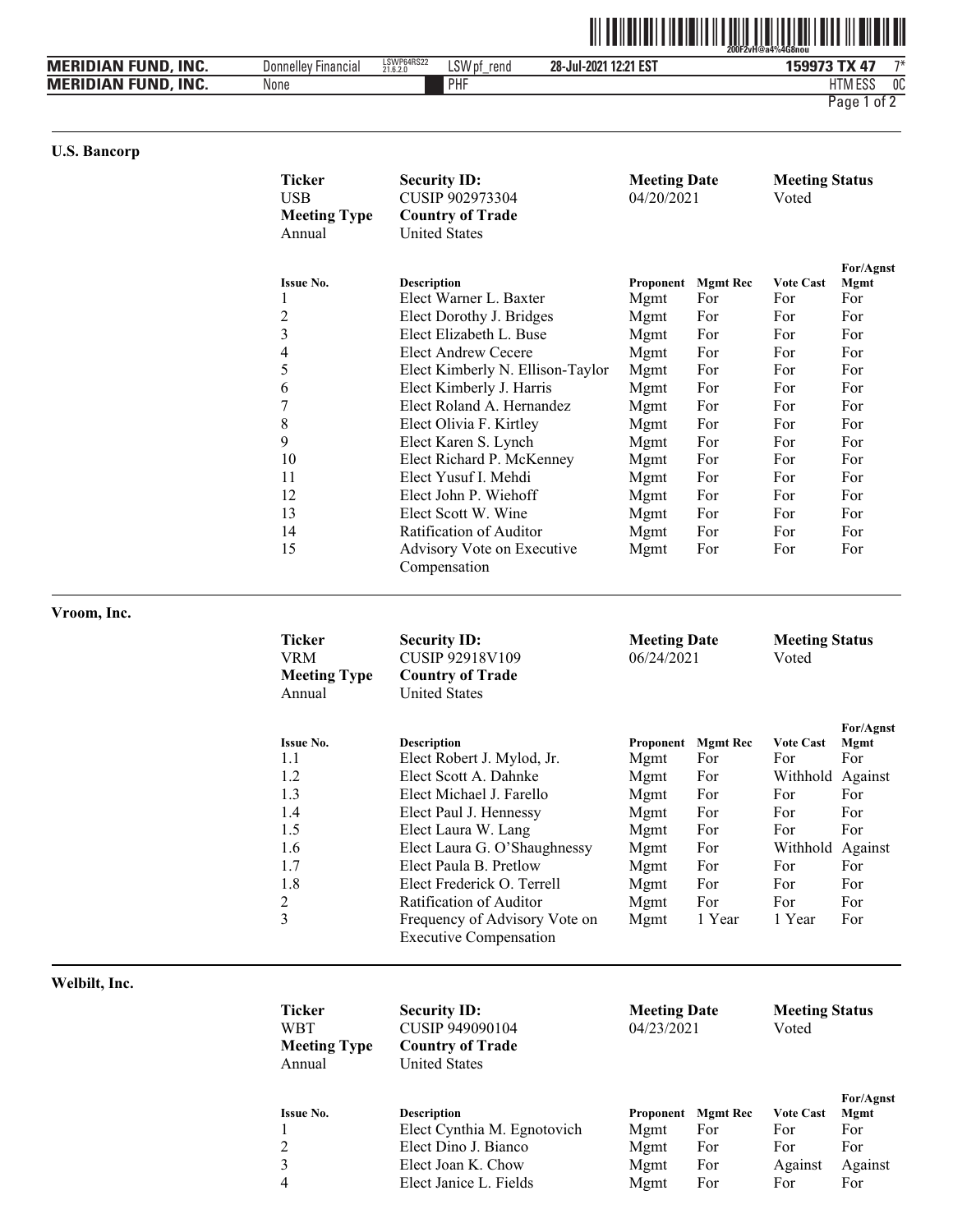

|                            |                            |                         |                                                 |                       |     | $\mathbf{L}$ VUI $\mathbf{L}$ VII $\mathbf{S}$ UT $\mathbf{V}$ VT UUIIVU |              |       |
|----------------------------|----------------------------|-------------------------|-------------------------------------------------|-----------------------|-----|--------------------------------------------------------------------------|--------------|-------|
| <b>MERIDIAN FUND, INC.</b> | <b>Donnelley Financial</b> | LSWP64RS22<br>21.6.2.0  | LSW pf rend                                     | 28-Jul-2021 12:21 EST |     |                                                                          | 159973 TX 47 | $7^*$ |
| <b>MERIDIAN FUND, INC.</b> | None                       |                         | PHF                                             |                       |     |                                                                          | HTM ESS      | 0C    |
|                            |                            |                         |                                                 |                       |     |                                                                          | Page 2 of 2  |       |
|                            |                            |                         | Elect Brian R. Gamache                          | Mgmt                  | For | For                                                                      | For          |       |
|                            | 6                          | Elect Andrew N. Langham |                                                 | Mgmt                  | For | For                                                                      | For          |       |
|                            |                            |                         | Elect William C. Johnson<br>Mgmt                |                       | For | For                                                                      | For          |       |
|                            | 8                          |                         | Advisory Vote on Executive<br>Compensation      | Mgmt                  | For | For                                                                      | For          |       |
|                            | 9                          |                         | Ratification of Auditor                         | Mgmt                  | For | For                                                                      | For          |       |
|                            | 10                         |                         | Amendment to the 2016 Omnibus<br>Incentive Plan | Mgmt                  | For | For                                                                      | For          |       |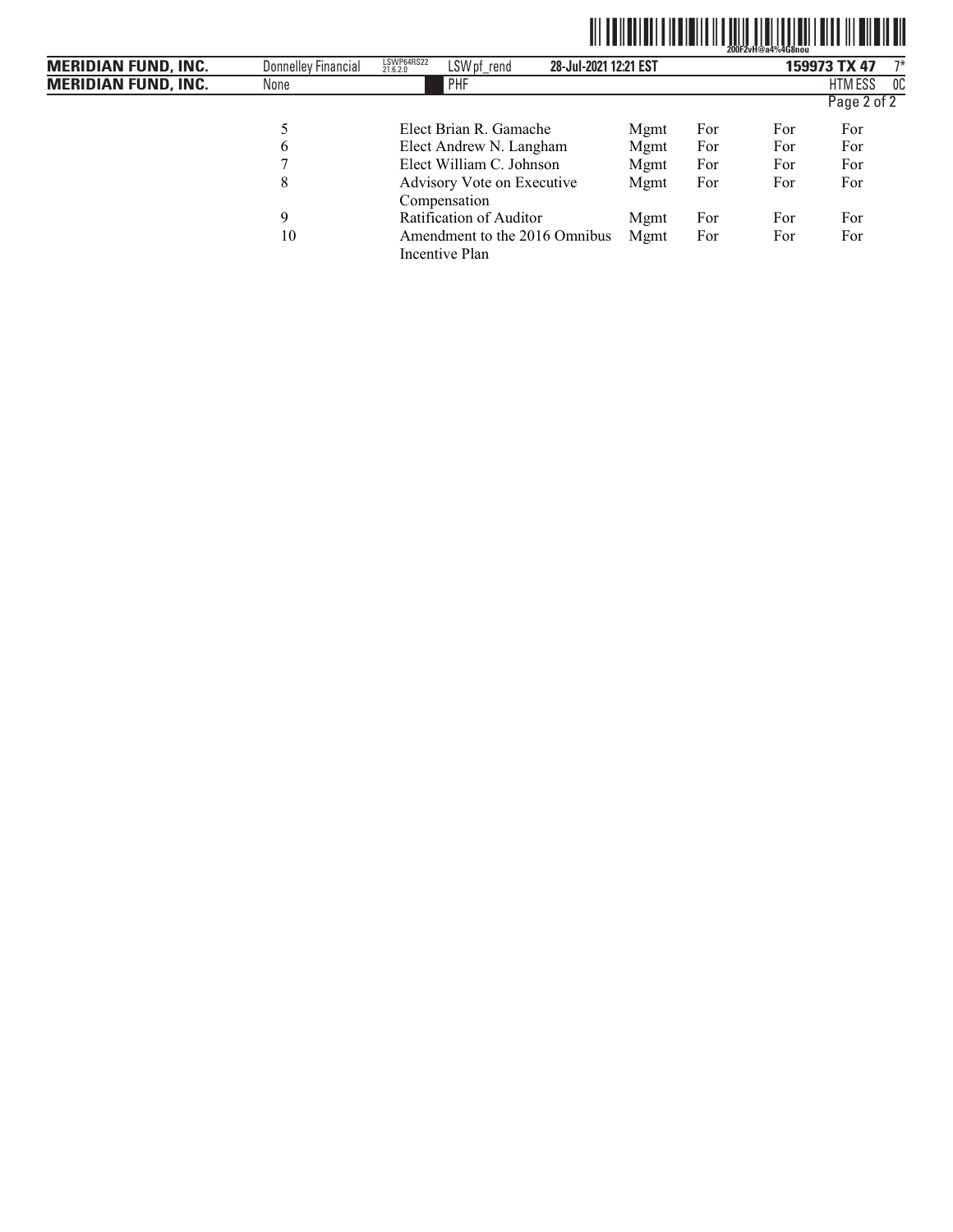|                            |                            |                        |             |                       | <u>TII TEINEITIEN EILENEITIEN EILIJETTEITIEN TEINEITEIT</u><br>200F2vH@a4%4=lgo |
|----------------------------|----------------------------|------------------------|-------------|-----------------------|---------------------------------------------------------------------------------|
| <b>MERIDIAN FUND, INC.</b> | <b>Donnelley Financial</b> | LSWP64RS22<br>21.6.2.0 | LSW pf rend | 28-Jul-2021 12:21 EST | $7*$<br>159973 TX 48                                                            |
| <b>MERIDIAN FUND, INC.</b> | None                       |                        | PHF         |                       | HTM ESS<br>0C                                                                   |
|                            |                            |                        |             |                       | Page 1 of 1                                                                     |

**Wells Fargo & Company**

| <b>Ticker</b><br><b>WFC</b><br><b>Meeting Type</b><br>Annual | <b>Security ID:</b><br>CUSIP 949746101<br><b>Country of Trade</b><br><b>United States</b> | <b>Meeting Date</b><br>04/27/2021 |                        | <b>Meeting Status</b><br>Voted |                    |  |
|--------------------------------------------------------------|-------------------------------------------------------------------------------------------|-----------------------------------|------------------------|--------------------------------|--------------------|--|
|                                                              |                                                                                           |                                   |                        |                                | For/Agnst          |  |
| <b>Issue No.</b><br>1                                        | <b>Description</b><br>Elect Steven D. Black                                               | Proponent<br>Mgmt                 | <b>Mgmt</b> Rec<br>For | <b>Vote Cast</b><br>For        | <b>Mgmt</b><br>For |  |
| 2                                                            | Elect Mark A. Chancy                                                                      | Mgmt                              | For                    | For                            | For                |  |
| 3                                                            | Elect Celeste A. Clark                                                                    | Mgmt                              | For                    | For                            | For                |  |
| 4                                                            | Elect Theodore F. Craver, Jr.                                                             | Mgmt                              | For                    | For                            | For                |  |
| 5                                                            | Elect Wayne M. Hewett                                                                     | Mgmt                              | For                    | For                            | For                |  |
| 6                                                            | Elect Maria R. Morris                                                                     | Mgmt                              | For                    | For                            | For                |  |
| 7                                                            | Elect Charles H. Noski                                                                    | Mgmt                              | For                    | For                            | For                |  |
| 8                                                            | Elect Richard B. Payne, Jr.                                                               | Mgmt                              | For                    | For                            | For                |  |
| 9                                                            | Elect Juan A. Pujadas                                                                     | Mgmt                              | For                    | For                            | For                |  |
| 10                                                           | Elect Ronald L. Sargent                                                                   | Mgmt                              | For                    | For                            | For                |  |
| 11                                                           | Elect Charles W. Scharf                                                                   | Mgmt                              | For                    | For                            | For                |  |
| 12                                                           | Elect Suzanne M. Vautrinot                                                                | Mgmt                              | For                    | For                            | For                |  |
| 13                                                           | Advisory Vote on Executive                                                                | Mgmt                              | For                    | For                            | For                |  |
|                                                              | Compensation                                                                              |                                   |                        |                                |                    |  |
| 14                                                           | Ratification of Auditor                                                                   | Mgmt                              | For                    | For                            | For                |  |
| 15                                                           | Shareholder Proposal Regarding                                                            | ShrHoldr                          | Against                | Against                        | For                |  |
|                                                              | Proxy Access Bylaw Amendment                                                              |                                   |                        |                                |                    |  |
| 16                                                           | Shareholder Proposal Regarding                                                            | ShrHoldr Against                  |                        | Against                        | For                |  |
|                                                              | Becoming a Public Benefit                                                                 |                                   |                        |                                |                    |  |
|                                                              | Corporation                                                                               |                                   |                        |                                |                    |  |
| 17                                                           | Shareholder Proposal Regarding                                                            | ShrHoldr Against                  |                        | Against                        | For                |  |
|                                                              | <b>Incentive Compensation Report</b>                                                      |                                   |                        |                                |                    |  |
| 18                                                           | Shareholder Proposal Regarding                                                            | ShrHoldr Against                  |                        | Against                        | For                |  |
|                                                              | Racial Equity Audit                                                                       |                                   |                        |                                |                    |  |
|                                                              |                                                                                           |                                   |                        |                                |                    |  |

**Zuora, Inc.**

| <b>Ticker</b><br><b>ZUO</b><br><b>Meeting Type</b><br>Annual | <b>Security ID:</b><br><b>CUSIP 98983V106</b><br><b>Country of Trade</b><br><b>United States</b> |           | <b>Meeting Date</b><br>06/22/2021 |                  | <b>Meeting Status</b><br>Voted |  |  |
|--------------------------------------------------------------|--------------------------------------------------------------------------------------------------|-----------|-----------------------------------|------------------|--------------------------------|--|--|
| <b>Issue No.</b>                                             | <b>Description</b>                                                                               | Proponent | <b>Mgmt Rec</b>                   | <b>Vote Cast</b> | For/Agnst<br>Mgmt              |  |  |
| 1.1                                                          | Elect Kenneth A. Goldman                                                                         | Mgmt      | For                               | For              | For                            |  |  |
| 1.2                                                          | Elect Tien Tzuo                                                                                  | Mgmt      | For                               | For              | For                            |  |  |
| 2                                                            | Ratification of Auditor                                                                          | Mgmt      | For                               | For              | For                            |  |  |
| 3                                                            | Advisory Vote on Executive<br>Compensation                                                       | Mgmt      | For                               | For              | For                            |  |  |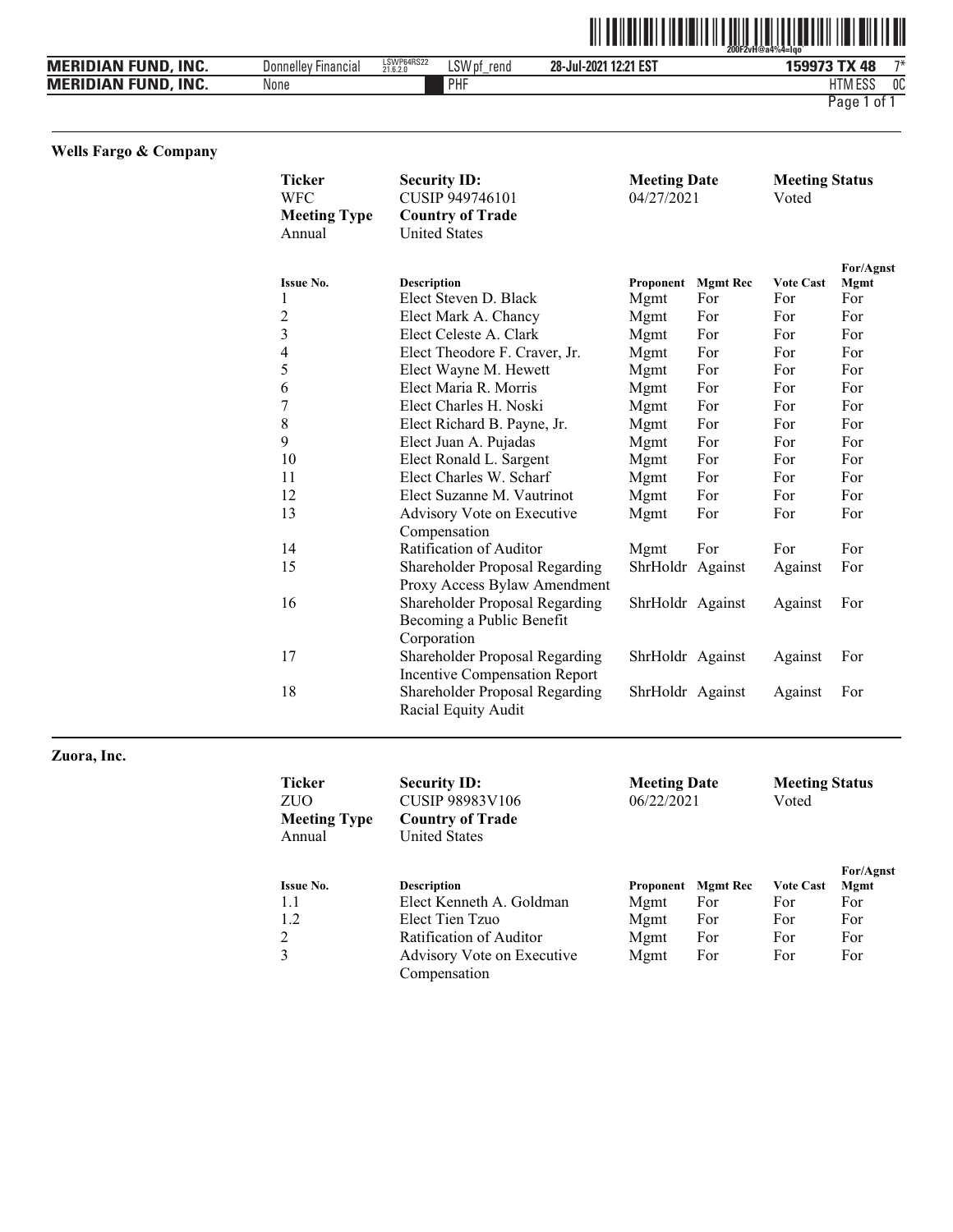|                            |                     |                        |                | III TIITII            | ║<br>200F2vH@a4%4lagGv |
|----------------------------|---------------------|------------------------|----------------|-----------------------|------------------------|
| <b>MERIDIAN FUND, INC.</b> | Donnelley Financial | LSWP64RS22<br>21.6.2.0 | LSW pf<br>rena | 28-Jul-2021 12:21 EST | $7*$<br>159973 TX 49   |
| <b>MERIDIAN FUND, INC.</b> | None                |                        | PHF            |                       | 0C<br><b>HTM ESS</b>   |
|                            |                     |                        |                |                       | Page 1<br>. of         |

#### **Item 1: Proxy Voting Record**

Registrant : Meridian Fund, Inc.

Fund Name : Meridian Small Cap Growth Fund

07/01/2020 - 06/30/2021

#### **2U, Inc.**

|                                    | <b>Ticker</b><br><b>TWOU</b><br><b>Meeting Type</b><br>Annual       | <b>Security ID:</b><br>CUSIP 90214J101<br><b>Country of Trade</b><br><b>United States</b>                                                                                                               | <b>Meeting Date</b><br>06/03/2021                         |                                                           | <b>Meeting Status</b><br>Voted                      |                                                                    |
|------------------------------------|---------------------------------------------------------------------|---------------------------------------------------------------------------------------------------------------------------------------------------------------------------------------------------------|-----------------------------------------------------------|-----------------------------------------------------------|-----------------------------------------------------|--------------------------------------------------------------------|
|                                    | <b>Issue No.</b><br>1.1<br>1.2<br>1.3<br>1.4<br>$\overline{2}$<br>3 | <b>Description</b><br>Elect Paul A. Maeder<br>Elect Christopher J. Paucek<br>Elect Gregory K. Peters<br>Elect Robert M. Stavis<br>Advisory Vote on Executive<br>Compensation<br>Ratification of Auditor | Proponent<br>Mgmt<br>Mgmt<br>Mgmt<br>Mgmt<br>Mgmt<br>Mgmt | <b>Mgmt Rec</b><br>For<br>For<br>For<br>For<br>For<br>For | Vote Cast<br>For<br>For<br>For<br>For<br>For<br>For | For/Agnst<br><b>Mgmt</b><br>For<br>For<br>For<br>For<br>For<br>For |
|                                    | 4                                                                   | Shareholder Proposal Regarding<br><b>Board Declassification</b>                                                                                                                                         | ShrHoldr N/A                                              |                                                           | For                                                 | N/A                                                                |
| 4D Molecular Therapeutics, Inc.    |                                                                     |                                                                                                                                                                                                         |                                                           |                                                           |                                                     |                                                                    |
|                                    | <b>Ticker</b><br><b>FDMT</b><br><b>Meeting Type</b><br>Annual       | <b>Security ID:</b><br><b>CUSIP 35104E100</b><br><b>Country of Trade</b><br><b>United States</b>                                                                                                        | <b>Meeting Date</b><br>05/17/2021                         |                                                           | <b>Meeting Status</b><br>Voted                      |                                                                    |
|                                    | <b>Issue No.</b><br>1.1<br>1.2<br>$\overline{c}$                    | <b>Description</b><br>Elect David Kirn<br>Elect David Schaffer<br>Ratification of Auditor                                                                                                               | Mgmt<br>Mgmt<br>Mgmt                                      | <b>Proponent</b> Mgmt Rec<br>For<br>For<br>For            | <b>Vote Cast</b><br>For<br>Withhold Against<br>For  | For/Agnst<br>Mgmt<br>For<br>For                                    |
| <b>ABM Industries Incorporated</b> |                                                                     |                                                                                                                                                                                                         |                                                           |                                                           |                                                     |                                                                    |
|                                    | <b>Ticker</b><br><b>ABM</b><br><b>Meeting Type</b><br>Annual        | <b>Security ID:</b><br>CUSIP 000957100<br><b>Country of Trade</b><br><b>United States</b>                                                                                                               | <b>Meeting Date</b><br>03/24/2021                         |                                                           | <b>Meeting Status</b><br>Voted                      |                                                                    |
|                                    | <b>Issue No.</b><br>1<br>$\overline{2}$<br>3<br>4<br>5              | <b>Description</b><br>Elect Linda L. Chavez<br>Elect Art A. Garcia<br>Elect Jill M. Golder<br>Elect Scott Salmirs<br>Approval of the 2021 Equity and<br>Incentive Compensation                          | Proponent<br>Mgmt<br>Mgmt<br>Mgmt<br>Mgmt<br>Mgmt         | <b>Mgmt</b> Rec<br>For<br>For<br>For<br>For<br>For        | <b>Vote Cast</b><br>For<br>For<br>For<br>For<br>For | For/Agnst<br><b>Mgmt</b><br>For<br>For<br>For<br>For<br>For        |

7 Ratification of Auditor Mgmt For For For

Mgmt For For For

6 Advisory Vote on Executive Compensation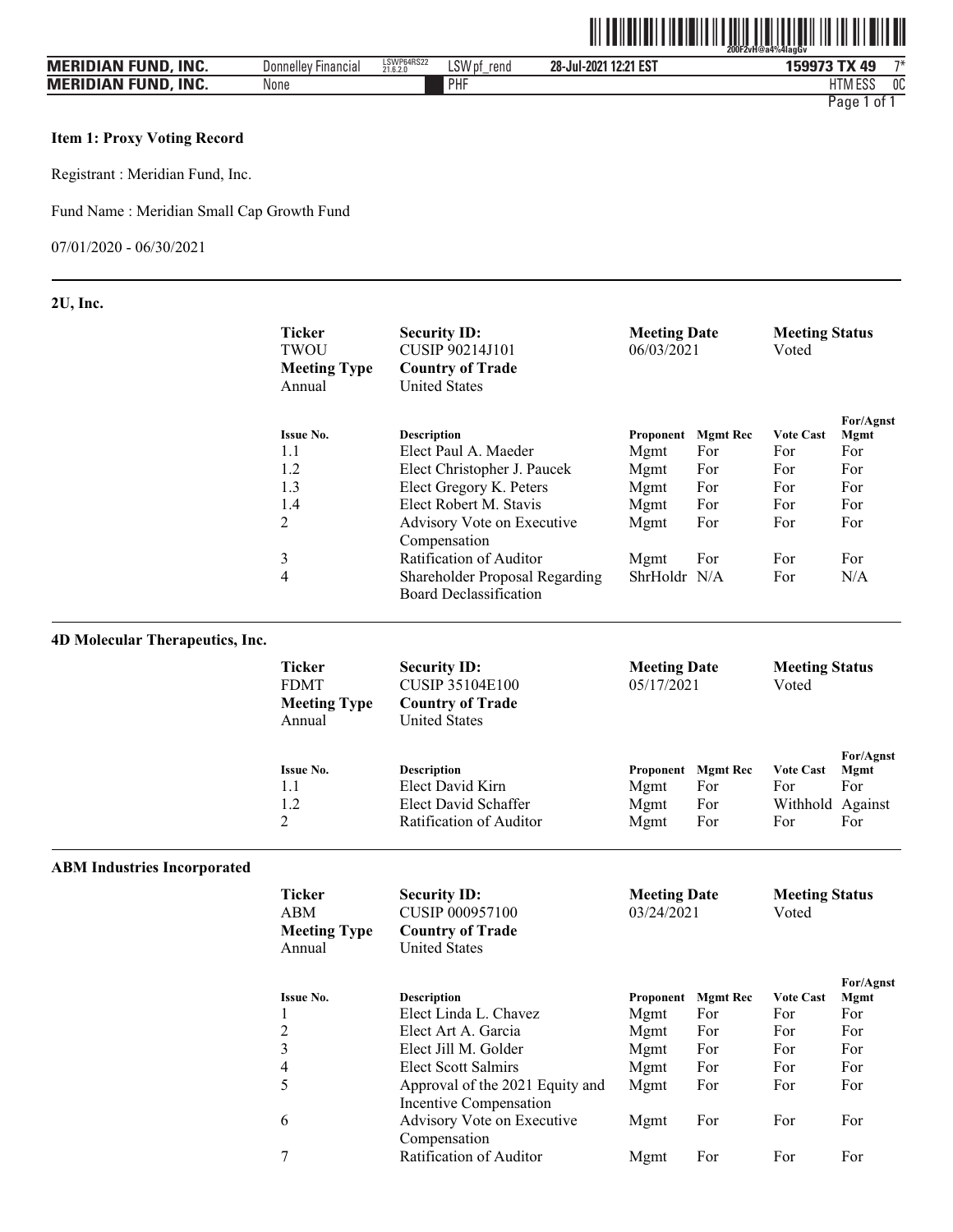| <b>MERIDIAN FUND, INC.</b>           | <b>Donnelley Financial</b> | LSWP64RS22<br>21.6.2.0<br>LSW pf rend<br>28-Jul-2021 12:21 EST |                     |                 | 159973 TX 50          | $6*$                               |
|--------------------------------------|----------------------------|----------------------------------------------------------------|---------------------|-----------------|-----------------------|------------------------------------|
| <b>MERIDIAN FUND, INC.</b>           | None                       | PHF                                                            |                     |                 |                       | <b>HTMESS</b><br>0C<br>Page 1 of 2 |
|                                      |                            |                                                                |                     |                 |                       |                                    |
| Albireo Pharma, Inc.                 |                            |                                                                |                     |                 |                       |                                    |
|                                      | <b>Ticker</b>              | <b>Security ID:</b>                                            | <b>Meeting Date</b> |                 | <b>Meeting Status</b> |                                    |
|                                      | <b>ALBO</b>                | CUSIP 01345P106                                                | 06/17/2021          |                 | Voted                 |                                    |
|                                      | <b>Meeting Type</b>        | <b>Country of Trade</b>                                        |                     |                 |                       |                                    |
|                                      | Annual                     | <b>United States</b>                                           |                     |                 |                       |                                    |
|                                      |                            |                                                                |                     |                 |                       | For/Agnst                          |
|                                      | <b>Issue No.</b>           | Description                                                    | Proponent           | <b>Mgmt</b> Rec | <b>Vote Cast</b>      | <b>Mgmt</b>                        |
|                                      | 1.1                        | Elect Ronald H. W. Cooper                                      | Mgmt                | For             | For                   | For                                |
|                                      | 1.2                        | Elect Anne Klibanski                                           | Mgmt                | For             | For                   | For                                |
|                                      | 1.3                        | Elect Stephanie S. Okey                                        | Mgmt                | For             | For                   | For                                |
|                                      | 2                          | Increase in Authorized Common<br>Stock                         | Mgmt                | For             | For                   | For                                |
|                                      | 3                          | Amendment to the 2018 Equity                                   | Mgmt                | For             | For                   | For                                |
|                                      |                            | <b>Incentive Plan</b>                                          |                     |                 |                       |                                    |
|                                      | 4                          | Ratification of Auditor                                        | Mgmt                | For             | For                   | For                                |
| American Software, Inc.              |                            |                                                                |                     |                 |                       |                                    |
|                                      | <b>Ticker</b>              | <b>Security ID:</b>                                            | <b>Meeting Date</b> |                 | <b>Meeting Status</b> |                                    |
|                                      | <b>AMSWA</b>               | CUSIP 029683109                                                | 08/19/2020          |                 | Voted                 |                                    |
|                                      | <b>Meeting Type</b>        | <b>Country of Trade</b>                                        |                     |                 |                       |                                    |
|                                      | Annual                     | <b>United States</b>                                           |                     |                 |                       |                                    |
|                                      |                            |                                                                |                     |                 |                       | For/Agnst                          |
|                                      | <b>Issue No.</b>           | Description                                                    | Proponent           | <b>Mgmt</b> Rec | <b>Vote Cast</b>      | <b>Mgmt</b>                        |
|                                      | 1                          | <b>Elect Lizanne Thomas</b>                                    | Mgmt                | For             | For                   | For                                |
|                                      | $\overline{c}$             | Elect James B. Miller, Jr.                                     | Mgmt                | For             | For                   | For                                |
|                                      | $\overline{\mathbf{3}}$    | Ratification of Auditor                                        | Mgmt                | For             | For                   | For                                |
|                                      | $\overline{4}$             | Advisory Vote on Executive                                     | Mgmt                | For             | For                   | For                                |
|                                      |                            | Compensation                                                   |                     |                 |                       |                                    |
| <b>AMN Healthcare Services, Inc.</b> |                            |                                                                |                     |                 |                       |                                    |
|                                      | <b>Ticker</b>              | <b>Security ID:</b>                                            | <b>Meeting Date</b> |                 | <b>Meeting Status</b> |                                    |
|                                      | <b>AMN</b>                 | CUSIP 001744101                                                | 04/21/2021          |                 | Voted                 |                                    |
|                                      | <b>Meeting Type</b>        | <b>Country of Trade</b>                                        |                     |                 |                       |                                    |
|                                      | Annual                     | <b>United States</b>                                           |                     |                 |                       |                                    |
|                                      |                            |                                                                |                     |                 |                       | For/Agnst                          |
|                                      | <b>Issue No.</b>           | <b>Description</b>                                             | Proponent           | <b>Mgmt Rec</b> | <b>Vote Cast</b>      | <b>Mgmt</b>                        |
|                                      | 1                          | Elect Mark G. Foletta                                          | Mgmt                | For             | For                   | For                                |
|                                      | $\overline{c}$             | Elect Teri G. Fontenot                                         | Mgmt                | For             | For                   | For                                |
|                                      | 3                          | Elect R. Jeffrey Harris                                        | Mgmt                | For             | For                   | For                                |
|                                      | 4                          | Elect Daphne E. Jones                                          | Mgmt                | For             | For                   | For                                |
|                                      | 5                          | Elect Martha H. Marsh                                          | Mgmt                | For             | For                   | For                                |
|                                      | 6                          | Elect Susan R. Salka                                           | Mgmt                | For             | For                   | For                                |
|                                      | 7                          | Elect Sylvia Trent-Adams                                       | Mgmt                | For             | For                   | For                                |
|                                      | $8\,$                      | Elect Douglas D. Wheat                                         | Mgmt                | For             | For                   | For                                |
|                                      | 9                          | Advisory Vote on Executive<br>Compensation                     | Mgmt                | For             | For                   | For                                |
|                                      | 10                         | Frequency of Advisory Vote on                                  | Mgmt                | 1 Year          | 1 Year                | For                                |
|                                      |                            | <b>Executive Compensation</b>                                  |                     |                 |                       |                                    |
|                                      | 11                         | Ratification of Auditor                                        | Mgmt                | For             | For                   | For                                |
|                                      | 12                         | Shareholder Proposal Regarding                                 | ShrHoldr Against    |                 | Against               | For                                |
|                                      |                            | Proxy Access Bylaw Amendment                                   |                     |                 |                       |                                    |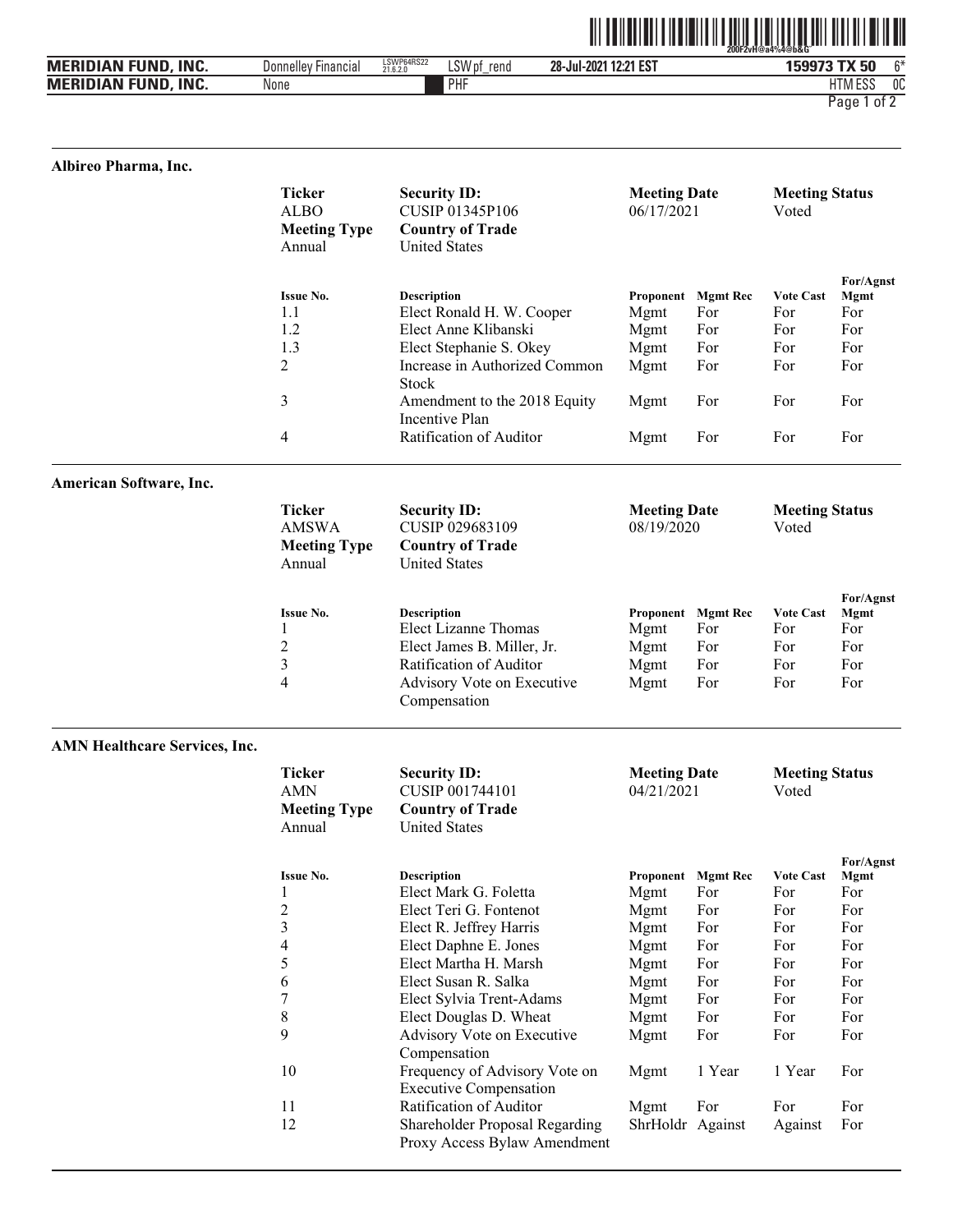

|                            |                            |                                       | 200F2vH@a4%4@b&G             |                          |  |  |  |
|----------------------------|----------------------------|---------------------------------------|------------------------------|--------------------------|--|--|--|
| <b>MERIDIAN FUND, INC.</b> | <b>Donnelley Financial</b> | LSWP64RS22<br>LSW pf_rend<br>21.6.2.0 | 28-Jul-2021 12:21 EST        | $6*$<br>159973 TX 50     |  |  |  |
| <b>MERIDIAN FUND, INC.</b> | None                       | PHF                                   |                              | HTM ESS<br>0C            |  |  |  |
|                            |                            |                                       |                              | Page 2 of 2              |  |  |  |
| Argen-X SE                 |                            |                                       |                              |                          |  |  |  |
|                            | <b>Ticker</b>              | <b>Security ID:</b>                   | <b>Meeting Date</b>          | <b>Meeting Status</b>    |  |  |  |
|                            | <b>ARGX</b>                | <b>CUSIP 04016X101</b>                | 05/11/2021                   | Voted                    |  |  |  |
|                            | <b>Meeting Type</b>        | <b>Country of Trade</b>               |                              |                          |  |  |  |
|                            | Annual                     | <b>United States</b>                  |                              |                          |  |  |  |
|                            |                            |                                       |                              | For/Agnst                |  |  |  |
|                            | <b>Issue No.</b>           | <b>Description</b>                    | <b>Mgmt Rec</b><br>Proponent | <b>Vote Cast</b><br>Mgmt |  |  |  |
|                            |                            | <b>Remuneration Policy</b>            | For<br>Mgmt                  | Against<br>Against       |  |  |  |
|                            | 2                          | <b>Remuneration Report</b>            | For<br>Mgmt                  | Against<br>Against       |  |  |  |
|                            | 3                          | <b>Accounts and Reports</b>           | Mgmt<br>For                  | For<br>For               |  |  |  |
|                            |                            |                                       |                              |                          |  |  |  |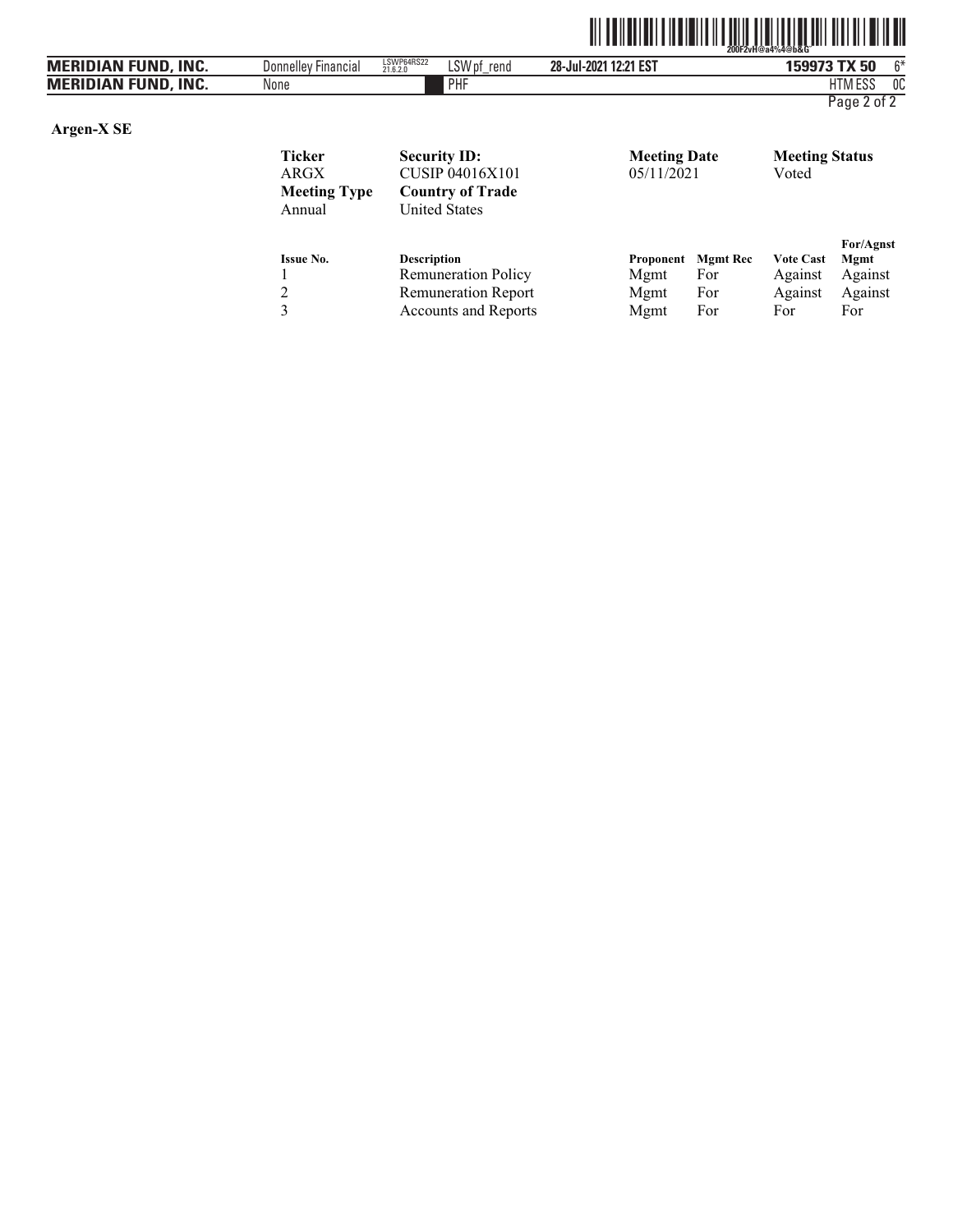

| LSWP64RS22<br>21.6.2.0<br><b>Donnelley Financial</b><br>159973 TX 51<br>LSW pf rend<br>28-Jul-2021 12:21 EST<br><b>MERIDIAN FUND, INC.</b><br>PHF<br><b>HTMESS</b><br>None<br>Page 1 of 2<br>Allocation of Losses<br>For<br>For<br>For<br>4<br>Mgmt<br>5<br>Ratification of Board Acts<br>Mgmt<br>For<br>For<br>For<br>Elect Yvonne Greenstreet to the<br>Mgmt<br>For<br>For<br>For<br>6<br><b>Board of Directors</b><br>7<br>Elect Anthony A. Rosenberg to the Mgmt<br>For<br>For<br>For<br><b>Board of Directors</b><br>8<br>Authority to Issue Shares w/ or<br>For<br>Mgmt<br>For<br>For<br>w/o Preemptive Rights<br>9<br>Appointment of Auditor<br>For<br>For<br>Mgmt<br>For<br>Arvinas, Inc.<br><b>Ticker</b><br><b>Security ID:</b><br><b>Meeting Date</b><br><b>Meeting Status</b><br><b>ARVN</b><br><b>CUSIP 04335A105</b><br>06/08/2021<br>Voted<br><b>Country of Trade</b><br><b>Meeting Type</b><br><b>United States</b><br>Annual<br><b>Issue No.</b><br>Description<br><b>Vote Cast</b><br>Proponent Mgmt Rec<br><b>Mgmt</b><br>1.1<br>Elect Wendy L. Dixon<br>For<br>For<br>Mgmt<br>For<br>1.2<br>Elect Edward Kennedy Jr.<br>Mgmt<br>For<br>For<br>For<br>1.3<br><b>Elect Bradley Margus</b><br>For<br>For<br>Mgmt<br>For<br><b>Elect Briggs Morrison</b><br>1.4<br>Mgmt<br>For<br>Withhold Against<br>2<br>Advisory Vote on Executive<br>Mgmt<br>For<br>For<br>For<br>Compensation<br>3<br>Frequency of Advisory Vote on<br>1 Year<br>1 Year<br>For<br>Mgmt<br><b>Executive Compensation</b><br>Ratification of Auditor<br>4<br>For<br>For<br>Mgmt<br>For<br><b>Asure Software, Inc.</b><br><b>Ticker</b><br><b>Security ID:</b><br><b>Meeting Date</b><br><b>Meeting Status</b><br><b>ASUR</b><br>CUSIP 04649U102<br>05/20/2021<br>Voted<br><b>Meeting Type</b><br><b>Country of Trade</b><br><b>United States</b><br>Annual<br><b>Vote Cast</b><br><b>Issue No.</b><br><b>Description</b><br>Proponent<br><b>Mgmt</b> Rec<br><b>Mgmt</b><br>1.1<br>Elect Benjamin Allen<br>For<br>Mgmt<br>For<br>For<br>1.2<br>Elect W. Carl Drew<br>Mgmt<br>For<br>For<br>For<br>1.3<br>Elect Daniel Gill<br>Mgmt<br>For<br>For<br>For<br>1.4<br><b>Elect Patrick Goepel</b><br>Mgmt<br>For<br>For<br>For<br>1.5<br>For<br>Elect Grace Lee<br>Mgmt<br>For<br>For<br>1.6<br>Elect Bradford Oberwager<br>For<br>For<br>Mgmt<br>For<br>1.7<br>Elect Bjorn Reynolds<br>For<br>Withhold Against<br>Mgmt<br>$\overline{c}$<br>Ratification of Auditor<br>Mgmt<br>For<br>For<br>For<br>3<br>Advisory Vote on Executive<br>Mgmt<br>For<br>Against<br>Against<br>Compensation<br>Axogen, Inc.<br><b>Ticker</b><br><b>Security ID:</b><br><b>Meeting Date</b><br><b>Meeting Status</b><br><b>AXGN</b><br>CUSIP 05463X106<br>05/10/2021<br>Voted<br><b>Meeting Type</b><br><b>Country of Trade</b><br><b>United States</b><br>Annual |                            |          |                    |  |                   |
|------------------------------------------------------------------------------------------------------------------------------------------------------------------------------------------------------------------------------------------------------------------------------------------------------------------------------------------------------------------------------------------------------------------------------------------------------------------------------------------------------------------------------------------------------------------------------------------------------------------------------------------------------------------------------------------------------------------------------------------------------------------------------------------------------------------------------------------------------------------------------------------------------------------------------------------------------------------------------------------------------------------------------------------------------------------------------------------------------------------------------------------------------------------------------------------------------------------------------------------------------------------------------------------------------------------------------------------------------------------------------------------------------------------------------------------------------------------------------------------------------------------------------------------------------------------------------------------------------------------------------------------------------------------------------------------------------------------------------------------------------------------------------------------------------------------------------------------------------------------------------------------------------------------------------------------------------------------------------------------------------------------------------------------------------------------------------------------------------------------------------------------------------------------------------------------------------------------------------------------------------------------------------------------------------------------------------------------------------------------------------------------------------------------------------------------------------------------------------------------------------------------------------------------------------------------------------------------------------------------------------------------------------------------------------------------------------------------------------------------------------------------------------------------------------------------------------|----------------------------|----------|--------------------|--|-------------------|
|                                                                                                                                                                                                                                                                                                                                                                                                                                                                                                                                                                                                                                                                                                                                                                                                                                                                                                                                                                                                                                                                                                                                                                                                                                                                                                                                                                                                                                                                                                                                                                                                                                                                                                                                                                                                                                                                                                                                                                                                                                                                                                                                                                                                                                                                                                                                                                                                                                                                                                                                                                                                                                                                                                                                                                                                                              | <b>MERIDIAN FUND, INC.</b> |          |                    |  | $5*$              |
|                                                                                                                                                                                                                                                                                                                                                                                                                                                                                                                                                                                                                                                                                                                                                                                                                                                                                                                                                                                                                                                                                                                                                                                                                                                                                                                                                                                                                                                                                                                                                                                                                                                                                                                                                                                                                                                                                                                                                                                                                                                                                                                                                                                                                                                                                                                                                                                                                                                                                                                                                                                                                                                                                                                                                                                                                              |                            |          |                    |  | 0 <sup>C</sup>    |
|                                                                                                                                                                                                                                                                                                                                                                                                                                                                                                                                                                                                                                                                                                                                                                                                                                                                                                                                                                                                                                                                                                                                                                                                                                                                                                                                                                                                                                                                                                                                                                                                                                                                                                                                                                                                                                                                                                                                                                                                                                                                                                                                                                                                                                                                                                                                                                                                                                                                                                                                                                                                                                                                                                                                                                                                                              |                            |          |                    |  |                   |
|                                                                                                                                                                                                                                                                                                                                                                                                                                                                                                                                                                                                                                                                                                                                                                                                                                                                                                                                                                                                                                                                                                                                                                                                                                                                                                                                                                                                                                                                                                                                                                                                                                                                                                                                                                                                                                                                                                                                                                                                                                                                                                                                                                                                                                                                                                                                                                                                                                                                                                                                                                                                                                                                                                                                                                                                                              |                            |          |                    |  |                   |
|                                                                                                                                                                                                                                                                                                                                                                                                                                                                                                                                                                                                                                                                                                                                                                                                                                                                                                                                                                                                                                                                                                                                                                                                                                                                                                                                                                                                                                                                                                                                                                                                                                                                                                                                                                                                                                                                                                                                                                                                                                                                                                                                                                                                                                                                                                                                                                                                                                                                                                                                                                                                                                                                                                                                                                                                                              |                            |          |                    |  |                   |
|                                                                                                                                                                                                                                                                                                                                                                                                                                                                                                                                                                                                                                                                                                                                                                                                                                                                                                                                                                                                                                                                                                                                                                                                                                                                                                                                                                                                                                                                                                                                                                                                                                                                                                                                                                                                                                                                                                                                                                                                                                                                                                                                                                                                                                                                                                                                                                                                                                                                                                                                                                                                                                                                                                                                                                                                                              |                            |          |                    |  |                   |
|                                                                                                                                                                                                                                                                                                                                                                                                                                                                                                                                                                                                                                                                                                                                                                                                                                                                                                                                                                                                                                                                                                                                                                                                                                                                                                                                                                                                                                                                                                                                                                                                                                                                                                                                                                                                                                                                                                                                                                                                                                                                                                                                                                                                                                                                                                                                                                                                                                                                                                                                                                                                                                                                                                                                                                                                                              |                            |          |                    |  |                   |
|                                                                                                                                                                                                                                                                                                                                                                                                                                                                                                                                                                                                                                                                                                                                                                                                                                                                                                                                                                                                                                                                                                                                                                                                                                                                                                                                                                                                                                                                                                                                                                                                                                                                                                                                                                                                                                                                                                                                                                                                                                                                                                                                                                                                                                                                                                                                                                                                                                                                                                                                                                                                                                                                                                                                                                                                                              |                            |          |                    |  |                   |
|                                                                                                                                                                                                                                                                                                                                                                                                                                                                                                                                                                                                                                                                                                                                                                                                                                                                                                                                                                                                                                                                                                                                                                                                                                                                                                                                                                                                                                                                                                                                                                                                                                                                                                                                                                                                                                                                                                                                                                                                                                                                                                                                                                                                                                                                                                                                                                                                                                                                                                                                                                                                                                                                                                                                                                                                                              |                            |          |                    |  |                   |
|                                                                                                                                                                                                                                                                                                                                                                                                                                                                                                                                                                                                                                                                                                                                                                                                                                                                                                                                                                                                                                                                                                                                                                                                                                                                                                                                                                                                                                                                                                                                                                                                                                                                                                                                                                                                                                                                                                                                                                                                                                                                                                                                                                                                                                                                                                                                                                                                                                                                                                                                                                                                                                                                                                                                                                                                                              |                            |          |                    |  |                   |
|                                                                                                                                                                                                                                                                                                                                                                                                                                                                                                                                                                                                                                                                                                                                                                                                                                                                                                                                                                                                                                                                                                                                                                                                                                                                                                                                                                                                                                                                                                                                                                                                                                                                                                                                                                                                                                                                                                                                                                                                                                                                                                                                                                                                                                                                                                                                                                                                                                                                                                                                                                                                                                                                                                                                                                                                                              |                            |          |                    |  |                   |
|                                                                                                                                                                                                                                                                                                                                                                                                                                                                                                                                                                                                                                                                                                                                                                                                                                                                                                                                                                                                                                                                                                                                                                                                                                                                                                                                                                                                                                                                                                                                                                                                                                                                                                                                                                                                                                                                                                                                                                                                                                                                                                                                                                                                                                                                                                                                                                                                                                                                                                                                                                                                                                                                                                                                                                                                                              |                            |          |                    |  |                   |
|                                                                                                                                                                                                                                                                                                                                                                                                                                                                                                                                                                                                                                                                                                                                                                                                                                                                                                                                                                                                                                                                                                                                                                                                                                                                                                                                                                                                                                                                                                                                                                                                                                                                                                                                                                                                                                                                                                                                                                                                                                                                                                                                                                                                                                                                                                                                                                                                                                                                                                                                                                                                                                                                                                                                                                                                                              |                            |          |                    |  |                   |
|                                                                                                                                                                                                                                                                                                                                                                                                                                                                                                                                                                                                                                                                                                                                                                                                                                                                                                                                                                                                                                                                                                                                                                                                                                                                                                                                                                                                                                                                                                                                                                                                                                                                                                                                                                                                                                                                                                                                                                                                                                                                                                                                                                                                                                                                                                                                                                                                                                                                                                                                                                                                                                                                                                                                                                                                                              |                            |          |                    |  |                   |
|                                                                                                                                                                                                                                                                                                                                                                                                                                                                                                                                                                                                                                                                                                                                                                                                                                                                                                                                                                                                                                                                                                                                                                                                                                                                                                                                                                                                                                                                                                                                                                                                                                                                                                                                                                                                                                                                                                                                                                                                                                                                                                                                                                                                                                                                                                                                                                                                                                                                                                                                                                                                                                                                                                                                                                                                                              |                            |          |                    |  |                   |
|                                                                                                                                                                                                                                                                                                                                                                                                                                                                                                                                                                                                                                                                                                                                                                                                                                                                                                                                                                                                                                                                                                                                                                                                                                                                                                                                                                                                                                                                                                                                                                                                                                                                                                                                                                                                                                                                                                                                                                                                                                                                                                                                                                                                                                                                                                                                                                                                                                                                                                                                                                                                                                                                                                                                                                                                                              |                            |          |                    |  |                   |
|                                                                                                                                                                                                                                                                                                                                                                                                                                                                                                                                                                                                                                                                                                                                                                                                                                                                                                                                                                                                                                                                                                                                                                                                                                                                                                                                                                                                                                                                                                                                                                                                                                                                                                                                                                                                                                                                                                                                                                                                                                                                                                                                                                                                                                                                                                                                                                                                                                                                                                                                                                                                                                                                                                                                                                                                                              |                            |          |                    |  |                   |
|                                                                                                                                                                                                                                                                                                                                                                                                                                                                                                                                                                                                                                                                                                                                                                                                                                                                                                                                                                                                                                                                                                                                                                                                                                                                                                                                                                                                                                                                                                                                                                                                                                                                                                                                                                                                                                                                                                                                                                                                                                                                                                                                                                                                                                                                                                                                                                                                                                                                                                                                                                                                                                                                                                                                                                                                                              |                            |          |                    |  |                   |
|                                                                                                                                                                                                                                                                                                                                                                                                                                                                                                                                                                                                                                                                                                                                                                                                                                                                                                                                                                                                                                                                                                                                                                                                                                                                                                                                                                                                                                                                                                                                                                                                                                                                                                                                                                                                                                                                                                                                                                                                                                                                                                                                                                                                                                                                                                                                                                                                                                                                                                                                                                                                                                                                                                                                                                                                                              |                            |          |                    |  | For/Agnst         |
|                                                                                                                                                                                                                                                                                                                                                                                                                                                                                                                                                                                                                                                                                                                                                                                                                                                                                                                                                                                                                                                                                                                                                                                                                                                                                                                                                                                                                                                                                                                                                                                                                                                                                                                                                                                                                                                                                                                                                                                                                                                                                                                                                                                                                                                                                                                                                                                                                                                                                                                                                                                                                                                                                                                                                                                                                              |                            |          |                    |  |                   |
|                                                                                                                                                                                                                                                                                                                                                                                                                                                                                                                                                                                                                                                                                                                                                                                                                                                                                                                                                                                                                                                                                                                                                                                                                                                                                                                                                                                                                                                                                                                                                                                                                                                                                                                                                                                                                                                                                                                                                                                                                                                                                                                                                                                                                                                                                                                                                                                                                                                                                                                                                                                                                                                                                                                                                                                                                              |                            |          |                    |  |                   |
|                                                                                                                                                                                                                                                                                                                                                                                                                                                                                                                                                                                                                                                                                                                                                                                                                                                                                                                                                                                                                                                                                                                                                                                                                                                                                                                                                                                                                                                                                                                                                                                                                                                                                                                                                                                                                                                                                                                                                                                                                                                                                                                                                                                                                                                                                                                                                                                                                                                                                                                                                                                                                                                                                                                                                                                                                              |                            |          |                    |  |                   |
|                                                                                                                                                                                                                                                                                                                                                                                                                                                                                                                                                                                                                                                                                                                                                                                                                                                                                                                                                                                                                                                                                                                                                                                                                                                                                                                                                                                                                                                                                                                                                                                                                                                                                                                                                                                                                                                                                                                                                                                                                                                                                                                                                                                                                                                                                                                                                                                                                                                                                                                                                                                                                                                                                                                                                                                                                              |                            |          |                    |  |                   |
|                                                                                                                                                                                                                                                                                                                                                                                                                                                                                                                                                                                                                                                                                                                                                                                                                                                                                                                                                                                                                                                                                                                                                                                                                                                                                                                                                                                                                                                                                                                                                                                                                                                                                                                                                                                                                                                                                                                                                                                                                                                                                                                                                                                                                                                                                                                                                                                                                                                                                                                                                                                                                                                                                                                                                                                                                              |                            |          |                    |  |                   |
|                                                                                                                                                                                                                                                                                                                                                                                                                                                                                                                                                                                                                                                                                                                                                                                                                                                                                                                                                                                                                                                                                                                                                                                                                                                                                                                                                                                                                                                                                                                                                                                                                                                                                                                                                                                                                                                                                                                                                                                                                                                                                                                                                                                                                                                                                                                                                                                                                                                                                                                                                                                                                                                                                                                                                                                                                              |                            |          |                    |  |                   |
|                                                                                                                                                                                                                                                                                                                                                                                                                                                                                                                                                                                                                                                                                                                                                                                                                                                                                                                                                                                                                                                                                                                                                                                                                                                                                                                                                                                                                                                                                                                                                                                                                                                                                                                                                                                                                                                                                                                                                                                                                                                                                                                                                                                                                                                                                                                                                                                                                                                                                                                                                                                                                                                                                                                                                                                                                              |                            |          |                    |  |                   |
|                                                                                                                                                                                                                                                                                                                                                                                                                                                                                                                                                                                                                                                                                                                                                                                                                                                                                                                                                                                                                                                                                                                                                                                                                                                                                                                                                                                                                                                                                                                                                                                                                                                                                                                                                                                                                                                                                                                                                                                                                                                                                                                                                                                                                                                                                                                                                                                                                                                                                                                                                                                                                                                                                                                                                                                                                              |                            |          |                    |  |                   |
|                                                                                                                                                                                                                                                                                                                                                                                                                                                                                                                                                                                                                                                                                                                                                                                                                                                                                                                                                                                                                                                                                                                                                                                                                                                                                                                                                                                                                                                                                                                                                                                                                                                                                                                                                                                                                                                                                                                                                                                                                                                                                                                                                                                                                                                                                                                                                                                                                                                                                                                                                                                                                                                                                                                                                                                                                              |                            |          |                    |  |                   |
|                                                                                                                                                                                                                                                                                                                                                                                                                                                                                                                                                                                                                                                                                                                                                                                                                                                                                                                                                                                                                                                                                                                                                                                                                                                                                                                                                                                                                                                                                                                                                                                                                                                                                                                                                                                                                                                                                                                                                                                                                                                                                                                                                                                                                                                                                                                                                                                                                                                                                                                                                                                                                                                                                                                                                                                                                              |                            |          |                    |  |                   |
|                                                                                                                                                                                                                                                                                                                                                                                                                                                                                                                                                                                                                                                                                                                                                                                                                                                                                                                                                                                                                                                                                                                                                                                                                                                                                                                                                                                                                                                                                                                                                                                                                                                                                                                                                                                                                                                                                                                                                                                                                                                                                                                                                                                                                                                                                                                                                                                                                                                                                                                                                                                                                                                                                                                                                                                                                              |                            |          |                    |  |                   |
|                                                                                                                                                                                                                                                                                                                                                                                                                                                                                                                                                                                                                                                                                                                                                                                                                                                                                                                                                                                                                                                                                                                                                                                                                                                                                                                                                                                                                                                                                                                                                                                                                                                                                                                                                                                                                                                                                                                                                                                                                                                                                                                                                                                                                                                                                                                                                                                                                                                                                                                                                                                                                                                                                                                                                                                                                              |                            |          |                    |  |                   |
|                                                                                                                                                                                                                                                                                                                                                                                                                                                                                                                                                                                                                                                                                                                                                                                                                                                                                                                                                                                                                                                                                                                                                                                                                                                                                                                                                                                                                                                                                                                                                                                                                                                                                                                                                                                                                                                                                                                                                                                                                                                                                                                                                                                                                                                                                                                                                                                                                                                                                                                                                                                                                                                                                                                                                                                                                              |                            |          |                    |  |                   |
|                                                                                                                                                                                                                                                                                                                                                                                                                                                                                                                                                                                                                                                                                                                                                                                                                                                                                                                                                                                                                                                                                                                                                                                                                                                                                                                                                                                                                                                                                                                                                                                                                                                                                                                                                                                                                                                                                                                                                                                                                                                                                                                                                                                                                                                                                                                                                                                                                                                                                                                                                                                                                                                                                                                                                                                                                              |                            |          |                    |  |                   |
|                                                                                                                                                                                                                                                                                                                                                                                                                                                                                                                                                                                                                                                                                                                                                                                                                                                                                                                                                                                                                                                                                                                                                                                                                                                                                                                                                                                                                                                                                                                                                                                                                                                                                                                                                                                                                                                                                                                                                                                                                                                                                                                                                                                                                                                                                                                                                                                                                                                                                                                                                                                                                                                                                                                                                                                                                              |                            |          |                    |  | For/Agnst         |
|                                                                                                                                                                                                                                                                                                                                                                                                                                                                                                                                                                                                                                                                                                                                                                                                                                                                                                                                                                                                                                                                                                                                                                                                                                                                                                                                                                                                                                                                                                                                                                                                                                                                                                                                                                                                                                                                                                                                                                                                                                                                                                                                                                                                                                                                                                                                                                                                                                                                                                                                                                                                                                                                                                                                                                                                                              |                            |          |                    |  |                   |
|                                                                                                                                                                                                                                                                                                                                                                                                                                                                                                                                                                                                                                                                                                                                                                                                                                                                                                                                                                                                                                                                                                                                                                                                                                                                                                                                                                                                                                                                                                                                                                                                                                                                                                                                                                                                                                                                                                                                                                                                                                                                                                                                                                                                                                                                                                                                                                                                                                                                                                                                                                                                                                                                                                                                                                                                                              |                            |          |                    |  |                   |
|                                                                                                                                                                                                                                                                                                                                                                                                                                                                                                                                                                                                                                                                                                                                                                                                                                                                                                                                                                                                                                                                                                                                                                                                                                                                                                                                                                                                                                                                                                                                                                                                                                                                                                                                                                                                                                                                                                                                                                                                                                                                                                                                                                                                                                                                                                                                                                                                                                                                                                                                                                                                                                                                                                                                                                                                                              |                            |          |                    |  |                   |
|                                                                                                                                                                                                                                                                                                                                                                                                                                                                                                                                                                                                                                                                                                                                                                                                                                                                                                                                                                                                                                                                                                                                                                                                                                                                                                                                                                                                                                                                                                                                                                                                                                                                                                                                                                                                                                                                                                                                                                                                                                                                                                                                                                                                                                                                                                                                                                                                                                                                                                                                                                                                                                                                                                                                                                                                                              |                            |          |                    |  |                   |
|                                                                                                                                                                                                                                                                                                                                                                                                                                                                                                                                                                                                                                                                                                                                                                                                                                                                                                                                                                                                                                                                                                                                                                                                                                                                                                                                                                                                                                                                                                                                                                                                                                                                                                                                                                                                                                                                                                                                                                                                                                                                                                                                                                                                                                                                                                                                                                                                                                                                                                                                                                                                                                                                                                                                                                                                                              |                            |          |                    |  |                   |
|                                                                                                                                                                                                                                                                                                                                                                                                                                                                                                                                                                                                                                                                                                                                                                                                                                                                                                                                                                                                                                                                                                                                                                                                                                                                                                                                                                                                                                                                                                                                                                                                                                                                                                                                                                                                                                                                                                                                                                                                                                                                                                                                                                                                                                                                                                                                                                                                                                                                                                                                                                                                                                                                                                                                                                                                                              |                            |          |                    |  |                   |
|                                                                                                                                                                                                                                                                                                                                                                                                                                                                                                                                                                                                                                                                                                                                                                                                                                                                                                                                                                                                                                                                                                                                                                                                                                                                                                                                                                                                                                                                                                                                                                                                                                                                                                                                                                                                                                                                                                                                                                                                                                                                                                                                                                                                                                                                                                                                                                                                                                                                                                                                                                                                                                                                                                                                                                                                                              |                            |          |                    |  |                   |
|                                                                                                                                                                                                                                                                                                                                                                                                                                                                                                                                                                                                                                                                                                                                                                                                                                                                                                                                                                                                                                                                                                                                                                                                                                                                                                                                                                                                                                                                                                                                                                                                                                                                                                                                                                                                                                                                                                                                                                                                                                                                                                                                                                                                                                                                                                                                                                                                                                                                                                                                                                                                                                                                                                                                                                                                                              |                            |          |                    |  |                   |
|                                                                                                                                                                                                                                                                                                                                                                                                                                                                                                                                                                                                                                                                                                                                                                                                                                                                                                                                                                                                                                                                                                                                                                                                                                                                                                                                                                                                                                                                                                                                                                                                                                                                                                                                                                                                                                                                                                                                                                                                                                                                                                                                                                                                                                                                                                                                                                                                                                                                                                                                                                                                                                                                                                                                                                                                                              |                            |          |                    |  |                   |
|                                                                                                                                                                                                                                                                                                                                                                                                                                                                                                                                                                                                                                                                                                                                                                                                                                                                                                                                                                                                                                                                                                                                                                                                                                                                                                                                                                                                                                                                                                                                                                                                                                                                                                                                                                                                                                                                                                                                                                                                                                                                                                                                                                                                                                                                                                                                                                                                                                                                                                                                                                                                                                                                                                                                                                                                                              |                            |          |                    |  |                   |
|                                                                                                                                                                                                                                                                                                                                                                                                                                                                                                                                                                                                                                                                                                                                                                                                                                                                                                                                                                                                                                                                                                                                                                                                                                                                                                                                                                                                                                                                                                                                                                                                                                                                                                                                                                                                                                                                                                                                                                                                                                                                                                                                                                                                                                                                                                                                                                                                                                                                                                                                                                                                                                                                                                                                                                                                                              |                            |          |                    |  |                   |
|                                                                                                                                                                                                                                                                                                                                                                                                                                                                                                                                                                                                                                                                                                                                                                                                                                                                                                                                                                                                                                                                                                                                                                                                                                                                                                                                                                                                                                                                                                                                                                                                                                                                                                                                                                                                                                                                                                                                                                                                                                                                                                                                                                                                                                                                                                                                                                                                                                                                                                                                                                                                                                                                                                                                                                                                                              |                            |          |                    |  |                   |
|                                                                                                                                                                                                                                                                                                                                                                                                                                                                                                                                                                                                                                                                                                                                                                                                                                                                                                                                                                                                                                                                                                                                                                                                                                                                                                                                                                                                                                                                                                                                                                                                                                                                                                                                                                                                                                                                                                                                                                                                                                                                                                                                                                                                                                                                                                                                                                                                                                                                                                                                                                                                                                                                                                                                                                                                                              |                            |          |                    |  |                   |
|                                                                                                                                                                                                                                                                                                                                                                                                                                                                                                                                                                                                                                                                                                                                                                                                                                                                                                                                                                                                                                                                                                                                                                                                                                                                                                                                                                                                                                                                                                                                                                                                                                                                                                                                                                                                                                                                                                                                                                                                                                                                                                                                                                                                                                                                                                                                                                                                                                                                                                                                                                                                                                                                                                                                                                                                                              |                            |          |                    |  |                   |
|                                                                                                                                                                                                                                                                                                                                                                                                                                                                                                                                                                                                                                                                                                                                                                                                                                                                                                                                                                                                                                                                                                                                                                                                                                                                                                                                                                                                                                                                                                                                                                                                                                                                                                                                                                                                                                                                                                                                                                                                                                                                                                                                                                                                                                                                                                                                                                                                                                                                                                                                                                                                                                                                                                                                                                                                                              |                            |          |                    |  |                   |
|                                                                                                                                                                                                                                                                                                                                                                                                                                                                                                                                                                                                                                                                                                                                                                                                                                                                                                                                                                                                                                                                                                                                                                                                                                                                                                                                                                                                                                                                                                                                                                                                                                                                                                                                                                                                                                                                                                                                                                                                                                                                                                                                                                                                                                                                                                                                                                                                                                                                                                                                                                                                                                                                                                                                                                                                                              |                            |          |                    |  |                   |
| Proponent Mamt Rec Vote Cast                                                                                                                                                                                                                                                                                                                                                                                                                                                                                                                                                                                                                                                                                                                                                                                                                                                                                                                                                                                                                                                                                                                                                                                                                                                                                                                                                                                                                                                                                                                                                                                                                                                                                                                                                                                                                                                                                                                                                                                                                                                                                                                                                                                                                                                                                                                                                                                                                                                                                                                                                                                                                                                                                                                                                                                                 |                            | Issue No | <b>Description</b> |  | For/Agnst<br>Momt |

| Issue No. | <b>Description</b>       |      | Proponent Mgmt Rec | Vote Cast Mgmt |     |
|-----------|--------------------------|------|--------------------|----------------|-----|
| 1.1       | Elect Karen Zaderej      | Mgmt | For                | For            | For |
| 1.2       | Elect Gregory G. Freitag | Mgmt | For                | For            | For |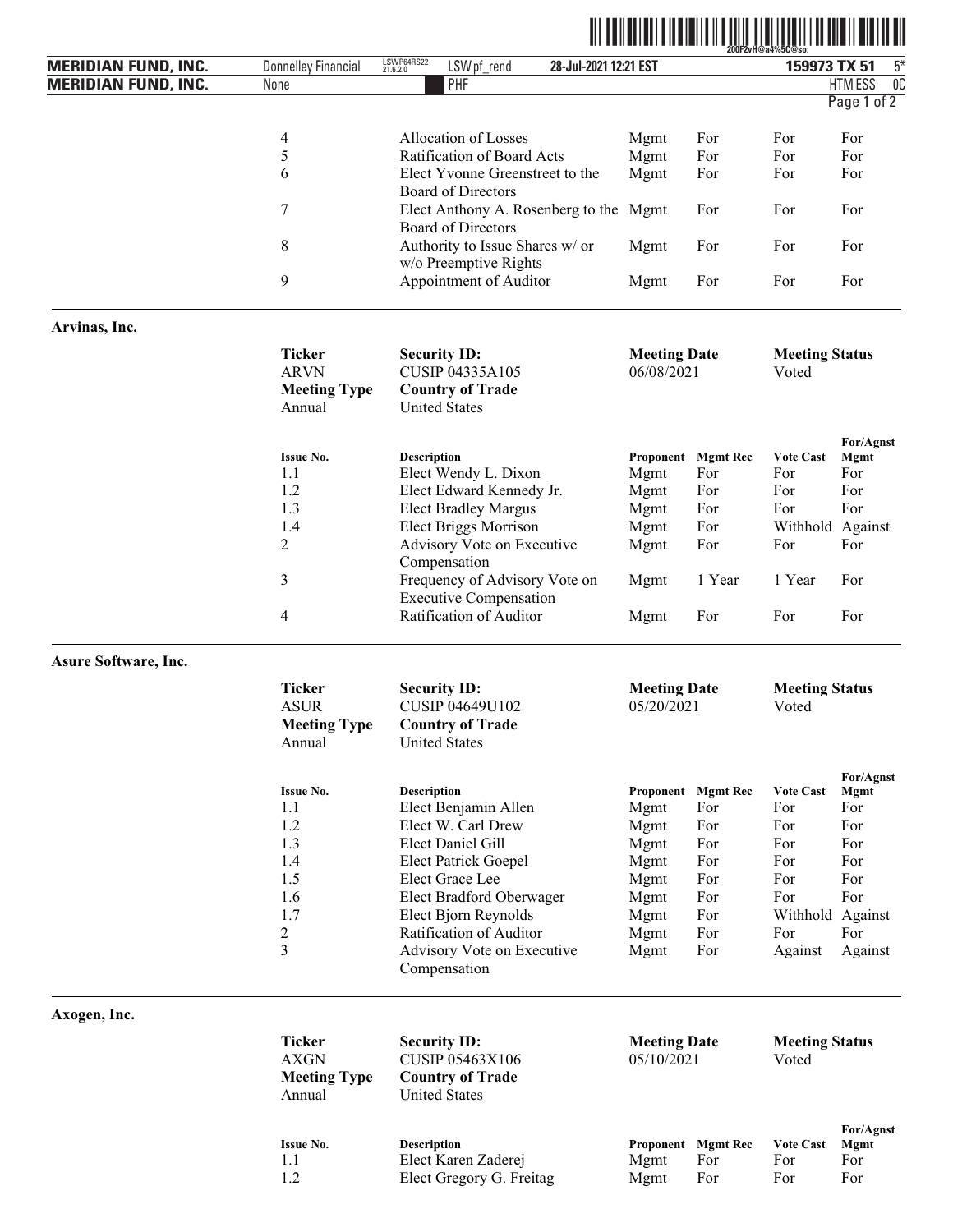

|                            | ------------------- |                                       |                       |     |     |                      |  |
|----------------------------|---------------------|---------------------------------------|-----------------------|-----|-----|----------------------|--|
| <b>MERIDIAN FUND, INC.</b> | Donnelley Financial | LSWP64RS22<br>LSW pf_rend<br>21.6.2.0 | 28-Jul-2021 12:21 EST |     |     | 159973 TX 51<br>$5*$ |  |
| <b>MERIDIAN FUND, INC.</b> | None                | PHF                                   |                       |     |     | HTM ESS<br>0C        |  |
|                            |                     |                                       |                       |     |     | Page 2 of 2          |  |
|                            | 1.3                 | Elect Ouentin Blackford               | Mgmt                  | For | For | For                  |  |
|                            | 1.4                 | Elect Mark Gold                       | Mgmt                  | For | For | For                  |  |
|                            | 1.5                 | Elect Alan Levine                     | Mgmt                  | For | For | For                  |  |
|                            | 1.6                 | Elect Guido J. Neels                  | Mgmt                  | For | For | For                  |  |
|                            | 1.7                 | Elect Paul G. Thomas                  | Mgmt                  | For | For | For                  |  |
|                            | 1.8                 | Elect Amy M. Wendell                  | Mgmt                  | For | For | For                  |  |
|                            | 2                   | Ratification of Auditor               | Mgmt                  | For | For | For                  |  |
|                            | 3                   | Advisory Vote on Executive            | Mgmt                  | For | For | For                  |  |
|                            |                     | Compensation                          |                       |     |     |                      |  |
|                            | 4                   | Amendment to the 2019 Long-           | Mgmt                  | For | For | For                  |  |
|                            |                     | Term Incentive Plan                   |                       |     |     |                      |  |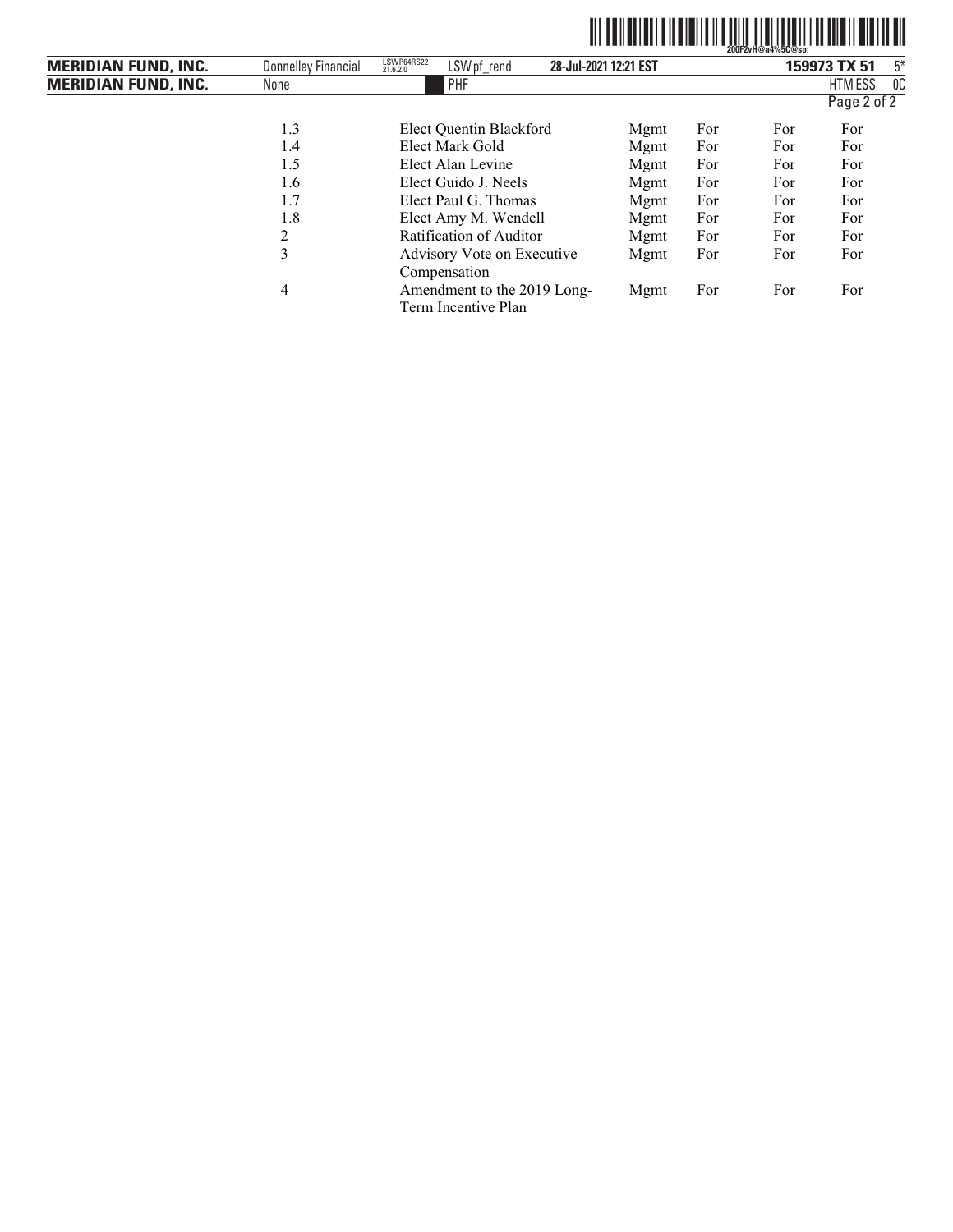| <b>MERIDIAN FUND, INC.</b>  | <b>Donnelley Financial</b>    | LSWP64RS22<br>21.6.2.0 | LSW pf_rend                                           | 28-Jul-2021 12:22 EST |                     |                 | 159973 TX 52          | $5^*$                             |
|-----------------------------|-------------------------------|------------------------|-------------------------------------------------------|-----------------------|---------------------|-----------------|-----------------------|-----------------------------------|
| <b>MERIDIAN FUND, INC.</b>  | None                          |                        | PHF                                                   |                       |                     |                 |                       | $\overline{OC}$<br><b>HTM ESS</b> |
|                             |                               |                        |                                                       |                       |                     |                 |                       | Page 1 of 1                       |
| Benefitfocus, Inc.          |                               |                        |                                                       |                       |                     |                 |                       |                                   |
|                             | <b>Ticker</b>                 |                        | <b>Security ID:</b>                                   |                       | <b>Meeting Date</b> |                 | <b>Meeting Status</b> |                                   |
|                             | <b>BNFT</b>                   |                        | CUSIP 08180D106                                       |                       | 06/30/2021          |                 | Voted                 |                                   |
|                             | <b>Meeting Type</b>           |                        | <b>Country of Trade</b>                               |                       |                     |                 |                       |                                   |
|                             | Annual                        |                        | <b>United States</b>                                  |                       |                     |                 |                       |                                   |
|                             |                               |                        |                                                       |                       |                     |                 |                       | For/Agnst                         |
|                             | <b>Issue No.</b>              | <b>Description</b>     |                                                       |                       | Proponent           | <b>Mgmt Rec</b> | <b>Vote Cast</b>      | <b>Mgmt</b>                       |
|                             | 1                             |                        | Repeal of Classified Board                            |                       | Mgmt                | For             | For                   | For                               |
|                             | 2.1                           |                        | Elect Coretha M. Rushing                              |                       | Mgmt                | For             | For                   | For                               |
|                             | 3                             |                        | Increase in Authorized Common                         |                       | Mgmt                | For             | For                   | For                               |
|                             |                               | <b>Stock</b>           | <b>Issuance of Common Stock</b>                       |                       |                     |                 |                       | For                               |
|                             | 4<br>5                        |                        |                                                       |                       | Mgmt                | For             | For                   |                                   |
|                             |                               |                        | Advisory Vote on Executive<br>Compensation            |                       | Mgmt                | For             | For                   | For                               |
|                             | 6                             |                        | Ratification of Auditor                               |                       | Mgmt                | For             | For                   | For                               |
|                             |                               |                        |                                                       |                       |                     |                 |                       |                                   |
| Cardiovascular Systems Inc. |                               |                        |                                                       |                       |                     |                 |                       |                                   |
|                             | <b>Ticker</b>                 |                        | <b>Security ID:</b>                                   |                       | <b>Meeting Date</b> |                 | <b>Meeting Status</b> |                                   |
|                             | <b>CSII</b>                   |                        | <b>CUSIP 141619106</b>                                |                       | 11/11/2020          |                 | Voted                 |                                   |
|                             | <b>Meeting Type</b>           |                        | <b>Country of Trade</b>                               |                       |                     |                 |                       |                                   |
|                             | Annual                        |                        | <b>United States</b>                                  |                       |                     |                 |                       |                                   |
|                             |                               |                        |                                                       |                       |                     |                 |                       | For/Agnst                         |
|                             | <b>Issue No.</b>              | <b>Description</b>     |                                                       |                       | Proponent           | <b>Mgmt</b> Rec | <b>Vote Cast</b>      | <b>Mgmt</b>                       |
|                             | 1                             |                        | Elect Martha Goldberg Aronson                         |                       | Mgmt                | For             | For                   | For                               |
|                             | $\overline{c}$                |                        | Elect William E. Cohn                                 |                       | Mgmt                | For             | For                   | For                               |
|                             | 3                             |                        | Elect Stephen Stenbeck                                |                       | Mgmt                | For             | For                   | For                               |
|                             | 4                             |                        | Ratification of Auditor                               |                       | Mgmt                | For             | For                   | For                               |
|                             | 5                             |                        | Advisory Vote on Executive                            |                       | Mgmt                | For             | Against               | Against                           |
|                             |                               |                        | Compensation                                          |                       |                     |                 |                       |                                   |
| CareDx, Inc.                |                               |                        |                                                       |                       |                     |                 |                       |                                   |
|                             | <b>Ticker</b>                 |                        | <b>Security ID:</b>                                   |                       | <b>Meeting Date</b> |                 | <b>Meeting Status</b> |                                   |
|                             | <b>CDNA</b>                   |                        | <b>CUSIP 14167L103</b>                                |                       | 06/15/2021          |                 | Voted                 |                                   |
|                             |                               |                        | <b>Country of Trade</b>                               |                       |                     |                 |                       |                                   |
|                             | <b>Meeting Type</b><br>Annual |                        | <b>United States</b>                                  |                       |                     |                 |                       |                                   |
|                             |                               |                        |                                                       |                       |                     |                 |                       |                                   |
|                             |                               |                        |                                                       |                       |                     |                 |                       | For/Agnst                         |
|                             | <b>Issue No.</b>              | <b>Description</b>     |                                                       |                       | Proponent           | <b>Mgmt Rec</b> | <b>Vote Cast</b>      | Mgmt                              |
|                             | 1.1<br>1.2                    |                        | Elect George W. Bickerstaff, III<br>Elect Grace Colon |                       | Mgmt                | For             | For<br>For            | For<br>For                        |
|                             | 1.3                           |                        |                                                       |                       | Mgmt                | For             |                       |                                   |
|                             |                               |                        | Elect Ralph Snyderman                                 |                       | Mgmt                | For             | Withhold Against      |                                   |
|                             | $\overline{c}$                |                        | Ratification of Auditor                               |                       | Mgmt                | For             | For                   | For                               |
|                             | 3                             |                        | Advisory Vote on Executive                            |                       | Mgmt                | For             | Against               | Against                           |
|                             | 4                             |                        | Compensation<br>Elimination of Supermajority          |                       | Mgmt                | For             | For                   | For                               |
|                             |                               |                        | Requirement                                           |                       |                     |                 |                       |                                   |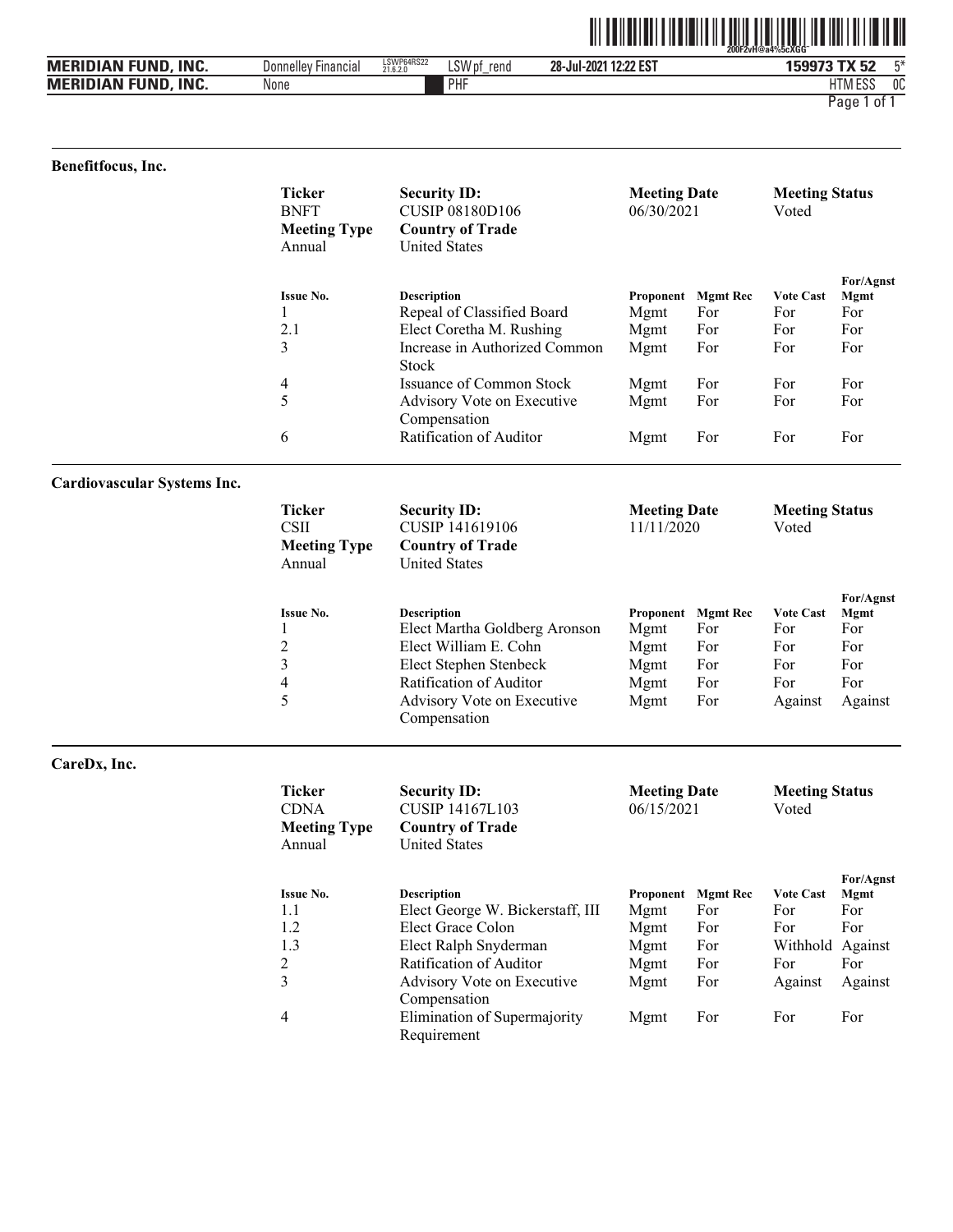| <b>MERIDIAN FUND, INC.</b>        | <b>Donnelley Financial</b> | LSWP64RS22<br>21.6.2.0<br>LSW pf_rend | 28-Jul-2021 12:22 EST |                     |                    | 159973 TX 53          | $5^*$                           |
|-----------------------------------|----------------------------|---------------------------------------|-----------------------|---------------------|--------------------|-----------------------|---------------------------------|
| <b>MERIDIAN FUND, INC.</b>        | None                       | PHF                                   |                       |                     |                    |                       | <b>HTMESS</b><br>$\overline{0}$ |
|                                   |                            |                                       |                       |                     |                    |                       | Page 1 of 2                     |
| Carter's, Inc.                    |                            |                                       |                       |                     |                    |                       |                                 |
|                                   | <b>Ticker</b>              | <b>Security ID:</b>                   |                       | <b>Meeting Date</b> |                    | <b>Meeting Status</b> |                                 |
|                                   | <b>CRI</b>                 | CUSIP 146229109                       |                       | 05/19/2021          |                    | Voted                 |                                 |
|                                   | <b>Meeting Type</b>        | <b>Country of Trade</b>               |                       |                     |                    |                       |                                 |
|                                   | Annual                     | <b>United States</b>                  |                       |                     |                    |                       |                                 |
|                                   |                            |                                       |                       |                     |                    |                       | For/Agnst                       |
|                                   | <b>Issue No.</b>           | Description                           |                       | Proponent           | <b>Mgmt Rec</b>    | <b>Vote Cast</b>      | <b>Mgmt</b>                     |
|                                   | 1                          | Elect Hali Borenstein                 |                       | Mgmt                | For                | For                   | For                             |
|                                   | $\boldsymbol{2}$           | Elect Giuseppina Buonfantino          |                       | Mgmt                | For                | For                   | For                             |
|                                   | $\mathfrak{Z}$             | Elect Michael D. Casey                |                       | Mgmt                | For                | For                   | For                             |
|                                   | 4                          | Elect A. Bruce Cleverly               |                       | Mgmt                | For                | For                   | For                             |
|                                   | 5                          | Elect Jevin S. Eagle                  |                       | Mgmt                | For                | For                   | For                             |
|                                   | 6                          | Elect Mark P. Hipp                    |                       | Mgmt                | For                | For                   | For                             |
|                                   | $\overline{7}$             | Elect William J. Montgoris            |                       | Mgmt                | For                | For                   | For                             |
|                                   | 8                          | Elect David Pulver                    |                       | Mgmt                | For                | For                   | For                             |
|                                   | 9                          | Elect Gretchen W. Schar               |                       | Mgmt                | For                | For                   | For                             |
|                                   | 10                         | Advisory Vote on Executive            |                       | Mgmt                | For                | For                   | For                             |
|                                   |                            | Compensation                          |                       |                     |                    |                       |                                 |
|                                   | 11                         | Ratification of Auditor               |                       | Mgmt                | For                | For                   | For                             |
| <b>Cerence Inc.</b>               |                            |                                       |                       |                     |                    |                       |                                 |
|                                   | <b>Ticker</b>              | <b>Security ID:</b>                   |                       | <b>Meeting Date</b> |                    | <b>Meeting Status</b> |                                 |
|                                   | <b>CRNC</b>                | CUSIP 156727109                       |                       | 02/11/2021          |                    | Voted                 |                                 |
|                                   | <b>Meeting Type</b>        | <b>Country of Trade</b>               |                       |                     |                    |                       |                                 |
|                                   | Annual                     | <b>United States</b>                  |                       |                     |                    |                       |                                 |
|                                   |                            |                                       |                       |                     |                    |                       | For/Agnst                       |
|                                   | <b>Issue No.</b>           | <b>Description</b>                    |                       | Proponent           | <b>Mgmt Rec</b>    | <b>Vote Cast</b>      | <b>Mgmt</b>                     |
|                                   | 1                          | Elect Sanjay K. Jha                   |                       | Mgmt                | For                | For                   | For                             |
|                                   | $\overline{c}$             | <b>Elect Alfred Nietzel</b>           |                       | Mgmt                | For                | For                   | For                             |
|                                   | 3                          | Ratification of Auditor               |                       | Mgmt                | For                | For                   | For                             |
| <b>ChannelAdvisor Corporation</b> |                            |                                       |                       |                     |                    |                       |                                 |
|                                   | <b>Ticker</b>              | <b>Security ID:</b>                   |                       | <b>Meeting Date</b> |                    | <b>Meeting Status</b> |                                 |
|                                   | <b>ECOM</b>                | CUSIP 159179100                       |                       | 05/07/2021          |                    | Voted                 |                                 |
|                                   | <b>Meeting Type</b>        | <b>Country of Trade</b>               |                       |                     |                    |                       |                                 |
|                                   | Annual                     | <b>United States</b>                  |                       |                     |                    |                       |                                 |
|                                   |                            |                                       |                       |                     |                    |                       | For/Agnst                       |
|                                   | <b>Issue No.</b>           | Description                           |                       |                     | Proponent Mgmt Rec | <b>Vote Cast</b>      | <b>Mgmt</b>                     |
|                                   | 1.1                        | Elect Timothy J. Buckley              |                       | Mgmt                | For                | For                   | For                             |
|                                   | 1.2                        | Elect Joseph L. Cowan                 |                       | Mgmt                | For                | For                   | For                             |
|                                   | $\overline{c}$             | Ratification of Auditor               |                       | Mgmt                | For                | For                   | For                             |
|                                   | $\overline{3}$             | Advisory Vote on Executive            |                       | Mgmt                | For                | For                   | For                             |
|                                   |                            | Compensation                          |                       |                     |                    |                       |                                 |
| Chuy's Holdings, Inc.             |                            |                                       |                       |                     |                    |                       |                                 |
|                                   | <b>Ticker</b>              | <b>Security ID:</b>                   |                       | <b>Meeting Date</b> |                    | <b>Meeting Status</b> |                                 |
|                                   | <b>CHUY</b>                | CUSIP 171604101                       |                       | 07/30/2020          |                    | Voted                 |                                 |
|                                   | <b>Meeting Type</b>        | <b>Country of Trade</b>               |                       |                     |                    |                       |                                 |
|                                   | Annual                     | <b>United States</b>                  |                       |                     |                    |                       |                                 |

**Issue No. Description Proponent Mgmt Rec Vote Cast MgmtFor/Agnst**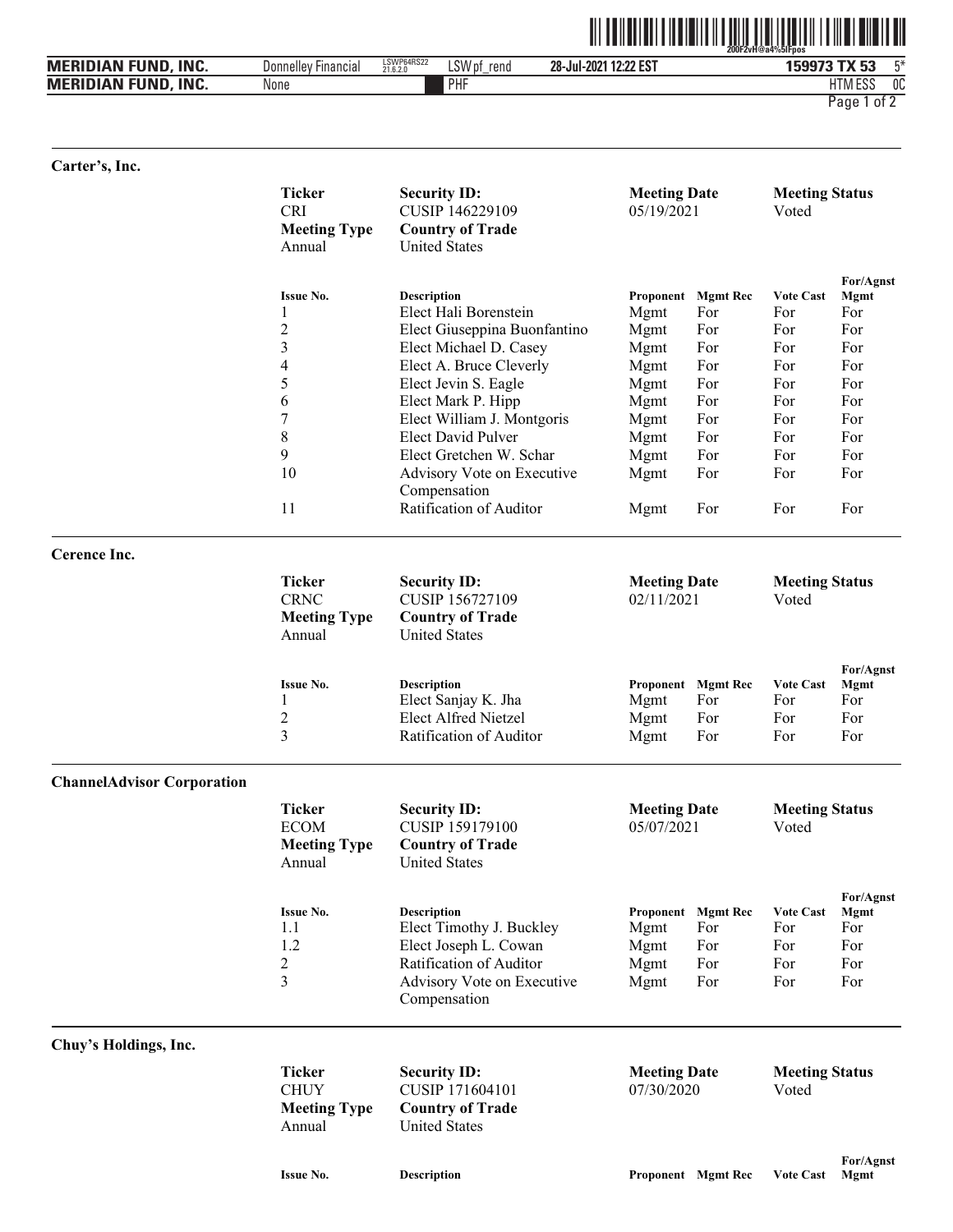

| <b>MERIDIAN FUND, INC.</b> | <b>Donnelley Financial</b> | LSWP64RS22<br>LSW pf rend<br>21.6.2.0                          | 28-Jul-2021 12:22 EST |     | 159973 TX 53     | 5*                   |
|----------------------------|----------------------------|----------------------------------------------------------------|-----------------------|-----|------------------|----------------------|
| <b>MERIDIAN FUND, INC.</b> | None                       | PHF                                                            |                       |     |                  | 0C<br><b>HTM ESS</b> |
|                            |                            |                                                                |                       |     |                  | Page 2 of 2          |
|                            | 1.1                        | Elect Steve Hislop                                             | Mgmt                  | For | For              | For                  |
|                            | 1.2                        | Elect Jon Howie                                                | Mgmt                  | For | Withhold Against |                      |
|                            | C<br>∠                     | Advisory Vote on Executive                                     | Mgmt                  | For | For              | For                  |
|                            |                            | Compensation<br>Approval of the 2020 Omnibus<br>Incentive Plan | Mgmt                  | For | For              | For                  |
|                            | 4                          | Ratification of Auditor                                        | Mgmt                  | For | For              | For                  |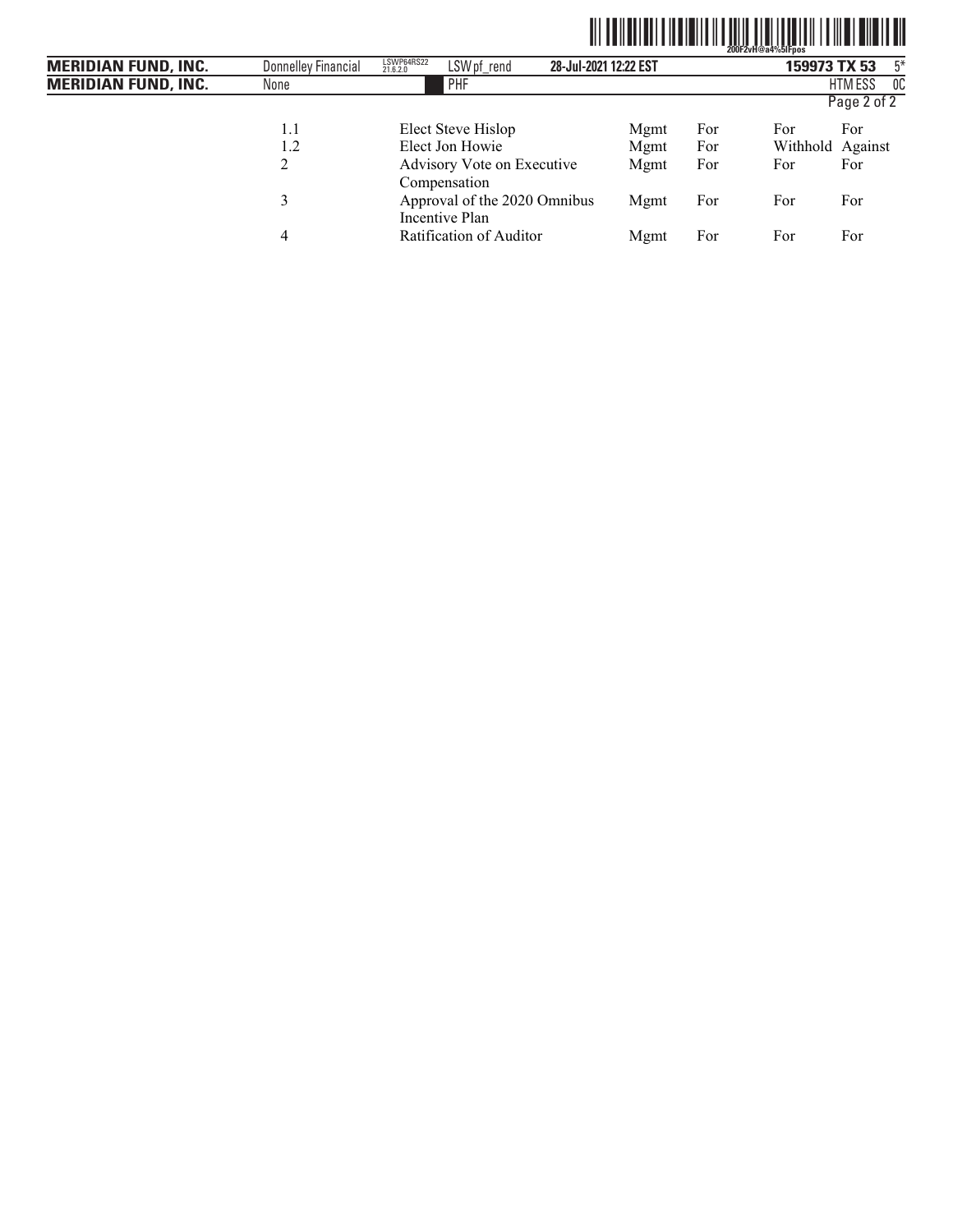| <b>MERIDIAN FUND, INC.</b> | <b>Donnelley Financial</b>                                            | LSWP64RS22<br>21.6.2.0<br>LSW pf_rend<br>28-Jul-2021 12:22 EST                                                                                                                 |                                                           |                                                           | 159973 TX 54                                                                                                   | $5*$                                   |
|----------------------------|-----------------------------------------------------------------------|--------------------------------------------------------------------------------------------------------------------------------------------------------------------------------|-----------------------------------------------------------|-----------------------------------------------------------|----------------------------------------------------------------------------------------------------------------|----------------------------------------|
| <b>MERIDIAN FUND, INC.</b> | None                                                                  | PHF                                                                                                                                                                            |                                                           |                                                           |                                                                                                                | $\overline{0}$<br><b>HTMESS</b>        |
|                            |                                                                       |                                                                                                                                                                                |                                                           |                                                           |                                                                                                                | Page 1 of 2                            |
| <b>Cimpress plc</b>        |                                                                       |                                                                                                                                                                                |                                                           |                                                           |                                                                                                                |                                        |
|                            | <b>Ticker</b><br><b>CMPR</b><br><b>Meeting Type</b><br>Annual         | <b>Security ID:</b><br><b>CUSIP G2143T103</b><br><b>Country of Trade</b><br><b>United States</b>                                                                               | <b>Meeting Date</b><br>11/25/2020                         |                                                           | <b>Meeting Status</b><br>Voted                                                                                 |                                        |
|                            | <b>Issue No.</b>                                                      | Description                                                                                                                                                                    | Proponent                                                 | <b>Mgmt Rec</b>                                           | <b>Vote Cast</b>                                                                                               | For/Agnst<br><b>Mgmt</b>               |
|                            | 1                                                                     | Elect Sophie Gasperment                                                                                                                                                        | Mgmt                                                      | For                                                       | For                                                                                                            | For                                    |
|                            | 2                                                                     | Advisory Vote on Executive<br>Compensation                                                                                                                                     | Mgmt                                                      | For                                                       | For                                                                                                            | For                                    |
|                            | 3                                                                     | Approval of the 2020 Equity<br><b>Incentive Plan</b>                                                                                                                           | Mgmt                                                      | For                                                       | Against                                                                                                        | Against                                |
|                            | 4                                                                     | Authority to Set the Reissue Price<br>Of Treasury Shares                                                                                                                       | Mgmt                                                      | For                                                       | Against                                                                                                        | Against                                |
|                            | 5                                                                     | Appointment of Statutory Auditor                                                                                                                                               | Mgmt                                                      | For                                                       | For                                                                                                            | For                                    |
|                            | 6                                                                     | Authority to Set Auditor's Fees                                                                                                                                                | Mgmt                                                      | For                                                       | For                                                                                                            | For                                    |
| <b>Clarus Corporation</b>  |                                                                       |                                                                                                                                                                                |                                                           |                                                           |                                                                                                                |                                        |
|                            | <b>Ticker</b><br><b>CLAR</b><br><b>Meeting Type</b><br>Annual         | <b>Security ID:</b><br><b>CUSIP 18270P109</b><br><b>Country of Trade</b><br><b>United States</b>                                                                               | <b>Meeting Date</b><br>06/02/2021                         |                                                           | <b>Meeting Status</b><br>Voted                                                                                 |                                        |
|                            | <b>Issue No.</b><br>1.1<br>1.2<br>1.3<br>1.4<br>1.5<br>$\overline{2}$ | <b>Description</b><br>Elect Warren B. Kanders<br>Elect Donald L. House<br>Elect Nicholas Sokolow<br>Elect Michael A. Henning<br>Elect Susan Ottmann<br>Ratification of Auditor | Proponent<br>Mgmt<br>Mgmt<br>Mgmt<br>Mgmt<br>Mgmt<br>Mgmt | <b>Mgmt Rec</b><br>For<br>For<br>For<br>For<br>For<br>For | <b>Vote Cast</b><br>Withhold Against<br>Withhold Against<br>Withhold Against<br>Withhold Against<br>For<br>For | For/Agnst<br><b>Mgmt</b><br>For<br>For |
| Clean Harbors, Inc.        |                                                                       |                                                                                                                                                                                |                                                           |                                                           |                                                                                                                |                                        |
|                            | <b>Ticker</b><br><b>CLH</b><br><b>Meeting Type</b><br>Annual          | <b>Security ID:</b><br>CUSIP 184496107<br><b>Country of Trade</b><br><b>United States</b>                                                                                      | <b>Meeting Date</b><br>06/02/2021                         |                                                           | <b>Meeting Status</b><br>Voted                                                                                 |                                        |
|                            | <b>Issue No.</b>                                                      | Description                                                                                                                                                                    |                                                           | Proponent Mgmt Rec                                        | <b>Vote Cast</b>                                                                                               | For/Agnst<br><b>Mgmt</b>               |
|                            | 1.1                                                                   | Elect Alan S. McKim                                                                                                                                                            | Mgmt                                                      | For                                                       | For                                                                                                            | For                                    |
|                            | 1.2                                                                   | Elect John T. Preston                                                                                                                                                          | Mgmt                                                      | For                                                       | For                                                                                                            | For                                    |
|                            | $\overline{2}$                                                        | Advisory Vote on Executive<br>Compensation                                                                                                                                     | Mgmt                                                      | For                                                       | For                                                                                                            | For                                    |
|                            | 3                                                                     | Amendment to the Management<br><b>Incentive Plan</b>                                                                                                                           | Mgmt                                                      | For                                                       | For                                                                                                            | For                                    |
|                            | 4                                                                     | Ratification of Auditor                                                                                                                                                        | Mgmt                                                      | For                                                       | For                                                                                                            | For                                    |
|                            | 5                                                                     | Ratification of Exclusive Forum<br>Amendment                                                                                                                                   | Mgmt                                                      | For                                                       | Against                                                                                                        | Against                                |

Ticker Security ID: Meeting Date Meeting Status<br>
CPS CUSIP 21676P103 05/20/2021 Voted CPS CUSIP 21676P103<br>Meeting Type Country of Trade **Country of Trade**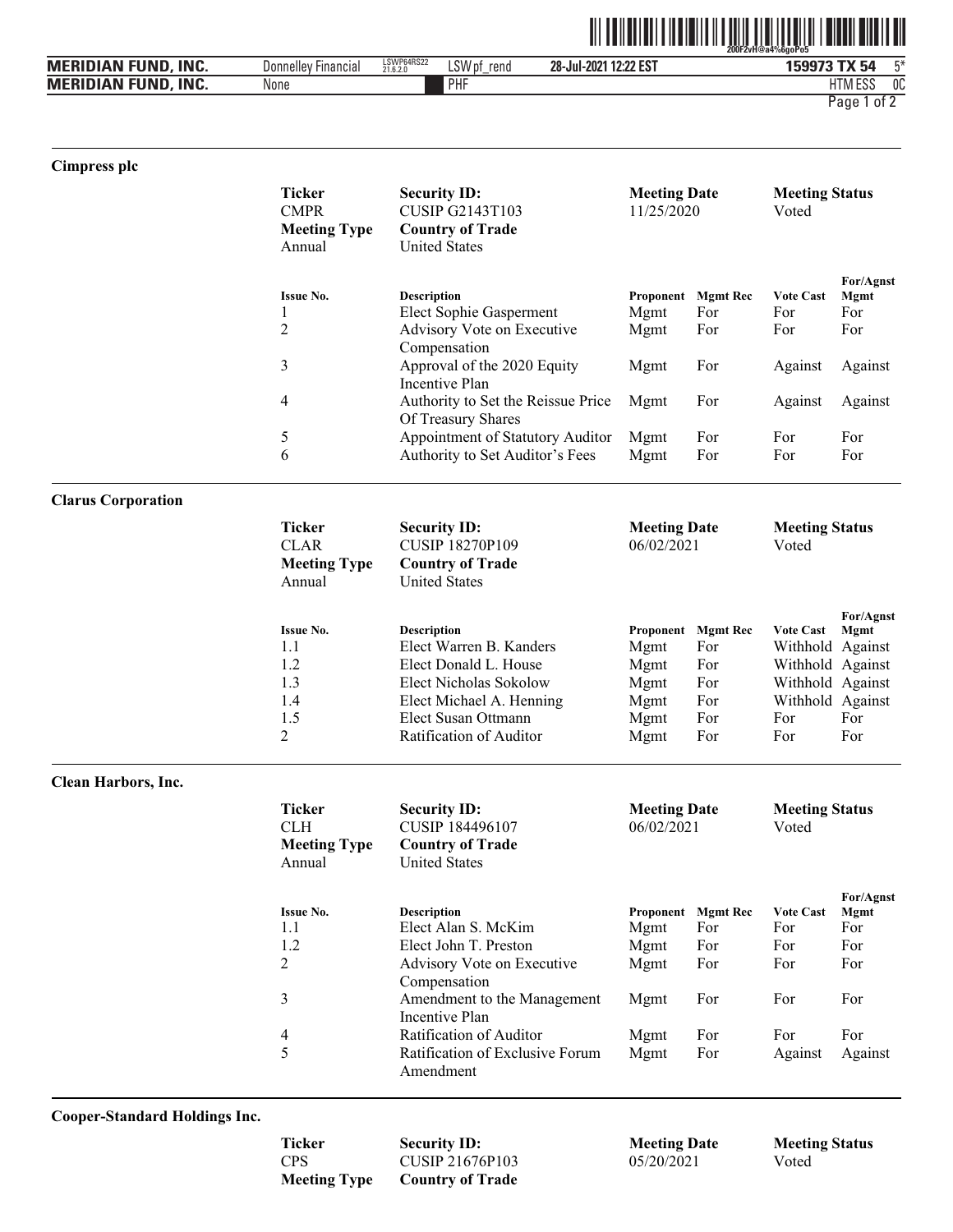

| <b>MERIDIAN FUND, INC.</b> | Donnelley Financial | LSWP64RS22<br>21.6.2.0 | LSW pf_rend                      | 28-Jul-2021 12:22 EST |           |                 | 159973 TX 54     |                    | 5* |
|----------------------------|---------------------|------------------------|----------------------------------|-----------------------|-----------|-----------------|------------------|--------------------|----|
| <b>MERIDIAN FUND, INC.</b> | None                |                        | PHF                              |                       |           |                 |                  | HTM ESS            | OC |
|                            |                     |                        |                                  |                       |           |                 |                  | Page 2 of 2        |    |
|                            | Annual              |                        | <b>United States</b>             |                       |           |                 |                  |                    |    |
|                            | <b>Issue No.</b>    | <b>Description</b>     |                                  |                       | Proponent | <b>Mgmt Rec</b> | <b>Vote Cast</b> | For/Agnst          |    |
|                            |                     |                        | Elect John G. Boss               |                       | Mgmt      | For             | For              | <b>Mgmt</b><br>For |    |
|                            | 2                   |                        | Elect Jeffrey S. Edwards         |                       | Mgmt      | For             | For              | For                |    |
|                            | 3                   |                        | Elect Richard J. Freeland        |                       | Mgmt      | For             | For              | For                |    |
|                            | 4                   |                        | Elect Adriana E. Macouzet-Flores |                       | Mgmt      | For             | For              | For                |    |
|                            |                     |                        | Elect David J. Mastrocola        |                       | Mgmt      | For             | For              | For                |    |
|                            | 6                   |                        | Elect Justin E. Mirro            |                       | Mgmt      | For             | For              | For                |    |
|                            |                     |                        | Elect Robert J. Remenar          |                       | Mgmt      | For             | For              | For                |    |
|                            | 8                   |                        | Elect Sonya F. Sepahban          |                       | Mgmt      | For             | For              | For                |    |
|                            | 9                   |                        | Elect Thomas W. Sidlik           |                       | Mgmt      | For             | For              | For                |    |
|                            | 10                  |                        | Elect Stephen A. Van Oss         |                       | Mgmt      | For             | For              | For                |    |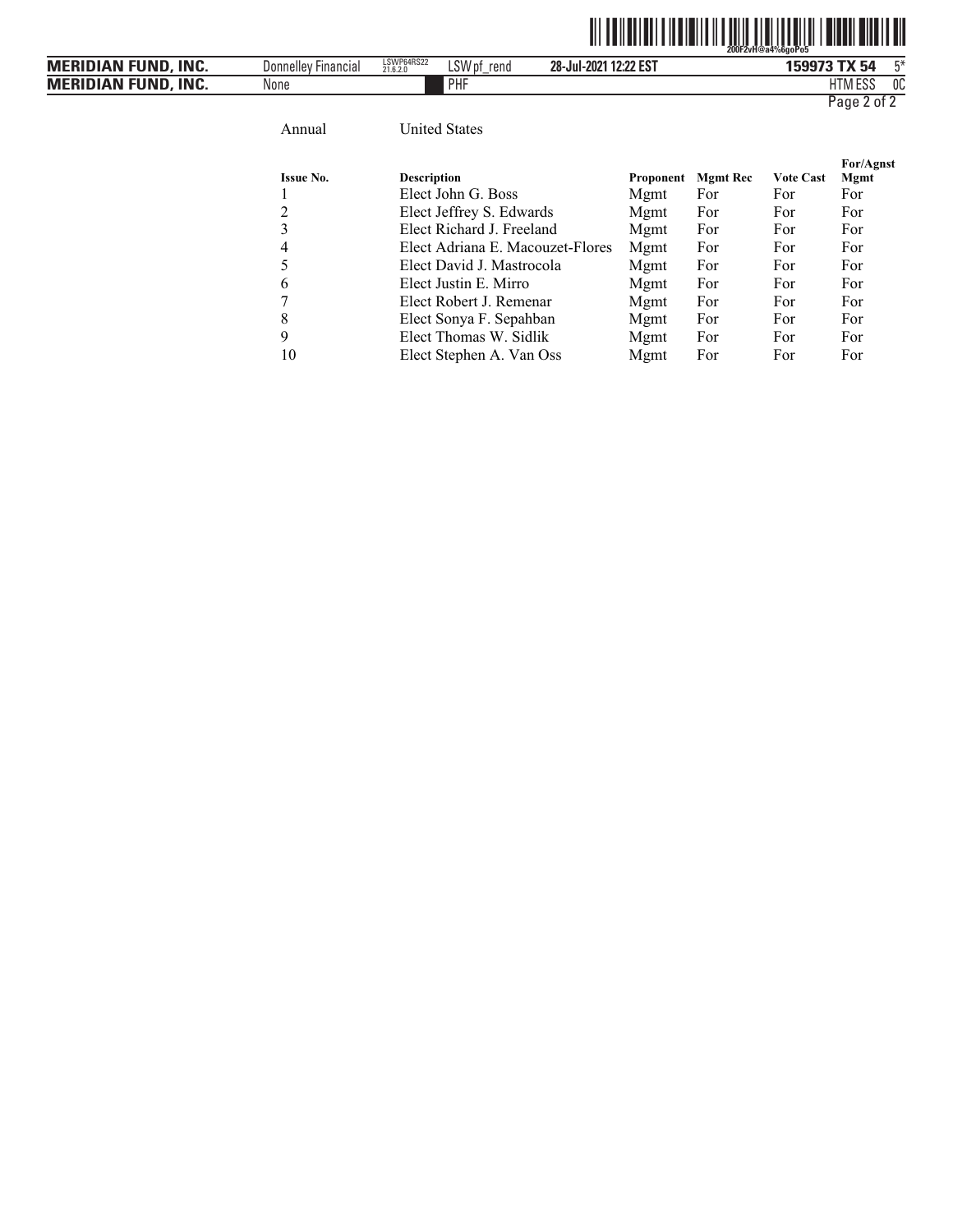| <b>MERIDIAN FUND, INC.</b> | <b>Donnelley Financial</b> | LSWP64RS22<br>21.6.2.0<br>LSW pf_rend                 | 28-Jul-2021 12:23 EST |                 |                       | 159973 TX 55<br>$5*$            |
|----------------------------|----------------------------|-------------------------------------------------------|-----------------------|-----------------|-----------------------|---------------------------------|
| <b>MERIDIAN FUND, INC.</b> | None                       | PHF                                                   |                       |                 |                       | <b>HTMESS</b><br><sub>0</sub> C |
|                            |                            |                                                       |                       |                 |                       | Page 1 of 2                     |
|                            | 11                         | Advisory Vote on Executive<br>Compensation            | Mgmt                  | For             | For                   | For                             |
|                            | 12                         | Ratification of Auditor                               | Mgmt                  | For             | For                   | For                             |
|                            | 13                         | Approval of the 2021 Omnibus<br><b>Incentive Plan</b> | Mgmt                  | For             | For                   | For                             |
| Cryolife, Inc.             |                            |                                                       |                       |                 |                       |                                 |
|                            | <b>Ticker</b>              | <b>Security ID:</b>                                   | <b>Meeting Date</b>   |                 | <b>Meeting Status</b> |                                 |
|                            | <b>CRY</b>                 | CUSIP 228903100                                       | 05/19/2021            |                 | Voted                 |                                 |
|                            | <b>Meeting Type</b>        | <b>Country of Trade</b>                               |                       |                 |                       |                                 |
|                            | Annual                     | <b>United States</b>                                  |                       |                 |                       |                                 |
|                            |                            |                                                       |                       |                 |                       | For/Agnst                       |
|                            | <b>Issue No.</b>           | <b>Description</b>                                    | Proponent             | <b>Mgmt Rec</b> | <b>Vote Cast</b>      | <b>Mgmt</b>                     |
|                            | 1.1                        | Elect Thomas F. Ackerman                              | Mgmt                  | For             | For                   | For                             |
|                            | 1.2                        | Elect Daniel J. Bevevino                              | Mgmt                  | For             | For                   | For                             |
|                            | 1.3                        | Elect Marna P. Borgstrom                              | Mgmt                  | For             | For                   | For                             |
|                            | 1.4                        | Elect James W. Bullock                                | Mgmt                  | For             | For                   | For                             |
|                            | 1.5                        | Elect Jeffrey H. Burbank                              | Mgmt                  | For             | For                   | For                             |
|                            | 1.6                        | Elect J. Patrick Mackin                               | Mgmt                  | For             | For                   | For                             |
|                            | 1.7                        | Elect Ronald D. McCall                                | Mgmt                  | For             | For                   | For                             |
|                            | 1.8                        | Elect Harvey Morgan                                   | Mgmt                  | For             | For                   | For                             |
|                            | 1.9                        | Elect Jon W. Salveson                                 | Mgmt                  | For             | For                   | For                             |
|                            | $\overline{2}$             | Advisory Vote on Executive<br>Compensation            | Mgmt                  | For             | For                   | For                             |
|                            | 3                          | Ratification of Auditor                               | Mgmt                  | For             | For                   | For                             |
| <b>CTS</b> Corporation     |                            |                                                       |                       |                 |                       |                                 |
|                            | <b>Ticker</b>              | <b>Security ID:</b>                                   | <b>Meeting Date</b>   |                 | <b>Meeting Status</b> |                                 |

| CUSIP 126501105<br><b>Country of Trade</b><br><b>United States</b> |                                                                |                 | Meeting Status<br>Voted           |                   |
|--------------------------------------------------------------------|----------------------------------------------------------------|-----------------|-----------------------------------|-------------------|
| <b>Description</b>                                                 | Proponent                                                      | <b>Mgmt Rec</b> | <b>Vote Cast</b>                  | For/Agnst<br>Mgmt |
|                                                                    |                                                                |                 |                                   | For               |
|                                                                    |                                                                | For             | For                               | For               |
| Elect William S. Johnson                                           | Mgmt                                                           | For             | For                               | For               |
| Elect Ye Jane Li                                                   | Mgmt                                                           | For             | For                               | For               |
| Elect Kieran O'Sullivan                                            | Mgmt                                                           | For             | For                               | For               |
| Elect Robert A. Profusek                                           | Mgmt                                                           | For             | For                               | For               |
| Elect Alfonso G. Zulueta                                           | Mgmt                                                           | For             | For                               | For               |
| Advisory Vote on Executive                                         | Mgmt                                                           | For             | For                               | For               |
| Compensation<br>Ratification of Auditor                            | Mgmt                                                           | For             | For                               | For               |
|                                                                    | Security ID:<br>Elect Donna M. Costello<br>Elect Gordon Hunter | Mgmt<br>Mgmt    | Meeting Date<br>05/13/2021<br>For | For               |

# **DBV Technologies**

| <b>Ticker</b><br><b>DBV</b><br><b>Meeting Type</b><br>Annual | <b>Security ID:</b><br>CUSIP 23306J101<br><b>Country of Trade</b><br><b>United States</b> | <b>Meeting Date</b><br>05/19/2021 |                                  | <b>Meeting Status</b><br>Voted |                                 |  |
|--------------------------------------------------------------|-------------------------------------------------------------------------------------------|-----------------------------------|----------------------------------|--------------------------------|---------------------------------|--|
| <b>Issue No.</b><br>2                                        | <b>Description</b><br><b>Accounts and Reports</b><br>Consolidated Accounts and<br>Reports | Mgmt<br>Mgmt                      | Proponent Mgmt Rec<br>For<br>For | <b>Vote Cast</b><br>For<br>For | For/Agnst<br>Mgmt<br>For<br>For |  |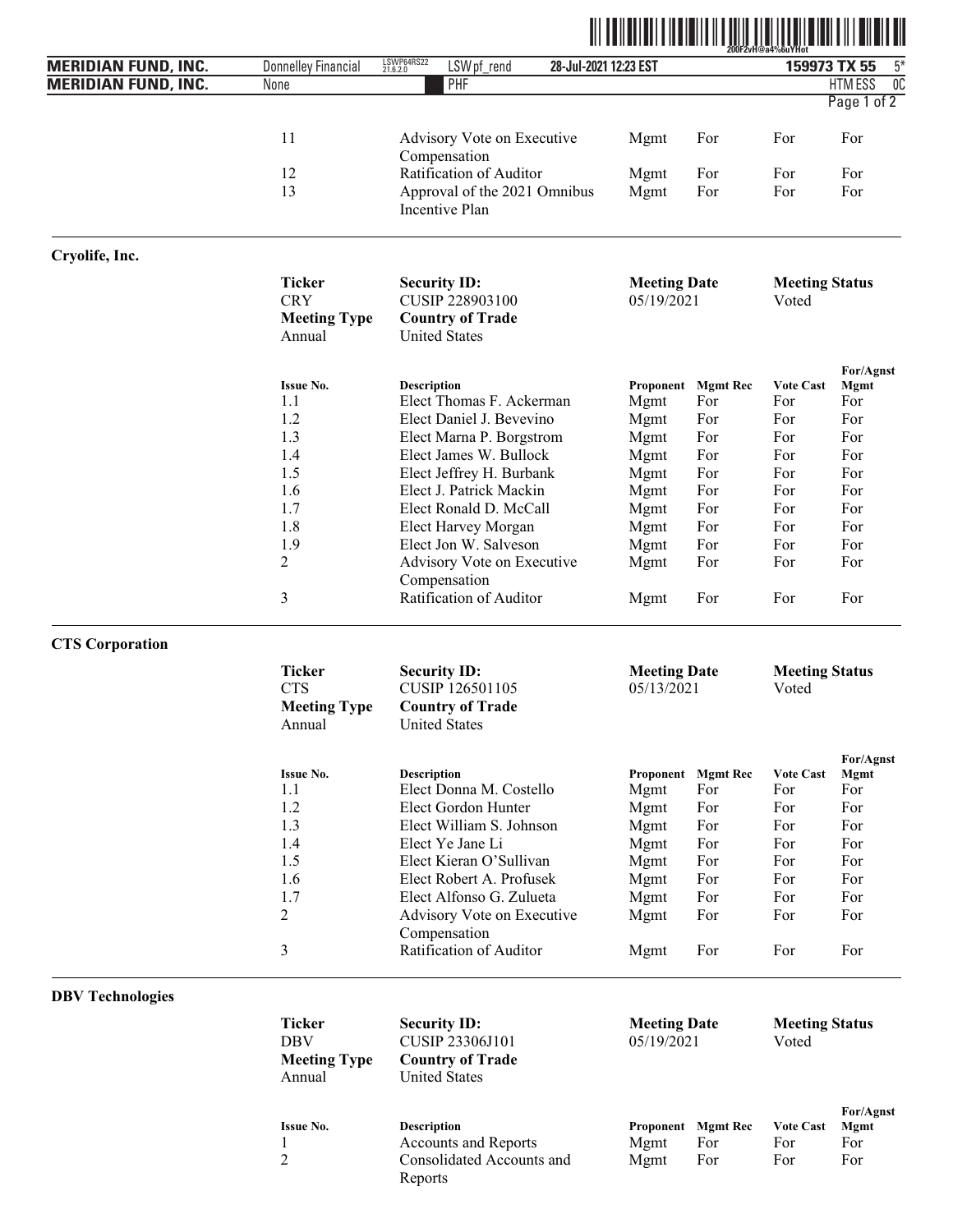

| <b>MERIDIAN FUND, INC.</b> | <b>Donnelley Financial</b> | LSWP64RS22<br>LSW pf rend<br>21.6.2.0 | 28-Jul-2021 12:23 EST |     |     | 159973 TX 55 | $.5*$ |
|----------------------------|----------------------------|---------------------------------------|-----------------------|-----|-----|--------------|-------|
| <b>MERIDIAN FUND, INC.</b> | None                       | PHF                                   |                       |     |     | HTM ESS      | 0C    |
|                            |                            |                                       |                       |     |     | Page 2 of 2  |       |
|                            |                            | Allocation of Losses                  | Mgmt                  | For | For | For          |       |
|                            | 4                          | Special Auditors Report on            | Mgmt                  | For | For | For          |       |
|                            |                            | <b>Regulated Agreements</b>           |                       |     |     |              |       |
|                            |                            | <b>Transfer of Reserves</b>           | Mgmt                  | For | For | For          |       |
|                            | <sub>b</sub>               | Elect Julie O'Neill                   | Mgmt                  | For | For | For          |       |
|                            |                            | Elect Viviane Monges                  | Mgmt                  | For | For | For          |       |
|                            | 8                          | Elect Adora Ndu                       | Mgmt                  | For | For | For          |       |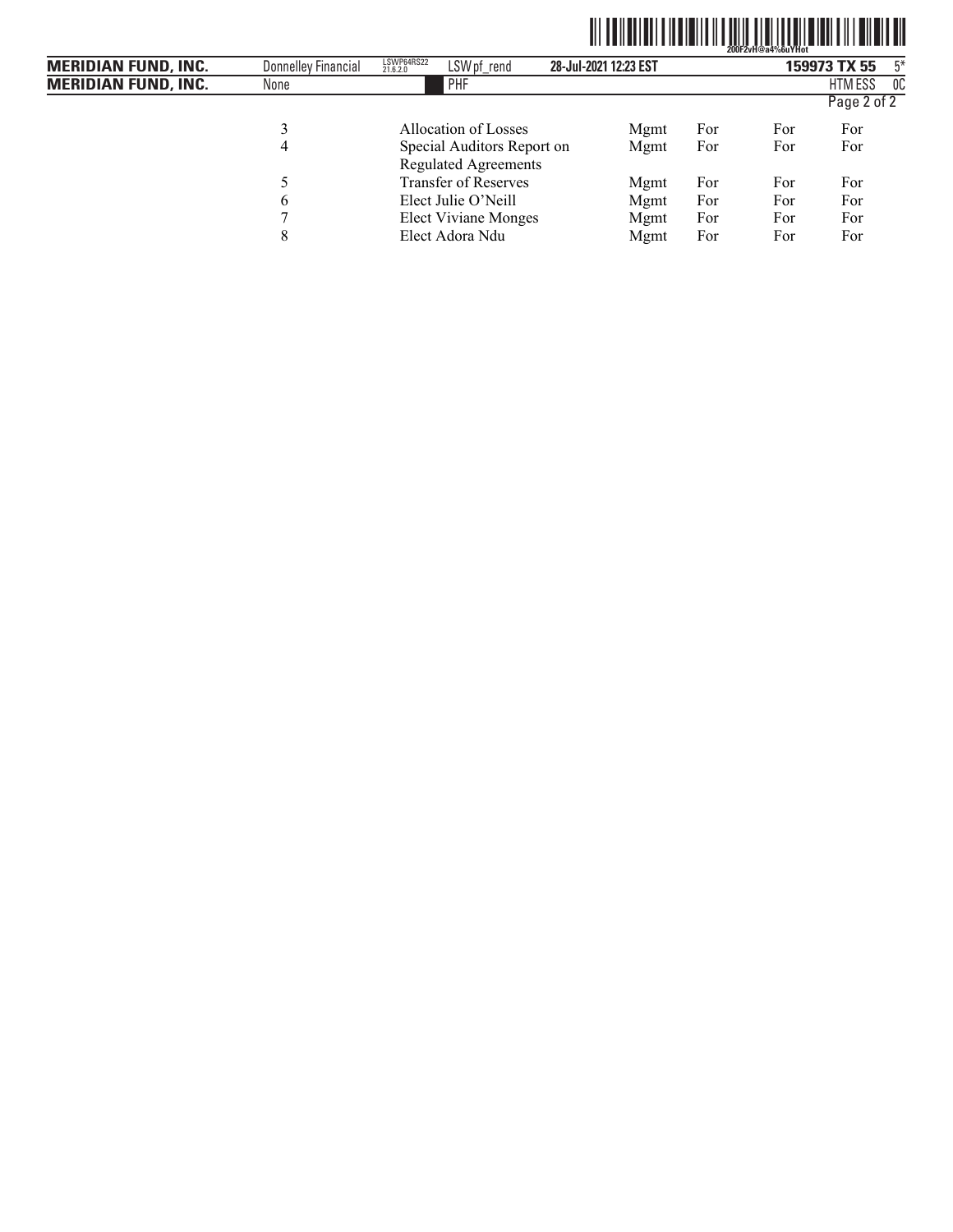

| <b>MERIDIAN FUND, INC.</b> | <b>Donnelley Financial</b> | LSWP64RS22<br>21.6.2.0<br>28-Jul-2021 12:23 EST<br>LSW pf_rend |      |         | 159973 TX 56 | $5*$                             |
|----------------------------|----------------------------|----------------------------------------------------------------|------|---------|--------------|----------------------------------|
| <b>MERIDIAN FUND, INC.</b> | None                       | PHF                                                            |      |         |              | <b>HTM ESS</b><br>0 <sup>C</sup> |
|                            |                            |                                                                |      |         |              | Page 1 of 2                      |
|                            | 9                          | Elect Ravi Rao                                                 | Mgmt | For     | For          | For                              |
|                            | 10                         | Ratification of Co-Option of                                   | Mgmt | For     | For          | For                              |
|                            |                            | Timothy E. Morris                                              |      |         |              |                                  |
|                            | 11                         | 2021 Directors' Fees                                           | Mgmt | For     | For          | For                              |
|                            | 12                         | 2021 Remuneration Policy (Board                                | Mgmt | For     | For          | For                              |
|                            |                            | of Directors)                                                  |      |         |              |                                  |
|                            | 13                         | 2021 Remuneration Policy                                       | Mgmt | For     | Against      | Against                          |
|                            | 14                         | (Corporate Officers)<br>2020 Remuneration Policy Named         | Mgmt | For     | For          | For                              |
|                            |                            | Executive Officers Other Than                                  |      |         |              |                                  |
|                            |                            | <b>CEO</b>                                                     |      |         |              |                                  |
|                            | 15                         | Frequency of Advisory Vote on                                  | Mgmt | For     | For          | For                              |
|                            |                            | NED Compensation (excluding                                    |      |         |              |                                  |
|                            |                            | CEO): One Year                                                 |      |         |              |                                  |
|                            | 16                         | Frequency of Advisory Vote on                                  | Mgmt | Against | Against      | For                              |
|                            |                            | NED Compensation (excluding                                    |      |         |              |                                  |
|                            |                            | CEO): Two Years                                                |      |         |              |                                  |
|                            | 17                         | Frequency of Advisory Vote on                                  | Mgmt | Against | Against      | For                              |
|                            |                            | NED Compensation (excluding                                    |      |         |              |                                  |
|                            |                            | CEO): Three Years                                              |      |         |              |                                  |
|                            | 18                         | 2020 Remuneration Report                                       | Mgmt | For     | For          | For                              |
|                            | 19                         | 2020 Remuneration of Michel de<br>Rosen, Chair                 | Mgmt | For     | For          | For                              |
|                            | 20                         | 2020 Remuneration of Daniel                                    | Mgmt | For     | Against      | Against                          |
|                            |                            | Tasse, CEO                                                     |      |         |              |                                  |
|                            | 21                         | 2020 Remuneration of Marie-                                    | Mgmt | For     | For          | For                              |
|                            |                            | Catherine Therene, Deputy CEO                                  |      |         |              |                                  |
|                            |                            | (From January 9, 2020 Until                                    |      |         |              |                                  |
|                            |                            | September 17, 2020)                                            |      |         |              |                                  |
|                            | 22                         | Authority to Repurchase and                                    | Mgmt | For     | For          | For                              |
|                            |                            | Reissue Shares                                                 |      |         |              |                                  |
|                            | 23                         | Authority to Cancel Shares and                                 | Mgmt | For     | For          | For                              |
|                            |                            | Reduce Capital                                                 |      |         |              |                                  |
|                            | 24                         | Authority to Issue Shares and                                  | Mgmt | For     | For          | For                              |
|                            |                            | Convertible Debt w/ Preemptive<br>Rights                       |      |         |              |                                  |
|                            | 25                         | Authority to Issue Shares and                                  | Mgmt | For     | For          | For                              |
|                            |                            | Convertible Debt w/o Preemptive                                |      |         |              |                                  |
|                            |                            | Rights in Case of Exchange Offer                               |      |         |              |                                  |
|                            | 26                         | Authority to Issue Shares and                                  | Mgmt | For     | For          | For                              |
|                            |                            | Convertible Debt Through Private                               |      |         |              |                                  |
|                            |                            | Placement                                                      |      |         |              |                                  |
|                            | 27                         | Authority to Set Offering Price of                             | Mgmt | For     | For          | For                              |
|                            |                            | <b>Shares</b>                                                  |      |         |              |                                  |
|                            | 28                         | Authority to Issue Shares w/o                                  | Mgmt | For     | For          | For                              |
|                            |                            | Preemptive Rights Through Private                              |      |         |              |                                  |
|                            | 29                         | Placement (Investment Fund)<br>Greenshoe                       | Mgmt | For     | For          | For                              |
|                            | 30                         | Authority to Decide Mergers By                                 | Mgmt | For     | Against      | Against                          |
|                            |                            | Absorption, Spin-Offs and Partial                              |      |         |              |                                  |
|                            |                            | <b>Transfer of Assets</b>                                      |      |         |              |                                  |
|                            | 31                         | Authority to Increase Capital in                               | Mgmt | For     | Against      | Against                          |
|                            |                            | Case of Mergers by Absorption,                                 |      |         |              |                                  |
|                            |                            | Spin-offs or Partial Transfer of                               |      |         |              |                                  |
|                            |                            | Assets                                                         |      |         |              |                                  |
|                            | 32                         | Global Ceiling on Capital                                      | Mgmt | For     | For          | For                              |
|                            |                            | Increases                                                      |      |         |              |                                  |
|                            | 33                         | Authority to Grant Warrants                                    | Mgmt | For     | Against      | Against                          |
|                            | 34                         | Employee Stock Purchase Plan                                   | Mgmt | For     | For          | For                              |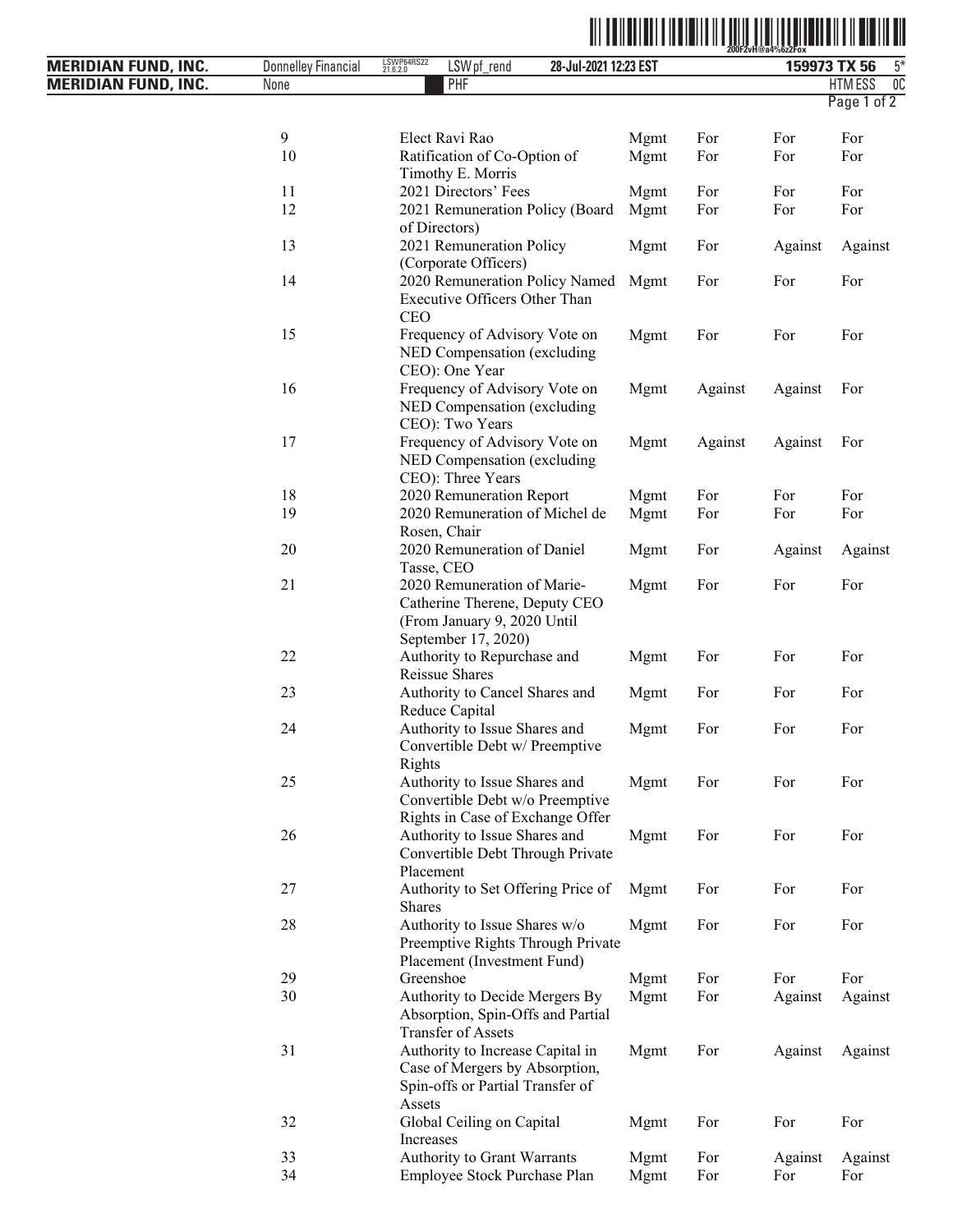

|                            |                     |                        |                               |                       |      |     | ---------------- |                 |      |
|----------------------------|---------------------|------------------------|-------------------------------|-----------------------|------|-----|------------------|-----------------|------|
| <b>MERIDIAN FUND, INC.</b> | Donnelley Financial | LSWP64RS22<br>21.6.2.0 | LSW pf rend                   | 28-Jul-2021 12:23 EST |      |     |                  | 159973 TX 56    | - 5* |
| <b>MERIDIAN FUND, INC.</b> | None                |                        | PHF                           |                       |      |     |                  | HTM ESS         | 0C   |
|                            |                     |                        |                               |                       |      |     |                  | Page $2$ of $2$ |      |
|                            | 35                  | Shares                 | Authority to Issue Restricted |                       | Mgmt | For | Against          | Against         |      |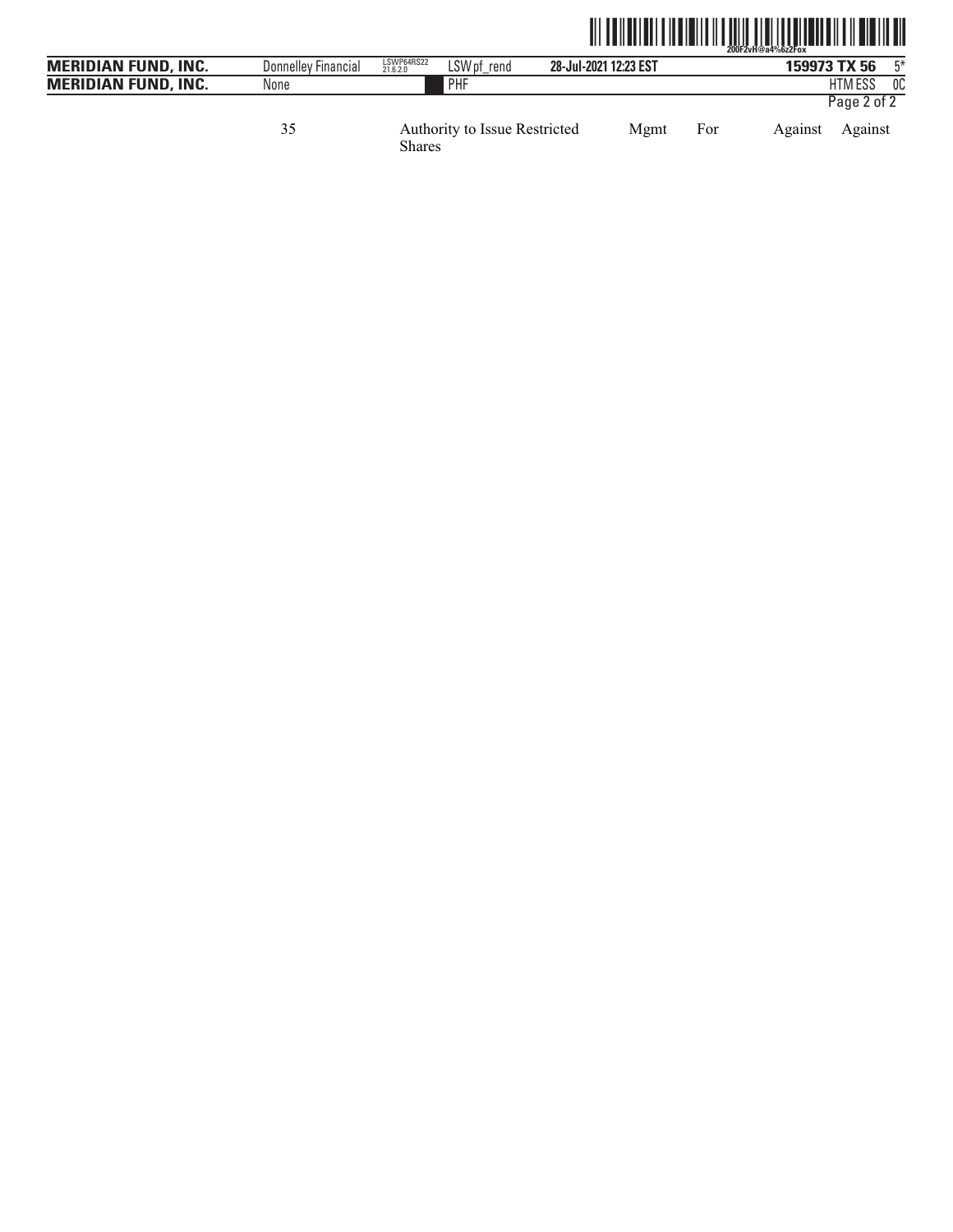| <b>MERIDIAN FUND, INC.</b>      | <b>Donnelley Financial</b>                                    | LSWP64RS22<br>21.6.2.0 | LSW pf_rend                                                                                                       | 28-Jul-2021 12:23 EST |                                           |                                             |                                                  | 159973 TX 57                                             | $5^*$          |
|---------------------------------|---------------------------------------------------------------|------------------------|-------------------------------------------------------------------------------------------------------------------|-----------------------|-------------------------------------------|---------------------------------------------|--------------------------------------------------|----------------------------------------------------------|----------------|
| <b>MERIDIAN FUND, INC.</b>      | None                                                          |                        | PHF                                                                                                               |                       |                                           |                                             |                                                  | <b>HTMESS</b>                                            | <sub>0</sub> C |
|                                 |                                                               |                        |                                                                                                                   |                       |                                           |                                             |                                                  | Page 1 of $2$                                            |                |
|                                 | 36                                                            |                        | Authority to Grant Stock Options                                                                                  |                       | Mgmt                                      | For                                         | Against                                          | Against                                                  |                |
|                                 | 37                                                            |                        | Amendment to Article Regarding<br>Chair Age Limit                                                                 |                       | Mgmt                                      | For                                         | For                                              | For                                                      |                |
|                                 | 38                                                            |                        | Authorisation of Legal Formalities Mgmt                                                                           |                       |                                           | For                                         | For                                              | For                                                      |                |
| Deciphera Pharmaceuticals, Inc. |                                                               |                        |                                                                                                                   |                       |                                           |                                             |                                                  |                                                          |                |
|                                 | <b>Ticker</b><br><b>DCPH</b><br><b>Meeting Type</b><br>Annual |                        | <b>Security ID:</b><br><b>CUSIP 24344T101</b><br><b>Country of Trade</b><br><b>United States</b>                  |                       | <b>Meeting Date</b><br>06/23/2021         |                                             | <b>Meeting Status</b><br>Voted                   |                                                          |                |
|                                 | <b>Issue No.</b><br>1.1<br>1.2<br>1.3<br>$\overline{2}$       | <b>Description</b>     | Elect James Bristol<br>Elect Frank S. Friedman<br>Elect Ron Squarer<br>Advisory Vote on Executive<br>Compensation |                       | Proponent<br>Mgmt<br>Mgmt<br>Mgmt<br>Mgmt | <b>Mgmt Rec</b><br>For<br>For<br>For<br>For | <b>Vote Cast</b><br>For<br>For<br>For<br>Against | For/Agnst<br><b>Mgmt</b><br>For<br>For<br>For<br>Against |                |

3 Frequency of Advisory Vote on

Executive Compensation

#### **Echo Global Logistics, Inc.**

| Ticker<br><b>ECHO</b><br><b>Meeting Type</b><br>Annual | <b>Security ID:</b><br><b>CUSIP 27875T101</b><br><b>Country of Trade</b><br><b>United States</b> | <b>Meeting Date</b><br>06/11/2021 |                 | <b>Meeting Status</b><br>Voted |                   |  |
|--------------------------------------------------------|--------------------------------------------------------------------------------------------------|-----------------------------------|-----------------|--------------------------------|-------------------|--|
| <b>Issue No.</b>                                       | <b>Description</b>                                                                               | Proponent                         | <b>Mgmt Rec</b> | <b>Vote Cast</b>               | For/Agnst<br>Mgmt |  |
| 1                                                      | Elect Douglas R. Waggoner                                                                        | Mgmt                              | For             | For                            | For               |  |
| $\overline{2}$                                         | Elect Samuel K. Skinner                                                                          | Mgmt                              | For             | For                            | For               |  |
| 3                                                      | Elect Matthew Ferguson                                                                           | Mgmt                              | For             | For                            | For               |  |
| $\overline{4}$                                         | Elect David C. Habiger                                                                           | Mgmt                              | For             | For                            | For               |  |
| 5                                                      | Elect William M. Farrow III                                                                      | Mgmt                              | For             | For                            | For               |  |
| 6                                                      | Elect Virginia L. Henkels                                                                        | Mgmt                              | For             | For                            | For               |  |
| 7                                                      | Ratification of Auditor                                                                          | Mgmt                              | For             | For                            | For               |  |
| 8                                                      | Advisory Vote on Executive                                                                       | Mgmt                              | For             | For                            | For               |  |
| 9                                                      | Compensation<br>Amendment to the 2008 Stock<br>Incentive Plan                                    | Mgmt                              | For             | For                            | For               |  |

4 Ratification of Auditor Mgmt For For For

Mgmt 1 Year 1 Year For

### **Evolution Petroleum Corporation**

| <b>Ticker</b><br><b>EPM</b><br><b>Meeting Type</b><br>Annual | <b>Security ID:</b><br><b>CUSIP 30049A107</b><br><b>Country of Trade</b><br><b>United States</b> | <b>Meeting Date</b><br>12/09/2020 |                 |                  |                   | <b>Meeting Status</b><br>Voted |  |
|--------------------------------------------------------------|--------------------------------------------------------------------------------------------------|-----------------------------------|-----------------|------------------|-------------------|--------------------------------|--|
| <b>Issue No.</b>                                             | <b>Description</b>                                                                               | Proponent                         | <b>Mgmt Rec</b> | <b>Vote Cast</b> | For/Agnst<br>Mgmt |                                |  |
| 1.1                                                          | Elect Edward J. DiPaolo                                                                          | Mgmt                              | For             | For              | For               |                                |  |
| 1.2                                                          | Elect William E. Dozier                                                                          | Mgmt                              | For             | For              | For               |                                |  |
| 1.3                                                          | Elect Robert S. Herlin                                                                           | Mgmt                              | For             | For              | For               |                                |  |
| 1.4                                                          | Elect Kelly W. Loyd                                                                              | Mgmt                              | For             | For              | For               |                                |  |
| 2                                                            | Ratification of Auditor                                                                          | Mgmt                              | For             | For              | For               |                                |  |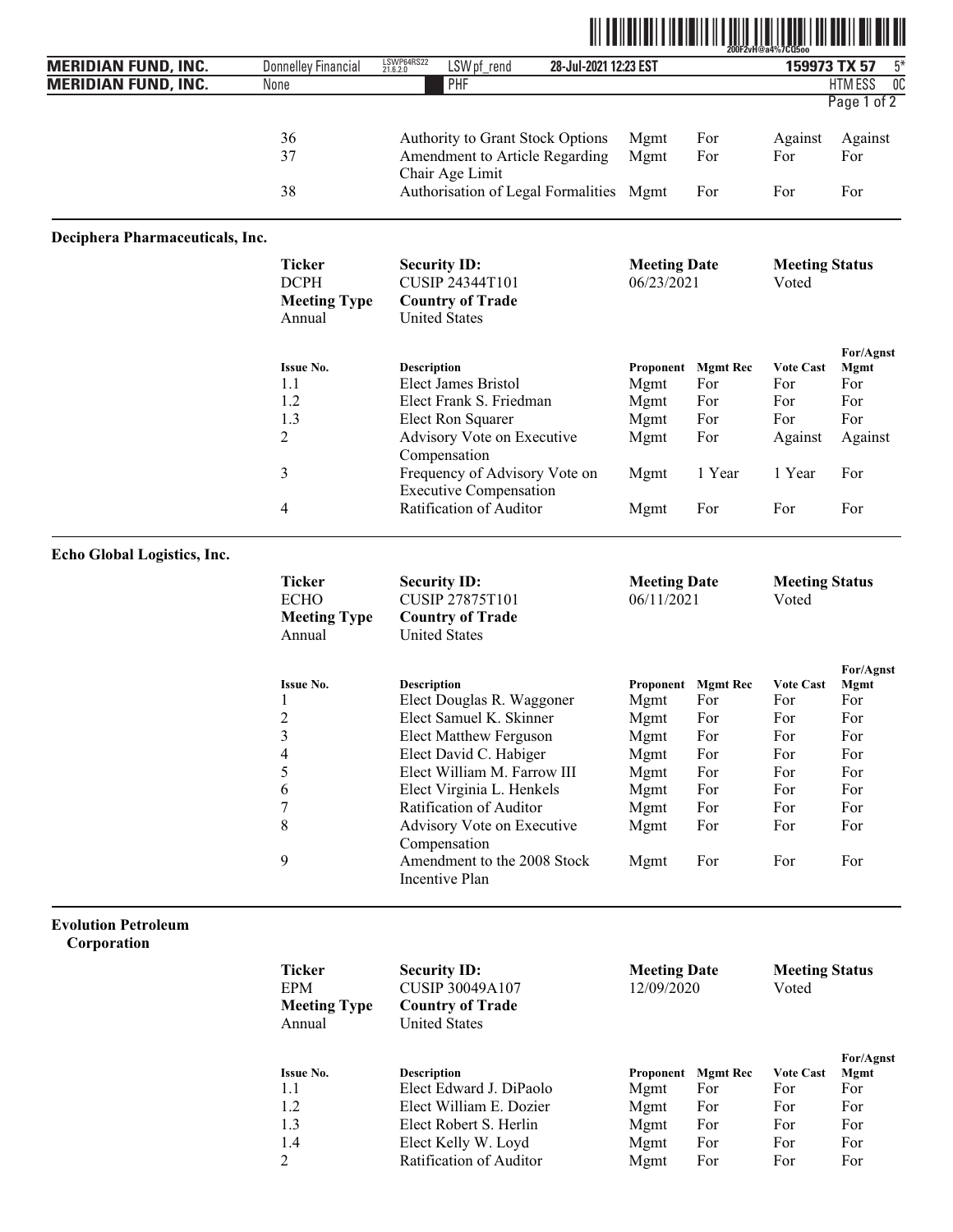

| <b>MERIDIAN FUND, INC.</b> | Donnelley Financial | LSWP64RS22<br>21.6.2.0 | LSW pf rend                                    | 28-Jul-2021 12:23 EST |      |     |     | 159973 TX 57 | $-5*$ |  |  |
|----------------------------|---------------------|------------------------|------------------------------------------------|-----------------------|------|-----|-----|--------------|-------|--|--|
| <b>MERIDIAN FUND, INC.</b> | None                |                        | PHF                                            |                       |      |     |     | HTM ESS      | 0C    |  |  |
|                            |                     |                        |                                                |                       |      |     |     | Page 2 of 2  |       |  |  |
|                            |                     |                        | Advisory Vote on Executive<br>Compensation     |                       | Mgmt | For | For | For          |       |  |  |
|                            | 4                   |                        | Amendment to the 2016 Equity<br>Incentive Plan |                       | Mgmt | For | For | For          |       |  |  |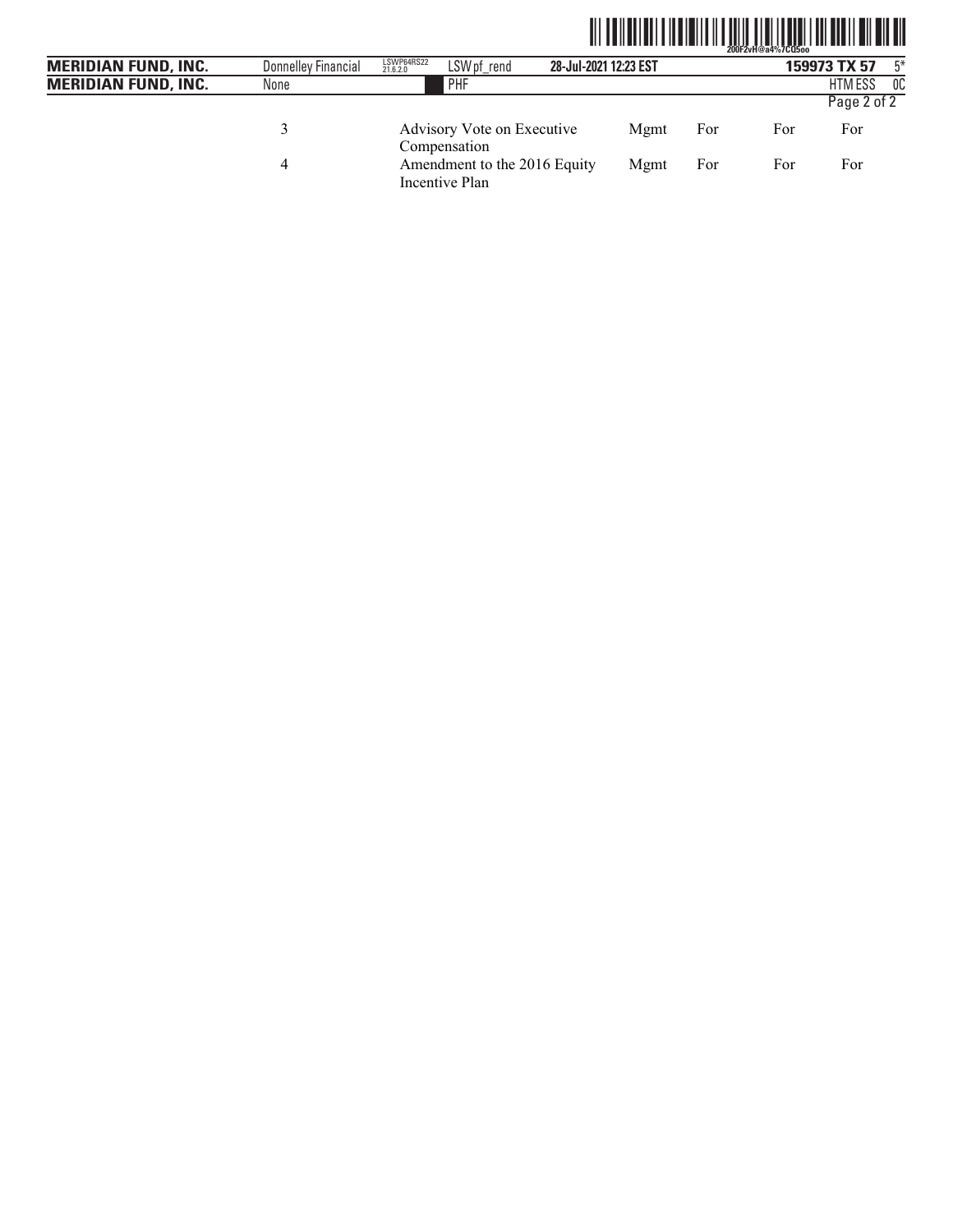|                     |                            |                        |                | <u> III IIIIIIIIIIIIIIIIIIIIIIIIII</u> | <b>IIIIIIIIIIIIIIIIIIIIIIII</b><br>$200$ F2vH $@$ a4%7JMZG= | ║║║ |
|---------------------|----------------------------|------------------------|----------------|----------------------------------------|-------------------------------------------------------------|-----|
| MERIDIAN FUND, INC. | <b>Donnelley Financial</b> | LSWP64RS22<br>21.6.2.0 | LSW pf<br>rend | 28-Jul-2021 12:23 EST                  | 159973 TX 58                                                | г.* |
| MERIDIAN FUND, INC. | None                       |                        | PHF            |                                        | <b>HTM ESS</b>                                              | 0C  |

#### Page 1 of 2

#### **Foley Trasimene Acquisition Corp.**

| <b>Ticker</b><br><b>WPF</b><br><b>Meeting Type</b><br>Special | <b>Security ID:</b><br><b>CUSIP 34431F104</b><br><b>Country of Trade</b><br><b>United States</b> | <b>Meeting Date</b><br>06/30/2021 |                 | <b>Meeting Status</b><br>Voted |                          |  |
|---------------------------------------------------------------|--------------------------------------------------------------------------------------------------|-----------------------------------|-----------------|--------------------------------|--------------------------|--|
| <b>Issue No.</b>                                              | <b>Description</b>                                                                               | Proponent                         | <b>Mgmt Rec</b> | <b>Vote Cast</b>               | For/Agnst<br><b>Mgmt</b> |  |
| 1                                                             | Reverse Merger                                                                                   | Mgmt                              | For             | For                            | For                      |  |
| 2                                                             | <b>Amendments to Share Classes</b>                                                               | Mgmt                              | For             | For                            | For                      |  |
| 3                                                             | Creation of Class C Common<br><b>Stock</b>                                                       | Mgmt                              | For             | For                            | For                      |  |
| 4                                                             | Increase in Authorized Shares                                                                    | Mgmt                              | For             | For                            | For                      |  |
| 5                                                             | <b>NYSE</b> Issuance                                                                             | Mgmt                              | For             | For                            | For                      |  |
| 6                                                             | Classified Board                                                                                 | Mgmt                              | For             | Against                        | Against                  |  |
| 7                                                             | Director Removal                                                                                 | Mgmt                              | For             | Against                        | Against                  |  |
| 8                                                             | <b>Supermajority Voting</b><br>Requirements                                                      | Mgmt                              | For             | Against                        | Against                  |  |
| 9                                                             | Approval of the 2021 Omnibus<br>Incentive Plan                                                   | Mgmt                              | For             | Against                        | Against                  |  |
| 10                                                            | Approval of the 2021 Employee<br><b>Stock Purchase Plan</b>                                      | Mgmt                              | For             | Against                        | Against                  |  |
| 11                                                            | Right to Adjourn Meeting                                                                         | Mgmt                              | For             | For                            | For                      |  |

#### **Forrester Research, Inc.**

| <b>Ticker</b><br><b>FORR</b><br><b>Meeting Type</b><br>Annual                      | <b>Security ID:</b><br>CUSIP 346563109<br><b>Country of Trade</b><br><b>United States</b>                                                                                                                                                                                                                              | <b>Meeting Date</b><br>05/11/2021                                                         |                                                                                       | <b>Meeting Status</b><br>Voted                                                         |                                                                                                |  |
|------------------------------------------------------------------------------------|------------------------------------------------------------------------------------------------------------------------------------------------------------------------------------------------------------------------------------------------------------------------------------------------------------------------|-------------------------------------------------------------------------------------------|---------------------------------------------------------------------------------------|----------------------------------------------------------------------------------------|------------------------------------------------------------------------------------------------|--|
| <b>Issue No.</b><br>1.1<br>1.2<br>1.3<br>1.4<br>1.5<br>1.6<br>1.7<br>1.8<br>2<br>3 | <b>Description</b><br>Elect Jean M. Birch<br><b>Elect David Boyce</b><br>Elect Neil Bradford<br>Elect George F. Colony<br><b>Elect Anthony Friscia</b><br>Elect Robert M. Galford<br>Elect Gretchen G. Teichgraeber<br>Elect Yvonne Wassenaar<br>Ratification of Auditor<br>Advisory Vote on Executive<br>Compensation | Proponent<br>Mgmt<br>Mgmt<br>Mgmt<br>Mgmt<br>Mgmt<br>Mgmt<br>Mgmt<br>Mgmt<br>Mgmt<br>Mgmt | <b>Mgmt Rec</b><br>For<br>For<br>For<br>For<br>For<br>For<br>For<br>For<br>For<br>For | <b>Vote Cast</b><br>For<br>For<br>For<br>For<br>For<br>For<br>For<br>For<br>For<br>For | For/Agnst<br><b>Mgmt</b><br>For<br>For<br>For<br>For<br>For<br>For<br>For<br>For<br>For<br>For |  |
| <b>Ticker</b><br><b>FBRX</b>                                                       | <b>Security ID:</b><br><b>CUSIP 34962G109</b>                                                                                                                                                                                                                                                                          | <b>Meeting Date</b><br>05/28/2021                                                         |                                                                                       | <b>Meeting Status</b><br>Voted                                                         |                                                                                                |  |

| Forte Biosciences, Inc. |  |
|-------------------------|--|
|-------------------------|--|

| <b>Meeting Type</b><br>Annual | <b>Country of Trade</b><br><b>United States</b> |      |                           |                  |                   |
|-------------------------------|-------------------------------------------------|------|---------------------------|------------------|-------------------|
| Issue No.                     | <b>Description</b>                              |      | <b>Proponent</b> Mgmt Rec | <b>Vote Cast</b> | For/Agnst<br>Mgmt |
| 1.1                           | Elect Donald A. Williams                        | Mgmt | For                       | For              | For               |
| 2                             | Ratification of Auditor                         | Mgmt | For                       | For              | For               |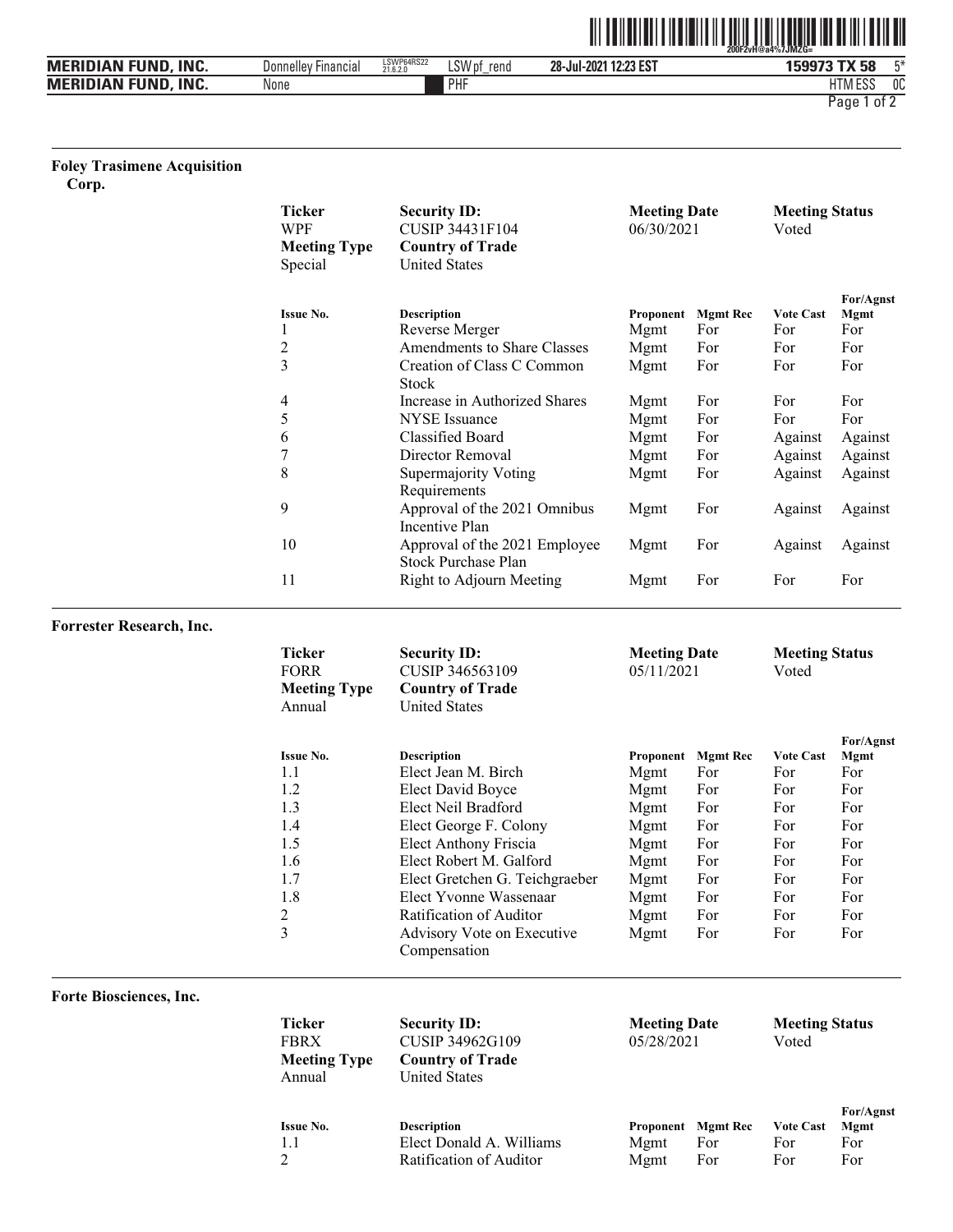

| <b>MERIDIAN FUND, INC.</b> | Donnelley Financial | LSWP64RS22<br>21.6.2.0 | LSW pf rend                                   | 28-Jul-2021 12:23 EST |      |     |     | 159973 TX 58 | 5* |
|----------------------------|---------------------|------------------------|-----------------------------------------------|-----------------------|------|-----|-----|--------------|----|
| <b>MERIDIAN FUND, INC.</b> | None                |                        | PHF                                           |                       |      |     |     | HTM ESS      | 0C |
|                            |                     |                        |                                               |                       |      |     |     | Page 2 of 2  |    |
|                            |                     |                        | Approval of the 2021 Equity<br>Incentive Plan |                       | Mgmt | For | For | For          |    |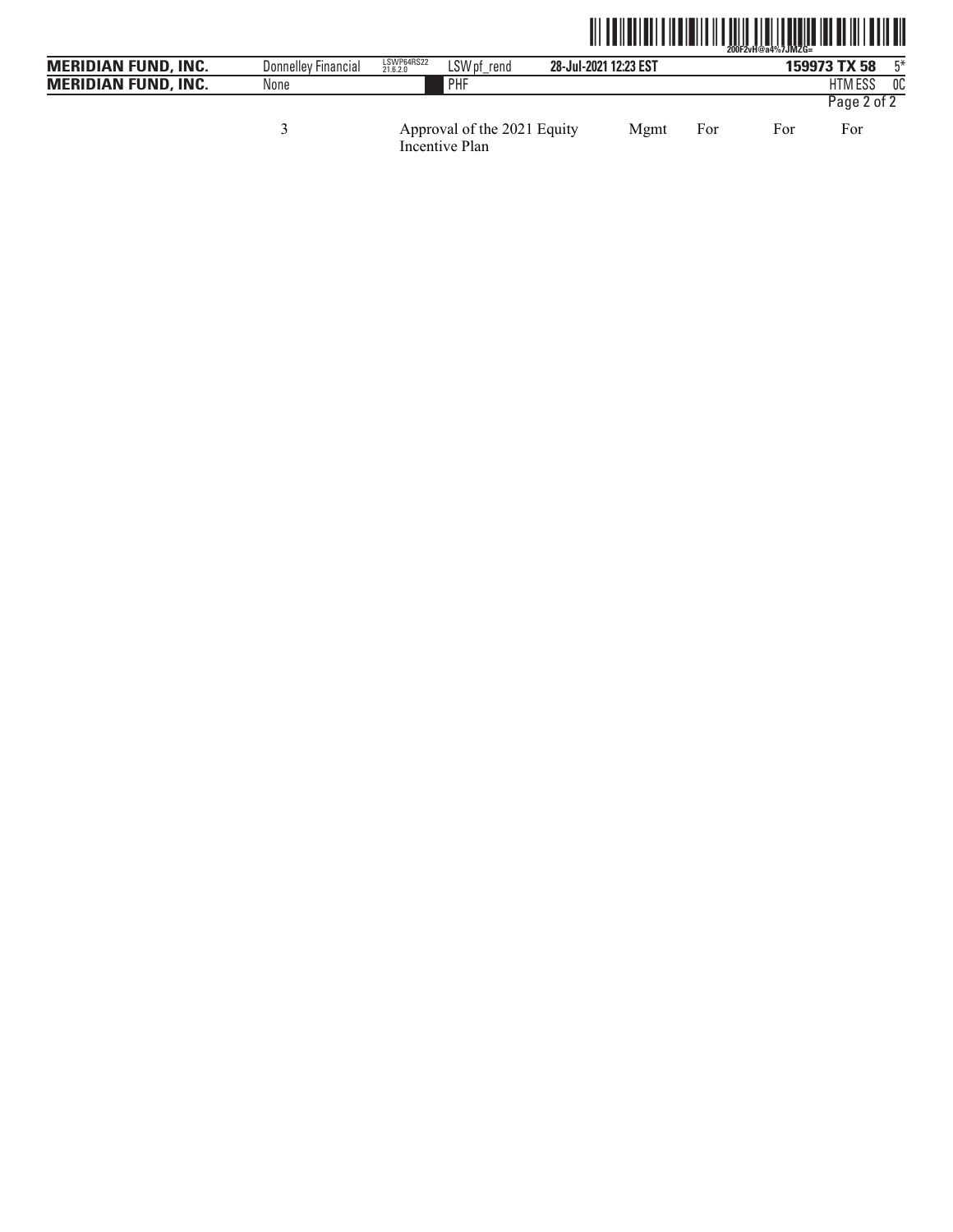|                                 |                     |                        |                |                       | <u> 111   111   111   111   111   111   111   111   111   111   111   111   111   111   111   11</u><br>$200$ F $2v$ H $@$ a $4%$ 7 $P$ Jwo |    |
|---------------------------------|---------------------|------------------------|----------------|-----------------------|---------------------------------------------------------------------------------------------------------------------------------------------|----|
| INC.<br><b>MERIDIAN FUND,</b>   | Donnelley Financial | LSWP64RS22<br>21.6.2.0 | LSW pf<br>rend | 28-Jul-2021 12:23 EST | 159973 TX 59                                                                                                                                | Г* |
| <b>MERIDIAN FUND,</b><br>. INC. | None                |                        | PHF            |                       | HTM ESS                                                                                                                                     | 0C |

#### Page 1 of 2

# **Forward Air Corporation**

|                           | <b>Ticker</b><br><b>FWRD</b><br><b>Meeting Type</b><br>Annual             | <b>Security ID:</b><br>CUSIP 349853101<br><b>Country of Trade</b><br><b>United States</b>                                                                                 | <b>Meeting Date</b><br>05/19/2021    |                                                       | <b>Meeting Status</b><br>Voted                      |                                                             |
|---------------------------|---------------------------------------------------------------------------|---------------------------------------------------------------------------------------------------------------------------------------------------------------------------|--------------------------------------|-------------------------------------------------------|-----------------------------------------------------|-------------------------------------------------------------|
|                           | <b>Issue No.</b>                                                          | <b>Description</b>                                                                                                                                                        |                                      | Proponent Mgmt Rec                                    | <b>Vote Cast</b>                                    | For/Agnst<br><b>Mgmt</b>                                    |
|                           | 1.1                                                                       | Elect Ronald W. Allen                                                                                                                                                     | Mgmt                                 | For                                                   | For                                                 | For                                                         |
|                           | 1.2                                                                       | Elect Ana B. Amicarella                                                                                                                                                   | Mgmt                                 | For                                                   | For                                                 | For                                                         |
|                           | 1.3                                                                       | Elect Valerie A. Bonebrake                                                                                                                                                | Mgmt                                 | For                                                   | For                                                 | For                                                         |
|                           | 1.4                                                                       | Elect C. Robert Campbell                                                                                                                                                  | Mgmt                                 | For                                                   | For                                                 | For                                                         |
|                           | 1.5                                                                       | Elect R. Craig Carlock                                                                                                                                                    | Mgmt                                 | For                                                   | For                                                 | For                                                         |
|                           | 1.6<br>1.7                                                                | Elect G. Michael Lynch                                                                                                                                                    | Mgmt                                 | For<br>For                                            | For<br>For                                          | For<br>For                                                  |
|                           | 1.8                                                                       | Elect George S. Mayes, Jr.                                                                                                                                                | Mgmt                                 | For                                                   | For                                                 | For                                                         |
|                           | 1.9                                                                       | Elect Chitra Nayak<br>Elect Scott M. Niswonger                                                                                                                            | Mgmt<br>Mgmt                         | For                                                   | For                                                 | For                                                         |
|                           | 1.10                                                                      | Elect Javier Polit                                                                                                                                                        | Mgmt                                 | For                                                   | For                                                 | For                                                         |
|                           | 1.11                                                                      | Elect Richard H. Roberts                                                                                                                                                  | Mgmt                                 | For                                                   | For                                                 | For                                                         |
|                           | 1.12                                                                      | <b>Elect Thomas Schmitt</b>                                                                                                                                               | Mgmt                                 | For                                                   | For                                                 | For                                                         |
|                           | 1.13                                                                      | Elect Laurie A. Tucker                                                                                                                                                    | Mgmt                                 | For                                                   | For                                                 | For                                                         |
|                           | $\overline{c}$                                                            | Ratification of Auditor                                                                                                                                                   | Mgmt                                 | For                                                   | For                                                 | For                                                         |
|                           | $\overline{3}$                                                            | Advisory Vote on Executive<br>Compensation                                                                                                                                | Mgmt                                 | For                                                   | For                                                 | For                                                         |
| Fox Factory Holding Corp. |                                                                           |                                                                                                                                                                           |                                      |                                                       |                                                     |                                                             |
|                           | <b>Ticker</b><br><b>FOXF</b><br><b>Meeting Type</b><br>Annual             | <b>Security ID:</b><br>CUSIP 35138V102<br><b>Country of Trade</b><br><b>United States</b>                                                                                 | <b>Meeting Date</b><br>05/07/2021    |                                                       | <b>Meeting Status</b><br>Voted                      |                                                             |
|                           | <b>Issue No.</b><br>1.1<br>1.2<br>1.3<br>$\overline{2}$<br>$\overline{3}$ | <b>Description</b><br><b>Elect Michael Dennison</b><br>Elect Sidney Johnson<br>Elect Ted Waitman<br>Ratification of Auditor<br>Advisory Vote on Executive<br>Compensation | Mgmt<br>Mgmt<br>Mgmt<br>Mgmt<br>Mgmt | Proponent Mgmt Rec<br>For<br>For<br>For<br>For<br>For | <b>Vote Cast</b><br>For<br>For<br>For<br>For<br>For | For/Agnst<br><b>Mgmt</b><br>For<br>For<br>For<br>For<br>For |
| <b>Graham Corporation</b> |                                                                           |                                                                                                                                                                           |                                      |                                                       |                                                     |                                                             |
|                           | <b>Ticker</b><br><b>GHM</b><br><b>Meeting Type</b><br>Annual              | <b>Security ID:</b><br>CUSIP 384556106<br><b>Country of Trade</b><br><b>United States</b>                                                                                 | <b>Meeting Date</b><br>08/11/2020    |                                                       | <b>Meeting Status</b><br>Voted                      |                                                             |
|                           | <b>Issue No.</b>                                                          | Description<br>Elect James J. Barber                                                                                                                                      |                                      | Proponent Mgmt Rec                                    | <b>Vote Cast</b>                                    | For/Agnst<br><b>Mgmt</b>                                    |
|                           | 1.1<br>1.2                                                                | Elect Gerard T. Mazurkiewicz                                                                                                                                              | Mgmt<br>Mgmt                         | For<br>For                                            | For<br>For                                          | For<br>For                                                  |
|                           | $\overline{2}$                                                            | Advisory Vote on Executive<br>Compensation                                                                                                                                | Mgmt                                 | For                                                   | For                                                 | For                                                         |
|                           | 3                                                                         | Approval of the 2020 Equity<br>Incentive Plan                                                                                                                             | Mgmt                                 | For                                                   | For                                                 | For                                                         |
|                           | 4                                                                         | Ratification of Auditor                                                                                                                                                   | Mgmt                                 | For                                                   | For                                                 | For                                                         |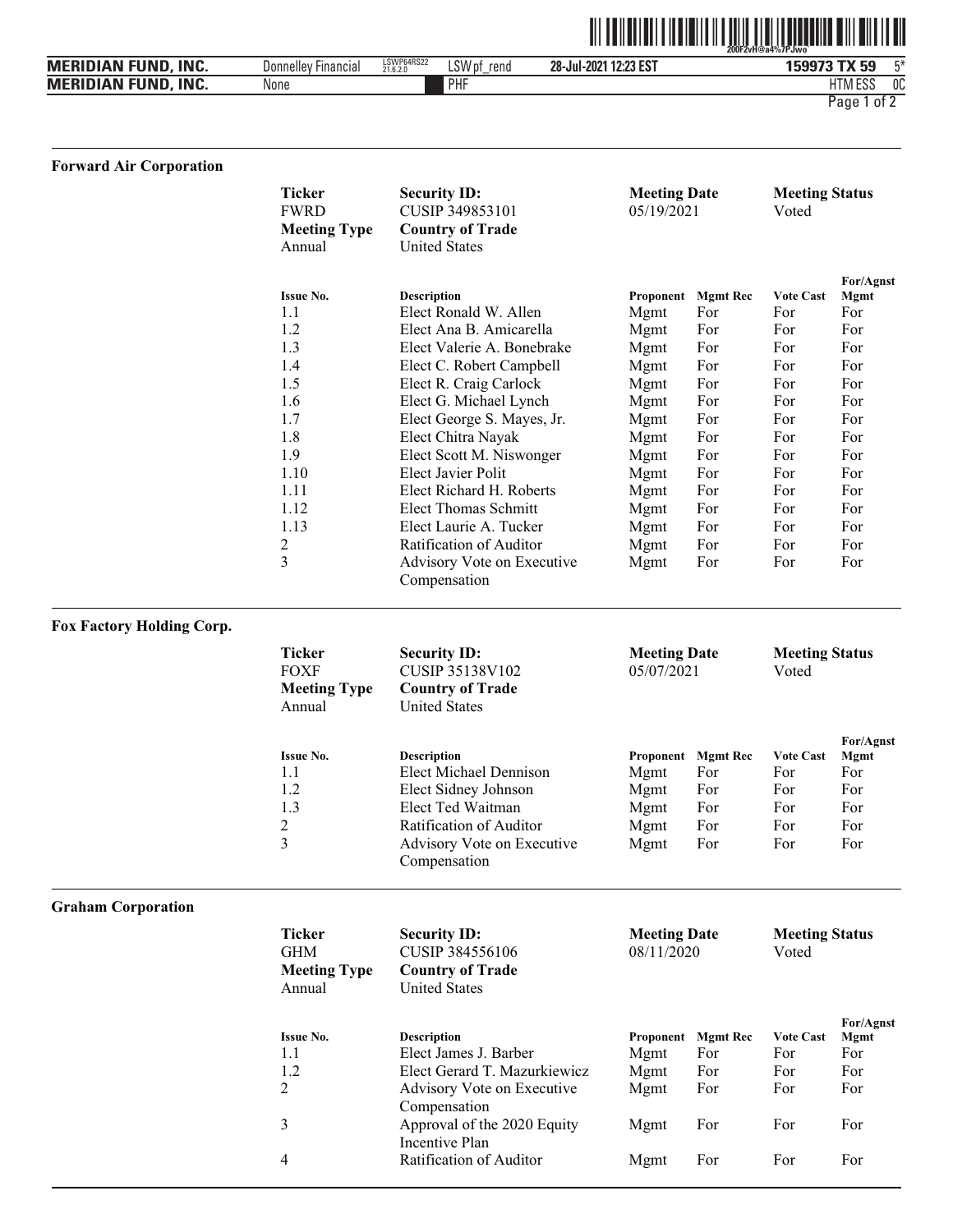

| <b>MERIDIAN FUND,</b><br>INC.             | ≻ınancıal<br>Donnelley | LSWP64RS22<br>21.6.2.0 | LSW p<br>rend | 12:23 EST<br>28-Jul-2021 | 159973 TX 59         | ■ 長米 |
|-------------------------------------------|------------------------|------------------------|---------------|--------------------------|----------------------|------|
| <b>PIDIAN FUND.</b><br>INC.<br><b>MER</b> | None                   |                        | PHF           |                          | 1.500<br>H I IVI EƏƏ | 0C   |
|                                           |                        |                        |               |                          | Page 2<br>ot 2       |      |

# **Grand Canyon Education, Inc.**

| <b>Ticker</b><br><b>LOPE</b><br><b>Meeting Type</b><br>Annual | <b>Security ID:</b><br>CUSIP 38526M106<br><b>Country of Trade</b><br><b>United States</b> | <b>Meeting Date</b><br>06/16/2021 |                 | <b>Meeting Status</b><br>Voted |                   |
|---------------------------------------------------------------|-------------------------------------------------------------------------------------------|-----------------------------------|-----------------|--------------------------------|-------------------|
| <b>Issue No.</b>                                              | <b>Description</b>                                                                        | Proponent                         | <b>Mgmt Rec</b> | <b>Vote Cast</b>               | For/Agnst<br>Mgmt |
| 1                                                             | Elect Brian E. Mueller                                                                    | Mgmt                              | For             | For                            | For               |
| 2                                                             | Elect Sara R. Dial                                                                        | Mgmt                              | For             | For                            | For               |
| 3                                                             | Elect Jack A. Henry                                                                       | Mgmt                              | For             | For                            | For               |
| $\overline{4}$                                                | Elect Lisa Graham Keegan                                                                  | Mgmt                              | For             | For                            | For               |
| 5                                                             | Elect Chevy Humphrey                                                                      | Mgmt                              | For             | For                            | For               |
| 6                                                             | Advisory Vote on Executive<br>Compensation                                                | Mgmt                              | For             | For                            | For               |
| 7                                                             | Ratification of Auditor                                                                   | Mgmt                              | For             | For                            | For               |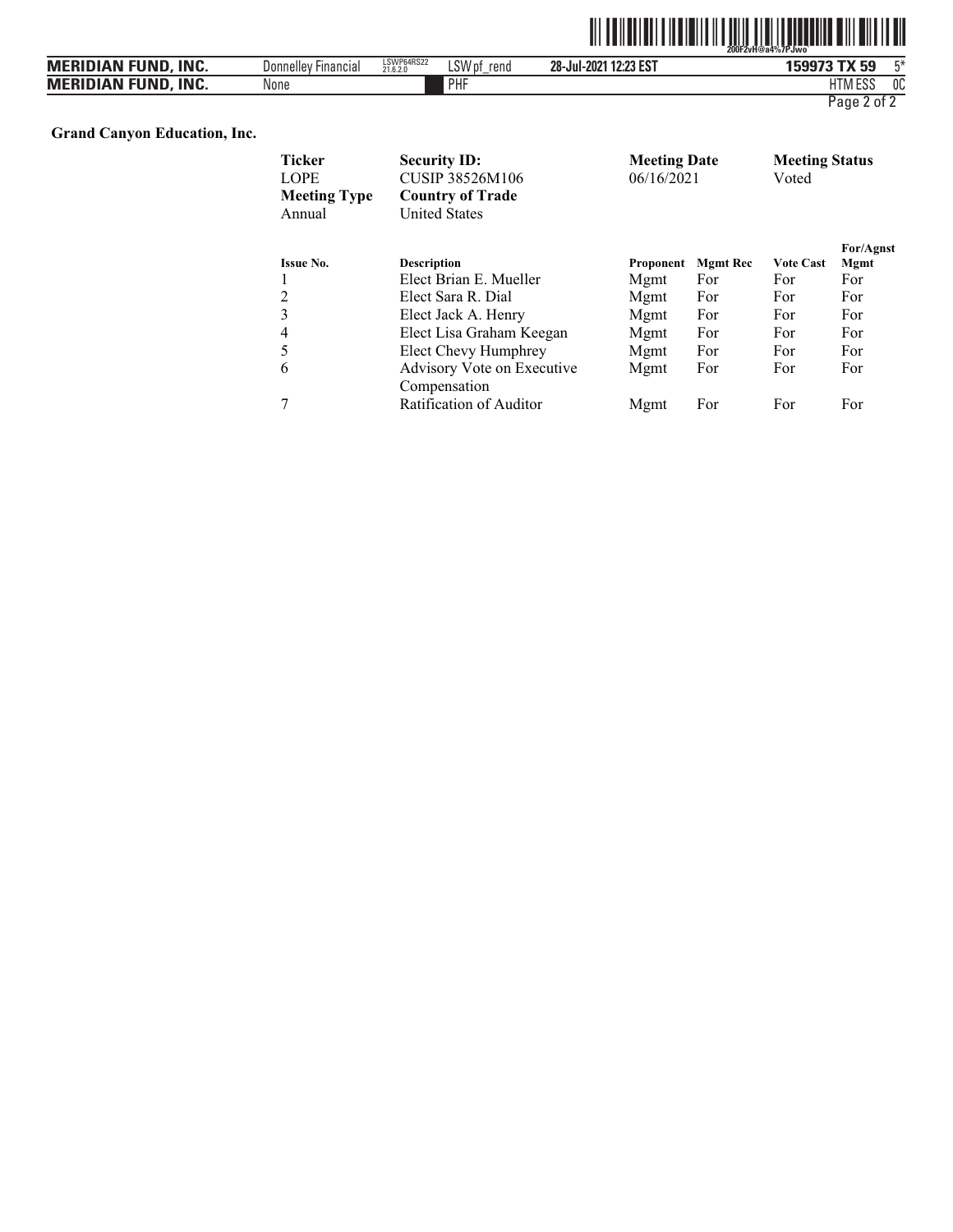| <b>MERIDIAN FUND, INC.</b>     | <b>Donnelley Financial</b>                                                              | LSWP64RS22<br>21.6.2.0<br>LSW pf_rend                                                                                                                                                                                                                                                                                                          | 28-Jul-2021 12:23 EST                                                                                     |                                                                                                     | 159973 TX 60                                                                                         | $8*$                                                                                                         |
|--------------------------------|-----------------------------------------------------------------------------------------|------------------------------------------------------------------------------------------------------------------------------------------------------------------------------------------------------------------------------------------------------------------------------------------------------------------------------------------------|-----------------------------------------------------------------------------------------------------------|-----------------------------------------------------------------------------------------------------|------------------------------------------------------------------------------------------------------|--------------------------------------------------------------------------------------------------------------|
| <b>MERIDIAN FUND, INC.</b>     | None                                                                                    | PHF                                                                                                                                                                                                                                                                                                                                            |                                                                                                           |                                                                                                     |                                                                                                      | <b>HTMESS</b><br>0 <sup>C</sup><br>Page 1 of 2                                                               |
| Hanesbrands Inc.               |                                                                                         |                                                                                                                                                                                                                                                                                                                                                |                                                                                                           |                                                                                                     |                                                                                                      |                                                                                                              |
|                                | <b>Ticker</b><br><b>HBI</b><br><b>Meeting Type</b><br>Annual                            | <b>Security ID:</b><br>CUSIP 410345102<br><b>Country of Trade</b><br><b>United States</b>                                                                                                                                                                                                                                                      | <b>Meeting Date</b><br>04/27/2021                                                                         |                                                                                                     | <b>Meeting Status</b><br>Voted                                                                       |                                                                                                              |
|                                | <b>Issue No.</b><br>$\mathbf{1}$<br>$\overline{c}$<br>3<br>4<br>5<br>6<br>7             | <b>Description</b><br>Elect Cheryl K. Beebe<br>Elect Stephen B. Bratspies<br>Elect Geralyn R. Breig<br>Elect Bobby J. Griffin<br>Elect James C. Johnson<br>Elect Franck J. Moison<br>Elect Robert F. Moran                                                                                                                                     | Proponent<br>Mgmt<br>Mgmt<br>Mgmt<br>Mgmt<br>Mgmt<br>Mgmt<br>Mgmt                                         | <b>Mgmt Rec</b><br>For<br>For<br>For<br>For<br>For<br>For<br>For                                    | <b>Vote Cast</b><br>For<br>For<br>For<br>For<br>For<br>For<br>For                                    | For/Agnst<br><b>Mgmt</b><br>For<br>For<br>For<br>For<br>For<br>For<br>For                                    |
|                                | 8<br>9<br>10<br>11                                                                      | Elect Ronald L. Nelson<br>Elect Ann E. Ziegler<br>Ratification of Auditor<br>Advisory Vote on Executive<br>Compensation                                                                                                                                                                                                                        | Mgmt<br>Mgmt<br>Mgmt<br>Mgmt                                                                              | For<br>For<br>For<br>For                                                                            | For<br>For<br>For<br>For                                                                             | For<br>For<br>For<br>For                                                                                     |
| HealthEquity, Inc.             |                                                                                         |                                                                                                                                                                                                                                                                                                                                                |                                                                                                           |                                                                                                     |                                                                                                      |                                                                                                              |
|                                | <b>Ticker</b><br><b>HQY</b><br><b>Meeting Type</b><br>Annual                            | <b>Security ID:</b><br><b>CUSIP 42226A107</b><br><b>Country of Trade</b><br><b>United States</b>                                                                                                                                                                                                                                               | <b>Meeting Date</b><br>06/24/2021                                                                         |                                                                                                     | <b>Meeting Status</b><br>Voted                                                                       |                                                                                                              |
|                                | <b>Issue No.</b><br>$\overline{c}$<br>3<br>4<br>5<br>6<br>7<br>8<br>9<br>10<br>11<br>12 | Description<br>Elect Robert W. Selander<br>Elect Jon Kessler<br>Elect Stephen D. Neeleman<br>Elect Frank A. Corvino<br>Elect Adrian T. Dillon<br>Elect Evelyn S. Dilsaver<br>Elect Debra McCowan<br>Elect Stuart B. Parker<br>Elect Ian Sacks<br>Elect Gayle Wellborn<br>Ratification of Auditor<br>Advisory Vote on Executive<br>Compensation | Proponent<br>Mgmt<br>Mgmt<br>Mgmt<br>Mgmt<br>Mgmt<br>Mgmt<br>Mgmt<br>Mgmt<br>Mgmt<br>Mgmt<br>Mgmt<br>Mgmt | <b>Mgmt Rec</b><br>For<br>For<br>For<br>For<br>For<br>For<br>For<br>For<br>For<br>For<br>For<br>For | <b>Vote Cast</b><br>For<br>For<br>For<br>For<br>For<br>For<br>For<br>For<br>For<br>For<br>For<br>For | For/Agnst<br><b>Mgmt</b><br>For<br>For<br>For<br>For<br>For<br>For<br>For<br>For<br>For<br>For<br>For<br>For |
| <b>Heartland Express, Inc.</b> |                                                                                         |                                                                                                                                                                                                                                                                                                                                                |                                                                                                           |                                                                                                     |                                                                                                      |                                                                                                              |
|                                | <b>Ticker</b><br><b>HTLD</b><br><b>Meeting Type</b><br>Annual                           | <b>Security ID:</b><br>CUSIP 422347104<br><b>Country of Trade</b><br><b>United States</b>                                                                                                                                                                                                                                                      | <b>Meeting Date</b><br>05/13/2021                                                                         |                                                                                                     | <b>Meeting Status</b><br>Voted                                                                       |                                                                                                              |
|                                | <b>Issue No.</b><br>1.1<br>1.2<br>1.3<br>1.4<br>1.5<br>1.6                              | <b>Description</b><br>Elect Michael J. Gerdin<br>Elect Larry J. Gordon<br>Elect Benjamin J. Allen<br>Elect Brenda S. Neville<br>Elect James G. Pratt<br>Elect Tahira K. Hira                                                                                                                                                                   | Proponent<br>Mgmt<br>Mgmt<br>Mgmt<br>Mgmt<br>Mgmt<br>Mgmt                                                 | <b>Mgmt Rec</b><br>For<br>For<br>For<br>For<br>For<br>For                                           | <b>Vote Cast</b><br>For<br>Withhold Against<br>For<br>For<br>For                                     | For/Agnst<br><b>Mgmt</b><br>For<br>For<br>For<br>For<br>Withhold Against                                     |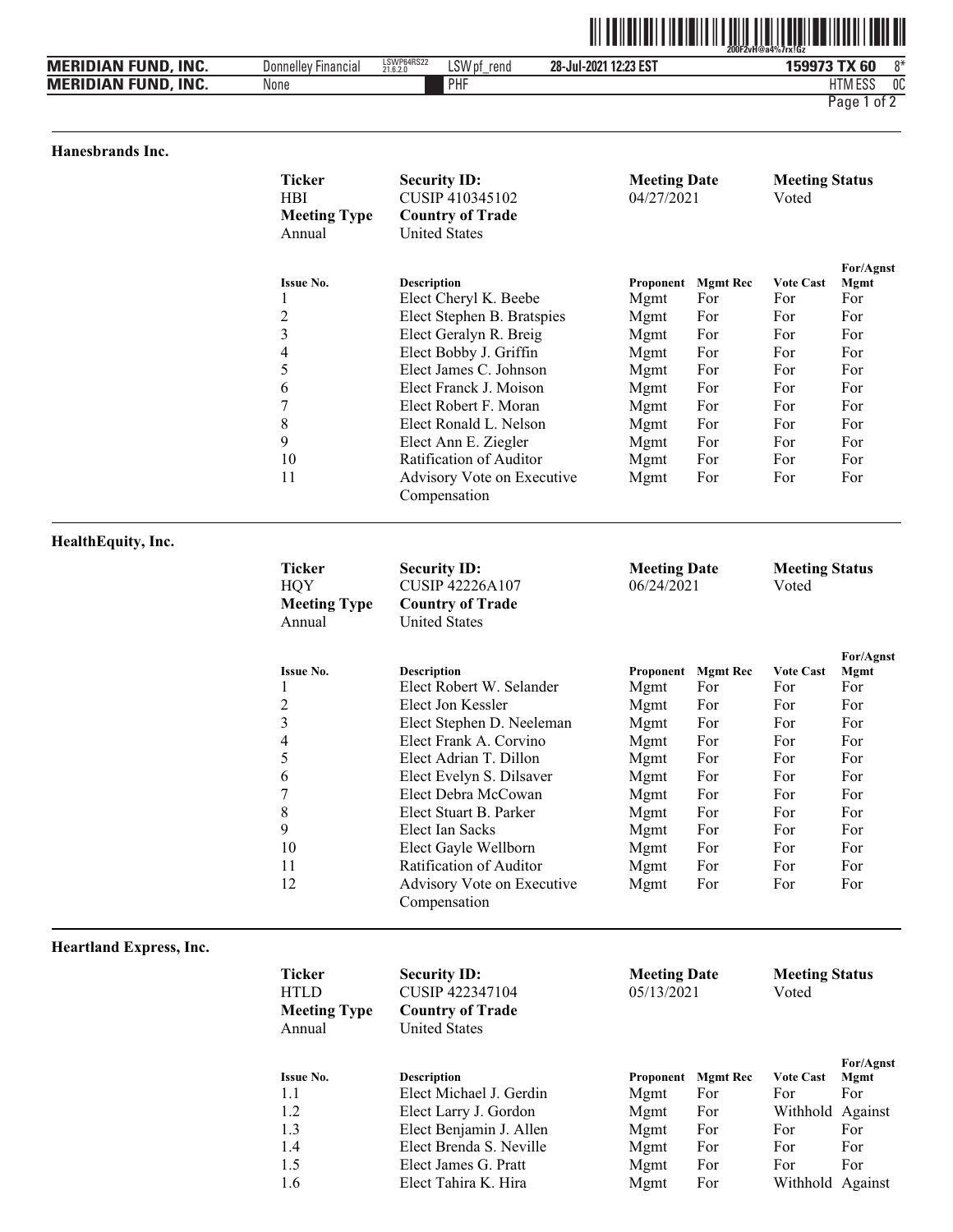

| <b>MERIDIAN FUND, INC.</b> | <b>Donnelley Financial</b> | LSWP64RS22<br>21.6.2.0 | LSW pf rend                                                | 28-Jul-2021 12:23 EST |     |     | 159973 TX 60 | $8*$ |
|----------------------------|----------------------------|------------------------|------------------------------------------------------------|-----------------------|-----|-----|--------------|------|
| <b>MERIDIAN FUND, INC.</b> | None                       |                        | PHF                                                        |                       |     |     | HTM ESS      | 0C   |
|                            |                            |                        |                                                            |                       |     |     | Page 2 of 2  |      |
|                            | 1.7                        |                        | Elect Michael J. Sullivan                                  | Mgmt                  | For | For | For          |      |
|                            | 1.8                        |                        | Elect David P. Millis                                      | Mgmt                  | For | For | For          |      |
|                            |                            |                        | Ratification of Auditor                                    | Mgmt                  | For | For | For          |      |
|                            |                            |                        | Advisory Vote on Executive<br>Compensation                 | Mgmt                  | For | For | For          |      |
|                            | 4                          |                        | Approval of the 2021 Restricted<br><b>Stock Award Plan</b> | Mgmt                  | For | For | For          |      |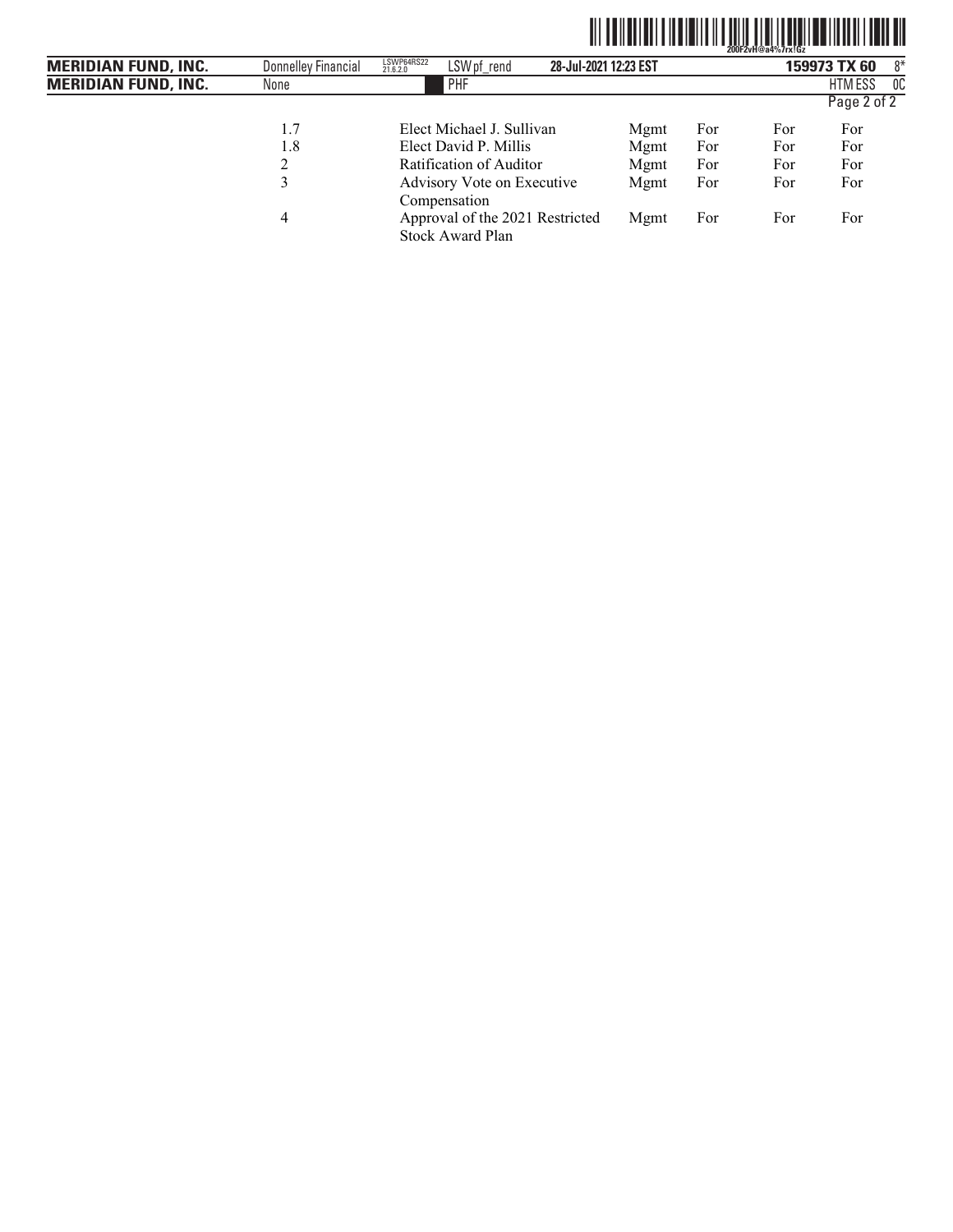| <b>MERIDIAN FUND, INC.</b>   | <b>Donnelley Financial</b>                                    | LSWP64RS05<br>21.6.2.0 | LSW pf_rend                                                                                      | 28-Jul-2021 12:20 EST |                                   |                 | 159973 TX 61                   | $7^*$                                    |
|------------------------------|---------------------------------------------------------------|------------------------|--------------------------------------------------------------------------------------------------|-----------------------|-----------------------------------|-----------------|--------------------------------|------------------------------------------|
| <b>MERIDIAN FUND, INC.</b>   | None                                                          |                        | PHF                                                                                              |                       |                                   |                 |                                | HTM ESS<br>0 <sup>C</sup><br>Page 1 of 2 |
|                              |                                                               |                        |                                                                                                  |                       |                                   |                 |                                |                                          |
| Heritage-Crystal Clean, Inc. |                                                               |                        |                                                                                                  |                       |                                   |                 |                                |                                          |
|                              | <b>Ticker</b><br><b>HCCI</b><br><b>Meeting Type</b><br>Annual |                        | <b>Security ID:</b><br><b>CUSIP 42726M106</b><br><b>Country of Trade</b><br><b>United States</b> |                       | <b>Meeting Date</b><br>05/03/2021 |                 | <b>Meeting Status</b><br>Voted |                                          |
|                              | <b>Issue No.</b>                                              | <b>Description</b>     |                                                                                                  |                       | Proponent                         | <b>Mgmt Rec</b> | <b>Vote Cast</b>               | For/Agnst<br><b>Mgmt</b>                 |
|                              | 1.1                                                           |                        | Elect Fred Fehsenfeld, Jr.                                                                       |                       | Mgmt                              | For             | For                            | For                                      |
|                              | 1.2                                                           |                        | Elect Jim Schumacher                                                                             |                       | Mgmt                              | For             | For                            | For                                      |
|                              | $\boldsymbol{2}$                                              |                        | Ratification of Auditor                                                                          |                       | Mgmt                              | For             | For                            | For                                      |
|                              | $\overline{3}$                                                |                        | Advisory Vote on Executive<br>Compensation                                                       |                       | Mgmt                              | For             | Against                        | Against                                  |
|                              | 4                                                             |                        | <b>Transaction of Other Business</b>                                                             |                       | Mgmt                              | For             | Against                        | Against                                  |
| Heron Therapeutics, Inc.     |                                                               |                        |                                                                                                  |                       |                                   |                 |                                |                                          |
|                              | <b>Ticker</b><br><b>HRTX</b><br><b>Meeting Type</b><br>Annual |                        | <b>Security ID:</b><br>CUSIP 427746102<br><b>Country of Trade</b><br><b>United States</b>        |                       | <b>Meeting Date</b><br>06/17/2021 |                 | <b>Meeting Status</b><br>Voted |                                          |
|                              |                                                               |                        |                                                                                                  |                       |                                   |                 |                                | $\mathbf{r}$ $\mathbf{r}$ $\mathbf{r}$   |

| <b>Issue No.</b> | <b>Description</b>                                                | Proponent | <b>Mgmt Rec</b> | <b>Vote Cast</b> | For/Agnst<br>Mgmt |
|------------------|-------------------------------------------------------------------|-----------|-----------------|------------------|-------------------|
|                  | Elect Barry D. Quart                                              | Mgmt      | For             | For              | For               |
| 2                | Elect Stephen R. Davis                                            | Mgmt      | For             | Against          | Against           |
| 3                | Elect Craig A. Johnson                                            | Mgmt      | For             | For              | For               |
| 4                | Elect Kimberly J. Manhard                                         | Mgmt      | For             | Against          | Against           |
| 5                | Elect Christian Waage                                             | Mgmt      | For             | For              | For               |
| 6                | Ratification of Auditor                                           | Mgmt      | For             | For              | For               |
| 7                | Advisory Vote on Executive<br>Compensation                        | Mgmt      | For             | For              | For               |
| 8                | Amendment to the 2007 Equity<br>Incentive Plan                    | Mgmt      | For             | For              | For               |
| 9                | Amendment to the 1997 Employee Mgmt<br><b>Stock Purchase Plan</b> |           | For             | For              | For               |

# **Hudson Technologies, Inc.**

| <b>Ticker</b><br><b>HDSN</b><br><b>Meeting Type</b><br>Annual | <b>Security ID:</b><br>CUSIP 444144109<br><b>Country of Trade</b><br><b>United States</b> | <b>Meeting Date</b><br>06/10/2021 |                 | <b>Meeting Status</b><br>Voted |                   |
|---------------------------------------------------------------|-------------------------------------------------------------------------------------------|-----------------------------------|-----------------|--------------------------------|-------------------|
| <b>Issue No.</b>                                              | <b>Description</b>                                                                        | Proponent                         | <b>Mgmt Rec</b> | <b>Vote Cast</b>               | For/Agnst<br>Mgmt |
| 1.1                                                           | Elect Vincent P. Abbatecola                                                               | Mgmt                              | For             | Withhold Against               |                   |
| 1.2                                                           | Elect Brian F. Coleman                                                                    | Mgmt                              | For             | Withhold Against               |                   |
| 1.3                                                           | Elect Jill K. Frizzley                                                                    | Mgmt                              | For             | <b>For</b>                     | For               |
| 1.4                                                           | Elect Otto C. Morch                                                                       | Mgmt                              | For             | Withhold Against               |                   |
| 2                                                             | Advisory Vote on Executive                                                                | Mgmt                              | For             | Against                        | Against           |
|                                                               | Compensation                                                                              |                                   |                 |                                |                   |
| 3                                                             | Ratification of Auditor                                                                   | Mgmt                              | For             | For                            | For               |
|                                                               |                                                                                           |                                   |                 |                                |                   |

**Inhibrx, Inc.**

| <b>Ticker</b> | <b>Security ID:</b> | <b>Meeting Date</b> |
|---------------|---------------------|---------------------|
| <b>INBX</b>   | CUSIP 45720L107     | 06/07/2021          |

**Meeting Status**<br>Voted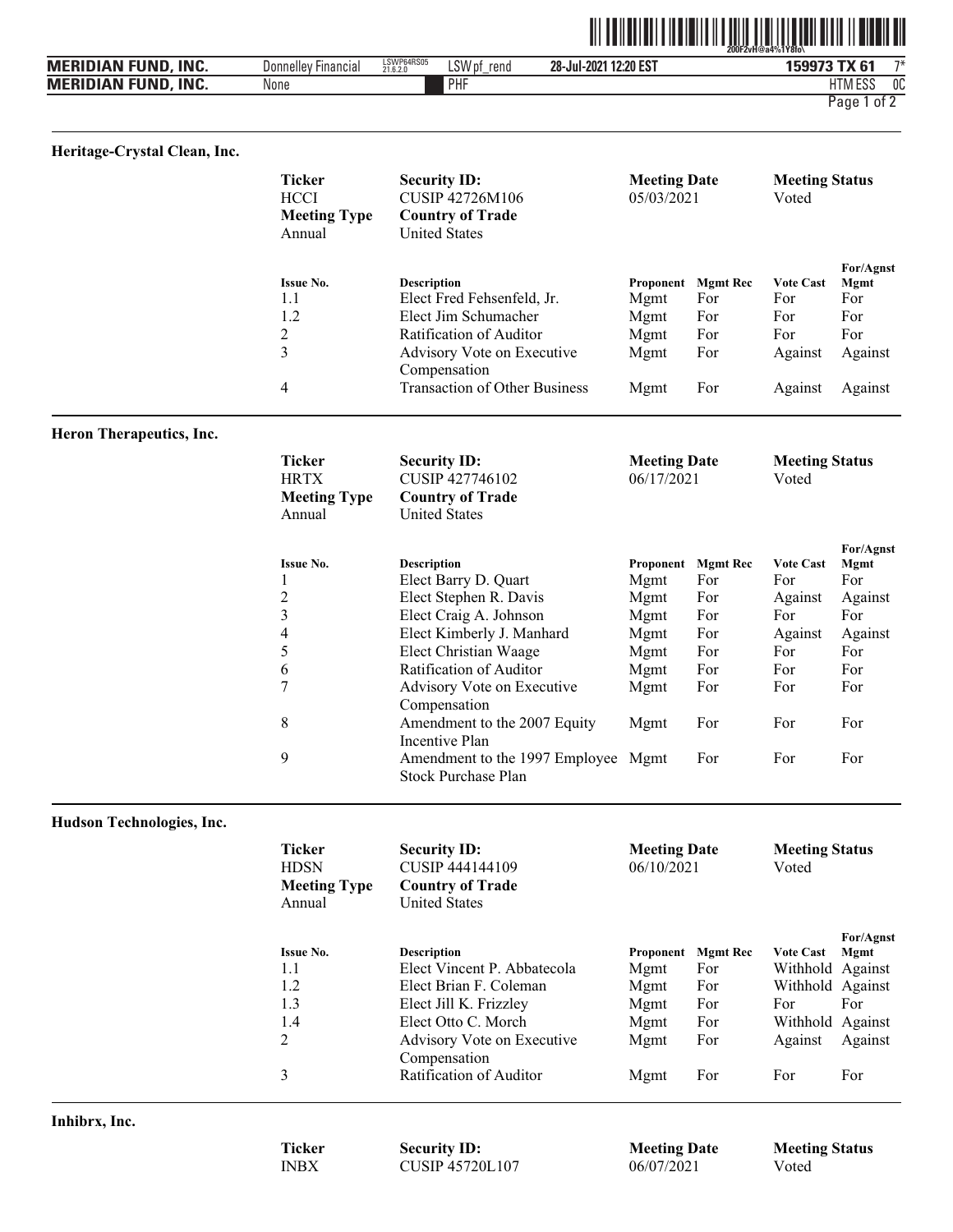

|                            |                               |                        |                                                  |                           |                               | ________________                            |                          |       |
|----------------------------|-------------------------------|------------------------|--------------------------------------------------|---------------------------|-------------------------------|---------------------------------------------|--------------------------|-------|
| <b>MERIDIAN FUND, INC.</b> | <b>Donnelley Financial</b>    | LSWP64RS05<br>21.6.2.0 | LSW pf_rend                                      | 28-Jul-2021 12:20 EST     |                               | 159973 TX 61                                |                          | $7^*$ |
| <b>MERIDIAN FUND, INC.</b> | None                          |                        | PHF                                              |                           |                               |                                             | HTM ESS                  | 0C    |
|                            |                               |                        |                                                  |                           |                               |                                             | Page $2$ of $2$          |       |
|                            | <b>Meeting Type</b><br>Annual |                        | <b>Country of Trade</b><br><b>United States</b>  |                           |                               |                                             |                          |       |
|                            | <b>Issue No.</b><br>1.1       | <b>Description</b>     | Elect Jon Faiz Kayyem<br>Ratification of Auditor | Proponent<br>Mgmt<br>Mgmt | <b>Mgmt Rec</b><br>For<br>For | <b>Vote Cast</b><br>Withhold Against<br>For | For/Agnst<br>Mgmt<br>For |       |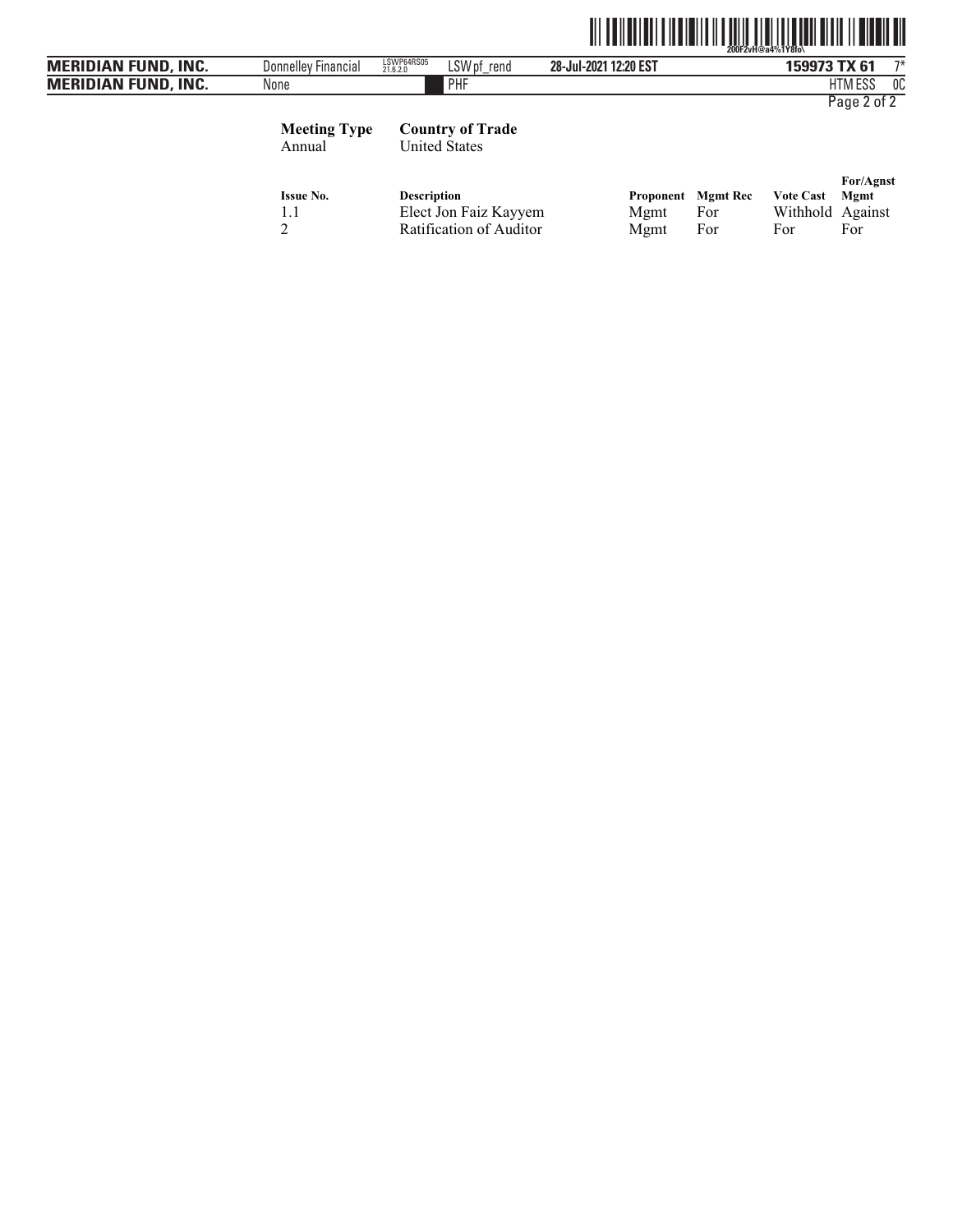| <b>MERIDIAN FUND, INC.</b>                  | <b>Donnelley Financial</b>                                                               | LSWP64RS05<br>21.6.2.0<br>LSW pf_rend<br>28-Jul-2021 12:20 EST                                                                                                                                                                                                                        |                                                                                   |                                                                                | 159973 TX 62                                                                    | $6*$                                                                                    |
|---------------------------------------------|------------------------------------------------------------------------------------------|---------------------------------------------------------------------------------------------------------------------------------------------------------------------------------------------------------------------------------------------------------------------------------------|-----------------------------------------------------------------------------------|--------------------------------------------------------------------------------|---------------------------------------------------------------------------------|-----------------------------------------------------------------------------------------|
| <b>MERIDIAN FUND, INC.</b>                  | None                                                                                     | PHF                                                                                                                                                                                                                                                                                   |                                                                                   |                                                                                |                                                                                 | <b>HTMESS</b><br>0 <sup>C</sup><br>Page 1 of 2                                          |
| Innerworkings, Inc.                         |                                                                                          |                                                                                                                                                                                                                                                                                       |                                                                                   |                                                                                |                                                                                 |                                                                                         |
|                                             | <b>Ticker</b><br><b>INWK</b><br><b>Meeting Type</b><br>Special                           | <b>Security ID:</b><br><b>CUSIP 45773Y105</b><br><b>Country of Trade</b><br><b>United States</b>                                                                                                                                                                                      | <b>Meeting Date</b><br>09/24/2020                                                 |                                                                                | <b>Meeting Status</b><br>Voted                                                  |                                                                                         |
|                                             | <b>Issue No.</b><br>1<br>2                                                               | Description<br>Merger<br>Advisory Vote on Golden<br>Parachutes                                                                                                                                                                                                                        | Proponent<br>Mgmt<br>Mgmt                                                         | <b>Mgmt Rec</b><br>For<br>For                                                  | <b>Vote Cast</b><br>For<br>Against                                              | For/Agnst<br><b>Mgmt</b><br>For<br>Against                                              |
|                                             | 3                                                                                        | Right to Adjourn Meeting                                                                                                                                                                                                                                                              | Mgmt                                                                              | For                                                                            | For                                                                             | For                                                                                     |
| <b>Inovalon Holdings, Inc.</b>              |                                                                                          |                                                                                                                                                                                                                                                                                       |                                                                                   |                                                                                |                                                                                 |                                                                                         |
|                                             | <b>Ticker</b><br><b>INOV</b><br><b>Meeting Type</b><br>Annual                            | <b>Security ID:</b><br><b>CUSIP 45781D101</b><br><b>Country of Trade</b><br><b>United States</b>                                                                                                                                                                                      | <b>Meeting Date</b><br>06/02/2021                                                 |                                                                                | <b>Meeting Status</b><br>Voted                                                  |                                                                                         |
|                                             | <b>Issue No.</b><br>1.1<br>1.2<br>1.3<br>1.4<br>1.5<br>1.6<br>1.7<br>$\overline{c}$<br>3 | <b>Description</b><br>Elect Keith R. Dunleavy<br>Elect Denise K. Fletcher<br>Elect William D. Green<br>Elect Isaac S. Kohane<br>Elect Mark A. Pulido<br>Elect Lee D. Roberts<br>Elect William J. Teuber, Jr.<br>Ratification of Auditor<br>Advisory Vote on Executive<br>Compensation | Proponent<br>Mgmt<br>Mgmt<br>Mgmt<br>Mgmt<br>Mgmt<br>Mgmt<br>Mgmt<br>Mgmt<br>Mgmt | <b>Mgmt Rec</b><br>For<br>For<br>For<br>For<br>For<br>For<br>For<br>For<br>For | <b>Vote Cast</b><br>For<br>For<br>For<br>For<br>For<br>For<br>For<br>For<br>For | For/Agnst<br><b>Mgmt</b><br>For<br>For<br>For<br>For<br>For<br>For<br>For<br>For<br>For |
| <b>International Money Express,</b><br>Inc. |                                                                                          |                                                                                                                                                                                                                                                                                       |                                                                                   |                                                                                |                                                                                 |                                                                                         |
|                                             | <b>Ticker</b><br><b>IMXI</b><br><b>Meeting Type</b><br>Annual                            | <b>Security ID:</b><br>CUSIP 46005L101<br><b>Country of Trade</b><br><b>United States</b>                                                                                                                                                                                             | <b>Meeting Date</b><br>06/25/2021                                                 |                                                                                | <b>Meeting Status</b><br>Voted                                                  |                                                                                         |
|                                             | <b>Issue No.</b><br>1.1<br>1.2<br>1.3<br>2                                               | Description<br><b>Elect Robert Lisy</b><br>Elect Adam P. Godfrey<br><b>Elect Michael Purcell</b><br>Ratification of Auditor                                                                                                                                                           | Proponent<br>Mgmt<br>Mgmt<br>Mgmt<br>Mgmt                                         | <b>Mgmt Rec</b><br>For<br>For<br>For<br>For                                    | <b>Vote Cast</b><br>For<br>Withhold Against<br>For<br>For                       | For/Agnst<br><b>Mgmt</b><br>For<br>For<br>For                                           |
| <b>Jaws Acquisition Corp.</b>               |                                                                                          |                                                                                                                                                                                                                                                                                       |                                                                                   |                                                                                |                                                                                 |                                                                                         |
|                                             | <b>Ticker</b><br><b>JWS</b><br><b>Meeting Type</b><br>Special                            | <b>Security ID:</b><br><b>CUSIP G50744104</b><br><b>Country of Trade</b><br><b>United States</b>                                                                                                                                                                                      | <b>Meeting Date</b><br>06/02/2021                                                 |                                                                                | <b>Meeting Status</b><br>Voted                                                  |                                                                                         |
|                                             | <b>Issue No.</b><br>1                                                                    | <b>Description</b><br>Reincorporation from Cayman<br><b>Islands to Delaware</b>                                                                                                                                                                                                       | Mgmt                                                                              | Proponent Mgmt Rec<br>For                                                      | <b>Vote Cast</b><br>For                                                         | For/Agnst<br><b>Mgmt</b><br>For                                                         |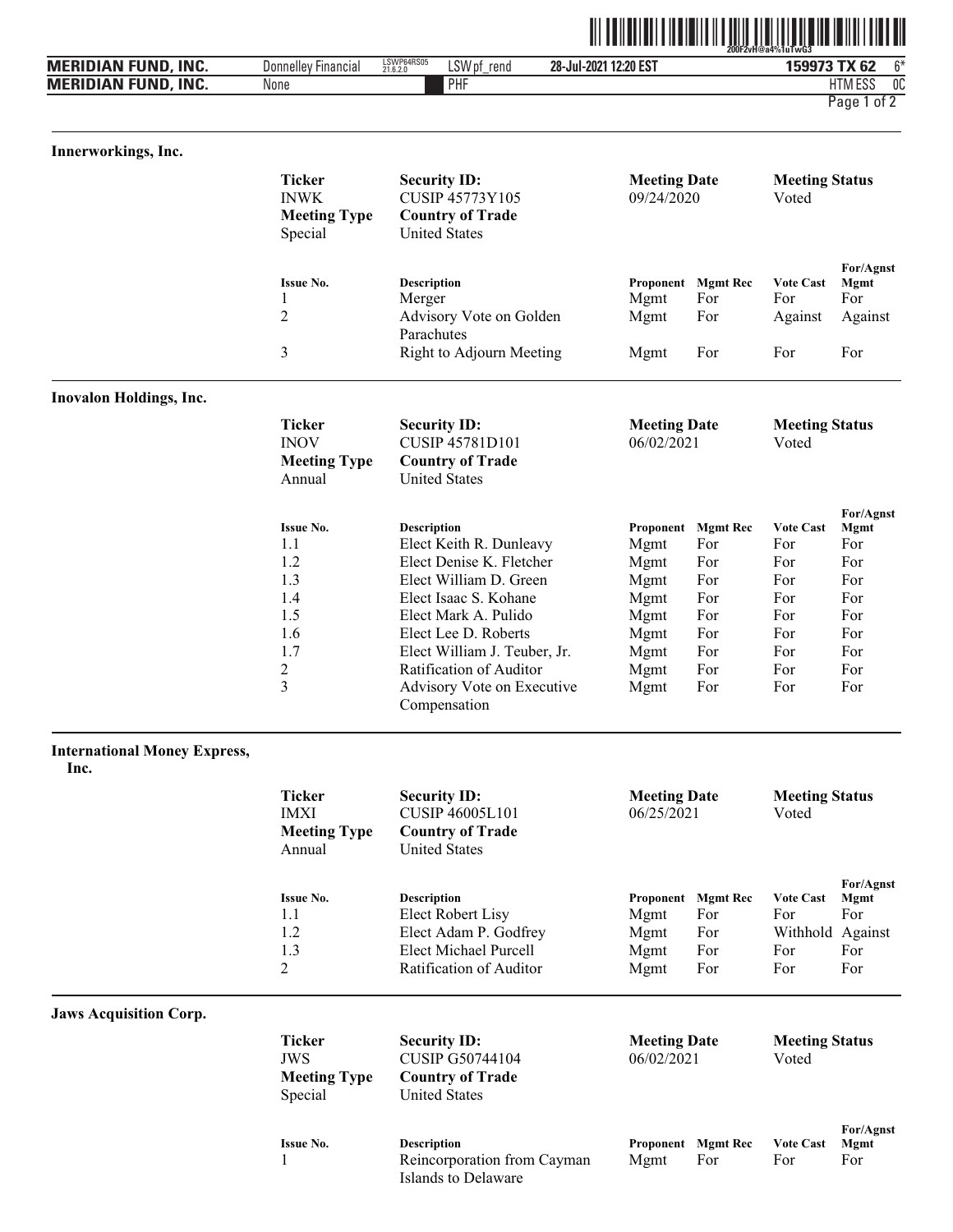

| <b>MERIDIAN FUND, INC.</b> | <b>Donnelley Financial</b> | LSWP64RS05<br>21.6.2.0 | LSW pf rend                     | 28-Jul-2021 12:20 EST |      |     |     | 159973 TX 62   | . 6* |
|----------------------------|----------------------------|------------------------|---------------------------------|-----------------------|------|-----|-----|----------------|------|
| <b>MERIDIAN FUND, INC.</b> | None                       |                        | PHF                             |                       |      |     |     | <b>HTM ESS</b> | OC   |
|                            |                            |                        |                                 |                       |      |     |     | Page 2 of 2    |      |
|                            |                            | Merger                 |                                 |                       | Mgmt | For | For | For            |      |
|                            |                            |                        | Approval of 2021 Omnibus Equity |                       | Mgmt | For | For | For            |      |
|                            |                            |                        | Incentive Plan                  |                       |      |     |     |                |      |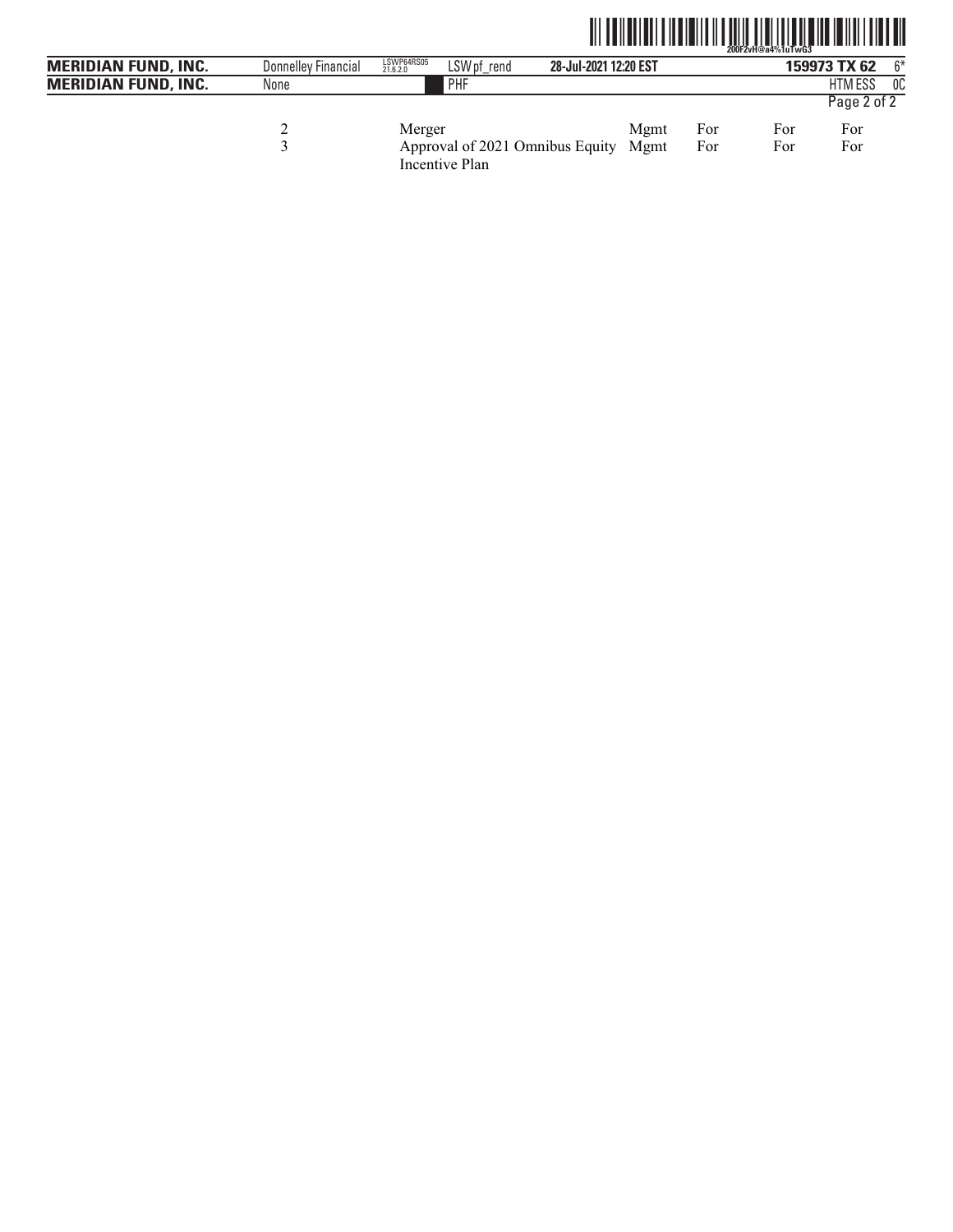

|                               |                            |                                                                |                     |                    | 200F2vH@a4%43Y7op     |                                 |
|-------------------------------|----------------------------|----------------------------------------------------------------|---------------------|--------------------|-----------------------|---------------------------------|
| <b>MERIDIAN FUND, INC.</b>    | <b>Donnelley Financial</b> | LSWP64RS05<br>21.6.2.0<br>LSW pf_rend<br>28-Jul-2021 12:21 EST |                     |                    | 159973 TX 63          | $6*$                            |
| <b>MERIDIAN FUND, INC.</b>    | None                       | PHF                                                            |                     |                    |                       | <b>HTMESS</b><br>0 <sup>C</sup> |
|                               |                            |                                                                |                     |                    |                       | Page 1 of 2                     |
|                               |                            |                                                                |                     |                    |                       |                                 |
|                               | 4                          | Approval of 2021 Employee Stock Mgmt                           |                     | For                | For                   | For                             |
|                               |                            | Purchase Plan                                                  |                     |                    |                       |                                 |
|                               | 5                          | <b>Charter Proposal</b>                                        | Mgmt                | For                | For                   | For                             |
|                               | 6                          | Change in Authorized Capital                                   | Mgmt                | For                | Against               | Against                         |
|                               |                            | <b>Stock</b>                                                   |                     |                    |                       |                                 |
|                               | 7                          | Authority to Issue Preferred Shares Mgmt                       |                     | For                | Against               | Against                         |
|                               |                            | w/o Shareholder Consent                                        |                     |                    |                       |                                 |
|                               | 8                          | Adoption of Exclusive Forum                                    | Mgmt                | For                | Against               | Against                         |
|                               | 9                          | <b>Bundled Amendments</b>                                      | Mgmt                | For                | For                   | For                             |
|                               | 10                         | <b>NYSE Proposal</b>                                           | Mgmt                | For                | For                   | For                             |
|                               | 11                         | Adjournment                                                    | Mgmt                | For                | For                   | For                             |
|                               |                            |                                                                |                     |                    |                       |                                 |
|                               |                            |                                                                |                     |                    |                       |                                 |
| Jernigan Capital Inc          |                            |                                                                |                     |                    |                       |                                 |
|                               | <b>Ticker</b>              | <b>Security ID:</b>                                            | <b>Meeting Date</b> |                    | <b>Meeting Status</b> |                                 |
|                               | <b>JCAP</b>                | CUSIP 476405105                                                | 10/26/2020          |                    | Voted                 |                                 |
|                               |                            | <b>Country of Trade</b>                                        |                     |                    |                       |                                 |
|                               | <b>Meeting Type</b>        |                                                                |                     |                    |                       |                                 |
|                               | Special                    | <b>United States</b>                                           |                     |                    |                       |                                 |
|                               |                            |                                                                |                     |                    |                       |                                 |
|                               | <b>Issue No.</b>           | <b>Description</b>                                             | Proponent           | <b>Mgmt Rec</b>    | <b>Vote Cast</b>      | For/Agnst                       |
|                               | 1                          | Merger/Acquisition                                             | Mgmt                | For                | For                   | <b>Mgmt</b><br>For              |
|                               | 2                          |                                                                |                     | For                | For                   | For                             |
|                               |                            | Advisory Vote on Golden                                        | Mgmt                |                    |                       |                                 |
|                               |                            | Parachutes                                                     |                     |                    |                       |                                 |
|                               | 3                          | Right to Adjourn Meeting                                       | Mgmt                | For                | For                   | For                             |
|                               |                            |                                                                |                     |                    |                       |                                 |
| <b>John Bean Technologies</b> |                            |                                                                |                     |                    |                       |                                 |
| Corporation                   |                            |                                                                |                     |                    |                       |                                 |
|                               | <b>Ticker</b>              | <b>Security ID:</b>                                            | <b>Meeting Date</b> |                    | <b>Meeting Status</b> |                                 |
|                               | <b>JBT</b>                 | CUSIP 477839104                                                | 05/14/2021          |                    | Voted                 |                                 |
|                               |                            |                                                                |                     |                    |                       |                                 |
|                               | <b>Meeting Type</b>        | <b>Country of Trade</b><br><b>United States</b>                |                     |                    |                       |                                 |
|                               | Annual                     |                                                                |                     |                    |                       |                                 |
|                               |                            |                                                                |                     |                    |                       |                                 |
|                               | <b>Issue No.</b>           | <b>Description</b>                                             |                     | Proponent Mgmt Rec | <b>Vote Cast</b>      | For/Agnst<br>Mgmt               |
|                               | 1                          | Elect C. Maury Devine                                          | Mgmt                | For                | For                   | For                             |
|                               | $\overline{c}$             | Elect Emmanuel Lagarrigue                                      | Mgmt                | For                | For                   | For                             |
|                               | 3                          | Elect James M. Ringler                                         | Mgmt                | For                | For                   | For                             |
|                               | 4                          | Advisory Vote on Executive                                     | Mgmt                | For                | For                   | For                             |
|                               |                            |                                                                |                     |                    |                       |                                 |
|                               |                            | Compensation<br>Ratification of Auditor                        |                     |                    |                       | For                             |
|                               | 5                          |                                                                | Mgmt                | For                | For                   |                                 |
|                               |                            |                                                                |                     |                    |                       |                                 |
| Kennametal Inc.               |                            |                                                                |                     |                    |                       |                                 |
|                               | <b>Ticker</b>              | <b>Security ID:</b>                                            | <b>Meeting Date</b> |                    |                       |                                 |
|                               |                            |                                                                | 10/27/2020          |                    | <b>Meeting Status</b> |                                 |
|                               | <b>KMT</b>                 | CUSIP 489170100                                                |                     |                    | Voted                 |                                 |
|                               | <b>Meeting Type</b>        | <b>Country of Trade</b>                                        |                     |                    |                       |                                 |
|                               | Annual                     | <b>United States</b>                                           |                     |                    |                       |                                 |
|                               |                            |                                                                |                     |                    |                       |                                 |
|                               | <b>Issue No.</b>           | Description                                                    |                     | Proponent Mgmt Rec | <b>Vote Cast</b>      | For/Agnst<br><b>Mgmt</b>        |
|                               | 1.1                        | Elect Joseph Alvarado                                          | Mgmt                | For                | For                   | For                             |
|                               |                            |                                                                |                     |                    |                       |                                 |
|                               | 1.2                        | Elect Cindy L. Davis                                           | Mgmt                | For                | For                   | For                             |
|                               | 1.3                        | Elect William J. Harvey                                        | Mgmt                | For                | For                   | For                             |
|                               | 1.4                        | Elect William M. Lambert                                       | Mgmt                | For                | For                   | For                             |
|                               | 1.5                        | Elect Lorraine M. Martin                                       | Mgmt                | For                | For                   | For                             |
|                               | 1.6                        | Elect Sagar A. Patel                                           | Mgmt                | For                | For                   | For                             |
|                               | 1.7                        | Elect Christopher Rossi                                        | Mgmt                | For                | For                   | For                             |
|                               | 1.8                        | Elect Lawrence W. Stranghoener                                 | Mgmt                | For                | For                   | For                             |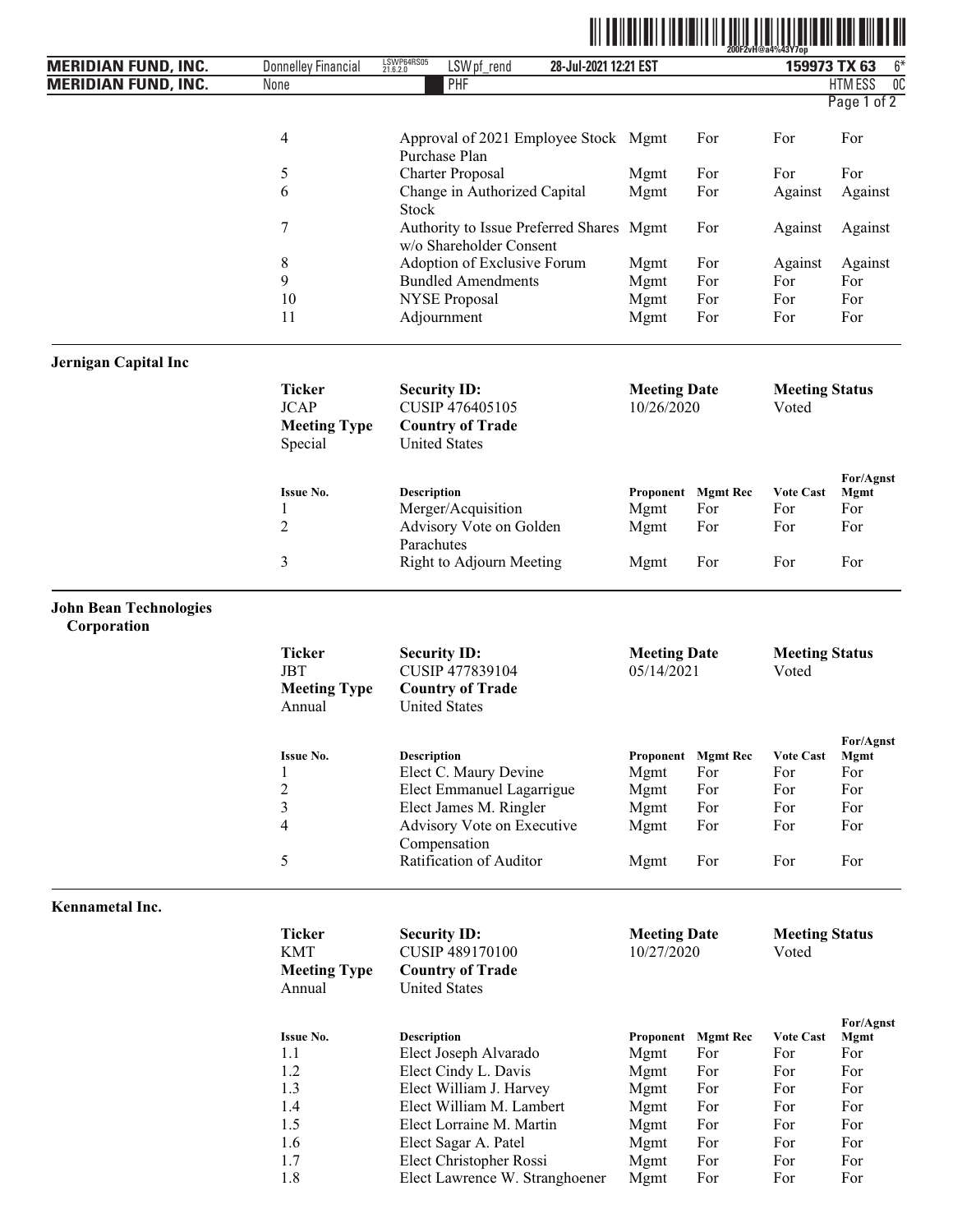

|                            |                     |                        |                                |                       |     | --------------------- |                      |
|----------------------------|---------------------|------------------------|--------------------------------|-----------------------|-----|-----------------------|----------------------|
| <b>MERIDIAN FUND, INC.</b> | Donnelley Financial | LSWP64RS05<br>21.6.2.0 | LSW pf rend                    | 28-Jul-2021 12:21 EST |     |                       | 159973 TX 63<br>$6*$ |
| <b>MERIDIAN FUND, INC.</b> | None                |                        | PHF                            |                       |     |                       | 0C<br><b>HTM ESS</b> |
|                            |                     |                        |                                |                       |     |                       | Page 2 of 2          |
|                            | 1.9                 |                        | Elect Steven H. Wunning        | Mgmt                  | For | For                   | For                  |
|                            |                     |                        | Ratification of Auditor        | Mgmt                  | For | For                   | For                  |
|                            |                     |                        | Advisory Vote on Executive     | Mgmt                  | For | For                   | For                  |
|                            |                     |                        | Compensation                   |                       |     |                       |                      |
|                            | 4                   |                        | Approval of the 2020 Stock and | Mgmt                  | For | For                   | For                  |
|                            |                     |                        | Incentive Plan                 |                       |     |                       |                      |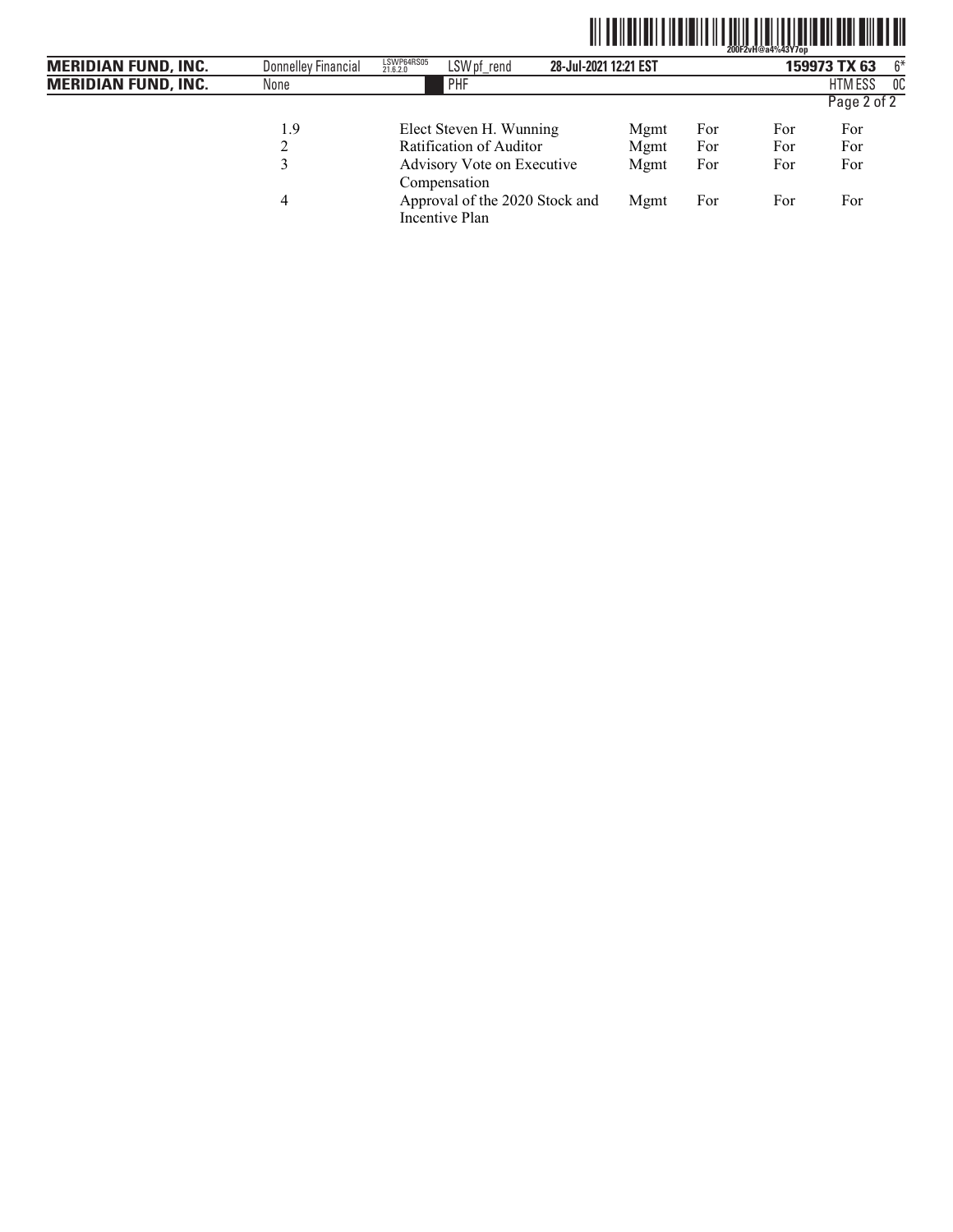|                     |                            |                        |                | <u> 111   111   111   111   111   111   111   111   111   111   111   11</u> | <b>TIITILII</b><br>200F2vH@a4%45pgo7 |  |
|---------------------|----------------------------|------------------------|----------------|------------------------------------------------------------------------------|--------------------------------------|--|
| MERIDIAN FUND, INC. | <b>Donnelley Financial</b> | LSWP64RS05<br>21.6.2.0 | LSW pf<br>rend | 28-Jul-2021 12:21 EST                                                        | $8*$<br>159973 TX 64                 |  |
| MERIDIAN FUND, INC. | None                       |                        | PHF            |                                                                              | HTM ESS<br>0C                        |  |
|                     |                            |                        |                |                                                                              | of 1<br>Page 1                       |  |

|                          | <b>Ticker</b><br><b>KNSA</b><br><b>Meeting Type</b><br>Annual | <b>Security ID:</b><br><b>CUSIP G5269C101</b><br><b>Country of Trade</b><br><b>United States</b>                                                            | <b>Meeting Date</b><br>06/29/2021                 |                                                    | <b>Meeting Status</b><br>Voted                      |                                                             |
|--------------------------|---------------------------------------------------------------|-------------------------------------------------------------------------------------------------------------------------------------------------------------|---------------------------------------------------|----------------------------------------------------|-----------------------------------------------------|-------------------------------------------------------------|
|                          | <b>Issue No.</b><br>1<br>$\overline{c}$<br>3<br>4<br>5        | <b>Description</b><br>Elect Felix J. Baker<br>Elect Tracey L. McCain<br>Elect Kimberly J. Popovits<br>Ratification of Auditor<br>Advisory Vote on Executive | Proponent<br>Mgmt<br>Mgmt<br>Mgmt<br>Mgmt<br>Mgmt | <b>Mgmt Rec</b><br>For<br>For<br>For<br>For<br>For | <b>Vote Cast</b><br>For<br>For<br>For<br>For<br>For | For/Agnst<br><b>Mgmt</b><br>For<br>For<br>For<br>For<br>For |
|                          | 6                                                             | Compensation<br>Frequency of Advisory Vote on<br><b>Executive Compensation</b>                                                                              | Mgmt                                              | 1 Year                                             | 1 Year                                              | For                                                         |
| <b>Kirby Corporation</b> |                                                               |                                                                                                                                                             |                                                   |                                                    |                                                     |                                                             |
|                          | <b>Ticker</b><br><b>KEX</b><br><b>Meeting Type</b><br>Annual  | <b>Security ID:</b><br>CUSIP 497266106<br><b>Country of Trade</b><br><b>United States</b>                                                                   | <b>Meeting Date</b><br>04/27/2021                 |                                                    | <b>Meeting Status</b><br>Voted                      |                                                             |
|                          |                                                               |                                                                                                                                                             |                                                   |                                                    |                                                     |                                                             |

## **Kodiak Sciences Inc.**

| <b>Ticker</b><br><b>KOD</b><br><b>Meeting Type</b><br>Annual | <b>Security ID:</b><br><b>CUSIP 50015M109</b><br><b>Country of Trade</b><br><b>United States</b> | <b>Meeting Date</b><br>06/07/2021 |                 | <b>Meeting Status</b><br>Voted |           |
|--------------------------------------------------------------|--------------------------------------------------------------------------------------------------|-----------------------------------|-----------------|--------------------------------|-----------|
|                                                              |                                                                                                  |                                   |                 |                                | For/Agnst |
| <b>Issue No.</b>                                             | <b>Description</b>                                                                               | Proponent                         | <b>Mgmt Rec</b> | <b>Vote Cast</b>               | Mgmt      |
| 1.1                                                          | Elect Felix J. Baker                                                                             | Mgmt                              | For             | For                            | For       |
| 1.2                                                          | Elect Victor Perlroth                                                                            | Mgmt                              | For             | For                            | For       |
| 2                                                            | Advisory Vote on Executive<br>Compensation                                                       | Mgmt                              | For             | For                            | For       |
| 3                                                            | Frequency of Advisory Vote on<br><b>Executive Compensation</b>                                   | Mgmt                              | 1 Year          | 1 Year                         | For       |
| $\overline{4}$                                               | Ratification of Auditor                                                                          | Mgmt                              | For             | For                            | For       |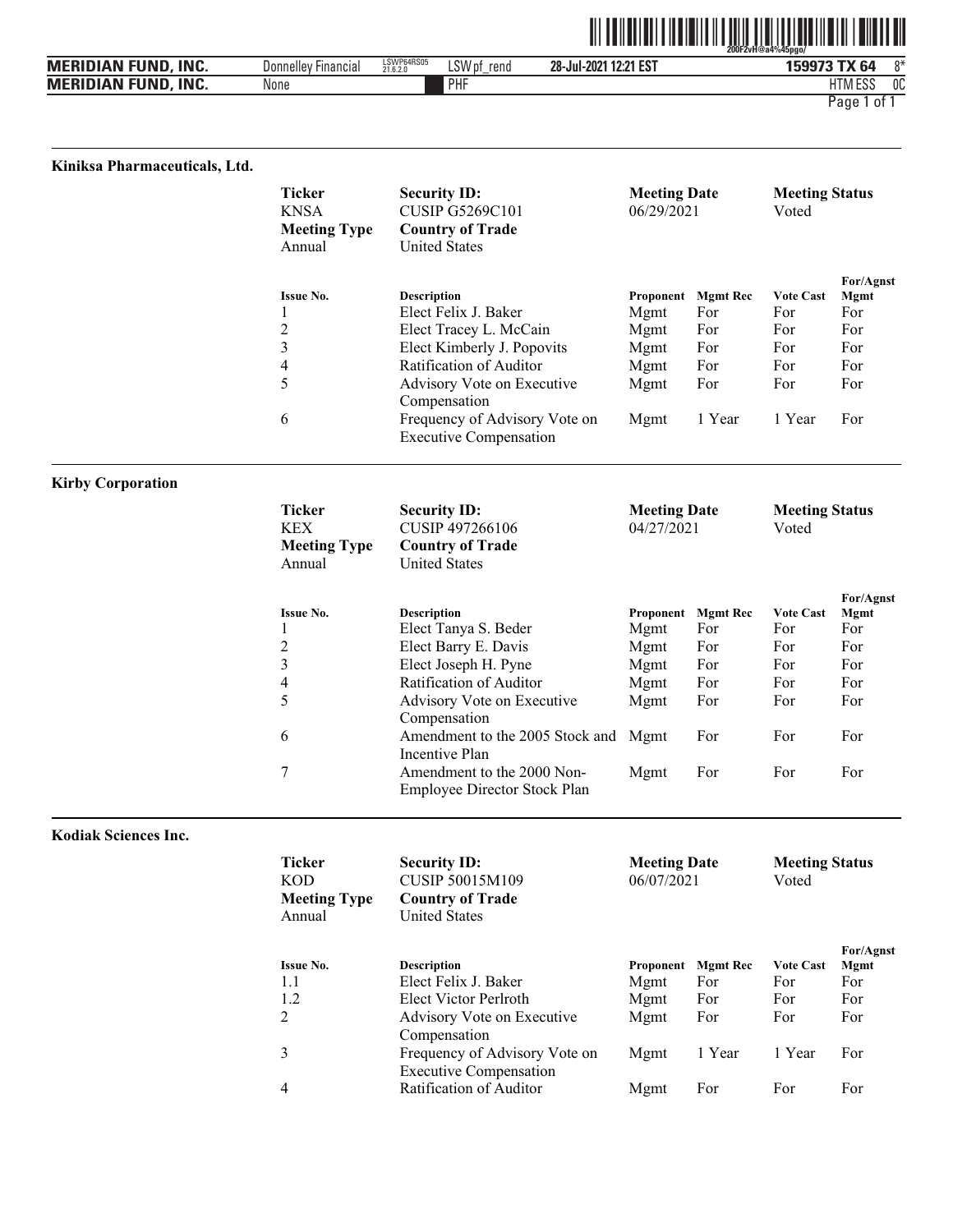| <b>MERIDIAN FUND, INC.</b>       | Donnelley Financial                                           | LSWP64RS05<br>21.6.2.0<br>28-Jul-2021 12:21 EST<br>LSW pf_rend                            |                                   |                        | 159973 TX 65                   | $7^*$                           |
|----------------------------------|---------------------------------------------------------------|-------------------------------------------------------------------------------------------|-----------------------------------|------------------------|--------------------------------|---------------------------------|
| <b>MERIDIAN FUND, INC.</b>       | None                                                          | PHF                                                                                       |                                   |                        |                                | $\overline{0}$<br><b>HTMESS</b> |
|                                  |                                                               |                                                                                           |                                   |                        |                                | Page 1 of 2                     |
| <b>Liquidia Technologies Inc</b> |                                                               |                                                                                           |                                   |                        |                                |                                 |
|                                  | <b>Ticker</b>                                                 | <b>Security ID:</b>                                                                       | <b>Meeting Date</b>               |                        | <b>Meeting Status</b>          |                                 |
|                                  | <b>LQDA</b><br><b>Meeting Type</b><br>Special                 | CUSIP 53635D202<br><b>Country of Trade</b><br><b>United States</b>                        | 11/13/2020                        |                        | Voted                          |                                 |
|                                  | <b>Issue No.</b>                                              | Description                                                                               | Proponent                         | <b>Mgmt Rec</b>        | <b>Vote Cast</b>               | For/Agnst<br><b>Mgmt</b>        |
|                                  | 1<br>$\overline{2}$                                           | Merger<br>Approve the 2020 Long Term<br>Incentive Plan                                    | Mgmt<br>Mgmt                      | For<br>For             | For<br>Against                 | For<br>Against                  |
|                                  | 3                                                             | Approve the 2020 Employee Stock Mgmt<br>Purchase Plan                                     |                                   | For                    | Against                        | Against                         |
|                                  | 4<br>5                                                        | Ratification of Auditor<br>Right to Adjourn Meeting                                       | Mgmt<br>Mgmt                      | For<br>For             | For<br>For                     | For<br>For                      |
| <b>Malibu Boats Inc</b>          |                                                               |                                                                                           |                                   |                        |                                |                                 |
|                                  | <b>Ticker</b><br><b>MBUU</b><br><b>Meeting Type</b><br>Annual | <b>Security ID:</b><br>CUSIP 56117J100<br><b>Country of Trade</b><br><b>United States</b> | <b>Meeting Date</b><br>11/03/2020 |                        | <b>Meeting Status</b><br>Voted |                                 |
|                                  | <b>Issue No.</b><br>1.1                                       | <b>Description</b><br>Elect Ivar S. Chhina                                                | Proponent<br>Mgmt                 | <b>Mgmt Rec</b><br>For | <b>Vote Cast</b><br>For        | For/Agnst<br><b>Mgmt</b><br>For |
|                                  | 1.2<br>1.3<br>$\overline{c}$                                  | Elect Michael J. Connolly<br>Elect Mark W. Lanigan<br>Ratification of Auditor             | Mgmt<br>Mgmt<br>Mgmt              | For<br>For<br>For      | For<br>For<br>For              | For<br>For<br>For               |
|                                  | 3                                                             | Advisory Vote on Executive<br>Compensation                                                | Mgmt                              | For                    | For                            | For                             |
| Matson, Inc.                     |                                                               |                                                                                           |                                   |                        |                                |                                 |
|                                  | <b>Ticker</b><br><b>MATX</b><br><b>Meeting Type</b><br>Annual | <b>Security ID:</b><br>CUSIP 57686G105<br><b>Country of Trade</b><br><b>United States</b> | <b>Meeting Date</b><br>04/22/2021 |                        | <b>Meeting Status</b><br>Voted |                                 |
|                                  | <b>Issue No.</b>                                              | <b>Description</b>                                                                        | Proponent                         | <b>Mgmt Rec</b>        | <b>Vote Cast</b>               | For/Agnst<br>Mgmt               |
|                                  | 1.1                                                           | Elect Meredith J. Ching                                                                   | Mgmt                              | For                    | For                            | For                             |
|                                  | 1.2<br>1.3                                                    | Elect Matthew J. Cox                                                                      | Mgmt                              | For<br>For             | For<br>For                     | For<br>For                      |
|                                  | 1.4                                                           | Elect Thomas B. Fargo<br>Elect Mark H. Fukunaga                                           | Mgmt<br>Mgmt                      | For                    | For                            | For                             |
|                                  | 1.5                                                           | Elect Stanley M. Kuriyama                                                                 | Mgmt                              | For                    | For                            | For                             |
|                                  | 1.6                                                           | Elect Constance H. Lau                                                                    | Mgmt                              | For                    | For                            | For                             |
|                                  | 1.7                                                           | Elect Jenai S. Wall                                                                       | Mgmt                              | For                    | For                            | For                             |
|                                  | 2                                                             | Advisory Vote on Executive<br>Compensation                                                | Mgmt                              | For                    | For                            | For                             |
|                                  | 3                                                             | Amendment to the 2016 Incentive<br>Compensation Plan                                      | Mgmt                              | For                    | For                            | For                             |
|                                  | 4                                                             | Ratification of Auditor                                                                   | Mgmt                              | For                    | For                            | For                             |

| Ticker | <b>Security ID:</b> | <b>Meeting Date</b> | <b>Meeting Status</b> |
|--------|---------------------|---------------------|-----------------------|
| MD     | CUSIP 58502B106     | 09/09/2020          | Voted                 |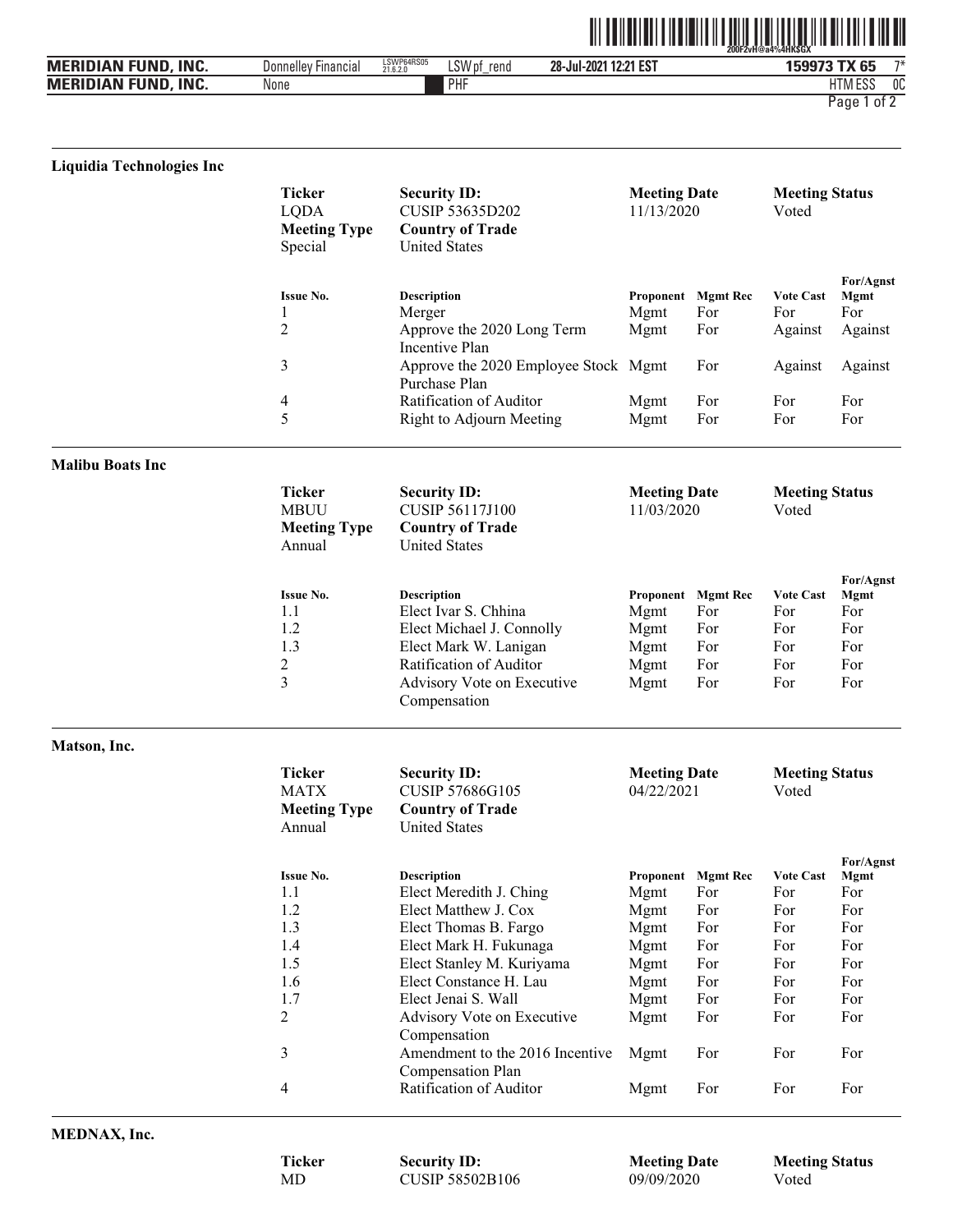

| INC.<br><b>MERIDIAN FUND,</b> | <b>Financial</b><br>Donnelley | LSWP64RS05<br>21.6.2.0 | LSW p<br>rend<br>v ni | 12:21 EST<br>28-Jul-2021 | 159973 TX 65                     | $7*$ |
|-------------------------------|-------------------------------|------------------------|-----------------------|--------------------------|----------------------------------|------|
| <b>MERIDIAN FUND,</b><br>INC. | None                          |                        | PHF                   |                          | $11.788$ $F00$<br>. i M F<br>ن ت | 0C   |
|                               |                               |                        |                       |                          | Page 2 of 2                      |      |

### **Country of Trade**<br>United States **Meeting Type**<br>Annual

| <b>Issue No.</b> | <b>Description</b>          | Proponent | <b>Mgmt Rec</b> | <b>Vote Cast</b> | For/Agnst<br>Mgmt |
|------------------|-----------------------------|-----------|-----------------|------------------|-------------------|
| 1.1              | Elect Karey D. Barker       | Mgmt      | For             | For              | For               |
| 1.2              | Elect Waldemar A. Carlo     | Mgmt      | For             | For              | For               |
| 1.3              | Elect Paul G. Gabos         | Mgmt      | For             | For              | For               |
| 1.4              | Elect Manuel Kadre          | Mgmt      | For             | For              | For               |
| 1.5              | Elect Thomas A. McEachin    | Mgmt      | For             | For              | For               |
| 1.6              | Elect Roger J. Medel        | Mgmt      | For             | For              | For               |
| 1.7              | Elect Mark S. Ordan         | Mgmt      | For             | For              | For               |
| 1.8              | Elect Michael A. Rucker     | Mgmt      | For             | For              | For               |
| 1.9              | Elect Guy P. Sansone        | Mgmt      | For             | For              | For               |
| 1.10             | Elect John M. Starcher, Jr. | Mgmt      | For             | For              | For               |
| 1.11             | Elect Shirley A. Weis       | Mgmt      | For             | For              | For               |
| 2                | Company Name Change         | Mgmt      | For             | For              | For               |
|                  |                             |           |                 |                  |                   |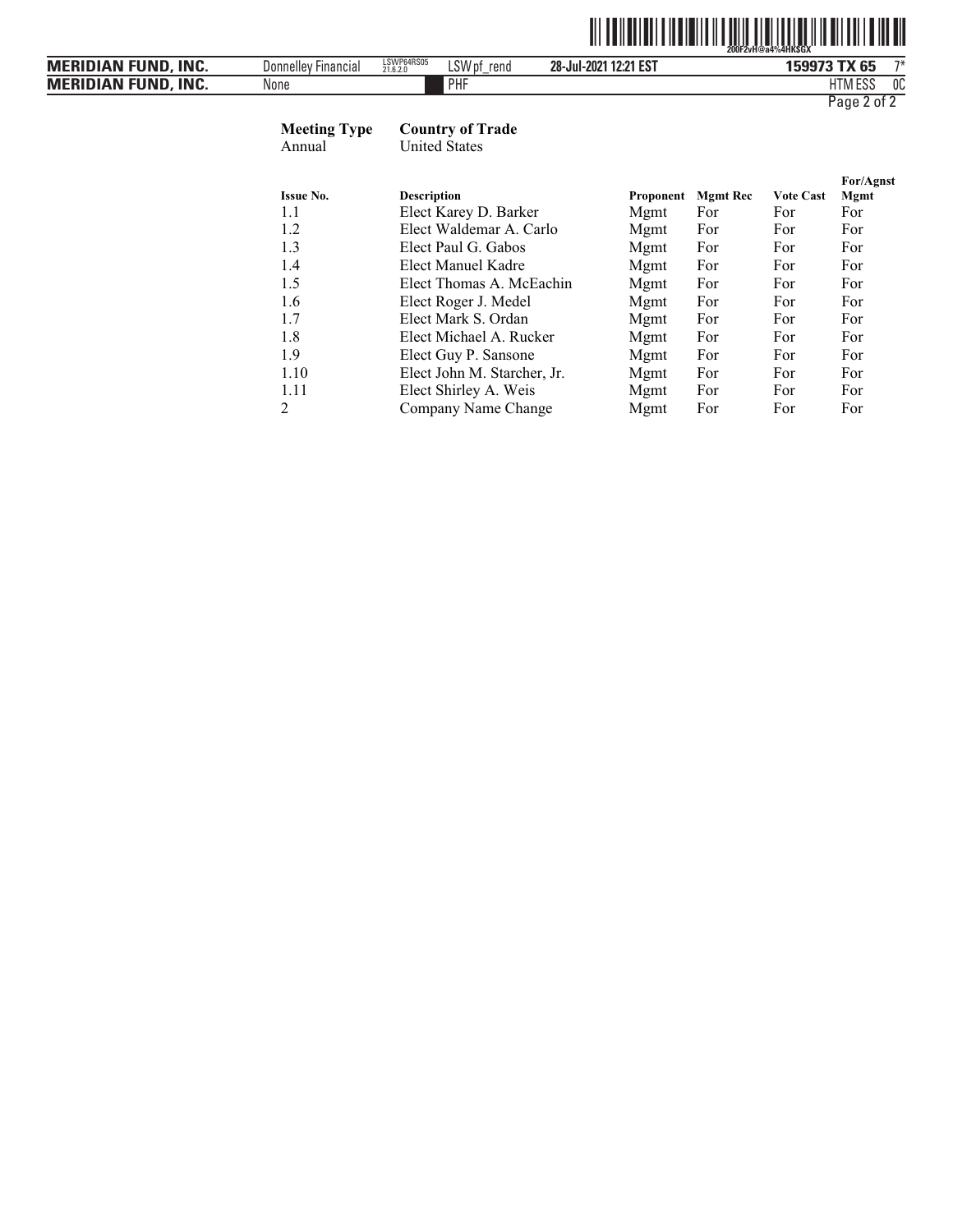| <b>MERIDIAN FUND, INC.</b>  | <b>Donnelley Financial</b>                                    | LSWP64RS05<br>21.6.2.0<br>LSW pf_rend<br>28-Jul-2021 12:21 EST                                   |                                   |                        | 159973 TX 66                   | $7^*$                                          |
|-----------------------------|---------------------------------------------------------------|--------------------------------------------------------------------------------------------------|-----------------------------------|------------------------|--------------------------------|------------------------------------------------|
| <b>MERIDIAN FUND, INC.</b>  | None                                                          | PHF                                                                                              |                                   |                        |                                | <b>HTMESS</b><br>0 <sup>C</sup><br>Page 1 of 2 |
|                             |                                                               |                                                                                                  |                                   |                        |                                |                                                |
|                             | 3                                                             | Company's Subsidiary Name<br>Change                                                              | Mgmt                              | For                    | For                            | For                                            |
|                             | 4                                                             | Ratification of Auditor                                                                          | Mgmt                              | For                    | For                            | For                                            |
|                             | 5                                                             | Advisory Vote on Executive<br>Compensation                                                       | Mgmt                              | For                    | Against                        | Against                                        |
| Merit Medical Systems, Inc. |                                                               |                                                                                                  |                                   |                        |                                |                                                |
|                             | <b>Ticker</b>                                                 | <b>Security ID:</b>                                                                              | <b>Meeting Date</b>               |                        | <b>Meeting Status</b>          |                                                |
|                             | <b>MMSI</b><br><b>Meeting Type</b><br>Annual                  | CUSIP 589889104<br><b>Country of Trade</b><br><b>United States</b>                               | 06/17/2021                        |                        | Voted                          |                                                |
|                             |                                                               |                                                                                                  |                                   |                        |                                | For/Agnst                                      |
|                             | <b>Issue No.</b><br>1                                         | Description<br>Elect Fred P. Lampropoulos                                                        | Proponent<br>Mgmt                 | <b>Mgmt Rec</b><br>For | <b>Vote Cast</b><br>For        | <b>Mgmt</b><br>For                             |
|                             | $\overline{c}$                                                | Elect A. Scott Anderson                                                                          | Mgmt                              | For                    | For                            | For                                            |
|                             | 3                                                             | Elect Lynne N. Ward                                                                              | Mgmt                              | For                    | For                            | For                                            |
|                             | 4                                                             | Elect Stephen C. Evans                                                                           | Mgmt                              | For                    | For                            | For                                            |
|                             | 5                                                             | Amendment to the 2018 Long-<br>Term Incentive Plan                                               | Mgmt                              | For                    | For                            | For                                            |
|                             | 6                                                             | Amendment to the 1996 Employee<br><b>Stock Purchase Plan</b>                                     | Mgmt                              | For                    | For                            | For                                            |
|                             | 7                                                             | Advisory Vote on Executive<br>Compensation                                                       | Mgmt                              | For                    | For                            | For                                            |
|                             | 8                                                             | Ratification of Auditor                                                                          | Mgmt                              | For                    | For                            | For                                            |
| Metacrine, Inc.             |                                                               |                                                                                                  |                                   |                        |                                |                                                |
|                             | <b>Ticker</b><br><b>MTCR</b><br><b>Meeting Type</b><br>Annual | <b>Security ID:</b><br><b>CUSIP 59101E103</b><br><b>Country of Trade</b><br><b>United States</b> | <b>Meeting Date</b><br>05/24/2021 |                        | <b>Meeting Status</b><br>Voted |                                                |
|                             |                                                               |                                                                                                  |                                   |                        |                                | For/Agnst                                      |
|                             | <b>Issue No.</b><br>1.1                                       | <b>Description</b><br>Elect Preston S. Klassen                                                   | Proponent<br>Mgmt                 | <b>Mgmt</b> Rec<br>For | <b>Vote Cast</b><br>For        | <b>Mgmt</b><br>For                             |
|                             | 1.2                                                           | Elect Jeffrey Jonker                                                                             | Mgmt                              | For                    | Withhold Against               |                                                |
|                             | 1.3                                                           | Elect John G. McHutchison                                                                        | Mgmt                              | For                    | For                            | For                                            |
|                             | $\overline{2}$                                                | Ratification of the Appointment of<br>Julia Owens                                                | Mgmt                              | For                    | For                            | For                                            |
|                             | 3                                                             | Ratification of Auditor                                                                          | Mgmt                              | For                    | For                            | For                                            |
| <b>Mimecast Ltd</b>         |                                                               |                                                                                                  |                                   |                        |                                |                                                |
|                             | <b>Ticker</b><br><b>MIME</b><br><b>Meeting Type</b><br>Annual | <b>Security ID:</b><br>CUSIP G14838109<br><b>Country of Trade</b><br><b>United States</b>        | <b>Meeting Date</b><br>10/08/2020 |                        | <b>Meeting Status</b><br>Voted |                                                |
|                             | <b>Issue No.</b>                                              | <b>Description</b>                                                                               | Proponent                         | <b>Mgmt Rec</b>        | <b>Vote Cast</b>               | For/Agnst<br>Mgmt                              |
|                             | $\mathbf{1}$                                                  | Elect Christopher FitzGerald                                                                     | Mgmt                              | For                    | Against                        | Against                                        |
|                             | $\overline{c}$                                                | Elect Neil Murray                                                                                | Mgmt                              | For                    | For                            | For                                            |
|                             | 3                                                             | Elect Robert P. Schechter                                                                        | Mgmt                              | For                    | For                            | For                                            |
|                             | 4                                                             | Appointment of Auditor                                                                           | Mgmt                              | For                    | For                            | For                                            |
|                             | 5                                                             | Authority to Set Auditor's Fees                                                                  | Mgmt                              | For                    | For                            | For                                            |
|                             | 6                                                             | <b>Accounts and Reports</b>                                                                      | Mgmt                              | For                    | For                            | For                                            |
|                             | 7                                                             | Advisory Vote on Executive<br>Compensation                                                       | Mgmt                              | For                    | For                            | For                                            |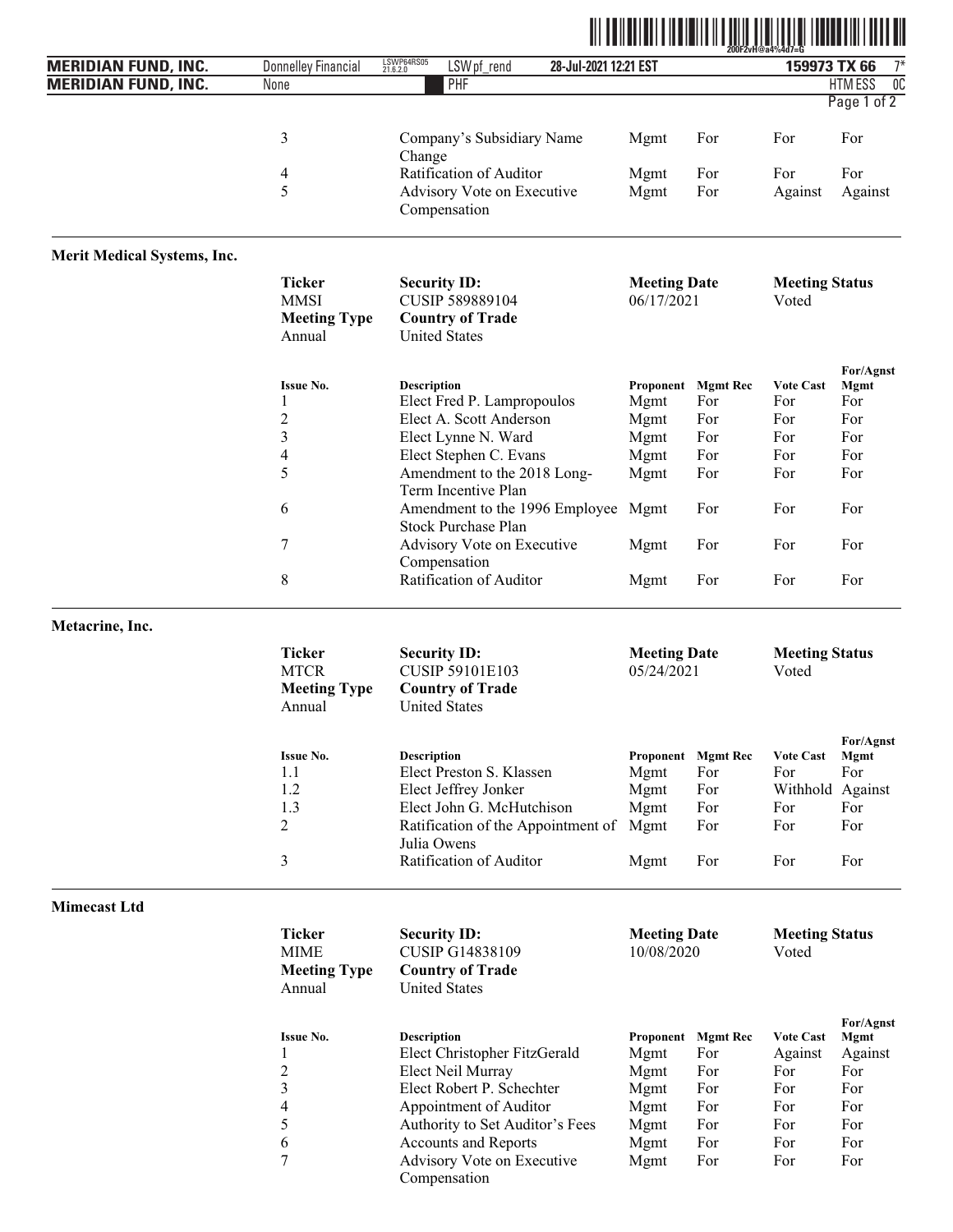

| <b>MERIDIAN FUND, INC.</b> | Donnelley Financial | LSWP64RS05<br>21.6.2.0 | LSW pf rend                    | 28-Jul-2021 12:21 EST |      |     |     | 159973 TX 66   | $7*$ |
|----------------------------|---------------------|------------------------|--------------------------------|-----------------------|------|-----|-----|----------------|------|
| <b>MERIDIAN FUND, INC.</b> | None                |                        | PHF                            |                       |      |     |     | <b>HTM ESS</b> | 0C   |
|                            |                     |                        |                                |                       |      |     |     | Page 2 of 2    |      |
|                            |                     |                        | Authority to Repurchase Shares |                       | Mgmt | For | For | For            |      |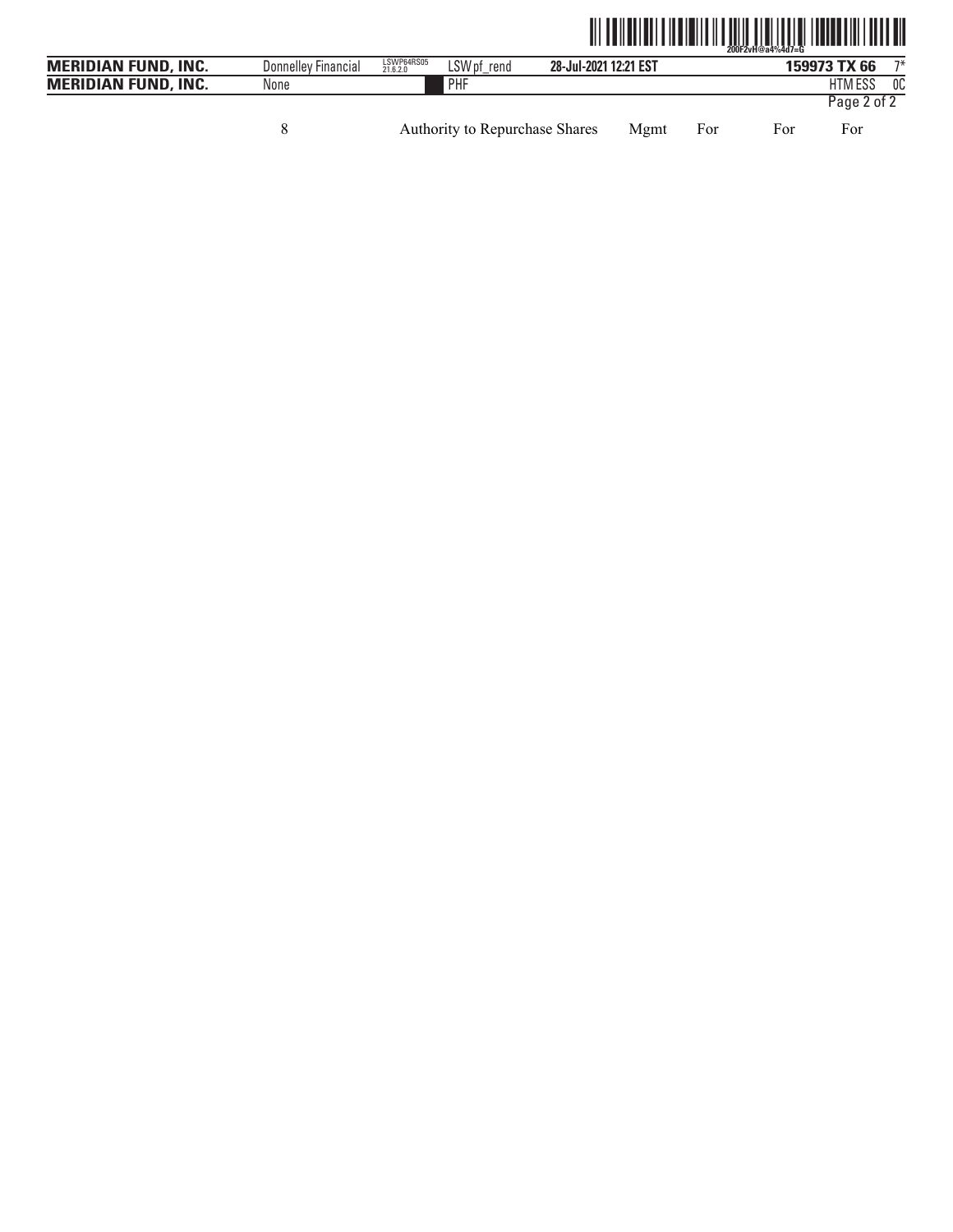| <b>MERIDIAN FUND, INC.</b>                   | <b>Donnelley Financial</b>                                   | LSWP64RS05<br>21.6.2.0<br>LSW pf_rend<br>28-Jul-2021 12:21 EST                            |                                   |                        | 159973 TX 67                   | $6*$                            |
|----------------------------------------------|--------------------------------------------------------------|-------------------------------------------------------------------------------------------|-----------------------------------|------------------------|--------------------------------|---------------------------------|
| <b>MERIDIAN FUND, INC.</b>                   | None                                                         | PHF                                                                                       |                                   |                        |                                | <b>HTMESS</b><br>0 <sup>C</sup> |
|                                              |                                                              |                                                                                           |                                   |                        |                                | Page 1 of 2                     |
| Model N, Inc.                                |                                                              |                                                                                           |                                   |                        |                                |                                 |
|                                              | <b>Ticker</b>                                                | <b>Security ID:</b>                                                                       | <b>Meeting Date</b>               |                        | <b>Meeting Status</b>          |                                 |
|                                              | <b>MODN</b>                                                  | CUSIP 607525102                                                                           | 02/19/2021                        |                        | Voted                          |                                 |
|                                              | <b>Meeting Type</b>                                          | <b>Country of Trade</b>                                                                   |                                   |                        |                                |                                 |
|                                              | Annual                                                       | <b>United States</b>                                                                      |                                   |                        |                                |                                 |
|                                              |                                                              |                                                                                           |                                   |                        |                                | For/Agnst                       |
|                                              | <b>Issue No.</b>                                             | Description                                                                               | Proponent                         | <b>Mgmt Rec</b>        | <b>Vote Cast</b>               | <b>Mgmt</b>                     |
|                                              | 1.1                                                          | Elect Baljit Dail                                                                         | Mgmt                              | For                    | For                            | For                             |
|                                              | 1.2                                                          | Elect Melissa Fisher                                                                      | Mgmt                              | For                    | For                            | For                             |
|                                              | 1.3                                                          | Elect Alan S. Henricks                                                                    | Mgmt                              | For                    | For                            | For                             |
|                                              | $\overline{2}$                                               | Approval of the 2021 Equity<br>Incentive Plan                                             | Mgmt                              | For                    | Against                        | Against                         |
|                                              | 3                                                            | Approval of the 2021 Employee<br><b>Stock Purchase Plan</b>                               | Mgmt                              | For                    | For                            | For                             |
|                                              | 4                                                            | Ratification of Auditor                                                                   | Mgmt                              | For                    | For                            | For                             |
|                                              | 5                                                            | Advisory Vote on Executive                                                                | Mgmt                              | For                    | For                            | For                             |
|                                              |                                                              | Compensation                                                                              |                                   |                        |                                |                                 |
| <b>Montrose Environmental Group,</b><br>Inc. | <b>Ticker</b><br><b>MEG</b><br><b>Meeting Type</b><br>Annual | <b>Security ID:</b><br>CUSIP 615111101<br><b>Country of Trade</b><br><b>United States</b> | <b>Meeting Date</b><br>05/13/2021 |                        | <b>Meeting Status</b><br>Voted |                                 |
|                                              | <b>Issue No.</b><br>1                                        | Description<br>Elect J. Miguel Fernandez de                                               | Proponent<br>Mgmt                 | <b>Mgmt</b> Rec<br>For | <b>Vote Cast</b><br>For        | For/Agnst<br><b>Mgmt</b><br>For |
|                                              |                                                              | Castro                                                                                    |                                   |                        |                                |                                 |
|                                              | $\overline{\mathbf{c}}$                                      | Elect Vijay Manthripragada                                                                | Mgmt                              | For                    | For                            | For                             |
|                                              | 3                                                            | Elect Robin L. Newmark                                                                    | Mgmt                              | For                    | Against                        | Against                         |
|                                              | 4                                                            | Ratification of Auditor                                                                   | Mgmt                              | For                    | For                            | For                             |
| <b>NCS Multistage Holdings, Inc.</b>         |                                                              |                                                                                           |                                   |                        |                                |                                 |
|                                              | <b>Ticker</b>                                                | <b>Security ID:</b>                                                                       | <b>Meeting Date</b>               |                        | <b>Meeting Status</b>          |                                 |
|                                              | <b>NCSM</b><br><b>Meeting Type</b><br>Annual                 | CUSIP 628877201<br><b>Country of Trade</b><br><b>United States</b>                        | 05/27/2021                        |                        | Voted                          |                                 |
|                                              | <b>Issue No.</b>                                             | Description                                                                               | Proponent                         | <b>Mgmt</b> Rec        | <b>Vote Cast</b>               | For/Agnst                       |
|                                              | 1.1                                                          | Elect Michael M. McShane                                                                  | Mgmt                              | For                    |                                | <b>Mgmt</b><br>Withhold Against |
|                                              | 1.2                                                          | Elect Gurinder Grewal                                                                     | Mgmt                              | For                    | For                            | For                             |
|                                              | 1.3                                                          | Elect Valerie A. Mitchell                                                                 | Mgmt                              | For                    | For                            | For                             |
|                                              | $\overline{2}$                                               | Ratification of Auditor                                                                   | Mgmt                              | For                    | For                            | For                             |
| Omnicell, Inc.                               |                                                              |                                                                                           |                                   |                        |                                |                                 |
|                                              | <b>Ticker</b><br>OMCL<br><b>Meeting Type</b><br>Annual       | <b>Security ID:</b><br>CUSIP 68213N109<br><b>Country of Trade</b><br><b>United States</b> | <b>Meeting Date</b><br>05/25/2021 |                        | <b>Meeting Status</b><br>Voted |                                 |
|                                              |                                                              |                                                                                           |                                   |                        |                                | For/Agnst                       |

**Issue No. Description Proponent Mgmt Rec Vote Cast**

**Mgmt**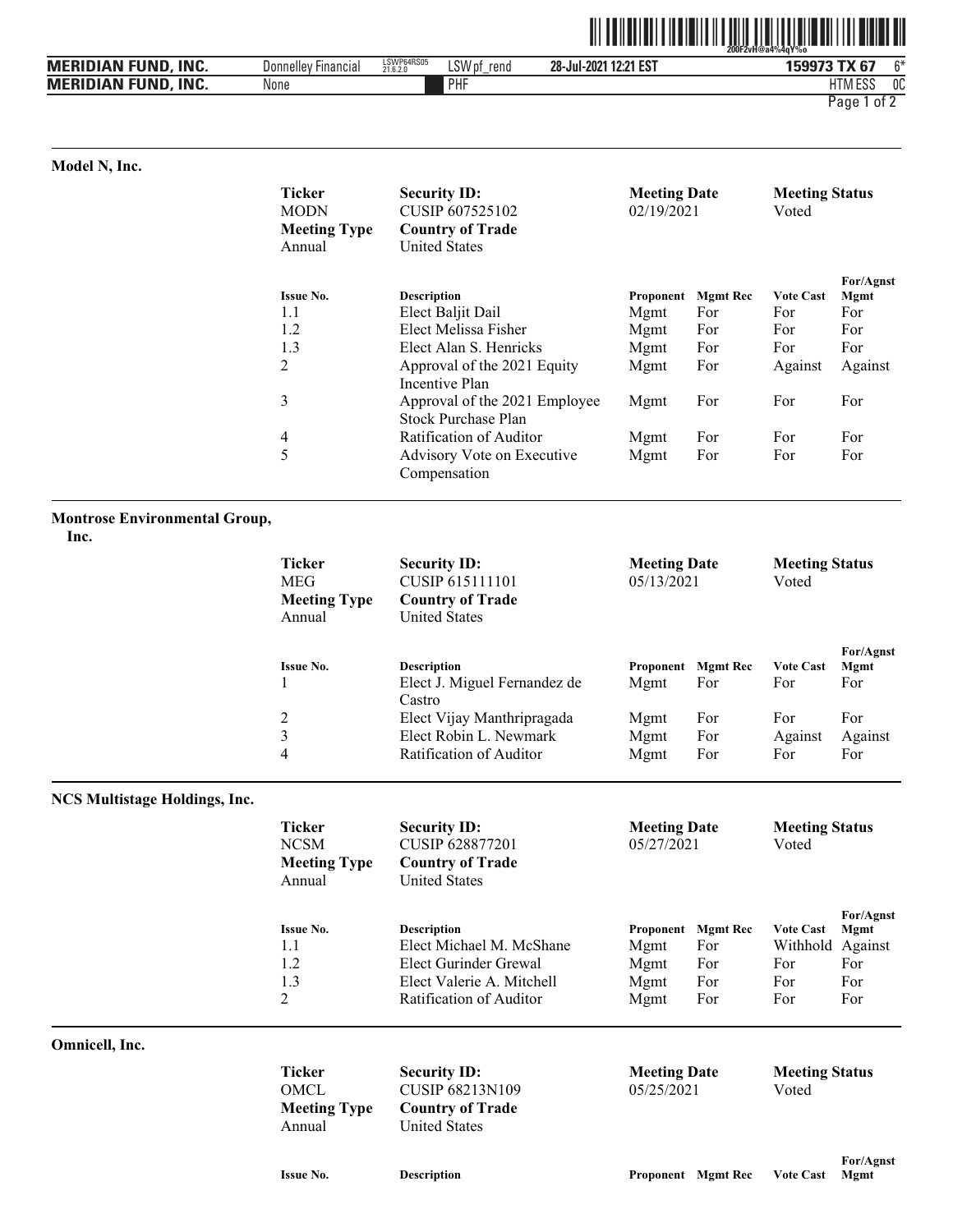

|                            |                            |                                                |                       |     | <b>LUUL LVII\ <math>\alpha</math>4</b> / $\alpha$ <b>Hui</b> / $\alpha$ |              |      |
|----------------------------|----------------------------|------------------------------------------------|-----------------------|-----|-------------------------------------------------------------------------|--------------|------|
| <b>MERIDIAN FUND, INC.</b> | <b>Donnelley Financial</b> | LSWP64RS05<br>LSW pf_rend<br>21.6.2.0          | 28-Jul-2021 12:21 EST |     |                                                                         | 159973 TX 67 | $6*$ |
| <b>MERIDIAN FUND, INC.</b> | None                       | PHF                                            |                       |     |                                                                         | HTM ESS      | 0C   |
|                            |                            |                                                |                       |     |                                                                         | Page 2 of 2  |      |
|                            | 1.1                        | Elect Randall A. Lipps                         | Mgmt                  | For | For                                                                     | For          |      |
|                            | 1.2                        | Elect Vance B. Moore                           | Mgmt                  | For | For                                                                     | For          |      |
|                            | 1.3                        | Elect Mark W. Parrish                          | Mgmt                  | For | For                                                                     | For          |      |
|                            | 2                          | Advisory Vote on Executive<br>Compensation     | Mgmt                  | For | For                                                                     | For          |      |
|                            | 3                          | Amendment to the 2009 Equity<br>Incentive Plan | Mgmt                  | For | For                                                                     | For          |      |
|                            | 4                          | Ratification of Auditor                        | Mgmt                  | For | For                                                                     | For          |      |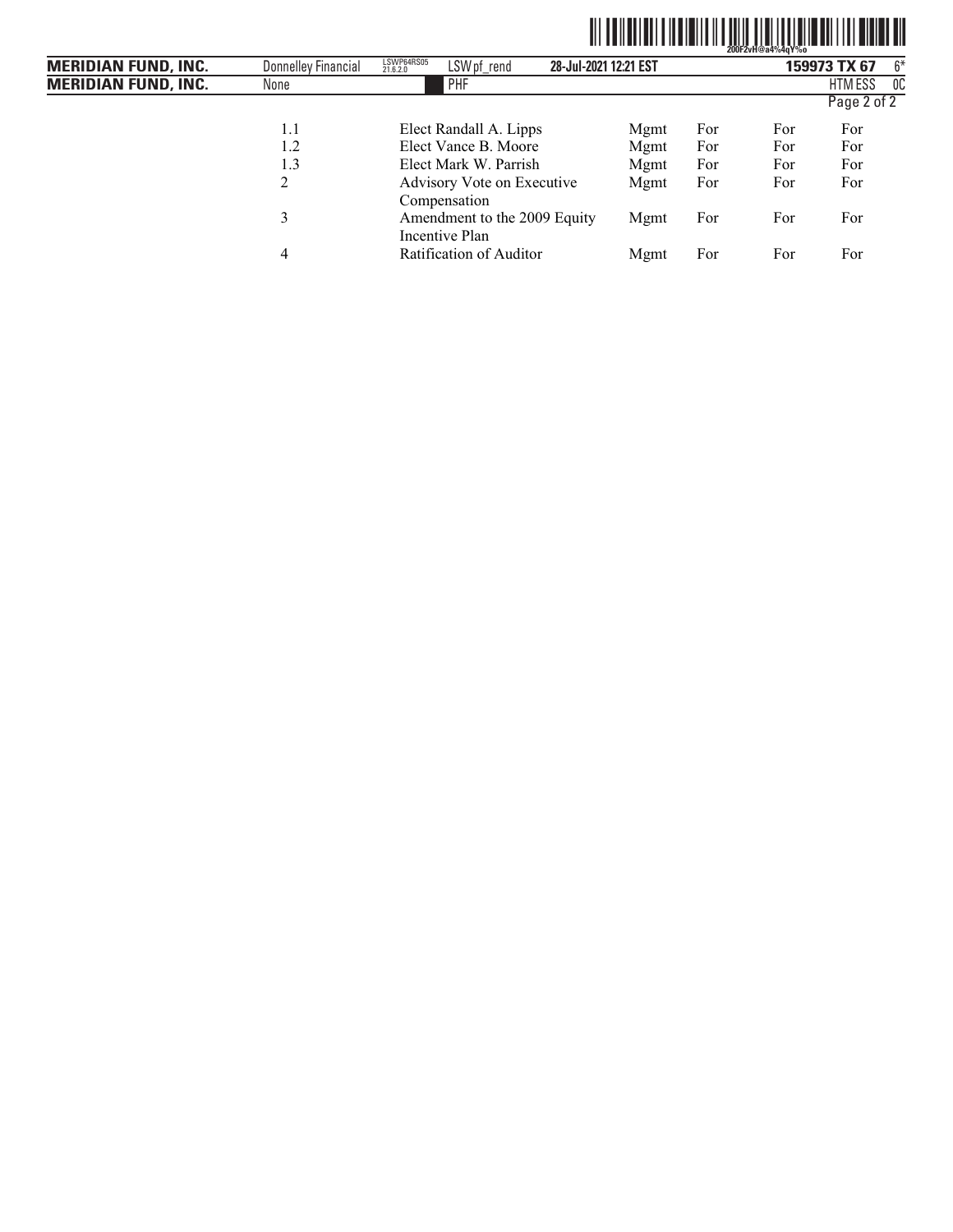| <b>MERIDIAN FUND, INC.</b>         | <b>Donnelley Financial</b>                                          | LSWP64RS05<br>21.6.2.0<br>LSW pf_rend<br>28-Jul-2021 12:21 EST                                                                                                                                             |                                                           |                                                              | 159973 TX 68                                                  | $5*$                                                               |
|------------------------------------|---------------------------------------------------------------------|------------------------------------------------------------------------------------------------------------------------------------------------------------------------------------------------------------|-----------------------------------------------------------|--------------------------------------------------------------|---------------------------------------------------------------|--------------------------------------------------------------------|
| <b>MERIDIAN FUND, INC.</b>         | None                                                                | PHF                                                                                                                                                                                                        |                                                           |                                                              |                                                               | <b>HTMESS</b><br>0 <sup>C</sup><br>Page 1 of 2                     |
| <b>ORIC Pharmaceuticals, Inc.</b>  |                                                                     |                                                                                                                                                                                                            |                                                           |                                                              |                                                               |                                                                    |
|                                    | <b>Ticker</b><br>ORIC<br><b>Meeting Type</b><br>Annual              | <b>Security ID:</b><br>CUSIP 68622P109<br><b>Country of Trade</b><br><b>United States</b>                                                                                                                  | <b>Meeting Date</b><br>06/16/2021                         |                                                              | <b>Meeting Status</b><br>Voted                                |                                                                    |
|                                    | <b>Issue No.</b><br>1.1<br>1.2<br>2                                 | Description<br>Elect Richard A. Heyman<br>Elect Lori Kunkel<br>Ratification of Auditor                                                                                                                     | Proponent<br>Mgmt<br>Mgmt<br>Mgmt                         | <b>Mgmt Rec</b><br>For<br>For<br>For                         | <b>Vote Cast</b><br>Withhold Against<br>For<br>For            | For/Agnst<br><b>Mgmt</b><br>For<br>For                             |
| <b>PennantPark Companies</b>       |                                                                     |                                                                                                                                                                                                            |                                                           |                                                              |                                                               |                                                                    |
|                                    | <b>Ticker</b><br><b>PNNT</b><br><b>Meeting Type</b><br>Annual       | <b>Security ID:</b><br><b>CUSIP 70806A106</b><br><b>Country of Trade</b><br><b>United States</b>                                                                                                           | <b>Meeting Date</b><br>02/09/2021                         |                                                              | <b>Meeting Status</b><br>Voted                                |                                                                    |
|                                    | <b>Issue No.</b><br>1<br>$\overline{c}$<br>3<br>4                   | Description<br><b>Elect Marshall Brozost</b><br>Elect Adam K. Bernstein<br>Elect Jeffrey Flug<br>Ratification of Auditor                                                                                   | Proponent<br>Mgmt<br>Mgmt<br>Mgmt<br>Mgmt                 | <b>Mgmt Rec</b><br>For<br>For<br>For<br>For                  | <b>Vote Cast</b><br>Against<br>Against<br>For<br>For          | For/Agnst<br><b>Mgmt</b><br>Against<br>Against<br>For<br>For       |
| <b>Ping Identity Holding Corp.</b> |                                                                     |                                                                                                                                                                                                            |                                                           |                                                              |                                                               |                                                                    |
|                                    | <b>Ticker</b><br><b>PING</b><br><b>Meeting Type</b><br>Annual       | <b>Security ID:</b><br><b>CUSIP 72341T103</b><br><b>Country of Trade</b><br><b>United States</b>                                                                                                           | <b>Meeting Date</b><br>05/06/2021                         |                                                              | <b>Meeting Status</b><br>Voted                                |                                                                    |
|                                    | <b>Issue No.</b><br>1.1<br>1.2<br>1.3<br>1.4<br>$\overline{c}$<br>3 | <b>Description</b><br>Elect Rod Aliabadi<br>Elect Diane Gherson<br>Elect Andre Durand<br>Elect Paul E. Martin<br>Ratification of Auditor<br>Frequency of Advisory Vote on<br><b>Executive Compensation</b> | Proponent<br>Mgmt<br>Mgmt<br>Mgmt<br>Mgmt<br>Mgmt<br>Mgmt | <b>Mgmt Rec</b><br>For<br>For<br>For<br>For<br>For<br>1 Year | <b>Vote Cast</b><br>For<br>For<br>For<br>For<br>For<br>1 Year | For/Agnst<br><b>Mgmt</b><br>For<br>For<br>For<br>For<br>For<br>For |
| PlayAGS, Inc.                      |                                                                     |                                                                                                                                                                                                            |                                                           |                                                              |                                                               |                                                                    |
|                                    | <b>Ticker</b><br><b>AGS</b><br><b>Meeting Type</b><br>Annual        | <b>Security ID:</b><br><b>CUSIP 72814N104</b><br><b>Country of Trade</b><br><b>United States</b>                                                                                                           | <b>Meeting Date</b><br>07/01/2020                         |                                                              | <b>Meeting Status</b><br>Voted                                |                                                                    |
|                                    | <b>Issue No.</b><br>1.1<br>1.2<br>1.3<br>2                          | <b>Description</b><br><b>Elect Anna Massion</b><br>Elect David Sambur<br><b>Elect David Lopez</b><br>Advisory Vote on Executive<br>Compensation                                                            | Proponent<br>Mgmt<br>Mgmt<br>Mgmt<br>Mgmt                 | <b>Mgmt Rec</b><br>For<br>For<br>For<br>For                  | <b>Vote Cast</b><br>For<br>For<br>For<br>For                  | For/Agnst<br><b>Mgmt</b><br>For<br>For<br>For<br>For               |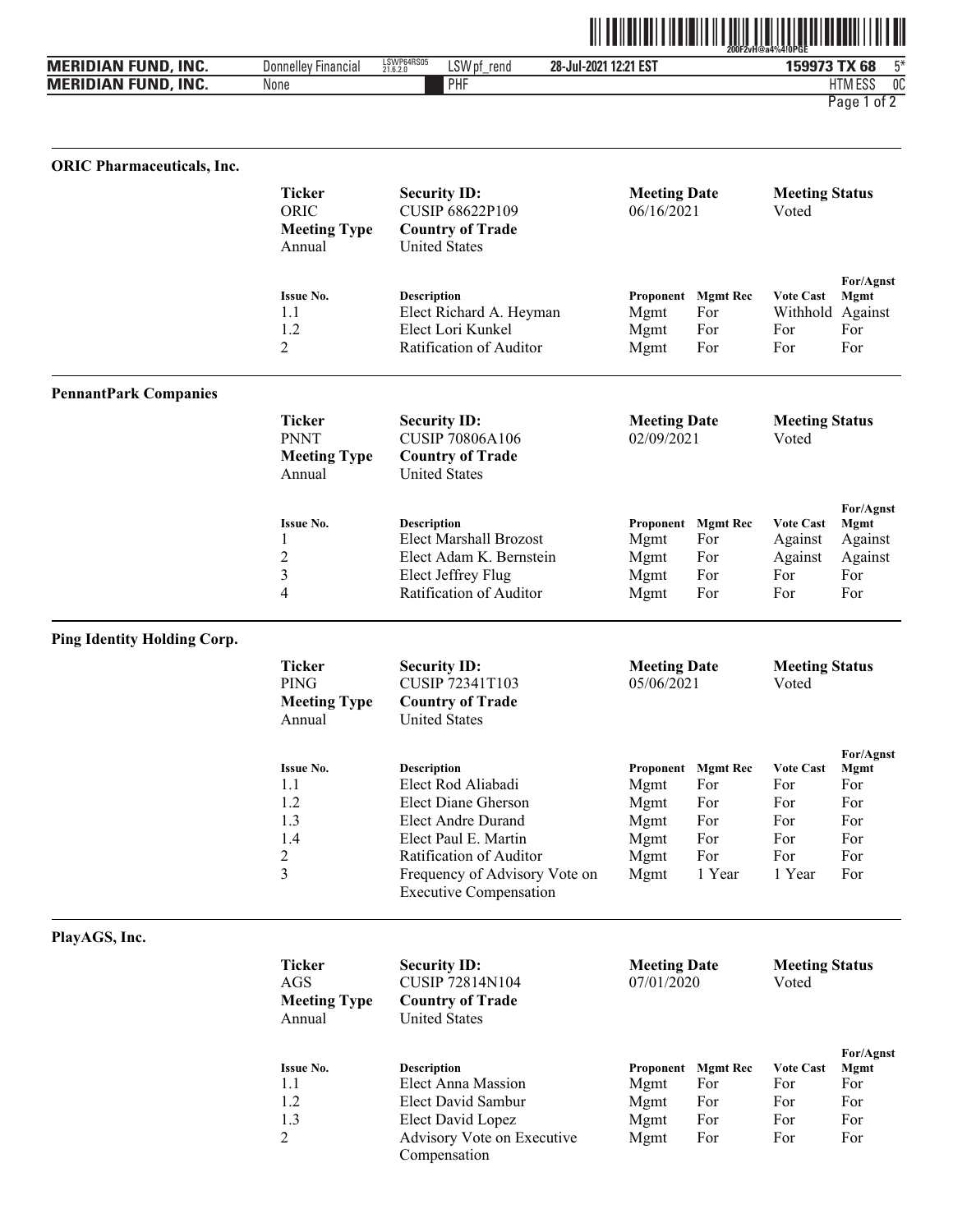

|                            |                     |                        |                                            |                       |      |     | --------------- |              |       |
|----------------------------|---------------------|------------------------|--------------------------------------------|-----------------------|------|-----|-----------------|--------------|-------|
| <b>MERIDIAN FUND, INC.</b> | Donnelley Financial | LSWP64RS05<br>21.6.2.0 | LSW pf rend                                | 28-Jul-2021 12:21 EST |      |     |                 | 159973 TX 68 | $-5*$ |
| <b>MERIDIAN FUND, INC.</b> | None                |                        | PHF                                        |                       |      |     |                 | HTM ESS      | 0C    |
|                            |                     |                        |                                            |                       |      |     |                 | Page 2 of 2  |       |
|                            |                     |                        | Amendment to the Omnibus<br>Incentive Plan |                       | Mgmt | For | For             | For          |       |
|                            |                     |                        | Ratification of Auditor                    |                       | Mgmt | For | For             | For          |       |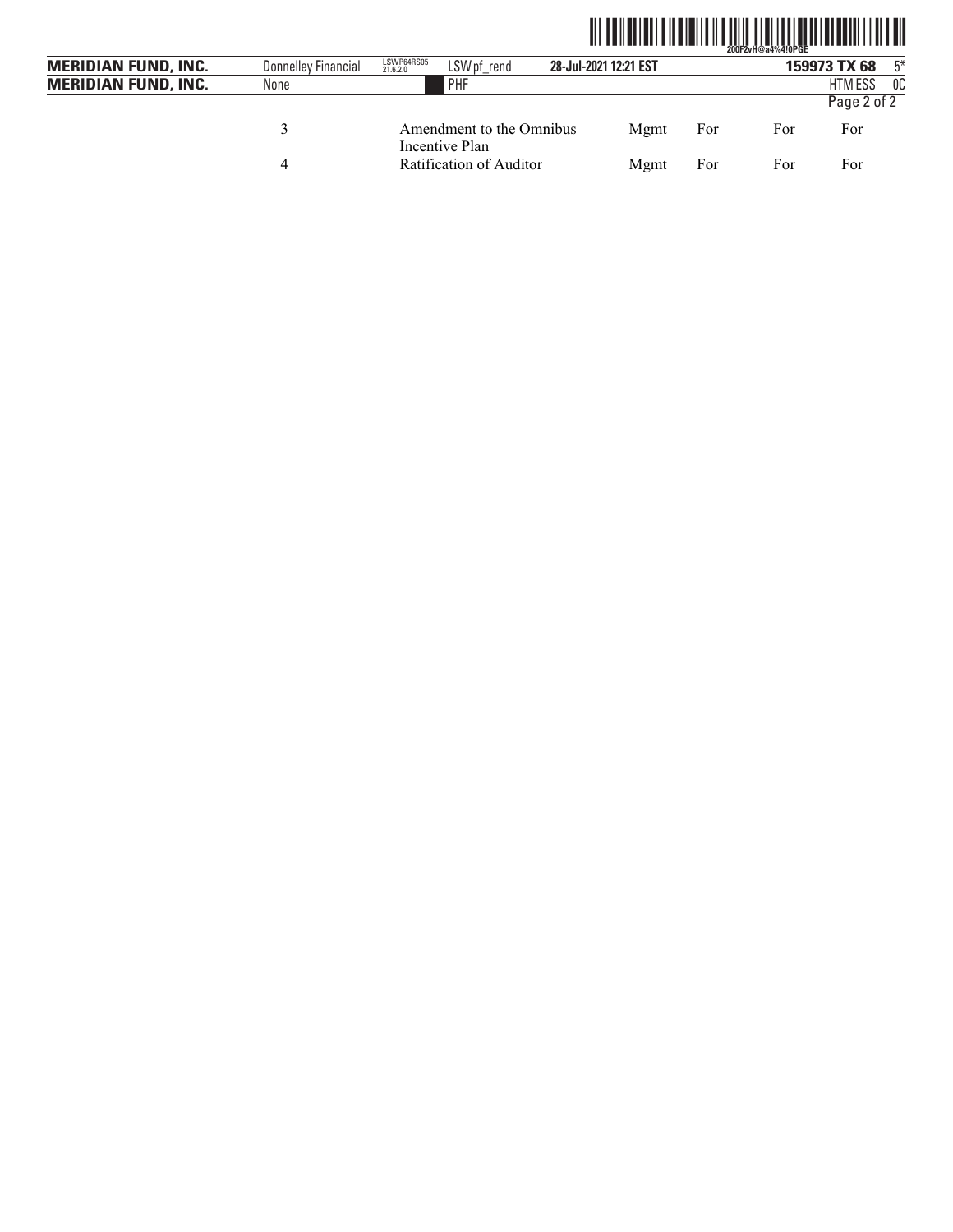| <b>MERIDIAN FUND, INC.</b>       | <b>Donnelley Financial</b>           | LSWP64RS05<br>21.6.2.0<br>LSW pf_rend           | 28-Jul-2021 12:21 EST |            |                              | 159973 TX 69                         | $5^*$                           |
|----------------------------------|--------------------------------------|-------------------------------------------------|-----------------------|------------|------------------------------|--------------------------------------|---------------------------------|
| <b>MERIDIAN FUND, INC.</b>       | None                                 | PHF                                             |                       |            |                              |                                      | $\overline{0}$<br><b>HTMESS</b> |
|                                  |                                      |                                                 |                       |            |                              |                                      | Page 1 of 2                     |
| Pluralsight, Inc.                |                                      |                                                 |                       |            |                              |                                      |                                 |
|                                  | <b>Ticker</b>                        | <b>Security ID:</b>                             |                       |            | <b>Meeting Date</b>          | <b>Meeting Status</b>                |                                 |
|                                  | <b>PS</b>                            | <b>CUSIP 72941B106</b>                          |                       | 03/09/2021 |                              | Take No Action                       |                                 |
|                                  | <b>Meeting Type</b><br>Proxy Contest | <b>Country of Trade</b><br><b>United States</b> |                       |            |                              |                                      |                                 |
|                                  |                                      |                                                 |                       |            |                              |                                      | For/Agnst                       |
|                                  | <b>Issue No.</b><br>1                | Description<br>Merger/Acquisition               | Mgmt                  |            | Proponent Mgmt Rec<br>For    | <b>Vote Cast</b><br><b>TNA</b>       | <b>Mgmt</b><br>N/A              |
|                                  | $\overline{\mathbf{c}}$              | Right to Adjourn Meeting                        | Mgmt                  |            | For                          | <b>TNA</b>                           | N/A                             |
|                                  | 3                                    | Advisory Vote on Golden<br>Parachutes           | Mgmt                  |            | For                          | <b>TNA</b>                           | N/A                             |
| Pluralsight, Inc.                |                                      |                                                 |                       |            |                              |                                      |                                 |
|                                  | <b>Ticker</b>                        | <b>Security ID:</b>                             |                       |            | <b>Meeting Date</b>          | <b>Meeting Status</b>                |                                 |
|                                  | <b>PS</b>                            | <b>CUSIP 72941B106</b>                          |                       | 03/09/2021 |                              | Voted                                |                                 |
|                                  | <b>Meeting Type</b>                  | <b>Country of Trade</b>                         |                       |            |                              |                                      |                                 |
|                                  | Proxy Contest                        | <b>United States</b>                            |                       |            |                              |                                      |                                 |
|                                  |                                      |                                                 |                       |            |                              |                                      | For/Agnst                       |
|                                  | <b>Issue No.</b>                     | Description                                     |                       |            | Proponent Mgmt Rec           | <b>Vote Cast</b>                     | <b>Mgmt</b>                     |
|                                  | 1                                    | Merger/Acquisition<br>Right to Adjourn Meeting  |                       |            | ShrHoldr N/A<br>ShrHoldr N/A | Against<br>Against                   | N/A<br>N/A                      |
|                                  | 2<br>3                               | Advisory Vote on Golden                         |                       |            | ShrHoldr N/A                 | Against                              | N/A                             |
|                                  |                                      | Parachutes                                      |                       |            |                              |                                      |                                 |
| PMV Pharmaceuticals, Inc.        |                                      |                                                 |                       |            |                              |                                      |                                 |
|                                  | <b>Ticker</b>                        | <b>Security ID:</b>                             |                       |            | <b>Meeting Date</b>          | <b>Meeting Status</b>                |                                 |
|                                  | <b>PMVP</b>                          | CUSIP 69353Y103                                 |                       | 06/02/2021 |                              | Voted                                |                                 |
|                                  | <b>Meeting Type</b>                  | <b>Country of Trade</b>                         |                       |            |                              |                                      |                                 |
|                                  | Annual                               | <b>United States</b>                            |                       |            |                              |                                      |                                 |
|                                  |                                      |                                                 |                       |            |                              |                                      | For/Agnst                       |
|                                  | <b>Issue No.</b><br>1.1              | Description<br>Elect Thilo Schroeder            | Mgmt                  | Proponent  | <b>Mgmt Rec</b><br>For       | <b>Vote Cast</b><br>Withhold Against | <b>Mgmt</b>                     |
|                                  | 1.2                                  | Elect Peter Thompson                            | Mgmt                  |            | For                          | Withhold Against                     |                                 |
|                                  | 2                                    | Ratification of Auditor                         | Mgmt                  |            | For                          | For                                  | For                             |
| <b>Precision Biosciences Inc</b> |                                      |                                                 |                       |            |                              |                                      |                                 |
|                                  | <b>Ticker</b>                        | <b>Security ID:</b>                             |                       |            | <b>Meeting Date</b>          | <b>Meeting Status</b>                |                                 |
|                                  | <b>DTIL</b>                          | CUSIP 74019P108                                 |                       | 05/10/2021 |                              | Voted                                |                                 |
|                                  | <b>Meeting Type</b><br>Annual        | <b>Country of Trade</b><br><b>United States</b> |                       |            |                              |                                      |                                 |
|                                  | <b>Issue No.</b>                     | Description                                     |                       |            | Proponent Mgmt Rec           | Vote Cast                            | For/Agnst<br><b>Mgmt</b>        |
|                                  | 1.1                                  | Elect Stanley R. Frankel                        | Mgmt                  |            | For                          | For                                  | For                             |
|                                  | 1.2                                  | Elect Derek Jantz                               | Mgmt                  |            | For                          | Withhold Against                     |                                 |
|                                  | 2                                    | Ratification of Auditor                         | Mgmt                  |            | For                          | For                                  | For                             |
| <b>Purple Innovation, Inc.</b>   | <b>Ticker</b>                        |                                                 |                       |            |                              |                                      |                                 |
|                                  | PRPL                                 | <b>Security ID:</b><br><b>CUSIP 74640Y106</b>   |                       | 05/21/2021 | <b>Meeting Date</b>          | <b>Meeting Status</b><br>Voted       |                                 |
|                                  | <b>Meeting Type</b>                  | <b>Country of Trade</b>                         |                       |            |                              |                                      |                                 |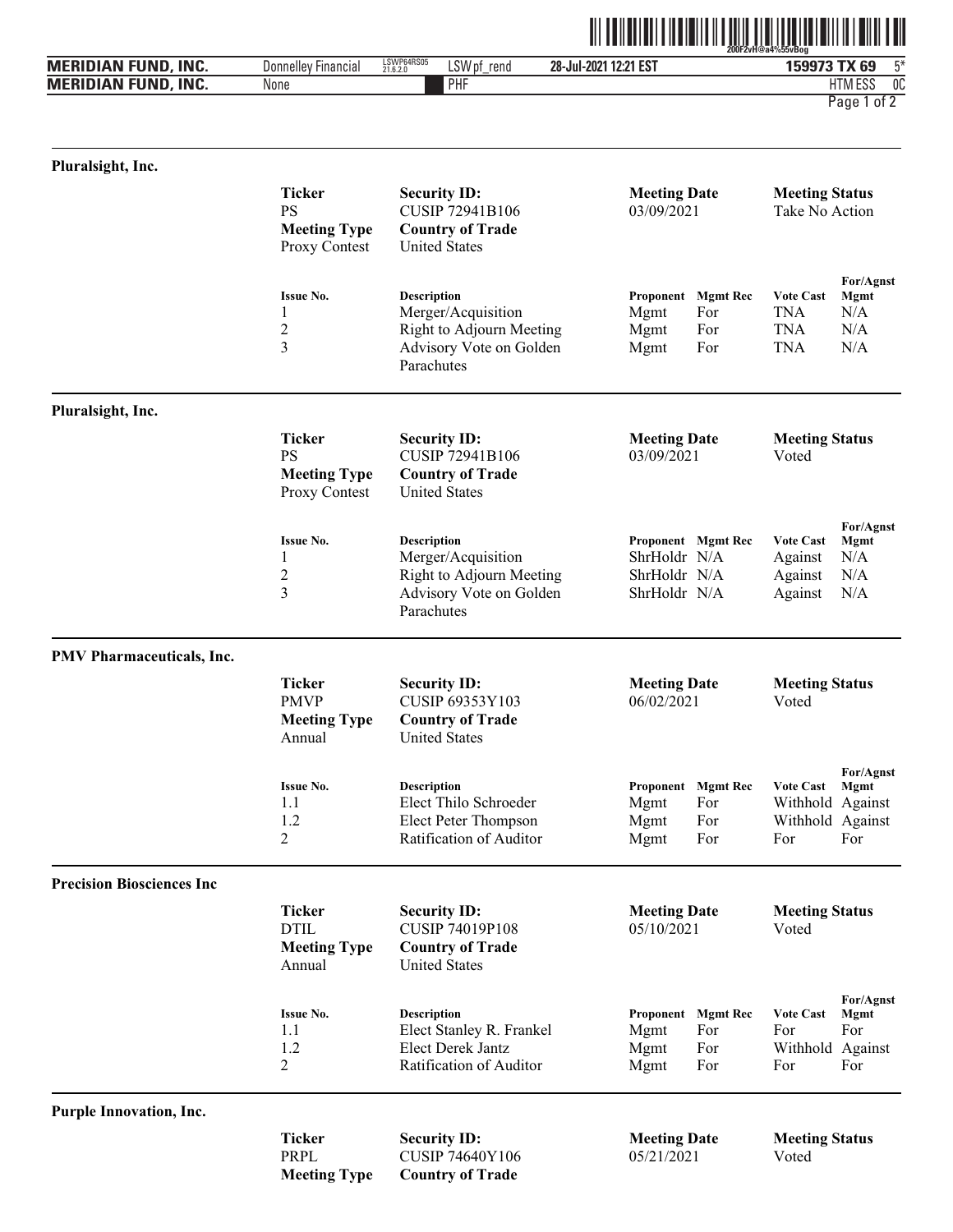

| <b>MERIDIAN FUND, INC.</b> | <b>Donnelley Financial</b> | LSWP64RS05<br>21.6.2.0  | LSW pf rend                                                    | 28-Jul-2021 12:21 EST |                 |                  | 159973 TX 69<br>$5*$ |
|----------------------------|----------------------------|-------------------------|----------------------------------------------------------------|-----------------------|-----------------|------------------|----------------------|
| <b>MERIDIAN FUND, INC.</b> | None                       | PHF                     |                                                                |                       |                 |                  | HTM ESS<br>0C        |
|                            |                            |                         |                                                                |                       |                 |                  | Page 2 of 2          |
|                            | Annual                     | <b>United States</b>    |                                                                |                       |                 |                  |                      |
|                            | <b>Issue No.</b>           | <b>Description</b>      |                                                                | Proponent             | <b>Mgmt Rec</b> | <b>Vote Cast</b> | For/Agnst<br>Mgmt    |
|                            |                            | Elect Pano Anthos       |                                                                | Mgmt                  | For             | For              | For                  |
|                            | 2                          | Elect Gary DiCamillo    |                                                                | Mgmt                  | For             | For              | For                  |
|                            | 3                          | Elect Adam L. Gray      |                                                                | Mgmt                  | For             | For              | For                  |
|                            | 4                          |                         | Elect Claudia Hollingsworth                                    | Mgmt                  | For             | For              | For                  |
|                            | 5                          |                         | Elect Gary A. Kiedaisch                                        | Mgmt                  | For             | For              | For                  |
|                            | 6                          |                         | Elect Joseph B. Megibow                                        | Mgmt                  | For             | For              | For                  |
|                            | 7                          | Elect Paul Zepf         |                                                                | Mgmt                  | For             | For              | For                  |
|                            | 8                          | Elect Dawn M. Zier      |                                                                | Mgmt                  | For             | For              | For                  |
|                            | 9                          | Compensation            | Advisory Vote on Executive                                     | Mgmt                  | For             | For              | For                  |
|                            | 10                         |                         | Frequency of Advisory Vote on<br><b>Executive Compensation</b> | Mgmt                  | 1 Year          | 1 Year           | For                  |
|                            | 11                         | Ratification of Auditor |                                                                | Mgmt                  | For             | For              | For                  |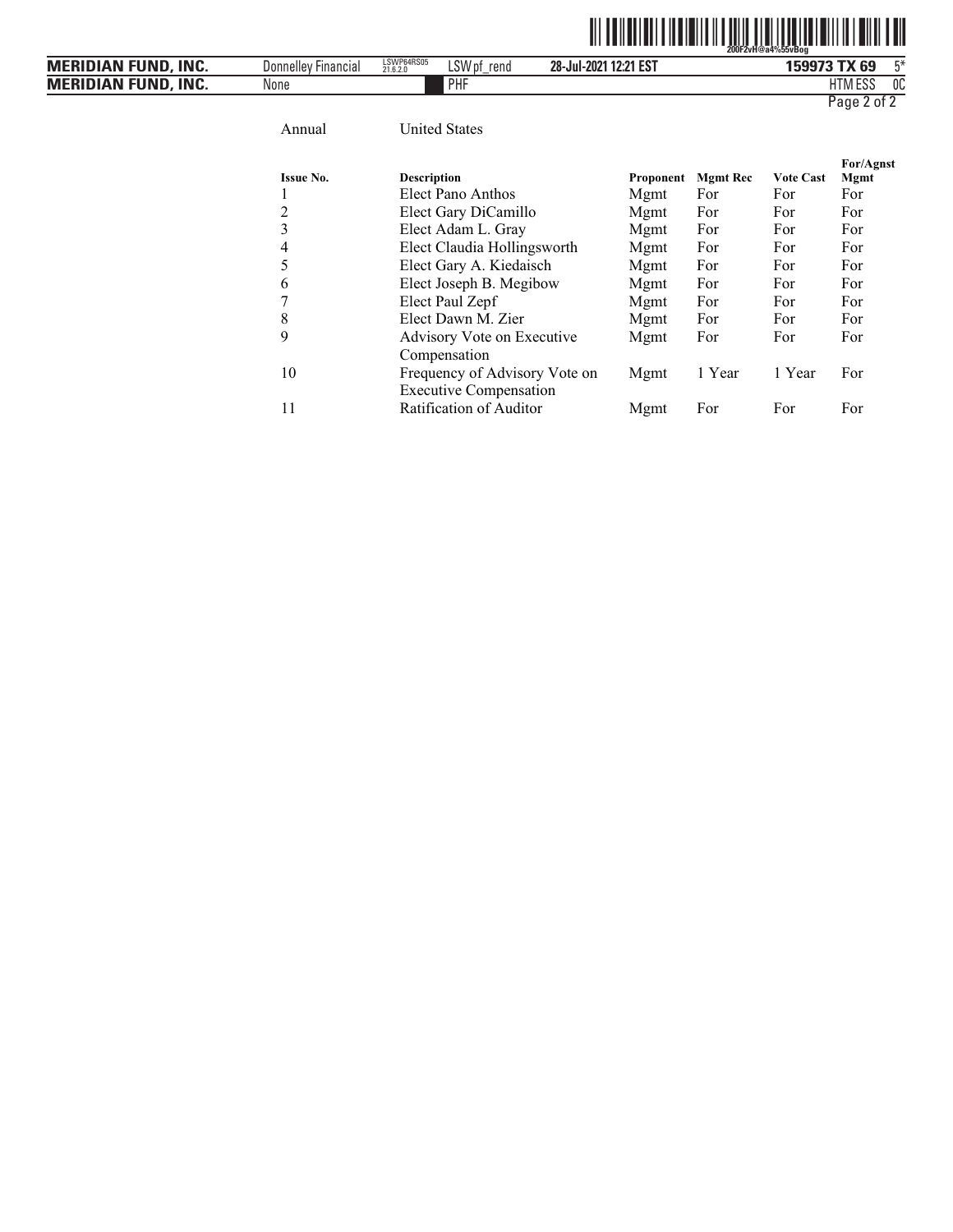| <b>MERIDIAN FUND, INC.</b>   | <b>Donnelley Financial</b> | LSWP64RS05<br>21.6.2.0<br>LSW pf_rend<br>28-Jul-2021 12:21 EST |                     |                    | 159973 TX 70          |                                 |
|------------------------------|----------------------------|----------------------------------------------------------------|---------------------|--------------------|-----------------------|---------------------------------|
| <b>MERIDIAN FUND, INC.</b>   | None                       | PHF                                                            |                     |                    |                       | <b>HTMESS</b><br>$\overline{0}$ |
|                              |                            |                                                                |                     |                    |                       | Page 1 of 2                     |
| QAD Inc.                     |                            |                                                                |                     |                    |                       |                                 |
|                              | <b>Ticker</b>              | <b>Security ID:</b>                                            | <b>Meeting Date</b> |                    | <b>Meeting Status</b> |                                 |
|                              | QADB                       | <b>CUSIP 74727D207</b>                                         | 06/21/2021          |                    | Voted                 |                                 |
|                              | <b>Meeting Type</b>        | <b>Country of Trade</b>                                        |                     |                    |                       |                                 |
|                              | Annual                     | <b>United States</b>                                           |                     |                    |                       |                                 |
|                              |                            |                                                                |                     |                    |                       | For/Agnst                       |
|                              | <b>Issue No.</b>           | Description                                                    | Proponent           | <b>Mgmt Rec</b>    | <b>Vote Cast</b>      | <b>Mgmt</b>                     |
|                              | 1                          | Elect Scott J. Adelson                                         | Mgmt                | For                | For                   | For                             |
|                              | $\overline{2}$             | <b>Elect Anton Chilton</b>                                     | Mgmt                | For                | For                   | For                             |
|                              | 3                          | Elect Kathleen M. Crusco                                       | Mgmt                | For                | For                   | For                             |
|                              | 4                          | Elect Peter R. van Cuylenburg                                  | Mgmt                | For                | For                   | For                             |
|                              | 5                          | Elect Pamela M. Lopker                                         | Mgmt                | For                | For                   | For                             |
|                              | 6                          | Advisory Vote on Executive                                     | Mgmt                | For                | For                   | For                             |
|                              |                            | Compensation                                                   |                     |                    |                       |                                 |
|                              | 7                          | Ratification of Auditor                                        | Mgmt                | For                | For                   | For                             |
| <b>Ranpak Holdings Corp.</b> |                            |                                                                |                     |                    |                       |                                 |
|                              | <b>Ticker</b>              | <b>Security ID:</b>                                            | <b>Meeting Date</b> |                    | <b>Meeting Status</b> |                                 |
|                              | <b>PACK</b>                | CUSIP 75321W103                                                | 05/26/2021          |                    | Voted                 |                                 |
|                              | <b>Meeting Type</b>        | <b>Country of Trade</b>                                        |                     |                    |                       |                                 |
|                              | Annual                     | <b>United States</b>                                           |                     |                    |                       |                                 |
|                              |                            |                                                                |                     |                    |                       | For/Agnst                       |
|                              | <b>Issue No.</b>           | Description                                                    | Proponent           | <b>Mgmt Rec</b>    | <b>Vote Cast</b>      | <b>Mgmt</b>                     |
|                              | 1.1                        | Elect Thomas F. Corley                                         | Mgmt                | For                | For                   | For                             |
|                              | 1.2                        | Elect Michael A. Jones                                         | Mgmt                | For                | For                   | For                             |
|                              | 1.3                        | Elect Robert C. King                                           | Mgmt                | For                | For                   | For                             |
|                              | $\overline{2}$             | Amendment to the 2019 Omnibus                                  | Mgmt                | For                | For                   | For                             |
|                              |                            | Incentive Plan                                                 |                     |                    |                       |                                 |
|                              | 3                          | Ratification of Auditor                                        | Mgmt                | For                | For                   | For                             |
| <b>Renalytix AI Plc</b>      |                            |                                                                |                     |                    |                       |                                 |
|                              | <b>Ticker</b>              | <b>Security ID:</b>                                            | <b>Meeting Date</b> |                    | <b>Meeting Status</b> |                                 |
|                              | <b>RENX</b>                | <b>CUSIP 75973T101</b>                                         | 12/07/2020          |                    | Voted                 |                                 |
|                              | <b>Meeting Type</b>        | <b>Country of Trade</b>                                        |                     |                    |                       |                                 |
|                              | Annual                     | <b>United States</b>                                           |                     |                    |                       |                                 |
|                              |                            |                                                                |                     |                    |                       | For/Agnst                       |
|                              | <b>Issue No.</b>           | Description                                                    |                     | Proponent Mgmt Rec | Vote Cast             | <b>Mgmt</b>                     |
|                              | 1                          | <b>Accounts and Reports</b>                                    | Mgmt                | For                | For                   | For                             |
|                              | $\overline{c}$             | Elect Chirag Parikh                                            | Mgmt                | For                | For                   | For                             |
|                              | 3                          | Appointment of Auditor                                         | Mgmt                | For                | For                   | For                             |
|                              | 4                          | Authority to Set Auditor's Fees                                | Mgmt                | For                | For                   | For                             |
|                              | 5                          | Authority to Issue Shares w/<br>Preemptive Rights              | Mgmt                | For                | For                   | For                             |
|                              | 6                          | Authority to Issue Shares w/o                                  | Mgmt                | For                | For                   | For                             |
|                              | 7                          | Preemptive Rights<br>Authority to Repurchase Shares            | Mgmt                | For                | For                   | For                             |

**Ticker Security ID: Meeting Date Meeting Status**<br>RVNC CUSIP 761330109 05/05/2021 Voted

RVNC CUSIP 761330109<br>Meeting Type Country of Trade **Meeting Type Country of Trade**<br>Annual United States

United States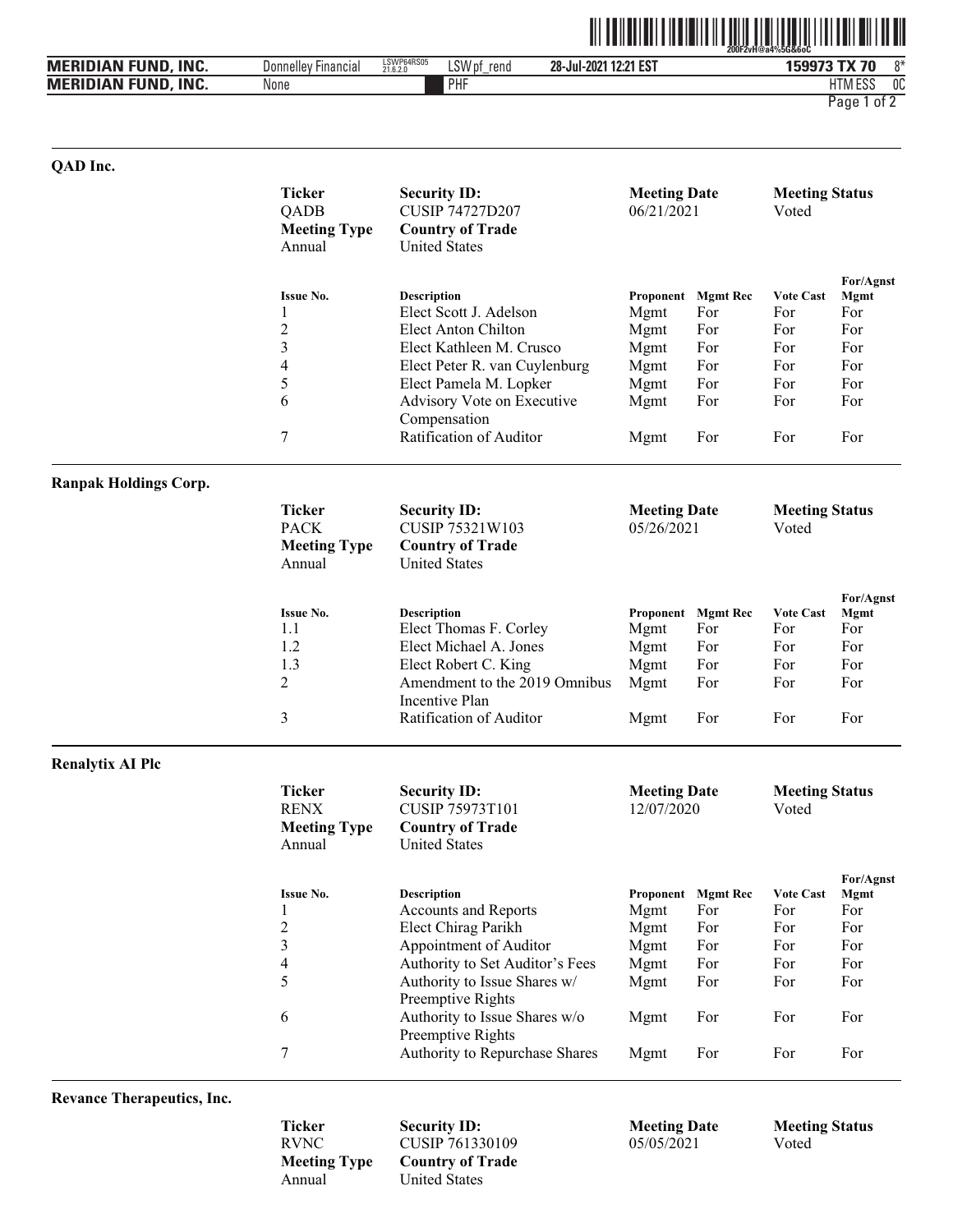

| <b>INC</b><br><b>MERIDIAN FUND</b> | Donnelley Financial | LSWP64RS05<br>21.6.2.0 | LSW <sub>pt</sub><br>rend | 28-Jul-2021 12:21 EST | 70<br>150072 1          | $0*$                                |
|------------------------------------|---------------------|------------------------|---------------------------|-----------------------|-------------------------|-------------------------------------|
| <b>INC</b><br><b>MERIDIAN FUND</b> | None                |                        | PHF                       |                       | $T^{\alpha}$<br>HIM ESS | 0C                                  |
|                                    |                     |                        |                           |                       |                         | the contract of the contract of the |

Page 2 of 2

| <b>Issue No.</b> | <b>Description</b>            | Proponent | <b>Mgmt Rec</b> | <b>Vote Cast</b> | For/Agnst<br><b>Mgmt</b> |
|------------------|-------------------------------|-----------|-----------------|------------------|--------------------------|
| 1.1              | Elect Angus C. Russell        | Mgmt      | For             | For              | For                      |
| 1.2              | Elect Julian S. Gangolli      | Mgmt      | For             | For              | For                      |
| 1.3              | Elect Olivia C. Ware          | Mgmt      | For             | For              | For                      |
| 2                | Ratification of Auditor       | Mgmt      | For             | For              | For                      |
| 3                | Advisory Vote on Executive    | Mgmt      | For             | For              | For                      |
|                  | Compensation                  |           |                 |                  |                          |
| 4                | Increase in Authorized Common | Mgmt      | For             | For              | For                      |
|                  | <b>Stock</b>                  |           |                 |                  |                          |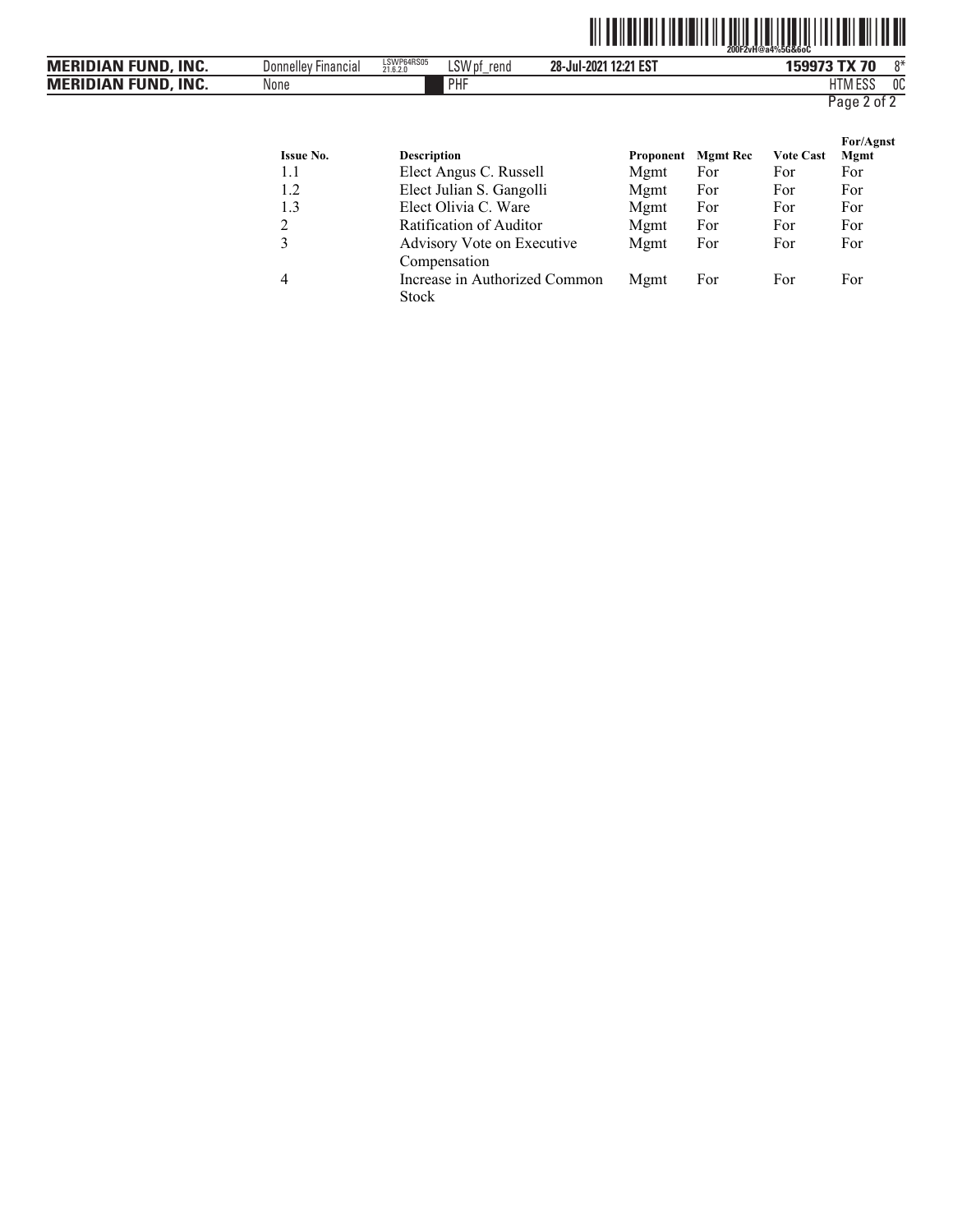| <b>MERIDIAN FUND, INC.</b>                       | <b>Donnelley Financial</b>                                     | LSWP64RS05<br>21.6.2.0<br>28-Jul-2021 12:22 EST<br>LSW pf_rend                            |                                   |                                  | 159973 TX 71                   | $9*$                                   |
|--------------------------------------------------|----------------------------------------------------------------|-------------------------------------------------------------------------------------------|-----------------------------------|----------------------------------|--------------------------------|----------------------------------------|
| <b>MERIDIAN FUND, INC.</b>                       | None                                                           | PHF                                                                                       |                                   |                                  |                                | <b>HTM ESS</b><br>0 <sup>C</sup>       |
|                                                  |                                                                |                                                                                           |                                   |                                  |                                | Page 1 of 2                            |
| RigNet, Inc.                                     |                                                                |                                                                                           |                                   |                                  |                                |                                        |
|                                                  | <b>Ticker</b><br><b>RNET</b><br><b>Meeting Type</b><br>Special | <b>Security ID:</b><br>CUSIP 766582100<br><b>Country of Trade</b><br><b>United States</b> | <b>Meeting Date</b><br>04/21/2021 |                                  | <b>Meeting Status</b><br>Voted |                                        |
|                                                  | <b>Issue No.</b><br>1<br>$\overline{c}$                        | <b>Description</b><br>Viasat Transaction<br>Advisory Vote on Golden                       | Mgmt<br>Mgmt                      | Proponent Mgmt Rec<br>For<br>For | <b>Vote Cast</b><br>For<br>For | For/Agnst<br><b>Mgmt</b><br>For<br>For |
|                                                  | 3                                                              | Parachutes<br>Right to Adjourn Meeting                                                    | Mgmt                              | For                              | For                            | For                                    |
| <b>Ritchie Bros. Auctioneers</b><br>Incorporated |                                                                |                                                                                           |                                   |                                  |                                |                                        |
|                                                  | <b>Ticker</b><br><b>RBA</b><br><b>Meeting Type</b><br>Annual   | <b>Security ID:</b><br>CUSIP 767744105<br><b>Country of Trade</b><br><b>United States</b> | <b>Meeting Date</b><br>05/06/2021 |                                  | <b>Meeting Status</b><br>Voted |                                        |
|                                                  |                                                                |                                                                                           |                                   |                                  |                                | For/Agnst                              |
|                                                  | <b>Issue No.</b>                                               | Description                                                                               | Proponent                         | <b>Mgmt Rec</b>                  | <b>Vote Cast</b>               | <b>Mgmt</b>                            |
|                                                  | 1                                                              | Elect Erik Olsson                                                                         | Mgmt                              | For                              | For                            | For                                    |
|                                                  | $\overline{c}$                                                 | Elect Ann Fandozzi                                                                        | Mgmt                              | For                              | For                            | For                                    |
|                                                  | 3                                                              | Elect Beverley A. Briscoe                                                                 | Mgmt                              | For                              | For                            | For                                    |
|                                                  | 4                                                              | Elect Robert Elton                                                                        | Mgmt                              | For                              | For                            | For                                    |
|                                                  | 5                                                              | Elect J. Kim Fennell                                                                      | Mgmt                              | For                              | For                            | For                                    |
|                                                  | 6                                                              | Elect Amy Guggenheim Shenkan                                                              | Mgmt                              | For                              | For                            | For                                    |
|                                                  | 7                                                              | <b>Elect Sarah Raiss</b>                                                                  | Mgmt                              | For                              | For                            | For                                    |
|                                                  |                                                                | Elect Christopher Zimmerman                                                               | Mgmt                              | For                              | For                            | For                                    |
|                                                  | 9                                                              | Elect Adam De Witt                                                                        | Mgmt                              | For                              | For                            | For                                    |
|                                                  | 10                                                             | Appointment of Auditor and<br>Authority to Set Fees                                       | Mgmt                              | For                              | For                            | For                                    |
|                                                  | 11                                                             | Advisory Vote on Executive<br>Compensation                                                | Mgmt                              | For                              | For                            | For                                    |
| <b>Sally Beauty Holdings, Inc.</b>               |                                                                |                                                                                           |                                   |                                  |                                |                                        |
|                                                  | <b>Ticker</b><br><b>SBH</b><br><b>Meeting Type</b><br>Annual   | <b>Security ID:</b><br>CUSIP 79546E104<br><b>Country of Trade</b><br><b>United States</b> | <b>Meeting Date</b><br>01/28/2021 |                                  | <b>Meeting Status</b><br>Voted |                                        |
|                                                  | <b>Issue No.</b>                                               | Description                                                                               |                                   | Proponent Mgmt Rec               | <b>Vote Cast</b>               | For/Agnst<br><b>Mgmt</b>               |
|                                                  | 1                                                              | Elect Timothy R. Baer                                                                     | Mgmt                              | For                              | For                            | For                                    |
|                                                  | $\overline{c}$                                                 | Elect Christian A. Brickman                                                               | Mgmt                              | For                              | For                            | For                                    |
|                                                  | 3                                                              | Elect Marshall E. Eisenberg                                                               | Mgmt                              | For                              | For                            | For                                    |
|                                                  | 4                                                              | Elect Diana S. Ferguson                                                                   | Mgmt                              | For                              | For                            | For                                    |
|                                                  | 5                                                              | Elect Dorlisa K. Flur                                                                     | Mgmt                              | For                              | For                            | For                                    |
|                                                  | 6                                                              | Elect James M. Head                                                                       | Mgmt                              | For                              | For                            | For                                    |
|                                                  | $\boldsymbol{7}$                                               | Elect Linda Heasley                                                                       | Mgmt                              | For                              | For                            | For                                    |
|                                                  | $\,$ $\,$                                                      | Elect Robert R. McMaster                                                                  | Mgmt                              | For                              | For                            | For                                    |
|                                                  | 9                                                              | Elect John A. Miller                                                                      | Mgmt                              | For                              | For                            | For                                    |
|                                                  | 10                                                             | Elect Susan R. Mulder                                                                     | Mgmt                              | For                              | For                            | For                                    |
|                                                  | 11                                                             | Elect Denise Paulonis                                                                     | Mgmt                              | For                              | For                            | For                                    |
|                                                  | 12                                                             | Elect Edward W. Rabin                                                                     | Mgmt                              | For                              | For                            | For                                    |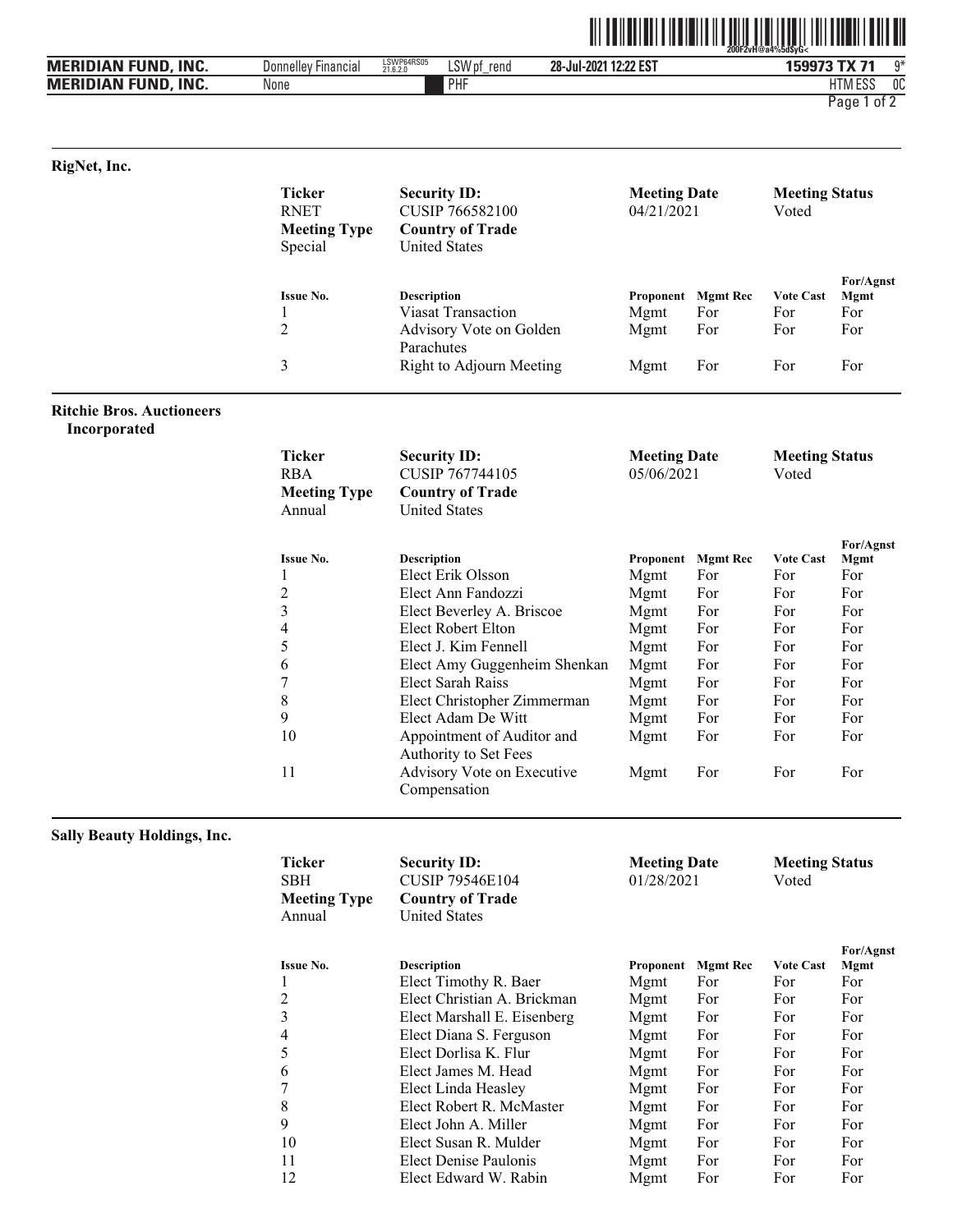

|                            |                     |                                                    |                         |                       |      | ---------------- |     |              |      |
|----------------------------|---------------------|----------------------------------------------------|-------------------------|-----------------------|------|------------------|-----|--------------|------|
| <b>MERIDIAN FUND, INC.</b> | Donnelley Financial | LSWP64RS05<br>21.6.2.0                             | LSW pf rend             | 28-Jul-2021 12:22 EST |      |                  |     | 159973 TX 71 | $9*$ |
| <b>MERIDIAN FUND, INC.</b> | None                |                                                    | PHF                     |                       |      |                  |     | HTM ESS      | 0C   |
|                            |                     |                                                    |                         |                       |      |                  |     | Page 2 of 2  |      |
|                            | 13                  | Advisory Vote on Executive<br>Mgmt<br>Compensation |                         | For                   | For  | For              |     |              |      |
|                            | 14                  |                                                    | Ratification of Auditor |                       | Mgmt | For              | For | For          |      |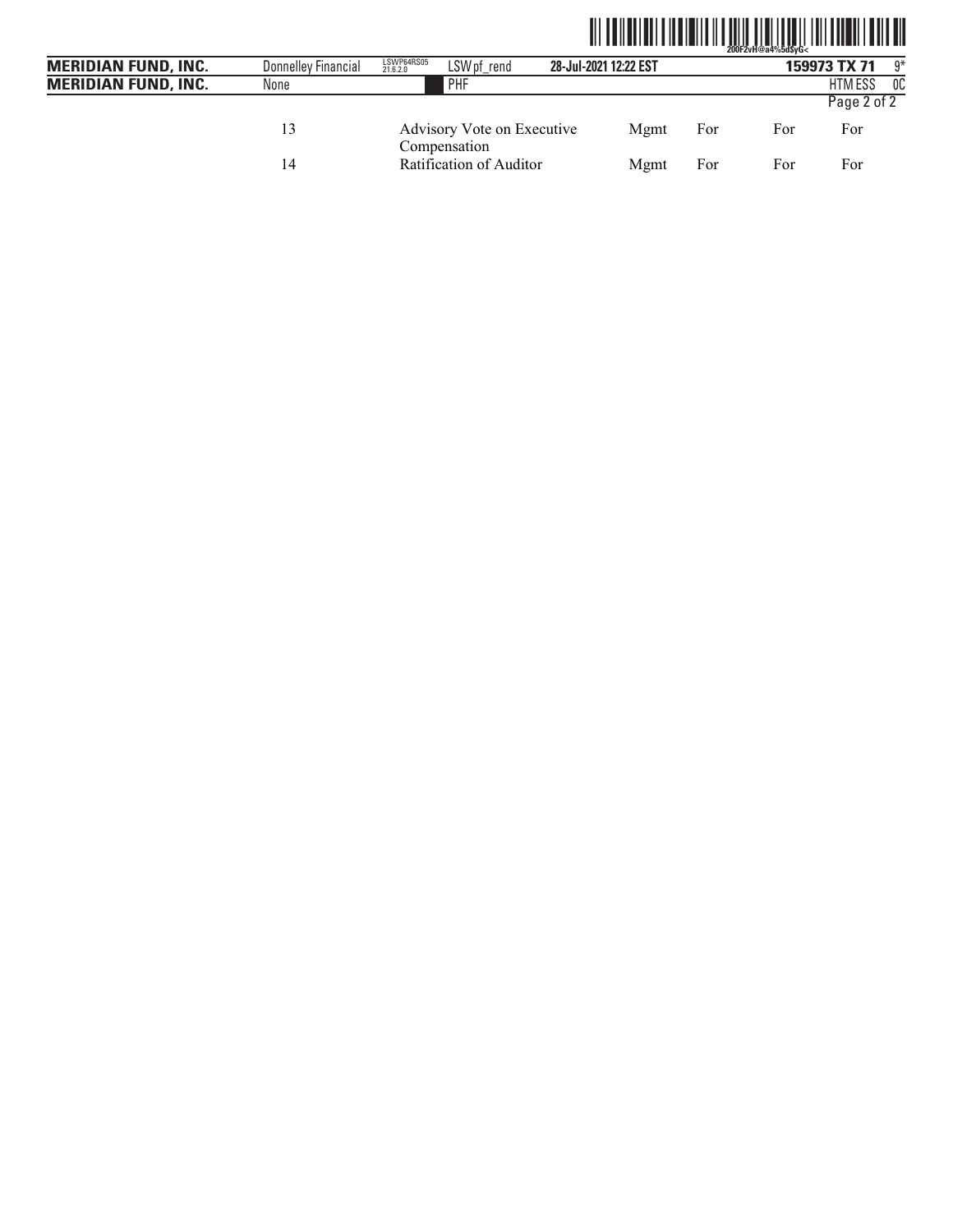| <b>MERIDIAN FUND, INC.</b> | <b>Donnelley Financial</b>                                    | LSWP64RS05<br>21.6.2.0<br>LSW pf_rend<br>28-Jul-2021 12:22 EST                                                                                                                 |                                                           |                                                           | 159973 TX 72                                                    | $8*$                                                               |
|----------------------------|---------------------------------------------------------------|--------------------------------------------------------------------------------------------------------------------------------------------------------------------------------|-----------------------------------------------------------|-----------------------------------------------------------|-----------------------------------------------------------------|--------------------------------------------------------------------|
| <b>MERIDIAN FUND, INC.</b> | None                                                          | PHF                                                                                                                                                                            |                                                           |                                                           |                                                                 | <b>HTMESS</b><br>0 <sup>C</sup><br>Page 1 of 2                     |
| Shift Technologies, Inc.   |                                                               |                                                                                                                                                                                |                                                           |                                                           |                                                                 |                                                                    |
|                            | <b>Ticker</b><br><b>SFT</b><br><b>Meeting Type</b><br>Annual  | <b>Security ID:</b><br><b>CUSIP 82452T107</b><br><b>Country of Trade</b><br><b>United States</b>                                                                               | <b>Meeting Date</b><br>06/08/2021                         |                                                           | <b>Meeting Status</b><br>Voted                                  |                                                                    |
|                            | <b>Issue No.</b><br>1.1<br>1.2<br>2                           | <b>Description</b><br>Elect Victoria McInnis<br>Elect Kellyn Smith Kenny<br>Ratification of Auditor                                                                            | Proponent<br>Mgmt<br>Mgmt<br>Mgmt                         | <b>Mgmt</b> Rec<br>For<br>For<br>For                      | <b>Vote Cast</b><br>For<br>For<br>For                           | For/Agnst<br><b>Mgmt</b><br>For<br>For<br>For                      |
| Shutterstock, Inc.         |                                                               |                                                                                                                                                                                |                                                           |                                                           |                                                                 |                                                                    |
|                            | <b>Ticker</b><br><b>SSTK</b><br><b>Meeting Type</b><br>Annual | <b>Security ID:</b><br><b>CUSIP 825690100</b><br><b>Country of Trade</b><br><b>United States</b>                                                                               | <b>Meeting Date</b><br>06/03/2021                         |                                                           | <b>Meeting Status</b><br>Voted                                  |                                                                    |
|                            | <b>Issue No.</b><br>1.1<br>1.2<br>$\overline{2}$              | <b>Description</b><br>Elect Thomas R. Evans<br>Elect Paul J. Hennessy<br>Advisory Vote on Executive                                                                            | Proponent<br>Mgmt<br>Mgmt<br>Mgmt                         | <b>Mgmt Rec</b><br>For<br>For<br>For                      | <b>Vote Cast</b><br>For<br>For<br>For                           | For/Agnst<br><b>Mgmt</b><br>For<br>For<br>For                      |
|                            | 3<br>$\overline{4}$                                           | Compensation<br>Ratification of Auditor<br>Frequency of Advisory Vote on<br><b>Executive Compensation</b>                                                                      | Mgmt<br>Mgmt                                              | For<br>1 Year                                             | For<br>1 Year                                                   | For<br>For                                                         |
| Skechers U.S.A., Inc.      |                                                               |                                                                                                                                                                                |                                                           |                                                           |                                                                 |                                                                    |
|                            | <b>Ticker</b><br><b>SKX</b><br><b>Meeting Type</b><br>Annual  | <b>Security ID:</b><br>CUSIP 830566105<br><b>Country of Trade</b><br><b>United States</b>                                                                                      | <b>Meeting Date</b><br>05/26/2021                         |                                                           | <b>Meeting Status</b><br>Voted                                  |                                                                    |
|                            | <b>Issue No.</b><br>1.1<br>1.2<br>1.3                         | <b>Description</b><br><b>Elect Robert Greenberg</b><br>Elect Morton D. Erlich<br><b>Elect Thomas Walsh</b>                                                                     | Mgmt<br>Mgmt<br>Mgmt                                      | Proponent Mgmt Rec<br>For<br>For<br>For                   | <b>Vote Cast</b><br>For<br>Withhold Against<br>Withhold Against | For/Agnst<br><b>Mgmt</b><br>For                                    |
| <b>SP Plus Corporation</b> |                                                               |                                                                                                                                                                                |                                                           |                                                           |                                                                 |                                                                    |
|                            | <b>Ticker</b><br><b>SP</b><br><b>Meeting Type</b><br>Annual   | <b>Security ID:</b><br><b>CUSIP 78469C103</b><br><b>Country of Trade</b><br><b>United States</b>                                                                               | <b>Meeting Date</b><br>05/12/2021                         |                                                           | <b>Meeting Status</b><br>Voted                                  |                                                                    |
|                            | <b>Issue No.</b><br>1.1<br>1.2<br>1.3<br>1.4<br>1.5<br>1.6    | <b>Description</b><br>Elect G. Marc Baumann<br>Elect Alice M. Peterson<br>Elect Gregory A. Reid<br>Elect Wyman T. Roberts<br>Elect Diana L. Sands<br>Elect Douglas R. Waggoner | Proponent<br>Mgmt<br>Mgmt<br>Mgmt<br>Mgmt<br>Mgmt<br>Mgmt | <b>Mgmt Rec</b><br>For<br>For<br>For<br>For<br>For<br>For | <b>Vote Cast</b><br>For<br>For<br>For<br>For<br>For<br>For      | For/Agnst<br><b>Mgmt</b><br>For<br>For<br>For<br>For<br>For<br>For |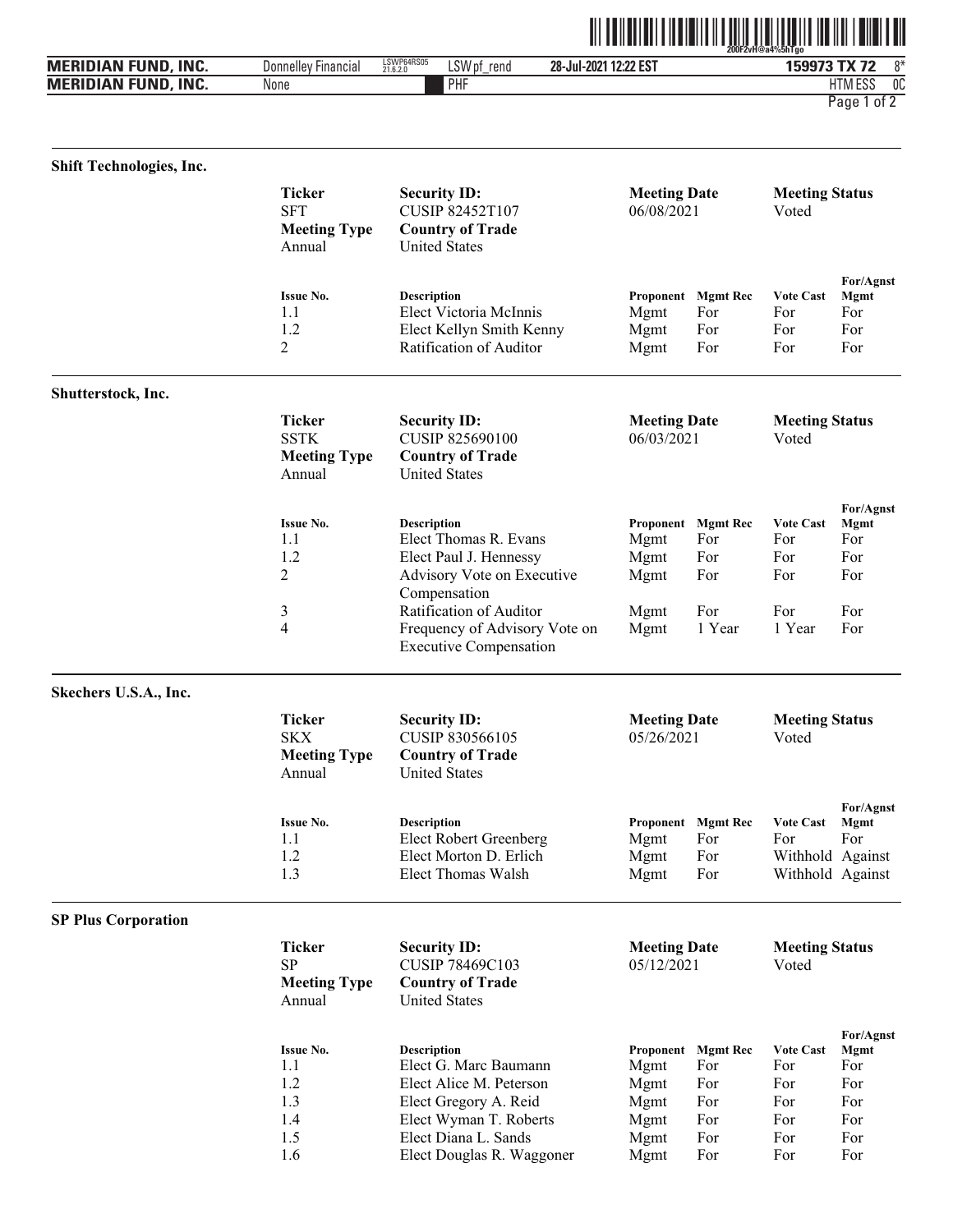

|                            |                            |                                            |                                              |                       |      |     |     | ______________ |      |  |  |
|----------------------------|----------------------------|--------------------------------------------|----------------------------------------------|-----------------------|------|-----|-----|----------------|------|--|--|
| <b>MERIDIAN FUND, INC.</b> | <b>Donnelley Financial</b> | LSWP64RS05<br>21.6.2.0                     | LSW pf_rend                                  | 28-Jul-2021 12:22 EST |      |     |     | 159973 TX 72   | $8*$ |  |  |
| <b>MERIDIAN FUND, INC.</b> | None                       |                                            | <b>PHF</b>                                   |                       |      |     |     | HTM ESS        | 0C   |  |  |
|                            |                            |                                            |                                              |                       |      |     |     | Page 2 of 2    |      |  |  |
|                            |                            |                                            | Amendment to the Long-Term<br>Incentive Plan |                       | Mgmt | For | For | For            |      |  |  |
|                            |                            | Advisory Vote on Executive<br>Compensation |                                              | Mgmt                  | For  | For | For |                |      |  |  |
|                            | 4                          |                                            | Ratification of Auditor                      |                       | Mgmt | For | For | For            |      |  |  |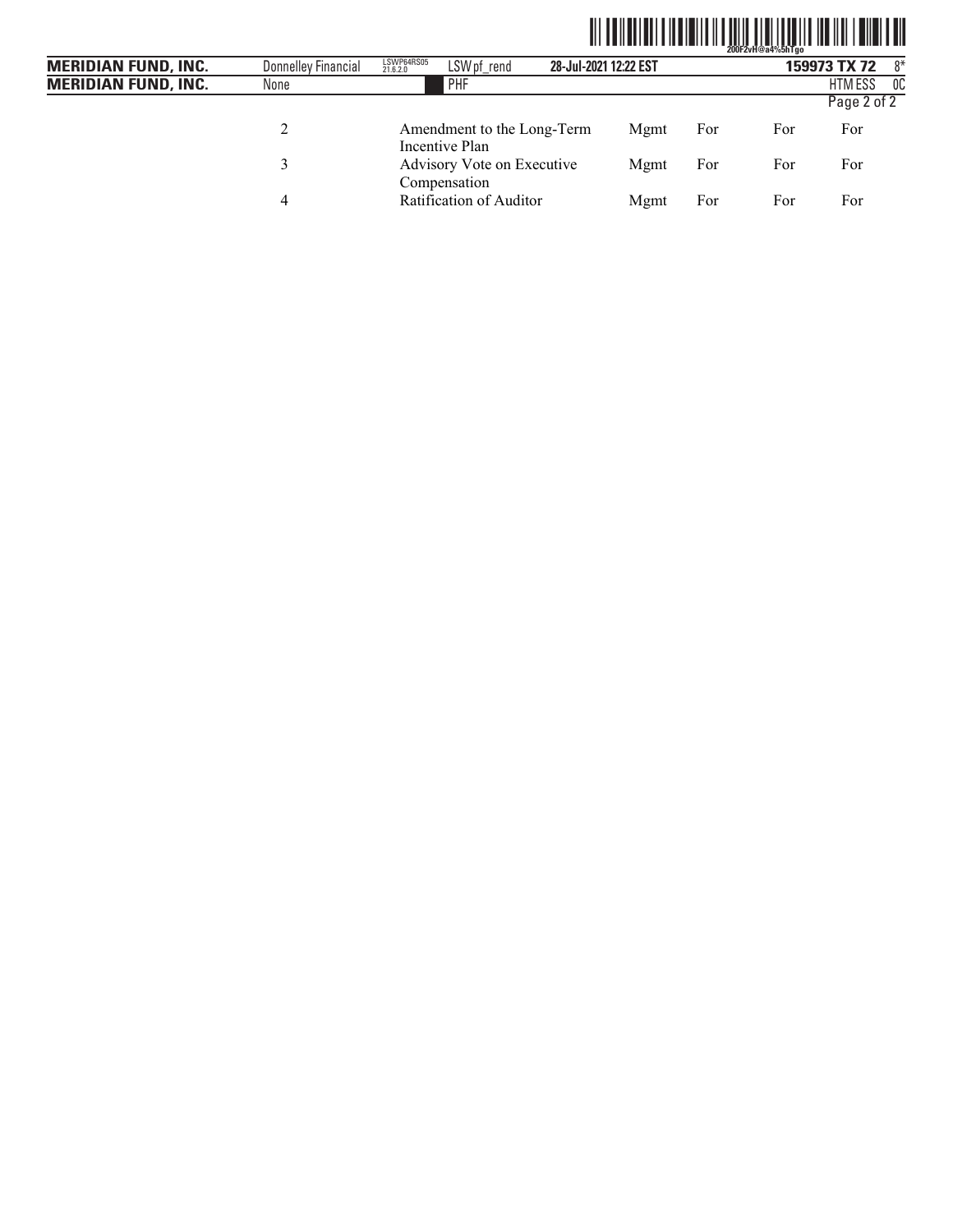|                               |                     |                        |                |                       | $\parallel$ , $\parallel$ , $\parallel$ , $\parallel$ , $\parallel$<br>200F2vH@a4%5n1voo |      |
|-------------------------------|---------------------|------------------------|----------------|-----------------------|------------------------------------------------------------------------------------------|------|
| <b>MERIDIAN FUND,</b><br>INC. | Donnelley Financial | LSWP64RS05<br>21.6.2.0 | LSW pf<br>rend | 28-Jul-2021 12:22 EST | 159973 TX 73                                                                             | $8*$ |
| <b>MERIDIAN FUND,</b><br>INC. | None                |                        | PHF            |                       | <b>HTM ESS</b>                                                                           | 0C   |

Page 1 of 2

| SpringWorks Therapeutics, Inc. |                                                               |                                                                                                                                                    |                                   |                                                |                                                               |                                                   |  |
|--------------------------------|---------------------------------------------------------------|----------------------------------------------------------------------------------------------------------------------------------------------------|-----------------------------------|------------------------------------------------|---------------------------------------------------------------|---------------------------------------------------|--|
|                                | <b>Ticker</b><br><b>SWTX</b><br><b>Meeting Type</b><br>Annual | <b>Security ID:</b><br><b>CUSIP 85205L107</b><br><b>Country of Trade</b><br><b>United States</b>                                                   | <b>Meeting Date</b><br>05/20/2021 |                                                | <b>Meeting Status</b><br>Voted                                |                                                   |  |
|                                | <b>Issue No.</b><br>1.1<br>1.2<br>2<br>3                      | <b>Description</b><br>Elect Freda C. Lewis-Hall<br>Elect Jeffrey Schwartz<br>Ratification of Auditor<br>Advisory Vote on Executive<br>Compensation | Mgmt<br>Mgmt<br>Mgmt<br>Mgmt      | Proponent Mgmt Rec<br>For<br>For<br>For<br>For | <b>Vote Cast</b><br>Withhold Against<br>For<br>For<br>Against | For/Agnst<br><b>Mgmt</b><br>For<br>For<br>Against |  |
|                                | $\overline{4}$                                                | Frequency of Advisory Vote on<br><b>Executive Compensation</b>                                                                                     | Mgmt                              | 1 Year                                         | 1 Year                                                        | For                                               |  |
| <b>SVMK Inc.</b>               |                                                               |                                                                                                                                                    |                                   |                                                |                                                               |                                                   |  |
|                                | <b>Ticker</b><br><b>SVMK</b><br><b>Meeting Type</b><br>Annual | <b>Security ID:</b><br>CUSIP 78489X103<br><b>Country of Trade</b><br><b>United States</b>                                                          | <b>Meeting Date</b><br>06/02/2021 |                                                | <b>Meeting Status</b><br>Voted                                |                                                   |  |
|                                | <b>Issue No.</b>                                              | Description                                                                                                                                        | Proponent                         | <b>Mgmt</b> Rec                                | <b>Vote Cast</b>                                              | For/Agnst<br><b>Mgmt</b>                          |  |
|                                | 1.1                                                           | Elect Susan L. Decker                                                                                                                              | Mgmt                              | For                                            | For                                                           | For                                               |  |
|                                | 1.2                                                           | Elect David A. Ebersman                                                                                                                            | Mgmt                              | For                                            | For                                                           | For                                               |  |
|                                | 1.3                                                           | Elect Erika H. James                                                                                                                               | Mgmt                              | For                                            | For                                                           | For                                               |  |
|                                | 1.4                                                           | Elect Sheryl K. Sandberg                                                                                                                           | Mgmt                              | For                                            | For                                                           | For                                               |  |
|                                | 2                                                             | Advisory Vote on Executive<br>Compensation                                                                                                         | Mgmt                              | For                                            | For                                                           | For                                               |  |
|                                | 3                                                             | Ratification of Auditor                                                                                                                            | Mgmt                              | For                                            | For                                                           | For                                               |  |
|                                | 4                                                             | Shareholder Proposal Regarding<br><b>Board Declassification</b>                                                                                    | ShrHoldr N/A                      |                                                | For                                                           | N/A                                               |  |
| Syneos Health, Inc.            |                                                               |                                                                                                                                                    |                                   |                                                |                                                               |                                                   |  |
|                                | <b>Ticker</b><br><b>SYNH</b><br><b>Meeting Type</b><br>Annual | <b>Security ID:</b><br><b>CUSIP 87166B102</b><br><b>Country of Trade</b><br><b>United States</b>                                                   | <b>Meeting Date</b><br>05/12/2021 |                                                | <b>Meeting Status</b><br>Voted                                |                                                   |  |
|                                | <b>Issue No.</b>                                              | <b>Description</b>                                                                                                                                 | Proponent                         | <b>Mgmt Rec</b>                                | <b>Vote Cast</b>                                              | For/Agnst<br><b>Mgmt</b>                          |  |
|                                |                                                               | <b>Elect Thomas Allen</b>                                                                                                                          | Mgmt                              | For                                            | For                                                           | For                                               |  |
|                                | 2                                                             | Elect Linda A. Harty                                                                                                                               | Mgmt                              | For                                            | For                                                           | For                                               |  |
|                                | 3                                                             | Elect Alistair Macdonald                                                                                                                           | Mgmt                              | For                                            | For                                                           | For                                               |  |
|                                | 4                                                             | Advisory Vote on Executive<br>Compensation                                                                                                         | Mgmt                              | For                                            | For                                                           | For                                               |  |
|                                |                                                               | Ratification of Auditor                                                                                                                            |                                   |                                                |                                                               | For                                               |  |

| Ticker                 | <b>Security ID:</b>                             | <b>Meeting Date</b> | Meeti |
|------------------------|-------------------------------------------------|---------------------|-------|
| TCRR                   | <b>CUSIP 87808K106</b>                          | 10/01/2020          | Voted |
| Meeting Type<br>Annual | <b>Country of Trade</b><br><b>United States</b> |                     |       |

**The Status**<br>**Ticker Status**<br>**Ticker Meeting Status**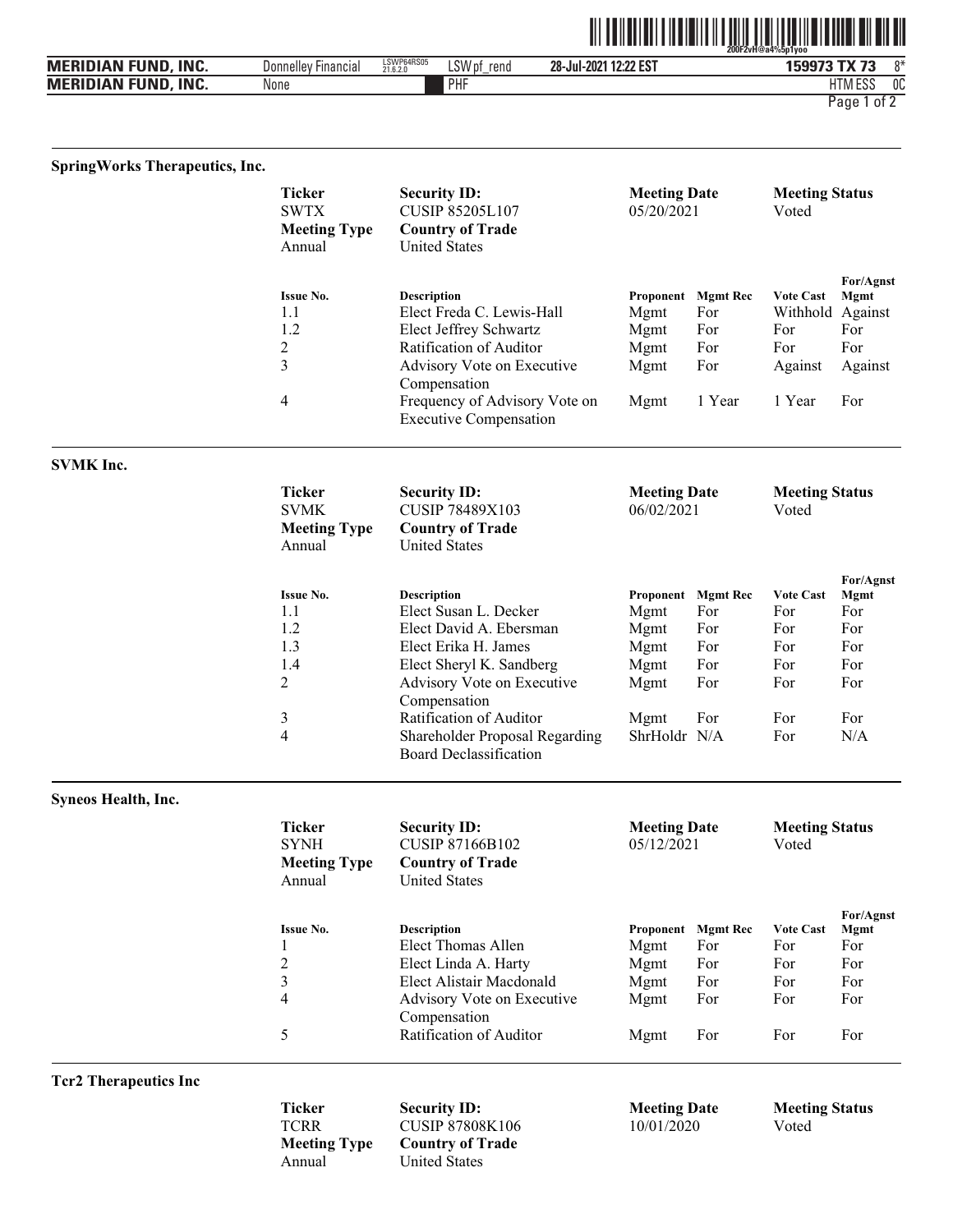

|                            |                            |                        |                         | ZUUFZVH@a4%5p1y00     |                 |                  |                      |  |  |
|----------------------------|----------------------------|------------------------|-------------------------|-----------------------|-----------------|------------------|----------------------|--|--|
| <b>MERIDIAN FUND, INC.</b> | <b>Donnelley Financial</b> | LSWP64RS05<br>21.6.2.0 | LSW pf rend             | 28-Jul-2021 12:22 EST |                 | 159973 TX 73     | $8*$                 |  |  |
| <b>MERIDIAN FUND, INC.</b> | None                       |                        | PHF                     |                       |                 |                  | 0C<br><b>HTM ESS</b> |  |  |
|                            |                            |                        |                         |                       |                 |                  | Page $2$ of $2$      |  |  |
|                            | <b>Issue No.</b>           | <b>Description</b>     |                         | Proponent             | <b>Mgmt Rec</b> | <b>Vote Cast</b> | For/Agnst<br>Mgmt    |  |  |
|                            | 1.1                        |                        | Elect Andrew R. Allen   | Mgmt                  | For             | Withhold Against |                      |  |  |
|                            | 1.2                        |                        | Elect Patrick Baeuerle  | Mgmt                  | For             | For              | For                  |  |  |
|                            | 1.3                        |                        | Elect Axel Hoos         | Mgmt                  | For             | For              | For                  |  |  |
|                            |                            |                        | Ratification of Auditor | Mgmt                  | For             | For              | For                  |  |  |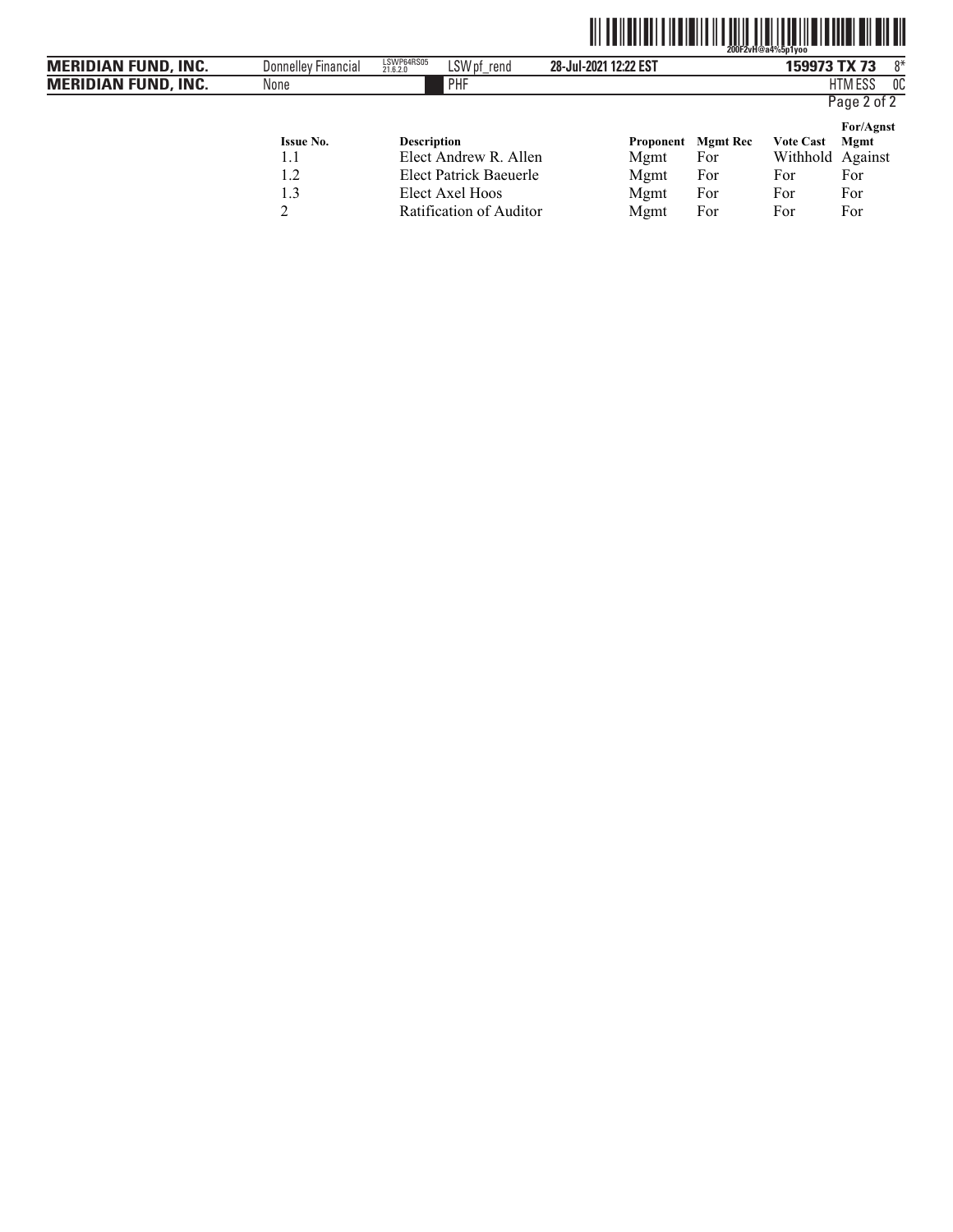| <b>MERIDIAN FUND, INC.</b>      | <b>Donnelley Financial</b>    | LSWP64RS05<br>21.6.2.0<br>LSW pf_rend<br>28-Jul-2021 12:22 EST |                     |                 | 159973 TX 74          | $8*$                                           |
|---------------------------------|-------------------------------|----------------------------------------------------------------|---------------------|-----------------|-----------------------|------------------------------------------------|
| <b>MERIDIAN FUND, INC.</b>      | None                          | PHF                                                            |                     |                 |                       | <b>HTMESS</b><br>0 <sup>C</sup><br>Page 1 of 2 |
|                                 |                               |                                                                |                     |                 |                       |                                                |
| TechTarget, Inc.                |                               |                                                                |                     |                 |                       |                                                |
|                                 | <b>Ticker</b>                 | <b>Security ID:</b>                                            | <b>Meeting Date</b> |                 | <b>Meeting Status</b> |                                                |
|                                 | <b>TTGT</b>                   | <b>CUSIP 87874R100</b>                                         | 06/08/2021          |                 | Voted                 |                                                |
|                                 | <b>Meeting Type</b>           | <b>Country of Trade</b>                                        |                     |                 |                       |                                                |
|                                 | Annual                        | <b>United States</b>                                           |                     |                 |                       |                                                |
|                                 |                               |                                                                |                     |                 |                       | For/Agnst                                      |
|                                 | <b>Issue No.</b>              | <b>Description</b>                                             | Proponent           | <b>Mgmt Rec</b> | <b>Vote Cast</b>      | <b>Mgmt</b>                                    |
|                                 | 1                             | Elect Robert D. Burke                                          | Mgmt                | For             | For                   | For                                            |
|                                 | $\overline{c}$                | <b>Elect Bruce Levenson</b>                                    | Mgmt                | For             | For                   | For                                            |
|                                 | 3                             | Ratification of Auditor                                        | Mgmt                | For             | For                   | For                                            |
|                                 | 4                             | Amendment to the 2017 Stock<br>Option and Incentive Plan       | Mgmt                | For             | Against               | Against                                        |
| <b>Tennant Company</b>          |                               |                                                                |                     |                 |                       |                                                |
|                                 | <b>Ticker</b>                 | <b>Security ID:</b>                                            | <b>Meeting Date</b> |                 | <b>Meeting Status</b> |                                                |
|                                 | <b>TNC</b>                    | CUSIP 880345103                                                | 04/28/2021          |                 | Voted                 |                                                |
|                                 | <b>Meeting Type</b>           | <b>Country of Trade</b>                                        |                     |                 |                       |                                                |
|                                 | Annual                        | <b>United States</b>                                           |                     |                 |                       |                                                |
|                                 |                               |                                                                |                     |                 |                       | For/Agnst                                      |
|                                 | <b>Issue No.</b>              | <b>Description</b>                                             | Proponent           | <b>Mgmt Rec</b> | <b>Vote Cast</b>      | <b>Mgmt</b>                                    |
|                                 |                               | Elect Azita Arvani                                             | Mgmt                | For             | For                   | For                                            |
|                                 | $\overline{c}$                | Elect Timothy R. Morse                                         | Mgmt                | For             | For                   | For                                            |
|                                 | 3                             | Elect Steven A. Sonnenberg                                     | Mgmt                | For             | For                   | For                                            |
|                                 | 4<br>5                        | Elect David W. Huml<br>Ratification of Auditor                 | Mgmt                | For             | For<br>For            | For<br>For                                     |
|                                 | 6                             | Advisory Vote on Executive                                     | Mgmt                | For<br>For      | For                   | For                                            |
|                                 |                               | Compensation                                                   | Mgmt                |                 |                       |                                                |
| <b>The Middleby Corporation</b> |                               |                                                                |                     |                 |                       |                                                |
|                                 | <b>Ticker</b>                 | <b>Security ID:</b>                                            | <b>Meeting Date</b> |                 | <b>Meeting Status</b> |                                                |
|                                 | <b>MIDD</b>                   | CUSIP 596278101                                                | 05/10/2021          |                 | Voted                 |                                                |
|                                 | <b>Meeting Type</b><br>Annual | <b>Country of Trade</b><br><b>United States</b>                |                     |                 |                       |                                                |
|                                 |                               |                                                                |                     |                 |                       | For/Agnst                                      |
|                                 | <b>Issue No.</b>              | <b>Description</b>                                             | Proponent           | <b>Mgmt Rec</b> | <b>Vote Cast</b>      | <b>Mgmt</b>                                    |
|                                 | 1.1                           | Elect Sarah Palisi Chapin                                      | Mgmt                | For             | For                   | For                                            |
|                                 | 1.2<br>1.3                    | Elect Timothy J. FitzGerald<br>Elect Cathy L. McCarthy         | Mgmt<br>Mgmt        | For<br>For      | For<br>For            | For<br>For                                     |
|                                 | 1.4                           | Elect John R. Miller III                                       | Mgmt                | For             | For                   | For                                            |
|                                 | 1.5                           | Elect Robert A. Nerbonne                                       | Mgmt                | For             | For                   | For                                            |
|                                 | 1.6                           | Elect Gordon O'Brien                                           | Mgmt                | For             | For                   | For                                            |
|                                 | 1.7                           | Elect Nassem Ziyad                                             | Mgmt                | For             | For                   | For                                            |
|                                 | 2                             | Advisory Vote on Executive<br>Compensation                     | Mgmt                | For             | For                   | For                                            |
|                                 | 3                             | Approval of the 2021 Long-Term<br><b>Incentive Plan</b>        | Mgmt                | For             | For                   | For                                            |
|                                 | 4                             | Ratification of Auditor                                        | Mgmt                | For             | For                   | For                                            |
|                                 |                               |                                                                |                     |                 |                       |                                                |

**TriNet Group, Inc.**

| Ticker              | <b>Security ID:</b>     | <b>Meeting Date</b> | <b>Meeting Status</b> |
|---------------------|-------------------------|---------------------|-----------------------|
| <b>TNET</b>         | CUSIP 896288107         | 05/27/2021          | Voted                 |
| <b>Meeting Type</b> | <b>Country of Trade</b> |                     |                       |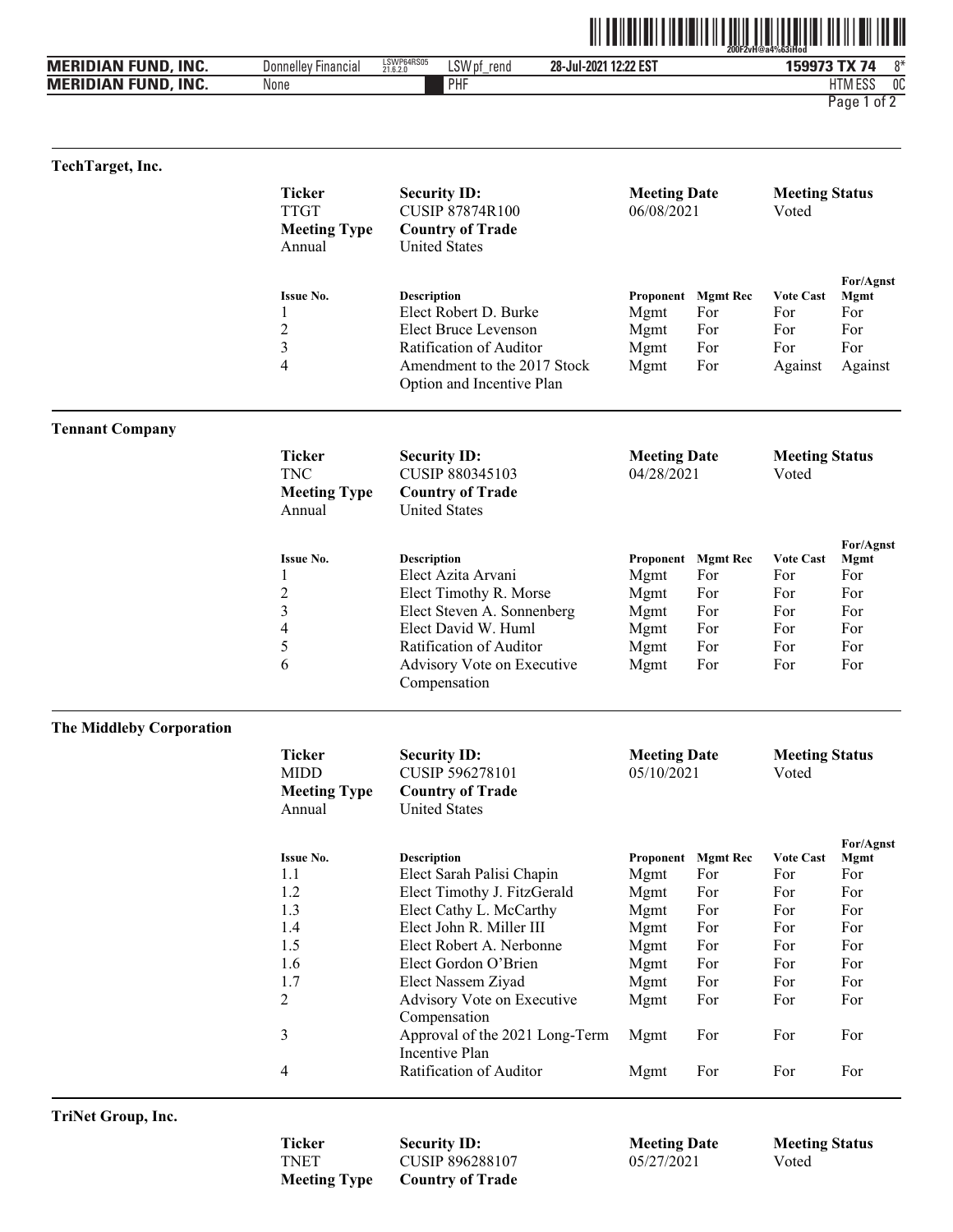

| <b>MERIDIAN FUND, INC.</b> | Donnelley Financial | LSWP64RS05<br>LSW pf_rend<br>28-Jul-2021 12:22 EST<br>21.6.2.0 |                                                                |  |           | $8*$<br>159973 TX 74 |                  |                   |
|----------------------------|---------------------|----------------------------------------------------------------|----------------------------------------------------------------|--|-----------|----------------------|------------------|-------------------|
| <b>MERIDIAN FUND, INC.</b> | None                |                                                                | PHF                                                            |  |           |                      |                  | 0C<br>HTM ESS     |
|                            | Annual              |                                                                | <b>United States</b>                                           |  |           |                      |                  | Page 2 of 2       |
|                            | <b>Issue No.</b>    | <b>Description</b>                                             |                                                                |  | Proponent | <b>Mgmt</b> Rec      | <b>Vote Cast</b> | For/Agnst<br>Mgmt |
|                            | 1.1                 |                                                                | Elect Katherine August-de Wilde                                |  | Mgmt      | For                  | For              | For               |
|                            | 1.2                 |                                                                | Elect H. Raymond Bingham                                       |  | Mgmt      | For                  | For              | For               |
|                            | 1.3                 |                                                                | Elect Ralph A. Clark                                           |  | Mgmt      | For                  | For              | For               |
|                            | 1.4                 |                                                                | Elect Maria Contreras-Sweet                                    |  | Mgmt      | For                  | For              | For               |
|                            | 1.5                 |                                                                | Elect Shawn Guertin                                            |  | Mgmt      | For                  | For              | For               |
|                            | 2                   |                                                                | Advisory Vote on Executive<br>Compensation                     |  | Mgmt      | For                  | For              | For               |
|                            | 3                   |                                                                | Frequency of Advisory Vote on<br><b>Executive Compensation</b> |  | Mgmt      | 1 Year               | 1 Year           | For               |
|                            | 4                   |                                                                | Ratification of Auditor                                        |  | Mgmt      | For                  | For              | For               |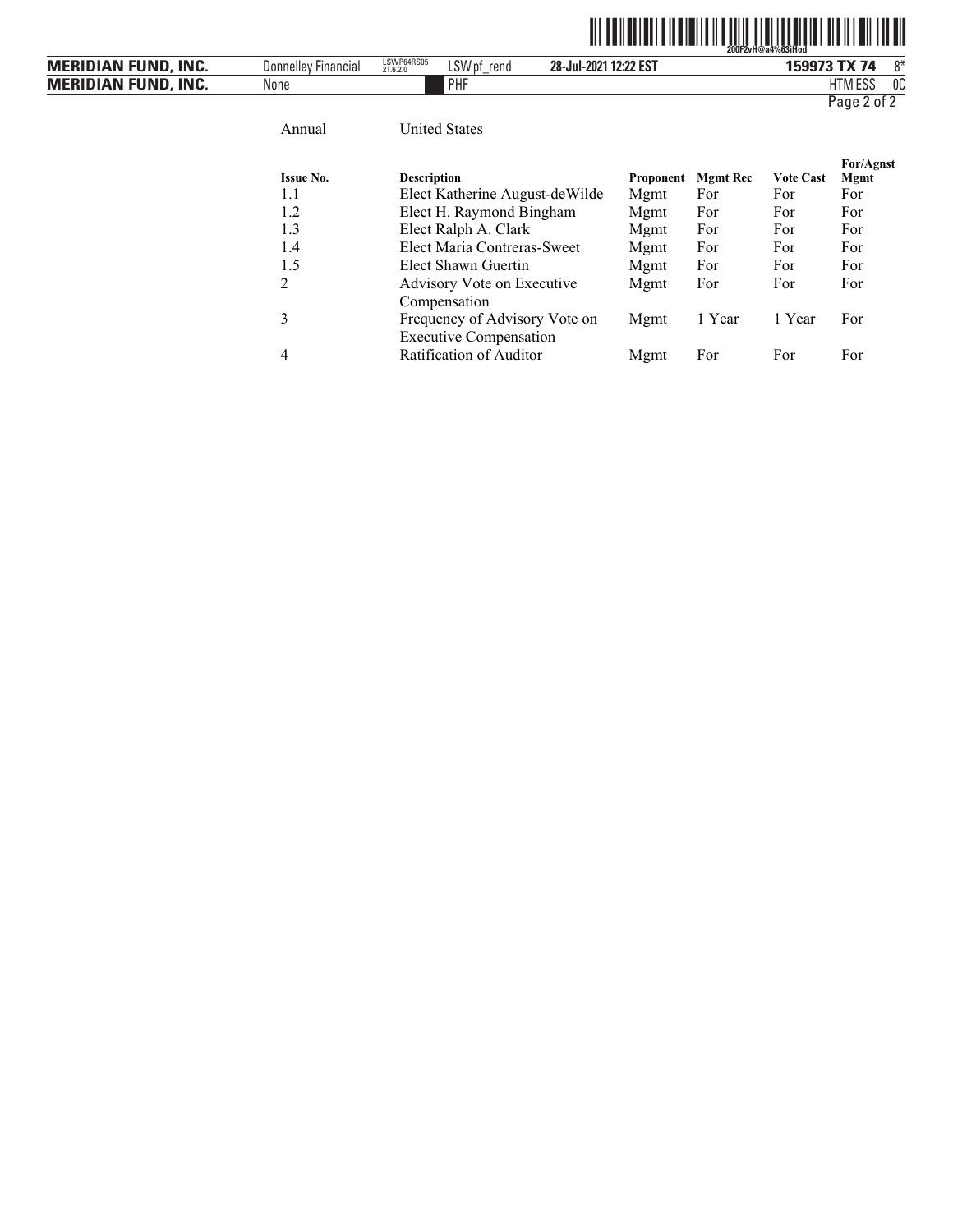| <b>MERIDIAN FUND, INC.</b>                 | <b>Donnelley Financial</b>                                   | LSWP64RS05<br>21.6.2.0<br>LSW pf_rend                                                            | 28-Jul-2021 12:22 EST             |                                   | 159973 TX 75                   | $8*$                             |
|--------------------------------------------|--------------------------------------------------------------|--------------------------------------------------------------------------------------------------|-----------------------------------|-----------------------------------|--------------------------------|----------------------------------|
| <b>MERIDIAN FUND, INC.</b>                 | None                                                         | PHF                                                                                              |                                   |                                   |                                | 0 <sup>C</sup><br><b>HTM ESS</b> |
|                                            |                                                              |                                                                                                  |                                   |                                   |                                | Page 1 of 1                      |
| TrueBlue, Inc.                             |                                                              |                                                                                                  |                                   |                                   |                                |                                  |
|                                            | <b>Ticker</b><br><b>TBI</b><br><b>Meeting Type</b><br>Annual | <b>Security ID:</b><br><b>CUSIP 89785X101</b><br><b>Country of Trade</b><br><b>United States</b> |                                   | <b>Meeting Date</b><br>05/12/2021 |                                | <b>Meeting Status</b>            |
|                                            | <b>Issue No.</b>                                             | <b>Description</b>                                                                               | Proponent                         | <b>Mgmt Rec</b>                   | <b>Vote Cast</b>               | For/Agnst<br><b>Mgmt</b>         |
|                                            | 1                                                            | Elect A. P. Beharelle                                                                            | Mgmt                              | For                               | For                            | For                              |
|                                            | $\overline{c}$                                               | Elect Colleen B. Brown                                                                           | Mgmt                              | For                               | For                            | For                              |
|                                            | 3                                                            | Elect Steven C. Cooper                                                                           | Mgmt                              | For                               | For                            | For                              |
|                                            | 4                                                            | Elect William C. Goings                                                                          | Mgmt                              | For                               | For                            | For                              |
|                                            | 5                                                            | Elect Kim Harris Jones                                                                           | Mgmt                              | For                               | For                            | For                              |
|                                            | 6                                                            | Elect R. Chris Keidler                                                                           | Mgmt                              | For                               | For                            | For                              |
|                                            | 7                                                            | Elect Jeffrey B. Sakaguchi                                                                       | Mgmt                              | For                               | For                            | For                              |
|                                            | 8                                                            | Elect Kristi A. Savacool                                                                         | Mgmt                              | For                               | For                            | For                              |
|                                            | 9                                                            | Elect Bonnie W. Soodik                                                                           | Mgmt                              | For                               | For                            | For                              |
|                                            | 10                                                           | Advisory Vote on Executive<br>Compensation                                                       | Mgmt                              | For                               | For                            | For                              |
|                                            | 11                                                           | Ratification of Auditor                                                                          | Mgmt                              | For                               | For                            | For                              |
| <b>TS Innovation Acquisitions</b><br>Corp. |                                                              |                                                                                                  |                                   |                                   |                                |                                  |
|                                            | <b>Ticker</b><br><b>TSIA</b>                                 | <b>Security ID:</b><br><b>CUSIP 87284T100</b>                                                    | <b>Meeting Date</b><br>06/03/2021 |                                   | <b>Meeting Status</b><br>Voted |                                  |

| <b>Meeting Type</b><br>Special | <b>Country of Trade</b><br><b>United States</b>      |           |                 |                  |                          |
|--------------------------------|------------------------------------------------------|-----------|-----------------|------------------|--------------------------|
| <b>Issue No.</b>               | <b>Description</b>                                   | Proponent | <b>Mgmt</b> Rec | <b>Vote Cast</b> | For/Agnst<br><b>Mgmt</b> |
| 1                              | Merger/Acquisition                                   | Mgmt      | For             | For              | For                      |
| 2                              | Charter Approval                                     | Mgmt      | For             | For              | For                      |
| 3                              | Increase in Authorized Common<br>and Preferred Stock | Mgmt      | For             | Against          | Against                  |
| 4                              | Supermajority Requirement to<br>Amend Charter        | Mgmt      | For             | For              | For                      |
| 5                              | Supermajority Requirement to<br>Amend Bylaws         | Mgmt      | For             | For              | For                      |
| 6                              | Director Removal                                     | Mgmt      | For             | Against          | Against                  |
| 7                              | <b>Classified Board</b>                              | Mgmt      | For             | Against          | Against                  |
| 8                              | <b>Remove Blank Check Provisions</b>                 | Mgmt      | For             | For              | For                      |
| 9.1                            | Elect Raju Rishi                                     | Mgmt      | For             | For              | For                      |
| 9.2                            | Elect J. Allen Smith                                 | Mgmt      | For             | For              | For                      |
| 9.3                            | Elect Patricia S. Han                                | Mgmt      | For             | For              | For                      |
| 9.4                            | Elect Andrew Sugrue                                  | Mgmt      | For             | For              | For                      |
| 9.5                            | Elect Luke Schoenfelder                              | Mgmt      | For             | For              | For                      |
| 9.6                            | Elect Peter Campbell                                 | Mgmt      | For             | For              | For                      |
| 9.7                            | Elect Robert J. Speyer                               | Mgmt      | For             | For              | For                      |
| 10                             | Nasdaq                                               | Mgmt      | For             | For              | For                      |
| 11                             | Incentive Award Plan Proposal                        | Mgmt      | For             | For              | For                      |
| 12                             | Right to Adjourn Meeting                             | Mgmt      | For             | For              | For                      |
|                                |                                                      |           |                 |                  |                          |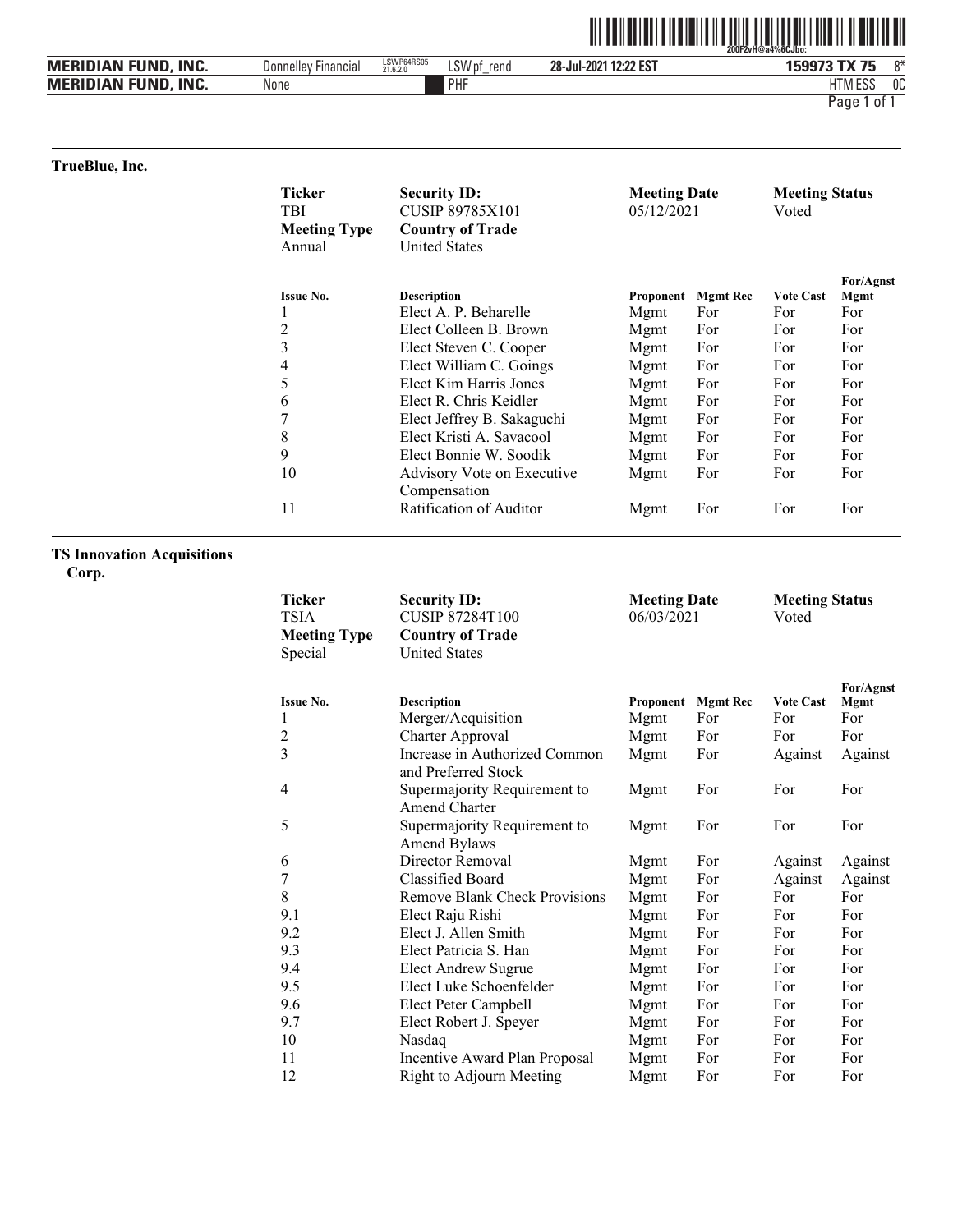| <b>MERIDIAN FUND, INC.</b>       | <b>Donnelley Financial</b>                                    | LSWP64RS05<br>21.6.2.0<br>LSW pf_rend<br>28-Jul-2021 12:22 EST                                                                               |                                           |                                             | 159973 TX 76                                 | $9*$                                                 |
|----------------------------------|---------------------------------------------------------------|----------------------------------------------------------------------------------------------------------------------------------------------|-------------------------------------------|---------------------------------------------|----------------------------------------------|------------------------------------------------------|
| <b>MERIDIAN FUND, INC.</b>       | None                                                          | PHF                                                                                                                                          |                                           |                                             |                                              | <b>HTMESS</b><br>0 <sup>C</sup><br>Page 1 of 2       |
| <b>Upland Software, Inc.</b>     |                                                               |                                                                                                                                              |                                           |                                             |                                              |                                                      |
|                                  | <b>Ticker</b><br><b>UPLD</b><br><b>Meeting Type</b><br>Annual | <b>Security ID:</b><br>CUSIP 91544A109<br><b>Country of Trade</b><br><b>United States</b>                                                    |                                           | <b>Meeting Date</b><br>06/09/2021           |                                              | <b>Meeting Status</b>                                |
|                                  | <b>Issue No.</b><br>1.1<br>1.2<br>2<br>$\overline{3}$         | Description<br>Elect Stephen E. Courter<br>Elect Teresa Miles Walsh<br>Ratification of Auditor<br>Advisory Vote on Executive<br>Compensation | Proponent<br>Mgmt<br>Mgmt<br>Mgmt<br>Mgmt | <b>Mgmt Rec</b><br>For<br>For<br>For<br>For | <b>Vote Cast</b><br>For<br>For<br>For<br>For | For/Agnst<br><b>Mgmt</b><br>For<br>For<br>For<br>For |
| Veracyte, Inc.                   |                                                               |                                                                                                                                              |                                           |                                             |                                              |                                                      |
|                                  | <b>Ticker</b><br><b>VCYT</b><br><b>Meeting Type</b><br>Annual | <b>Security ID:</b><br>CUSIP 92337F107<br><b>Country of Trade</b><br><b>United States</b>                                                    | <b>Meeting Date</b><br>06/07/2021         |                                             | <b>Meeting Status</b><br>Voted               |                                                      |
|                                  | <b>Issue No.</b><br>1.1<br>1.2<br>2<br>3                      | Description<br>Elect Muna Bhanji<br>Elect John L. Bishop<br>Ratification of Auditor<br>Advisory Vote on Executive<br>Compensation            | Proponent<br>Mgmt<br>Mgmt<br>Mgmt<br>Mgmt | <b>Mgmt Rec</b><br>For<br>For<br>For<br>For | <b>Vote Cast</b><br>For<br>For<br>For<br>For | For/Agnst<br><b>Mgmt</b><br>For<br>For<br>For<br>For |
| <b>Viking Therapeutics, Inc.</b> |                                                               |                                                                                                                                              |                                           |                                             |                                              |                                                      |
|                                  | <b>Ticker</b><br><b>VKTX</b><br><b>Meeting Type</b><br>Annual | <b>Security ID:</b><br>CUSIP 92686J106<br><b>Country of Trade</b><br><b>United States</b>                                                    | <b>Meeting Date</b><br>05/20/2021         |                                             | <b>Meeting Status</b><br>Voted               |                                                      |
|                                  | <b>Issue No.</b><br>1.1                                       | <b>Description</b><br>Elect Brian Lian                                                                                                       | Mgmt                                      | Proponent Mgmt Rec<br>For                   | <b>Vote Cast</b><br>For                      | For/Agnst<br><b>Mgmt</b><br>For                      |
|                                  | 1.2<br>2<br>3                                                 | <b>Elect Lawson Macartney</b><br>Ratification of Auditor<br>Advisory Vote on Executive<br>Compensation                                       | Mgmt<br>Mgmt<br>Mgmt                      | For<br>For<br>For                           | For<br>For<br>For                            | For<br>For<br>For                                    |
|                                  | 4                                                             | Frequency of Advisory Vote on<br><b>Executive Compensation</b>                                                                               | Mgmt                                      | 1 Year                                      | 1 Year                                       | For                                                  |
| Vocera Communications, Inc.      |                                                               |                                                                                                                                              |                                           |                                             |                                              |                                                      |
|                                  | <b>Ticker</b><br><b>VCRA</b><br><b>Meeting Type</b><br>Annual | <b>Security ID:</b><br><b>CUSIP 92857F107</b><br><b>Country of Trade</b><br><b>United States</b>                                             |                                           | <b>Meeting Date</b><br>06/04/2021           |                                              | <b>Meeting Status</b>                                |
|                                  | <b>Issue No.</b><br>1<br>$\overline{c}$<br>3                  | Description<br>Elect John N. McMullen<br>Elect Sharon L. O'Keefe<br>Elect Ronald A. Paulus                                                   | Mgmt<br>Mgmt<br>Mgmt                      | Proponent Mgmt Rec<br>For<br>For<br>For     | <b>Vote Cast</b><br>For<br>For<br>For        | For/Agnst<br><b>Mgmt</b><br>For<br>For<br>For        |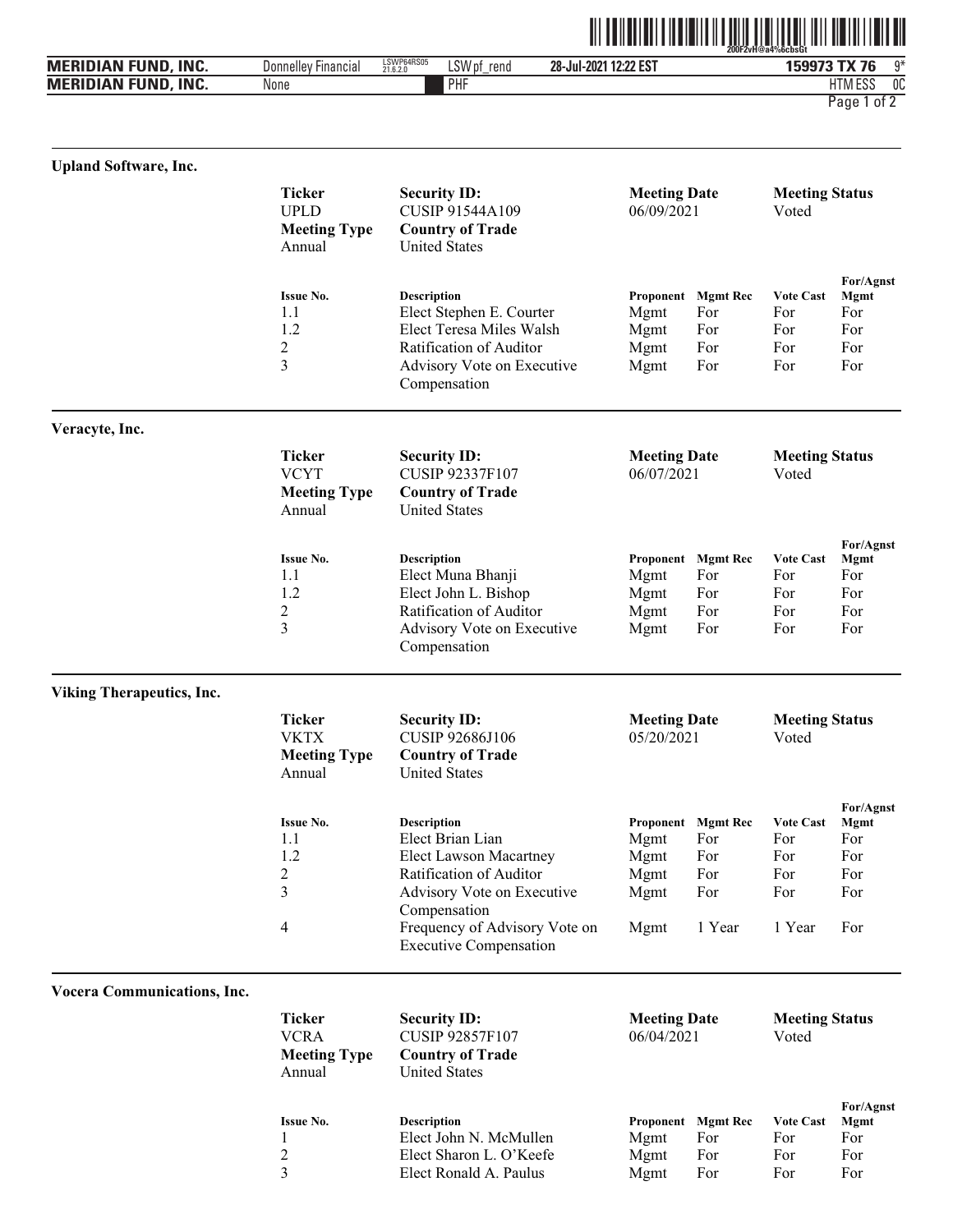

|                            |                            |                         |                                                            | 100111841             |      |     |         |                      |
|----------------------------|----------------------------|-------------------------|------------------------------------------------------------|-----------------------|------|-----|---------|----------------------|
| <b>MERIDIAN FUND, INC.</b> | <b>Donnelley Financial</b> | LSWP64RS05<br>21.6.2.0  | LSW pf rend                                                | 28-Jul-2021 12:22 EST |      |     |         | $9*$<br>159973 TX 76 |
| <b>MERIDIAN FUND, INC.</b> | None                       |                         | PHF                                                        |                       |      |     |         | 0C<br><b>HTM ESS</b> |
|                            |                            |                         |                                                            |                       |      |     |         | Page $2$ of $2$      |
|                            | 4                          | Ratification of Auditor |                                                            | Mgmt                  | For  | For | For     |                      |
|                            |                            |                         | Advisory Vote on Executive<br>Compensation                 |                       | Mgmt | For | For     | For                  |
|                            | 6                          |                         | Approval of the 2021 Equity<br>Incentive Plan              |                       | Mgmt | For | Against | Against              |
|                            |                            |                         | Amendment to the 2012 Employee Mgmt<br>Stock Purchase Plan |                       |      | For | For     | For                  |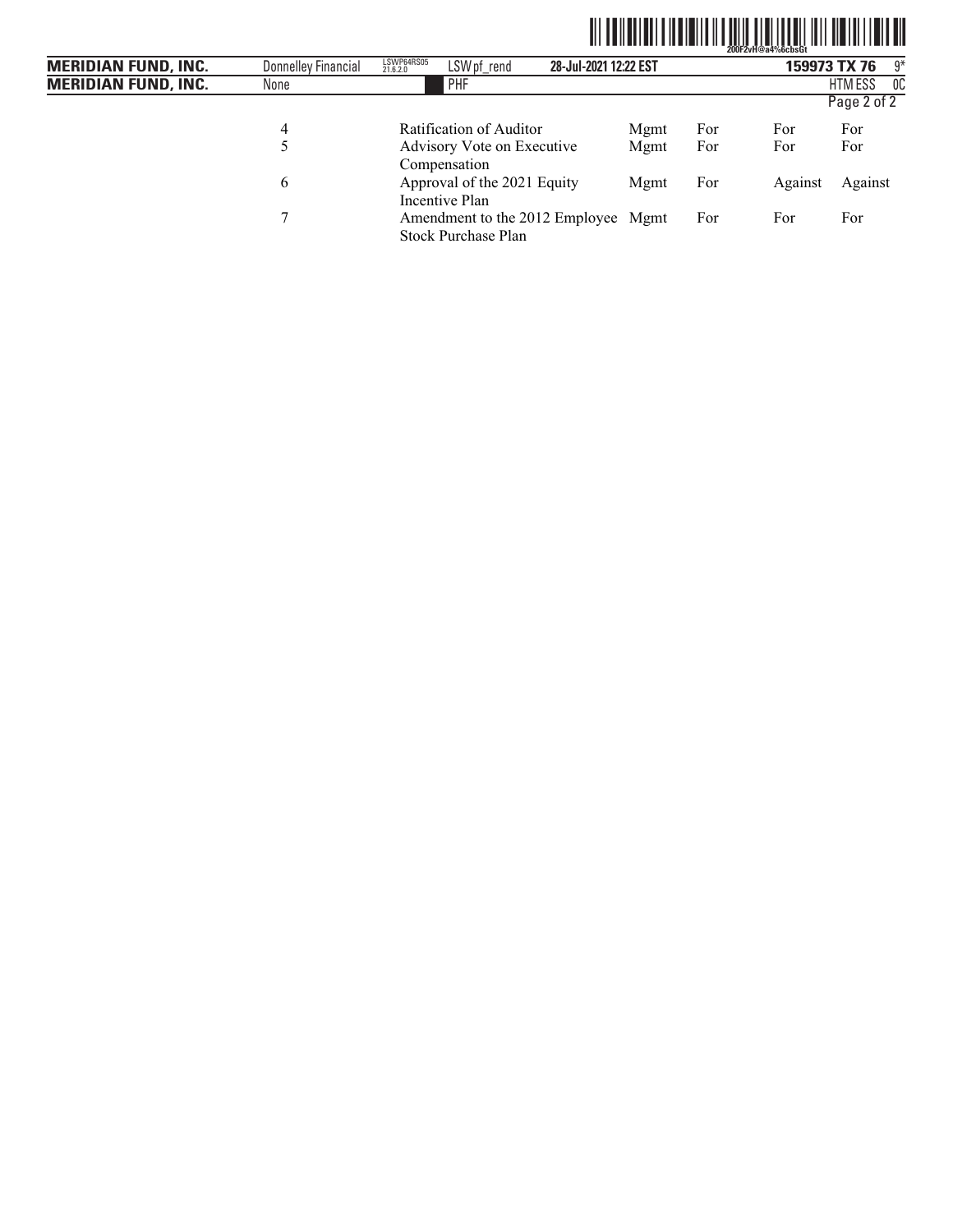| <b>MERIDIAN FUND, INC.</b>   | <b>Donnelley Financial</b>                                    | LSWP64RS05<br>21.6.2.0<br>LSW pf_rend                                                                                                                                               | 28-Jul-2021 12:22 EST                             |                                                    | 159973 TX 77                                        | $6*$                                                        |  |
|------------------------------|---------------------------------------------------------------|-------------------------------------------------------------------------------------------------------------------------------------------------------------------------------------|---------------------------------------------------|----------------------------------------------------|-----------------------------------------------------|-------------------------------------------------------------|--|
| <b>MERIDIAN FUND, INC.</b>   | None                                                          | PHF                                                                                                                                                                                 |                                                   |                                                    |                                                     | HTM ESS<br>0 <sup>C</sup><br>Page 1 of 1                    |  |
|                              |                                                               |                                                                                                                                                                                     |                                                   |                                                    |                                                     |                                                             |  |
| WisdomTree Investments, Inc. | <b>Ticker</b><br><b>WETF</b><br><b>Meeting Type</b><br>Annual | <b>Security ID:</b><br>CUSIP 97717P104<br><b>Country of Trade</b><br><b>United States</b>                                                                                           |                                                   | <b>Meeting Date</b><br>06/17/2021                  |                                                     | <b>Meeting Status</b>                                       |  |
|                              | <b>Issue No.</b><br>1<br>2<br>3<br>4<br>5                     | <b>Description</b><br><b>Elect Anthony Bossone</b><br>Elect Smita Conjeevaram<br><b>Elect Bruce Lavine</b><br>Ratification of Auditor<br>Advisory Vote on Executive<br>Compensation | Proponent<br>Mgmt<br>Mgmt<br>Mgmt<br>Mgmt<br>Mgmt | <b>Mgmt Rec</b><br>For<br>For<br>For<br>For<br>For | <b>Vote Cast</b><br>For<br>For<br>For<br>For<br>For | For/Agnst<br><b>Mgmt</b><br>For<br>For<br>For<br>For<br>For |  |
| Workiva Inc.                 |                                                               |                                                                                                                                                                                     |                                                   |                                                    |                                                     |                                                             |  |
|                              | <b>Ticker</b><br>WK<br><b>Meeting Type</b><br>Annual          | <b>Security ID:</b><br>CUSIP 98139A105<br><b>Country of Trade</b><br><b>United States</b>                                                                                           |                                                   | <b>Meeting Date</b><br>06/03/2021                  |                                                     | <b>Meeting Status</b><br>Voted                              |  |
|                              | <b>Issue No.</b><br>1.1<br>1.2<br>2                           | <b>Description</b><br>Elect Robert H. Herz<br>Elect David S. Mulcahy<br>Advisory Vote on Executive                                                                                  | Proponent<br>Mgmt<br>Mgmt<br>Mgmt                 | <b>Mgmt Rec</b><br>For<br>For<br>For               | <b>Vote Cast</b><br>For<br>For<br>For               | For/Agnst<br><b>Mgmt</b><br>For<br>For<br>For               |  |
|                              | 3                                                             | Compensation<br>Ratification of Auditor                                                                                                                                             | Mgmt                                              | For                                                | For                                                 | For                                                         |  |
| Xeris Pharmaceuticals, Inc.  |                                                               |                                                                                                                                                                                     |                                                   |                                                    |                                                     |                                                             |  |
|                              | <b>Ticker</b><br><b>XERS</b><br><b>Meeting Type</b><br>Annual | <b>Security ID:</b><br><b>CUSIP 98422L107</b><br><b>Country of Trade</b><br><b>United States</b>                                                                                    | <b>Meeting Date</b><br>06/08/2021                 |                                                    | <b>Meeting Status</b><br>Voted                      |                                                             |  |
|                              | <b>Issue No.</b><br>1.1<br>1.2                                | Description<br>Elect Paul R. Edick<br>Elect Marla Persky                                                                                                                            | Mgmt<br>Mgmt                                      | Proponent Mgmt Rec<br>For<br>For                   | <b>Vote Cast</b><br>For<br>For                      | For/Agnst<br><b>Mgmt</b><br>For<br>For                      |  |
|                              | $\overline{2}$                                                | Ratification of Auditor                                                                                                                                                             | Mgmt                                              | For                                                | For                                                 | For                                                         |  |
| Zuora, Inc.                  | <b>Ticker</b><br><b>ZUO</b><br><b>Meeting Type</b><br>Annual  | <b>Security ID:</b><br>CUSIP 98983V106<br><b>Country of Trade</b><br><b>United States</b>                                                                                           |                                                   | <b>Meeting Date</b><br>06/22/2021                  |                                                     | <b>Meeting Status</b>                                       |  |
|                              | <b>Issue No.</b><br>1.1<br>1.2<br>2<br>3                      | Description<br>Elect Kenneth A. Goldman<br>Elect Tien Tzuo<br>Ratification of Auditor<br>Advisory Vote on Executive<br>Compensation                                                 | Mgmt<br>Mgmt<br>Mgmt<br>Mgmt                      | Proponent Mgmt Rec<br>For<br>For<br>For<br>For     | <b>Vote Cast</b><br>For<br>For<br>For<br>For        | For/Agnst<br><b>Mgmt</b><br>For<br>For<br>For<br>For        |  |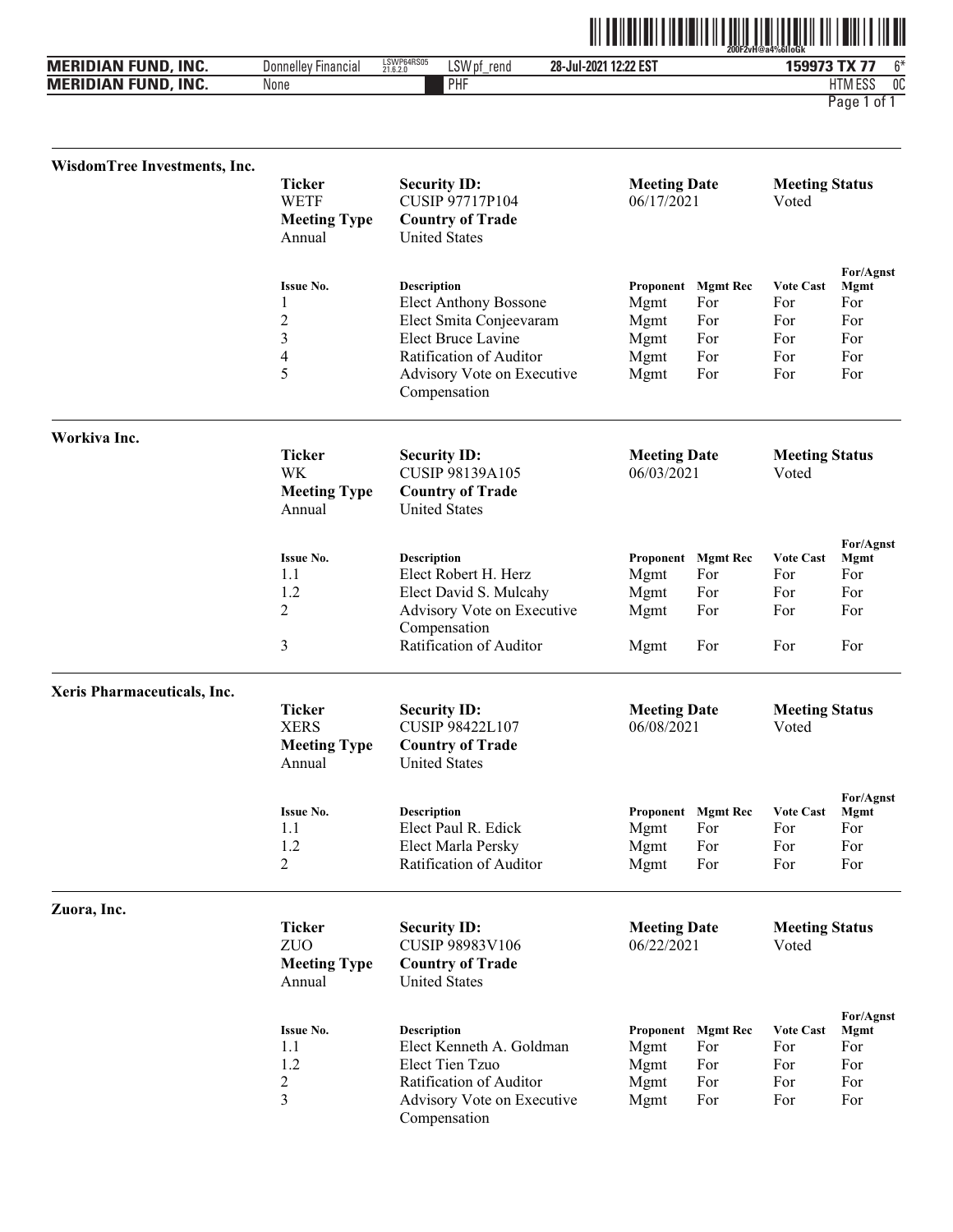|                            |                     |                        |             |                       | <u> 111   111   111   111   111   111   111   111   111   111   111   111   111   111   111   111   111   1</u><br>200F2vH@a4%6sBuoJ |
|----------------------------|---------------------|------------------------|-------------|-----------------------|--------------------------------------------------------------------------------------------------------------------------------------|
| <b>MERIDIAN FUND, INC.</b> | Donnelley Financial | LSWP64RS05<br>21.6.2.0 | LSW pf rend | 28-Jul-2021 12:23 EST | $7*$<br>159973 TX 78                                                                                                                 |
| <b>MERIDIAN FUND, INC.</b> | None                |                        | PHF         |                       | 0C<br>HTM ESS                                                                                                                        |
|                            |                     |                        |             |                       | Page 1 of 2                                                                                                                          |

### **Item 1: Proxy Voting Record**

Registrant : Meridian Fund, Inc.

Fund Name : Meridian Enhanced Equity Fund

07/01/2021 - 06/30/2021

#### **Activision Blizzard, Inc.**

| <b>Ticker</b><br><b>ATVI</b><br><b>Meeting Type</b><br>Annual | <b>Security ID:</b><br>CUSIP 00507V109<br><b>Country of Trade</b><br><b>United States</b> | <b>Meeting Date</b><br>06/21/2021 |                 | <b>Meeting Status</b><br>Voted |            |  |
|---------------------------------------------------------------|-------------------------------------------------------------------------------------------|-----------------------------------|-----------------|--------------------------------|------------|--|
|                                                               |                                                                                           |                                   |                 |                                | For/Agnst  |  |
| <b>Issue No.</b>                                              | <b>Description</b>                                                                        | Proponent                         | <b>Mgmt Rec</b> | <b>Vote Cast</b>               | Mgmt       |  |
| 1                                                             | <b>Elect Reveta Bowers</b>                                                                | Mgmt                              | For             | For                            | For        |  |
| $\overline{2}$                                                | Elect Robert J. Corti                                                                     | Mgmt                              | For             | For                            | For        |  |
| 3                                                             | Elect Hendrik Hartong III                                                                 | Mgmt                              | For             | For                            | For        |  |
| 4                                                             | Elect Brian G. Kelly                                                                      | Mgmt                              | For             | For                            | For        |  |
| 5                                                             | Elect Robert A. Kotick                                                                    | Mgmt                              | For             | For                            | For        |  |
| 6                                                             | Elect Barry Meyer                                                                         | Mgmt                              | For             | For                            | For        |  |
| 7                                                             | Elect Robert J. Morgado                                                                   | Mgmt                              | For             | For                            | For        |  |
| 8                                                             | Elect Peter Nolan                                                                         | Mgmt                              | For             | For                            | For        |  |
| 9                                                             | Elect Dawn Tarnofsky-Ostroff                                                              | Mgmt                              | For             | For                            | For        |  |
| 10                                                            | Elect Casey Wasserman                                                                     | Mgmt                              | For             | For                            | For        |  |
| 11                                                            | Advisory Vote on Executive<br>Compensation                                                | Mgmt                              | For             | Against                        | Against    |  |
| 12                                                            | Ratification of Auditor                                                                   | Mgmt                              | For             | For                            | For        |  |
| <b>Ticker</b><br><b>ATUS</b><br><b>Meeting Type</b><br>Annual | <b>Security ID:</b><br>CUSIP 02156K103<br><b>Country of Trade</b><br><b>United States</b> | <b>Meeting Date</b><br>06/16/2021 |                 | <b>Meeting Status</b><br>Voted |            |  |
|                                                               |                                                                                           |                                   |                 |                                | For/Agnst  |  |
| <b>Issue No.</b>                                              | <b>Description</b>                                                                        | Proponent                         | <b>Mgmt Rec</b> | <b>Vote Cast</b>               | Mgmt       |  |
| 1<br>$\overline{2}$                                           | Elect Patrick Drahi<br>Elect Gerrit Jan Bakker                                            | Mgmt<br>Mgmt                      | For             | For<br>For                     | For<br>For |  |
| 3                                                             | Elect Manon Brouliette                                                                    | Mgmt                              | For<br>For      | Abstain                        | Against    |  |
| $\overline{4}$                                                | Elect David Drahi                                                                         | Mgmt                              | For             | Against                        | Against    |  |
| 5                                                             | Elect Dexter Goei                                                                         | Mgmt                              | For             | For                            | For        |  |
| 6                                                             | Elect Mark Mullen                                                                         | Mgmt                              | For             | For                            | For        |  |
| 7                                                             | Elect Dennis Okhuijsen                                                                    | Mgmt                              | For             | For                            | For        |  |
| $\,8\,$                                                       | <b>Elect Charles Stewart</b>                                                              | Mgmt                              | For             | For                            | For        |  |
| 9                                                             | Elect Raymond Svider                                                                      | Mgmt                              | For             | For                            | For        |  |
| 10                                                            | Ratification of Auditor                                                                   | Mgmt                              | For             | For                            | For        |  |
|                                                               |                                                                                           |                                   |                 |                                |            |  |
| <b>Ticker</b>                                                 | <b>Security ID:</b>                                                                       | <b>Meeting Date</b>               |                 | <b>Meeting Status</b>          |            |  |

**Amazon.com, Inc.**

**Altice USA, Inc.**

| Ticker              | <b>Security ID:</b>     | <b>Meeting Date</b> | <b>Meeting Statu</b> |
|---------------------|-------------------------|---------------------|----------------------|
| <b>AMZN</b>         | CUSIP 023135106         | 05/26/2021          | Voted                |
| <b>Meeting Type</b> | <b>Country of Trade</b> |                     |                      |
| Annual              | <b>United States</b>    |                     |                      |
|                     |                         |                     |                      |

**Issue No. Description Proponent Mgmt Rec Vote Cast For/Agnst Mgmt**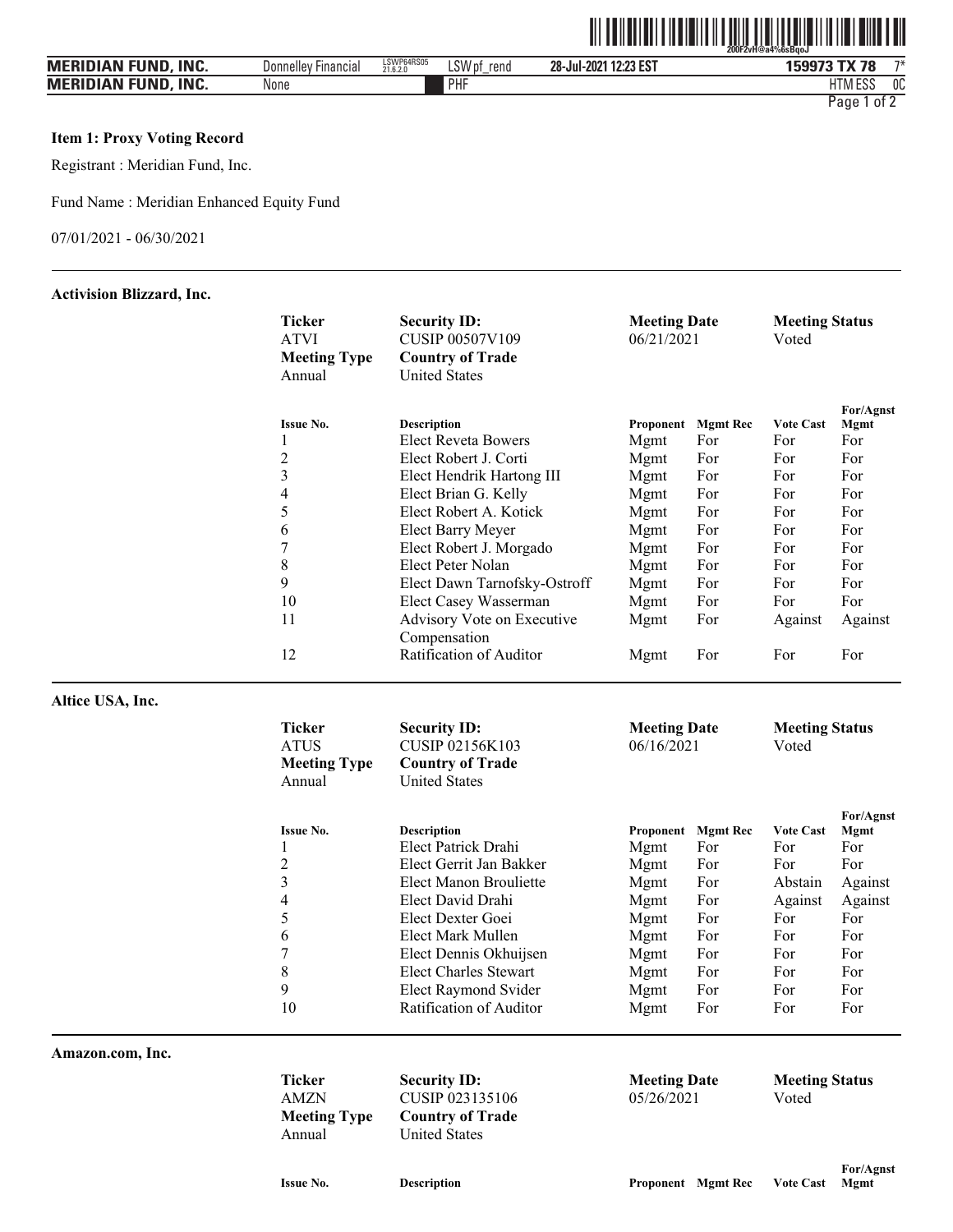

|                            |                     |                        |                              |                       |     | $20012811 \& 0770030000$ |                |      |
|----------------------------|---------------------|------------------------|------------------------------|-----------------------|-----|--------------------------|----------------|------|
| <b>MERIDIAN FUND, INC.</b> | Donnelley Financial | LSWP64RS05<br>21.6.2.0 | LSW pf rend                  | 28-Jul-2021 12:23 EST |     |                          | 159973 TX 78   | $7*$ |
| <b>MERIDIAN FUND, INC.</b> | None                |                        | PHF                          |                       |     |                          | <b>HTM ESS</b> | 0C   |
|                            |                     |                        |                              |                       |     |                          | Page 2 of 2    |      |
|                            |                     |                        | Elect Jeffrey P. Bezos       | Mgmt                  | For | For                      | For            |      |
|                            |                     |                        | Elect Keith B. Alexander     | Mgmt                  | For | For                      | For            |      |
|                            |                     |                        | Elect Jamie S. Gorelick      | Mgmt                  | For | For                      | For            |      |
|                            |                     |                        | Elect Daniel P. Huttenlocher | Mgmt                  | For | For                      | For            |      |
|                            |                     |                        |                              |                       |     |                          |                |      |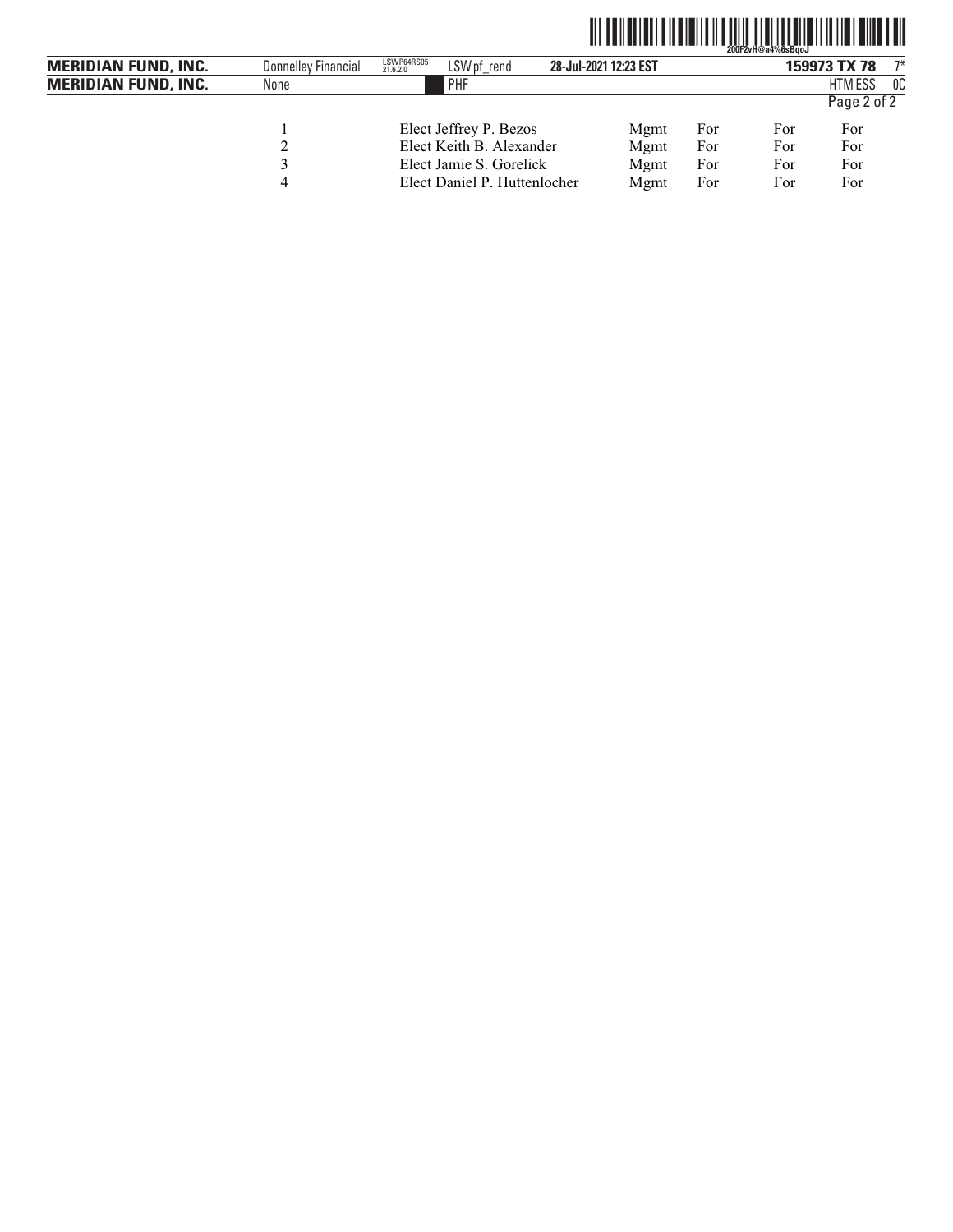

|                            |                            |                        |                                                |                       |                  |     | $20012011$ $8470030107$ |                           |  |
|----------------------------|----------------------------|------------------------|------------------------------------------------|-----------------------|------------------|-----|-------------------------|---------------------------|--|
| <b>MERIDIAN FUND, INC.</b> | <b>Donnelley Financial</b> | LSWP64RS05<br>21.6.2.0 | LSW pf_rend                                    | 28-Jul-2021 12:23 EST |                  |     |                         | $7^*$<br>159973 TX 79     |  |
| <b>MERIDIAN FUND, INC.</b> | None                       |                        | PHF                                            |                       |                  |     |                         | 0 <sup>C</sup><br>HTM ESS |  |
|                            |                            |                        |                                                |                       |                  |     |                         | Page 1 of 2               |  |
|                            |                            |                        |                                                |                       |                  |     |                         |                           |  |
|                            | 5                          |                        | Elect Judith A. McGrath                        |                       | Mgmt             | For | For                     | For                       |  |
|                            | 6                          |                        | Elect Indra K. Nooyi                           |                       | Mgmt             | For | For                     | For                       |  |
|                            | $\overline{7}$             |                        | Elect Jonathan J. Rubinstein                   |                       | Mgmt             | For | For                     | For                       |  |
|                            | 8                          |                        | Elect Thomas O. Ryder                          |                       | Mgmt             | For | For                     | For                       |  |
|                            | 9                          |                        | Elect Patricia Q. Stonesifer                   |                       | Mgmt             | For | For                     | For                       |  |
|                            | 10                         |                        | Elect Wendell P. Weeks                         |                       | Mgmt             | For | For                     | For                       |  |
|                            | 11                         |                        | Ratification of Auditor                        |                       | Mgmt             | For | For                     | For                       |  |
|                            | 12                         |                        | Advisory Vote on Executive                     |                       | Mgmt             | For | For                     | For                       |  |
|                            | 13                         |                        | Compensation<br>Shareholder Proposal Regarding |                       | ShrHoldr Against |     | For                     | Against                   |  |
|                            |                            |                        | Report on Customer Due Diligence               |                       |                  |     |                         |                           |  |
|                            | 14                         |                        | Shareholder Proposal Regarding                 |                       | ShrHoldr Against |     | For                     | Against                   |  |
|                            |                            |                        | Independent Chair                              |                       |                  |     |                         |                           |  |
|                            | 15                         |                        | Shareholder Proposal Regarding                 |                       | ShrHoldr Against |     | Against                 | For                       |  |
|                            |                            |                        | Median Gender and Racial Pay                   |                       |                  |     |                         |                           |  |
|                            |                            |                        | <b>Equity Report</b>                           |                       |                  |     |                         |                           |  |
|                            | 16                         |                        | Shareholder Proposal Regarding                 |                       | ShrHoldr Against |     | For                     | Against                   |  |
|                            |                            |                        | Report on Promotion Data                       |                       |                  |     |                         |                           |  |
|                            | 17                         |                        | Shareholder Proposal Regarding                 |                       | ShrHoldr Against |     | Against                 | For                       |  |
|                            |                            |                        | Report on Plastic Packaging                    |                       |                  |     |                         |                           |  |
|                            | 18                         |                        | Shareholder Proposal Regarding                 |                       | ShrHoldr Against |     | For                     | Against                   |  |
|                            |                            |                        | Racial Equity Audit                            |                       |                  |     |                         |                           |  |
|                            | 19                         |                        | Shareholder Proposal Regarding                 |                       | ShrHoldr Against |     | Against                 | For                       |  |
|                            |                            |                        | Hourly Associate Representation                |                       |                  |     |                         |                           |  |
|                            |                            |                        | on the Board                                   |                       |                  |     |                         |                           |  |
|                            | 20                         |                        | Shareholder Proposal Regarding                 |                       | ShrHoldr Against |     | For                     | Against                   |  |
|                            |                            |                        | <b>Anticompetitive Practices</b>               |                       |                  |     |                         |                           |  |
|                            | 21                         |                        | Shareholder Proposal Regarding                 |                       | ShrHoldr Against |     | For                     | Against                   |  |
|                            |                            |                        | <b>Right to Call Special Meetings</b>          |                       |                  |     |                         |                           |  |
|                            | 22                         |                        | Shareholder Proposal Regarding                 |                       | ShrHoldr Against |     | For                     | Against                   |  |
|                            |                            |                        | Lobbying Report                                |                       |                  |     |                         |                           |  |
|                            | 23                         |                        | Shareholder Proposal Regarding                 |                       | ShrHoldr Against |     | For                     | Against                   |  |
|                            |                            |                        | the Human Rights Impacts of                    |                       |                  |     |                         |                           |  |
|                            |                            |                        | <b>Facial Recognition Technology</b>           |                       |                  |     |                         |                           |  |
|                            |                            |                        |                                                |                       |                  |     |                         |                           |  |

#### **American Tower Corporation**

| <b>Ticker</b><br>AMT<br><b>Meeting Type</b><br>Annual | <b>Security ID:</b><br><b>CUSIP 03027X100</b><br><b>Country of Trade</b><br><b>United States</b> |           | <b>Meeting Date</b><br>05/26/2021 | <b>Meeting Status</b><br>Voted |                   |  |
|-------------------------------------------------------|--------------------------------------------------------------------------------------------------|-----------|-----------------------------------|--------------------------------|-------------------|--|
| <b>Issue No.</b>                                      | <b>Description</b>                                                                               | Proponent | <b>Mgmt Rec</b>                   | <b>Vote Cast</b>               | For/Agnst<br>Mgmt |  |
| 1                                                     | <b>Elect Thomas Bartlett</b>                                                                     | Mgmt      | For                               | For                            | For               |  |
| 2                                                     | Elect Raymond P. Dolan                                                                           | Mgmt      | For                               | For                            | For               |  |
| 3                                                     | Elect Kenneth R. Frank                                                                           | Mgmt      | For                               | For                            | For               |  |
| 4                                                     | Elect Robert D. Hormats                                                                          | Mgmt      | For                               | For                            | For               |  |
| 5                                                     | Elect Gustavo Lara Cantu                                                                         | Mgmt      | For                               | For                            | For               |  |
| 6                                                     | Elect Grace D. Lieblein                                                                          | Mgmt      | For                               | For                            | For               |  |
|                                                       | Elect Craig Macnab                                                                               | Mgmt      | For                               | For                            | For               |  |
| 8                                                     | Elect JoAnn A. Reed                                                                              | Mgmt      | For                               | For                            | For               |  |
| 9                                                     | Elect Pamela D.A. Reeve                                                                          | Mgmt      | For                               | For                            | For               |  |
| 10                                                    | Elect David E. Sharbutt                                                                          | Mgmt      | For                               | For                            | For               |  |
| 11                                                    | Elect Bruce L. Tanner                                                                            | Mgmt      | For                               | For                            | For               |  |
| 12                                                    | Elect Samme L. Thompson                                                                          | Mgmt      | For                               | For                            | For               |  |
| 13                                                    | Ratification of Auditor                                                                          | Mgmt      | For                               | For                            | For               |  |
| 14                                                    | Advisory Vote on Executive<br>Compensation                                                       | Mgmt      | For                               | For                            | For               |  |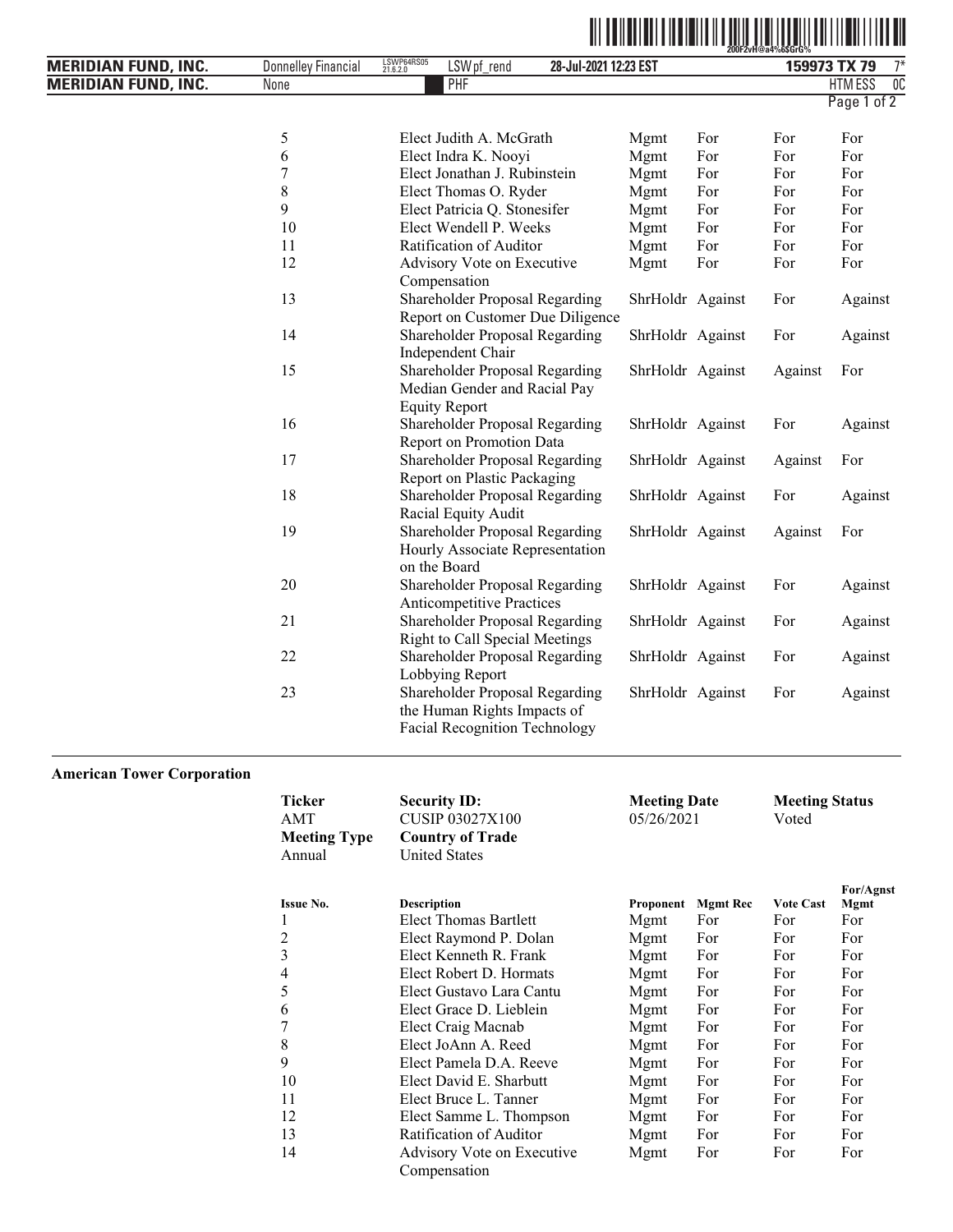

| <b>MERIDIAN FUND, INC.</b> | <b>Donnelley Financial</b> | LSWP64RS05<br>21.6.2.0                                                  | LSW pf rend                                                                               | 28-Jul-2021 12:23 EST |                  |     | $7^*$<br>159973 TX 79 |                 |
|----------------------------|----------------------------|-------------------------------------------------------------------------|-------------------------------------------------------------------------------------------|-----------------------|------------------|-----|-----------------------|-----------------|
| <b>MERIDIAN FUND, INC.</b> | None                       |                                                                         | <b>PHF</b>                                                                                |                       |                  |     |                       | - OC<br>HTM ESS |
|                            |                            |                                                                         |                                                                                           |                       |                  |     |                       | Page 2 of 2     |
|                            | 15                         | Shareholder Proposal Regarding<br><b>Right to Call Special Meetings</b> |                                                                                           | ShrHoldr Against      |                  | For | Against               |                 |
|                            | 16                         |                                                                         | Shareholder Proposal Regarding<br>Formation of a Human Rights Risk<br>Oversight Committee |                       | ShrHoldr Against |     | Against               | For             |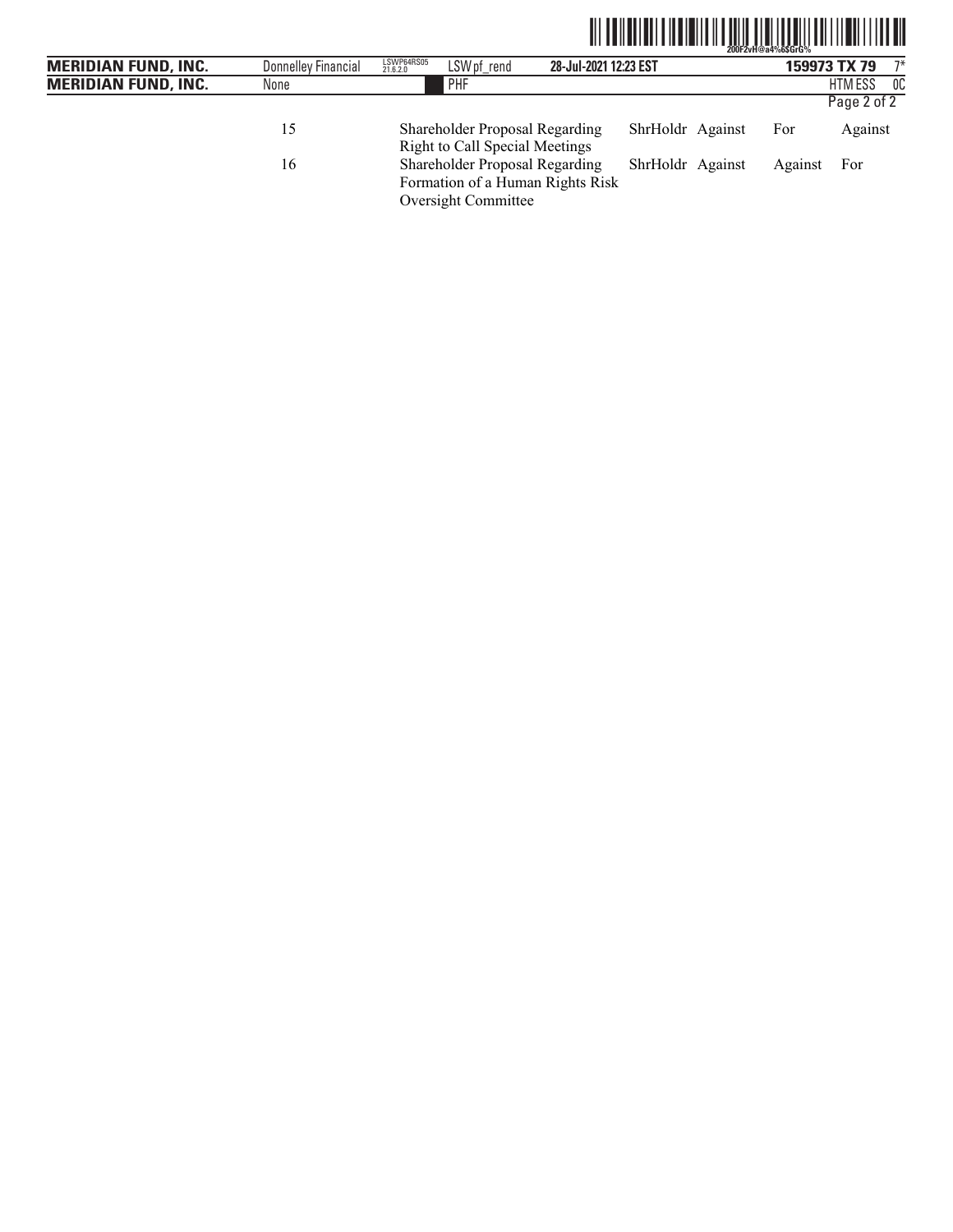|                            |                            |                        |             |                       | 200F2vH@a4%7D=PG |      |
|----------------------------|----------------------------|------------------------|-------------|-----------------------|------------------|------|
| <b>MERIDIAN FUND, INC.</b> | <b>Donnelley Financial</b> | LSWP64RS05<br>21.6.2.0 | LSW pf rend | 28-Jul-2021 12:23 EST | 159973 TX 80     | $6*$ |
| <b>MERIDIAN FUND, INC.</b> | None                       |                        | PHF         |                       | <b>HTM ESS</b>   | 0C   |
|                            |                            |                        |             |                       | Page 1 of 1      |      |
|                            |                            |                        |             |                       |                  |      |
|                            |                            |                        |             |                       |                  |      |

| Apple Inc. |  |  |  |
|------------|--|--|--|
|------------|--|--|--|

| <b>Ticker</b><br>AAPL<br><b>Meeting Type</b><br>Annual | <b>Security ID:</b><br>CUSIP 037833100<br><b>Country of Trade</b><br><b>United States</b>  | <b>Meeting Date</b><br>02/23/2021 |                 | <b>Meeting Status</b><br>Voted |                          |
|--------------------------------------------------------|--------------------------------------------------------------------------------------------|-----------------------------------|-----------------|--------------------------------|--------------------------|
| <b>Issue No.</b>                                       | <b>Description</b>                                                                         | Proponent                         | <b>Mgmt Rec</b> | <b>Vote Cast</b>               | For/Agnst<br><b>Mgmt</b> |
| 1                                                      | Elect James A. Bell                                                                        | Mgmt                              | For             | For                            | For                      |
| $\overline{c}$                                         | Elect Timothy D. Cook                                                                      | Mgmt                              | For             | For                            | For                      |
| 3                                                      | Elect Albert A. Gore                                                                       | Mgmt                              | For             | For                            | For                      |
| 4                                                      | Elect Andrea Jung                                                                          | Mgmt                              | For             | For                            | For                      |
| 5                                                      | Elect Arthur D. Levinson                                                                   | Mgmt                              | For             | For                            | For                      |
| 6                                                      | Elect Monica C. Lozano                                                                     | Mgmt                              | For             | For                            | For                      |
| 7                                                      | Elect Ronald D. Sugar                                                                      | Mgmt                              | For             | For                            | For                      |
| 8                                                      | Elect Susan L. Wagner                                                                      | Mgmt                              | For             | For                            | For                      |
| 9                                                      | Ratification of Auditor                                                                    | Mgmt                              | For             | For                            | For                      |
| 10                                                     | Advisory Vote on Executive<br>Compensation                                                 | Mgmt                              | For             | For                            | For                      |
| 11                                                     | Shareholder Proposal Regarding<br>Proxy Access Bylaw Amendment                             | ShrHoldr Against                  |                 | Against                        | For                      |
| 12                                                     | Shareholder Proposal Regarding<br>Improvements in Executive<br><b>Compensation Program</b> | ShrHoldr Against                  |                 | Against                        | For                      |

**Ball Corporation**

**Bank of America Corporation**

| <b>Ticker</b><br><b>BLL</b><br><b>Meeting Type</b><br>Annual        | <b>Security ID:</b><br>CUSIP 058498106<br><b>Country of Trade</b><br><b>United States</b>                                                                                                              | <b>Meeting Date</b><br>04/28/2021                         |                                                           | <b>Meeting Status</b><br>Voted                             |                                                             |  |
|---------------------------------------------------------------------|--------------------------------------------------------------------------------------------------------------------------------------------------------------------------------------------------------|-----------------------------------------------------------|-----------------------------------------------------------|------------------------------------------------------------|-------------------------------------------------------------|--|
| <b>Issue No.</b><br>1.1<br>1.2<br>1.3<br>1.4<br>$\overline{c}$<br>3 | <b>Description</b><br>Elect John A. Bryant<br>Elect Michael J. Cave<br>Elect Daniel W. Fisher<br>Elect Pedro Henrique Mariani<br>Ratification of Auditor<br>Advisory Vote on Executive<br>Compensation | Proponent<br>Mgmt<br>Mgmt<br>Mgmt<br>Mgmt<br>Mgmt<br>Mgmt | <b>Mgmt Rec</b><br>For<br>For<br>For<br>For<br>For<br>For | <b>Vote Cast</b><br>For<br>For<br>For<br>For<br>For<br>For | For/Agnst<br>Mgmt<br>For<br>For<br>For<br>For<br>For<br>For |  |
| <b>Ticker</b><br><b>BAC</b><br><b>Meeting Type</b><br>Annual        | <b>Security ID:</b><br><b>CUSIP 060505104</b><br><b>Country of Trade</b><br><b>United States</b>                                                                                                       | <b>Meeting Date</b><br>04/20/2021                         |                                                           | <b>Meeting Status</b><br>Voted                             |                                                             |  |
| <b>Issue No.</b>                                                    | <b>Description</b>                                                                                                                                                                                     |                                                           | Proponent Mgmt Rec                                        | <b>Vote Cast</b>                                           | <b>For/Agnst</b><br>Mgmt                                    |  |

| ISSUE IVO. | Description                 |      | Proponent Mgmt Rec | VOIE CASE MIGHT |     |
|------------|-----------------------------|------|--------------------|-----------------|-----|
|            | Elect Sharon L. Allen       | Mgmt | For                | For             | For |
| 2          | Elect Susan S. Bies         | Mgmt | For                | For             | For |
|            | Elect Frank P. Bramble, Sr. | Mgmt | For                | For             | For |
| 4          | Elect Pierre J. P. de Weck  | Mgmt | For                | For             | For |
| 5.         | Elect Arnold W. Donald      | Mgmt | For                | For             | For |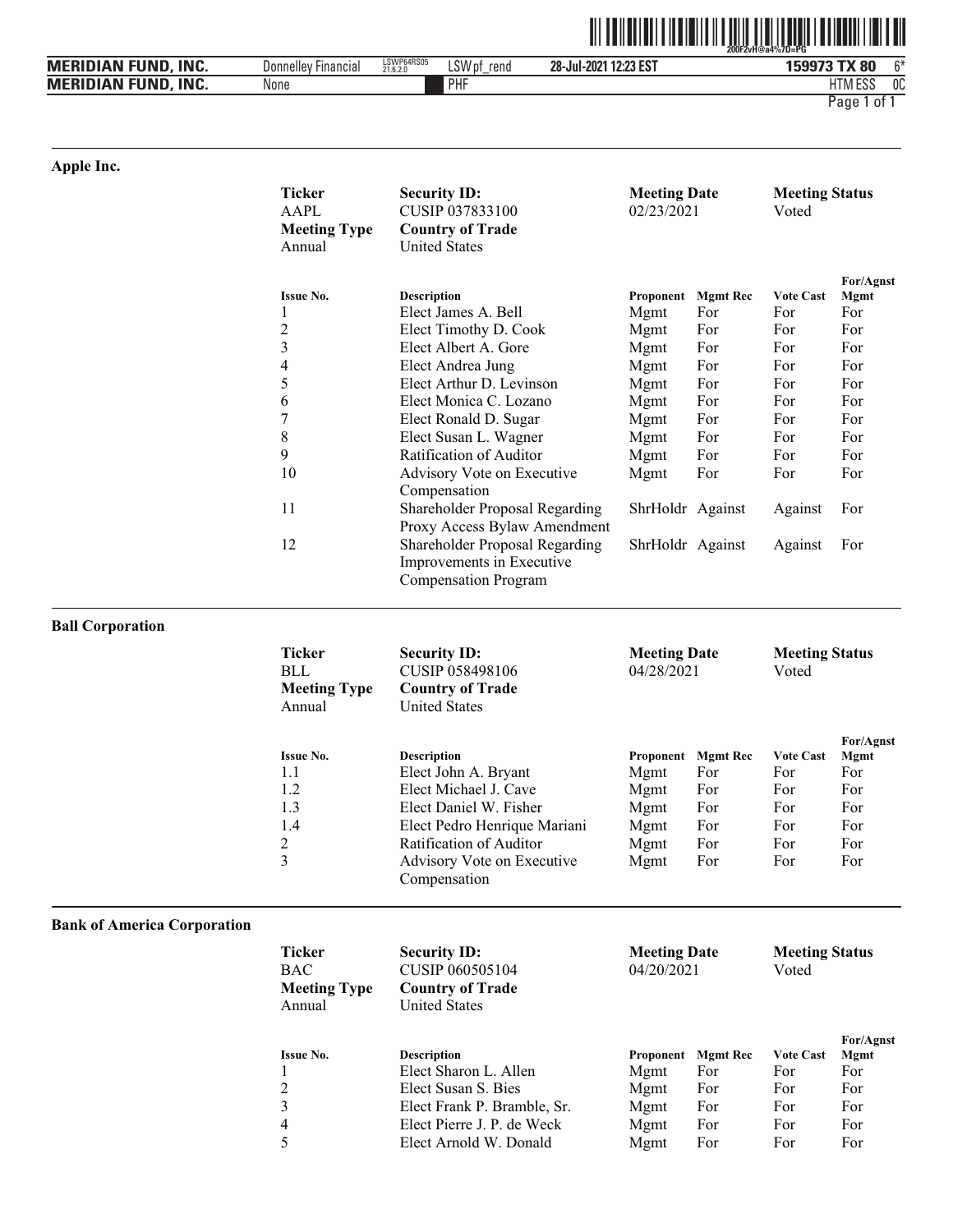

|                            |                            |                        |                                 |                       |                  |     | 200F2vH@a4%1gk#G@ |              |      |
|----------------------------|----------------------------|------------------------|---------------------------------|-----------------------|------------------|-----|-------------------|--------------|------|
| <b>MERIDIAN FUND, INC.</b> | <b>Donnelley Financial</b> | LSWP64RS38<br>21.6.2.0 | LSW pf_rend                     | 28-Jul-2021 12:20 EST |                  |     |                   | 159973 TX 81 | $6*$ |
| <b>MERIDIAN FUND, INC.</b> | None                       |                        | PHF                             |                       |                  |     |                   | HTM ESS      | OC   |
|                            |                            |                        |                                 |                       |                  |     |                   | Page 1 of 2  |      |
|                            |                            |                        |                                 |                       |                  |     |                   |              |      |
|                            | 6                          |                        | Elect Linda P. Hudson           |                       | Mgmt             | For | For               | For          |      |
|                            | $\overline{7}$             |                        | Elect Monica C. Lozano          |                       | Mgmt             | For | For               | For          |      |
|                            | $\,8\,$                    |                        | Elect Thomas J. May             |                       | Mgmt             | For | For               | For          |      |
|                            | 9                          |                        | Elect Brian T. Moynihan         |                       | Mgmt             | For | For               | For          |      |
|                            | 10                         |                        | Elect Lionel L. Nowell, III     |                       | <b>Mgmt</b>      | For | For               | For          |      |
|                            | 11                         |                        | Elect Denise L. Ramos           |                       | Mgmt             | For | For               | For          |      |
|                            | 12                         |                        | Elect Clayton S. Rose           |                       | Mgmt             | For | For               | For          |      |
|                            | 13                         |                        | Elect Michael D. White          |                       | Mgmt             | For | For               | For          |      |
|                            | 14                         |                        | Elect Thomas D. Woods           |                       | Mgmt             | For | For               | For          |      |
|                            | 15                         |                        | Elect R. David Yost             |                       | Mgmt             | For | For               | For          |      |
|                            | 16                         |                        | Elect Maria T. Zuber            |                       | Mgmt             | For | Against           | Against      |      |
|                            | 17                         |                        | Advisory Vote on Executive      |                       | Mgmt             | For | For               | For          |      |
|                            |                            |                        | Compensation                    |                       |                  |     |                   |              |      |
|                            | 18                         |                        | Ratification of Auditor         |                       | Mgmt             | For | For               | For          |      |
|                            | 19                         |                        | Amendment to the Key Employee   |                       | Mgmt             | For | For               | For          |      |
|                            |                            |                        | <b>Equity Plan</b>              |                       |                  |     |                   |              |      |
|                            | 20                         |                        | Shareholder Proposal Regarding  |                       | ShrHoldr Against |     | Against           | For          |      |
|                            |                            |                        | Proxy Access Bylaw Amendment    |                       |                  |     |                   |              |      |
|                            | 21                         |                        | Shareholder Proposal Regarding  |                       | ShrHoldr Against |     | Against           | For          |      |
|                            |                            |                        | Right to Act by Written Consent |                       |                  |     |                   |              |      |
|                            | 22                         |                        | Shareholder Proposal Regarding  |                       | ShrHoldr Against |     | Against           | For          |      |
|                            |                            |                        | Becoming a Public Benefit       |                       |                  |     |                   |              |      |
|                            |                            |                        | Corporation                     |                       |                  |     |                   |              |      |
|                            | 23                         |                        | Shareholder Proposal Regarding  |                       | ShrHoldr Against |     | For               | Against      |      |
|                            |                            |                        | Racial Equity Audit             |                       |                  |     |                   |              |      |
|                            |                            |                        |                                 |                       |                  |     |                   |              |      |

## **Caci International Inc.**

| <b>Ticker</b><br><b>CACI</b><br><b>Meeting Type</b><br>Annual | <b>Security ID:</b><br>CUSIP 127190304<br><b>Country of Trade</b><br><b>United States</b> | <b>Meeting Date</b><br>11/12/2020 |                 | <b>Meeting Status</b><br>Voted |                   |
|---------------------------------------------------------------|-------------------------------------------------------------------------------------------|-----------------------------------|-----------------|--------------------------------|-------------------|
| <b>Issue No.</b>                                              | <b>Description</b>                                                                        | Proponent                         | <b>Mgmt Rec</b> | <b>Vote Cast</b>               | For/Agnst<br>Mgmt |
| 1                                                             | Elect Michael A. Daniels                                                                  | Mgmt                              | For             | For                            | For               |
| $\overline{c}$                                                | Elect Susan M. Gordon                                                                     | Mgmt                              | For             | For                            | For               |
| 3                                                             | Elect William L. Jews                                                                     | Mgmt                              | For             | For                            | For               |
| 4                                                             | Elect Gregory G. Johnson                                                                  | Mgmt                              | For             | For                            | For               |
| 5                                                             | Elect J.P. London                                                                         | Mgmt                              | For             | For                            | For               |
| 6                                                             | Elect John S. Mengucci                                                                    | Mgmt                              | For             | For                            | For               |
| 7                                                             | Elect James L. Pavitt                                                                     | Mgmt                              | For             | For                            | For               |
| 8                                                             | Elect Warren R. Phillips                                                                  | Mgmt                              | For             | For                            | For               |
| 9                                                             | Elect Debora A. Plunkett                                                                  | Mgmt                              | For             | For                            | For               |
| 10                                                            | Elect Charles P. Revoile                                                                  | Mgmt                              | For             | For                            | For               |
| 11                                                            | Elect William S. Wallace                                                                  | Mgmt                              | For             | For                            | For               |
| 12                                                            | Advisory Vote on Executive                                                                | Mgmt                              | For             | For                            | For               |
|                                                               | Compensation                                                                              |                                   |                 |                                |                   |
| 13                                                            | Amendment to the 2016 Incentive<br>Compensation Plan                                      | Mgmt                              | For             | For                            | For               |
| 14                                                            | Ratification of Auditor                                                                   | Mgmt                              | For             | For                            | For               |

**Chewy, Inc.**

| Ticker              | <b>Security ID:</b>     | <b>Meeting Date</b> | <b>Meeting Status</b> |
|---------------------|-------------------------|---------------------|-----------------------|
| <b>CHWY</b>         | CUSIP 16679L109         | 07/14/2020          | Voted                 |
| <b>Meeting Type</b> | <b>Country of Trade</b> |                     |                       |
| Annual              | United States           |                     |                       |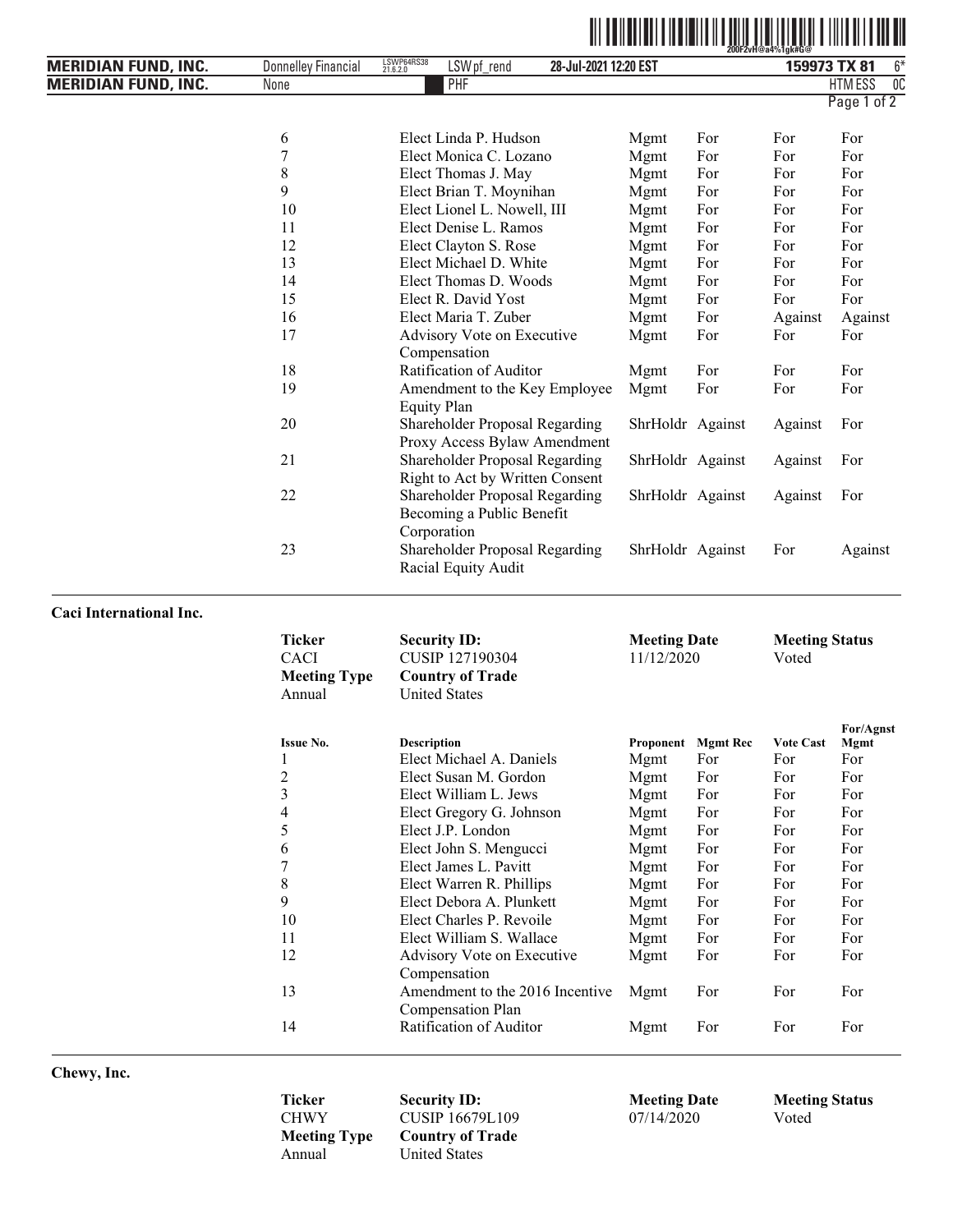

|                            |                     |                        |                       |                       |           |                 | ZUUFZVH@a4%10K#G@ |                |      |
|----------------------------|---------------------|------------------------|-----------------------|-----------------------|-----------|-----------------|-------------------|----------------|------|
| <b>MERIDIAN FUND, INC.</b> | Donnelley Financial | LSWP64RS38<br>21.6.2.0 | LSW pf rend           | 28-Jul-2021 12:20 EST |           |                 | 159973 TX 81      |                | $6*$ |
| <b>MERIDIAN FUND, INC.</b> | None                |                        | PHF                   |                       |           |                 |                   | <b>HTM ESS</b> | 0C   |
|                            |                     |                        |                       |                       |           |                 |                   | Page 2 of 2    |      |
|                            |                     |                        |                       |                       |           |                 |                   | For/Agnst      |      |
|                            | <b>Issue No.</b>    | <b>Description</b>     |                       |                       | Proponent | <b>Mgmt Rec</b> | <b>Vote Cast</b>  | Mgmt           |      |
|                            | 1.1                 |                        | Elect Raymond Svider  |                       | Mgmt      | For             | Withhold Against  |                |      |
|                            | 1.2                 |                        | Elect Sharon McCollam |                       | Mgmt      | For             | For               | For            |      |
|                            | 1.3                 |                        | Elect J.K. Symancyk   |                       | Mgmt      | For             | For               | For            |      |
|                            |                     |                        |                       |                       |           |                 |                   |                |      |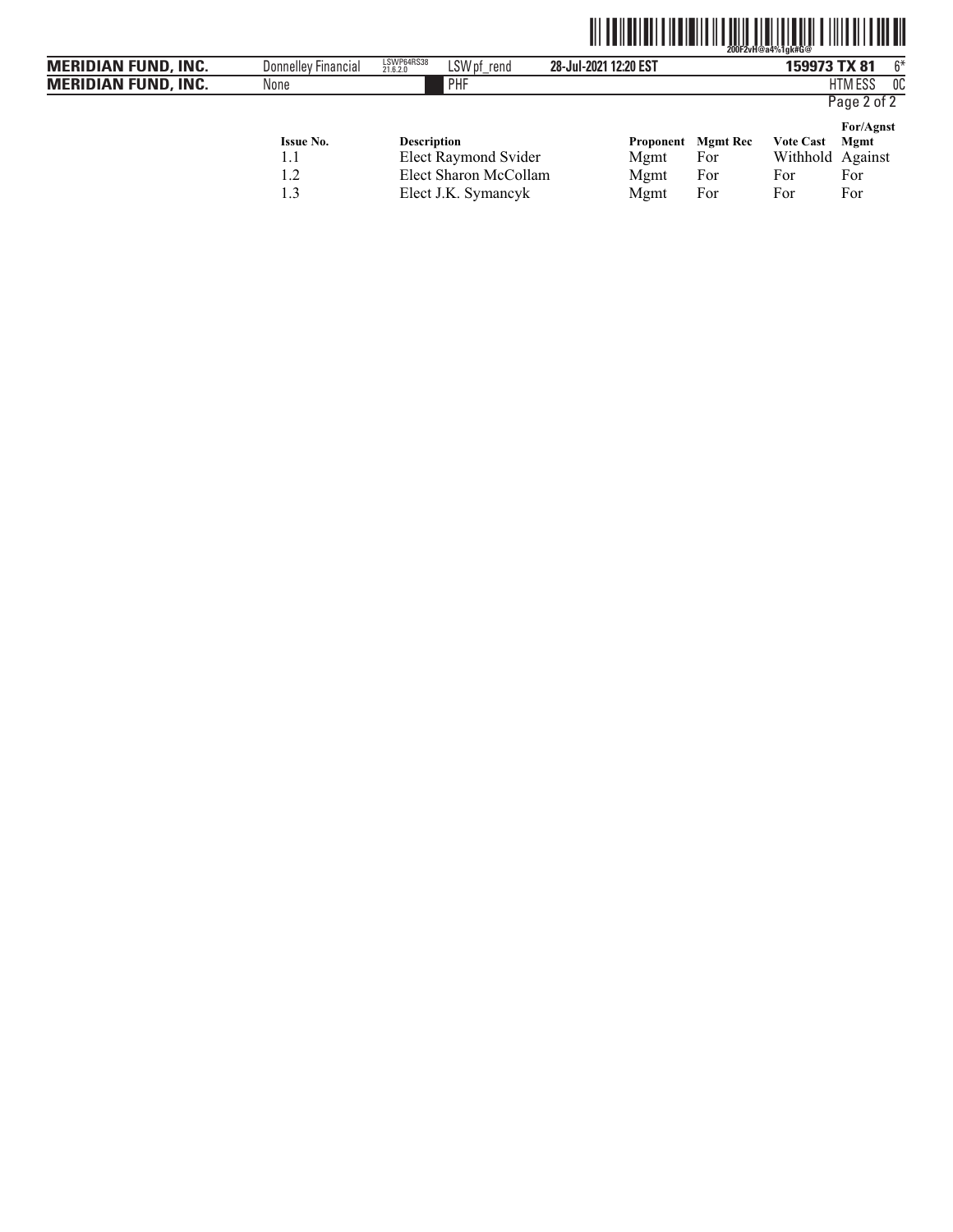

|                            |                            |                                                                |                     |                        | 200F2vH@a4%1yg1oH       |                           |
|----------------------------|----------------------------|----------------------------------------------------------------|---------------------|------------------------|-------------------------|---------------------------|
| <b>MERIDIAN FUND, INC.</b> | <b>Donnelley Financial</b> | LSWP64RS38<br>21.6.2.0<br>LSW pf_rend<br>28-Jul-2021 12:20 EST |                     |                        |                         | $6*$<br>159973 TX 82      |
| <b>MERIDIAN FUND, INC.</b> | None                       | PHF                                                            |                     |                        |                         | HTM ESS<br>0 <sup>C</sup> |
|                            |                            |                                                                |                     |                        |                         | Page 1 of 2               |
|                            |                            | Ratification of Auditor                                        |                     |                        |                         |                           |
|                            | $\overline{c}$             |                                                                | Mgmt                | For                    | For                     | For                       |
|                            | 3                          | Advisory Vote on Executive                                     | Mgmt                | For                    | Against                 | Against                   |
|                            |                            | Compensation                                                   |                     |                        |                         |                           |
|                            | 4                          | Frequency of Advisory Vote on<br><b>Executive Compensation</b> | Mgmt                | 1 Year                 | 1 Year                  | For                       |
|                            |                            |                                                                |                     |                        |                         |                           |
| Citigroup Inc.             |                            |                                                                |                     |                        |                         |                           |
|                            | <b>Ticker</b>              | <b>Security ID:</b>                                            | <b>Meeting Date</b> |                        | <b>Meeting Status</b>   |                           |
|                            | $\mathcal{C}$              | CUSIP 172967424                                                | 04/27/2021          |                        | Voted                   |                           |
|                            | <b>Meeting Type</b>        | <b>Country of Trade</b>                                        |                     |                        |                         |                           |
|                            | Annual                     | <b>United States</b>                                           |                     |                        |                         |                           |
|                            |                            |                                                                |                     |                        |                         |                           |
|                            |                            |                                                                |                     |                        |                         | For/Agnst                 |
|                            | <b>Issue No.</b><br>1      | Description<br>Elect Ellen M. Costello                         | Proponent<br>Mgmt   | <b>Mgmt Rec</b><br>For | <b>Vote Cast</b><br>For | <b>Mgmt</b><br>For        |
|                            | $\overline{c}$             | Elect Grace E. Dailey                                          | Mgmt                | For                    | For                     | For                       |
|                            | 3                          | Elect Barbara J. Desoer                                        |                     | For                    | For                     | For                       |
|                            |                            |                                                                | Mgmt                | For                    | For                     | For                       |
|                            | 4                          | Elect John C. Dugan                                            | Mgmt                |                        |                         |                           |
|                            | 5                          | Elect Jane N. Fraser                                           | Mgmt                | For                    | For                     | For                       |
|                            | 6                          | Elect Duncan P. Hennes                                         | Mgmt                | For                    | For                     | For                       |
|                            | $\boldsymbol{7}$           | Elect Peter B. Henry                                           | Mgmt                | For                    | For                     | For                       |
|                            | $\,$ 8 $\,$                | Elect S. Leslie Ireland                                        | Mgmt                | For                    | For                     | For                       |
|                            | 9                          | Elect Lew W. Jacobs, IV                                        | Mgmt                | For                    | For                     | For                       |
|                            | 10                         | Elect Renee J. James                                           | Mgmt                | For                    | For                     | For                       |
|                            | 11                         | Elect Gary M. Reiner                                           | Mgmt                | For                    | For                     | For                       |
|                            | 12                         | Elect Diana L. Taylor                                          | Mgmt                | For                    | For                     | For                       |
|                            | 13                         | Elect James S. Turley                                          | Mgmt                | For                    | For                     | For                       |
|                            | 14                         | Elect Deborah C. Wright                                        | Mgmt                | For                    | For                     | For                       |
|                            | 15                         | Elect Alexander R. Wynaendts                                   | Mgmt                | For                    | For                     | For                       |
|                            | 16                         | Elect Ernesto Zedillo Ponce de                                 | Mgmt                | For                    | For                     | For                       |
|                            |                            | Leon                                                           |                     |                        |                         |                           |
|                            | 17                         | Ratification of Auditor                                        | Mgmt                | For                    | For                     | For                       |
|                            | 18                         | Advisory Vote on Executive                                     | Mgmt                | For                    | For                     | For                       |
|                            |                            | Compensation                                                   |                     |                        |                         |                           |
|                            | 19                         | Amendment to the 2019 Stock                                    | Mgmt                | For                    | For                     | For                       |
|                            |                            | Incentive Plan                                                 |                     |                        |                         |                           |
|                            |                            |                                                                |                     |                        |                         |                           |
|                            | 20                         | Shareholder Proposal Regarding                                 | ShrHoldr Against    |                        | Against                 | For                       |
|                            |                            | Proxy Access Bylaw Amendment                                   |                     |                        |                         |                           |
|                            | 21                         | Shareholder Proposal Regarding                                 | ShrHoldr Against    |                        | Against                 | For                       |
|                            |                            | Independent Chair                                              |                     |                        |                         |                           |
|                            | 22                         | Shareholder Proposal Regarding                                 | ShrHoldr Against    |                        | Against                 | For                       |
|                            |                            | Non-Management Employee                                        |                     |                        |                         |                           |
|                            |                            | Representation on the Board                                    |                     |                        |                         |                           |
|                            | 23                         | Shareholder Proposal Regarding                                 | ShrHoldr Against    |                        | For                     | Against                   |
|                            |                            | Lobbying Report                                                |                     |                        |                         |                           |
|                            | 24                         | Shareholder Proposal Regarding                                 | ShrHoldr Against    |                        | For                     | Against                   |
|                            |                            | Racial Equity Audit                                            |                     |                        |                         |                           |
|                            | 25                         | Shareholder Proposal Regarding                                 | ShrHoldr Against    |                        | Against                 | For                       |
|                            |                            | Becoming a Public Benefit                                      |                     |                        |                         |                           |
|                            |                            | Corporation                                                    |                     |                        |                         |                           |
|                            |                            |                                                                |                     |                        |                         |                           |

**Clarus Corporation**

**Ticker Security ID: Meeting Date Meeting Status**<br>CLAR CUSIP 18270P109 06/02/2021 Voted CLAR CUSIP 18270P109<br>Meeting Type Country of Trade **Meeting Type Country of Trade**<br>Annual United States United States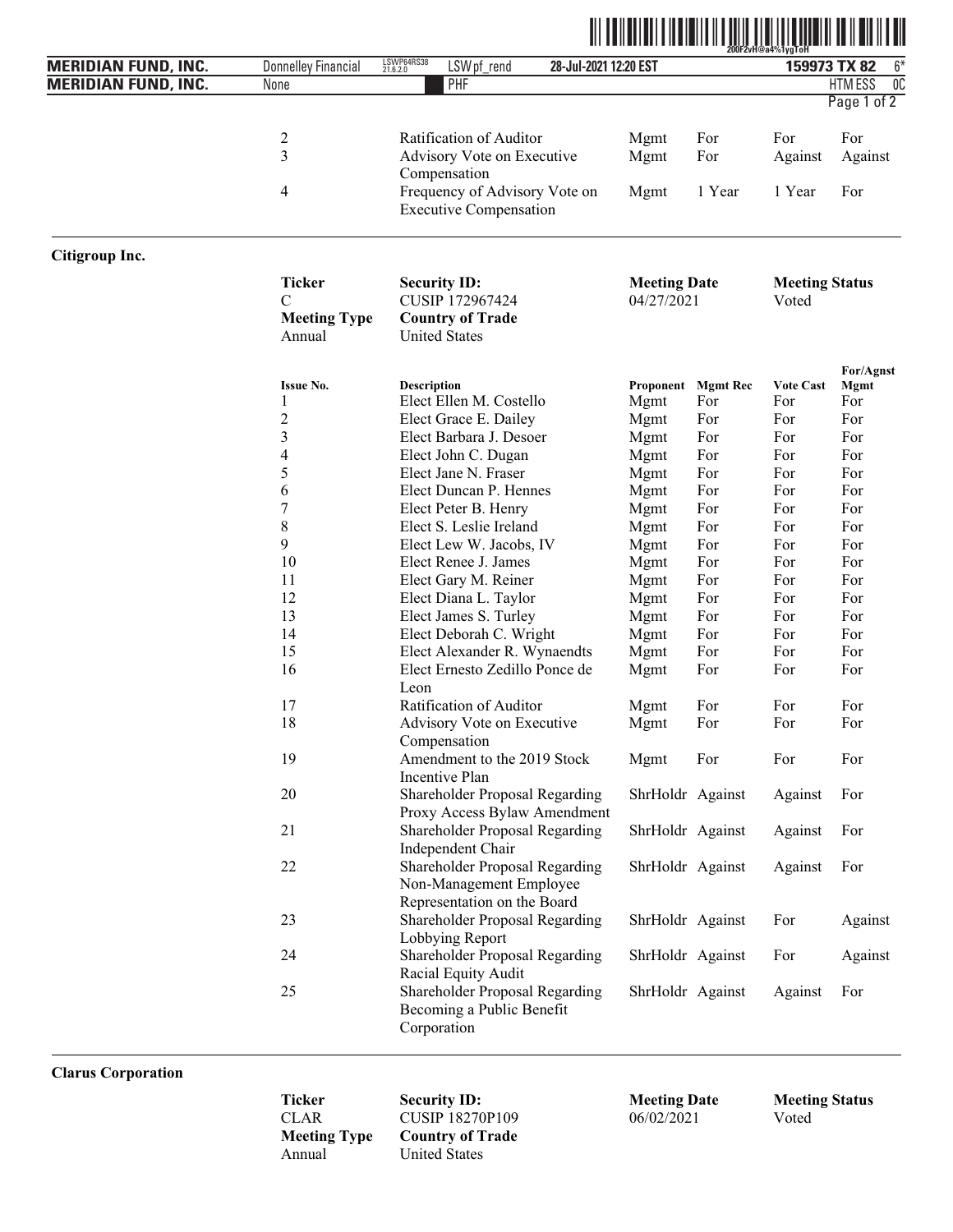

|                            |                            |                        |                         |                       |           |                 | $20012811 \times 100$ |                      |
|----------------------------|----------------------------|------------------------|-------------------------|-----------------------|-----------|-----------------|-----------------------|----------------------|
| <b>MERIDIAN FUND, INC.</b> | <b>Donnelley Financial</b> | LSWP64RS38<br>21.6.2.0 | LSW pf rend             | 28-Jul-2021 12:20 EST |           |                 | 159973 TX 82          | $6*$                 |
| <b>MERIDIAN FUND, INC.</b> | None                       |                        | PHF                     |                       |           |                 |                       | 0C<br><b>HTM ESS</b> |
|                            |                            |                        |                         |                       |           |                 |                       | Page 2 of 2          |
|                            | <b>Issue No.</b>           | <b>Description</b>     |                         |                       | Proponent | <b>Mgmt Rec</b> | <b>Vote Cast</b>      | For/Agnst<br>Mgmt    |
|                            | 1.1                        |                        | Elect Warren B. Kanders |                       | Mgmt      | For             | Withhold Against      |                      |
|                            | 1.2                        |                        | Elect Donald L. House   |                       | Mgmt      | For             | Withhold Against      |                      |
|                            | 1.3                        |                        | Elect Nicholas Sokolow  |                       | Mgmt      | For             | Withhold Against      |                      |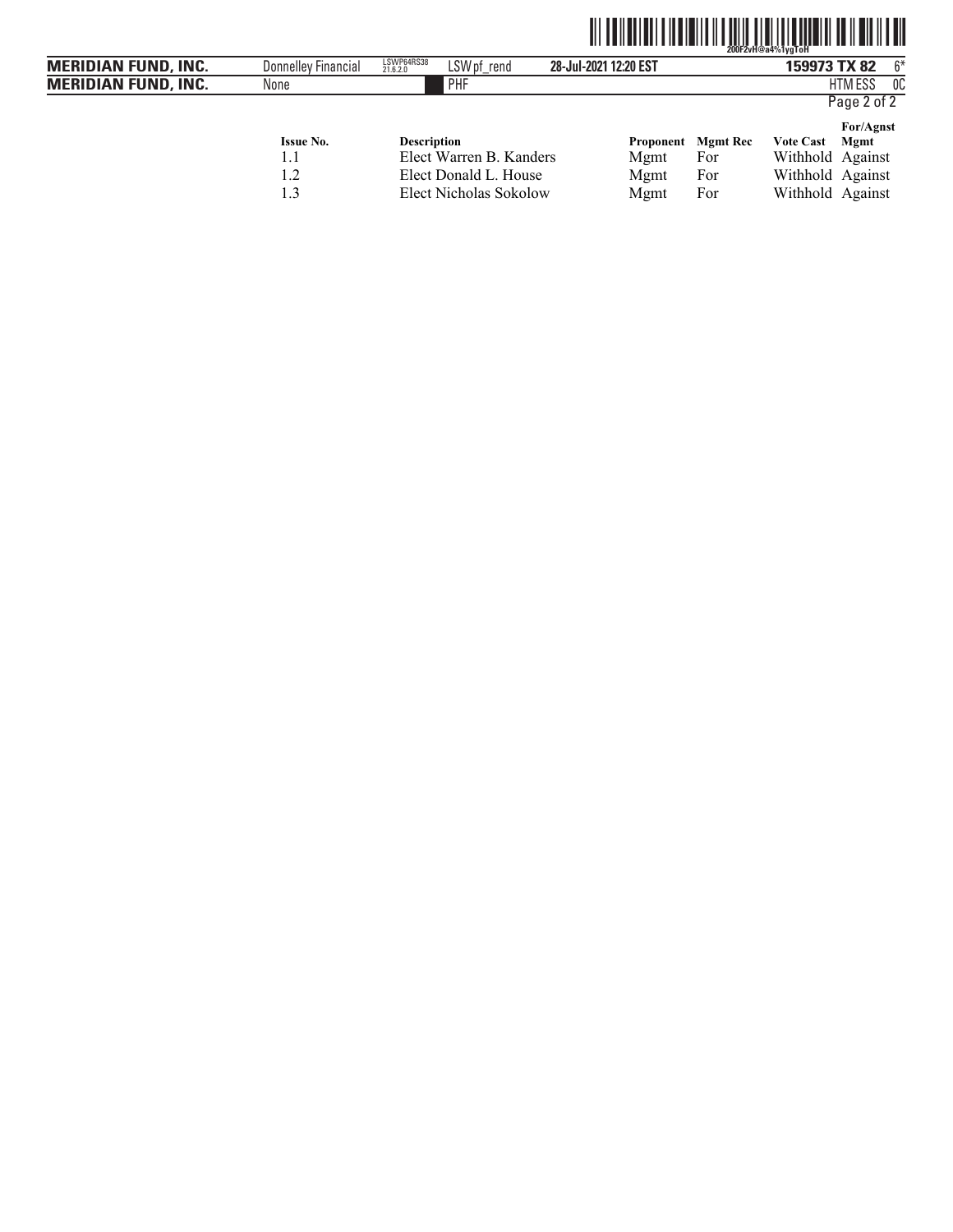| <b>MERIDIAN FUND, INC.</b>          | <b>Donnelley Financial</b> | LSWP64RS38<br>21.6.2.0 | LSW pf_rend                  | 28-Jul-2021 12:20 EST |                     |                    | 159973 TX 83            | $6*$                            |
|-------------------------------------|----------------------------|------------------------|------------------------------|-----------------------|---------------------|--------------------|-------------------------|---------------------------------|
| <b>MERIDIAN FUND, INC.</b>          | None                       |                        | PHF                          |                       |                     |                    |                         | $\overline{0}$<br><b>HTMESS</b> |
|                                     |                            |                        |                              |                       |                     |                    |                         | Page 1 of 2                     |
|                                     | 1.4                        |                        | Elect Michael A. Henning     |                       |                     | For                |                         |                                 |
|                                     | 1.5                        |                        | Elect Susan Ottmann          |                       | Mgmt<br>Mgmt        | For                | Withhold Against<br>For | For                             |
|                                     | 2                          |                        | Ratification of Auditor      |                       | Mgmt                | For                | For                     | For                             |
|                                     |                            |                        |                              |                       |                     |                    |                         |                                 |
| <b>Costco Wholesale Corporation</b> |                            |                        |                              |                       |                     |                    |                         |                                 |
|                                     | <b>Ticker</b>              | <b>Security ID:</b>    |                              |                       | <b>Meeting Date</b> |                    | <b>Meeting Status</b>   |                                 |
|                                     | <b>COST</b>                |                        | <b>CUSIP 22160K105</b>       |                       | 01/21/2021          |                    | Voted                   |                                 |
|                                     | <b>Meeting Type</b>        |                        | <b>Country of Trade</b>      |                       |                     |                    |                         |                                 |
|                                     | Annual                     | <b>United States</b>   |                              |                       |                     |                    |                         |                                 |
|                                     |                            |                        |                              |                       |                     |                    |                         | For/Agnst                       |
|                                     | <b>Issue No.</b>           | <b>Description</b>     |                              |                       | Proponent           | <b>Mgmt Rec</b>    | <b>Vote Cast</b>        | <b>Mgmt</b>                     |
|                                     | 1.1                        |                        | Elect Susan L. Decker        |                       | Mgmt                | For                | For                     | For                             |
|                                     | 1.2                        |                        | Elect Kenneth D. Denman      |                       | Mgmt                | For                | For                     | For                             |
|                                     | 1.3                        |                        | Elect Richard A. Galanti     |                       | Mgmt                | For                | Withhold Against        |                                 |
|                                     | 1.4                        |                        | Elect W. Craig Jelinek       |                       | Mgmt                | For                | For                     | For                             |
|                                     | 1.5                        |                        | Elect Sally Jewell           |                       | Mgmt                | For                | For                     | For                             |
|                                     | 1.6                        |                        | Elect Charles T. Munger      |                       | Mgmt                | For                | For                     | For                             |
|                                     | 1.7                        |                        | Elect Jeffrey S. Raikes      |                       | Mgmt                | For                | For                     | For                             |
|                                     | $\overline{c}$             |                        | Ratification of Auditor      |                       | Mgmt                | For                | For                     | For                             |
|                                     | 3                          |                        | Advisory Vote on Executive   |                       | Mgmt                | For                | For                     | For                             |
|                                     |                            | Compensation           |                              |                       |                     |                    |                         |                                 |
| <b>Domtar Corporation</b>           |                            |                        |                              |                       |                     |                    |                         |                                 |
|                                     | <b>Ticker</b>              | <b>Security ID:</b>    |                              |                       | <b>Meeting Date</b> |                    | <b>Meeting Status</b>   |                                 |
|                                     | <b>UFS</b>                 |                        | CUSIP 257559203              |                       | 05/05/2021          |                    | Voted                   |                                 |
|                                     | <b>Meeting Type</b>        |                        | <b>Country of Trade</b>      |                       |                     |                    |                         |                                 |
|                                     | Annual                     | <b>United States</b>   |                              |                       |                     |                    |                         |                                 |
|                                     |                            |                        |                              |                       |                     |                    |                         |                                 |
|                                     | <b>Issue No.</b>           | <b>Description</b>     |                              |                       |                     | Proponent Mgmt Rec | <b>Vote Cast</b>        | For/Agnst<br>Mgmt               |
|                                     | $\mathbf{1}$               |                        | Elect Giannella Alvarez      |                       | Mgmt                | For                | For                     | For                             |
|                                     | $\overline{c}$             |                        | Elect Robert E. Apple        |                       | Mgmt                | For                | For                     | For                             |
|                                     | 3                          |                        | Elect David J. Illingworth   |                       | Mgmt                | For                | For                     | For                             |
|                                     | 4                          |                        | Elect Brian M. Levitt        |                       | Mgmt                | For                | For                     | For                             |
|                                     | 5                          |                        | Elect David G. Maffucci      |                       | Mgmt                | For                | For                     | For                             |
|                                     | 6                          |                        | Elect Denis A. Turcotte      |                       | Mgmt                | For                | For                     | For                             |
|                                     | 7                          |                        | Elect John D. Williams       |                       | Mgmt                | For                | For                     | For                             |
|                                     | $\,$ 8 $\,$                |                        | Advisory Vote on Executive   |                       | Mgmt                | For                | For                     | For                             |
|                                     |                            | Compensation           |                              |                       |                     |                    |                         |                                 |
|                                     | 9                          |                        | Ratification of Auditor      |                       | Mgmt                | For                | For                     | For                             |
| Equinix, Inc.                       |                            |                        |                              |                       |                     |                    |                         |                                 |
|                                     | <b>Ticker</b>              | <b>Security ID:</b>    |                              |                       | <b>Meeting Date</b> |                    | <b>Meeting Status</b>   |                                 |
|                                     | <b>EQIX</b>                |                        | <b>CUSIP 29444U700</b>       |                       | 05/26/2021          |                    | Voted                   |                                 |
|                                     | <b>Meeting Type</b>        |                        | <b>Country of Trade</b>      |                       |                     |                    |                         |                                 |
|                                     | Annual                     | <b>United States</b>   |                              |                       |                     |                    |                         |                                 |
|                                     |                            |                        |                              |                       |                     |                    |                         | For/Agnst                       |
|                                     | Issue No.                  | <b>Description</b>     |                              |                       |                     | Proponent Mgmt Rec | <b>Vote Cast</b>        | <b>Mgmt</b>                     |
|                                     | 1.1                        |                        | <b>Elect Thomas Bartlett</b> |                       | Mgmt                | For                | For                     | For                             |
|                                     | 1.2                        |                        | Elect Nanci E. Caldwell      |                       | Mgmt                | For                | For                     | For                             |
|                                     | 1.3                        |                        | Elect Adaire Fox-Martin      |                       | Mgmt                | For                | For                     | For                             |
|                                     | 1.4                        |                        | Elect Gary F. Hromadko       |                       | Mgmt                | For                | For                     | For                             |
|                                     | 1.5                        |                        | Elect Irving F. Lyons, III   |                       | Mgmt                | For                | For                     | For                             |
|                                     | 1.6                        |                        | <b>Elect Charles Meyers</b>  |                       | Mgmt                | For                | For                     | For                             |
|                                     | 1.7                        |                        | Elect Christopher B. Paisley |                       | Mgmt                | For                | For                     | For                             |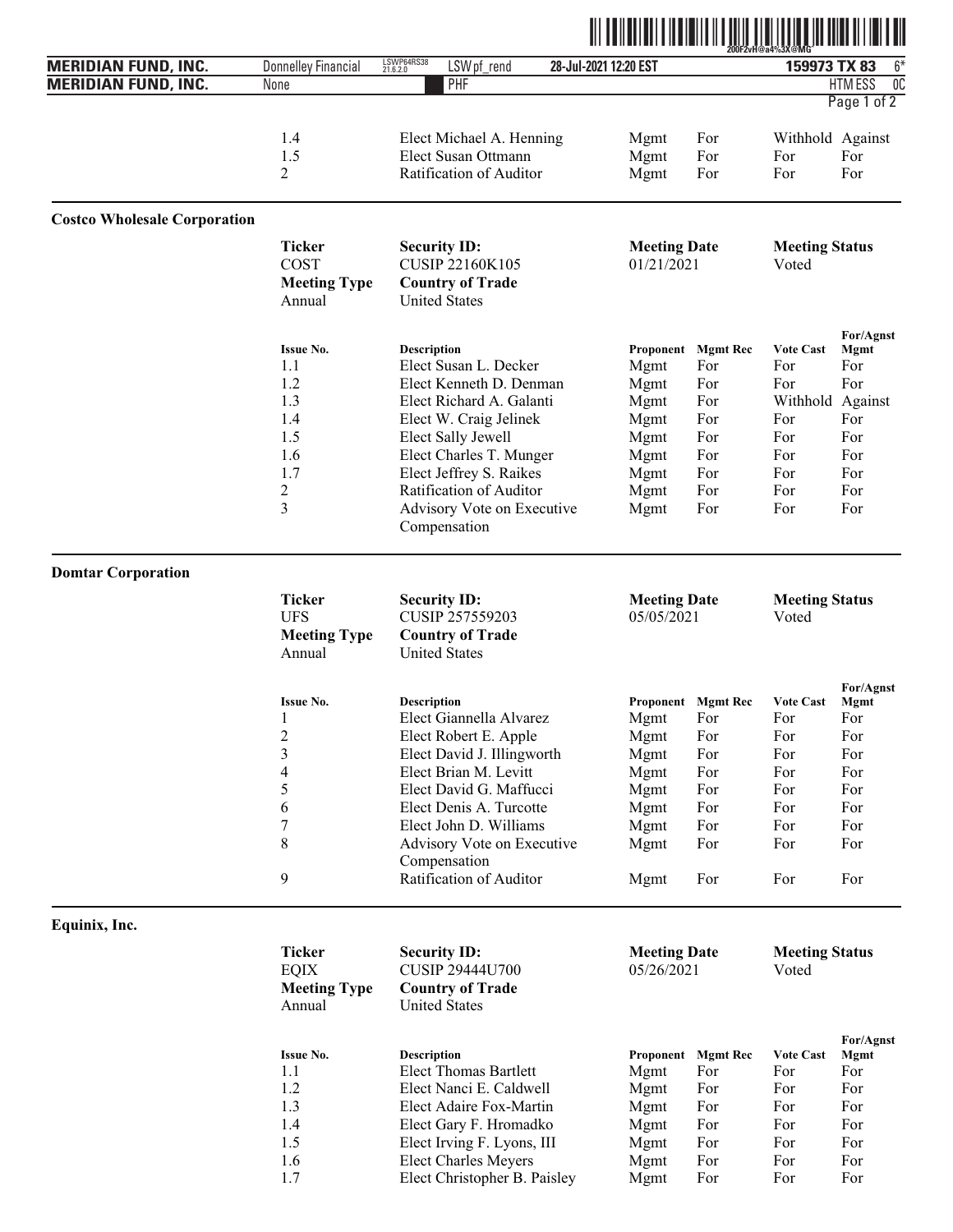

| <b>MERIDIAN FUND, INC.</b> | Donnelley Financial | LSWP64RS38<br>21.6.2.0                | LSW pf_rend                                | 28-Jul-2021 12:20 EST |      |                  |         | 159973 TX 83 | $6*$ |
|----------------------------|---------------------|---------------------------------------|--------------------------------------------|-----------------------|------|------------------|---------|--------------|------|
| <b>MERIDIAN FUND, INC.</b> | None                |                                       | PHF                                        |                       |      |                  |         | HTM ESS      | 0C   |
|                            |                     |                                       |                                            |                       |      |                  |         | Page 2 of 2  |      |
|                            | 1.8                 | Elect Sandra Rivera                   |                                            |                       | Mgmt | For              | For     | For          |      |
|                            | 1.9                 | Elect Peter F. Van Camp               |                                            | Mgmt                  |      | For              | For     | For          |      |
|                            | 2                   |                                       | Advisory Vote on Executive<br>Compensation | Mgmt                  |      | For              | Against | Against      |      |
|                            | 3                   |                                       | Ratification of Auditor                    | Mgmt                  |      | For              | For     | For          |      |
|                            | 4                   | <b>Shareholder Proposal Regarding</b> |                                            |                       |      | ShrHoldr Against | For     | Against      |      |
|                            |                     |                                       | Reducing Ownership Threshold               |                       |      |                  |         |              |      |
|                            |                     |                                       | Required to Act by Written                 |                       |      |                  |         |              |      |
|                            |                     | Consent                               |                                            |                       |      |                  |         |              |      |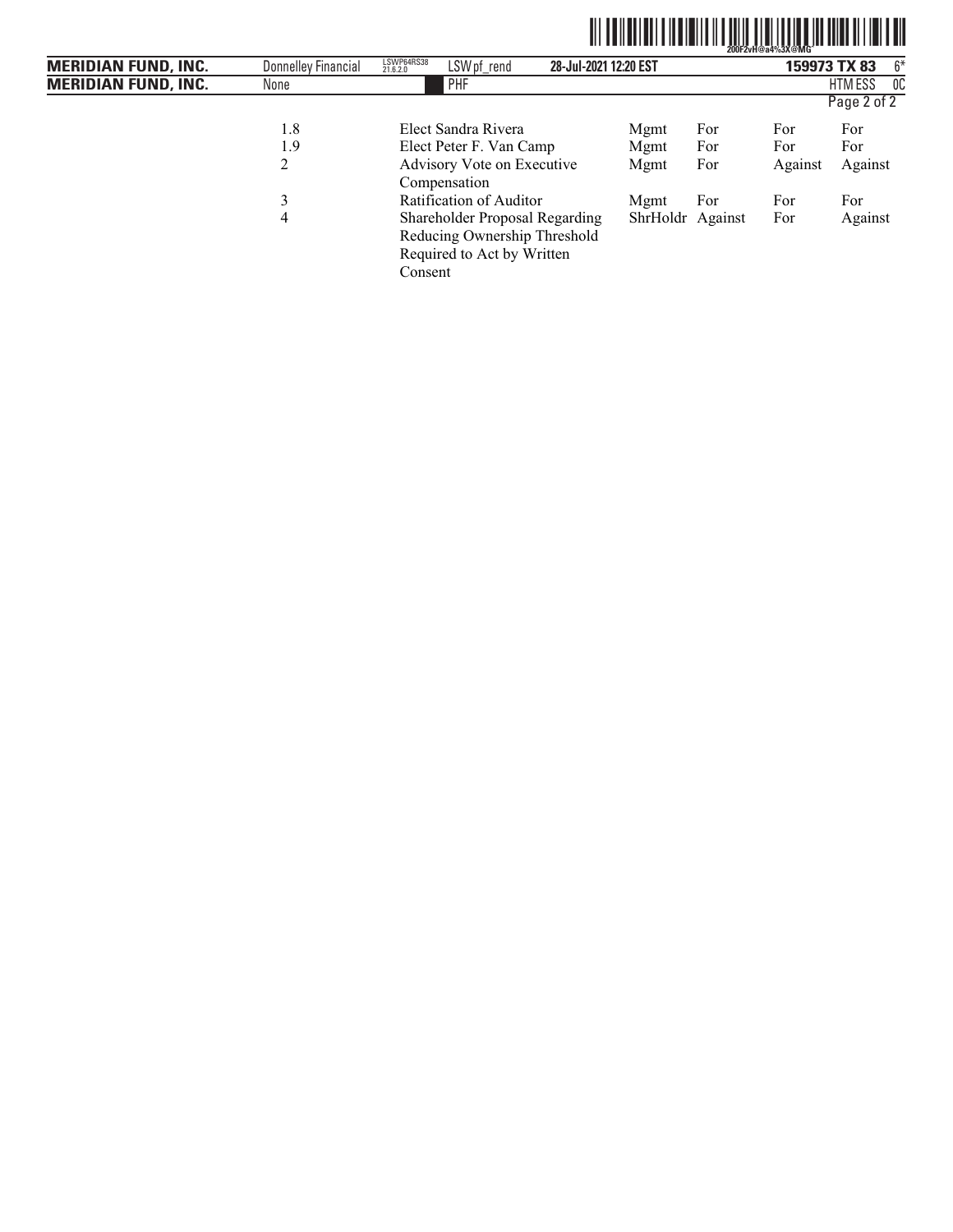| <b>MERIDIAN FUND, INC.</b>                         | <b>Donnelley Financial</b>                                     | LSWP64RS38<br>21.6.2.0<br>28-Jul-2021 12:20 EST<br>LSW pf_rend                            |                                   |                    | 159973 TX 84                   | $6*$                             |
|----------------------------------------------------|----------------------------------------------------------------|-------------------------------------------------------------------------------------------|-----------------------------------|--------------------|--------------------------------|----------------------------------|
| <b>MERIDIAN FUND, INC.</b>                         | None                                                           | PHF                                                                                       |                                   |                    |                                | $\overline{0}$<br><b>HTM ESS</b> |
|                                                    |                                                                |                                                                                           |                                   |                    |                                | Page 1 of 1                      |
| <b>Exact Sciences Corporation</b>                  |                                                                |                                                                                           |                                   |                    |                                |                                  |
|                                                    | <b>Ticker</b><br><b>EXAS</b><br><b>Meeting Type</b><br>Annual  | <b>Security ID:</b><br>CUSIP 30063P105<br><b>Country of Trade</b><br><b>United States</b> | <b>Meeting Date</b><br>06/30/2021 |                    | <b>Meeting Status</b><br>Voted |                                  |
|                                                    | <b>Issue No.</b>                                               | <b>Description</b>                                                                        |                                   | Proponent Mgmt Rec | <b>Vote Cast</b>               | For/Agnst<br><b>Mgmt</b>         |
|                                                    | 1.1                                                            | Elect Paul J. Clancy                                                                      | Mgmt                              | For                | For                            | For                              |
|                                                    | 1.2                                                            | <b>Elect Pierre Jacquet</b>                                                               | Mgmt                              | For                | For                            | For                              |
|                                                    | 1.3                                                            | Elect Daniel J. Levangie                                                                  | Mgmt                              | For                | For                            | For                              |
|                                                    | $\overline{c}$                                                 | Ratification of Auditor                                                                   | Mgmt                              | For                | For                            | For                              |
|                                                    | 3                                                              | Advisory Vote on Executive<br>Compensation                                                | Mgmt                              | For                | For                            | For                              |
| <b>Exact Sciences Corporation</b>                  |                                                                |                                                                                           |                                   |                    |                                |                                  |
|                                                    | <b>Ticker</b><br><b>EXAS</b><br><b>Meeting Type</b><br>Annual  | <b>Security ID:</b><br>CUSIP 30063P105<br><b>Country of Trade</b><br><b>United States</b> | <b>Meeting Date</b><br>07/23/2020 |                    | <b>Meeting Status</b><br>Voted |                                  |
|                                                    | <b>Issue No.</b>                                               | <b>Description</b>                                                                        |                                   | Proponent Mgmt Rec | <b>Vote Cast</b>               | For/Agnst<br><b>Mgmt</b>         |
|                                                    | 1.1                                                            | Elect Eli Casdin                                                                          | Mgmt                              | For                | For                            | For                              |
|                                                    | 1.2<br>1.3                                                     | Elect James E. Doyle<br>Elect Freda C. Lewis-Hall                                         | Mgmt<br>Mgmt                      | For<br>For         | For<br>For                     | For<br>For                       |
|                                                    | 1.4                                                            | Elect Kathleen Sebelius                                                                   | Mgmt                              | For                | For                            | For                              |
|                                                    | $\overline{c}$                                                 | Ratification of Auditor                                                                   | Mgmt                              | For                | For                            | For                              |
|                                                    | $\overline{\mathbf{3}}$                                        | Advisory Vote on Executive<br>Compensation                                                | Mgmt                              | For                | For                            | For                              |
|                                                    | 4                                                              | Increase in Authorized Common<br>Stock                                                    | Mgmt                              | For                | For                            | For                              |
| <b>Executive Network Partnering</b><br>Corporation |                                                                |                                                                                           |                                   |                    |                                |                                  |
|                                                    | <b>Ticker</b><br><b>ENPC</b><br><b>Meeting Type</b><br>Special | <b>Security ID:</b><br>CUSIP 30158L100<br><b>Country of Trade</b><br><b>United States</b> | <b>Meeting Date</b><br>03/24/2021 |                    | <b>Meeting Status</b><br>Voted |                                  |

|                  |                                                            |           |                 |                  | For/Agnst |
|------------------|------------------------------------------------------------|-----------|-----------------|------------------|-----------|
| <b>Issue No.</b> | <b>Description</b>                                         | Proponent | <b>Mgmt Rec</b> | <b>Vote Cast</b> | Mgmt      |
|                  | Stock Split                                                | Mgmt      | For             | For              | For       |
|                  | Amendment to the Warrant<br>Agreement                      | Mgmt      | For             | For              | For       |
|                  | Right to Adjourn Meeting for<br><b>Stockholder Meeting</b> | Mgmt      | For             | For              | For       |
| 4                | Right to Adjourn Meeting for<br>Warrant Holder Meeting     | Mgmt      | For             | For              | For       |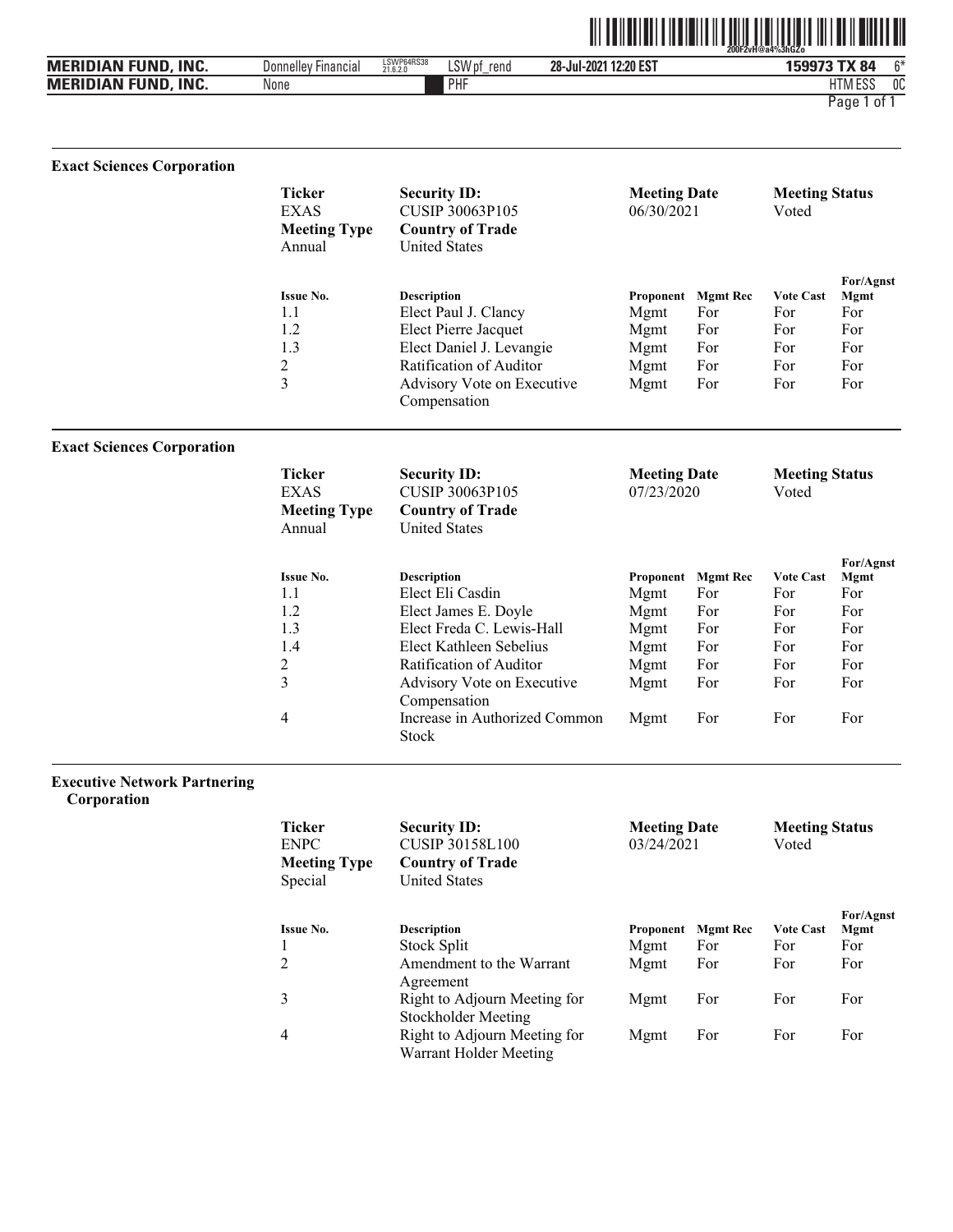|                     |                            |                        |                |                       | <b>TILLET</b><br>200F2vH@a4%4eJoo5 | $\  \ $ |
|---------------------|----------------------------|------------------------|----------------|-----------------------|------------------------------------|---------|
| MERIDIAN FUND, INC. | <b>Donnelley Financial</b> | LSWP64RS38<br>21.6.2.0 | LSW pf<br>rend | 28-Jul-2021 12:21 EST | 159973 TX 85                       | $6*$    |
| MERIDIAN FUND, INC. | None                       |                        | PHF            |                       | HTM ESS                            | 0C      |

### **Foley Trasimene Acquisition Corp.**

| <b>Ticker</b><br><b>WPF</b><br><b>Meeting Type</b><br>Special | <b>Security ID:</b><br><b>CUSIP 34431F104</b><br><b>Country of Trade</b><br><b>United States</b> | <b>Meeting Date</b><br>06/30/2021 |                        | <b>Meeting Status</b><br>Voted |                          |  |
|---------------------------------------------------------------|--------------------------------------------------------------------------------------------------|-----------------------------------|------------------------|--------------------------------|--------------------------|--|
| <b>Issue No.</b>                                              | <b>Description</b><br>Reverse Merger                                                             | Proponent<br>Mgmt                 | <b>Mgmt Rec</b><br>For | <b>Vote Cast</b><br>For        | For/Agnst<br>Mgmt<br>For |  |
| 2                                                             | Amendments to Share Classes                                                                      | Mgmt                              | For                    | For                            | For                      |  |
| 3                                                             | Creation of Class C Common<br><b>Stock</b>                                                       | Mgmt                              | For                    | For                            | For                      |  |
| 4                                                             | Increase in Authorized Shares                                                                    | Mgmt                              | For                    | For                            | For                      |  |
| 5                                                             | <b>NYSE</b> Issuance                                                                             | Mgmt                              | For                    | For                            | For                      |  |
| 6                                                             | Classified Board                                                                                 | Mgmt                              | For                    | Against                        | Against                  |  |
| 7                                                             | Director Removal                                                                                 | Mgmt                              | For                    | Against                        | Against                  |  |
| 8                                                             | Supermajority Voting<br>Requirements                                                             | Mgmt                              | For                    | Against                        | Against                  |  |
| 9                                                             | Approval of the 2021 Omnibus<br>Incentive Plan                                                   | Mgmt                              | For                    | Against                        | Against                  |  |
| 10                                                            | Approval of the 2021 Employee<br><b>Stock Purchase Plan</b>                                      | Mgmt                              | For                    | Against                        | Against                  |  |
| 11                                                            | Right to Adjourn Meeting                                                                         | Mgmt                              | For                    | For                            | For                      |  |

**GCI Liberty Inc**

| <b>Ticker</b><br><b>GLIBA</b><br><b>Meeting Type</b><br>Special | <b>Security ID:</b><br><b>CUSIP 36164V305</b><br><b>Country of Trade</b><br><b>United States</b> | <b>Meeting Date</b><br>12/15/2020 |                               | <b>Meeting Status</b><br>Voted |                                 |
|-----------------------------------------------------------------|--------------------------------------------------------------------------------------------------|-----------------------------------|-------------------------------|--------------------------------|---------------------------------|
| <b>Issue No.</b>                                                | <b>Description</b><br>Liberty Transaction<br>Right to Adjourn Meeting                            | <b>Proponent</b><br>Mgmt<br>Mgmt  | <b>Mgmt Rec</b><br>For<br>For | <b>Vote Cast</b><br>For<br>For | For/Agnst<br>Mgmt<br>For<br>For |

# **General Electric Company**

| 05/04/2021<br>GE<br>CUSIP 369604103<br><b>Meeting Type</b><br><b>Country of Trade</b><br><b>United States</b><br>Annual | <b>Meeting Status</b><br>Voted        |  |  |
|-------------------------------------------------------------------------------------------------------------------------|---------------------------------------|--|--|
| <b>Issue No.</b><br><b>Description</b><br><b>Mgmt Rec</b><br>Proponent                                                  | For/Agnst<br><b>Vote Cast</b><br>Mgmt |  |  |
| Elect Sebastien Bazin<br>Mgmt<br>For<br>For                                                                             | For                                   |  |  |
| 2<br>Elect Ashton B. Carter<br>Mgmt<br>For<br>For                                                                       | For                                   |  |  |
| 3<br>For<br>Elect H. Lawrence Culp, Jr.<br>Mgmt<br>For                                                                  | For                                   |  |  |
| Elect Francisco D'Souza<br>For<br>Mgmt<br>4<br>For                                                                      | For                                   |  |  |
| 5<br>Elect Edward P. Garden<br>Mgmt<br>For<br>For                                                                       | For                                   |  |  |
| 6<br>Elect Thomas W. Horton<br>For<br>Mgmt<br>For                                                                       | For                                   |  |  |
| 7<br>Mgmt<br>For<br>For<br>Elect Risa Lavizzo-Mourey                                                                    | For                                   |  |  |
| 8<br>Elect Catherine Lesjak<br>For<br>Mgmt<br>For                                                                       | For                                   |  |  |
| 9<br>Elect Paula Rosput Reynolds<br>For<br>Mgmt<br>For                                                                  | For                                   |  |  |
| Elect Leslie F. Seidman<br>10<br>For<br>For<br>Mgmt                                                                     | For                                   |  |  |
| 11<br>For<br>Elect James S. Tisch<br>Mgmt<br>For                                                                        | For                                   |  |  |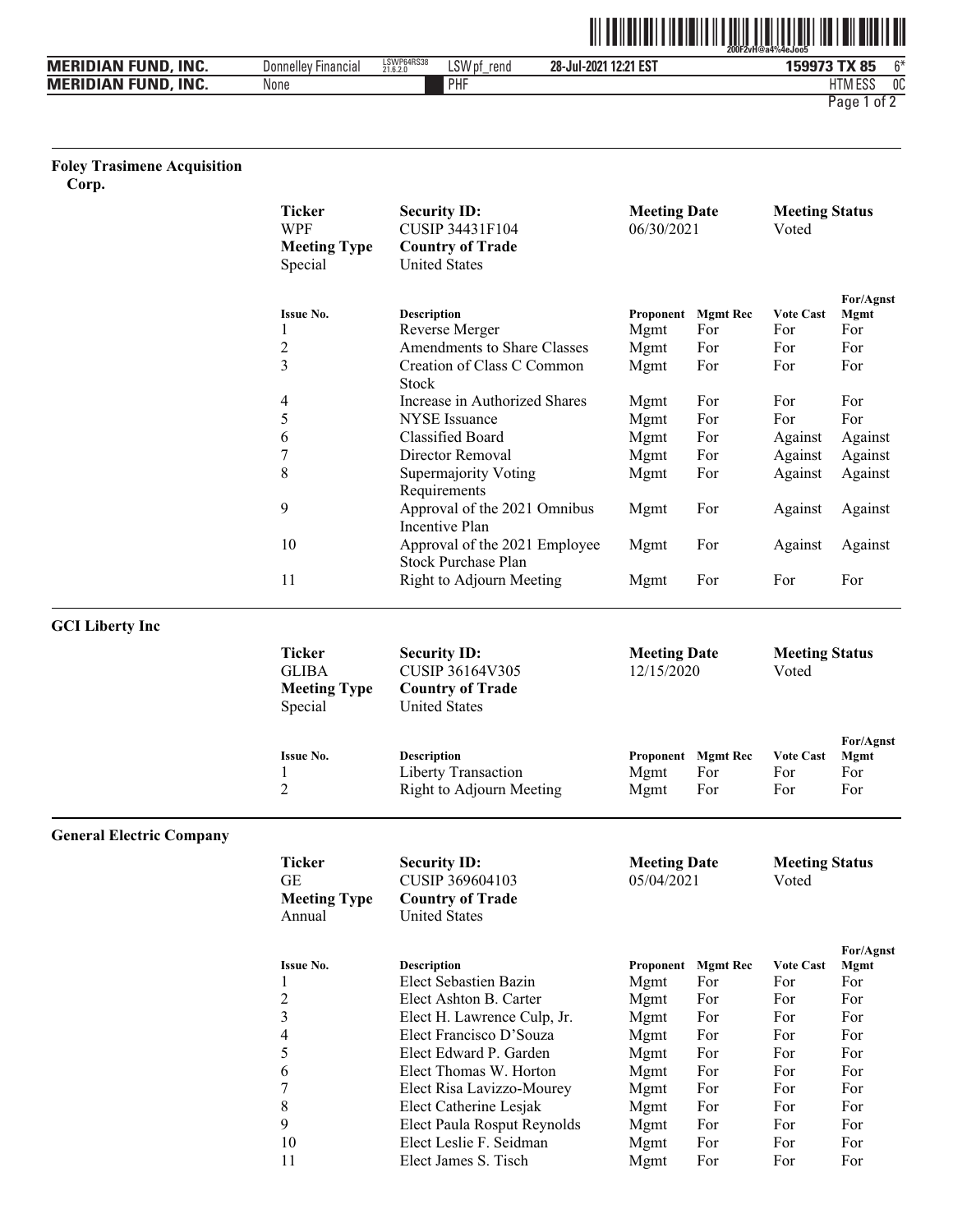

|                            |                            |                                                         |                                                                |                       |                  |         |         | <u>FINENININI IN FINITI I</u> |
|----------------------------|----------------------------|---------------------------------------------------------|----------------------------------------------------------------|-----------------------|------------------|---------|---------|-------------------------------|
| <b>MERIDIAN FUND, INC.</b> | <b>Donnelley Financial</b> | LSWP64RS38<br>21.6.2.0                                  | LSW pf_rend                                                    | 28-Jul-2021 12:21 EST |                  |         |         | 159973 TX 85<br>$6*$          |
| <b>MERIDIAN FUND, INC.</b> | None                       |                                                         | <b>PHF</b>                                                     |                       |                  |         |         | 0C<br>HTM ESS                 |
|                            |                            |                                                         |                                                                |                       |                  |         |         | Page 2 of 2                   |
| 12                         |                            |                                                         | Advisory Vote on Executive<br>Compensation                     |                       | Mgmt             | For     | Against | Against                       |
|                            | 13                         | Ratification of Auditor                                 |                                                                | Mgmt                  | For              | For     | For     |                               |
|                            | 14                         |                                                         | Reverse Stock Split                                            |                       | Mgmt             | For     | For     | For                           |
|                            | 15                         | Shareholder Proposal Regarding<br>Double Board Nominees |                                                                | ShrHoldr Against      |                  | Against | For     |                               |
|                            | 16                         |                                                         | <b>Shareholder Proposal Regarding</b><br>Independent Chair     |                       | ShrHoldr Against |         | For     | Against                       |
|                            | 17                         | Indicator                                               | Shareholder Proposal Regarding<br>Climate Action 100+ Net Zero |                       | ShrHoldr For     |         | For     | For                           |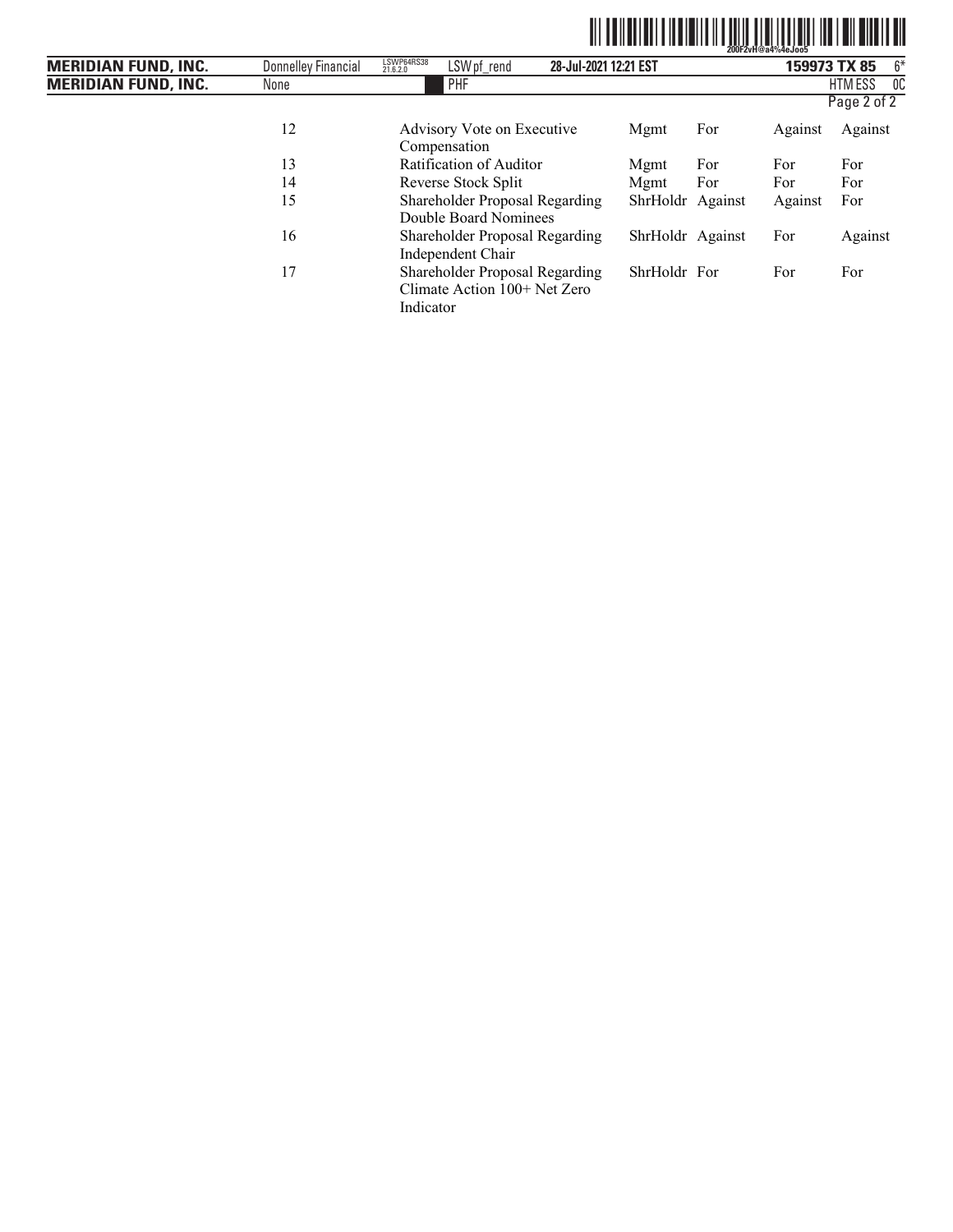| <b>MERIDIAN FUND, INC.</b> | <b>Donnelley Financial</b>                                     | LSWP64RS38<br>21.6.2.0<br>LSW pf_rend<br>28-Jul-2021 12:21 EST                                                  |                                   |                                                | 159973 TX 86                                 | $6*$                                                 |
|----------------------------|----------------------------------------------------------------|-----------------------------------------------------------------------------------------------------------------|-----------------------------------|------------------------------------------------|----------------------------------------------|------------------------------------------------------|
| <b>MERIDIAN FUND, INC.</b> | None                                                           | PHF                                                                                                             |                                   |                                                |                                              | $\overline{0}$<br><b>HTM ESS</b>                     |
|                            |                                                                |                                                                                                                 |                                   |                                                |                                              | Page 1 of 2                                          |
| IAC/InterActiveCorp        |                                                                |                                                                                                                 |                                   |                                                |                                              |                                                      |
|                            | <b>Ticker</b><br><b>IAC</b><br><b>Meeting Type</b><br>Annual   | <b>Security ID:</b><br><b>CUSIP 44891N109</b><br><b>Country of Trade</b><br><b>United States</b>                | <b>Meeting Date</b><br>05/14/2021 |                                                | <b>Meeting Status</b><br>Voted               |                                                      |
|                            | <b>Issue No.</b>                                               | <b>Description</b>                                                                                              |                                   | <b>Mgmt</b> Rec                                | <b>Vote Cast</b>                             | For/Agnst                                            |
|                            | 1                                                              | Vimeo Spin-off                                                                                                  | Proponent<br>Mgmt                 | For                                            | For                                          | <b>Mgmt</b><br>For                                   |
|                            | $\overline{c}$                                                 | Corporate Opportunities Waiver                                                                                  | Mgmt                              | For                                            | For                                          | For                                                  |
|                            | 3                                                              | Right to Adjourn Meeting                                                                                        | Mgmt                              | For                                            | For                                          | For                                                  |
|                            | 4                                                              | Elect Chelsea Clinton                                                                                           | Mgmt                              | For                                            | For                                          | For                                                  |
|                            | 5                                                              | Elect Barry Diller                                                                                              | Mgmt                              | For                                            | For                                          | For                                                  |
|                            | 6                                                              | Elect Michael D. Eisner                                                                                         | Mgmt                              | For                                            | Abstain                                      | Against                                              |
|                            | $\overline{7}$                                                 | Elect Bonnie S. Hammer                                                                                          | Mgmt                              | For                                            | For                                          | For                                                  |
|                            | 8                                                              | Elect Victor A. Kaufman                                                                                         | Mgmt                              | For                                            | For                                          | For                                                  |
|                            | 9                                                              | Elect Joseph Levin                                                                                              | Mgmt                              | For                                            | For                                          | For                                                  |
|                            | 10                                                             | Elect Bryan Lourd                                                                                               | Mgmt                              | For                                            | For                                          | For                                                  |
|                            | 11                                                             | <b>Elect Westley Moore</b>                                                                                      | Mgmt                              | For                                            | For                                          | For                                                  |
|                            | 12                                                             | <b>Elect David Rosenblatt</b>                                                                                   | Mgmt                              | For                                            | For                                          | For                                                  |
|                            | 13                                                             | Elect Alan G. Spoon                                                                                             | Mgmt                              | For                                            | For                                          | For                                                  |
|                            | 14                                                             | Elect Alexander von Furstenberg                                                                                 | Mgmt                              | For                                            | For                                          | For                                                  |
|                            | 15                                                             | Elect Richard F. Zannino                                                                                        | Mgmt                              | For                                            | For                                          | For                                                  |
|                            | 16                                                             | Ratification of Auditor                                                                                         | Mgmt                              | For                                            | For                                          | For                                                  |
|                            | 17                                                             | Advisory Vote on Executive                                                                                      | Mgmt                              | For                                            | Against                                      | Against                                              |
|                            |                                                                | Compensation                                                                                                    |                                   |                                                |                                              |                                                      |
|                            | 18                                                             | Frequency of Advisory Vote on<br><b>Executive Compensation</b>                                                  | Mgmt                              | 3 Years                                        | 1 Year                                       | Against                                              |
| <b>IHS Markit Ltd.</b>     |                                                                |                                                                                                                 |                                   |                                                |                                              |                                                      |
|                            | <b>Ticker</b><br><b>INFO</b><br><b>Meeting Type</b><br>Special | <b>Security ID:</b><br><b>CUSIP G47567105</b><br><b>Country of Trade</b><br><b>United States</b>                | <b>Meeting Date</b><br>03/11/2021 |                                                | <b>Meeting Status</b><br>Voted               |                                                      |
|                            | <b>Issue No.</b>                                               | <b>Description</b>                                                                                              |                                   | Proponent Mgmt Rec                             | <b>Vote Cast</b>                             | For/Agnst<br><b>Mgmt</b>                             |
|                            | 1<br>$\overline{2}$                                            | Merger with S&P Global<br>Advisory Vote on Golden<br>Parachutes                                                 | Mgmt<br>Mgmt                      | For<br>For                                     | For<br>Against                               | For<br>Against                                       |
| <b>IHS Markit Ltd.</b>     |                                                                |                                                                                                                 |                                   |                                                |                                              |                                                      |
|                            | <b>Ticker</b><br><b>INFO</b><br><b>Meeting Type</b><br>Annual  | <b>Security ID:</b><br><b>CUSIP G47567105</b><br><b>Country of Trade</b><br><b>United States</b>                | <b>Meeting Date</b><br>05/05/2021 |                                                | <b>Meeting Status</b><br>Voted               |                                                      |
|                            | <b>Issue No.</b><br>1<br>$\overline{c}$<br>3<br>4              | <b>Description</b><br>Elect Lance Uggla<br>Elect John Browne<br>Elect Dinyar S. Devitre<br>Elect Ruann F. Ernst | Mgmt<br>Mgmt<br>Mgmt<br>Mgmt      | Proponent Mgmt Rec<br>For<br>For<br>For<br>For | <b>Vote Cast</b><br>For<br>For<br>For<br>For | For/Agnst<br><b>Mgmt</b><br>For<br>For<br>For<br>For |
|                            | 5                                                              | Elect Jacques Esculier                                                                                          | Mgmt                              | For                                            | For                                          | For                                                  |
|                            | 6                                                              | Elect Gay Huey Evans                                                                                            | Mgmt                              | For                                            | For                                          | For                                                  |

7 Elect William E. Ford Mgmt For For For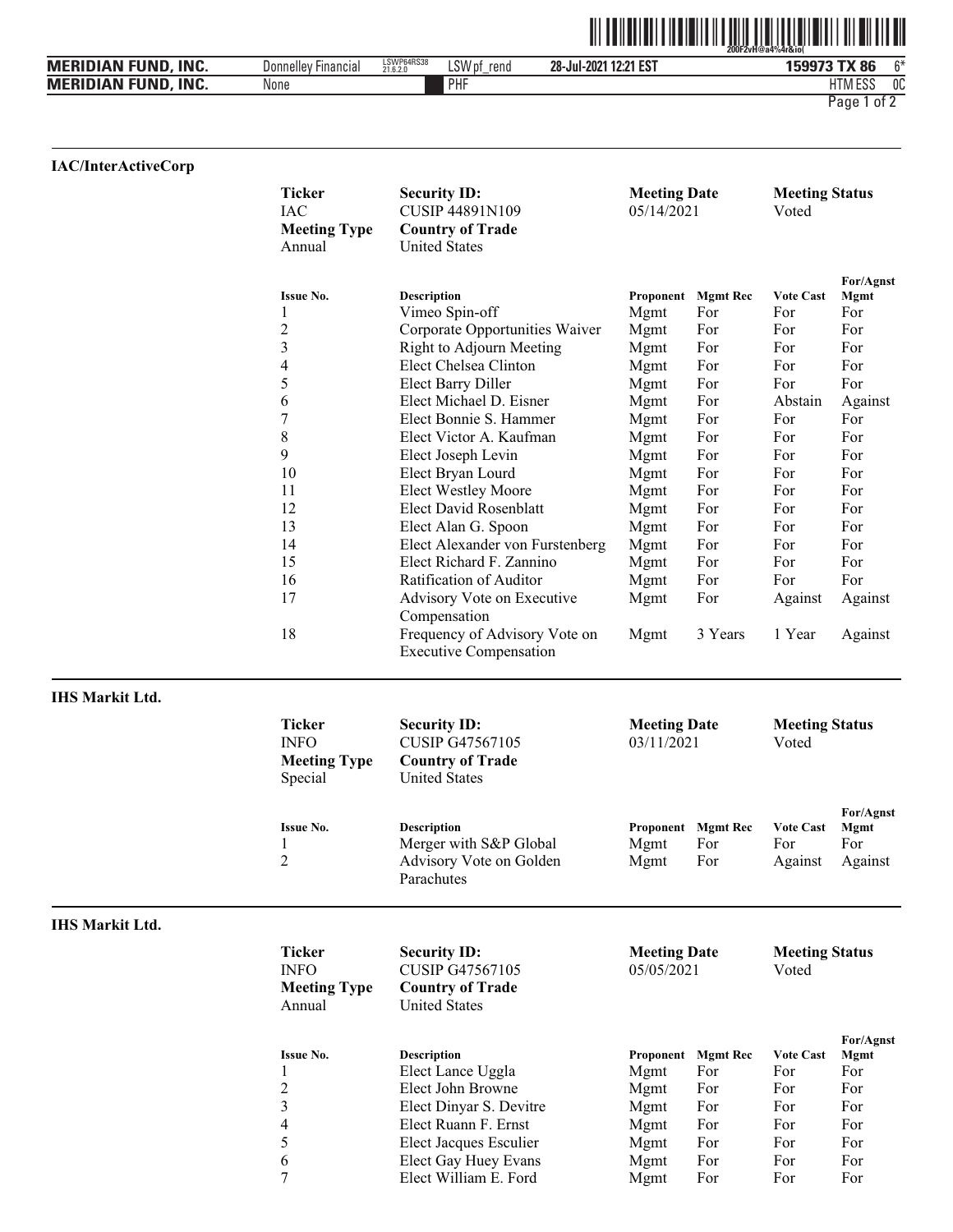

| <b>MERIDIAN FUND, INC.</b> | <b>Donnelley Financial</b> | LSWP64RS38<br>LSW pf_rend<br>21.6.2.0      | 28-Jul-2021 12:21 EST |      |     |     | 159973 TX 86 | $6*$ |
|----------------------------|----------------------------|--------------------------------------------|-----------------------|------|-----|-----|--------------|------|
| <b>MERIDIAN FUND, INC.</b> | None                       | PHF                                        |                       |      |     |     | HTM ESS      | 0C   |
|                            |                            |                                            |                       |      |     |     | Page 2 of 2  |      |
|                            | 8                          | Elect Nicoletta Giadrossi                  |                       | Mgmt | For | For | For          |      |
|                            | 9                          | Elect Robert P. Kelly                      |                       | Mgmt | For | For | For          |      |
|                            | 10                         | Elect Deborah D. McWhinney                 |                       | Mgmt | For | For | For          |      |
|                            | 11                         | Elect Jean-Paul L. Montupet                |                       | Mgmt | For | For | For          |      |
|                            | 12                         | Elect Deborah Keiko Orida                  |                       | Mgmt | For | For | For          |      |
|                            | 13                         | Elect James A. Rosenthal                   |                       | Mgmt | For | For | For          |      |
| 14                         |                            | Advisory Vote on Executive<br>Compensation |                       | Mgmt | For | For | For          |      |
|                            | 15                         | Ratification of Auditor                    |                       | Mgmt | For | For | For          |      |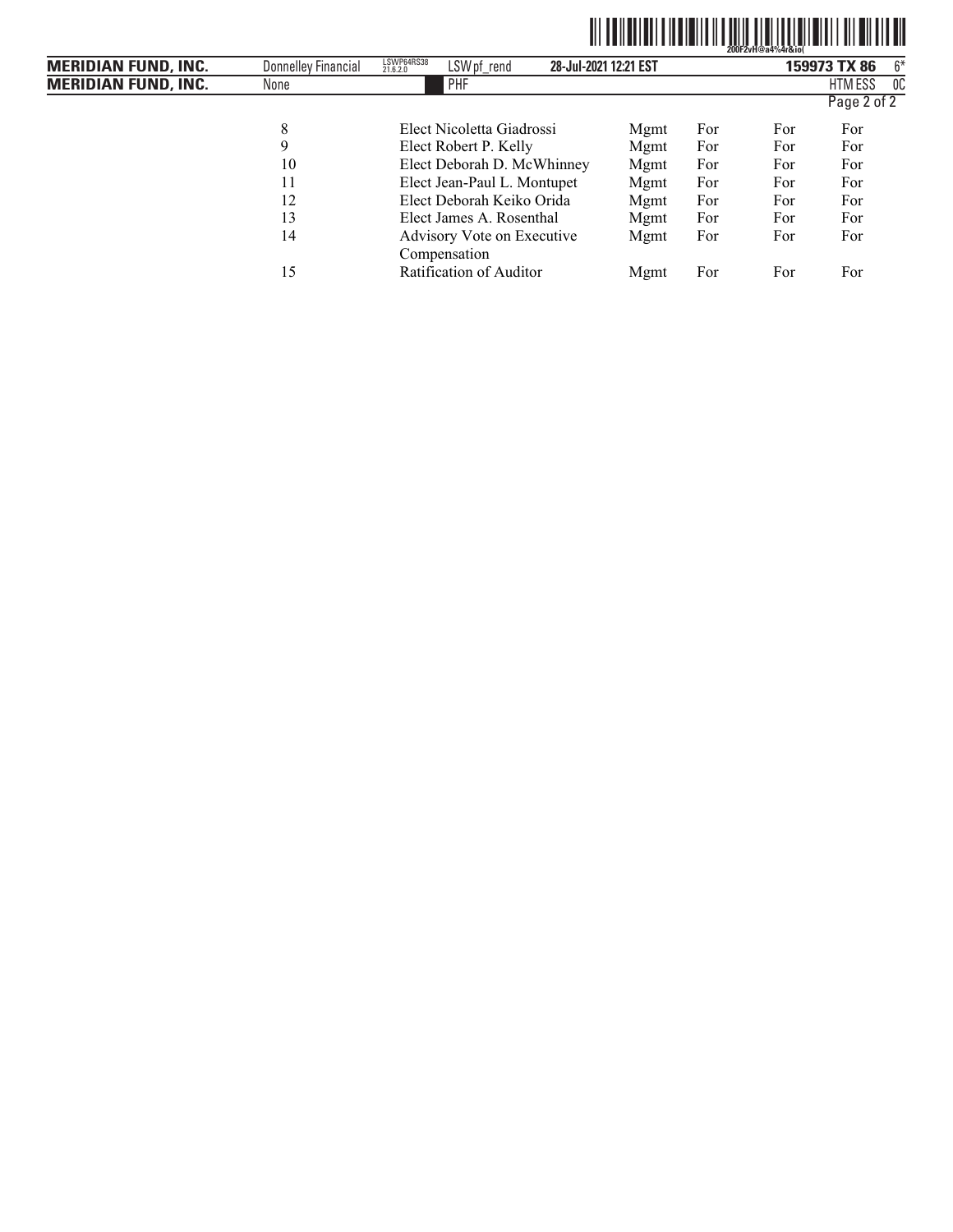|                     |                     |                        |                | <u>                             </u> | <u> Airii an Italia milata nil</u><br><b>TIIII TIITII</b><br>200F2vH@a4%4SX3o1 |      |
|---------------------|---------------------|------------------------|----------------|--------------------------------------|--------------------------------------------------------------------------------|------|
| MERIDIAN FUND, INC. | Donnelley Financial | LSWP64RS38<br>21.6.2.0 | LSW pf<br>rend | 28-Jul-2021 12:21 EST                | 159973 TX 87                                                                   | $6*$ |
| MERIDIAN FUND, INC. | None                |                        | PHF            |                                      | HTM ESS                                                                        | 0C   |

| <b>Ticker</b><br>ICE<br><b>Meeting Type</b><br>Annual | <b>Security ID:</b><br><b>CUSIP 45866F104</b><br><b>Country of Trade</b><br><b>United States</b> | <b>Meeting Date</b><br>05/14/2021 |                 | <b>Meeting Status</b><br>Voted |                          |
|-------------------------------------------------------|--------------------------------------------------------------------------------------------------|-----------------------------------|-----------------|--------------------------------|--------------------------|
| <b>Issue No.</b>                                      | <b>Description</b>                                                                               | Proponent                         | <b>Mgmt Rec</b> | <b>Vote Cast</b>               | For/Agnst<br><b>Mgmt</b> |
| 1                                                     | Elect Sharon Y. Bowen                                                                            | Mgmt                              | For             | For                            | For                      |
| 2                                                     | Elect Shantella E. Cooper                                                                        | Mgmt                              | For             | For                            | For                      |
| 3                                                     | Elect Charles R. Crisp                                                                           | Mgmt                              | For             | For                            | For                      |
| 4                                                     | Elect Duriya M. Farooqui                                                                         | Mgmt                              | For             | For                            | For                      |
| 5                                                     | Elect Lord Hague of Richmond                                                                     | Mgmt                              | For             | For                            | For                      |
| 6                                                     | Elect Mark F. Mulhern                                                                            | Mgmt                              | For             | For                            | For                      |
| 7                                                     | Elect Thomas E. Noonan                                                                           | Mgmt                              | For             | For                            | For                      |
| 8                                                     | Elect Frederic V. Salerno                                                                        | Mgmt                              | For             | For                            | For                      |
| 9                                                     | Elect Caroline Silver                                                                            | Mgmt                              | For             | For                            | For                      |
| 10                                                    | Elect Jeffrey C. Sprecher                                                                        | Mgmt                              | For             | For                            | For                      |
| 11                                                    | Elect Judith A. Sprieser                                                                         | Mgmt                              | For             | For                            | For                      |
| 12                                                    | Elect Vincent S. Tese                                                                            | Mgmt                              | For             | For                            | For                      |
| 13                                                    | Advisory Vote on Executive<br>Compensation                                                       | Mgmt                              | For             | For                            | For                      |
| 14                                                    | Ratification of Auditor                                                                          | Mgmt                              | For             | For                            | For                      |
| 15                                                    | Shareholder Proposal Regarding<br>Simple Majority Vote                                           | ShrHoldr                          | Against         | For                            | Against                  |

**Lamb Weston Holdings, Inc.**

| <b>Ticker</b><br>LW<br><b>Meeting Type</b><br>Annual | <b>Security ID:</b><br>CUSIP 513272104<br><b>Country of Trade</b><br><b>United States</b> | <b>Meeting Date</b><br>09/24/2020 |                 | <b>Meeting Status</b><br>Voted |                   |
|------------------------------------------------------|-------------------------------------------------------------------------------------------|-----------------------------------|-----------------|--------------------------------|-------------------|
| <b>Issue No.</b>                                     | Description                                                                               | Proponent                         | <b>Mgmt Rec</b> | <b>Vote Cast</b>               | For/Agnst<br>Mgmt |
|                                                      | Elect Peter J. Bensen                                                                     | Mgmt                              | For             | For                            | For               |
| 2                                                    | Elect Charles A. Blixt                                                                    | Mgmt                              | For             | For                            | For               |
| 3                                                    | Elect Robert J. Coviello                                                                  | Mgmt                              | For             | For                            | For               |
| 4                                                    | Elect Andre J. Hawaux                                                                     | Mgmt                              | For             | For                            | For               |
| 5                                                    | Elect William G. Jurgensen                                                                | Mgmt                              | For             | For                            | For               |
| 6                                                    | Elect Thomas P. Maurer                                                                    | Mgmt                              | For             | For                            | For               |
|                                                      | Elect Robert A. Niblock                                                                   | Mgmt                              | For             | For                            | For               |
| 8                                                    | Elect Hala G. Moddelmog                                                                   | Mgmt                              | For             | For                            | For               |
| 9                                                    | Elect Maria Renna Sharpe                                                                  | Mgmt                              | For             | For                            | For               |
| 10                                                   | Elect Thomas P. Werner                                                                    | Mgmt                              | For             | For                            | For               |
| 11                                                   | Advisory Vote on Executive<br>Compensation                                                | Mgmt                              | For             | For                            | For               |
| 12                                                   | Ratification of Auditor                                                                   | Mgmt                              | For             | For                            | For               |

**Liberty Global plc**

| Ticker<br><b>LBTYA</b> | <b>Security ID:</b><br><b>CUSIP G5480U104</b> | <b>Meeting Date</b><br>06/16/2021 | <b>Meeting Status</b><br>Voted |
|------------------------|-----------------------------------------------|-----------------------------------|--------------------------------|
| <b>Meeting Type</b>    | <b>Country of Trade</b>                       |                                   |                                |
| Annual                 | <b>United States</b>                          |                                   |                                |
|                        |                                               |                                   |                                |

**Issue No. Description Proponent Mgmt Rec Vote Cast MgmtFor/Agnst**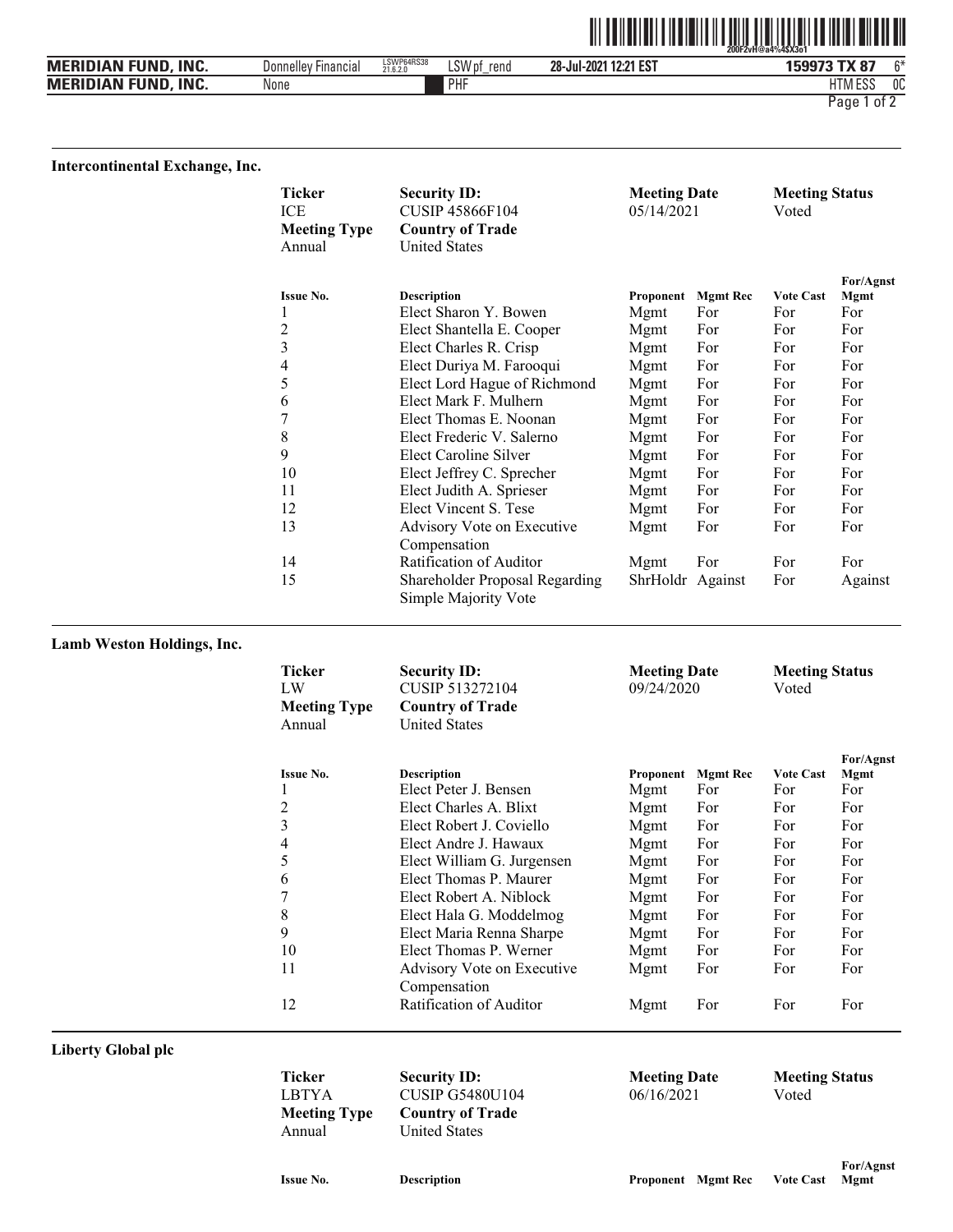

|                            |                     |                        |                                |                       |     |         |              | <b>LUUI LVII\WATI/04JAJU I</b> |  |  |  |
|----------------------------|---------------------|------------------------|--------------------------------|-----------------------|-----|---------|--------------|--------------------------------|--|--|--|
| <b>MERIDIAN FUND, INC.</b> | Donnelley Financial | LSWP64RS38<br>21.6.2.0 | LSW pf_rend                    | 28-Jul-2021 12:21 EST |     |         | 159973 TX 87 | 6*                             |  |  |  |
| <b>MERIDIAN FUND, INC.</b> | None                |                        | <b>PHF</b>                     |                       |     |         | HTM ESS      | 0C                             |  |  |  |
|                            |                     |                        |                                |                       |     |         | Page 2 of 2  |                                |  |  |  |
|                            |                     |                        | Elect Michael T. Fries         | Mgmt                  | For | For     | For          |                                |  |  |  |
|                            |                     |                        | Elect Paul A. Gould            | Mgmt                  | For | For     | For          |                                |  |  |  |
|                            |                     |                        | Elect John C. Malone           | Mgmt                  | For | Against | Against      |                                |  |  |  |
|                            | 4                   |                        | Elect Larry E. Romrell         | Mgmt                  | For | Against | Against      |                                |  |  |  |
|                            |                     |                        | Remuneration Report (Advisory) | Mgmt                  | For | Against | Against      |                                |  |  |  |
|                            | 6                   |                        | Ratification of Auditor        | Mgmt                  | For | For     | For          |                                |  |  |  |
|                            |                     |                        |                                |                       |     |         |              |                                |  |  |  |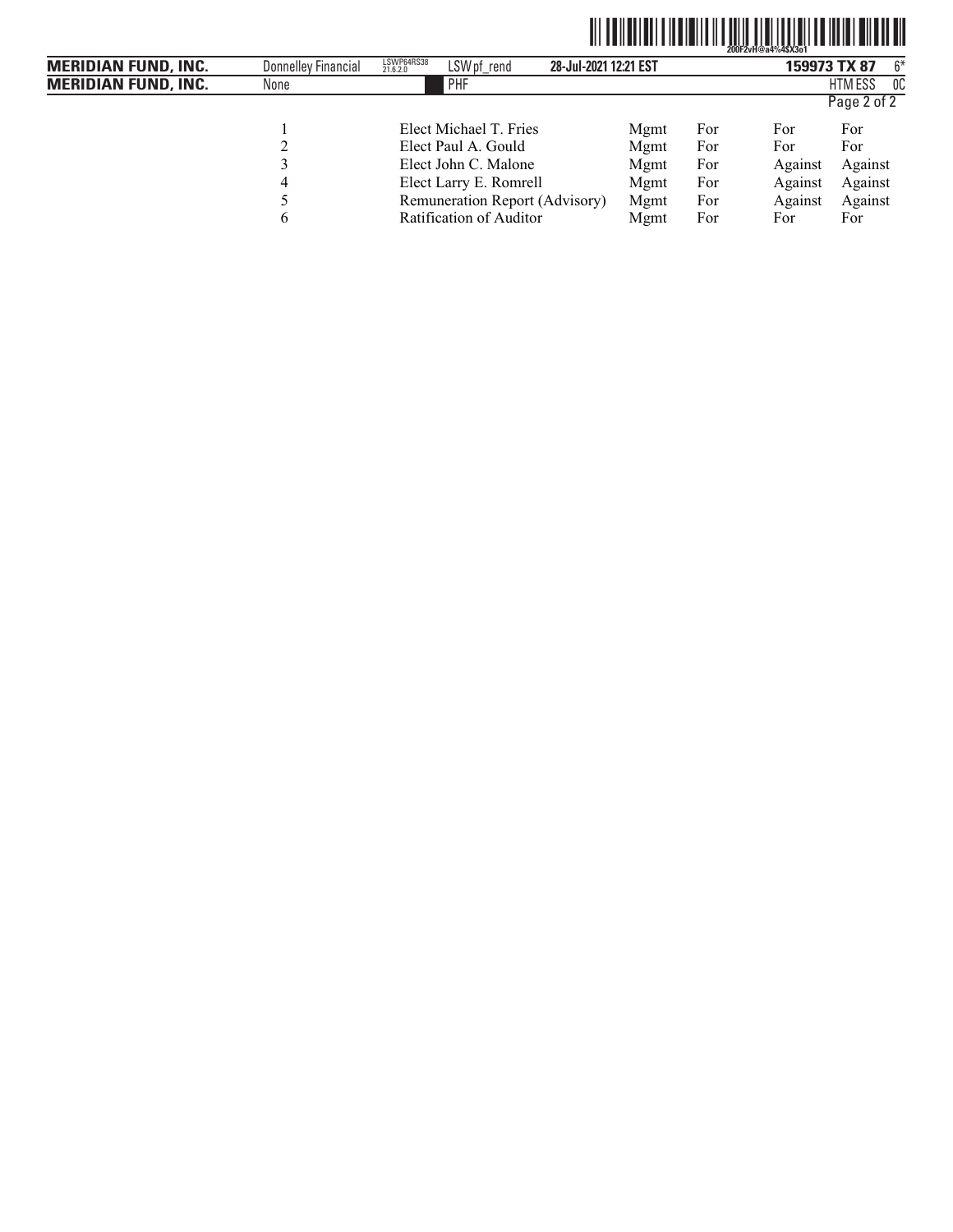

| <b>MERIDIAN FUND, INC.</b>                                | <b>Donnelley Financial</b><br>None<br>7<br>$\,$ 8 $\,$ | LSWP64RS38<br>21.6.2.0<br>LSW pf_rend<br>PHF       |                     |                    |                       | <b>HTMESS</b><br>0 <sup>C</sup><br>Page 1 of 2 |
|-----------------------------------------------------------|--------------------------------------------------------|----------------------------------------------------|---------------------|--------------------|-----------------------|------------------------------------------------|
|                                                           |                                                        |                                                    |                     |                    |                       |                                                |
|                                                           |                                                        |                                                    |                     |                    |                       |                                                |
|                                                           |                                                        | Appointment of UK Auditor                          | Mgmt                | For                | For                   | For                                            |
|                                                           |                                                        | Authority to Set Auditor's Fees                    | Mgmt                | For                | For                   | For                                            |
|                                                           | 9                                                      | Authority to Issue Shares w/o                      | Mgmt                | For                | For                   | For                                            |
|                                                           |                                                        | Preemptive Rights                                  |                     |                    |                       |                                                |
|                                                           | 10                                                     | Authorisation of Political                         | Mgmt                | For                | For                   | For                                            |
|                                                           |                                                        | Donations                                          |                     |                    |                       |                                                |
|                                                           | 11                                                     | Authority to Repurchase Shares                     | Mgmt                | For                | For                   | For                                            |
| <b>Liberty Media Corporation</b>                          |                                                        |                                                    |                     |                    |                       |                                                |
|                                                           | <b>Ticker</b>                                          | <b>Security ID:</b>                                | <b>Meeting Date</b> |                    | <b>Meeting Status</b> |                                                |
|                                                           | <b>FWONA</b>                                           | CUSIP 531229870                                    | 05/25/2021          |                    | Voted                 |                                                |
|                                                           | <b>Meeting Type</b>                                    | <b>Country of Trade</b>                            |                     |                    |                       |                                                |
|                                                           | Annual                                                 | <b>United States</b>                               |                     |                    |                       |                                                |
|                                                           |                                                        |                                                    |                     |                    |                       |                                                |
|                                                           |                                                        |                                                    |                     |                    |                       | For/Agnst                                      |
|                                                           | <b>Issue No.</b>                                       | <b>Description</b>                                 | Proponent           | <b>Mgmt</b> Rec    | <b>Vote Cast</b>      | <b>Mgmt</b>                                    |
|                                                           | 1.1                                                    | Elect Brian M. Deevy                               | Mgmt                | For                | For                   | For                                            |
|                                                           | 1.2                                                    | Elect Gregory B. Maffei                            | Mgmt                | For                | For                   | For                                            |
|                                                           | 1.3                                                    | Elect Andrea L. Wong                               | Mgmt                | For                | Withhold Against      |                                                |
|                                                           | $\overline{c}$                                         | Ratification of Auditor                            | Mgmt                | For                | For                   | For                                            |
|                                                           | $\overline{3}$                                         | Advisory Vote on Executive                         | Mgmt                | For                | Against               | Against                                        |
|                                                           |                                                        | Compensation                                       |                     |                    |                       |                                                |
| Live Nation Entertainment, Inc.                           |                                                        |                                                    |                     |                    |                       |                                                |
|                                                           | <b>Ticker</b>                                          | <b>Security ID:</b>                                | <b>Meeting Date</b> |                    | <b>Meeting Status</b> |                                                |
|                                                           | <b>LYV</b>                                             | CUSIP 538034109                                    | 06/10/2021          |                    | Voted                 |                                                |
|                                                           | <b>Meeting Type</b>                                    | <b>Country of Trade</b>                            |                     |                    |                       |                                                |
|                                                           | Annual                                                 | <b>United States</b>                               |                     |                    |                       |                                                |
|                                                           |                                                        |                                                    |                     |                    |                       | For/Agnst                                      |
|                                                           | <b>Issue No.</b>                                       | <b>Description</b><br><b>Elect Maverick Carter</b> |                     | Proponent Mgmt Rec | <b>Vote Cast</b>      | <b>Mgmt</b>                                    |
|                                                           | $\overline{2}$                                         |                                                    | Mgmt                | For                | For                   | For                                            |
|                                                           | $\mathfrak{Z}$                                         | Elect Ariel Z. Emanuel<br>Elect Ping Fu            | Mgmt                | For<br>For         | Abstain<br>For        | Against<br>For                                 |
|                                                           | 4                                                      | Elect Jeffrey T. Hinson                            | Mgmt<br>Mgmt        | For                | For                   | For                                            |
|                                                           | 5                                                      | Elect Chad Hollingsworth                           |                     | For                | For                   | For                                            |
|                                                           |                                                        |                                                    | Mgmt                | For                | For                   | For                                            |
|                                                           | 6<br>7                                                 | Elect Jimmy Iovine<br>Elect James S. Kahan         | Mgmt<br>Mgmt        | For                | For                   | For                                            |
|                                                           | $8\,$                                                  | Elect Gregory B. Maffei                            |                     |                    |                       |                                                |
|                                                           | 9                                                      | Elect Randall T. Mays                              | Mgmt                | For<br>For         | Against               | Against                                        |
|                                                           | 10                                                     |                                                    | Mgmt                | For                | Against               | Against                                        |
|                                                           |                                                        | Elect Michael Rapino                               | Mgmt                |                    | For                   | For                                            |
|                                                           | 11<br>12                                               | Elect Mark S. Shapiro<br>Elect Dana Walden         | Mgmt                | For<br>For         | For<br>For            | For<br>For                                     |
|                                                           | 13                                                     | Ratification of Auditor                            | Mgmt<br>Mgmt        | For                | For                   | For                                            |
|                                                           |                                                        |                                                    |                     |                    |                       |                                                |
| <b>Madison Square Garden</b><br><b>Entertainment Corp</b> |                                                        |                                                    |                     |                    |                       |                                                |
|                                                           | <b>Ticker</b>                                          | <b>Security ID:</b>                                | <b>Meeting Date</b> |                    | <b>Meeting Status</b> |                                                |
|                                                           | <b>MSGE</b>                                            | <b>CUSIP 55826T102</b>                             | 12/10/2020          |                    | Voted                 |                                                |
|                                                           | <b>Meeting Type</b>                                    | <b>Country of Trade</b>                            |                     |                    |                       |                                                |
|                                                           | Annual                                                 |                                                    |                     |                    |                       |                                                |

| <b>Issue No.</b> | <b>Description</b>     |      | <b>Proponent</b> Mgmt Rec | <b>Vote Cast</b> | For/Agnst<br>Mgmt |
|------------------|------------------------|------|---------------------------|------------------|-------------------|
| 1.1              | Elect Martin N Bandier | Mgmt | For                       | For              | For               |
| 1.2              | Elect Matthew C. Blank | Mgmt | For                       | For              | For               |
| 1.3              | Elect Joseph J. Lhota  | Mgmt | For                       | For              | For               |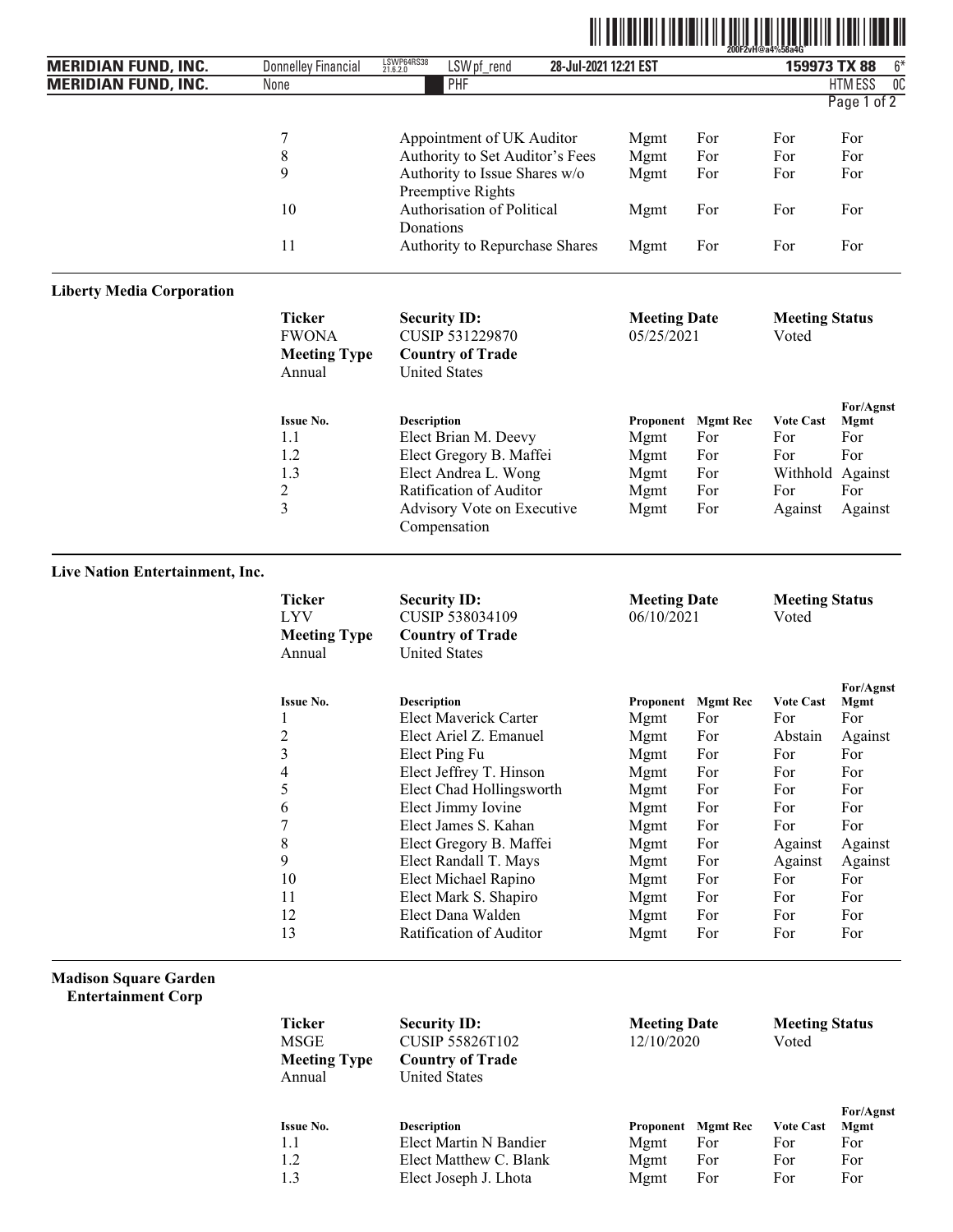

|                            |                            |                        |                               |                       |      |     | _______________ |                |      |
|----------------------------|----------------------------|------------------------|-------------------------------|-----------------------|------|-----|-----------------|----------------|------|
| <b>MERIDIAN FUND, INC.</b> | Donnelley Financial        | LSWP64RS38<br>21.6.2.0 | LSW pf rend                   | 28-Jul-2021 12:21 EST |      |     |                 | 159973 TX 88   | $6*$ |
| <b>MERIDIAN FUND, INC.</b> | None                       |                        | PHF                           |                       |      |     |                 | <b>HTM ESS</b> | 0C   |
|                            |                            |                        |                               |                       |      |     |                 | Page 2 of 2    |      |
|                            | 1.4                        |                        | Elect Frederic V. Salerno     |                       | Mgmt | For | For             | For            |      |
|                            | Elect John L. Sykes<br>1.5 |                        |                               | Mgmt                  | For  | For | For             |                |      |
|                            |                            |                        | Ratification of Auditor       |                       | Mgmt | For | For             | For            |      |
|                            |                            | Stock Plan             | Approval of the 2020 Employee |                       | Mgmt | For | For             | For            |      |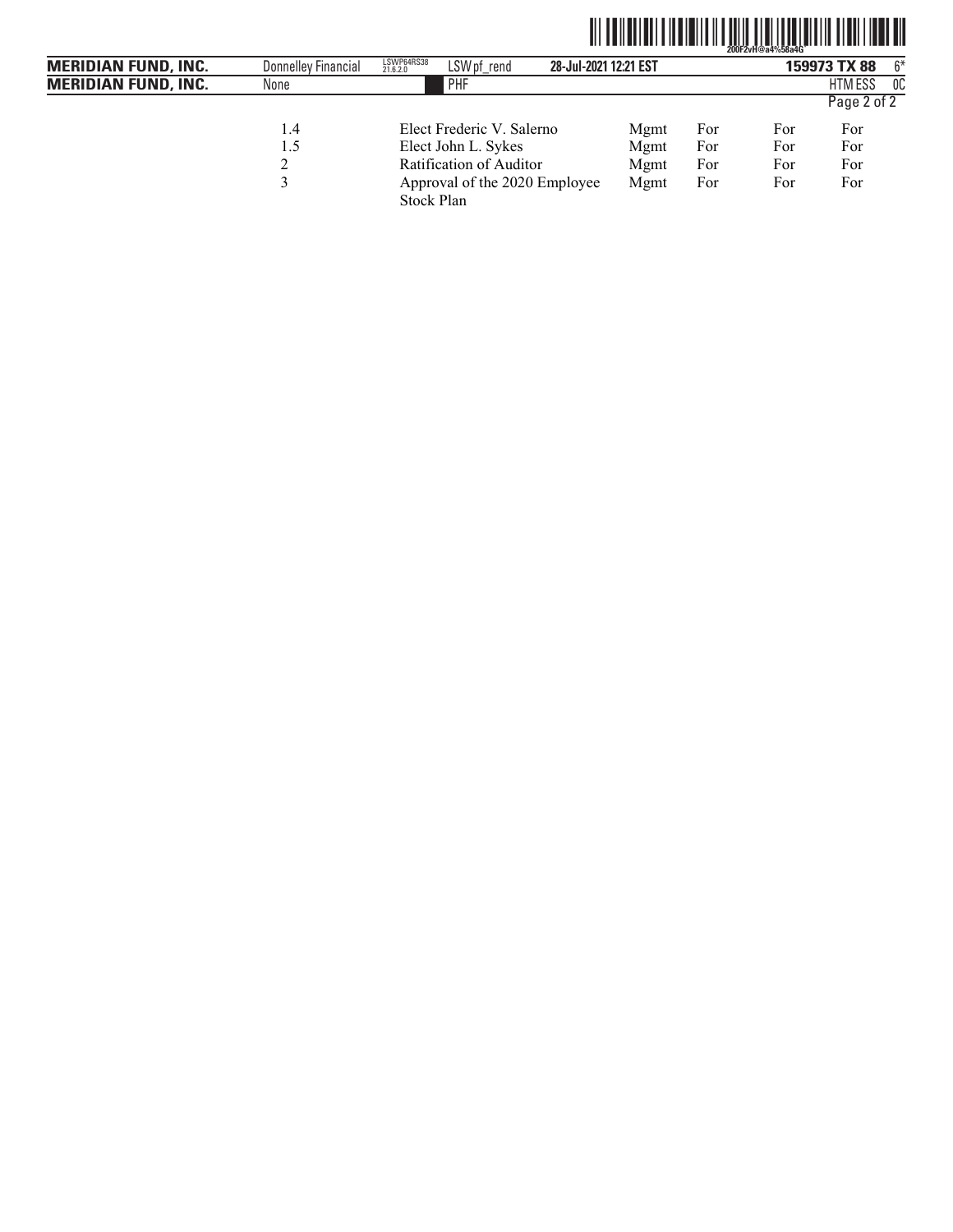| <b>MERIDIAN FUND, INC.</b>                  | <b>Donnelley Financial</b>                                   | LSWP64RS38<br>21.6.2.0 | LSW pf_rend                                                                               | 28-Jul-2021 12:21 EST |                                   |                        | 159973 TX 89                   | $6*$                              |
|---------------------------------------------|--------------------------------------------------------------|------------------------|-------------------------------------------------------------------------------------------|-----------------------|-----------------------------------|------------------------|--------------------------------|-----------------------------------|
| <b>MERIDIAN FUND, INC.</b>                  | None                                                         |                        | PHF                                                                                       |                       |                                   |                        |                                | $\overline{OC}$<br><b>HTM ESS</b> |
|                                             |                                                              |                        |                                                                                           |                       |                                   |                        |                                | Page 1 of 1                       |
|                                             | 4                                                            |                        | Approval of the 2020 Stock Plan<br>for Non-Employee Directors                             |                       | Mgmt                              | For                    | For                            | For                               |
|                                             | 5                                                            |                        | Advisory Vote on Executive<br>Compensation                                                |                       | Mgmt                              | For                    | For                            | For                               |
|                                             | 6                                                            |                        | Frequency of Advisory Vote on<br><b>Executive Compensation</b>                            |                       | Mgmt                              | 3 Years                | 1 Year                         | Against                           |
| <b>Magellan Midstream Partners,</b><br>L.P. |                                                              |                        |                                                                                           |                       |                                   |                        |                                |                                   |
|                                             | <b>Ticker</b><br><b>MMP</b><br><b>Meeting Type</b><br>Annual |                        | <b>Security ID:</b><br>CUSIP 559080106<br><b>Country of Trade</b><br><b>United States</b> |                       | <b>Meeting Date</b><br>04/22/2021 |                        | <b>Meeting Status</b><br>Voted |                                   |
|                                             | <b>Issue No.</b><br>1.1                                      | <b>Description</b>     | Elect Robert G. Croyle                                                                    |                       | Proponent<br>Mgmt                 | <b>Mgmt Rec</b><br>For | <b>Vote Cast</b><br>Withhold   | For/Agnst<br>Mgmt<br>Against      |
|                                             | 1.2                                                          |                        | Elect Stacy P. Methvin                                                                    |                       | Mgmt                              | For                    | For                            | For                               |
|                                             | 1.3                                                          |                        | Elect Barry R. Pearl                                                                      |                       | Mgmt                              | For                    | For                            | For                               |
|                                             | $\overline{c}$                                               |                        | Amendment to the Long-Term                                                                |                       | Mgmt                              | For                    | For                            | For                               |

|     | Elect Stacy P. Methyin     | Mgmt | For | For | For |
|-----|----------------------------|------|-----|-----|-----|
| 1.3 | Elect Barry R. Pearl       | Mgmt | For | For | For |
|     | Amendment to the Long-Term | Mgmt | For | For | For |
|     | Incentive Plan             |      |     |     |     |
|     | Advisory Vote on Executive | Mgmt | For | For | For |
|     | Compensation               |      |     |     |     |
| 4   | Ratification of Auditor    | Mgmt | For | For | For |
|     |                            |      |     |     |     |

## **Mastercard Incorporated**

| <b>Ticker</b><br>MA<br><b>Meeting Type</b><br>Annual | <b>Security ID:</b><br>CUSIP 57636Q104<br><b>Country of Trade</b><br><b>United States</b> |           | <b>Meeting Date</b><br>06/22/2021 |                  | <b>Meeting Status</b><br>Voted |  |  |
|------------------------------------------------------|-------------------------------------------------------------------------------------------|-----------|-----------------------------------|------------------|--------------------------------|--|--|
| <b>Issue No.</b>                                     | <b>Description</b>                                                                        | Proponent | <b>Mgmt Rec</b>                   | <b>Vote Cast</b> | For/Agnst<br><b>Mgmt</b>       |  |  |
| 1                                                    | Elect Ajay Banga                                                                          | Mgmt      | For                               | For              | For                            |  |  |
| $\overline{c}$                                       | Elect Merit E. Janow                                                                      | Mgmt      | For                               | For              | For                            |  |  |
| 3                                                    | Elect Richard K. Davis                                                                    | Mgmt      | For                               | For              | For                            |  |  |
| 4                                                    | Elect Steven J. Freiberg                                                                  | Mgmt      | For                               | For              | For                            |  |  |
| 5                                                    | Elect Julius Genachowski                                                                  | Mgmt      | For                               | For              | For                            |  |  |
| 6                                                    | Elect GOH Choon Phong                                                                     | Mgmt      | For                               | For              | For                            |  |  |
| 7                                                    | Elect Oki Matsumoto                                                                       | Mgmt      | For                               | For              | For                            |  |  |
| 8                                                    | Elect Michael Miebach                                                                     | Mgmt      | For                               | For              | For                            |  |  |
| 9                                                    | Elect Youngme E. Moon                                                                     | Mgmt      | For                               | For              | For                            |  |  |
| 10                                                   | Elect Rima Qureshi                                                                        | Mgmt      | For                               | For              | For                            |  |  |
| 11                                                   | Elect Jose Octavio Reyes Lagunes                                                          | Mgmt      | For                               | For              | For                            |  |  |
| 12                                                   | Elect Gabrielle Sulzberger                                                                | Mgmt      | For                               | For              | For                            |  |  |
| 13                                                   | Elect Jackson P. Tai                                                                      | Mgmt      | For                               | For              | For                            |  |  |
| 14                                                   | Elect Lance Uggla                                                                         | Mgmt      | For                               | For              | For                            |  |  |
| 15                                                   | Advisory Vote on Executive<br>Compensation                                                | Mgmt      | For                               | For              | For                            |  |  |
| 16                                                   | Ratification of Auditor                                                                   | Mgmt      | For                               | For              | For                            |  |  |
| 17                                                   | Amendment to the 2006 Long-<br>Term Incentive Plan                                        | Mgmt      | For                               | For              | For                            |  |  |
| 18                                                   | Amendment to the 2006 Non-<br><b>Employee Director Equity</b><br>Compensation Plan        | Mgmt      | For                               | For              | For                            |  |  |
| 19                                                   | Elimination of Supermajority<br>Requirements                                              | Mgmt      | For                               | For              | For                            |  |  |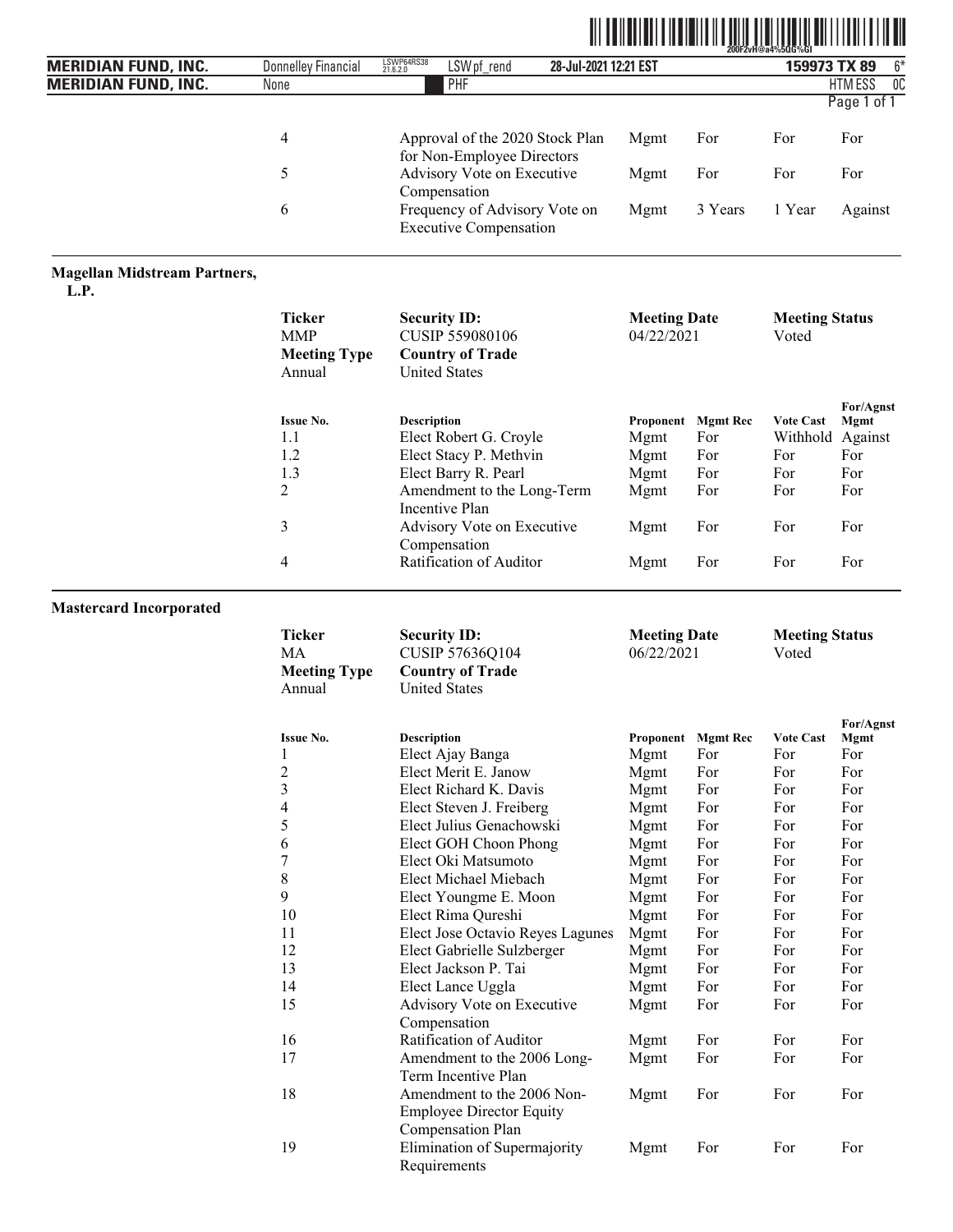| <b>MERIDIAN FUND, INC.</b>   | <b>Donnelley Financial</b> | LSWP64RS38<br>21.6.2.0<br>28-Jul-2021 12:22 EST<br>LSW pf_rend |                     |                    | 159973 TX 90          | $6*$                            |
|------------------------------|----------------------------|----------------------------------------------------------------|---------------------|--------------------|-----------------------|---------------------------------|
| <b>MERIDIAN FUND, INC.</b>   | None                       | PHF                                                            |                     |                    |                       | <b>HTMESS</b><br>0 <sup>C</sup> |
|                              |                            |                                                                |                     |                    |                       | Page 1 of 2                     |
| Match Group, Inc.            |                            |                                                                |                     |                    |                       |                                 |
|                              | <b>Ticker</b>              | <b>Security ID:</b>                                            | <b>Meeting Date</b> |                    | <b>Meeting Status</b> |                                 |
|                              | <b>MTCH</b>                | <b>CUSIP 57667L107</b>                                         | 06/15/2021          |                    | Voted                 |                                 |
|                              | <b>Meeting Type</b>        | <b>Country of Trade</b>                                        |                     |                    |                       |                                 |
|                              | Annual                     | <b>United States</b>                                           |                     |                    |                       |                                 |
|                              |                            |                                                                |                     |                    |                       | For/Agnst                       |
|                              | <b>Issue No.</b>           | Description                                                    |                     | Proponent Mgmt Rec | <b>Vote Cast</b>      | <b>Mgmt</b>                     |
|                              | 1                          | Elect Wendi Murdoch                                            | Mgmt                | For                | For                   | For                             |
|                              | $\overline{2}$             | Elect Glenn H. Schiffman                                       | Mgmt                | For                | For                   | For                             |
|                              | 3                          | Elect Pamela S. Seymon                                         | Mgmt                | For                | For                   | For                             |
|                              | 4                          | Approval of the 2021 Employee<br><b>Stock Purchase Plan</b>    | Mgmt                | For                | For                   | For                             |
|                              | 5                          | Ratification of Auditor                                        | Mgmt                | For                | For                   | For                             |
| <b>McAfee Corp.</b>          |                            |                                                                |                     |                    |                       |                                 |
|                              | <b>Ticker</b>              | <b>Security ID:</b>                                            | <b>Meeting Date</b> |                    | <b>Meeting Status</b> |                                 |
|                              | <b>MCFE</b>                | CUSIP 579063108                                                | 06/03/2021          |                    | Voted                 |                                 |
|                              | <b>Meeting Type</b>        | <b>Country of Trade</b>                                        |                     |                    |                       |                                 |
|                              | Annual                     | <b>United States</b>                                           |                     |                    |                       |                                 |
|                              |                            |                                                                |                     |                    |                       | For/Agnst                       |
|                              | <b>Issue No.</b>           | <b>Description</b>                                             |                     | Proponent Mgmt Rec | <b>Vote Cast</b>      | <b>Mgmt</b>                     |
|                              | 1.1                        | Elect Jon Winkelried                                           | Mgmt                | For                | For                   | For                             |
|                              | 1.2                        | Elect Kathy Willard                                            | Mgmt                | For                | For                   | For                             |
|                              | 1.3                        | Elect Jeff Woolard                                             | Mgmt                | For                | Withhold Against      |                                 |
|                              | 2                          | Ratification of Auditor                                        | Mgmt                | For                | For                   | For                             |
|                              | 3                          | Advisory Vote on Executive                                     | Mgmt                | For                | For                   | For                             |
|                              |                            | Compensation                                                   |                     |                    |                       |                                 |
|                              | 4                          | Frequency of Advisory Vote on                                  | Mgmt                | 3 Years            | 1 Year                | Against                         |
|                              |                            | <b>Executive Compensation</b>                                  |                     |                    |                       |                                 |
| <b>Microsoft Corporation</b> |                            |                                                                |                     |                    |                       |                                 |
|                              | <b>Ticker</b>              | <b>Security ID:</b>                                            | <b>Meeting Date</b> |                    | <b>Meeting Status</b> |                                 |
|                              | <b>MSFT</b>                | CUSIP 594918104                                                | 12/02/2020          |                    | Voted                 |                                 |
|                              | <b>Meeting Type</b>        | <b>Country of Trade</b>                                        |                     |                    |                       |                                 |
|                              | Annual                     | <b>United States</b>                                           |                     |                    |                       |                                 |
|                              |                            |                                                                |                     |                    |                       | For/Agnst                       |
|                              | <b>Issue No.</b>           | <b>Description</b>                                             | Proponent           | <b>Mgmt Rec</b>    | <b>Vote Cast</b>      | <b>Mgmt</b>                     |
|                              | 1                          | Elect Reid G. Hoffman                                          | Mgmt                | For                | For                   | For                             |
|                              | $\overline{2}$             | Elect Hugh F. Johnston                                         | Mgmt                | For                | For                   | For                             |
|                              | 3                          | Elect Teri L. List-Stoll                                       | Mgmt                | For                | For                   | For                             |
|                              | 4                          | Elect Satya Nadella                                            | Mgmt                | For                | For                   | For                             |
|                              | 5                          | Elect Sandra E. Peterson                                       | Mgmt                | For                | For                   | For                             |
|                              | 6                          | Elect Penny S. Pritzker                                        | Mgmt                | For                | For                   | For                             |
|                              | $\tau$                     | Elect Charles W. Scharf                                        | Mgmt                | For                | For                   | For                             |
|                              | $\,8\,$                    | Elect Arne M. Sorenson                                         | Mgmt                | For                | For                   | For                             |
|                              | 9                          | Elect John W. Stanton                                          | Mgmt                | For                | For                   | For                             |
|                              | 10                         | Elect John W. Thompson                                         | Mgmt                | For                | For                   | For                             |
|                              | 11                         | Elect Emma N. Walmsley                                         | Mgmt                | For                | For                   | For                             |
|                              | 12                         | Elect Padmasree Warrior                                        | Mgmt                | For                | For                   | For                             |
|                              | 13                         | Advisory Vote on Executive                                     | Mgmt                | For                | For                   | For                             |
|                              |                            | Compensation                                                   |                     |                    |                       |                                 |
|                              | 14                         | Ratification of Auditor                                        | Mgmt                | For                | For                   | For                             |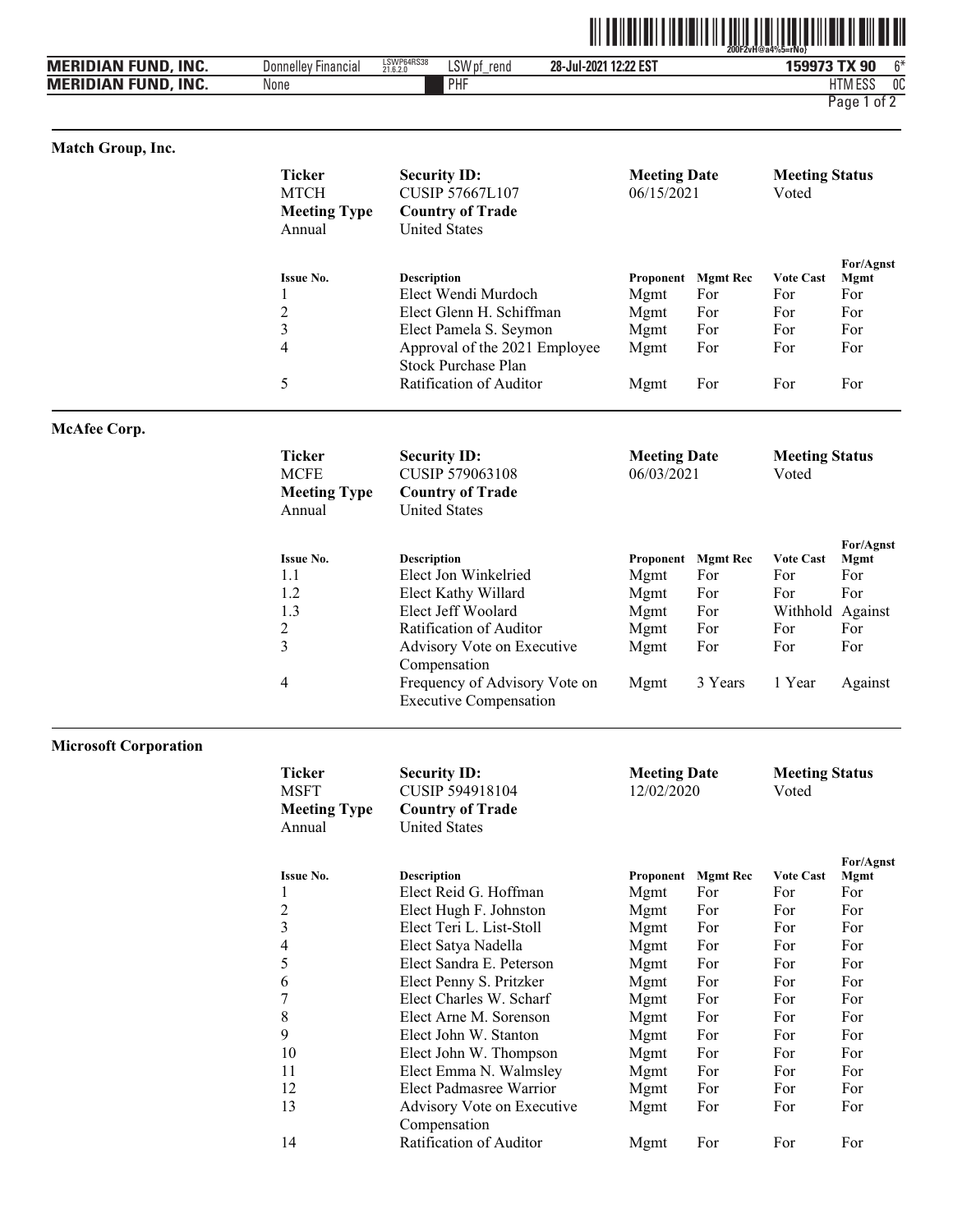

|                            |                     |                        |                                                                                              |                       |                  | 100111011011 |              |      |
|----------------------------|---------------------|------------------------|----------------------------------------------------------------------------------------------|-----------------------|------------------|--------------|--------------|------|
| <b>MERIDIAN FUND, INC.</b> | Donnelley Financial | LSWP64RS38<br>21.6.2.0 | LSW pf_rend                                                                                  | 28-Jul-2021 12:22 EST |                  |              | 159973 TX 90 | $6*$ |
| <b>MERIDIAN FUND, INC.</b> | None                |                        | PHF                                                                                          |                       |                  |              | HTM ESS      | 0C   |
|                            |                     |                        |                                                                                              |                       |                  |              | Page 2 of 2  |      |
|                            | 15                  | Board                  | Shareholder Proposal Regarding<br>Report on Non-Management<br>Employee Representation on the |                       | ShrHoldr Against | Against      | For          |      |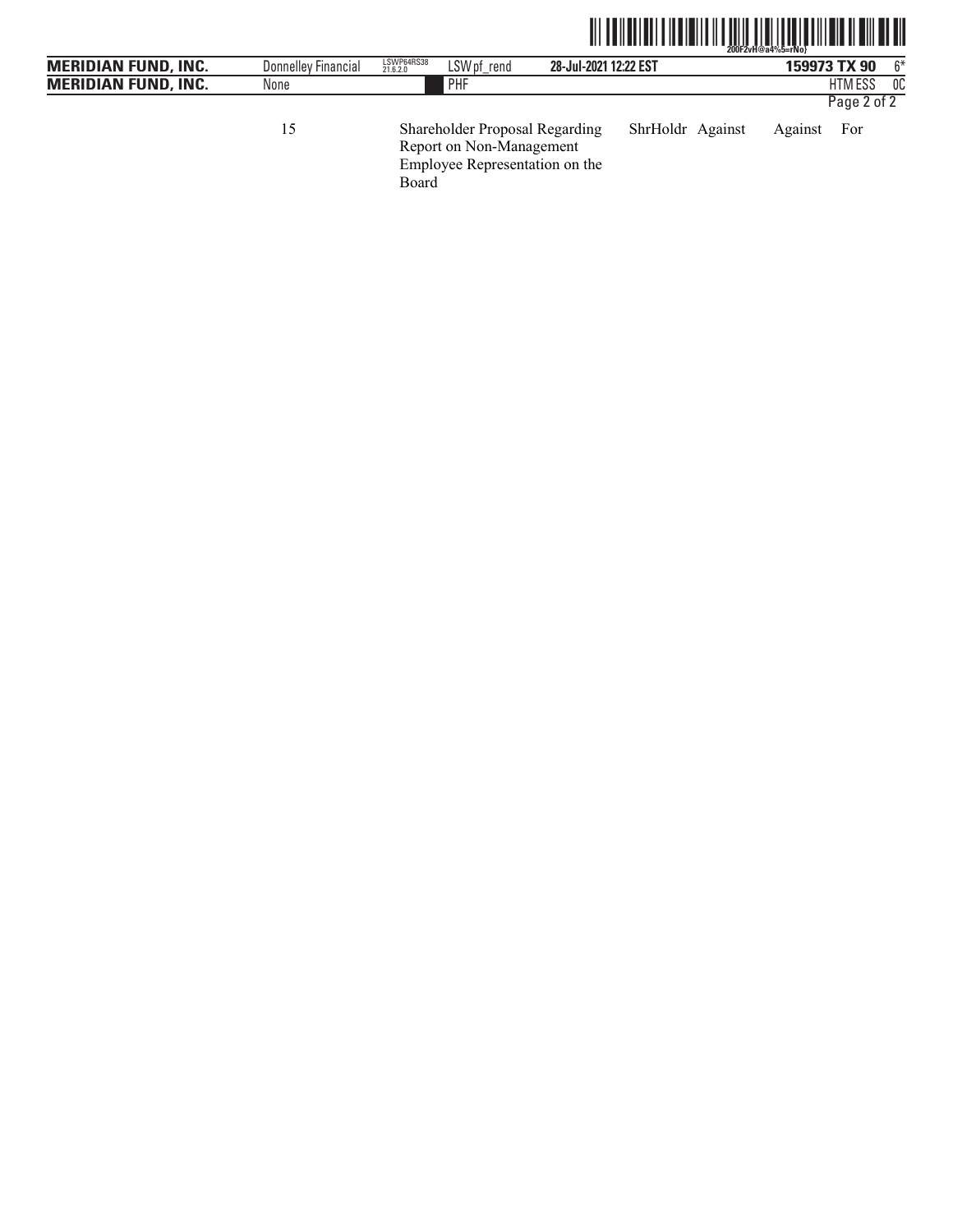| <b>Donnelley Financial</b> | LSW pf_rend                                                                                                                                                                                                                                                                              |                                                                                                                                                                                                                                                                                                                                                                                                                                                                                                                                                                                                                                                                                                                                                                                                  |                                                                                                                                                                                                                                           |                                                                                                                                                                                                                                                                                                                                                                                                       | $6*$                                                                                                                                                                                                                                                                                                   |
|----------------------------|------------------------------------------------------------------------------------------------------------------------------------------------------------------------------------------------------------------------------------------------------------------------------------------|--------------------------------------------------------------------------------------------------------------------------------------------------------------------------------------------------------------------------------------------------------------------------------------------------------------------------------------------------------------------------------------------------------------------------------------------------------------------------------------------------------------------------------------------------------------------------------------------------------------------------------------------------------------------------------------------------------------------------------------------------------------------------------------------------|-------------------------------------------------------------------------------------------------------------------------------------------------------------------------------------------------------------------------------------------|-------------------------------------------------------------------------------------------------------------------------------------------------------------------------------------------------------------------------------------------------------------------------------------------------------------------------------------------------------------------------------------------------------|--------------------------------------------------------------------------------------------------------------------------------------------------------------------------------------------------------------------------------------------------------------------------------------------------------|
| None                       | PHF                                                                                                                                                                                                                                                                                      |                                                                                                                                                                                                                                                                                                                                                                                                                                                                                                                                                                                                                                                                                                                                                                                                  |                                                                                                                                                                                                                                           |                                                                                                                                                                                                                                                                                                                                                                                                       | <b>HTMESS</b><br>0 <sup>C</sup>                                                                                                                                                                                                                                                                        |
|                            |                                                                                                                                                                                                                                                                                          |                                                                                                                                                                                                                                                                                                                                                                                                                                                                                                                                                                                                                                                                                                                                                                                                  |                                                                                                                                                                                                                                           |                                                                                                                                                                                                                                                                                                                                                                                                       | Page 1 of 2                                                                                                                                                                                                                                                                                            |
|                            |                                                                                                                                                                                                                                                                                          |                                                                                                                                                                                                                                                                                                                                                                                                                                                                                                                                                                                                                                                                                                                                                                                                  |                                                                                                                                                                                                                                           |                                                                                                                                                                                                                                                                                                                                                                                                       |                                                                                                                                                                                                                                                                                                        |
| <b>Ticker</b>              | <b>Security ID:</b>                                                                                                                                                                                                                                                                      |                                                                                                                                                                                                                                                                                                                                                                                                                                                                                                                                                                                                                                                                                                                                                                                                  |                                                                                                                                                                                                                                           |                                                                                                                                                                                                                                                                                                                                                                                                       |                                                                                                                                                                                                                                                                                                        |
|                            |                                                                                                                                                                                                                                                                                          |                                                                                                                                                                                                                                                                                                                                                                                                                                                                                                                                                                                                                                                                                                                                                                                                  |                                                                                                                                                                                                                                           |                                                                                                                                                                                                                                                                                                                                                                                                       |                                                                                                                                                                                                                                                                                                        |
|                            |                                                                                                                                                                                                                                                                                          |                                                                                                                                                                                                                                                                                                                                                                                                                                                                                                                                                                                                                                                                                                                                                                                                  |                                                                                                                                                                                                                                           |                                                                                                                                                                                                                                                                                                                                                                                                       |                                                                                                                                                                                                                                                                                                        |
|                            |                                                                                                                                                                                                                                                                                          |                                                                                                                                                                                                                                                                                                                                                                                                                                                                                                                                                                                                                                                                                                                                                                                                  |                                                                                                                                                                                                                                           |                                                                                                                                                                                                                                                                                                                                                                                                       |                                                                                                                                                                                                                                                                                                        |
|                            |                                                                                                                                                                                                                                                                                          |                                                                                                                                                                                                                                                                                                                                                                                                                                                                                                                                                                                                                                                                                                                                                                                                  |                                                                                                                                                                                                                                           |                                                                                                                                                                                                                                                                                                                                                                                                       | For/Agnst<br><b>Mgmt</b>                                                                                                                                                                                                                                                                               |
| 1.1                        |                                                                                                                                                                                                                                                                                          |                                                                                                                                                                                                                                                                                                                                                                                                                                                                                                                                                                                                                                                                                                                                                                                                  |                                                                                                                                                                                                                                           |                                                                                                                                                                                                                                                                                                                                                                                                       | For                                                                                                                                                                                                                                                                                                    |
| 1.2                        | Elect Michael J. Christenson                                                                                                                                                                                                                                                             |                                                                                                                                                                                                                                                                                                                                                                                                                                                                                                                                                                                                                                                                                                                                                                                                  | For                                                                                                                                                                                                                                       | For                                                                                                                                                                                                                                                                                                                                                                                                   | For                                                                                                                                                                                                                                                                                                    |
| $\overline{2}$             | Advisory Vote on Executive                                                                                                                                                                                                                                                               | Mgmt                                                                                                                                                                                                                                                                                                                                                                                                                                                                                                                                                                                                                                                                                                                                                                                             | For                                                                                                                                                                                                                                       | For                                                                                                                                                                                                                                                                                                                                                                                                   | For                                                                                                                                                                                                                                                                                                    |
|                            | Compensation                                                                                                                                                                                                                                                                             |                                                                                                                                                                                                                                                                                                                                                                                                                                                                                                                                                                                                                                                                                                                                                                                                  |                                                                                                                                                                                                                                           |                                                                                                                                                                                                                                                                                                                                                                                                       |                                                                                                                                                                                                                                                                                                        |
|                            |                                                                                                                                                                                                                                                                                          |                                                                                                                                                                                                                                                                                                                                                                                                                                                                                                                                                                                                                                                                                                                                                                                                  | For                                                                                                                                                                                                                                       |                                                                                                                                                                                                                                                                                                                                                                                                       | For                                                                                                                                                                                                                                                                                                    |
|                            |                                                                                                                                                                                                                                                                                          |                                                                                                                                                                                                                                                                                                                                                                                                                                                                                                                                                                                                                                                                                                                                                                                                  |                                                                                                                                                                                                                                           |                                                                                                                                                                                                                                                                                                                                                                                                       |                                                                                                                                                                                                                                                                                                        |
| <b>Ticker</b>              |                                                                                                                                                                                                                                                                                          |                                                                                                                                                                                                                                                                                                                                                                                                                                                                                                                                                                                                                                                                                                                                                                                                  |                                                                                                                                                                                                                                           |                                                                                                                                                                                                                                                                                                                                                                                                       |                                                                                                                                                                                                                                                                                                        |
| <b>NKE</b>                 | CUSIP 654106103                                                                                                                                                                                                                                                                          |                                                                                                                                                                                                                                                                                                                                                                                                                                                                                                                                                                                                                                                                                                                                                                                                  |                                                                                                                                                                                                                                           | Voted                                                                                                                                                                                                                                                                                                                                                                                                 |                                                                                                                                                                                                                                                                                                        |
| <b>Meeting Type</b>        | <b>Country of Trade</b>                                                                                                                                                                                                                                                                  |                                                                                                                                                                                                                                                                                                                                                                                                                                                                                                                                                                                                                                                                                                                                                                                                  |                                                                                                                                                                                                                                           |                                                                                                                                                                                                                                                                                                                                                                                                       |                                                                                                                                                                                                                                                                                                        |
| Annual                     | <b>United States</b>                                                                                                                                                                                                                                                                     |                                                                                                                                                                                                                                                                                                                                                                                                                                                                                                                                                                                                                                                                                                                                                                                                  |                                                                                                                                                                                                                                           |                                                                                                                                                                                                                                                                                                                                                                                                       |                                                                                                                                                                                                                                                                                                        |
|                            |                                                                                                                                                                                                                                                                                          |                                                                                                                                                                                                                                                                                                                                                                                                                                                                                                                                                                                                                                                                                                                                                                                                  |                                                                                                                                                                                                                                           |                                                                                                                                                                                                                                                                                                                                                                                                       | For/Agnst                                                                                                                                                                                                                                                                                              |
| <b>Issue No.</b>           | <b>Description</b>                                                                                                                                                                                                                                                                       |                                                                                                                                                                                                                                                                                                                                                                                                                                                                                                                                                                                                                                                                                                                                                                                                  | <b>Mgmt</b> Rec                                                                                                                                                                                                                           | <b>Vote Cast</b>                                                                                                                                                                                                                                                                                                                                                                                      | <b>Mgmt</b>                                                                                                                                                                                                                                                                                            |
| 1                          |                                                                                                                                                                                                                                                                                          |                                                                                                                                                                                                                                                                                                                                                                                                                                                                                                                                                                                                                                                                                                                                                                                                  |                                                                                                                                                                                                                                           |                                                                                                                                                                                                                                                                                                                                                                                                       | For                                                                                                                                                                                                                                                                                                    |
|                            |                                                                                                                                                                                                                                                                                          |                                                                                                                                                                                                                                                                                                                                                                                                                                                                                                                                                                                                                                                                                                                                                                                                  |                                                                                                                                                                                                                                           |                                                                                                                                                                                                                                                                                                                                                                                                       | For                                                                                                                                                                                                                                                                                                    |
|                            |                                                                                                                                                                                                                                                                                          |                                                                                                                                                                                                                                                                                                                                                                                                                                                                                                                                                                                                                                                                                                                                                                                                  |                                                                                                                                                                                                                                           |                                                                                                                                                                                                                                                                                                                                                                                                       | For                                                                                                                                                                                                                                                                                                    |
|                            |                                                                                                                                                                                                                                                                                          |                                                                                                                                                                                                                                                                                                                                                                                                                                                                                                                                                                                                                                                                                                                                                                                                  |                                                                                                                                                                                                                                           |                                                                                                                                                                                                                                                                                                                                                                                                       | Against                                                                                                                                                                                                                                                                                                |
|                            |                                                                                                                                                                                                                                                                                          |                                                                                                                                                                                                                                                                                                                                                                                                                                                                                                                                                                                                                                                                                                                                                                                                  |                                                                                                                                                                                                                                           |                                                                                                                                                                                                                                                                                                                                                                                                       | For                                                                                                                                                                                                                                                                                                    |
|                            |                                                                                                                                                                                                                                                                                          |                                                                                                                                                                                                                                                                                                                                                                                                                                                                                                                                                                                                                                                                                                                                                                                                  |                                                                                                                                                                                                                                           |                                                                                                                                                                                                                                                                                                                                                                                                       | For                                                                                                                                                                                                                                                                                                    |
|                            | Plan                                                                                                                                                                                                                                                                                     |                                                                                                                                                                                                                                                                                                                                                                                                                                                                                                                                                                                                                                                                                                                                                                                                  |                                                                                                                                                                                                                                           |                                                                                                                                                                                                                                                                                                                                                                                                       |                                                                                                                                                                                                                                                                                                        |
| $\tau$                     | Shareholder Proposal Regarding                                                                                                                                                                                                                                                           |                                                                                                                                                                                                                                                                                                                                                                                                                                                                                                                                                                                                                                                                                                                                                                                                  |                                                                                                                                                                                                                                           | For                                                                                                                                                                                                                                                                                                                                                                                                   | Against                                                                                                                                                                                                                                                                                                |
|                            | Political Contributions and                                                                                                                                                                                                                                                              |                                                                                                                                                                                                                                                                                                                                                                                                                                                                                                                                                                                                                                                                                                                                                                                                  |                                                                                                                                                                                                                                           |                                                                                                                                                                                                                                                                                                                                                                                                       |                                                                                                                                                                                                                                                                                                        |
|                            |                                                                                                                                                                                                                                                                                          |                                                                                                                                                                                                                                                                                                                                                                                                                                                                                                                                                                                                                                                                                                                                                                                                  |                                                                                                                                                                                                                                           |                                                                                                                                                                                                                                                                                                                                                                                                       |                                                                                                                                                                                                                                                                                                        |
|                            |                                                                                                                                                                                                                                                                                          |                                                                                                                                                                                                                                                                                                                                                                                                                                                                                                                                                                                                                                                                                                                                                                                                  |                                                                                                                                                                                                                                           |                                                                                                                                                                                                                                                                                                                                                                                                       |                                                                                                                                                                                                                                                                                                        |
| <b>Ticker</b>              | <b>Security ID:</b>                                                                                                                                                                                                                                                                      |                                                                                                                                                                                                                                                                                                                                                                                                                                                                                                                                                                                                                                                                                                                                                                                                  |                                                                                                                                                                                                                                           |                                                                                                                                                                                                                                                                                                                                                                                                       |                                                                                                                                                                                                                                                                                                        |
| <b>NVDA</b>                |                                                                                                                                                                                                                                                                                          |                                                                                                                                                                                                                                                                                                                                                                                                                                                                                                                                                                                                                                                                                                                                                                                                  |                                                                                                                                                                                                                                           | Voted                                                                                                                                                                                                                                                                                                                                                                                                 |                                                                                                                                                                                                                                                                                                        |
|                            |                                                                                                                                                                                                                                                                                          |                                                                                                                                                                                                                                                                                                                                                                                                                                                                                                                                                                                                                                                                                                                                                                                                  |                                                                                                                                                                                                                                           |                                                                                                                                                                                                                                                                                                                                                                                                       |                                                                                                                                                                                                                                                                                                        |
|                            |                                                                                                                                                                                                                                                                                          |                                                                                                                                                                                                                                                                                                                                                                                                                                                                                                                                                                                                                                                                                                                                                                                                  |                                                                                                                                                                                                                                           |                                                                                                                                                                                                                                                                                                                                                                                                       |                                                                                                                                                                                                                                                                                                        |
|                            |                                                                                                                                                                                                                                                                                          |                                                                                                                                                                                                                                                                                                                                                                                                                                                                                                                                                                                                                                                                                                                                                                                                  |                                                                                                                                                                                                                                           |                                                                                                                                                                                                                                                                                                                                                                                                       | For/Agnst                                                                                                                                                                                                                                                                                              |
|                            |                                                                                                                                                                                                                                                                                          |                                                                                                                                                                                                                                                                                                                                                                                                                                                                                                                                                                                                                                                                                                                                                                                                  |                                                                                                                                                                                                                                           |                                                                                                                                                                                                                                                                                                                                                                                                       | <b>Mgmt</b>                                                                                                                                                                                                                                                                                            |
|                            |                                                                                                                                                                                                                                                                                          |                                                                                                                                                                                                                                                                                                                                                                                                                                                                                                                                                                                                                                                                                                                                                                                                  |                                                                                                                                                                                                                                           |                                                                                                                                                                                                                                                                                                                                                                                                       | For                                                                                                                                                                                                                                                                                                    |
|                            |                                                                                                                                                                                                                                                                                          |                                                                                                                                                                                                                                                                                                                                                                                                                                                                                                                                                                                                                                                                                                                                                                                                  |                                                                                                                                                                                                                                           |                                                                                                                                                                                                                                                                                                                                                                                                       | For<br>For                                                                                                                                                                                                                                                                                             |
|                            |                                                                                                                                                                                                                                                                                          |                                                                                                                                                                                                                                                                                                                                                                                                                                                                                                                                                                                                                                                                                                                                                                                                  |                                                                                                                                                                                                                                           |                                                                                                                                                                                                                                                                                                                                                                                                       | For                                                                                                                                                                                                                                                                                                    |
|                            |                                                                                                                                                                                                                                                                                          |                                                                                                                                                                                                                                                                                                                                                                                                                                                                                                                                                                                                                                                                                                                                                                                                  |                                                                                                                                                                                                                                           |                                                                                                                                                                                                                                                                                                                                                                                                       | For                                                                                                                                                                                                                                                                                                    |
|                            |                                                                                                                                                                                                                                                                                          |                                                                                                                                                                                                                                                                                                                                                                                                                                                                                                                                                                                                                                                                                                                                                                                                  |                                                                                                                                                                                                                                           |                                                                                                                                                                                                                                                                                                                                                                                                       | For                                                                                                                                                                                                                                                                                                    |
|                            |                                                                                                                                                                                                                                                                                          |                                                                                                                                                                                                                                                                                                                                                                                                                                                                                                                                                                                                                                                                                                                                                                                                  |                                                                                                                                                                                                                                           |                                                                                                                                                                                                                                                                                                                                                                                                       | For                                                                                                                                                                                                                                                                                                    |
|                            |                                                                                                                                                                                                                                                                                          |                                                                                                                                                                                                                                                                                                                                                                                                                                                                                                                                                                                                                                                                                                                                                                                                  |                                                                                                                                                                                                                                           |                                                                                                                                                                                                                                                                                                                                                                                                       | For                                                                                                                                                                                                                                                                                                    |
|                            |                                                                                                                                                                                                                                                                                          |                                                                                                                                                                                                                                                                                                                                                                                                                                                                                                                                                                                                                                                                                                                                                                                                  |                                                                                                                                                                                                                                           |                                                                                                                                                                                                                                                                                                                                                                                                       | For                                                                                                                                                                                                                                                                                                    |
|                            |                                                                                                                                                                                                                                                                                          |                                                                                                                                                                                                                                                                                                                                                                                                                                                                                                                                                                                                                                                                                                                                                                                                  |                                                                                                                                                                                                                                           |                                                                                                                                                                                                                                                                                                                                                                                                       | For                                                                                                                                                                                                                                                                                                    |
|                            |                                                                                                                                                                                                                                                                                          |                                                                                                                                                                                                                                                                                                                                                                                                                                                                                                                                                                                                                                                                                                                                                                                                  |                                                                                                                                                                                                                                           |                                                                                                                                                                                                                                                                                                                                                                                                       | For                                                                                                                                                                                                                                                                                                    |
|                            |                                                                                                                                                                                                                                                                                          |                                                                                                                                                                                                                                                                                                                                                                                                                                                                                                                                                                                                                                                                                                                                                                                                  |                                                                                                                                                                                                                                           |                                                                                                                                                                                                                                                                                                                                                                                                       | For                                                                                                                                                                                                                                                                                                    |
|                            |                                                                                                                                                                                                                                                                                          |                                                                                                                                                                                                                                                                                                                                                                                                                                                                                                                                                                                                                                                                                                                                                                                                  |                                                                                                                                                                                                                                           |                                                                                                                                                                                                                                                                                                                                                                                                       | For                                                                                                                                                                                                                                                                                                    |
|                            |                                                                                                                                                                                                                                                                                          |                                                                                                                                                                                                                                                                                                                                                                                                                                                                                                                                                                                                                                                                                                                                                                                                  |                                                                                                                                                                                                                                           |                                                                                                                                                                                                                                                                                                                                                                                                       | For                                                                                                                                                                                                                                                                                                    |
|                            | <b>NEWR</b><br><b>Meeting Type</b><br>Annual<br><b>Issue No.</b><br>3<br>$\overline{c}$<br>3<br>4<br>5<br>6<br><b>Meeting Type</b><br>Annual<br><b>Issue No.</b><br>1<br>$\overline{2}$<br>$\mathfrak{Z}$<br>4<br>$\sqrt{5}$<br>6<br>7<br>$\,$ 8 $\,$<br>9<br>10<br>11<br>12<br>13<br>14 | LSWP64RS38<br>21.6.2.0<br>CUSIP 64829B100<br><b>Country of Trade</b><br><b>United States</b><br>Description<br>Elect Lewis Cirne<br>Ratification of Auditor<br><b>Security ID:</b><br>Elect Alan B. Graf, Jr.<br>Elect Peter B. Henry<br>Elect Michelle A. Peluso<br>Advisory Vote on Executive<br>Compensation<br>Ratification of Auditor<br><b>Expenditures Report</b><br>CUSIP 67066G104<br><b>Country of Trade</b><br><b>United States</b><br>Description<br>Elect Robert K. Burgess<br><b>Elect Tench Coxe</b><br>Elect John O. Dabiri<br>Elect Persis S. Drell<br>Elect Jen-Hsun Huang<br>Elect Dawn Hudson<br>Elect Harvey C. Jones<br>Elect Michael G. McCaffery<br>Elect Stephen C. Neal<br>Elect Mark L. Perry<br>Elect A. Brooke Seawell<br>Elect Aarti Shah<br>Elect Mark A. Stevens | 28-Jul-2021 12:22 EST<br>Mgmt<br>Mgmt<br>Mgmt<br>Mgmt<br>Mgmt<br>Mgmt<br>Mgmt<br>Mgmt<br>Amendment to the Stock Incentive<br>Mgmt<br>Mgmt<br>Mgmt<br>Mgmt<br>Mgmt<br>Mgmt<br>Mgmt<br>Mgmt<br>Mgmt<br>Mgmt<br>Mgmt<br>Mgmt<br>Mgmt<br>Mgmt | <b>Meeting Date</b><br>08/19/2020<br>Proponent<br><b>Mgmt</b> Rec<br>For<br><b>Meeting Date</b><br>09/17/2020<br>Proponent<br>For<br>For<br>For<br>For<br>For<br>For<br>ShrHoldr Against<br><b>Meeting Date</b><br>06/03/2021<br>Proponent<br><b>Mgmt Rec</b><br>For<br>For<br>For<br>For<br>For<br>For<br>For<br>For<br>For<br>For<br>For<br>For<br>For<br>Advisory Vote on Executive<br>For<br>Mgmt | 159973 TX 91<br><b>Meeting Status</b><br>Voted<br><b>Vote Cast</b><br>For<br>For<br><b>Meeting Status</b><br>For<br>For<br>For<br>Against<br>For<br>For<br><b>Meeting Status</b><br><b>Vote Cast</b><br>For<br>For<br>For<br>For<br>For<br>For<br>For<br>For<br>For<br>For<br>For<br>For<br>For<br>For |

Compensation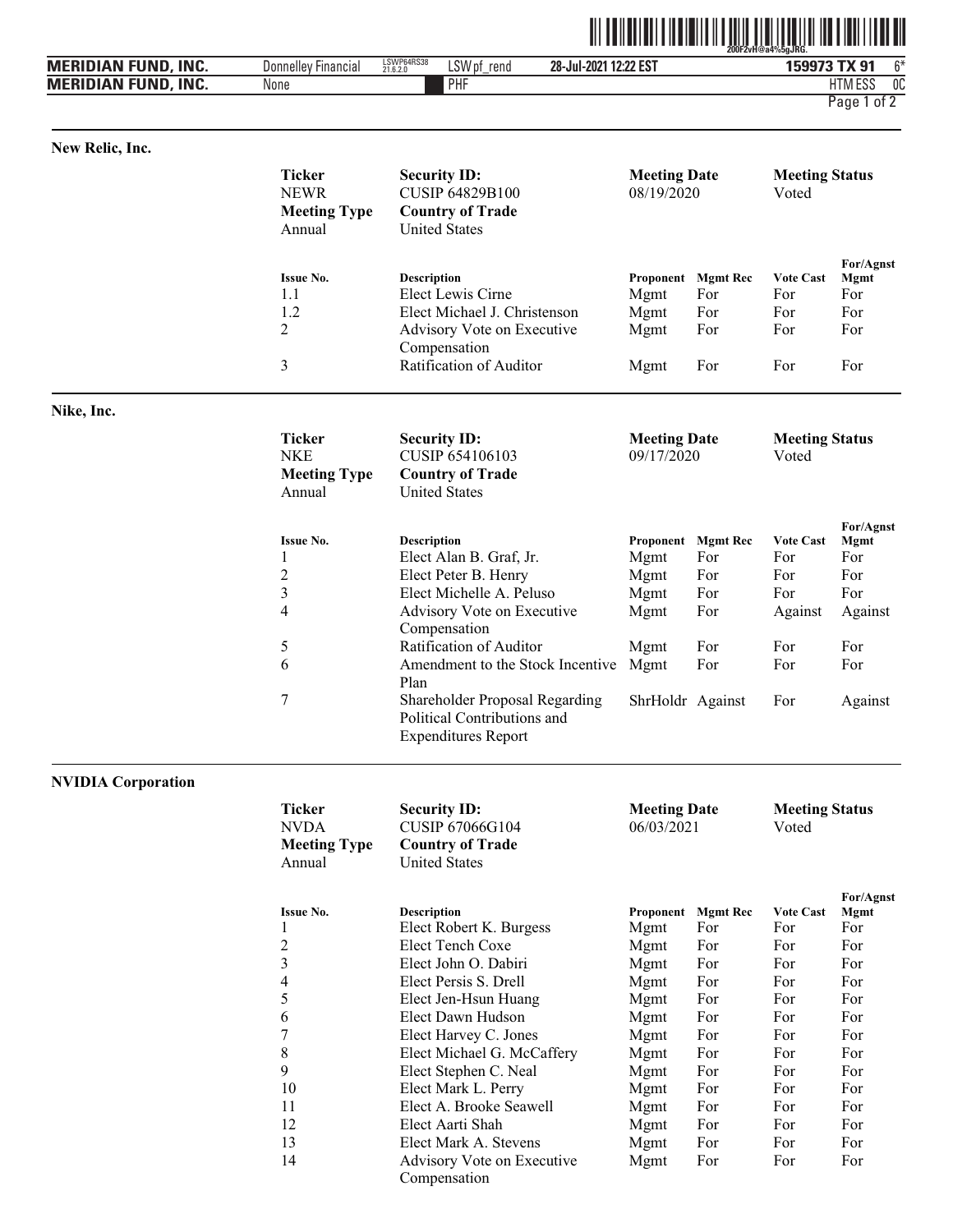

|                            |                            |                        |                               |                       | ------------------ |     |     |                |      |
|----------------------------|----------------------------|------------------------|-------------------------------|-----------------------|--------------------|-----|-----|----------------|------|
| <b>MERIDIAN FUND, INC.</b> | <b>Donnelley Financial</b> | LSWP64RS38<br>21.6.2.0 | LSW pf rend                   | 28-Jul-2021 12:22 EST |                    |     |     | 159973 TX 91   | $6*$ |
| <b>MERIDIAN FUND, INC.</b> | None                       |                        | <b>PHF</b>                    |                       |                    |     |     | <b>HTM ESS</b> | 0C   |
|                            |                            |                        |                               |                       |                    |     |     | Page 2 of 2    |      |
|                            |                            |                        | Ratification of Auditor       |                       | Mgmt               | For | For | For            |      |
|                            | 16                         | <b>Stock</b>           | Increase in Authorized Common |                       | Mgmt               | For | For | For            |      |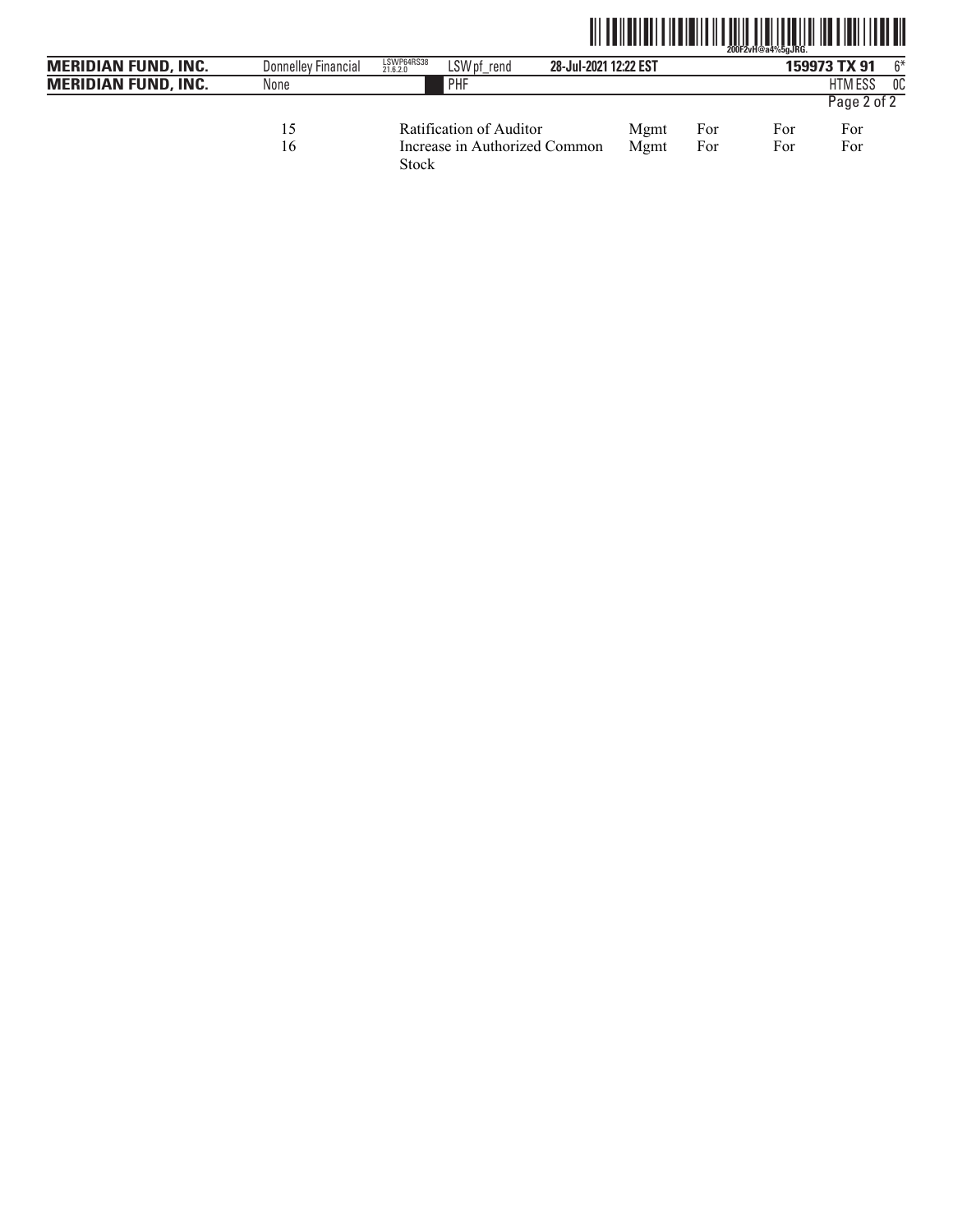|                            |                     |                        |                | $\ \ $                | 200F2vH@a4%5mD&GM | ║║   |
|----------------------------|---------------------|------------------------|----------------|-----------------------|-------------------|------|
| <b>MERIDIAN FUND, INC.</b> | Donnelley Financial | LSWP64RS38<br>21.6.2.0 | LSW pf<br>rend | 28-Jul-2021 12:22 EST | 159973 TX 92      | $6*$ |
| <b>MERIDIAN FUND, INC.</b> | None                |                        | PHF            |                       | <b>HTM ESS</b>    | 0C   |

### **ON Semiconductor Corporation**

| <b>Ticker</b><br>ON<br><b>Meeting Type</b><br>Annual | <b>Security ID:</b><br><b>CUSIP 682189105</b><br><b>Country of Trade</b><br><b>United States</b> | <b>Meeting Date</b><br>05/20/2021 |                 | <b>Meeting Status</b><br>Voted |                          |
|------------------------------------------------------|--------------------------------------------------------------------------------------------------|-----------------------------------|-----------------|--------------------------------|--------------------------|
| <b>Issue No.</b>                                     | <b>Description</b>                                                                               | Proponent                         | <b>Mgmt Rec</b> | <b>Vote Cast</b>               | For/Agnst<br><b>Mgmt</b> |
| 1                                                    | Elect Atsushi Abe                                                                                | Mgmt                              | For             | For                            | For                      |
| $\overline{c}$                                       | Elect Alan Campbell                                                                              | Mgmt                              | For             | For                            | For                      |
| 3                                                    | Elect Susan K. Carter                                                                            | Mgmt                              | For             | For                            | For                      |
| $\overline{4}$                                       | Elect Thomas L. Deitrich                                                                         | Mgmt                              | For             | For                            | For                      |
| 5                                                    | <b>Elect Gilles Delfassy</b>                                                                     | Mgmt                              | For             | For                            | For                      |
| 6                                                    | Elect Hassaine S. El-Khoury                                                                      | Mgmt                              | For             | For                            | For                      |
| 7                                                    | Elect Bruce E. Kiddoo                                                                            | Mgmt                              | For             | For                            | For                      |
| 8                                                    | Elect Paul A. Mascarenas                                                                         | Mgmt                              | For             | For                            | For                      |
| 9                                                    | Elect Gregory L. Waters                                                                          | Mgmt                              | For             | For                            | For                      |
| 10                                                   | Elect Christine Y. Yan                                                                           | Mgmt                              | For             | For                            | For                      |
| 11                                                   | Advisory Vote on Executive<br>Compensation                                                       | Mgmt                              | For             | For                            | For                      |
| 12                                                   | Ratification of Auditor                                                                          | Mgmt                              | For             | For                            | For                      |
| 13                                                   | Amendment to the 2000 Employee<br><b>Stock Purchase Plan</b>                                     | Mgmt                              | For             | For                            | For                      |
| 14                                                   | Amendment to the Stock Incentive<br>Plan                                                         | Mgmt                              | For             | For                            | For                      |

## **Palo Alto Networks Inc**

**PayPal Holdings, Inc.**

| <b>Ticker</b><br><b>PANW</b><br><b>Meeting Type</b><br>Annual | <b>Security ID:</b><br>CUSIP 697435105<br><b>Country of Trade</b><br><b>United States</b>                                                                            | <b>Meeting Date</b><br>12/09/2020                 |                                                    | <b>Meeting Status</b><br>Voted                                  |                                                                         |  |
|---------------------------------------------------------------|----------------------------------------------------------------------------------------------------------------------------------------------------------------------|---------------------------------------------------|----------------------------------------------------|-----------------------------------------------------------------|-------------------------------------------------------------------------|--|
| <b>Issue No.</b><br>1<br>$\overline{c}$<br>3<br>4<br>5        | <b>Description</b><br>Elect Nikesh Arora<br>Elect Carl Eschenbach<br>Elect Lorraine Twohill<br>Ratification of Auditor<br>Advisory Vote on Executive<br>Compensation | Proponent<br>Mgmt<br>Mgmt<br>Mgmt<br>Mgmt<br>Mgmt | <b>Mgmt</b> Rec<br>For<br>For<br>For<br>For<br>For | <b>Vote Cast</b><br>For<br>Abstain<br>Abstain<br>For<br>Against | For/Agnst<br><b>Mgmt</b><br>For<br>Against<br>Against<br>For<br>Against |  |
| <b>Ticker</b><br><b>PYPL</b><br><b>Meeting Type</b><br>Annual | <b>Security ID:</b><br><b>CUSIP 70450Y103</b><br><b>Country of Trade</b><br><b>United States</b>                                                                     | <b>Meeting Date</b><br>05/26/2021                 |                                                    | <b>Meeting Status</b><br>Voted                                  |                                                                         |  |
| <b>Issue No.</b>                                              | <b>Description</b>                                                                                                                                                   | Proponent                                         | <b>Mgmt</b> Rec                                    | <b>Vote Cast</b>                                                | For/Agnst<br><b>Mgmt</b>                                                |  |
| 1                                                             |                                                                                                                                                                      |                                                   |                                                    |                                                                 |                                                                         |  |
| $\overline{c}$                                                | Elect Rodney C. Adkins                                                                                                                                               | Mgmt                                              | For                                                | For                                                             | For                                                                     |  |
|                                                               | Elect Jonathan Christodoro                                                                                                                                           | Mgmt                                              | For                                                | For                                                             | For                                                                     |  |
| 3                                                             | Elect John J. Donahoe II                                                                                                                                             | Mgmt                                              | For                                                | For                                                             | For                                                                     |  |
| $\overline{4}$                                                | Elect David W. Dorman                                                                                                                                                | Mgmt                                              | For                                                | For                                                             | For                                                                     |  |
| 5                                                             | Elect Belinda J. Johnson                                                                                                                                             | Mgmt                                              | For                                                | For                                                             | For                                                                     |  |
| 6                                                             | Elect Gail J. McGovern                                                                                                                                               | Mgmt                                              | For                                                | For                                                             | For                                                                     |  |

7 Elect Deborah M. Messemer Mgmt For For<br>8 Elect David M. Moffett Mgmt For For

Elect David M. Moffett Mgmt For For For For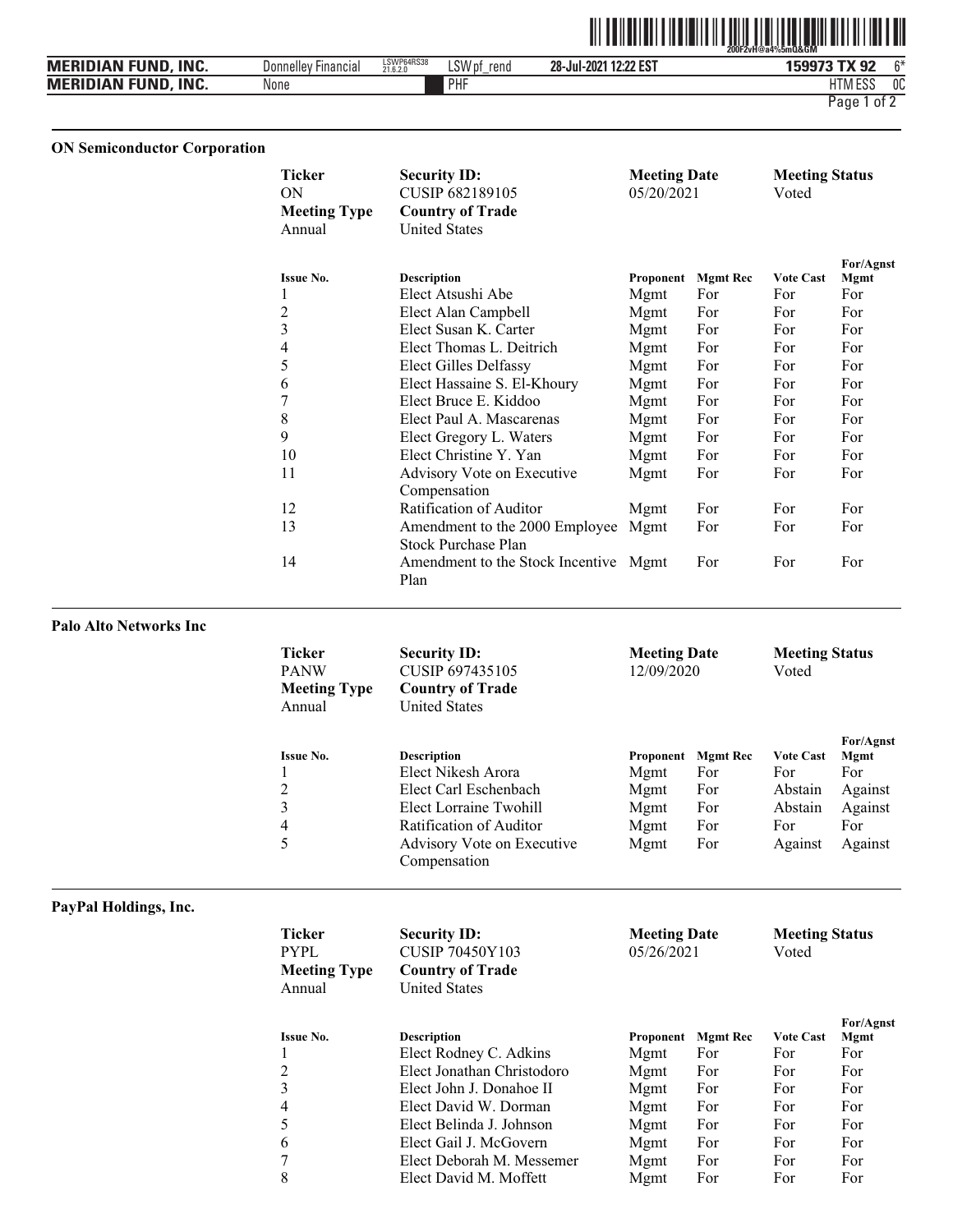

|                            |                            |                          |                                                                   |                       |                  |     |         | HII III      |      |
|----------------------------|----------------------------|--------------------------|-------------------------------------------------------------------|-----------------------|------------------|-----|---------|--------------|------|
| <b>MERIDIAN FUND, INC.</b> | <b>Donnelley Financial</b> | LSWP64RS38<br>21.6.2.0   | LSW pf_rend                                                       | 28-Jul-2021 12:22 EST |                  |     |         | 159973 TX 92 | $6*$ |
| <b>MERIDIAN FUND, INC.</b> | None                       |                          | PHF                                                               |                       |                  |     |         | HTM ESS      | 0C   |
|                            |                            |                          |                                                                   |                       |                  |     |         | Page 2 of 2  |      |
|                            | 9                          |                          | Elect Ann M. Sarnoff                                              |                       | Mgmt             | For | For     | For          |      |
|                            | 10                         | Elect Daniel H. Schulman |                                                                   |                       | Mgmt             | For | For     | For          |      |
|                            | 11                         |                          | Elect Frank D. Yeary                                              |                       | Mgmt             | For | For     | For          |      |
|                            | 12                         |                          | Advisory Vote on Executive<br>Compensation                        |                       | Mgmt             | For | For     | For          |      |
|                            | 13                         |                          | Ratification of Auditor                                           |                       | Mgmt             | For | For     | For          |      |
|                            | 14                         |                          | Shareholder Proposal Regarding<br>Right to Act by Written Consent |                       | ShrHoldr Against |     | For     | Against      |      |
|                            | 15                         | Culture                  | Shareholder Proposal Regarding<br>Report on Racism in Company     |                       | ShrHoldr Against |     | Against | For          |      |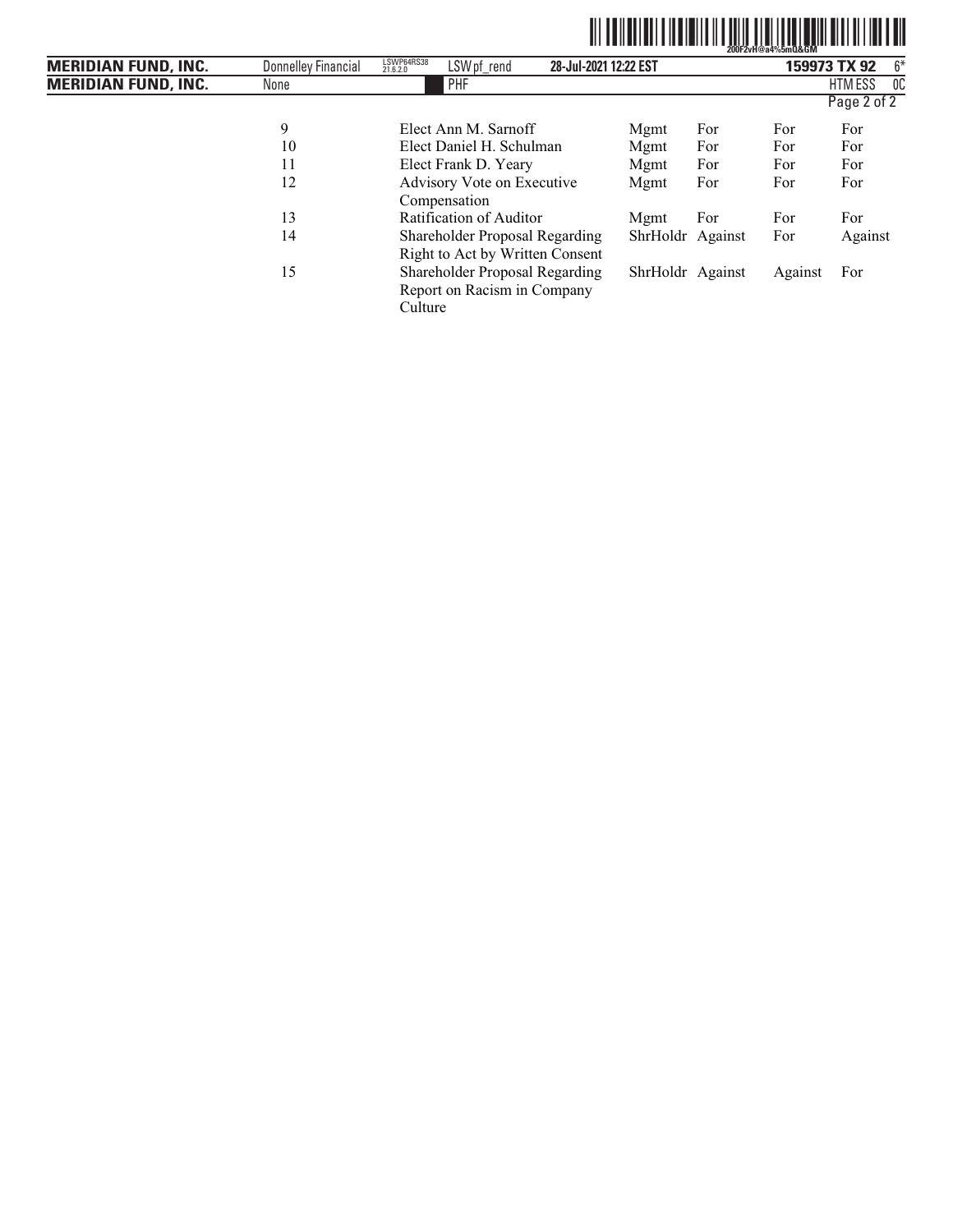| <b>MERIDIAN FUND, INC.</b> | <b>Donnelley Financial</b>                                    | LSWP64RS38<br>21.6.2.0<br>LSW pf_rend<br>28-Jul-2021 12:22 EST                                                                       |                                                   |                                                    | 159973 TX 93                                                    | $6*$                                                                   |
|----------------------------|---------------------------------------------------------------|--------------------------------------------------------------------------------------------------------------------------------------|---------------------------------------------------|----------------------------------------------------|-----------------------------------------------------------------|------------------------------------------------------------------------|
| <b>MERIDIAN FUND, INC.</b> | None                                                          | PHF                                                                                                                                  |                                                   |                                                    |                                                                 | 0 <sup>C</sup><br><b>HTM ESS</b><br>Page 1 of 2                        |
| salesforce.com, inc.       |                                                               |                                                                                                                                      |                                                   |                                                    |                                                                 |                                                                        |
|                            | <b>Ticker</b><br><b>CRM</b><br><b>Meeting Type</b><br>Annual  | <b>Security ID:</b><br>CUSIP 79466L302<br><b>Country of Trade</b><br><b>United States</b>                                            | <b>Meeting Date</b><br>06/10/2021                 |                                                    | <b>Meeting Status</b><br>Voted                                  |                                                                        |
|                            | <b>Issue No.</b><br>1<br>$\overline{c}$                       | <b>Description</b><br>Elect Marc R. Benioff<br>Elect Craig A. Conway                                                                 | Proponent<br>Mgmt<br>Mgmt                         | <b>Mgmt</b> Rec<br>For<br>For                      | <b>Vote Cast</b><br>For<br>For                                  | For/Agnst<br><b>Mgmt</b><br>For<br>For                                 |
|                            | 3<br>4<br>5<br>6                                              | Elect Parker Harris<br>Elect Alan G. Hassenfeld<br>Elect Neelie Kroes<br>Elect Colin L. Powell                                       | Mgmt<br>Mgmt<br>Mgmt<br>Mgmt                      | For<br>For<br>For<br>For                           | For<br>For<br>For<br>For                                        | For<br>For<br>For<br>For                                               |
|                            | 7<br>8<br>9                                                   | Elect Sanford R. Robertson<br>Elect John V. Roos<br>Elect Robin L. Washington                                                        | Mgmt<br>Mgmt<br>Mgmt                              | For<br>For<br>For                                  | Against<br>For<br>For                                           | Against<br>For<br>For                                                  |
|                            | 10<br>11<br>12                                                | Elect Maynard G. Webb<br>Elect Susan D. Wojcicki<br>Amendment to the 2013 Equity<br>Incentive Plan                                   | Mgmt<br>Mgmt<br>Mgmt                              | For<br>For<br>For                                  | For<br>For<br>For                                               | For<br>For<br>For                                                      |
|                            | 13<br>14                                                      | Ratification of Auditor<br>Advisory Vote on Executive<br>Compensation                                                                | Mgmt<br>Mgmt                                      | For<br>For                                         | Against<br>For                                                  | Against<br>For                                                         |
|                            | 15                                                            | Shareholder Proposal Regarding<br>Becoming a Public Benefit<br>Corporation                                                           | ShrHoldr Against                                  |                                                    | Against                                                         | For                                                                    |
| Skechers U.S.A., Inc.      | <b>Ticker</b><br><b>SKX</b><br><b>Meeting Type</b><br>Annual  | <b>Security ID:</b><br>CUSIP 830566105<br><b>Country of Trade</b><br><b>United States</b>                                            | <b>Meeting Date</b><br>05/26/2021                 |                                                    | <b>Meeting Status</b><br>Voted                                  |                                                                        |
|                            | <b>Issue No.</b><br>1.1<br>1.2<br>1.3                         | Description<br><b>Elect Robert Greenberg</b><br>Elect Morton D. Erlich<br>Elect Thomas Walsh                                         | Proponent<br>Mgmt<br>Mgmt<br>Mgmt                 | <b>Mgmt</b> Rec<br>For<br>For<br>For               | <b>Vote Cast</b><br>For<br>Withhold Against<br>Withhold Against | For/Agnst<br><b>Mgmt</b><br>For                                        |
| Splunk Inc.                |                                                               |                                                                                                                                      |                                                   |                                                    |                                                                 |                                                                        |
|                            | <b>Ticker</b><br><b>SPLK</b><br><b>Meeting Type</b><br>Annual | <b>Security ID:</b><br>CUSIP 848637104<br><b>Country of Trade</b><br><b>United States</b>                                            | <b>Meeting Date</b><br>06/17/2021                 |                                                    | <b>Meeting Status</b><br>Voted                                  |                                                                        |
|                            | <b>Issue No.</b><br>1<br>$\overline{2}$<br>3<br>4<br>5        | Description<br>Elect Sara Baack<br>Elect Sean Boyle<br><b>Elect Douglas Merritt</b><br>Elect Graham Smith<br>Ratification of Auditor | Proponent<br>Mgmt<br>Mgmt<br>Mgmt<br>Mgmt<br>Mgmt | <b>Mgmt Rec</b><br>For<br>For<br>For<br>For<br>For | <b>Vote Cast</b><br>For<br>For<br>For<br>For<br>For             | For/Agnst<br><b>Mgmt</b><br>For<br>For<br>For<br>For<br>For<br>Against |
|                            | 6                                                             | Advisory Vote on Executive<br>Compensation                                                                                           | Mgmt                                              | For                                                | Against                                                         |                                                                        |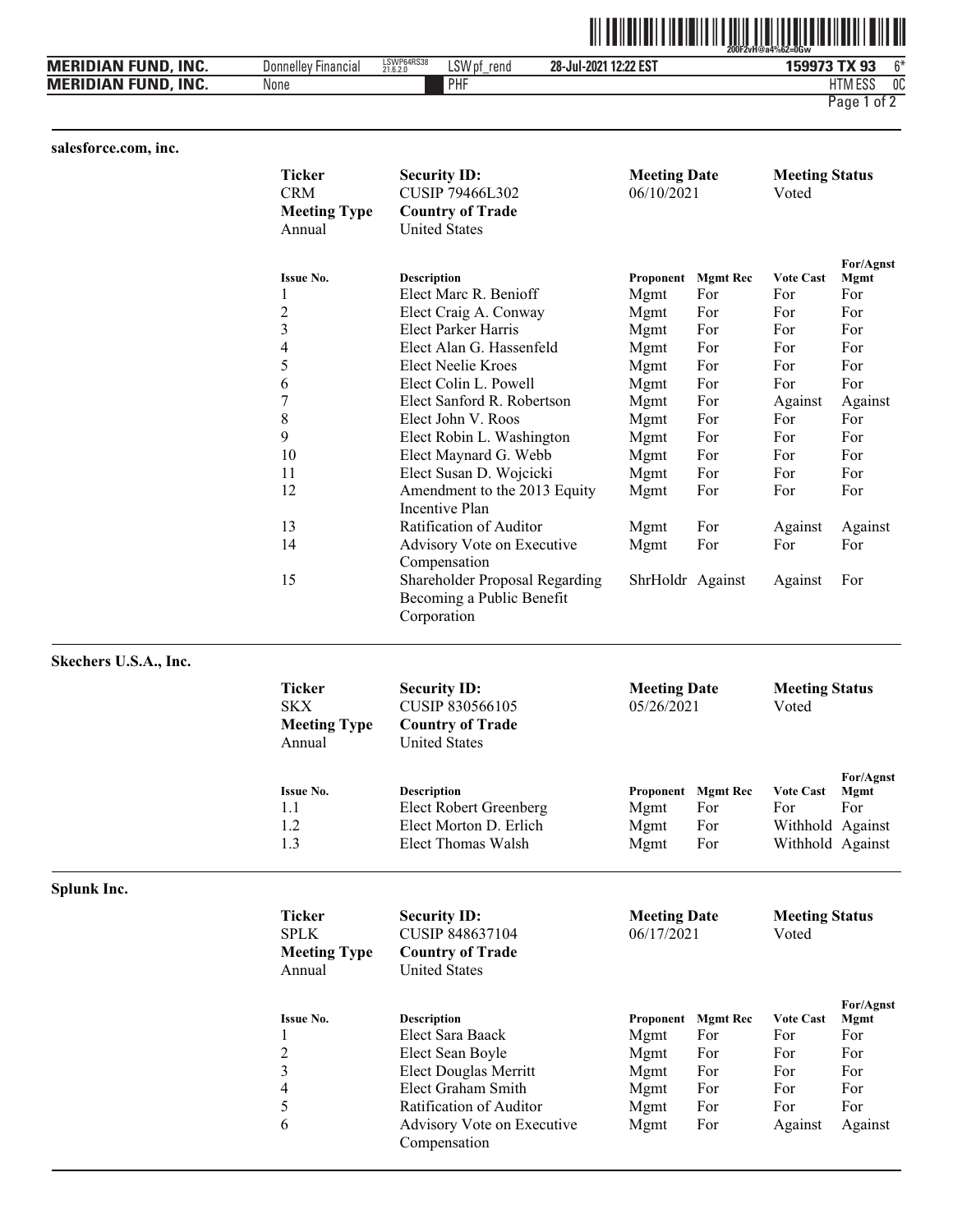

|                            |                                                               |                                                                                           |                       | 200F2vH@a4%62=0Gw                 |                               |                                |                                 |      |  |
|----------------------------|---------------------------------------------------------------|-------------------------------------------------------------------------------------------|-----------------------|-----------------------------------|-------------------------------|--------------------------------|---------------------------------|------|--|
| <b>MERIDIAN FUND, INC.</b> | Donnelley Financial                                           | LSWP64RS38<br>LSW pf_rend<br>21.6.2.0                                                     | 28-Jul-2021 12:22 EST |                                   |                               |                                | 159973 TX 93                    | $6*$ |  |
| <b>MERIDIAN FUND, INC.</b> | None                                                          | PHF                                                                                       |                       |                                   |                               |                                | <b>HTM ESS</b>                  | 0C   |  |
|                            |                                                               |                                                                                           |                       |                                   |                               |                                | Page $2$ of $2$                 |      |  |
| Teladoc Health, Inc.       |                                                               |                                                                                           |                       |                                   |                               |                                |                                 |      |  |
|                            | <b>Ticker</b><br><b>TDOC</b><br><b>Meeting Type</b><br>Annual | <b>Security ID:</b><br>CUSIP 87918A105<br><b>Country of Trade</b><br><b>United States</b> |                       | <b>Meeting Date</b><br>05/17/2021 |                               | <b>Meeting Status</b><br>Voted |                                 |      |  |
|                            | <b>Issue No.</b><br>2                                         | <b>Description</b><br>Elect Christopher Bischoff<br>Elect Karen L. Daniel                 |                       | Proponent<br>Mgmt<br>Mgmt         | <b>Mgmt Rec</b><br>For<br>For | <b>Vote Cast</b><br>For<br>For | For/Agnst<br>Mgmt<br>For<br>For |      |  |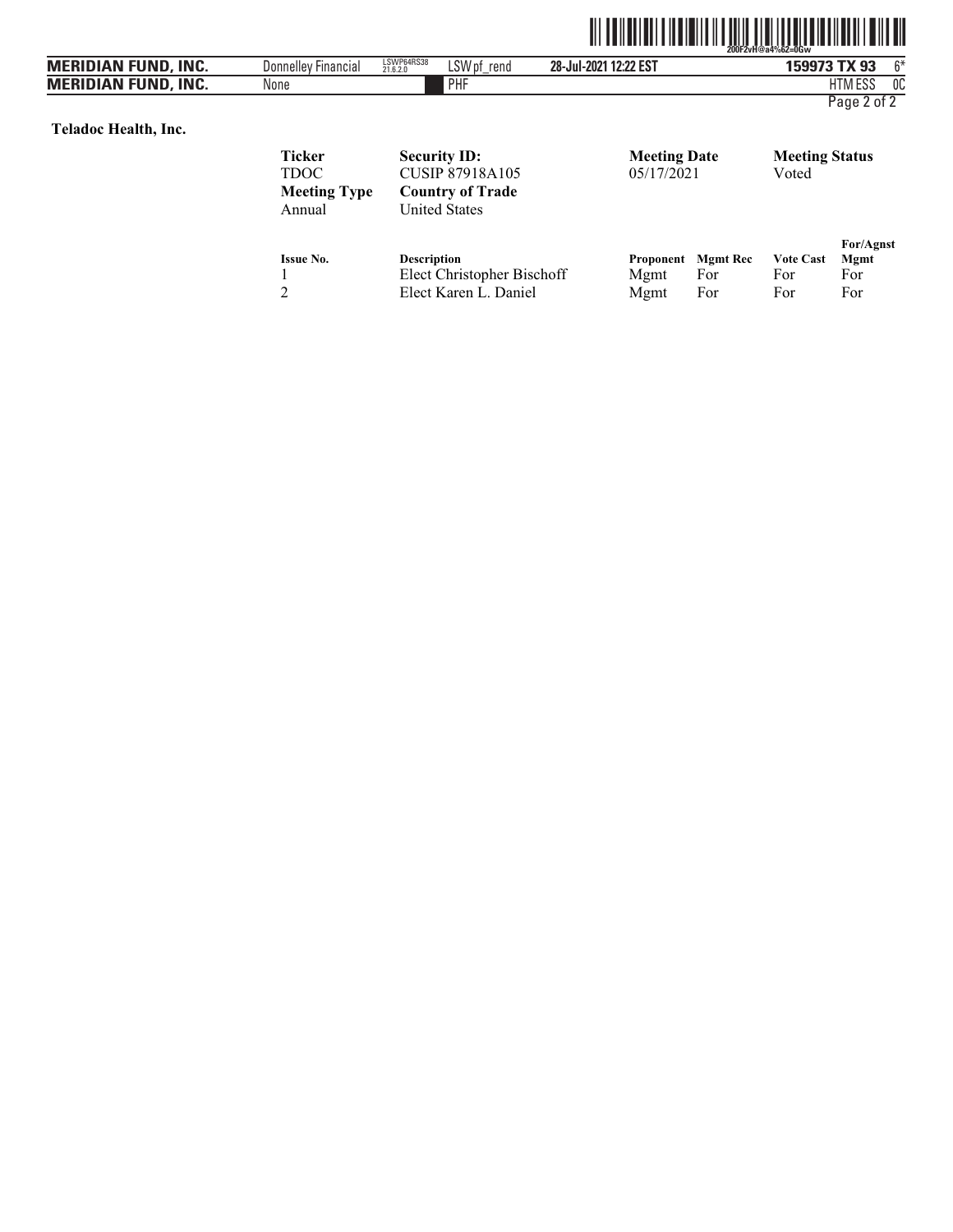

| <b>MERIDIAN FUND, INC.</b> | <b>Donnelley Financial</b> | LSWP64RS38<br>21.6.2.0<br>LSW pf_rend<br>28-Jul-2021 12:22 EST |                     |                        | 159973 TX 94          | $6*$                            |
|----------------------------|----------------------------|----------------------------------------------------------------|---------------------|------------------------|-----------------------|---------------------------------|
| <b>MERIDIAN FUND, INC.</b> | None                       | PHF                                                            |                     |                        |                       | <b>HTMESS</b><br>0 <sup>C</sup> |
|                            |                            |                                                                |                     |                        |                       | Page 1 of 2                     |
|                            | 3                          | Elect Sandra Fenwick                                           | Mgmt                | For                    | For                   | For                             |
|                            | 4                          | Elect William H. Frist                                         | Mgmt                | For                    | For                   | For                             |
|                            | 5                          | Elect Jason Gorevic                                            | Mgmt                | For                    | For                   | For                             |
|                            | 6                          | Elect Catherine A. Jacobson                                    | Mgmt                | For                    | For                   | For                             |
|                            | 7                          | Elect Thomas G. McKinley                                       | Mgmt                | For                    | For                   | For                             |
|                            | 8                          | Elect Kenneth H. Paulus                                        | Mgmt                | For                    | For                   | For                             |
|                            |                            |                                                                |                     |                        |                       |                                 |
|                            | 9                          | Elect David L. Shedlarz                                        | Mgmt                | For                    | For                   | For                             |
|                            | 10                         | Elect Mark Douglas Smith                                       | Mgmt                | For                    | For                   | For                             |
|                            | 11                         | Elect David B. Snow, Jr.                                       | Mgmt                | For                    | For                   | For                             |
|                            | 12                         | Advisory Vote on Executive<br>Compensation                     | Mgmt                | For                    | For                   | For                             |
|                            | 13                         | Ratification of Auditor                                        | Mgmt                | For                    | For                   | For                             |
| Teladoc Health, Inc.       |                            |                                                                |                     |                        |                       |                                 |
|                            | <b>Ticker</b>              | <b>Security ID:</b>                                            | <b>Meeting Date</b> |                        | <b>Meeting Status</b> |                                 |
|                            | <b>TDOC</b>                | <b>CUSIP 87918A105</b>                                         | 10/29/2020          |                        | Voted                 |                                 |
|                            |                            | <b>Country of Trade</b>                                        |                     |                        |                       |                                 |
|                            | <b>Meeting Type</b>        |                                                                |                     |                        |                       |                                 |
|                            | Special                    | <b>United States</b>                                           |                     |                        |                       |                                 |
|                            |                            |                                                                |                     |                        |                       |                                 |
|                            | <b>Issue No.</b>           |                                                                |                     |                        | <b>Vote Cast</b>      | For/Agnst                       |
|                            |                            | Description<br>Livongo Issuance                                | Proponent<br>Mgmt   | <b>Mgmt Rec</b><br>For | For                   | <b>Mgmt</b><br>For              |
|                            |                            |                                                                |                     |                        |                       |                                 |
|                            | 2                          | Increase in Authorized Common<br>Stock                         | Mgmt                | For                    | For                   | For                             |
|                            | 3                          | Right to Adjourn Meeting                                       | Mgmt                | For                    | For                   | For                             |
| The Home Depot, Inc.       |                            |                                                                |                     |                        |                       |                                 |
|                            | <b>Ticker</b>              | <b>Security ID:</b>                                            | <b>Meeting Date</b> |                        | <b>Meeting Status</b> |                                 |
|                            | HD                         | CUSIP 437076102                                                | 05/20/2021          |                        | Voted                 |                                 |
|                            | <b>Meeting Type</b>        | <b>Country of Trade</b>                                        |                     |                        |                       |                                 |
|                            | Annual                     | <b>United States</b>                                           |                     |                        |                       |                                 |
|                            |                            |                                                                |                     |                        |                       | For/Agnst                       |
|                            | Issue No.                  | <b>Description</b>                                             | Proponent           | <b>Mgmt</b> Rec        | <b>Vote Cast</b>      | <b>Mgmt</b>                     |
|                            | 1                          | Elect Gerard J. Arpey                                          | Mgmt                | For                    | For                   | For                             |
|                            | $\overline{c}$             | Elect Ari Bousbib                                              | Mgmt                | For                    | For                   | For                             |
|                            | 3                          | Elect Jeffery H. Boyd                                          | Mgmt                | For                    | For                   | For                             |
|                            | 4                          | Elect Gregory D. Brenneman                                     | Mgmt                | For                    | For                   | For                             |
|                            | 5                          | Elect J. Frank Brown                                           | Mgmt                | For                    | For                   | For                             |
|                            | 6                          | Elect Albert P. Carey                                          | Mgmt                | For                    | For                   | For                             |
|                            | 7                          | Elect Helena B. Foulkes                                        | Mgmt                | For                    | For                   | For                             |
|                            | 8                          | Elect Linda R. Gooden                                          |                     |                        | For                   | For                             |
|                            |                            |                                                                | Mgmt                | For                    |                       |                                 |
|                            | 9                          | Elect Wayne M. Hewett                                          | Mgmt                | For                    | For                   | For                             |
|                            | 10                         | Elect Manuel Kadre                                             | Mgmt                | For                    | For                   | For                             |
|                            | 11                         | Elect Stephanie C. Linnartz                                    | Mgmt                | For                    | For                   | For                             |
|                            | 12                         | Elect Craig A. Menear                                          | Mgmt                | For                    | For                   | For                             |
|                            | 13                         | Ratification of Auditor                                        | Mgmt                | For                    | For                   | For                             |
|                            | 14                         | Advisory Vote on Executive                                     | Mgmt                | For                    | For                   | For                             |
|                            |                            | Compensation                                                   |                     |                        |                       |                                 |
|                            | 15                         | Shareholder Proposal Regarding                                 | ShrHoldr Against    |                        | Against               | For                             |
|                            |                            | Reducing Ownership Threshold                                   |                     |                        |                       |                                 |
|                            |                            | Required to Act by Written                                     |                     |                        |                       |                                 |
|                            |                            | Consent                                                        |                     |                        |                       |                                 |
|                            | 16                         | Shareholder Proposal Regarding                                 | ShrHoldr Against    |                        | Against               | For                             |
|                            |                            | Report on Political Expenditures                               |                     |                        |                       |                                 |
|                            |                            | and Values Congruency                                          |                     |                        |                       |                                 |
|                            | 17                         | Shareholder Proposal Regarding                                 | ShrHoldr Against    |                        | Against               | For                             |
|                            |                            | Prison Labor                                                   |                     |                        |                       |                                 |
|                            |                            |                                                                |                     |                        |                       |                                 |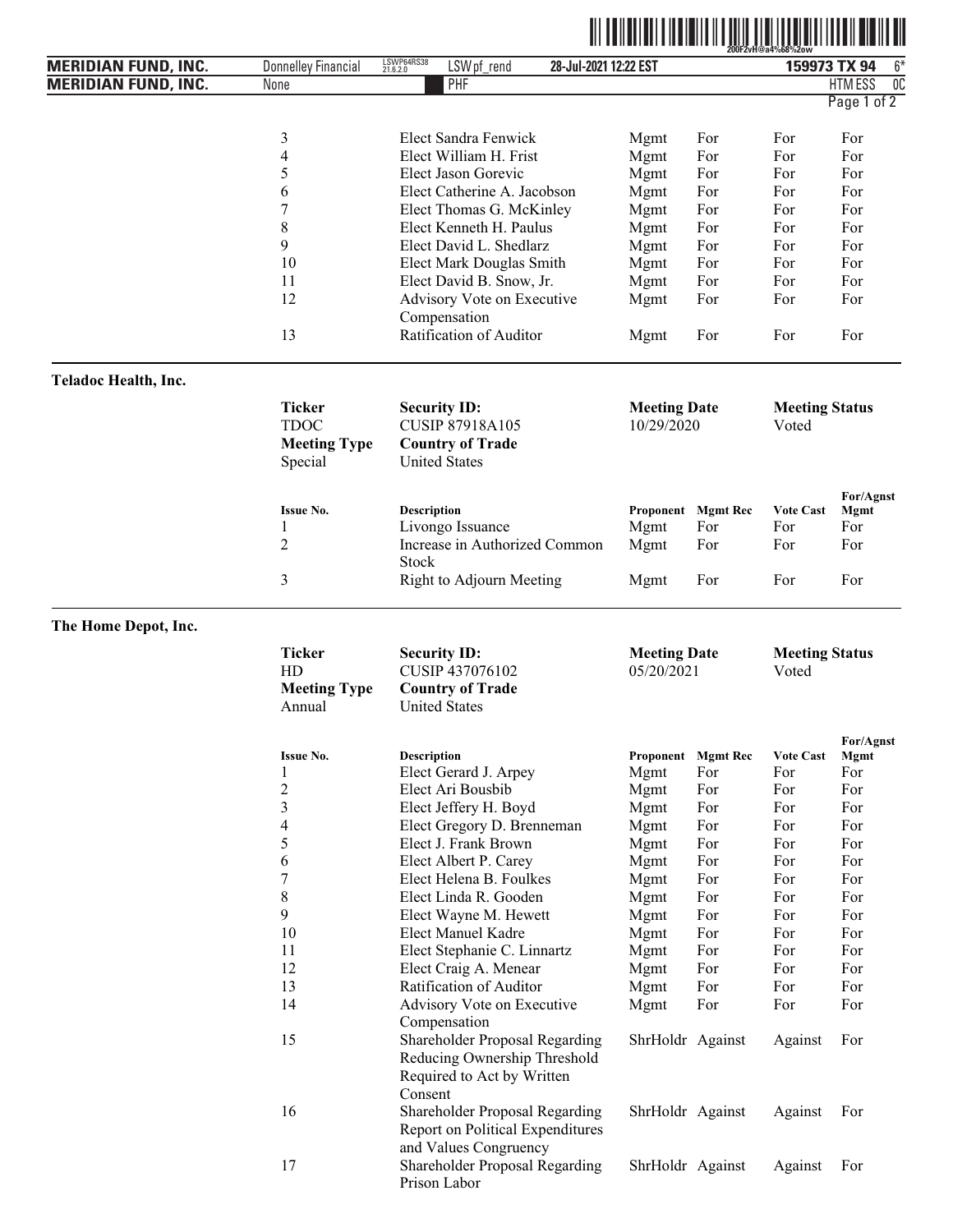

| INC.<br><b>MERIDIAN FUND</b>       | Financial<br><b>Donnelley</b> | LSWP64RS38<br>21.6.2.0 | LSW <sub>p</sub><br>rend | 12:22 EST<br>28-Jul-2021 | 159973 TX 94<br>JJJ. | $^{\sim}$ |
|------------------------------------|-------------------------------|------------------------|--------------------------|--------------------------|----------------------|-----------|
| <b>INC</b><br><b>MERIDIAN FUND</b> | None                          |                        | PHF                      |                          | roc.<br>HIM ESS      | 0C        |

Page 2 of 2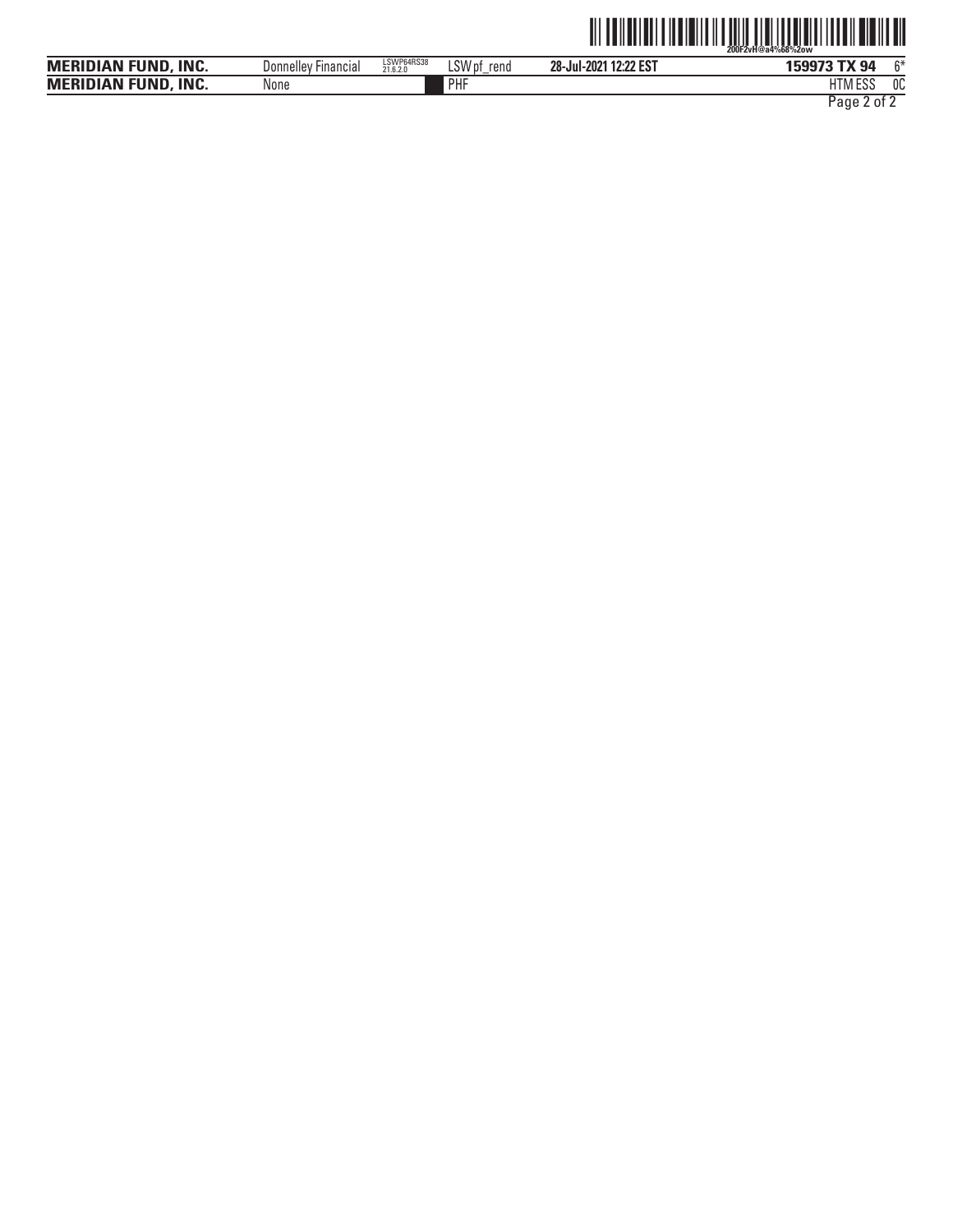| <b>MERIDIAN FUND, INC.</b> | <b>Donnelley Financial</b>                                   | LSWP64RS38<br>21.6.2.0 | LSW pf_rend                                                                                      | 28-Jul-2021 12:22 EST |                           |                                | 159973 TX 95<br>$6*$             |
|----------------------------|--------------------------------------------------------------|------------------------|--------------------------------------------------------------------------------------------------|-----------------------|---------------------------|--------------------------------|----------------------------------|
| <b>MERIDIAN FUND, INC.</b> | None                                                         |                        | PHF                                                                                              |                       |                           |                                | $\overline{0}$<br><b>HTM ESS</b> |
|                            |                                                              |                        |                                                                                                  |                       |                           |                                | Page 1 of 2                      |
| The Walt Disney Company    |                                                              |                        |                                                                                                  |                       |                           |                                |                                  |
|                            | <b>Ticker</b><br><b>DIS</b><br><b>Meeting Type</b><br>Annual |                        | <b>Security ID:</b><br><b>CUSIP 254687106</b><br><b>Country of Trade</b><br><b>United States</b> | 03/09/2021            | <b>Meeting Date</b>       | <b>Meeting Status</b><br>Voted |                                  |
|                            | <b>Issue No.</b>                                             | <b>Description</b>     |                                                                                                  |                       | <b>Proponent</b> Mgmt Rec | <b>Vote Cast</b>               | For/Agnst<br><b>Mgmt</b>         |
|                            |                                                              |                        | Elect Susan E. Arnold                                                                            | Mgmt                  | For                       | For                            | For                              |
|                            | $\overline{c}$                                               |                        | Elect Mary T. Barra                                                                              | Mgmt                  | For                       | For                            | For                              |
|                            | 3                                                            |                        | Elect Safra A. Catz                                                                              | Mgmt                  | For                       | For                            | For                              |
|                            | 4                                                            |                        | Elect Robert A. Chapek                                                                           | Mgmt                  | For                       | For                            | For                              |
|                            | 5                                                            |                        | Elect Francis A. deSouza                                                                         | Mgmt                  | For                       | For                            | For                              |
|                            | 6                                                            |                        | Elect Michael B.G. Froman                                                                        | Mgmt                  | For                       | For                            | For                              |
|                            | $\overline{7}$                                               |                        | Elect Robert A. Iger                                                                             | Mgmt                  | For                       | For                            | For                              |
|                            | $\,$ 8 $\,$                                                  |                        | Elect Maria Elena Lagomasino                                                                     | Mgmt                  | For                       | For                            | For                              |
|                            | 9                                                            |                        | Elect Mark G. Parker                                                                             | Mgmt                  | For                       | For                            | For                              |
|                            | 10                                                           |                        | Elect Derica W. Rice                                                                             | Mgmt                  | For                       | For                            | For                              |
|                            | 11                                                           |                        | Ratification of Auditor                                                                          | Mgmt                  | For                       | For                            | For                              |
|                            | 12                                                           |                        | Advisory Vote on Executive<br>Compensation                                                       | Mgmt                  | For                       | For                            | For                              |
|                            | 13                                                           |                        | Shareholder Proposal Regarding<br>Lobbying Report                                                |                       | ShrHoldr Against          | Against                        | For                              |

14 Shareholder Proposal Regarding

Non-Management Employee Representation on the Board

ShrHoldr Against Against For

**TreeHouse Foods, Inc.**

| <b>Ticker</b><br><b>THS</b><br><b>Meeting Type</b><br>Annual                                | <b>Security ID:</b><br><b>CUSIP 89469A104</b><br><b>Country of Trade</b><br><b>United States</b>                                                                                                  | <b>Meeting Date</b><br>04/29/2021            |                                                           | <b>Meeting Status</b><br>Voted                             |                                                                    |
|---------------------------------------------------------------------------------------------|---------------------------------------------------------------------------------------------------------------------------------------------------------------------------------------------------|----------------------------------------------|-----------------------------------------------------------|------------------------------------------------------------|--------------------------------------------------------------------|
| <b>Issue No.</b><br>1<br>$\frac{2}{3}$<br>4                                                 | <b>Description</b><br>Elect Ashley Buchanan<br>Elect Steven Oakland<br>Elect Jill A. Rahman<br>Advisory Vote on Executive                                                                         |                                              | <b>Mgmt Rec</b><br>For<br>For<br>For<br>For               | <b>Vote Cast</b><br>For<br>For<br>For<br>For               | For/Agnst<br><b>Mgmt</b><br>For<br>For<br>For<br>For               |
| 5                                                                                           | Ratification of Auditor                                                                                                                                                                           | Mgmt                                         | For                                                       | For                                                        | For                                                                |
| <b>Ticker</b><br><b>USB</b><br><b>Meeting Type</b><br>Annual                                | <b>Security ID:</b><br>CUSIP 902973304<br><b>Country of Trade</b><br><b>United States</b>                                                                                                         | <b>Meeting Date</b><br>04/20/2021            |                                                           | <b>Meeting Status</b><br>Voted                             |                                                                    |
| <b>Issue No.</b><br>1<br>$\overline{\mathbf{c}}$<br>3<br>$\overline{\mathcal{A}}$<br>5<br>6 | <b>Description</b><br>Elect Warner L. Baxter<br>Elect Dorothy J. Bridges<br>Elect Elizabeth L. Buse<br><b>Elect Andrew Cecere</b><br>Elect Kimberly N. Ellison-Taylor<br>Elect Kimberly J. Harris | Mgmt<br>Mgmt<br>Mgmt<br>Mgmt<br>Mgmt<br>Mgmt | <b>Mgmt Rec</b><br>For<br>For<br>For<br>For<br>For<br>For | <b>Vote Cast</b><br>For<br>For<br>For<br>For<br>For<br>For | For/Agnst<br><b>Mgmt</b><br>For<br>For<br>For<br>For<br>For<br>For |
|                                                                                             |                                                                                                                                                                                                   | Compensation                                 | Proponent<br>Mgmt<br>Mgmt<br>Mgmt<br>Mgmt                 | Proponent                                                  |                                                                    |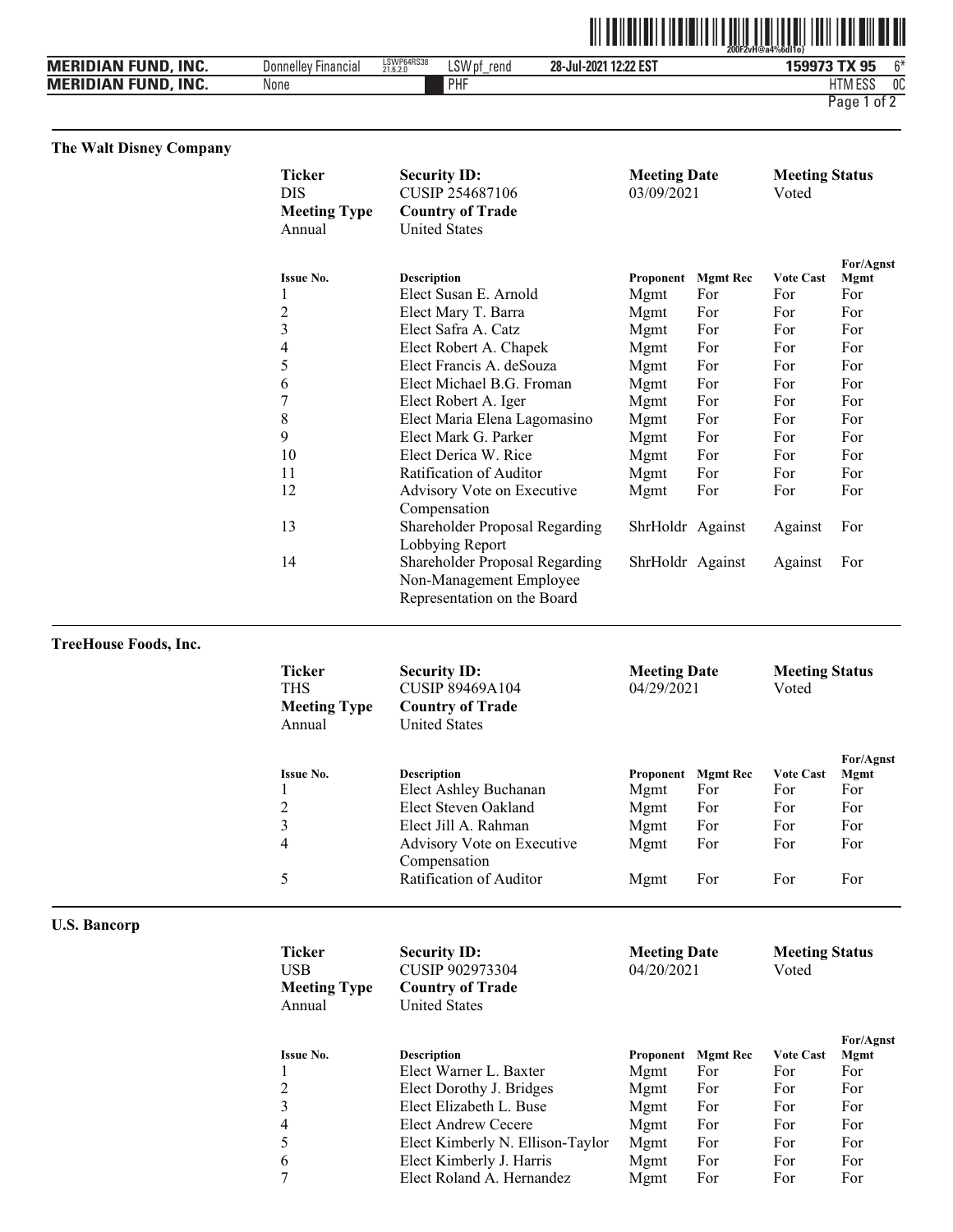

|                            | LUULUUUDUT/UUUIUU          |                        |                                            |                       |     |     |                 |      |
|----------------------------|----------------------------|------------------------|--------------------------------------------|-----------------------|-----|-----|-----------------|------|
| <b>MERIDIAN FUND, INC.</b> | <b>Donnelley Financial</b> | LSWP64RS38<br>21.6.2.0 | LSW pf_rend                                | 28-Jul-2021 12:22 EST |     |     | 159973 TX 95    | $6*$ |
| <b>MERIDIAN FUND, INC.</b> | None                       |                        | PHF                                        |                       |     |     | HTM ESS         | 0C   |
|                            |                            |                        |                                            |                       |     |     | Page $2$ of $2$ |      |
|                            | 8                          |                        | Elect Olivia F. Kirtley                    | Mgmt                  | For | For | For             |      |
|                            | 9                          | Elect Karen S. Lynch   |                                            | Mgmt                  | For | For | For             |      |
|                            | 10                         |                        | Elect Richard P. McKenney                  | Mgmt                  | For | For | For             |      |
|                            | 11                         |                        | Elect Yusuf I. Mehdi                       | Mgmt                  | For | For | For             |      |
|                            | 12                         |                        | Elect John P. Wiehoff                      | Mgmt                  | For | For | For             |      |
|                            | 13                         |                        | Elect Scott W. Wine                        | Mgmt                  | For | For | For             |      |
|                            | 14                         |                        | Ratification of Auditor                    | Mgmt                  | For | For | For             |      |
|                            | 15                         |                        | Advisory Vote on Executive<br>Compensation | Mgmt                  | For | For | For             |      |
|                            |                            |                        |                                            |                       |     |     |                 |      |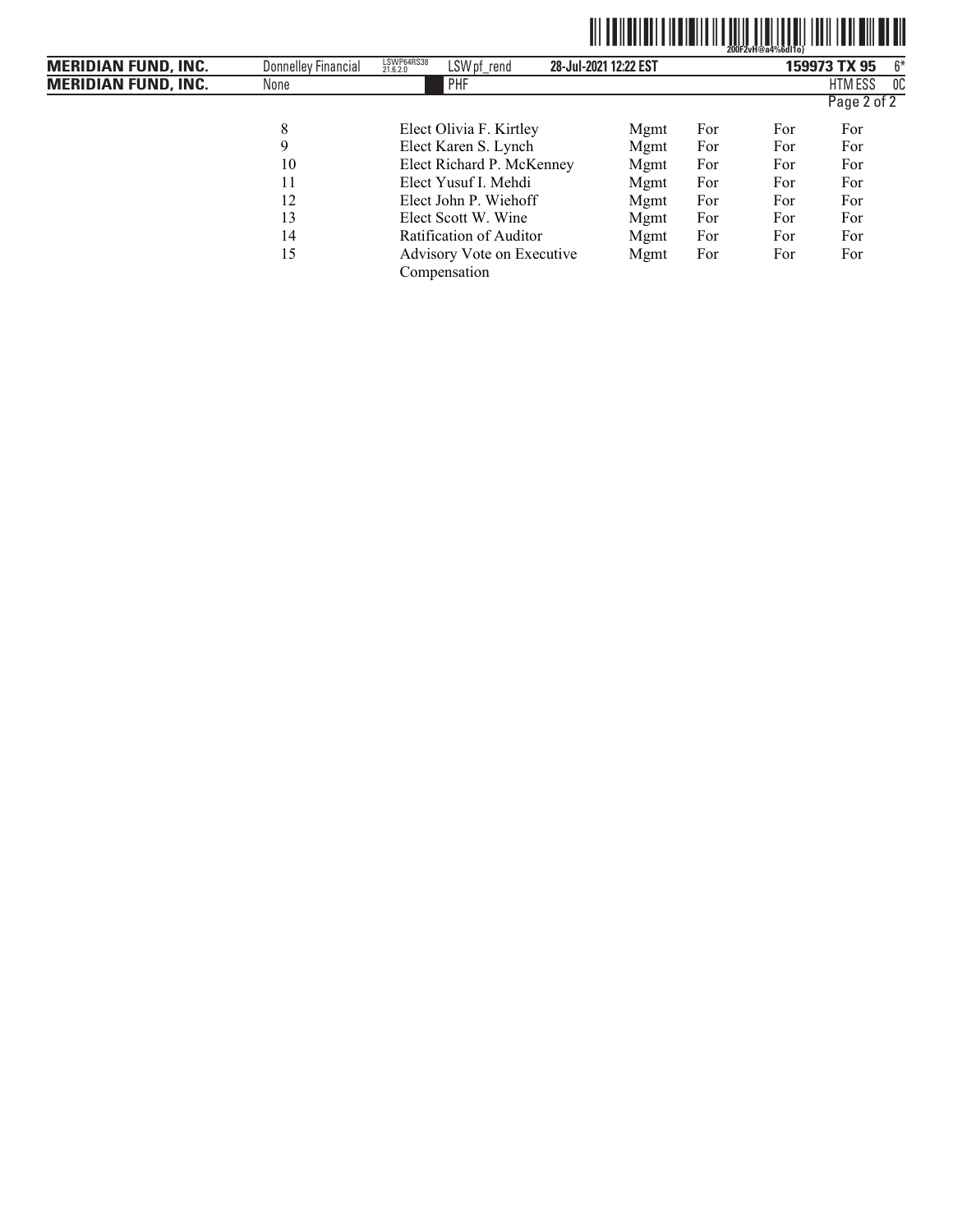|                                                                                                                                                                                                                                                                                                                                                                                                 |                     | LSWP64RS38<br>21.6.2.0  | LSW pf_rend                                     | 28-Jul-2021 12:22 EST |                     |                    | 159973 TX 96          |                |
|-------------------------------------------------------------------------------------------------------------------------------------------------------------------------------------------------------------------------------------------------------------------------------------------------------------------------------------------------------------------------------------------------|---------------------|-------------------------|-------------------------------------------------|-----------------------|---------------------|--------------------|-----------------------|----------------|
|                                                                                                                                                                                                                                                                                                                                                                                                 |                     |                         | PHF                                             |                       |                     |                    |                       | <b>HTM ESS</b> |
|                                                                                                                                                                                                                                                                                                                                                                                                 |                     |                         |                                                 |                       |                     |                    |                       | Page 1 of 2    |
| Verisk Analytics, Inc.                                                                                                                                                                                                                                                                                                                                                                          |                     |                         |                                                 |                       |                     |                    |                       |                |
|                                                                                                                                                                                                                                                                                                                                                                                                 | <b>Ticker</b>       |                         | <b>Security ID:</b>                             |                       | <b>Meeting Date</b> |                    | <b>Meeting Status</b> |                |
|                                                                                                                                                                                                                                                                                                                                                                                                 | <b>VRSK</b>         |                         | <b>CUSIP 92345Y106</b>                          |                       | 05/19/2021          |                    | Voted                 |                |
|                                                                                                                                                                                                                                                                                                                                                                                                 | <b>Meeting Type</b> |                         | <b>Country of Trade</b>                         |                       |                     |                    |                       |                |
|                                                                                                                                                                                                                                                                                                                                                                                                 |                     |                         | <b>United States</b>                            |                       |                     |                    |                       |                |
|                                                                                                                                                                                                                                                                                                                                                                                                 |                     |                         |                                                 |                       |                     |                    |                       | For/Agnst      |
|                                                                                                                                                                                                                                                                                                                                                                                                 | <b>Issue No.</b>    | Description             |                                                 |                       |                     | Proponent Mgmt Rec | <b>Vote Cast</b>      | <b>Mgmt</b>    |
|                                                                                                                                                                                                                                                                                                                                                                                                 | 1                   |                         | Elect Samuel G. Liss                            |                       | Mgmt                | For                | For                   | For            |
|                                                                                                                                                                                                                                                                                                                                                                                                 | $\overline{c}$      |                         | Elect Bruce E. Hansen                           |                       | Mgmt                | For                | For                   | For            |
|                                                                                                                                                                                                                                                                                                                                                                                                 | 3                   |                         | Elect Therese M. Vaughan                        |                       | Mgmt                | For                | For                   | For            |
|                                                                                                                                                                                                                                                                                                                                                                                                 | 4                   |                         | Elect Kathleen Hogenson                         |                       | Mgmt                | For                | For                   | For            |
|                                                                                                                                                                                                                                                                                                                                                                                                 | 5                   |                         | Advisory Vote on Executive                      |                       | Mgmt                | For                | For                   | For            |
|                                                                                                                                                                                                                                                                                                                                                                                                 |                     |                         | Compensation                                    |                       |                     |                    |                       |                |
|                                                                                                                                                                                                                                                                                                                                                                                                 |                     |                         | Amendment to the 2021 Equity                    |                       | Mgmt                | For                | For                   | For            |
|                                                                                                                                                                                                                                                                                                                                                                                                 |                     |                         | Incentive Plan                                  |                       |                     |                    |                       |                |
| <b>MERIDIAN FUND, INC.</b><br><b>Donnelley Financial</b><br><b>MERIDIAN FUND, INC.</b><br>None<br>Annual<br>6<br>7<br><b>Verizon Communications Inc.</b><br><b>Ticker</b><br><b>VZ</b><br><b>Meeting Type</b><br>Annual<br><b>Issue No.</b><br>1<br>$\overline{c}$<br>3<br>4<br>5<br>6<br>$\overline{7}$<br>$\,8\,$<br>9<br>10<br>11<br>12<br>13<br>14<br><b>Ticker</b><br><b>VST</b><br>Annual |                     | Ratification of Auditor |                                                 | Mgmt                  | For                 | For                | For                   |                |
|                                                                                                                                                                                                                                                                                                                                                                                                 |                     |                         |                                                 |                       |                     |                    |                       |                |
|                                                                                                                                                                                                                                                                                                                                                                                                 |                     |                         | <b>Security ID:</b>                             |                       | <b>Meeting Date</b> |                    | <b>Meeting Status</b> |                |
|                                                                                                                                                                                                                                                                                                                                                                                                 |                     |                         | CUSIP 92343V104                                 |                       | 05/13/2021          |                    | Voted                 |                |
|                                                                                                                                                                                                                                                                                                                                                                                                 |                     |                         |                                                 |                       |                     |                    |                       |                |
|                                                                                                                                                                                                                                                                                                                                                                                                 |                     |                         | <b>Country of Trade</b><br><b>United States</b> |                       |                     |                    |                       |                |
|                                                                                                                                                                                                                                                                                                                                                                                                 |                     |                         |                                                 |                       |                     |                    |                       |                |
|                                                                                                                                                                                                                                                                                                                                                                                                 |                     |                         |                                                 |                       |                     |                    |                       | For/Agnst      |
|                                                                                                                                                                                                                                                                                                                                                                                                 |                     | Description             |                                                 |                       | Proponent           | <b>Mgmt Rec</b>    | Vote Cast             | <b>Mgmt</b>    |
|                                                                                                                                                                                                                                                                                                                                                                                                 |                     |                         | Elect Shellye L. Archambeau                     |                       | Mgmt                | For                | For                   | For            |
|                                                                                                                                                                                                                                                                                                                                                                                                 |                     |                         | Elect Roxanne S. Austin                         |                       | Mgmt                | For                | For                   | For            |
|                                                                                                                                                                                                                                                                                                                                                                                                 |                     |                         | Elect Mark T. Bertolini                         |                       | Mgmt                | For                | For                   | For            |
|                                                                                                                                                                                                                                                                                                                                                                                                 |                     |                         | Elect Melanie L. Healey                         |                       | Mgmt                | For                | For                   | For            |
|                                                                                                                                                                                                                                                                                                                                                                                                 |                     |                         | Elect Clarence Otis, Jr.                        |                       | Mgmt                | For                | For                   | For            |
|                                                                                                                                                                                                                                                                                                                                                                                                 |                     |                         | Elect Daniel H. Schulman                        |                       | Mgmt                | For                | For                   | For            |
|                                                                                                                                                                                                                                                                                                                                                                                                 |                     |                         | Elect Rodney E. Slater                          |                       | Mgmt                | For                | For                   | For            |
|                                                                                                                                                                                                                                                                                                                                                                                                 |                     |                         | <b>Elect Hans Vestberg</b>                      |                       | Mgmt                | For                | For                   | For            |
|                                                                                                                                                                                                                                                                                                                                                                                                 |                     |                         | Elect Gregory G. Weaver                         |                       | Mgmt                | For                | For                   | For            |
|                                                                                                                                                                                                                                                                                                                                                                                                 |                     |                         | Advisory Vote on Executive                      |                       | Mgmt                | For                | For                   | For            |
|                                                                                                                                                                                                                                                                                                                                                                                                 |                     |                         | Compensation                                    |                       |                     |                    |                       |                |
|                                                                                                                                                                                                                                                                                                                                                                                                 |                     |                         | Ratification of Auditor                         |                       | Mgmt                | For                | For                   | For            |
|                                                                                                                                                                                                                                                                                                                                                                                                 |                     |                         |                                                 |                       |                     |                    |                       |                |
|                                                                                                                                                                                                                                                                                                                                                                                                 |                     |                         | Shareholder Proposal Regarding                  |                       | ShrHoldr Against    |                    | Against               | For            |
|                                                                                                                                                                                                                                                                                                                                                                                                 |                     |                         | Right to Act by Written Consent                 |                       |                     |                    |                       |                |
|                                                                                                                                                                                                                                                                                                                                                                                                 |                     |                         | Shareholder Proposal Regarding                  |                       | ShrHoldr Against    |                    | Against               | For            |
|                                                                                                                                                                                                                                                                                                                                                                                                 |                     |                         | Amendment to Clawback Policy                    |                       |                     |                    |                       |                |
|                                                                                                                                                                                                                                                                                                                                                                                                 |                     |                         | Shareholder Proposal Regarding                  |                       | ShrHoldr Against    |                    | Against               | For            |
|                                                                                                                                                                                                                                                                                                                                                                                                 |                     |                         | Severance Approval Policy                       |                       |                     |                    |                       |                |
| Vistra Corp.                                                                                                                                                                                                                                                                                                                                                                                    |                     |                         |                                                 |                       |                     |                    |                       |                |
|                                                                                                                                                                                                                                                                                                                                                                                                 |                     |                         | <b>Security ID:</b>                             |                       | <b>Meeting Date</b> |                    | <b>Meeting Status</b> |                |
|                                                                                                                                                                                                                                                                                                                                                                                                 |                     |                         | CUSIP 92840M102                                 |                       | 04/28/2021          |                    | Voted                 |                |
|                                                                                                                                                                                                                                                                                                                                                                                                 |                     |                         |                                                 |                       |                     |                    |                       |                |
|                                                                                                                                                                                                                                                                                                                                                                                                 | <b>Meeting Type</b> |                         | <b>Country of Trade</b>                         |                       |                     |                    |                       |                |

| <b>Issue No.</b> | <b>Description</b>         |      | <b>Proponent</b> Mgmt Rec | <b>Vote Cast</b> | For/Agnst<br>Mgmt |
|------------------|----------------------------|------|---------------------------|------------------|-------------------|
|                  | Elect Scott B. Helm        | Mgmt | For                       | For.             | For               |
|                  | Elect Hillary E. Ackermann | Mgmt | For                       | For              | For               |
|                  | Elect Arcilia C. Acosta    | Mgmt | For                       | For              | For               |
|                  | Elect Gavin R. Baiera      | Mgmt | For                       | For.             | For               |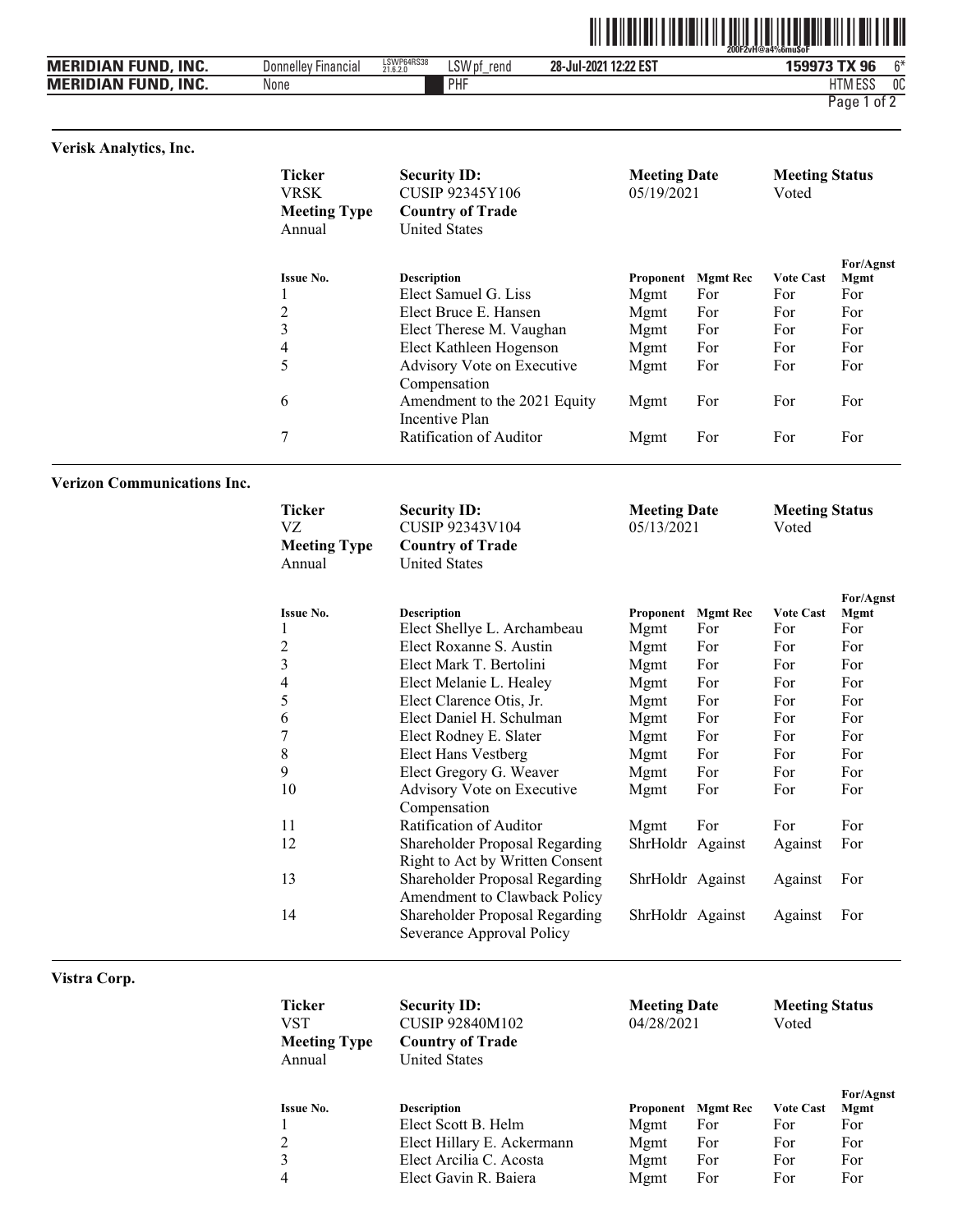

|                            |                     |                        |                          |                       |     | ------------------ |                |      |
|----------------------------|---------------------|------------------------|--------------------------|-----------------------|-----|--------------------|----------------|------|
| <b>MERIDIAN FUND, INC.</b> | Donnelley Financial | LSWP64RS38<br>21.6.2.0 | LSW pf rend              | 28-Jul-2021 12:22 EST |     |                    | 159973 TX 96   | $6*$ |
| <b>MERIDIAN FUND, INC.</b> | None                |                        | PHF                      |                       |     |                    | <b>HTM ESS</b> | 0C   |
|                            |                     |                        |                          |                       |     |                    | Page 2 of 2    |      |
|                            |                     |                        | Elect Paul M. Barbas     | Mgmt                  | For | For                | For            |      |
|                            |                     |                        | Elect Lisa Crutchfield   | Mgmt                  | For | For                | For            |      |
|                            |                     |                        | Elect Brian K. Ferraioli | Mgmt                  | For | For                | For            |      |
|                            |                     |                        |                          |                       |     |                    |                |      |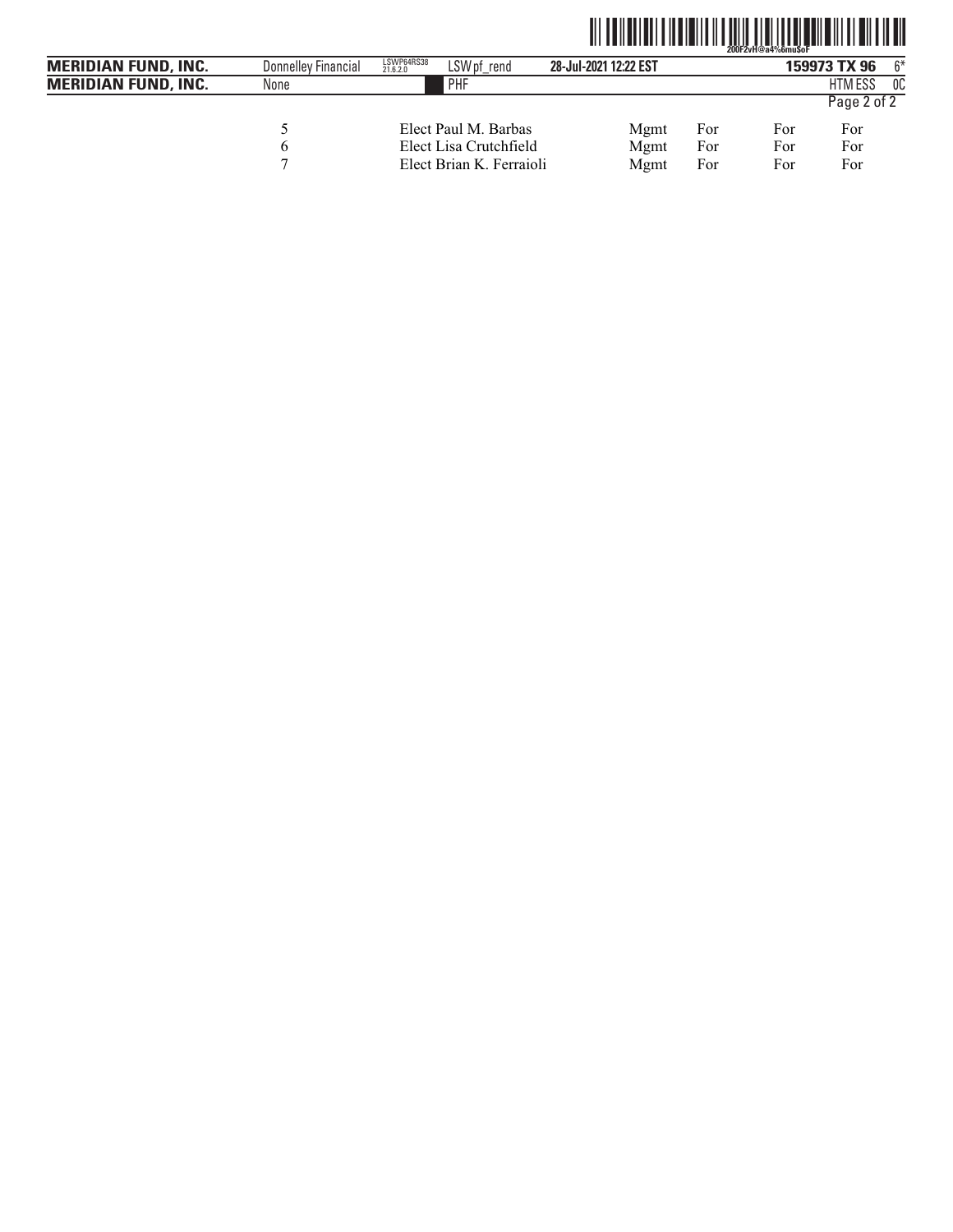| <b>MERIDIAN FUND, INC.</b>       | <b>Donnelley Financial</b> | LSWP64RS38<br>21.6.2.0<br>28-Jul-2021 12:23 EST<br>LSW pf_rend |                            |                 | 159973 TX 97            | $6*$                            |
|----------------------------------|----------------------------|----------------------------------------------------------------|----------------------------|-----------------|-------------------------|---------------------------------|
| <b>MERIDIAN FUND, INC.</b>       | None                       | PHF                                                            |                            |                 |                         | <b>HTMESS</b><br>0 <sup>C</sup> |
|                                  |                            |                                                                |                            |                 |                         | Page 1 of 2                     |
|                                  | $\,$ 8 $\,$                | Elect Jeff D. Hunter                                           | Mgmt                       | For             | For                     | For                             |
|                                  | 9                          | Elect Curtis A. Morgan                                         | Mgmt                       | For             | For                     | For                             |
|                                  | 10                         | Elect John R. Sult                                             | Mgmt                       | For             | For                     | For                             |
|                                  | 11                         | Advisory Vote on Executive                                     | Mgmt                       | For             | For                     | For                             |
|                                  |                            | Compensation                                                   |                            |                 |                         |                                 |
|                                  | 12                         | Ratification of Auditor                                        | Mgmt                       | For             | For                     | For                             |
| W.W. Grainger, Inc.              |                            |                                                                |                            |                 |                         |                                 |
|                                  | <b>Ticker</b>              | <b>Security ID:</b>                                            | <b>Meeting Date</b>        |                 | <b>Meeting Status</b>   |                                 |
|                                  | <b>GWW</b>                 | CUSIP 384802104                                                | 04/28/2021                 |                 | Voted                   |                                 |
|                                  | <b>Meeting Type</b>        | <b>Country of Trade</b>                                        |                            |                 |                         |                                 |
|                                  | Annual                     | <b>United States</b>                                           |                            |                 |                         |                                 |
|                                  |                            |                                                                |                            |                 |                         | For/Agnst                       |
|                                  | <b>Issue No.</b>           | <b>Description</b>                                             | Proponent                  | <b>Mgmt Rec</b> | <b>Vote Cast</b>        | <b>Mgmt</b>                     |
|                                  | 1.1                        | Elect Rodney C. Adkins                                         | Mgmt                       | For             | For                     | For                             |
|                                  | 1.2                        | Elect Brian P. Anderson                                        | Mgmt                       | For             | For                     | For                             |
|                                  | 1.3                        | Elect V. Ann Hailey                                            | Mgmt                       | For             | For                     | For                             |
|                                  | 1.4                        | Elect Katherine D. Jaspon                                      | Mgmt                       | For             | For                     | For                             |
|                                  | 1.5                        | Elect Stuart L. Levenick                                       | Mgmt                       | For             | For                     | For                             |
|                                  | 1.6                        | Elect D. G. Macpherson                                         | Mgmt                       | For             | For                     | For                             |
|                                  | 1.7                        | Elect Neil S. Novich                                           | Mgmt                       | For             | For                     | For                             |
|                                  | 1.8<br>1.9                 | Elect Beatriz R. Perez                                         | Mgmt                       | For             | For                     | For                             |
|                                  | 1.10                       | Elect Michael J. Roberts<br>Elect E. Scott Santi               | Mgmt                       | For<br>For      | For<br>For              | For<br>For                      |
|                                  | 1.11                       | Elect Susan Slavik Williams                                    | Mgmt<br>Mgmt               | For             | For                     | For                             |
|                                  | 1.12                       | Elect Lucas E. Watson                                          | Mgmt                       | For             | For                     | For                             |
|                                  | 1.13                       | Elect Steven A. White                                          | Mgmt                       | For             | For                     | For                             |
|                                  | $\overline{c}$             | Ratification of Auditor                                        | Mgmt                       | For             | For                     | For                             |
|                                  | 3                          | Advisory Vote on Executive                                     | Mgmt                       | For             | For                     | For                             |
|                                  |                            | Compensation                                                   |                            |                 |                         |                                 |
| <b>Wells Fargo &amp; Company</b> |                            |                                                                |                            |                 |                         |                                 |
|                                  | <b>Ticker</b>              | <b>Security ID:</b>                                            | <b>Meeting Date</b>        |                 | <b>Meeting Status</b>   |                                 |
|                                  | <b>WFC</b>                 | CUSIP 949746101                                                | 04/27/2021                 |                 | Voted                   |                                 |
|                                  | <b>Meeting Type</b>        | <b>Country of Trade</b>                                        |                            |                 |                         |                                 |
|                                  | Annual                     | <b>United States</b>                                           |                            |                 |                         |                                 |
|                                  |                            |                                                                |                            |                 |                         | For/Agnst                       |
|                                  | <b>Issue No.</b><br>1      | Description<br>Elect Steven D. Black                           | Proponent Mgmt Rec<br>Mgmt | For             | <b>Vote Cast</b><br>For | <b>Mgmt</b><br>For              |
|                                  | $\overline{2}$             | Elect Mark A. Chancy                                           | Mgmt                       | For             | For                     | For                             |
|                                  | $\mathfrak{Z}$             | Elect Celeste A. Clark                                         | Mgmt                       | For             | For                     | For                             |
|                                  | 4                          | Elect Theodore F. Craver, Jr.                                  | Mgmt                       | For             | For                     | For                             |
|                                  | 5                          | Elect Wayne M. Hewett                                          | Mgmt                       | For             | For                     | For                             |
|                                  | 6                          | Elect Maria R. Morris                                          | Mgmt                       | For             | For                     | For                             |
|                                  | 7                          | Elect Charles H. Noski                                         | Mgmt                       | For             | For                     | For                             |
|                                  | $\,$ 8 $\,$                | Elect Richard B. Payne, Jr.                                    | Mgmt                       | For             | For                     | For                             |
|                                  | 9                          | Elect Juan A. Pujadas                                          | Mgmt                       | For             | For                     | For                             |
|                                  | 10                         | Elect Ronald L. Sargent                                        | Mgmt                       | For             | For                     | For                             |
|                                  | 11                         | Elect Charles W. Scharf                                        | Mgmt                       | For             | For                     | For                             |
|                                  | 12                         | Elect Suzanne M. Vautrinot                                     | Mgmt                       | For             | For                     | For                             |
|                                  | 13                         | Advisory Vote on Executive<br>Compensation                     | Mgmt                       | For             | For                     | For                             |
|                                  | 14                         | Ratification of Auditor                                        | Mgmt                       | For             | For                     | For                             |
|                                  | 15                         | Shareholder Proposal Regarding                                 | ShrHoldr Against           |                 | Against                 | For                             |
|                                  |                            | Proxy Access Bylaw Amendment                                   |                            |                 |                         |                                 |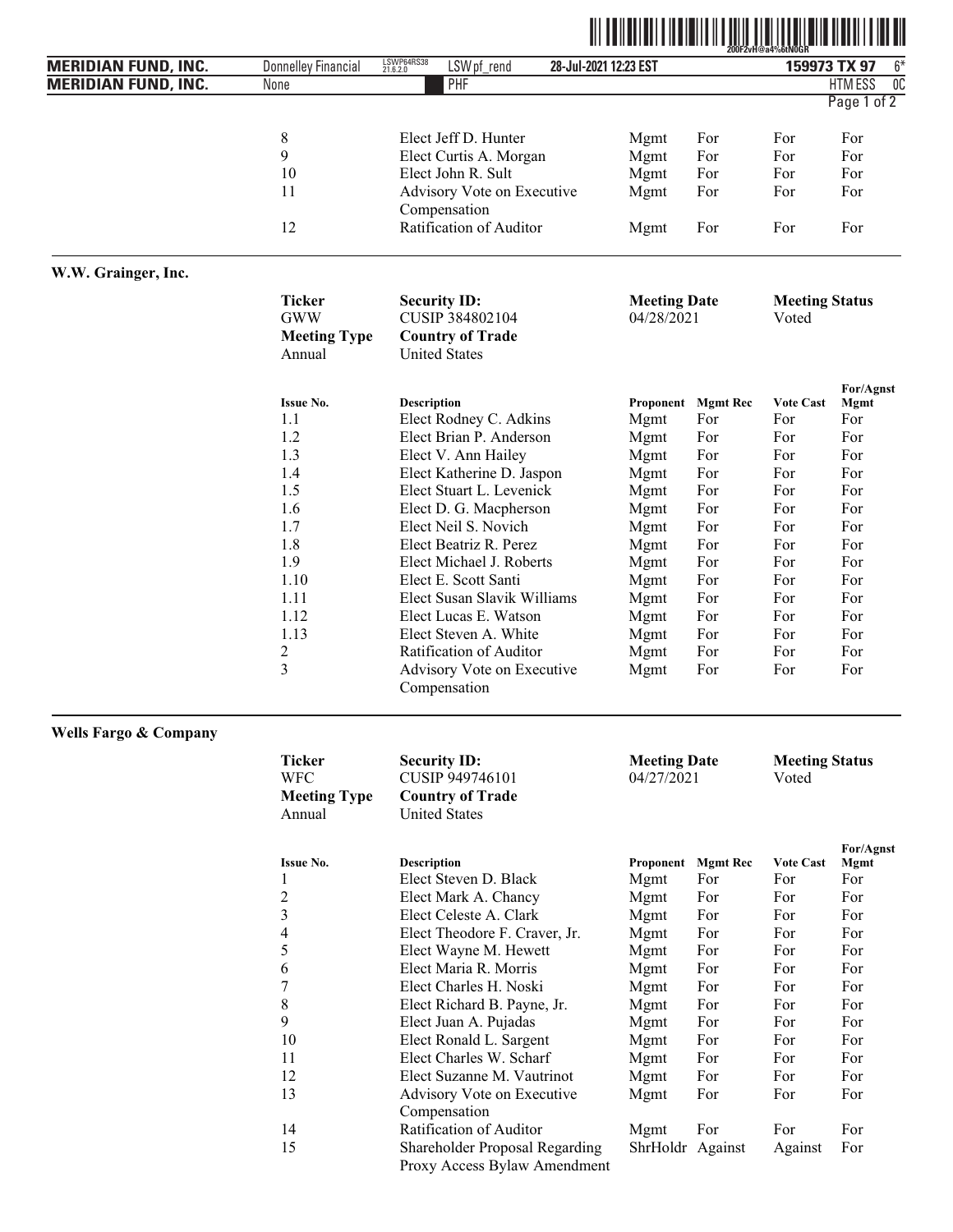

| <b>MERIDIAN FUND, INC.</b> | <b>Donnelley Financial</b> | LSWP64RS38<br>21.6.2.0 | LSW pf_rend                                                                | 28-Jul-2021 12:23 EST |                  |         | 159973 TX 97 | $6*$ |
|----------------------------|----------------------------|------------------------|----------------------------------------------------------------------------|-----------------------|------------------|---------|--------------|------|
| <b>MERIDIAN FUND, INC.</b> | None                       |                        | PHF                                                                        |                       |                  |         | HTM ESS      | 0C   |
|                            |                            |                        |                                                                            |                       |                  |         | Page 2 of 2  |      |
|                            | 16                         |                        | Shareholder Proposal Regarding<br>Becoming a Public Benefit<br>Corporation |                       | ShrHoldr Against | Against | For          |      |
| 17                         |                            |                        | Shareholder Proposal Regarding<br><b>Incentive Compensation Report</b>     |                       | ShrHoldr Against | Against | For          |      |
|                            | 18                         |                        | Shareholder Proposal Regarding<br>Racial Equity Audit                      |                       | ShrHoldr Against | Against | For          |      |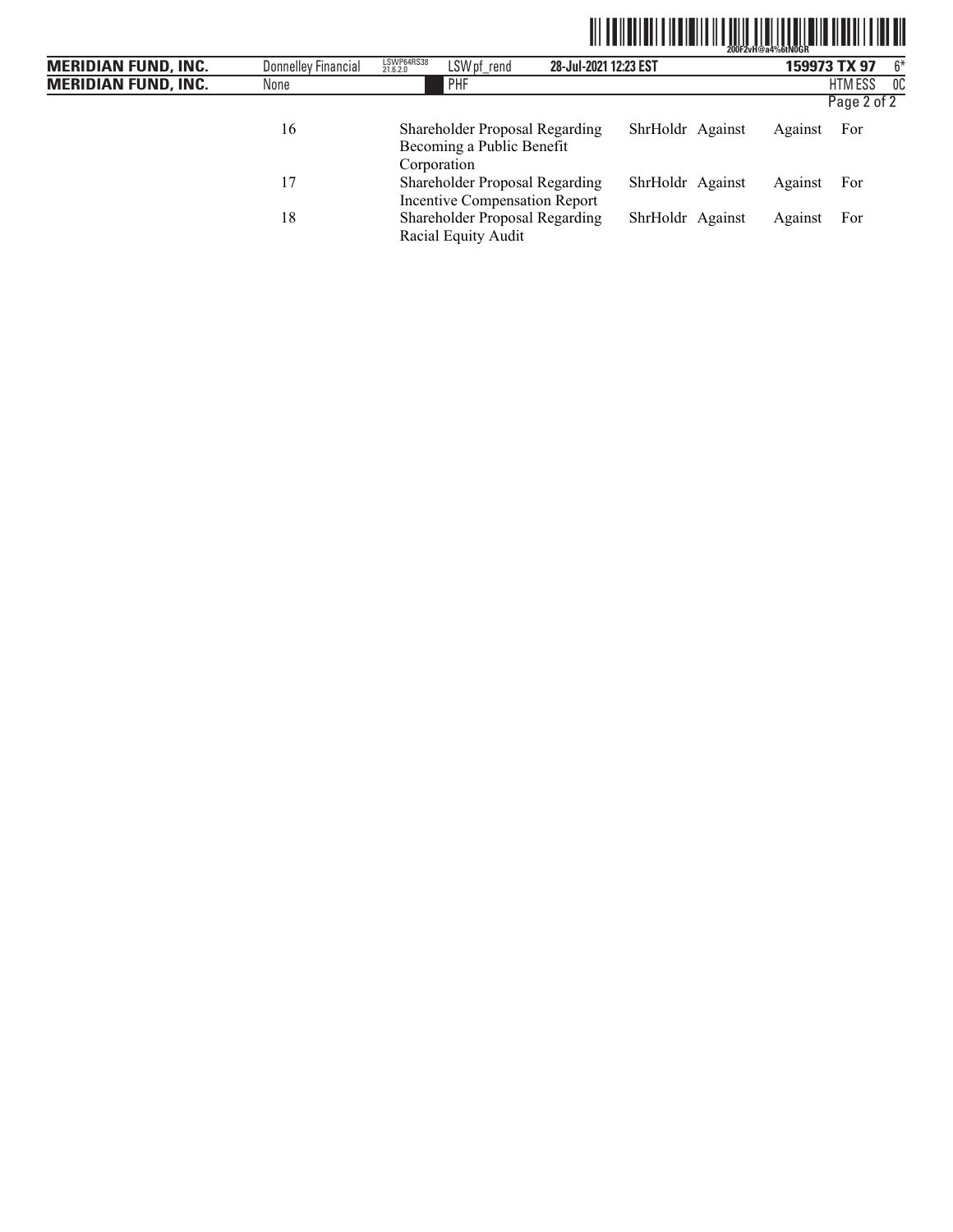|                                               |                                                                      |                                                                                                                                                                                        |                                                      |                                                       |                                                     | ║                                                           |
|-----------------------------------------------|----------------------------------------------------------------------|----------------------------------------------------------------------------------------------------------------------------------------------------------------------------------------|------------------------------------------------------|-------------------------------------------------------|-----------------------------------------------------|-------------------------------------------------------------|
| <b>MERIDIAN FUND, INC.</b>                    | <b>Donnelley Financial</b>                                           | LSWP64RS38<br>21.6.2.0<br>LSW pf_rend<br>28-Jul-2021 12:23 EST                                                                                                                         |                                                      |                                                       | 159973 TX 98                                        | $9*$                                                        |
| <b>MERIDIAN FUND, INC.</b>                    | None                                                                 | PHF                                                                                                                                                                                    |                                                      |                                                       |                                                     | 0 <sup>C</sup><br><b>HTM ESS</b><br>Page 1 of 1             |
| Workday, Inc.                                 |                                                                      |                                                                                                                                                                                        |                                                      |                                                       |                                                     |                                                             |
|                                               | <b>Ticker</b><br><b>WDAY</b><br><b>Meeting Type</b><br>Annual        | <b>Security ID:</b><br>CUSIP 98138H101<br><b>Country of Trade</b><br><b>United States</b>                                                                                              | <b>Meeting Date</b><br>06/08/2021                    |                                                       | <b>Meeting Status</b><br>Voted                      |                                                             |
|                                               | <b>Issue No.</b><br>1.1<br>1.2<br>1.3<br>1.4<br>$\overline{c}$       | <b>Description</b><br>Elect Aneel Bhusri<br>Elect Ann-Marie Campbell<br>Elect David A. Duffield<br>Elect Lee J. Styslinger III<br>Ratification of Auditor                              | Mgmt<br>Mgmt<br>Mgmt<br>Mgmt<br>Mgmt                 | Proponent Mgmt Rec<br>For<br>For<br>For<br>For<br>For | <b>Vote Cast</b><br>For<br>For<br>For<br>For<br>For | For/Agnst<br><b>Mgmt</b><br>For<br>For<br>For<br>For<br>For |
|                                               | 3<br>4                                                               | Advisory Vote on Executive<br>Compensation<br>Frequency of Advisory Vote on<br><b>Executive Compensation</b>                                                                           | Mgmt<br>Mgmt                                         | For<br>1 Year                                         | Against<br>1 Year                                   | Against<br>For                                              |
| <b>World Wrestling Entertainment,</b><br>Inc. |                                                                      |                                                                                                                                                                                        |                                                      |                                                       |                                                     |                                                             |
|                                               | <b>Ticker</b><br><b>WWE</b><br><b>Meeting Type</b><br>Annual         | <b>Security ID:</b><br>CUSIP 98156Q108<br><b>Country of Trade</b><br><b>United States</b>                                                                                              | <b>Meeting Date</b><br>07/16/2020                    |                                                       | <b>Meeting Status</b><br>Voted                      |                                                             |
|                                               | <b>Issue No.</b><br>1.1<br>1.2                                       | <b>Description</b><br>Elect Vincent K. McMahon<br>Elect Stephanie McMahon                                                                                                              | Mgmt<br>Mgmt                                         | Proponent Mgmt Rec<br>For<br>For                      | <b>Vote Cast</b><br>For<br>For                      | For/Agnst<br><b>Mgmt</b><br>For<br>For                      |
|                                               | 1.3<br>1.4<br>1.5                                                    | Levesque<br>Elect Paul Levesque<br>Elect Stuart Goldfarb<br>Elect Laureen Ong                                                                                                          | Mgmt<br>Mgmt<br>Mgmt                                 | For<br>For<br>For                                     | For<br>For<br>For                                   | For<br>For<br>For                                           |
|                                               | 1.6<br>1.7<br>1.8<br>1.9<br>1.10<br>$\overline{c}$<br>$\overline{3}$ | Elect Robyn W. Peterson<br>Elect Frank A. Riddick III<br>Elect Man Jit Singh<br>Elect Jeffrey R. Speed<br>Elect Alan M Wexler<br>Ratification of Auditor<br>Advisory Vote on Executive | Mgmt<br>Mgmt<br>Mgmt<br>Mgmt<br>Mgmt<br>Mgmt<br>Mgmt | For<br>For<br>For<br>For<br>For<br>For<br>For         | For<br>For<br>For<br>For<br>For<br>For<br>For       | For<br>For<br>For<br>For<br>For<br>For<br>For               |
|                                               |                                                                      | Compensation                                                                                                                                                                           |                                                      |                                                       |                                                     |                                                             |
| Zuora, Inc.                                   | <b>Ticker</b><br>ZUO<br><b>Meeting Type</b><br>Annual                | <b>Security ID:</b><br>CUSIP 98983V106<br><b>Country of Trade</b><br><b>United States</b>                                                                                              | <b>Meeting Date</b><br>06/22/2021                    |                                                       | <b>Meeting Status</b><br>Voted                      |                                                             |
|                                               | <b>Issue No.</b><br>1.1<br>1.2<br>$\overline{2}$<br>3                | <b>Description</b><br>Elect Kenneth A. Goldman<br>Elect Tien Tzuo<br>Ratification of Auditor<br>Advisory Vote on Executive<br>Compensation                                             | Proponent<br>Mgmt<br>Mgmt<br>Mgmt<br>Mgmt            | <b>Mgmt Rec</b><br>For<br>For<br>For<br>For           | <b>Vote Cast</b><br>For<br>For<br>For<br>For        | For/Agnst<br><b>Mgmt</b><br>For<br>For<br>For<br>For        |